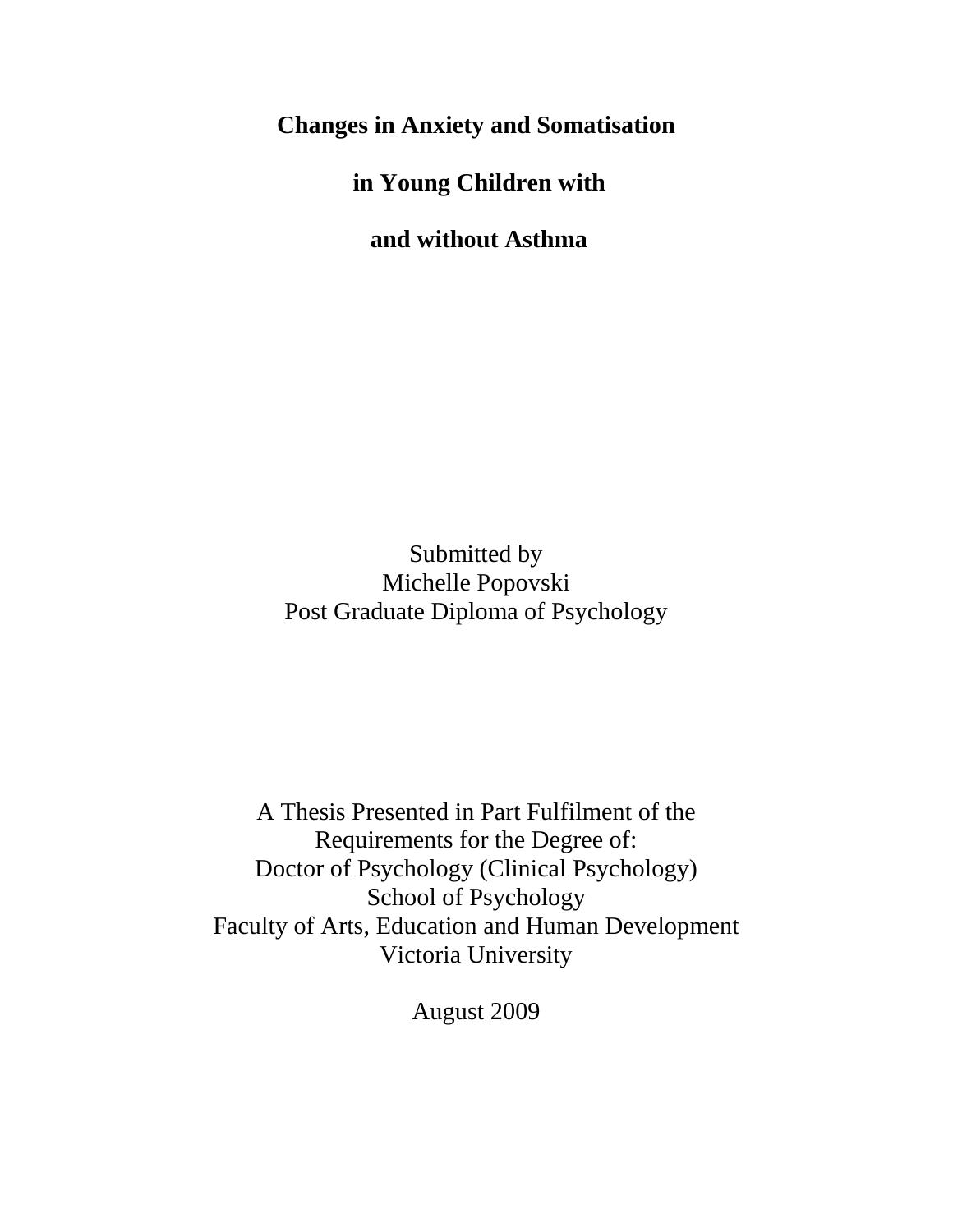### **Acknowledgements**

I would like to thank my supervisor, Professor Sandra Lancaster, who inspired my interest in this area of study. Sandra, I thank you for always offering your much welcomed wisdom and encouragement from this project's conception to completion.

A special thank you to Associate Professor Nicholas Freezer, the associate researcher for this work. Nick, thank you for your support of this project, and especially for your kindness and generosity with your time.

My warm thanks also to Ian Gomm, whose encouragement and praise helped me recognise my accomplishments and believe in what I could achieve. Ian, thank you for your help with the statistics and your kindness and support.

Thank you to Simone for being a good friend throughout the completion of this course.

Finally, I would also like to thank my husband Harry for his support and unwavering belief in me.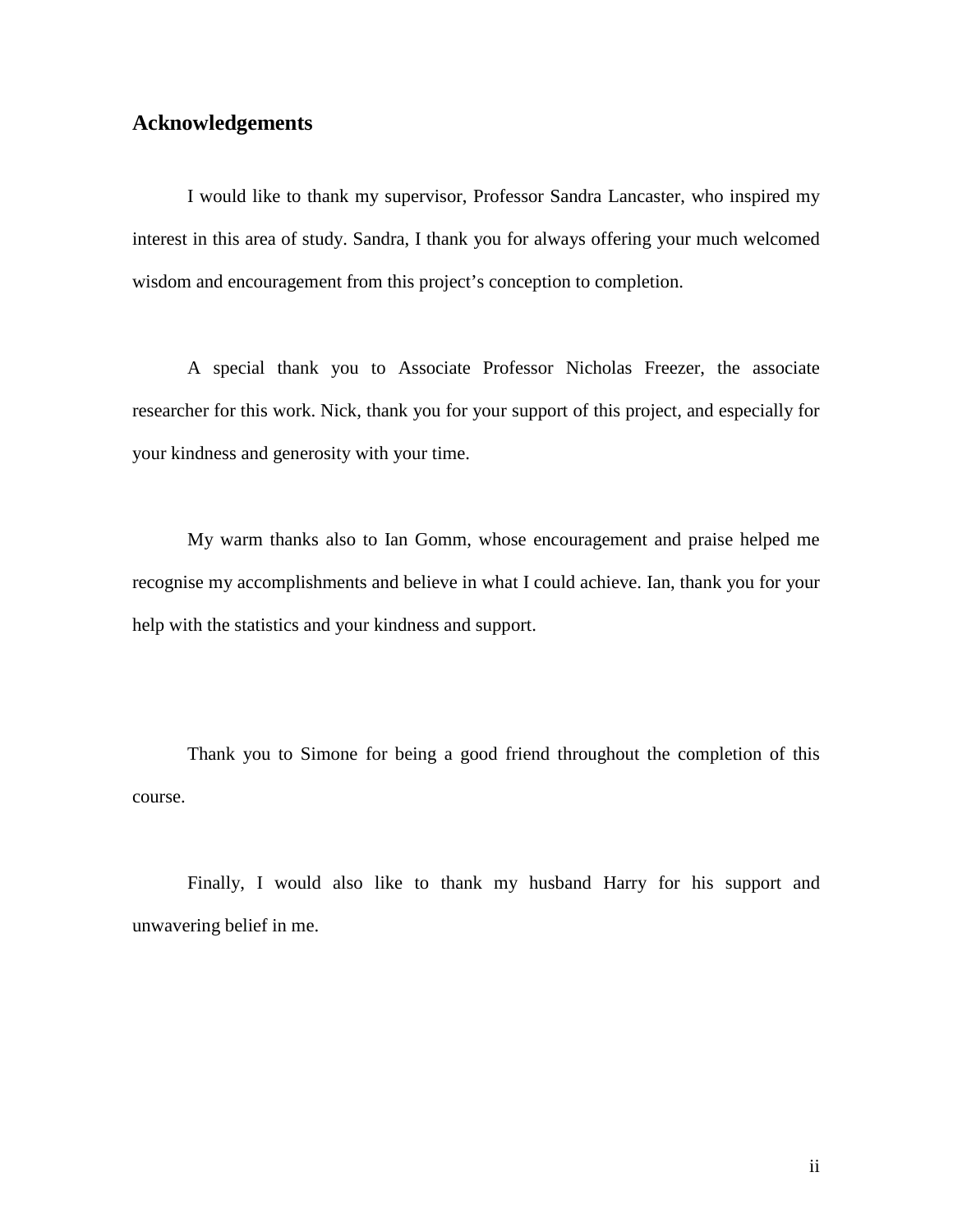## **Abstract**

Research studies have investigated the presentation and prevalence of anxiety problems in children and found that anxiety is very common among young children. However, there is a substantial gap in research regarding correlates of anxiety problems in this population. Given established research associations between childhood somatisation and anxiety, the current study focused on somatisation as well as anxiety per se in its investigation.

The primary aim of this research was to examine changes over time in anxiety and somatisation in group of children with and without a diagnosis of asthma, using baseline data from an earlier study (Siddons, 2004). The current study also examined parental, psychosocial, and illness related factors associated with anxiety in children.

The sample comprised parents (n=44) of children with and without asthma aged between 6 and 10 years, who had participated in the previous study. Participants completed a number of the same questionnaires that they completed for the earlier study to allow for a longitudinal investigation. An extension of the baseline study was introduced via the inclusion of an additional informant regarding child anxiety and somatisation. Children's teachers were also asked to complete one of the questionnaires parents completed to allow for investigation of any differences in perceptions of child anxiety, or differences of presentation of anxiety in different settings.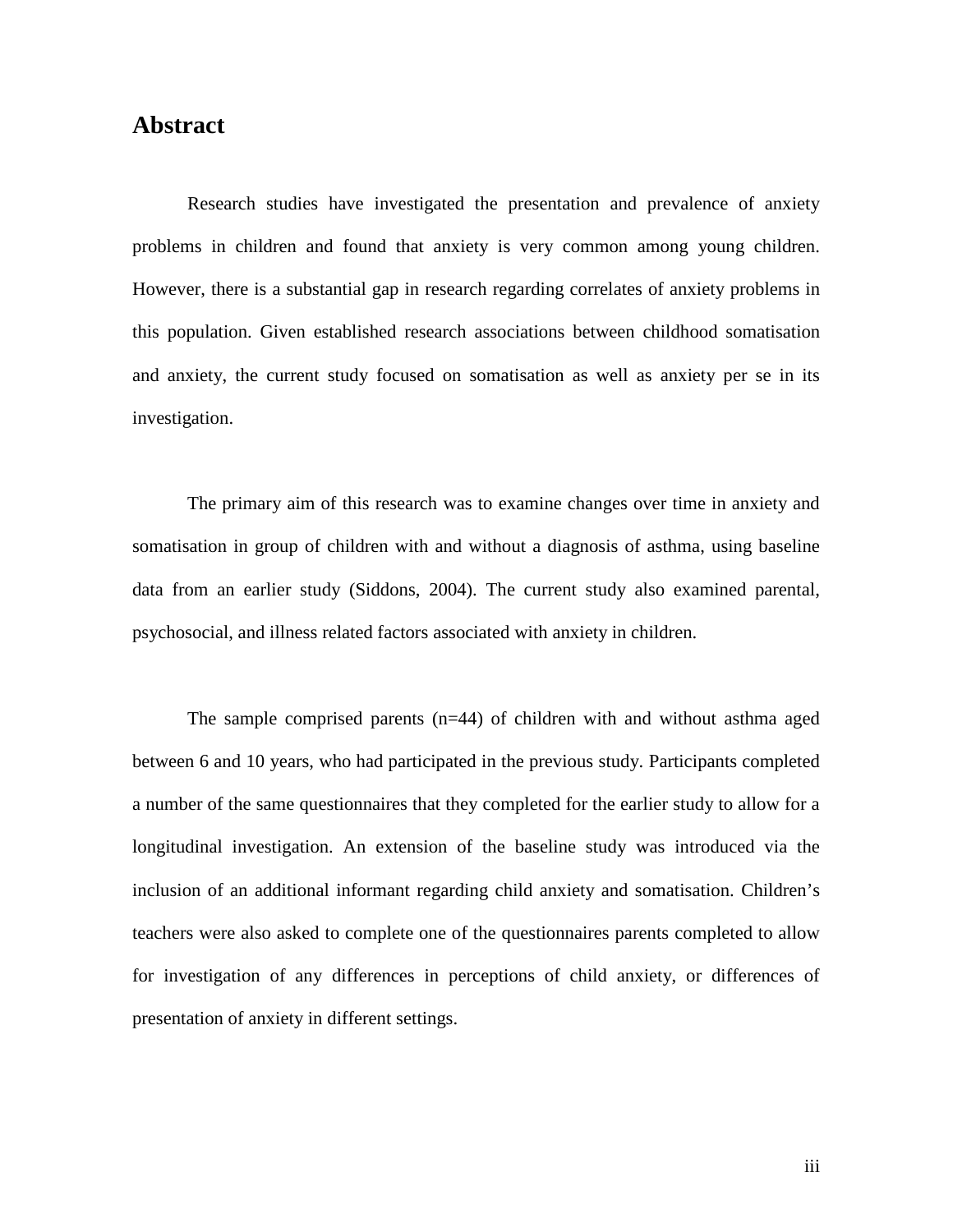Results indicated an increase in children's level of anxiety and somatisation from Time 1 to Time 2. Further support was also established for the association between somatisation and anxiety in children, and between parental anxiety and child anxiety. Investigations regarding differences between children with and children without asthma indicated that children with asthma had higher levels of anxiety than their asthma free peers. Informant differences suggested that parent rankings of child anxiety were higher than teachers; suggesting either different perceptions of child anxiety or a difference in child behaviour and presentation of anxiety in different settings.

The findings from this study were compared and contrasted with results from the baseline study (Siddons, 2004), and published research in this area. The limitations of the present study were discussed and recommendations were made regarding potential future research that could elucidate some of the inconsistencies in the research findings to date in the area of study addressed by this work.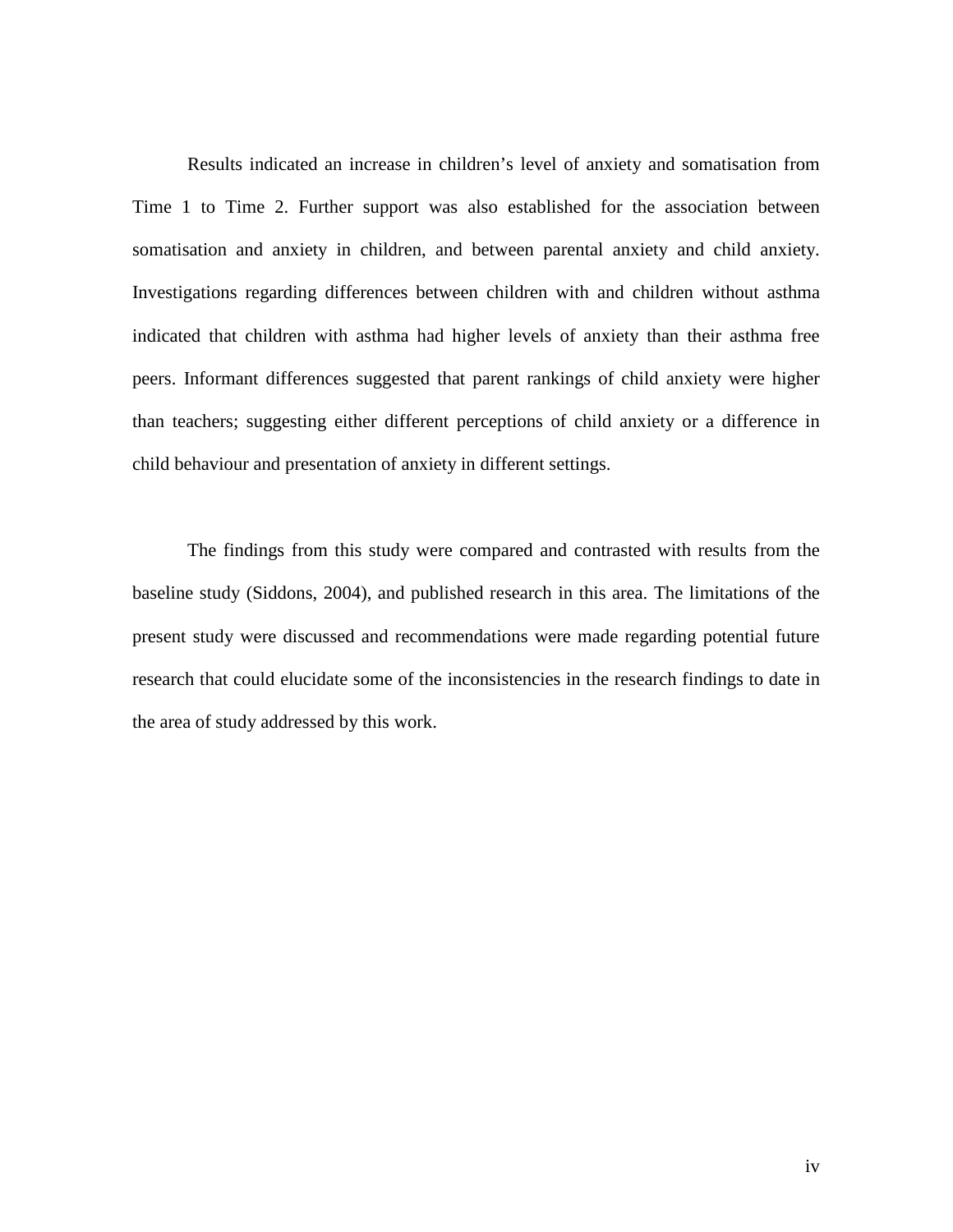# **Declaration of Authenticity**

I, Michelle Popovski, declare that the Doctor of Psychology (Clinical Psychology) thesis entitled Changes in Anxiety and Somatisation in Young Children with and without Asthma is no more than 40,000 words in length including quotes and exclusive of tables, figures, appendices, bibliography, references and footnotes. This thesis contains no material that has been submitted previously, in whole or in part, for the award of any other academic degree or diploma. Except where otherwise indicated, this thesis is my own work.

Signature:

Date: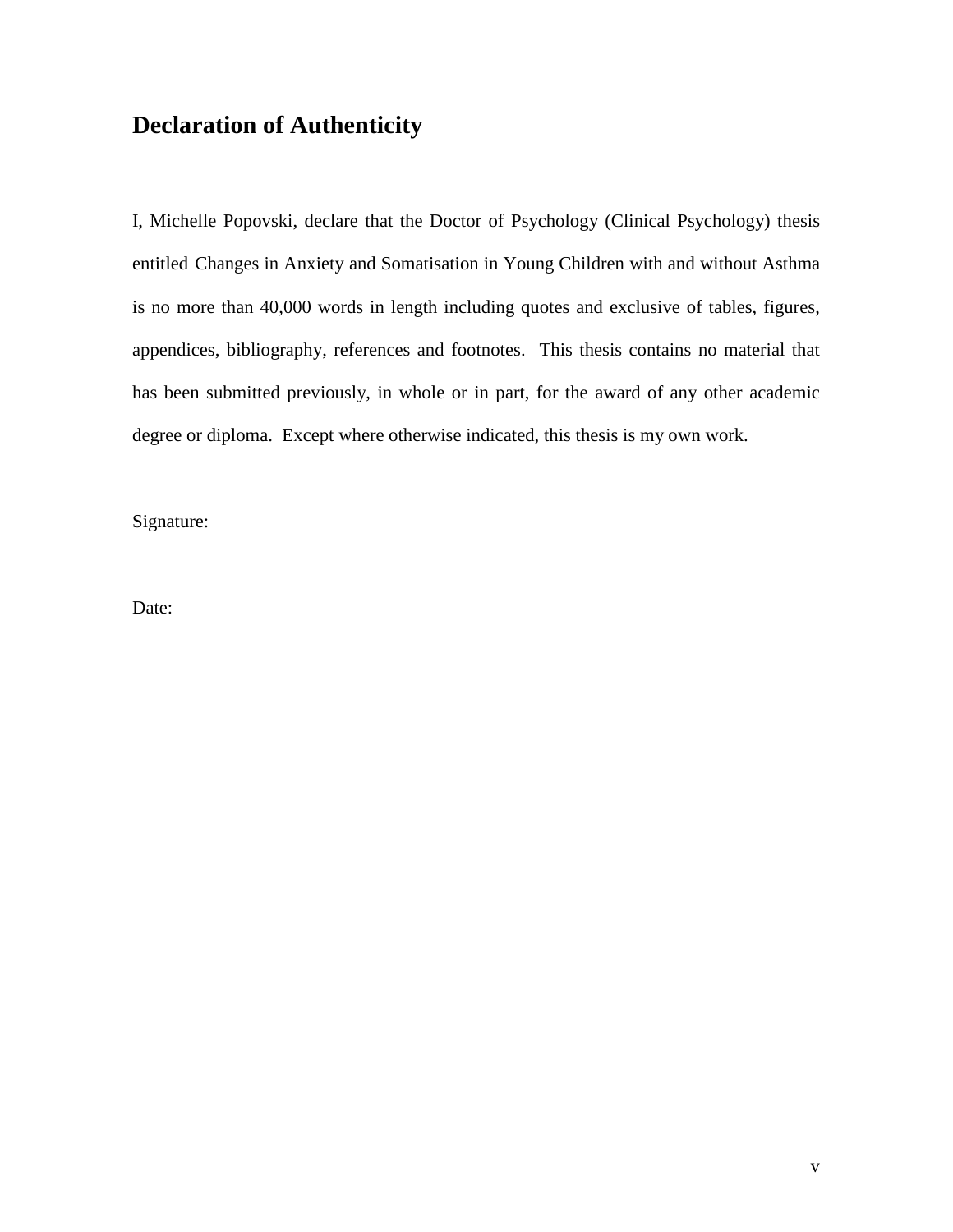# **Table of Contents**

| $\mathbf{1}$   |                                                       |  |
|----------------|-------------------------------------------------------|--|
|                | <b>OVERVIEW OF ASTHMA</b>                             |  |
| 1.1            |                                                       |  |
| 1.1.1          |                                                       |  |
| 1.1.2          |                                                       |  |
| 1.1.3          |                                                       |  |
|                | <b>OVERVIEW OF ANXIETY</b>                            |  |
| 1.2            |                                                       |  |
| 1.2.1          |                                                       |  |
| 1.2.2          |                                                       |  |
| 1.2.3          |                                                       |  |
| 1.2.4          |                                                       |  |
| 1.2.5          |                                                       |  |
| 1.2.6          |                                                       |  |
| 1.3            | Parental Factors Associated with Childhood Anxiety 30 |  |
| 1.3.1          |                                                       |  |
| 1.3.2          |                                                       |  |
| 1.4            |                                                       |  |
| 1.4.1          |                                                       |  |
| 1.4.2          |                                                       |  |
| $\overline{2}$ |                                                       |  |
| 2.1            |                                                       |  |
| 2.1.1          |                                                       |  |
| 2.1.2          |                                                       |  |
| $2.2^{\circ}$  |                                                       |  |
| 2.2.1          |                                                       |  |
| 2.2.2          |                                                       |  |
| 2.2.3          |                                                       |  |
| 2.2.4          |                                                       |  |
| 2.2.5          |                                                       |  |
| 2.3            |                                                       |  |
| 2.3.1          |                                                       |  |
| 2.3.2          |                                                       |  |
| 2.3.3          |                                                       |  |
| 2.3.4          |                                                       |  |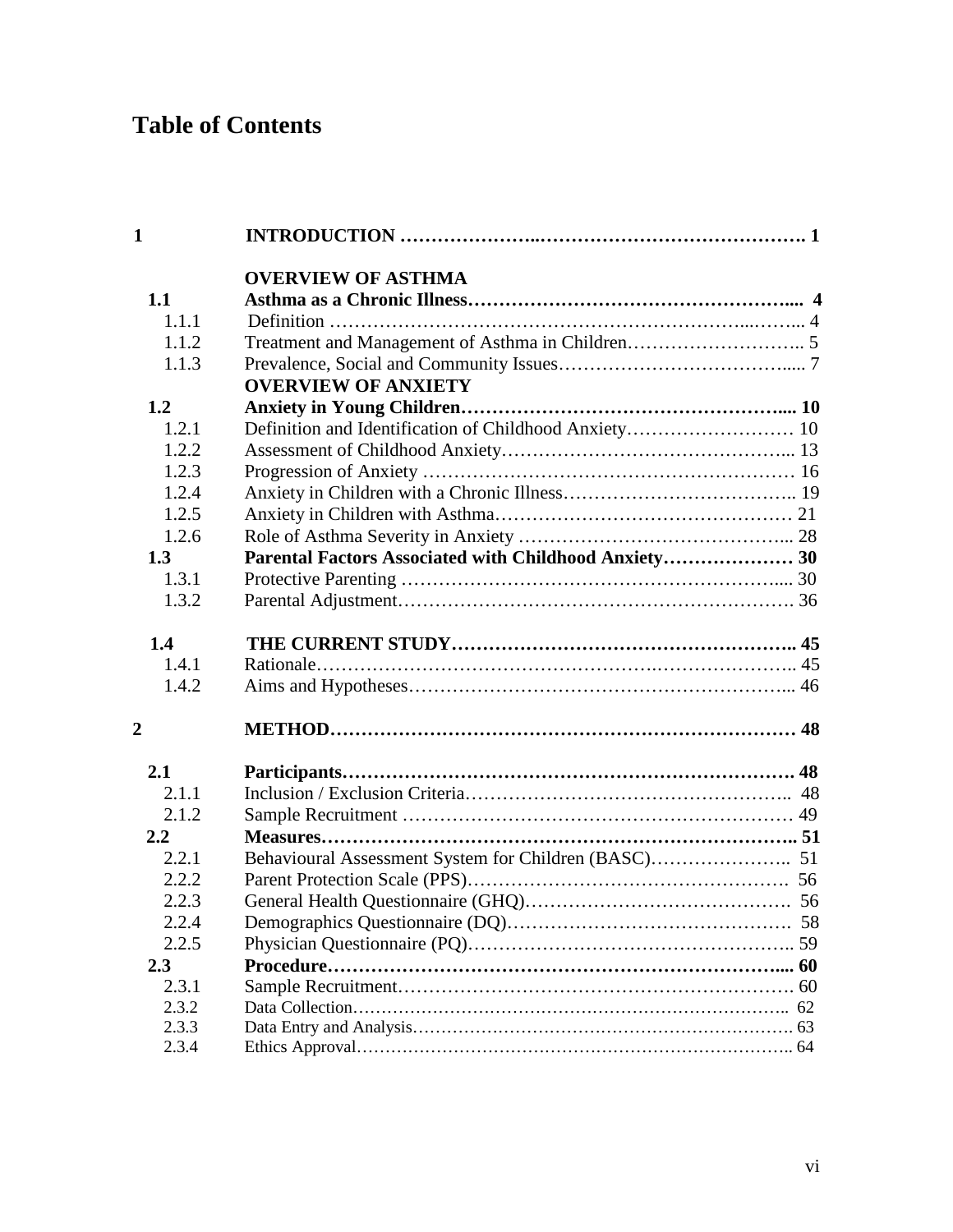| 3                       |                                                                     |  |
|-------------------------|---------------------------------------------------------------------|--|
| 3.1                     |                                                                     |  |
| 3.1.1                   |                                                                     |  |
| 3.1.2                   | Behavioural Assessment System for Children Parent Rating Scale 66   |  |
| 3.1.3                   | Behaviour Assessment System for Children Teacher Rating Scale 69    |  |
| 3.1.4                   |                                                                     |  |
| 3.1.5                   |                                                                     |  |
| 3.1.6                   |                                                                     |  |
| 3.2                     |                                                                     |  |
| 3.2.1                   |                                                                     |  |
| 3.2.2                   |                                                                     |  |
| 3.2.3                   |                                                                     |  |
| 3.2.4                   |                                                                     |  |
| $\overline{\mathbf{4}}$ |                                                                     |  |
| 4.1                     |                                                                     |  |
| 4.2                     | Prevalence and Changes in Levels of Anxiety and Somatisation 97     |  |
| 4.2.1                   |                                                                     |  |
| 4.3                     |                                                                     |  |
| 4.3.1                   |                                                                     |  |
| 4.3.2                   |                                                                     |  |
| 4.4                     |                                                                     |  |
| 4.4.1                   |                                                                     |  |
| 4.4.2                   |                                                                     |  |
| 4.5                     |                                                                     |  |
| 4.5.1                   | Differences between Parent and Teacher Ratings of Child Anxiety 110 |  |
| 4.6                     |                                                                     |  |
| 4.6.1                   |                                                                     |  |
| 4.6.2                   |                                                                     |  |
| 4.6.3                   |                                                                     |  |
| 4.7                     |                                                                     |  |
| 4.8                     |                                                                     |  |
| 4.8.1                   |                                                                     |  |
| 4.8.2                   |                                                                     |  |
| 4.8.3                   |                                                                     |  |
| 4.9                     |                                                                     |  |
| 4.10                    |                                                                     |  |
| 5                       |                                                                     |  |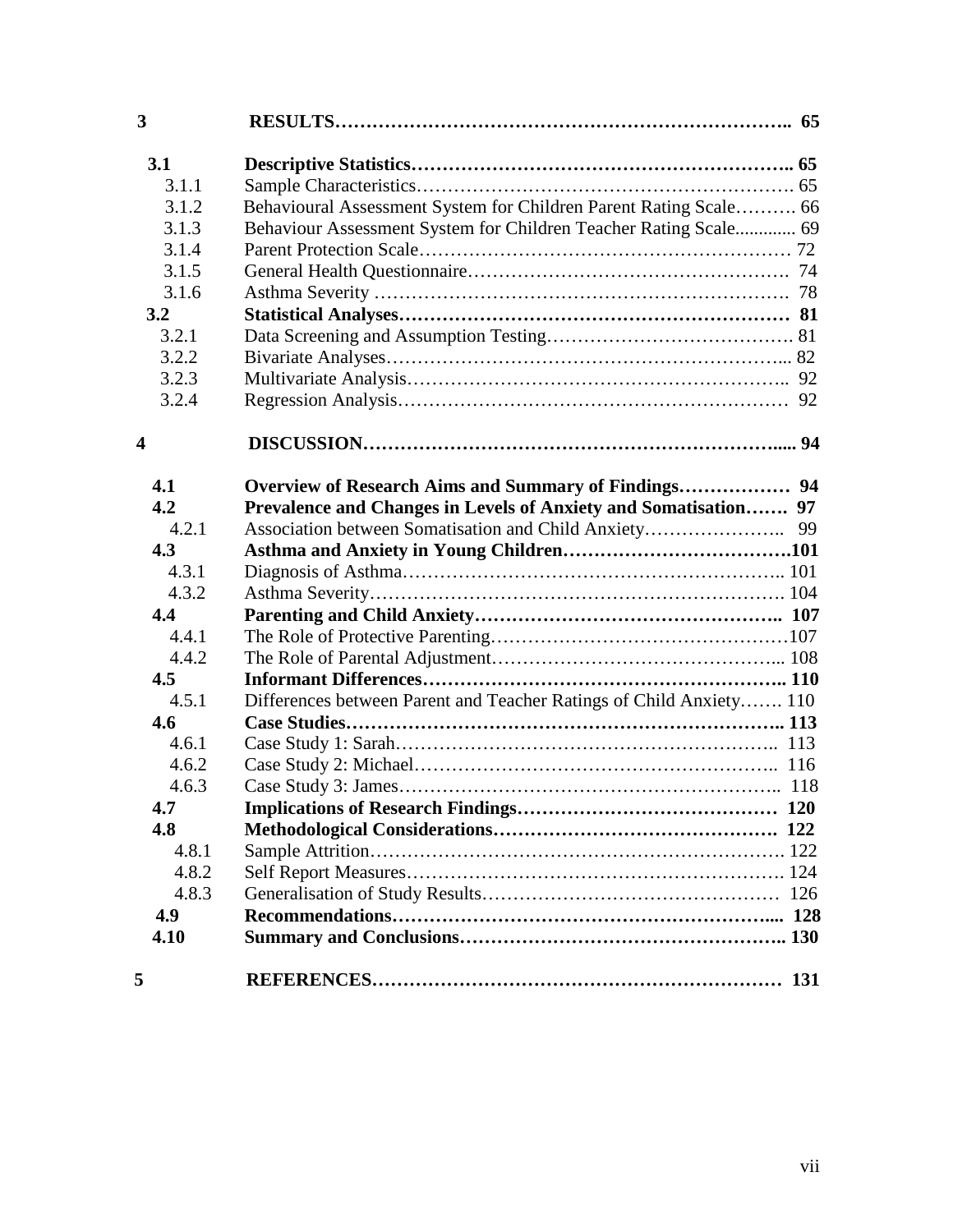## **List of Tables**

| Table 1 Items Comprising the Anxiety and Somatisation Subscales on the BASC-PRS 53                                                                                                |    |
|-----------------------------------------------------------------------------------------------------------------------------------------------------------------------------------|----|
| Table 2 Items Comprising the Anxiety and Somatisation Subscales on the BASC-TRS 54                                                                                                |    |
|                                                                                                                                                                                   |    |
| Table 4 Mean Raw Score ( $\underline{M}$ ) and Standard Deviations ( $\underline{SD}$ ) of the BASC Anxiety<br>Subscale and the Somatisation Subscale for the Total Group, Asthma |    |
|                                                                                                                                                                                   |    |
| Table 6 Mean T-Scores $(M)$ and Standard Deviations $(SD)$ of the BASC-TRS Anxiety<br>Subscale and the Mean Raw Scores for the Somatisation Subscale                              | 71 |
|                                                                                                                                                                                   |    |
| Table 8 Means and Standard Deviations of the PPS by Age Group for the Current                                                                                                     |    |
| Table 9 Comparison of Means (M) and Standard Deviations (SD) for the PPS from                                                                                                     | 74 |
|                                                                                                                                                                                   |    |
| Table 11 Means $(M)$ and Standard Deviations (SD) of the GHQ Total Score and<br>Subtest Scores for total sample, and the Asthma and Control Groups at                             |    |
| Table12 Means (M) and Standard Deviations (SD) for Functional Asthma Severity 78                                                                                                  |    |
|                                                                                                                                                                                   |    |
| Table 14 Spearman's Rank Order Correlation Coefficients (rho) Between Child Anxiety,<br>Asthma Severity, Somatisation, and Parental Adjustment for Asthma Group                   |    |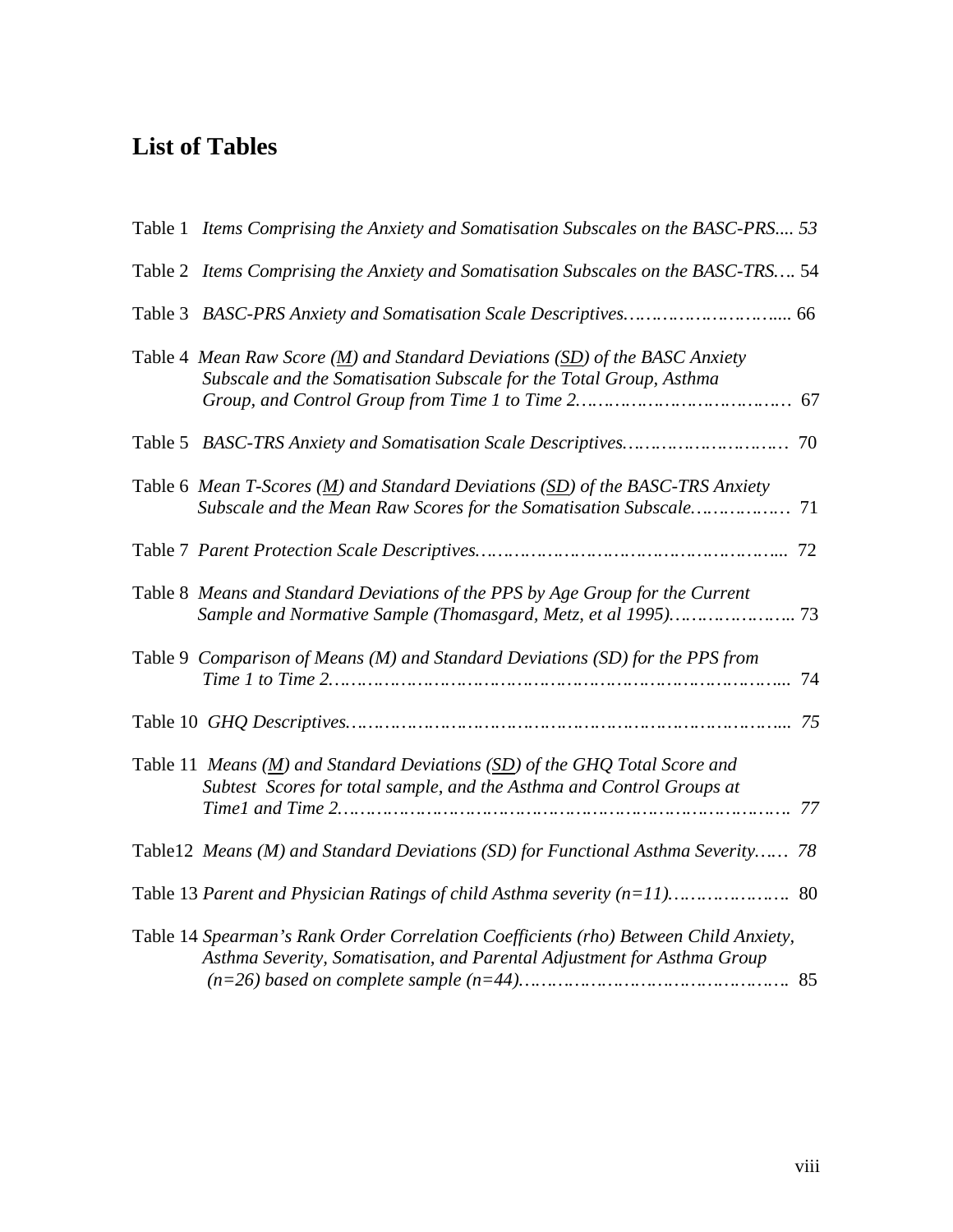| Table 15 Spearman's Rank Order Correlation Coefficients (rho) Between Child<br>Anxiety, Somatisation, and Parental Adjustment for complete sample $(n=44)$ 87 |
|---------------------------------------------------------------------------------------------------------------------------------------------------------------|
| Table 16 Spearman's Rank Order Correlation Coefficients (rho) Between the Key                                                                                 |
| Table 17 Summary of Multiple Regression Analysis for Variables Predicting Child                                                                               |
| Table 18 Comparison of Sarah's scores to the complete sample (N=44) 115                                                                                       |
| Table 19 Comparison of Michael's scores to the complete sample (N=44) 117                                                                                     |
|                                                                                                                                                               |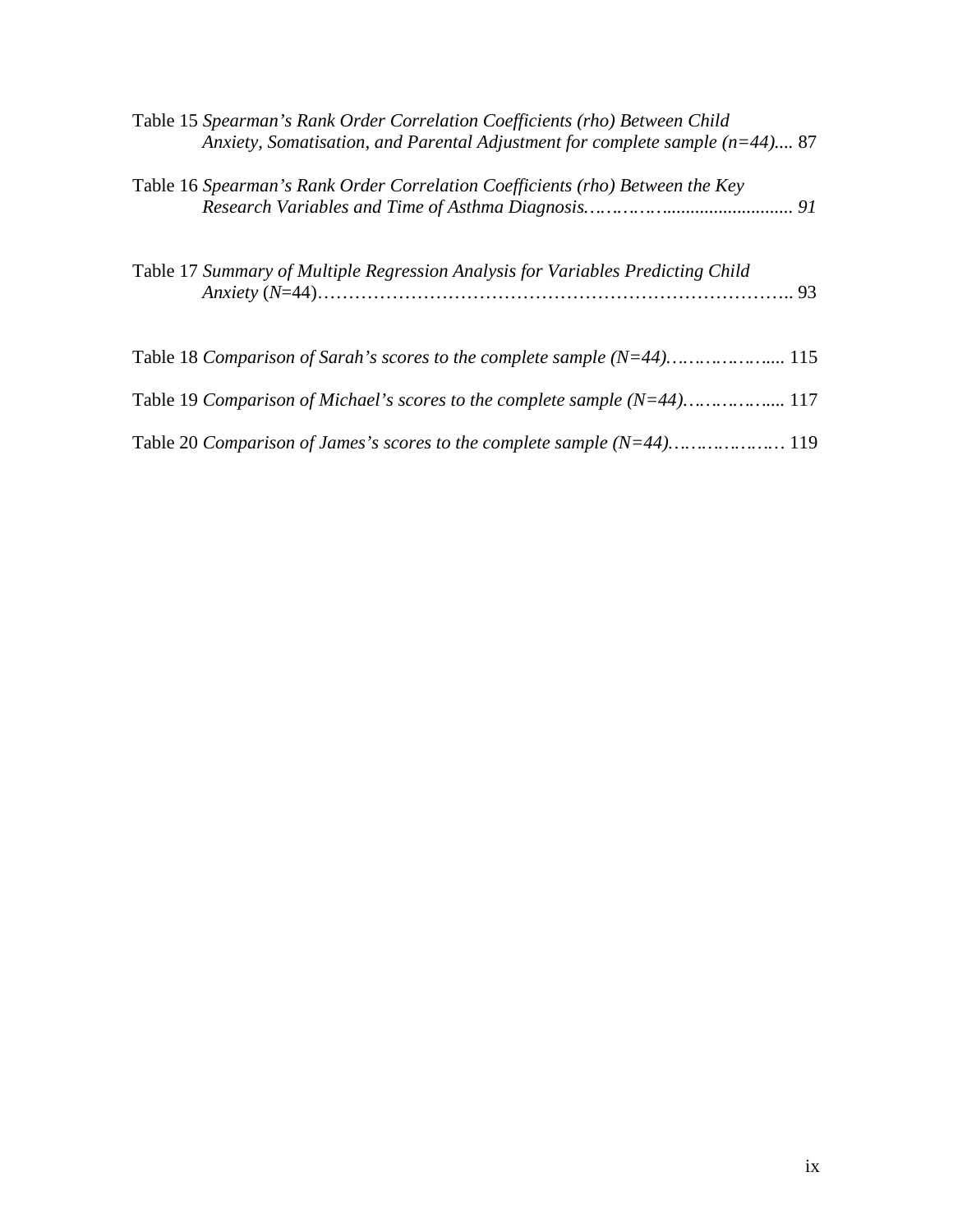# **List of Figures**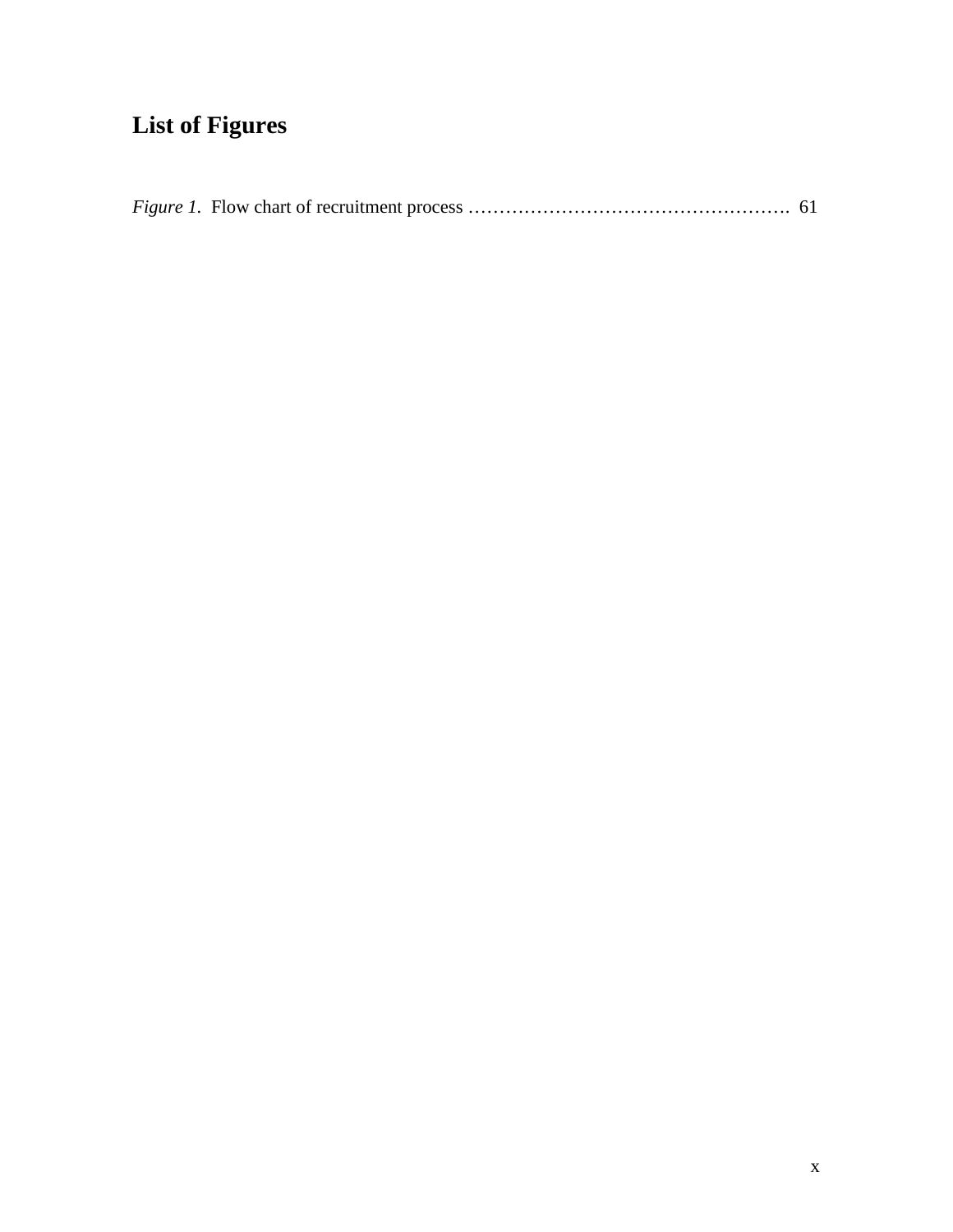# **List of Appendices**

| Appendix A Behavioural Assessment System for Children - Parent Rating    |  |
|--------------------------------------------------------------------------|--|
|                                                                          |  |
| Appendix B Behavioural Assessment System for Children - Teacher Rating   |  |
|                                                                          |  |
|                                                                          |  |
| Appendix D The General Health Questionnaire - 28 (GHQ-28) 177            |  |
|                                                                          |  |
| Appendix F Physician Questionnaire (PQ) manufactured and the 185         |  |
| Appendix G Introductory letter to participants of the original study 187 |  |
|                                                                          |  |
|                                                                          |  |
|                                                                          |  |
|                                                                          |  |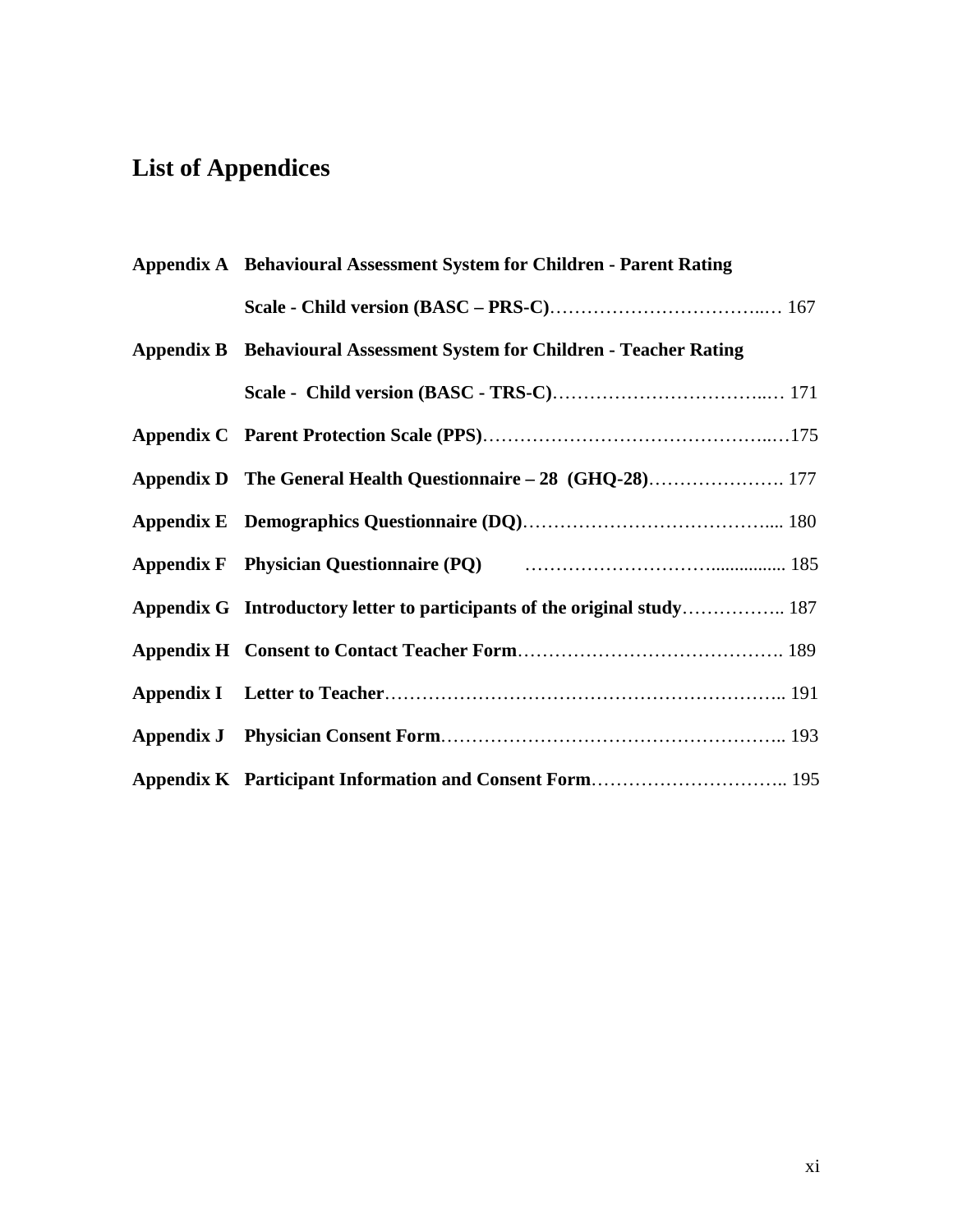### **1 Introduction**

Anxiety is extremely common among children (Bell-Dolan, Last, & Strauss, 1990; Bernstein, Borchardt, & Perwien, 1996; Kendall, Stafford, Flannery-Schroeder, & Webb, 2004). However, as noted by Siddons (2004), there have been relatively few studies that have specifically examined anxiety in very young children (under 5 years of age), and that have looked at the correlates of anxiety problems in young children.

\_\_\_\_\_\_\_\_\_\_\_\_\_\_\_\_\_\_\_\_\_\_\_\_\_\_\_\_\_\_\_\_\_\_\_\_\_\_\_\_\_\_\_\_\_\_\_\_\_\_\_\_\_\_\_\_\_\_\_\_\_\_\_\_\_\_\_\_\_\_\_\_\_\_\_\_\_\_\_\_\_\_\_\_\_\_

Childhood presentations of anxiety can differ from expressions of anxiety in adults. Past studies have indicated that children's tendency for physical expression of their emotions often results in somatisation (Masi, Favilla, Millepiedi & Mucci, 2000; Masi, Mucci, Favilla, Romano, & Ploi, 1999). Research also indicates that children living with a chronic illness such as asthma are particularly vulnerable to developing anxiety (Lavigne & Faier-Routman, 1992; Oraka, King, & Callahan, 2010). It is of particular concern that research to date indicates there is an increased prevalence of psychological problems, including anxiety, among populations of chronically ill children, and specifically children with asthma (Bennett, 1994; McQuaid, Kopel & Nassau, 2001; Sawyer, Spurrier, Kennedy & Martin, 2003). McQuaid et al., (2001) found that children with asthma had more overall adjustment problems compared with healthy children ( $d_{mn} = .57, 95\%$  CI = .42-.72), and more behavioural difficulties than healthy children "with the effect for internalising behaviours being greater than that for externalising behaviours ( $d_{mn} = .73$  vs .40). It has also been suggested that a child's health status may further contribute to development of somatisation (Adam, Streisand, Zawaki & Joseph, 2002). Further understanding of anxiety in the context of a chronic illness such as asthma is particularly important because both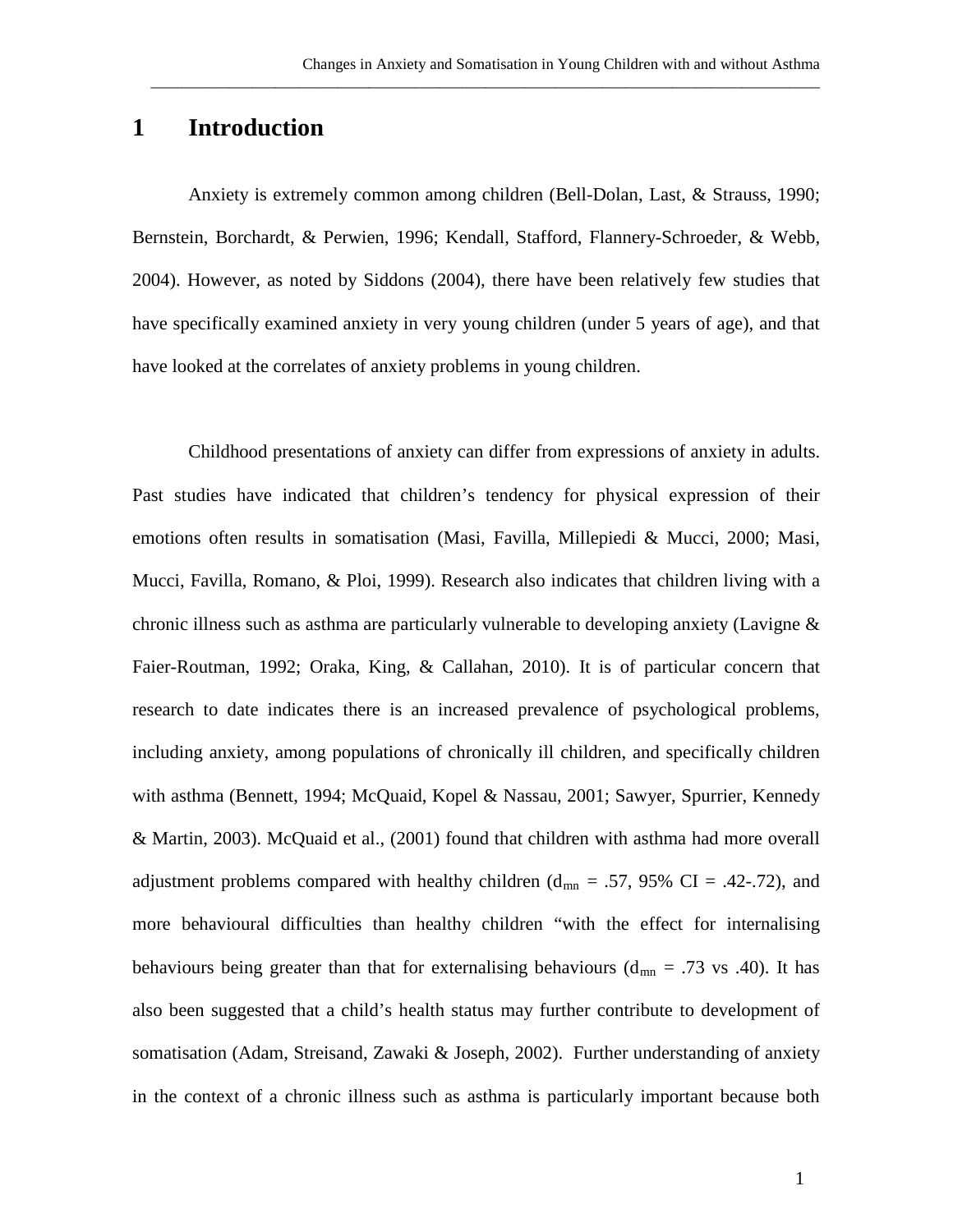family factors and children's emotional adjustment have been shown to influence functional morbidity (e.g. Klinnert et al., 2000; Mrazek et al., 1991).

\_\_\_\_\_\_\_\_\_\_\_\_\_\_\_\_\_\_\_\_\_\_\_\_\_\_\_\_\_\_\_\_\_\_\_\_\_\_\_\_\_\_\_\_\_\_\_\_\_\_\_\_\_\_\_\_\_\_\_\_\_\_\_\_\_\_\_\_\_\_\_\_\_\_\_\_\_\_\_\_\_\_\_\_\_\_

While the benefits of obtaining information from multiple informants when ascertaining the presence of emotional problems in children are undoubtedly important, in very young children assessment of anxiety has generally been restricted to parental report and typically maternal report. With increasing age and commencement of school information from teachers can provide an additional perspective on childhood anxiety. Entry to school also represents an important change for a child with asthma because management of the illness must then occur without parental involvement. Research has not investigated how this change may impact on children's adjustment.

The current study examined parental and psychosocial factors associated with anxiety in children with and without a diagnosis of asthma. In her study of children less than five years of age Siddons (2004) found that children diagnosed with asthma had higher levels of anxiety than children without a diagnosis of asthma. Following up with the children recruited to her study made it possible to explore changes over time (with the increase of age and achievement of the major developmental task of school entry) in anxiety and somatisation. Given the earlier study had provided strong support for relationships between parent adjustment and child anxiety, and over protective parenting and child anxiety, the current study also investigated the relationship between these variables.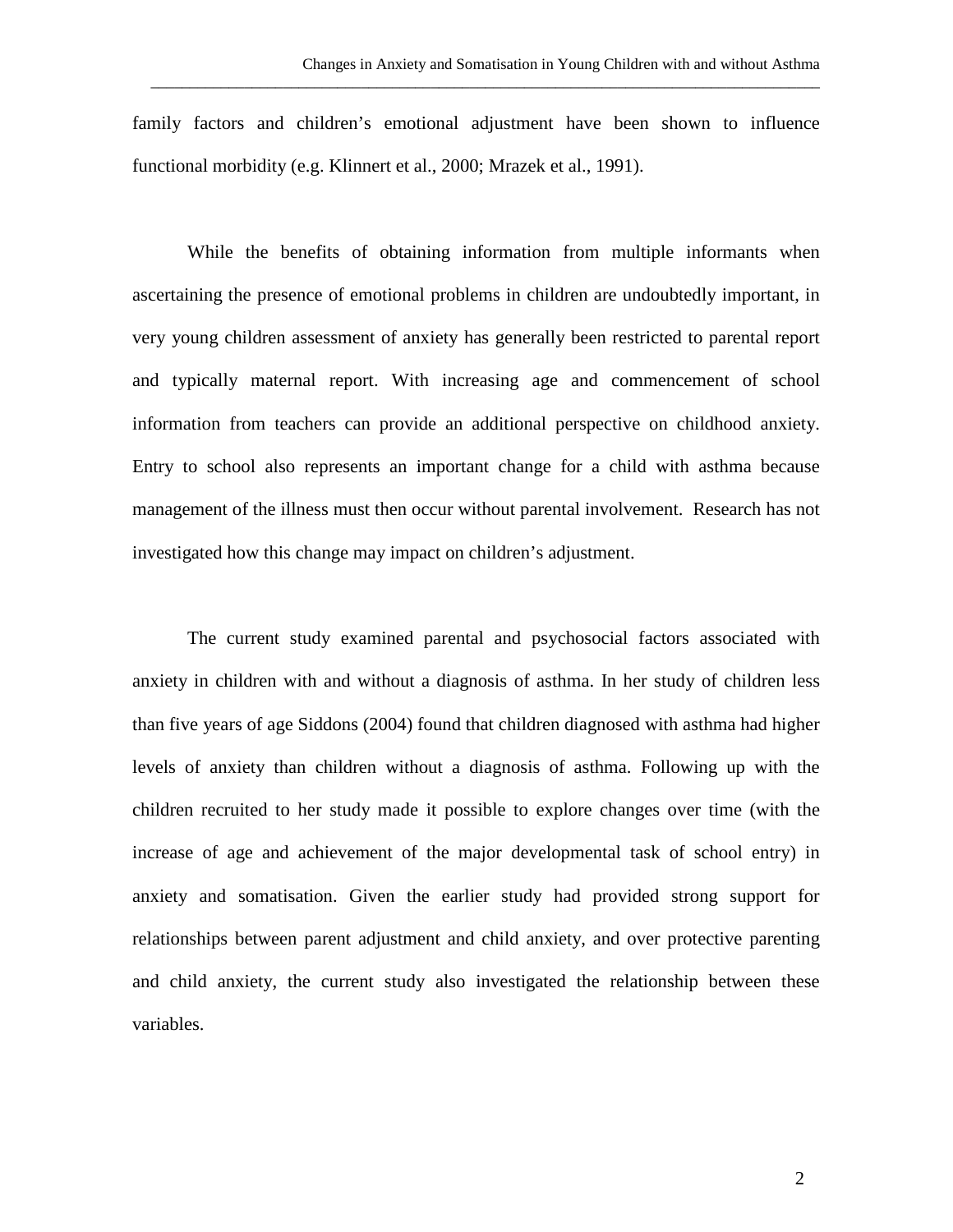Apart from providing a longitudinal aspect on the measures previously collected, the current research included children's teachers as informants of child anxiety. This aspect of the study offered an extension of the baseline study and the information obtained was used to develop a more complete picture of the child's life and the effects of asthma on child adjustment (with a focus on anxiety and somatisation). The use of a teacher as an informant was also valuable because it allowed investigation of any differences in perception of the child's anxiety levels between informants. Information regarding changes over time and comparison of consistencies and inconsistencies in informant reports can enhance understanding of the dynamics involved in families dealing with childhood asthma and anxiety.

\_\_\_\_\_\_\_\_\_\_\_\_\_\_\_\_\_\_\_\_\_\_\_\_\_\_\_\_\_\_\_\_\_\_\_\_\_\_\_\_\_\_\_\_\_\_\_\_\_\_\_\_\_\_\_\_\_\_\_\_\_\_\_\_\_\_\_\_\_\_\_\_\_\_\_\_\_\_\_\_\_\_\_\_\_\_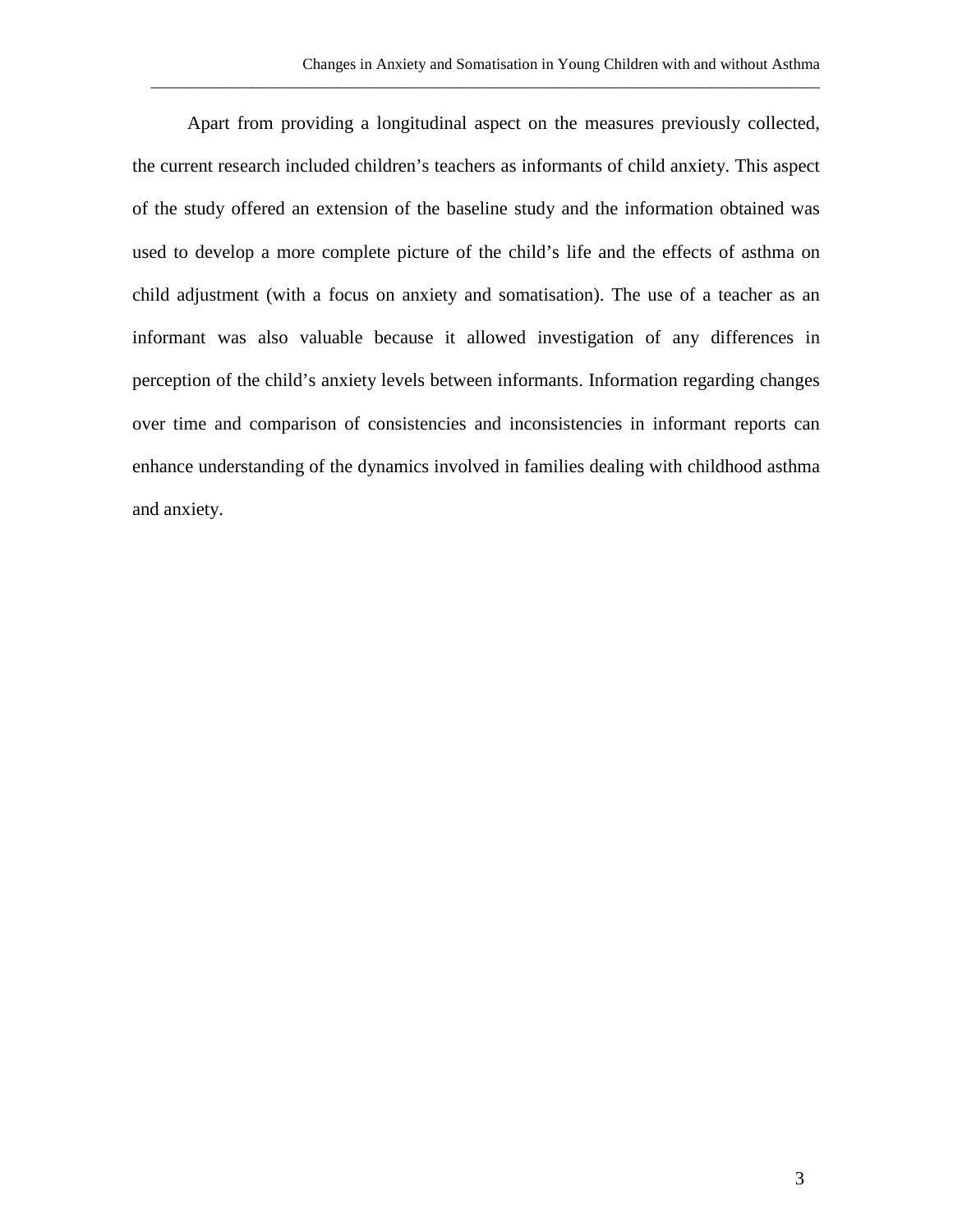\_\_\_\_\_\_\_\_\_\_\_\_\_\_\_\_\_\_\_\_\_\_\_\_\_\_\_\_\_\_\_\_\_\_\_\_\_\_\_\_\_\_\_\_\_\_\_\_\_\_\_\_\_\_\_\_\_\_\_\_\_\_\_\_\_\_\_\_\_\_\_\_\_\_\_\_\_\_\_\_\_\_\_\_\_\_

#### **OVERVIEW OF ASTHMA**

#### **1.1 Asthma as a Chronic Illness**

#### **1.1.1 Definition**

Asthma is a chronic illness that is characterised by intermittent respiratory symptoms. Wheezing, chest tightness, cough, and shortness of breath are characteristic symptoms considered to be suggestive of asthma (National Asthma Council – NAC, 2006). These symptoms have particular diagnostic relevance if they are worse at night or early in the morning, are recurrent, triggered by allergens, irritants, exercise or viral infection (Australian Centre for Asthma Monitoring - ACAM, 2005). Despite the wide spread acknowledgment of the above noted features of asthma, diagnosis and research regarding the illness has been complicated by past debate over a consistent definition. In the last decade the following definition has been widely accepted:

"Asthma is a chronic inflammatory disorder of the airways in which many cells and cellular elements play a role, in particular, mast cells, eosinophils, T lymphocytes, macrophages, neutrophils and epithelial cells. In susceptible individuals this inflammation causes recurrent episodes of wheezing, breathlessness, chest tightness and coughing, particularly at night or in the early morning. These episodes are usually associated with widespread but variable airflow obstruction that is often reversible either spontaneously or with treatment. The inflammation also causes an increase in existing bronchial hyper responsiveness to a variety of stimuli" (NAC, 2006, p.4).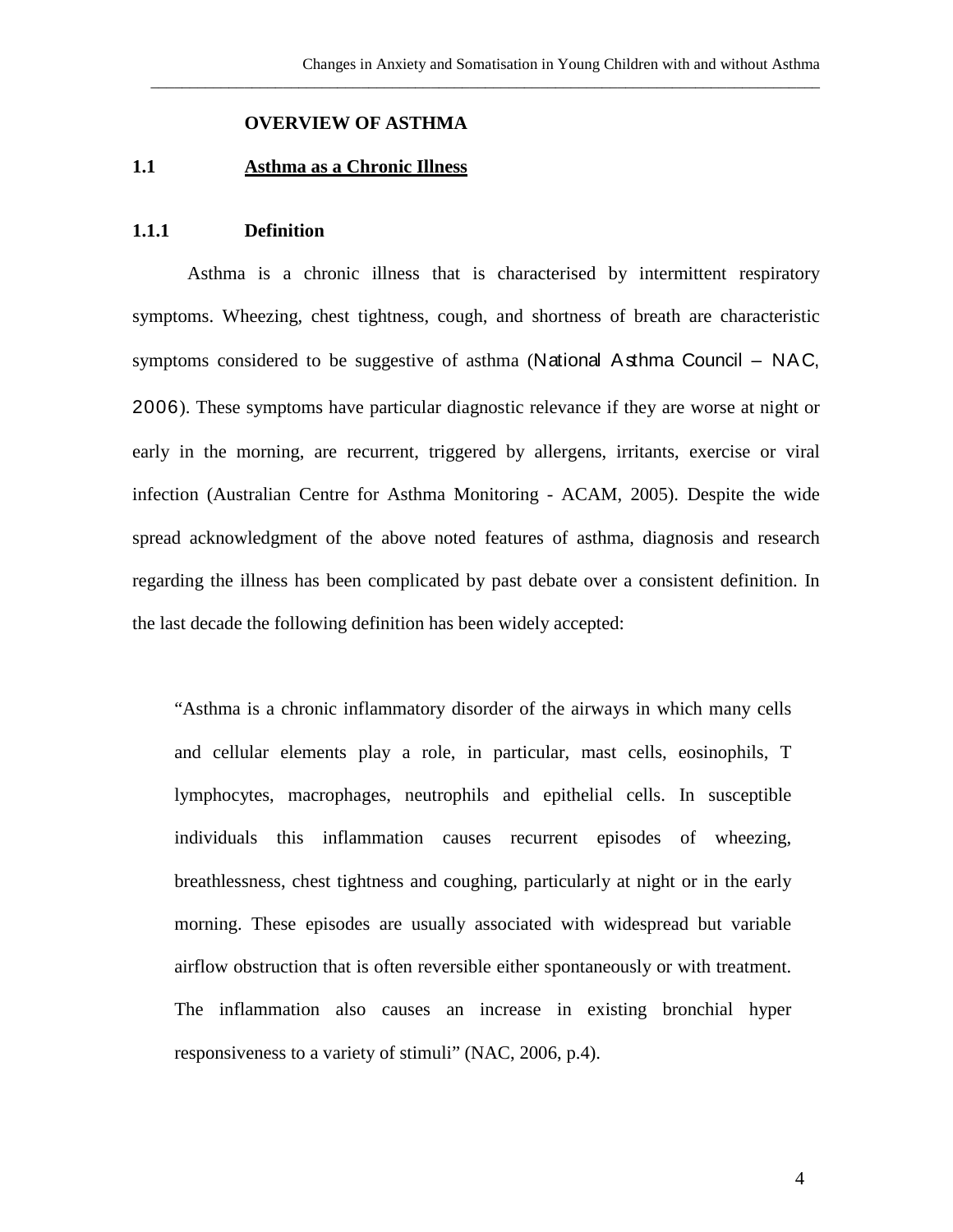There are various classifications that apply to asthma. Asthma severity is usually referred to in terms of a classification system based on mild, moderate or severe asthma symptoms. Rating of asthma severity is seen as particularly complicated because symptoms and general expression of the disease are continually modified by external variables, such as medication and environment, as well as organic based variation in lung function. Other relevant classifications refer to subgroups within the asthma population. These include exercise–induced asthma, childhood asthma, aspirin sensitive asthma and occupational asthma (ACAM, 2005). The term "current asthma" is also used to refer to people who have "ever been diagnosed with asthma by a doctor or nurse and who additionally report experiencing symptoms or taking treatment for asthma in the last 12 months" (ACAM, 2005, p.6).

\_\_\_\_\_\_\_\_\_\_\_\_\_\_\_\_\_\_\_\_\_\_\_\_\_\_\_\_\_\_\_\_\_\_\_\_\_\_\_\_\_\_\_\_\_\_\_\_\_\_\_\_\_\_\_\_\_\_\_\_\_\_\_\_\_\_\_\_\_\_\_\_\_\_\_\_\_\_\_\_\_\_\_\_\_\_

#### **1.1.2 Treatment and Management of Asthma in Children**

Although there are various behavioural, psychological and environmental interventions known to facilitate positive asthma outcomes, treatment of asthma is usually confined to medical / pharmacological intervention (NAC, 2006). There are a large number of different types of asthma medication that have different roles in the treatment of asthma (e.g. Reliever Medications & Preventer Medications), which is another aspect of the illness that illustrates the burden it presents to its sufferers. Long term treatment aims for asthma are usually described in the context of asthma management, and include different approaches for the management of acute asthma and long term management of asthma. NAC (2006) guidelines suggest medical intervention for the management of an acute asthma episode in children. In contrast, long-term asthma management requires identification of the severity of the disease and the patterns of the illness in order to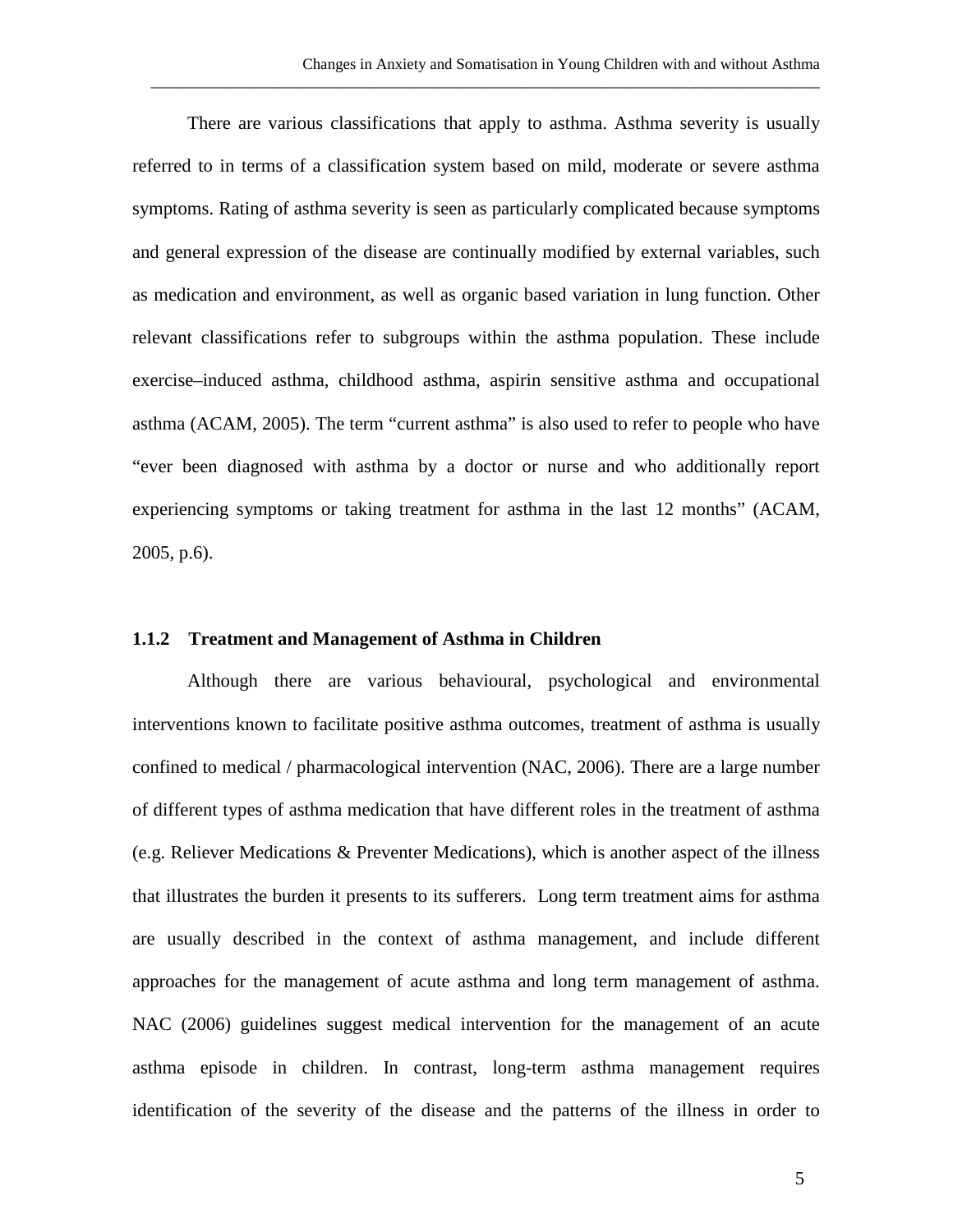determine the need for preventative therapy. Continual assessment of interval asthma and lung function monitoring as well as implementation of an Asthma Action Plan are required. Asthma Action Plans are individually tailored guidelines written and given to patients as a hard copy they can carry with them. These guidelines include information on areas such as identifying worsening symptoms and provide clear instructions on how to respond to changes in the control of asthma symptoms (NAC, 2006).

\_\_\_\_\_\_\_\_\_\_\_\_\_\_\_\_\_\_\_\_\_\_\_\_\_\_\_\_\_\_\_\_\_\_\_\_\_\_\_\_\_\_\_\_\_\_\_\_\_\_\_\_\_\_\_\_\_\_\_\_\_\_\_\_\_\_\_\_\_\_\_\_\_\_\_\_\_\_\_\_\_\_\_\_\_\_

Asthma management invariably coincides with medical treatment of the disease. One of the many difficulties children with asthma experience is the day to day variability in lung function and symptoms. Effective and safe use of medication requires matching of the current needs of the child with correct medication type and dosage. Despite the irrefutable importance of medication in asthma management, non-compliance is a major concern (ACAM, 2005; McQuaid, Kopel, Klein & Fritz, 2003; Spector, 2000). In research that included assessment and treatment of non-compliance to medication in children with chronic illness Cluss, Epstein, Galvis, Fireman, and Friday (1984) found that two main features of asthma (wheezing and lung function) were not managed as well in asthmatic children who were not compliant with their medication than in those who were compliant. A more recent study suggests that "on average, children are taking approximately half of their regulatory prescribed inhaled medication" (McQuaid et al., 2003, p.331). This research which was focused on children aged between 8 and 16 years also indicated that adherence with preventative asthma medication is negatively associated with age. That is, adherence to medication is higher among younger children than in adolescents. This finding was established despite the older children (adolescents) knowing more about their condition and assuming more responsibility in its management (McQuaid et al., 2003).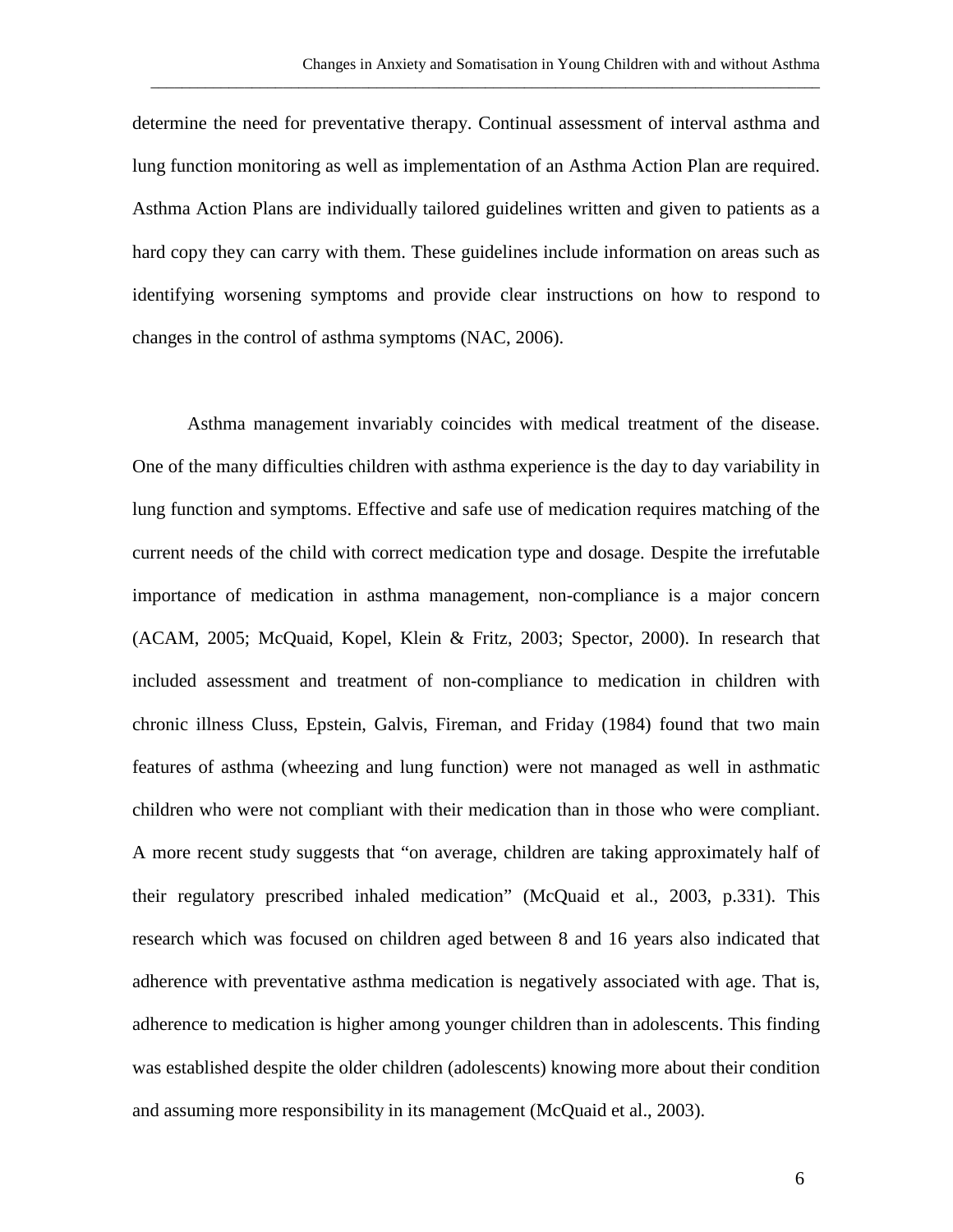A recent study (Bokhour et al., 2008) that focused on parents of children with asthma examined parental non-concordance with recommendations for prescribed asthma medication for their children. The authors argued that to understand non-adherence to asthma medication it was necessary to consider the explanatory models used by parents in their management of their child's asthma. The term non-concordance was used to indicate a lack of alignment between the use of medication and parental beliefs about giving medication. Their findings identified three types of non-concordance; 1) unintentional: parents believed they were following recommendations; 2) unplanned: parents reported intending to give medications but were not able to; 3) intentional: parents reported they believed giving medication was the wrong course of action. These findings illustrate some of the difficulties asthma management can present for families.

\_\_\_\_\_\_\_\_\_\_\_\_\_\_\_\_\_\_\_\_\_\_\_\_\_\_\_\_\_\_\_\_\_\_\_\_\_\_\_\_\_\_\_\_\_\_\_\_\_\_\_\_\_\_\_\_\_\_\_\_\_\_\_\_\_\_\_\_\_\_\_\_\_\_\_\_\_\_\_\_\_\_\_\_\_\_

#### **1.1.3 Prevalence, Social and Community Issues**

Worldwide, in excess of 150 million people have asthma, including over 2.2 million Australians (Asthma Victoria 2007). Australia has one of the highest asthma prevalence rates in the world, with more than 10% of the population effected (ACAM 2005). In Australia asthma is the most common childhood chronic illness and the leading cause for childhood hospitalisation. The childhood asthma rate in Australia is high compared with international standards, with the illness affecting 14-16% of children (National Asthma Organisation, 2008). Perhaps the most alarming statistic available today is that up to 2 in 5 primary-school aged children are affected by this chronic illness (NAC, 2008). Gender differences in asthma prevalence rates have also been identified, with the illness being more prevalent among primary-school aged boys than girls. However, this gender trend is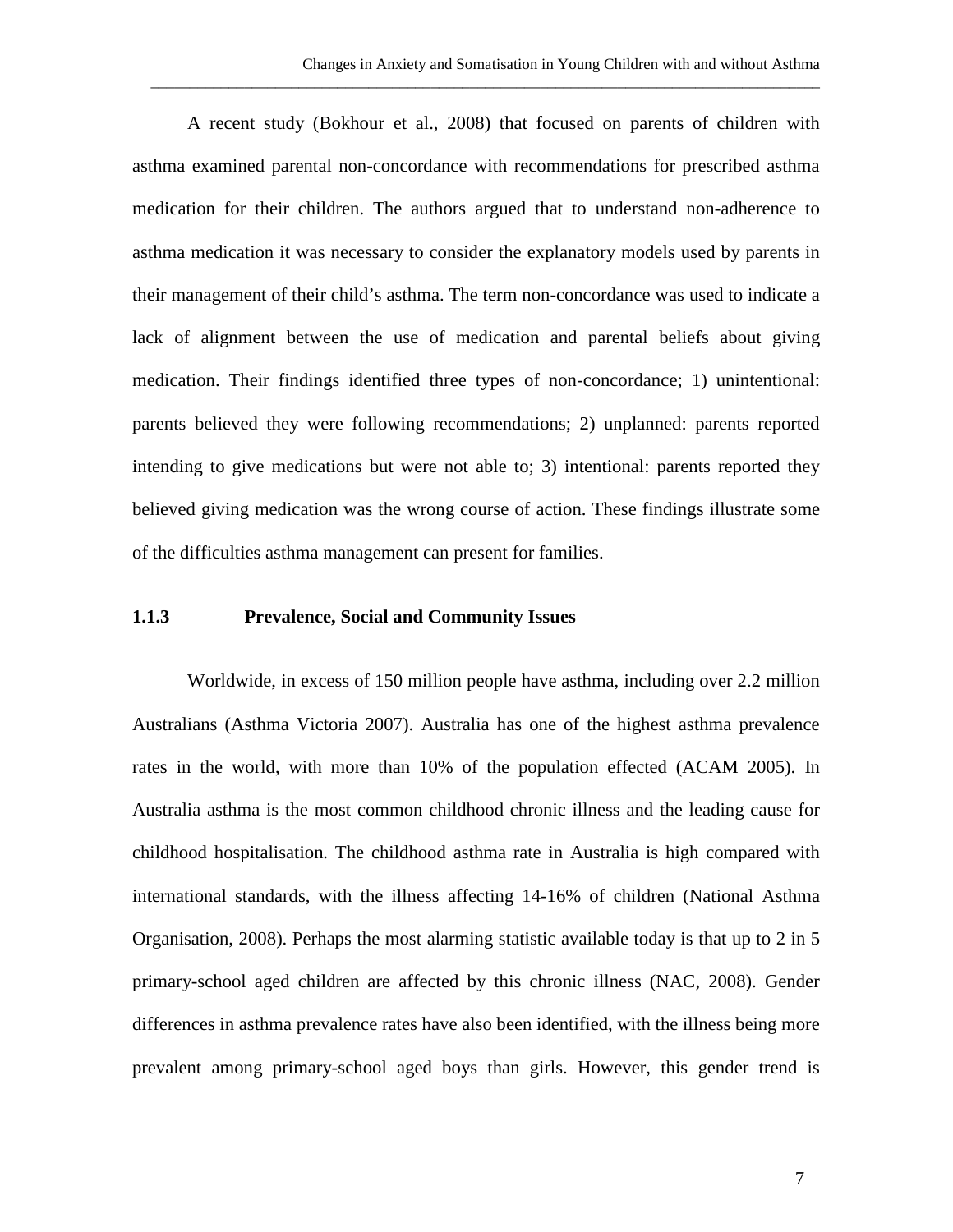reversed in later life, with asthma being more common among females from adolescence onwards.

\_\_\_\_\_\_\_\_\_\_\_\_\_\_\_\_\_\_\_\_\_\_\_\_\_\_\_\_\_\_\_\_\_\_\_\_\_\_\_\_\_\_\_\_\_\_\_\_\_\_\_\_\_\_\_\_\_\_\_\_\_\_\_\_\_\_\_\_\_\_\_\_\_\_\_\_\_\_\_\_\_\_\_\_\_\_

Research has indicated that children who have a history of respiratory infections are at risk for developing asthma (Busse, 1990; Busse, Lemanske & Dick, 1992; Cypcar, Stark, Lemanske, 1992; Folkerts & Nijkamp, 1995; Sarafino & Dillon, 1998; Pullan & Hay, 1982). Findings reported by Sarifino and Dillon (1998) suggested that "each additional bout with respiratory infection in early childhood tends to increase both the child's susceptibility to later infection, and the severity of the asthma condition the child may develop" (p.500). Sarafino and Dillon (1998) also found that the frequency with which a child experienced respiratory infections in the past year and prior to the onset of asthma, as well as their asthma severity, increased the likelihood of subsequent respiratory infections acting as triggers for an asthma attack. This association between respiratory infections and asthma attacks is also supported by the National Asthma Council of Australia: "In children, infection with common respiratory viruses is the most common trigger for acute exacerbations of asthma" (NAC, 2006, p. 72).

Childhood asthma is often resolved completely, or decreases in severity, with age. Thus, some children diagnosed with asthma may simply 'grow out of it' (NAC, 2006). Some research has indicated that the impact of some triggers may also change in accordance with age. More specifically, it was found that in younger children asthma episodes were associated with night-time hours and respiratory infection, while in older children illness episodes were more likely to be influenced by allergies and physical activity (Sarafino, Paterson, & Murphy, 1998). Over the last decade statistics reveal a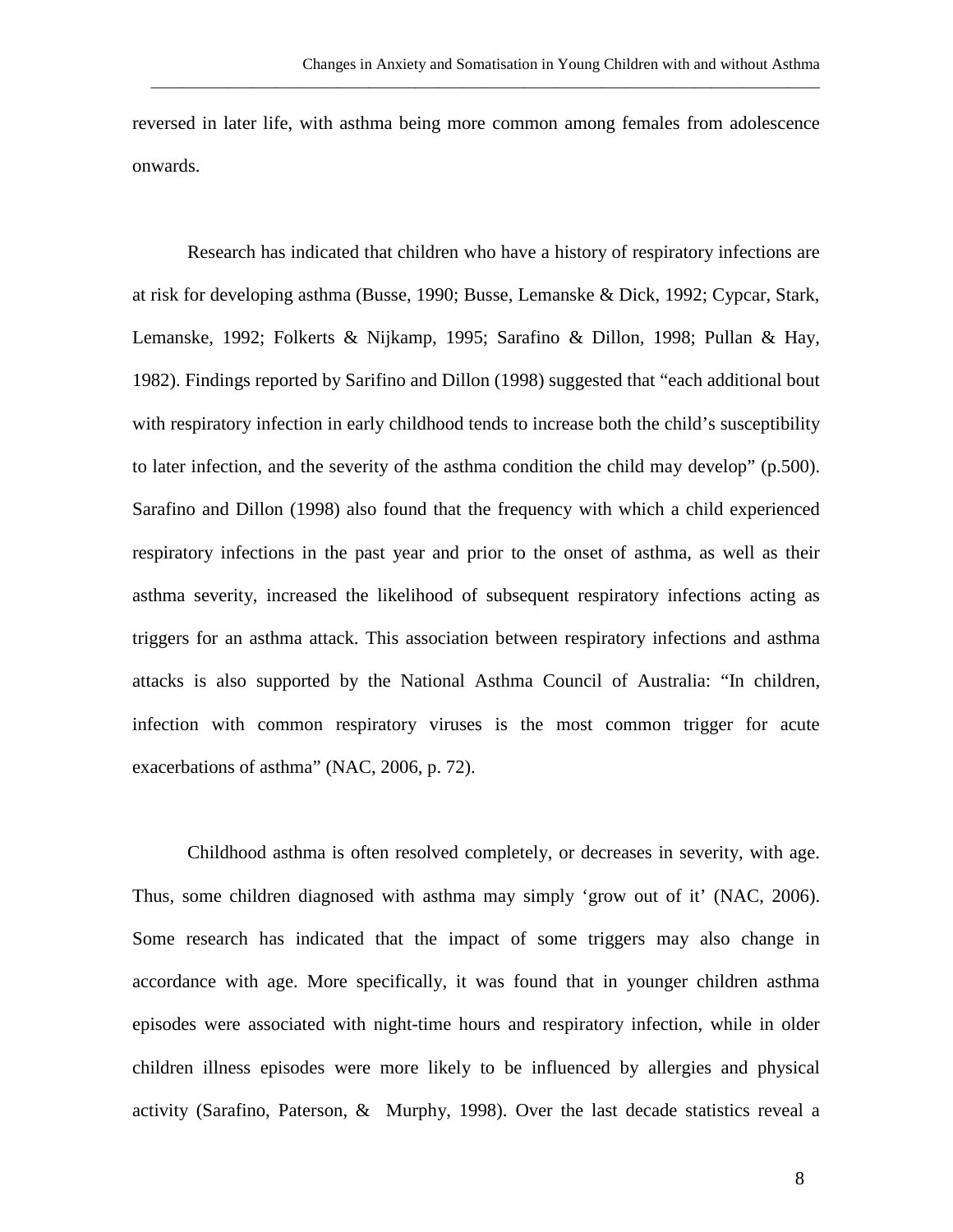decline in asthma related General Practice (GP) medical consultations, hospitalisations and deaths. However, Australian mortality rates remain high when compared with other countries. Asthma mortality in Australia has also been associated with socioeconomic status, as asthma deaths have been found to be more common in low socioeconomic status regions (ACAM, 2005). Young children (aged between 0-4 years) represent the age group that most frequents doctors, hospital emergency departments, and is most frequently admitted to hospital for asthma. Despite a higher frequency of hospitalisation for this age group, the length of admission for children with asthma is typically one day. Australian figures indicate that more than a quarter of total asthma expenditure and nearly half of all hospital expenditure for asthma was for children aged 0-14 years. In particular, boys aged 5-14 years accounted for the highest proportion of all asthma expenditure. In adults expenditure is higher for females than males, due to increased prevalence in adult woman (ACAM, 2005).

\_\_\_\_\_\_\_\_\_\_\_\_\_\_\_\_\_\_\_\_\_\_\_\_\_\_\_\_\_\_\_\_\_\_\_\_\_\_\_\_\_\_\_\_\_\_\_\_\_\_\_\_\_\_\_\_\_\_\_\_\_\_\_\_\_\_\_\_\_\_\_\_\_\_\_\_\_\_\_\_\_\_\_\_\_\_

The emotional, financial, social, physical and medical costs associated with asthma are substantial. Research has demonstrated that people with asthma perceive their general health as being more limited than those without asthma (ACAM, 2005). People with asthma have reported that their illness impacts on their psychological and social quality of life, as well as their physical well being (ACAM, 2005). When considering childhood and adolescent asthma, it is also widely acknowledged that the illness also places a heavy burden on an individual's education (ACAM, 2005). There is no known cure for asthma. However, education, development of beneficial coping strategies, and advances in medication mean that it can be effectively managed.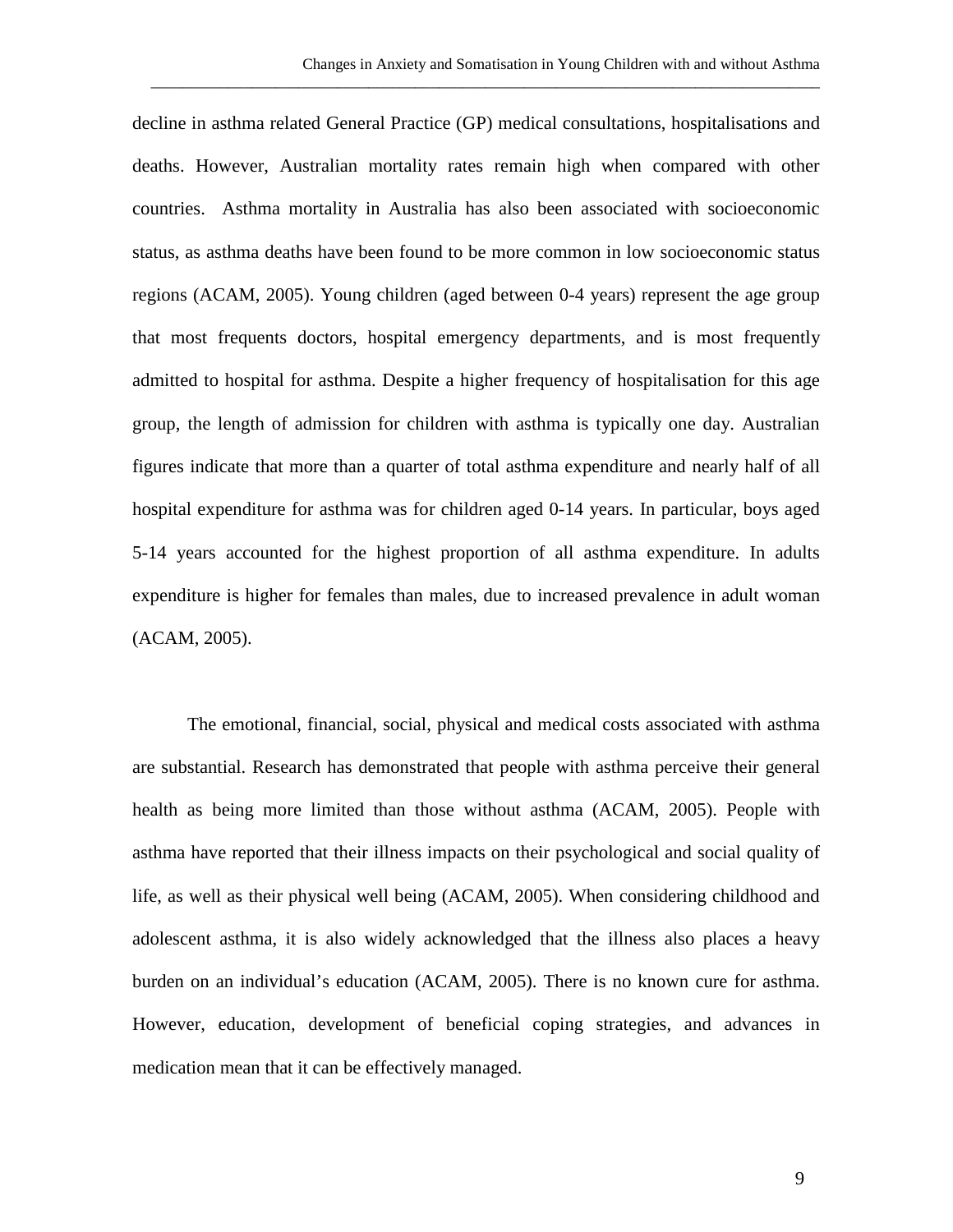\_\_\_\_\_\_\_\_\_\_\_\_\_\_\_\_\_\_\_\_\_\_\_\_\_\_\_\_\_\_\_\_\_\_\_\_\_\_\_\_\_\_\_\_\_\_\_\_\_\_\_\_\_\_\_\_\_\_\_\_\_\_\_\_\_\_\_\_\_\_\_\_\_\_\_\_\_\_\_\_\_\_\_\_\_\_

#### **OVERVIEW OF ANXIETY**

#### **1.2 Anxiety in Young Children**

#### **1.2.1 Definition and Identification of Childhood Anxiety**

The term anxiety is commonly used in contemporary vernacular in reference to an emotion or emotional state. It is generally understood to be an unpleasant emotion, often encompassing features of "apprehension, dread, distress, and uneasiness" (Reber, 1995, p.45). Anxiety is a natural human reaction which involves the mind and body and is widely acknowledged to be experienced, albeit in varying degrees, by all people, thus making it universal. Despite often being associated with negative features, anxiety can also be very useful and an adaptive response to threat, providing a protective or survival function in threatening situations. This survival function explains the universality of anxiety (House  $\&$ Stark, 2002). Various manifestations of anxiety are successfully managed most of the time by many people. However, despite the commonality, and often normality of anxiety, it has a pathological potential, that depending on its frequency of occurrence and severity in presentation, can result in dysfunctional behaviour and psychopathology (Birmher et al., 1997; Manassis & Hood, 1998).

Anxiety is common among children, with younger children in particular experiencing the emotion (Bell-Dolan et al., 1990; Bernstein et al., 1996; Kendall et al., 2004). It has been reported that the prevalence of childhood anxiety disorders "ranges from 5.7% to 17.7%" (King, Heyne, & Ollendick, 2005, p. 242). Costello, Mustillo, Erkanli, Keeler and Angold (2003) found that 2.4% of children / adolescents aged between 9 and 16 years met the criteria for at least one anxiety disorder. Childhood presentations of anxiety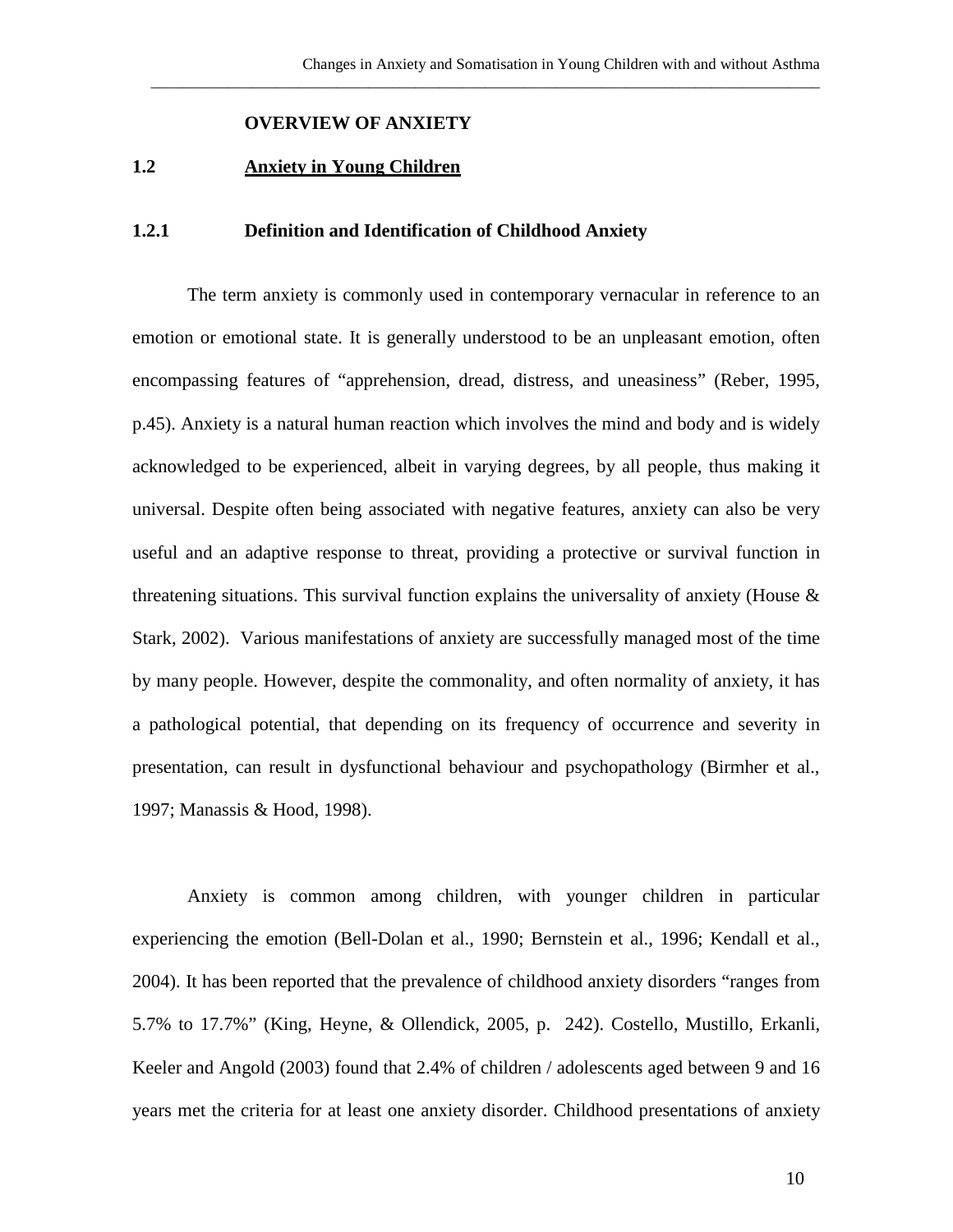are often normal, age-dependent reactions that emerge and later dissipate as part of emotional development (Grills-Taquechel & Ollendick, 2007; Gullone, 1996; Silverman, LaGreca & Wasserstein, 1995). However, as with adults, anxiety in children can cause significant distress resulting in impaired functioning and emotional development (Manassis & Hood, 1998). One of the difficulties that arise out of the complex nature of this emotion is the differentiation between normal anxiety and problematic anxiety or anxiety disorders (Bell-Dolan et al., 1990; King, Heyne, & Ollendick, 2005). As such, guidelines are used to identify the presence and determine the degree of anxiety. One such guideline suggests that it becomes clinically relevant if the anxiety experienced and / or displayed is developmentally inappropriate or excessive (March, Parker, Sullivan, Stallings & Conners, 1997). It has also been suggested that "if the anxiety response is elicited by a situation or object that is not truly dangerous, then the anxiety and the avoidance associated with it are no longer adaptive. A diagnosis of an anxiety disorder is warranted if the anxiety response is excessive in frequency, intensity and/or duration, and if it results in significant impairment in functioning" (Grills-Taquechel & Ollendick, 2007, p. 197).

\_\_\_\_\_\_\_\_\_\_\_\_\_\_\_\_\_\_\_\_\_\_\_\_\_\_\_\_\_\_\_\_\_\_\_\_\_\_\_\_\_\_\_\_\_\_\_\_\_\_\_\_\_\_\_\_\_\_\_\_\_\_\_\_\_\_\_\_\_\_\_\_\_\_\_\_\_\_\_\_\_\_\_\_\_\_

Despite such guidelines, identification of anxiety in children can be somewhat difficult as it often manifests in a different manner than adult anxiety. For example, anxiety in children has been associated with sleep disturbance  $\ell$  nightmares (Mindell & Barrett, 2002), and somatic complaints (Reynolds & Kamphus, 1992). Bell-Dolan et al (1990) found that fear of the dark, fear of harm to an attachment figure, over-concern about competence, excessive need for reassurance, and somatic complaints were the most endorsed anxiety symptoms in non-referred / never-psychiatrically-ill children. Many childhood fears and anxieties are considered normal and simply age related. Grills-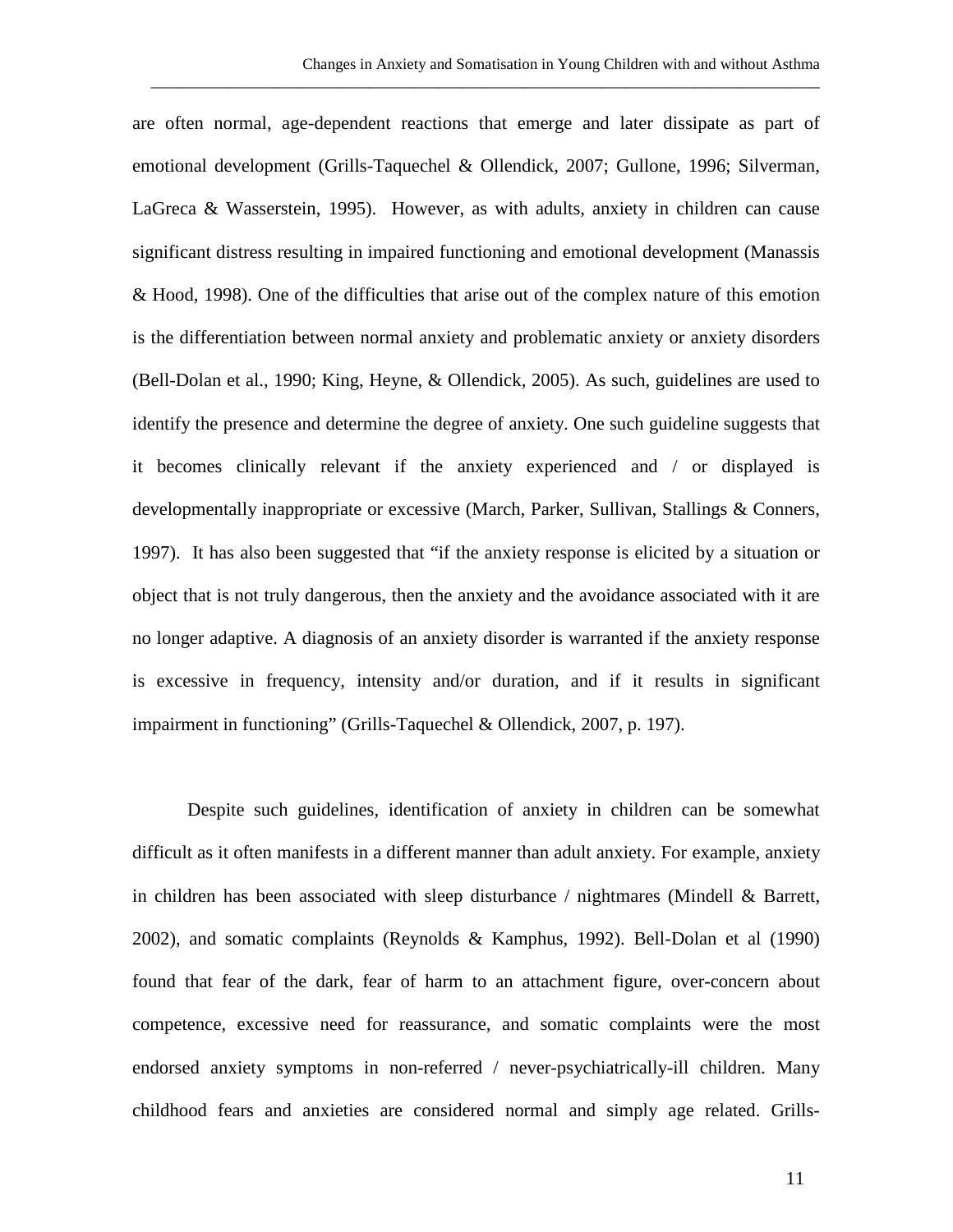Taquechel & Ollendick, (2007) outlined examples of anxiety provoking stimuli and how it changes and progresses in normal children, highlighting the transitory nature of normal anxiety. They highlight that in young (pre-school) children normal anxiety emerges with fear of animals, the dark and solitude. They contend that consistent with their cognitive development older children's fears go on to include imaginary or abstract things, as well as anticipatory fears (e.g. failure, death, injury). In contrast, pathological fears persist over time and are often inappropriate in relation to the child's age and developmental stage (Grills-Taquechel & Ollendick, 2007; King, Heyne, & Ollendick, 2005).

\_\_\_\_\_\_\_\_\_\_\_\_\_\_\_\_\_\_\_\_\_\_\_\_\_\_\_\_\_\_\_\_\_\_\_\_\_\_\_\_\_\_\_\_\_\_\_\_\_\_\_\_\_\_\_\_\_\_\_\_\_\_\_\_\_\_\_\_\_\_\_\_\_\_\_\_\_\_\_\_\_\_\_\_\_\_

Presentations of anxiety such as those referred to above may occur in part because of young children's limitations in verbal expression, vocabulary, and general language skills, as well as their difficulty identifying and understanding their emotions. Previous research indicates that children's reduced ability to verbally express their anxiety may lead to a physical expression of their emotions in the form of somatisation (Masi et al., 2000; Masi et al., 1999). Physical symptoms such as feverishness, sweating, vomiting, headaches and other pain and discomfort can be indications of anxiety in children (Winnicott, 1987). The commonality and frequency of somatic complaints in children is widely acknowledged (Beidel, Christ & Long, 1991; Hodges, Kline, Barbero & Wardruff, 1985; Last, 1991; Livingston, Taylor & Crawford, 1988; Walker & Greene, 1989; Wasserman, Whitington & Rivara, 1988). Furthermore, a strong correlation between anxiety and somatisation in young children has been demonstrated in past research (Reynolds & Kamphaus, 1992; Siddons, 2004). Siddons (2004) found that a significant proportion of children with clinical levels of anxiety also had clinical levels of somatisation. Of the 34% of children (n= 35) identified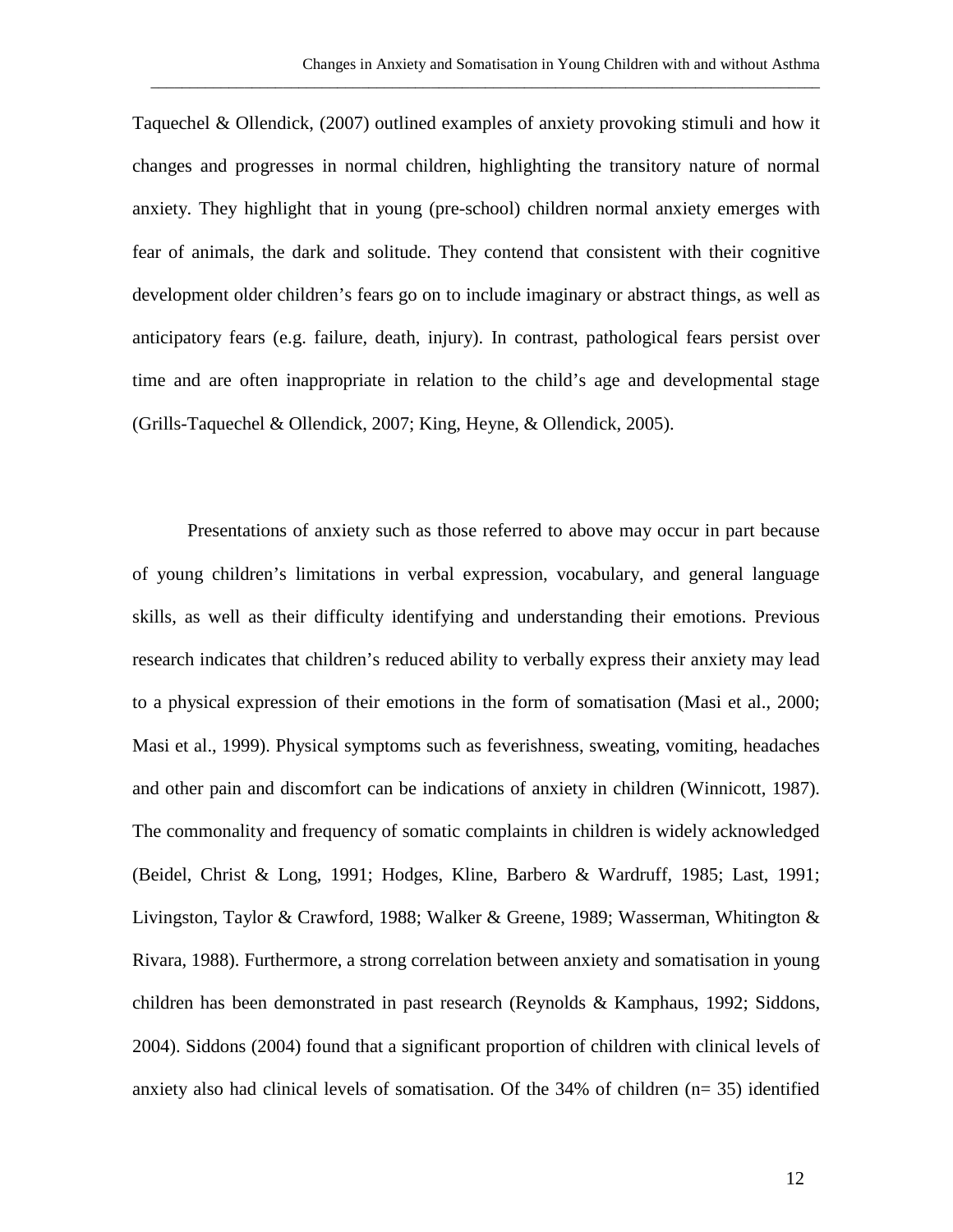with at risk levels of anxiety, approximately 16% (n=16) were also identified with at-risk levels of somatisation. The impact of somatic illnesses on children appears substantial. Walker and Greene (1989) found that children who experience somatic complaints can experience similar levels of psychological distress to children with organic physical health problems. Thus, measuring levels of somatisation in young children may provide an indication of the anxiety levels they are experiencing.

\_\_\_\_\_\_\_\_\_\_\_\_\_\_\_\_\_\_\_\_\_\_\_\_\_\_\_\_\_\_\_\_\_\_\_\_\_\_\_\_\_\_\_\_\_\_\_\_\_\_\_\_\_\_\_\_\_\_\_\_\_\_\_\_\_\_\_\_\_\_\_\_\_\_\_\_\_\_\_\_\_\_\_\_\_\_

#### **1.2.2 Assessment of Childhood Anxiety**

Assessment of anxiety in both adults and children is complex as it requires objective, external measurement of a subjective, internal emotional state. In adults this process usually occurs, or is aided, by self report. However, assessment of anxiety in children is complicated by various age related constraints. For example, children's limited language skills, cognitive memory, and attention span can preclude accurate assessment of anxiety (Murphy et al., 2000; Shaw, Keenan, Vondra, Delliquadri & Giovanelli, 1997).

Assessment of anxiety in children is further complicated by the ways which the emotion can be expressed by them, and as such be identified by either the child themself, a clinician, or by a carer. Interview and self report-measures are simple and common methods used in psychology to elicit information from a person regarding their thoughts and emotions. However, in research pertaining to children, information is usually sourced from adults involved in the children's care, i.e. parents/carers, physicians, and teachers. As such, carer report and direct observation are the primary methods used for assessing anxiety in young children. Carer report raises the question of accuracy concerning the information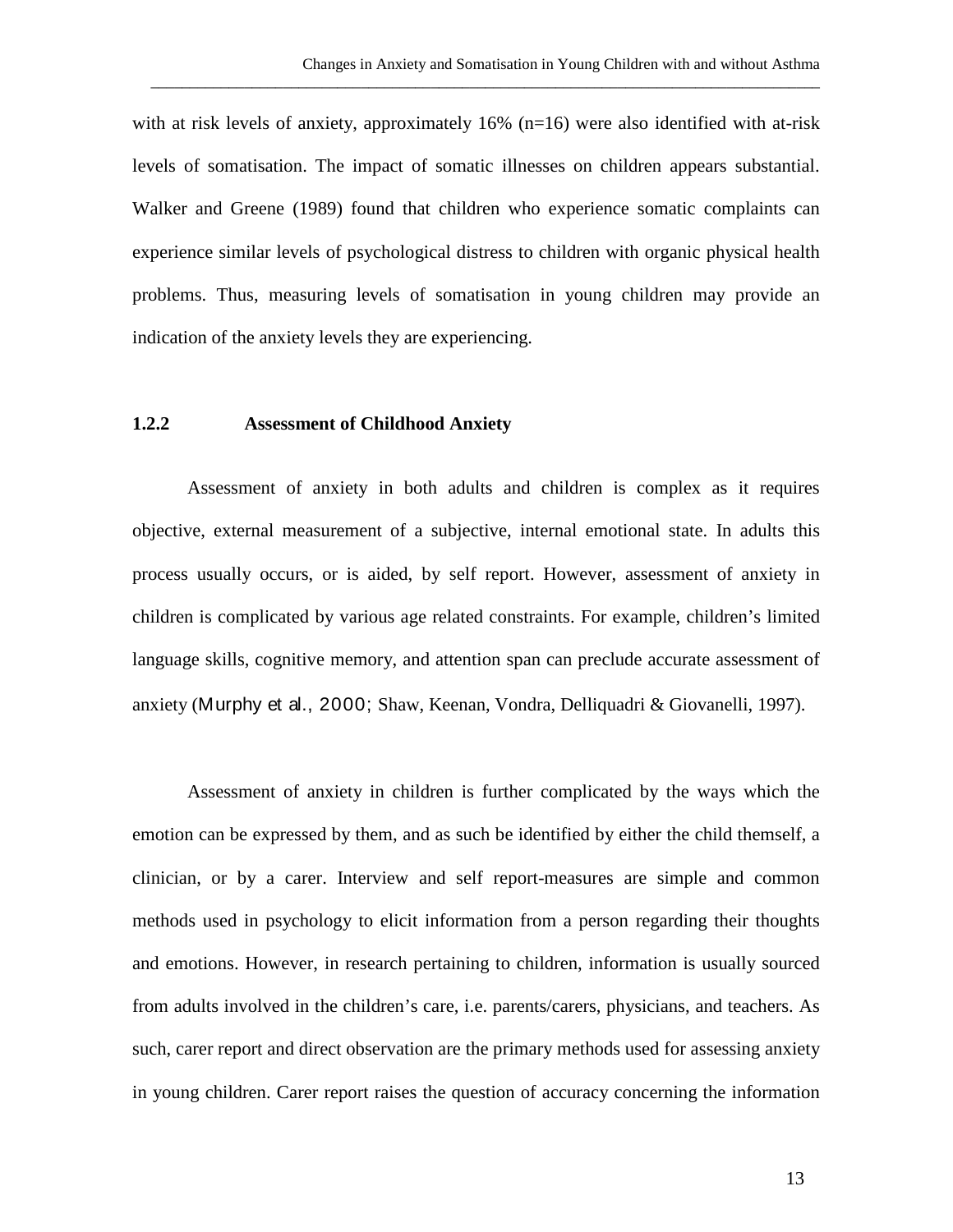provided about a child. This avenue of assessment also has a potential for eliciting differences in informant / assessor perception, bias, and differences in the child's presentation with different people and in different settings.

\_\_\_\_\_\_\_\_\_\_\_\_\_\_\_\_\_\_\_\_\_\_\_\_\_\_\_\_\_\_\_\_\_\_\_\_\_\_\_\_\_\_\_\_\_\_\_\_\_\_\_\_\_\_\_\_\_\_\_\_\_\_\_\_\_\_\_\_\_\_\_\_\_\_\_\_\_\_\_\_\_\_\_\_\_\_

Differences in information elicited from informants regarding children have been consistently reported (Achenbach, McConaughy & Howell, 1987; DiBartolo & Grills, 2006; Klein, 1991; Lapouse & Monk, 1964; Smith & Prior, 1995; Walton, Johnson & Algina, 1999; Zbikowski & Cohen, 1988). Early research regarding children's fears by Lapouse and Monk (1964) indicated that compared to child reports, mothers often underestimated their child's fears. Similar informant differences have been evidenced in other research (e.g. Klein, 1991). In more recent research, Smith and Prior (1995) found informant based differences in research results regarding child resilience, with teachers rating children's behaviour more positively than their mothers. The authors interpreted this finding as suggesting that teachers may make more objective judgments of children than mothers and concluded that "teachers provided more balanced and consistent views of the child's functioning in the school context" (Smith & Prior, 1995, p.10). However, the authors also acknowledged that the children may have actually functioned better at school which was outside a potentially stressed home environment. In recognition of this problem a recent study investigated who is best at predicting a child's anxiety. DiBartolo and Grills (2006) examined child, parent and teacher reports of child social anxiety. Results suggest poor agreement across informants, with children showing evidence of predicting their own anxiety when parents and teachers did not.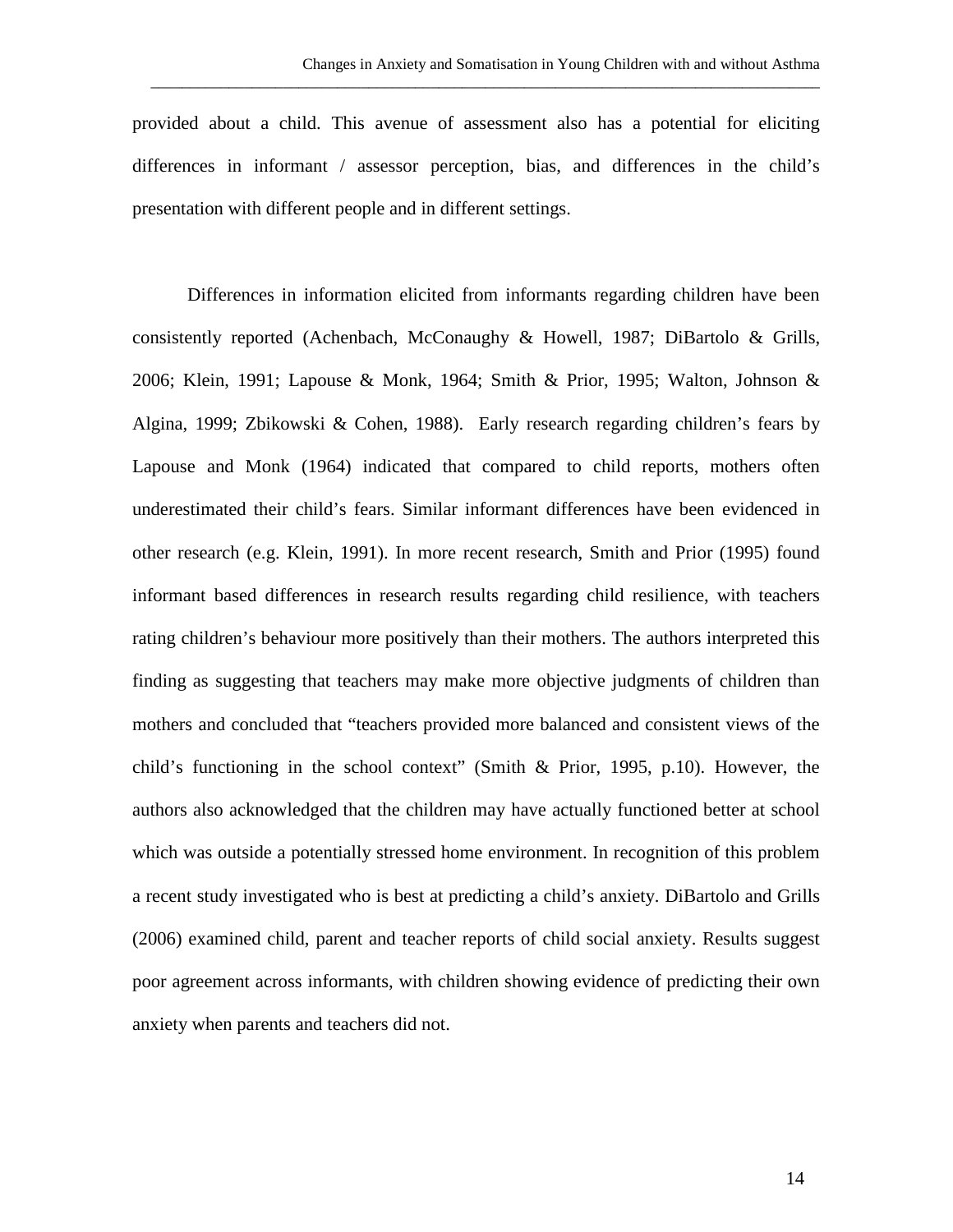In a study of the temporal stability and convergent validity of the BASC when administered to kindergarten and first grade students Merydith (2001) found that teachers provided more stable ratings of children's externalising behaviours and attention problems than parents. Merydith (2001) found that although teachers and parents were similar with their ratings on the clinical and adaptive scales with a six month interval, teacher ratings on the adaptive scales at Time 2 exceeded parent ratings by almost one-half standard deviation.

\_\_\_\_\_\_\_\_\_\_\_\_\_\_\_\_\_\_\_\_\_\_\_\_\_\_\_\_\_\_\_\_\_\_\_\_\_\_\_\_\_\_\_\_\_\_\_\_\_\_\_\_\_\_\_\_\_\_\_\_\_\_\_\_\_\_\_\_\_\_\_\_\_\_\_\_\_\_\_\_\_\_\_\_\_\_

However, in recent research, Kendall, Puliafico, Barmish, Choudhury, Henin and Treadwell (2007) found that use of the Child Behavior Checklist (CBCL) Parent and Teacher Report Form improved prediction of anxiety status despite differences between them. Kendall et al., (2007) also highlighted the importance of using informants from different settings "For example, a socially phobic youth may not display anxiety at home, but may be excessively fearful of evaluation in a classroom setting" (Kendall et al., 2007, p.1005).

Research specifically relating to children with asthma has also elicited evidence for informant based differences. Zbikowski and Cohen (1988) examined parent and peer reports regarding social competence of children with mild asthma. Both informant groups (parents & peers), perceived reduced social competence in these children compared to children without asthma, however, parents were found to have considerably underestimated their child's social competence compared to peers. In a study by Klein (1991) poor agreement between child and parent reports of anxiety was also evidenced. In other research, Brook (1996) investigated congruence between parent, child, and teacher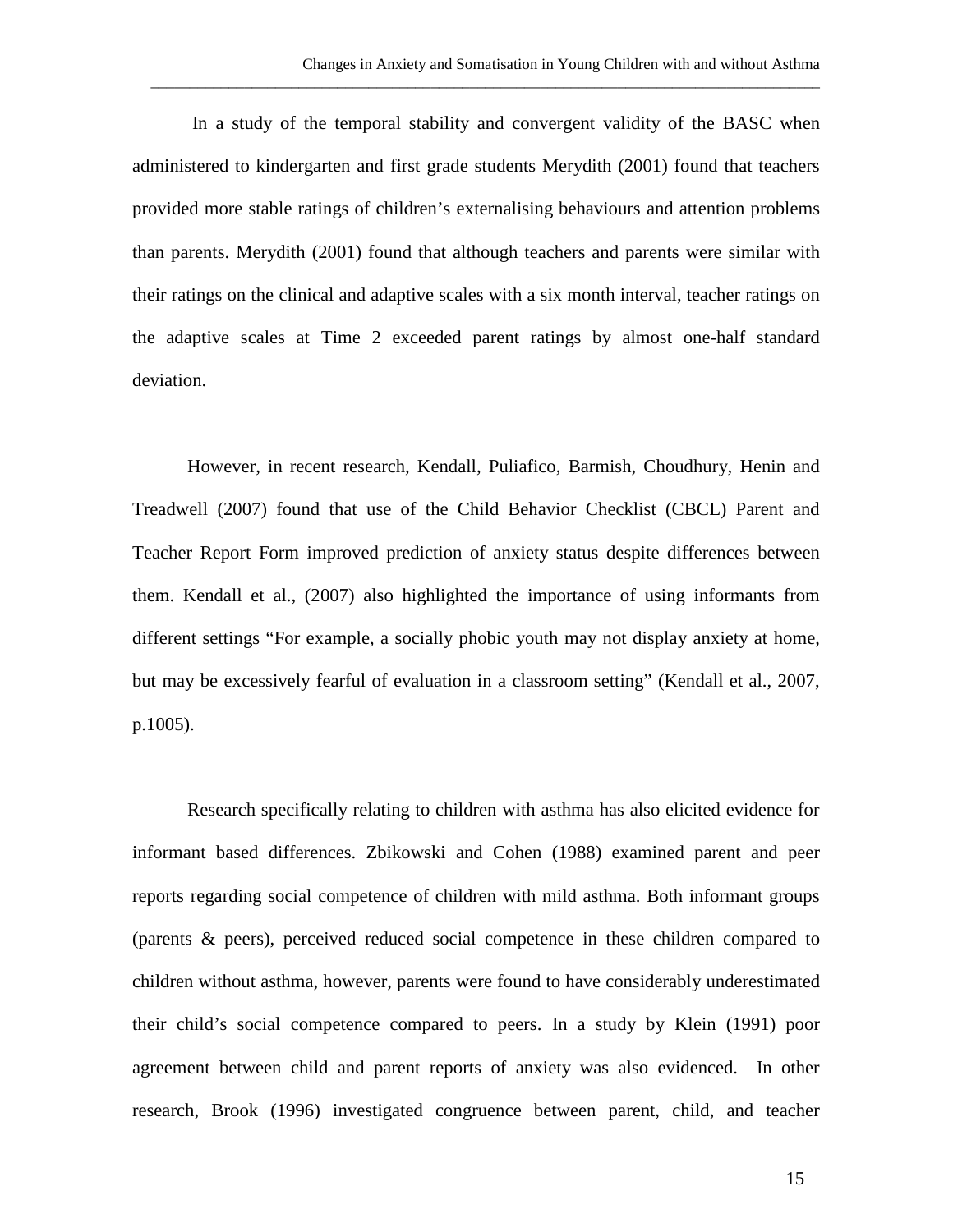estimates of child anxiety and depression. Overall, low congruence among all informants was found. Results specifically relating to anxiety estimates showed that parent-child congruence was higher than teacher-child congruence. A later study of children with asthma (Klinnert, McQuaid, McCormick, Adinoff & Bryant, 2000) used both parents and clinicians as informants regarding child behaviour. Findings indicated that mothers of children with asthma reported more behavioural problems in their children than mothers of children without asthma. Furthermore, the problems reported by mothers of the children with asthma were not apparent to investigators through observations and interviews.

\_\_\_\_\_\_\_\_\_\_\_\_\_\_\_\_\_\_\_\_\_\_\_\_\_\_\_\_\_\_\_\_\_\_\_\_\_\_\_\_\_\_\_\_\_\_\_\_\_\_\_\_\_\_\_\_\_\_\_\_\_\_\_\_\_\_\_\_\_\_\_\_\_\_\_\_\_\_\_\_\_\_\_\_\_\_

The possibility that such findings may reflect that child behaviour is situationspecific cannot be dismissed, nor can the potential for informant bias, or individual / subjective differences in perception. Thus, the research noted above clearly demonstrates potential complications in assessment of childhood anxiety. The possibility of anxiety being masked by or expressed as somatic complaints and informant based differences in assessment are all potential obstacles in the accurate assessment of this common childhood problem. In light of these issues, it has been suggested that assessment of childhood anxiety should be based on a variety of methods and instruments, including; self-report measures, parental report measures, and diagnostic interview (Bernstein et al., 1996).

#### **1.2.3 Progression of Anxiety**

Research suggests that the nature of children's anxiety changes over time and with age. Young, pre-school aged children are more likely to fear "sudden, intense, and novel stimuli, separation from caretakers, and supernatural beings" (Bell-Dolan et al., 1990, p.759). In contrast, older children's fears tend to be related to school, peers, and health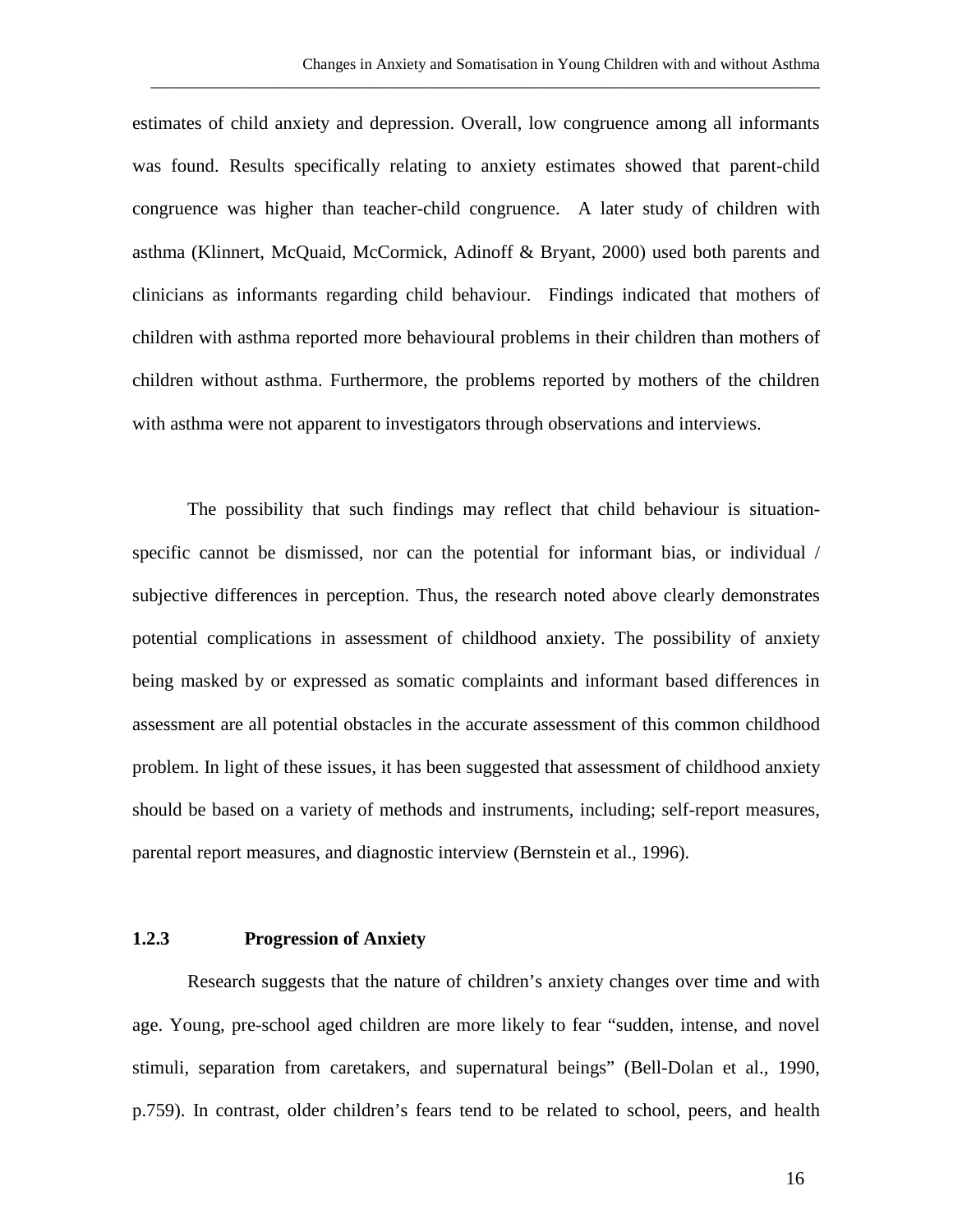issues (Bell-Dolan et al., 1990). The prevalence of anxiety appears to be influenced by gender, along with age variables, with anxiety being more prevalent among girls and in younger children (Bell-Dolan et al., 1990; Klein, 1991).

\_\_\_\_\_\_\_\_\_\_\_\_\_\_\_\_\_\_\_\_\_\_\_\_\_\_\_\_\_\_\_\_\_\_\_\_\_\_\_\_\_\_\_\_\_\_\_\_\_\_\_\_\_\_\_\_\_\_\_\_\_\_\_\_\_\_\_\_\_\_\_\_\_\_\_\_\_\_\_\_\_\_\_\_\_\_

Research relating to the progression of anxiety, indicates that anxiety problems in general decrease over time and with age. It also suggests that once a child has experienced anxiety it is likely to remain present to some degree into their later life. However, people who did not experience anxiety in their childhood are less likely to develop it in adolescence or adulthood. In a longitudinal study of children aged 5-6 years Ialongo, Edelson, Werthamer-Larsson, Crockett and Kellam (1995) found that self-reported anxiety symptoms were associated with anxiety in later childhood. Other research has suggested an association between childhood anxiety and severity of adult anxiety. Bell-Dolan et al. (1990) found that anxiety in later life was more severe in individuals who experienced anxiety problems in their childhood than in those who were not anxious as children.

A more recent longitudinal study found that anxiety symptoms were moderately stable during childhood and adolescence, supporting a developmental model of the etiology and maintenance of childhood anxiety (Bosquet  $\&$  Egeland, 2006). The study also found that risk for anxiety was influenced by different variables at different stages and ages of life. Risk in early childhood was associated with earlier physiological / temperamental reactivity / regulation variables, while risk for anxiety in preadolescence was associated with a history of developmental incompetence in transition to school and the peer environment.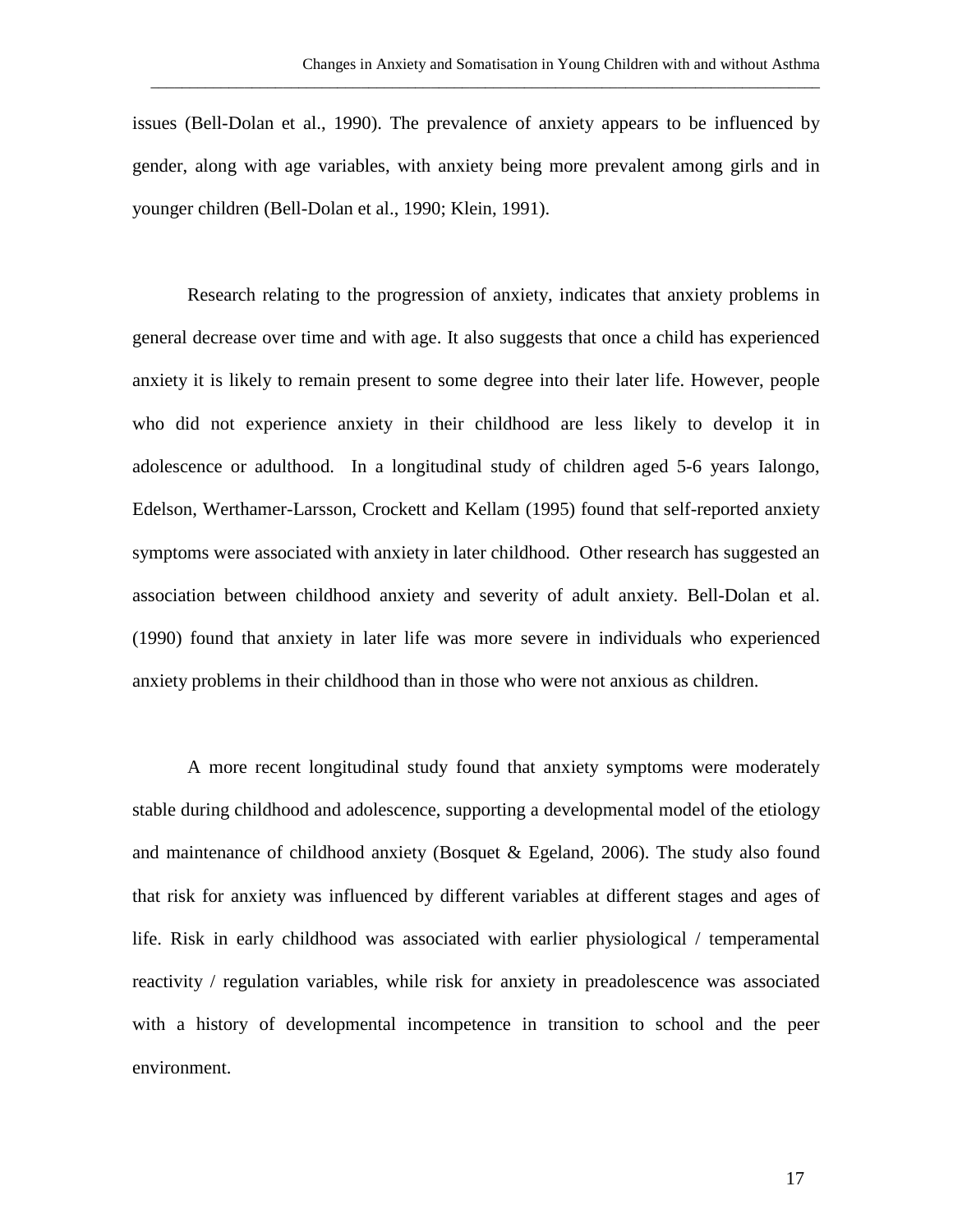\_\_\_\_\_\_\_\_\_\_\_\_\_\_\_\_\_\_\_\_\_\_\_\_\_\_\_\_\_\_\_\_\_\_\_\_\_\_\_\_\_\_\_\_\_\_\_\_\_\_\_\_\_\_\_\_\_\_\_\_\_\_\_\_\_\_\_\_\_\_\_\_\_\_\_\_\_\_\_\_\_\_\_\_\_\_

Despite this trend, research has also indicated that childhood anxiety problems can be alleviated with psychological intervention (Barrett, Duffy, Dadds & Rapee, 2001; Elliot, Prior, Merrigan & Ballinger, 2002). However, left untreated anxiety can remain stable, may develop into a chronic condition, may increase in severity over time, and can potentially lead to other problems like depression (Last, Hersen, Kazdin, Finkelstein & Strauss, 1987) and substance abuse (Kendal, Stafford, Flannery-Schroeder & Webb, 1997). Kendall et al. (2004) completed a follow up to their earlier research (Kendall, Stafford, Flannery-Schroeder & Webb, 1997) in which the original sample comprised 94 participants aged 9- 12 years diagnosed with Diagnostic and Statistical Manual of Mental Disorders (DSM) primary anxiety disorder. Participants in the original study received a 16-week CBT intervention for anxiety after which they were determined to have gained significant improvements in symptoms. At follow up (Kendall et al., 2004), 86 of the original participants, then aged 15-22 years, participated 7.4 years later. Results showed that most participants maintained their gains from the earlier CBT anxiety treatment and experienced a "reduced degree of involvement and problems associated with substance use" (Kendall et al., 2004, p. 283). However, results failed to distinguish differences between participants with successful treatment and those with none or less successful treatment regarding development of depression. Despite this, the rate of depression at follow up was "fairly equivalent to the rates found in the general population of adolescents" (Kendall et al., 2004, p. 283).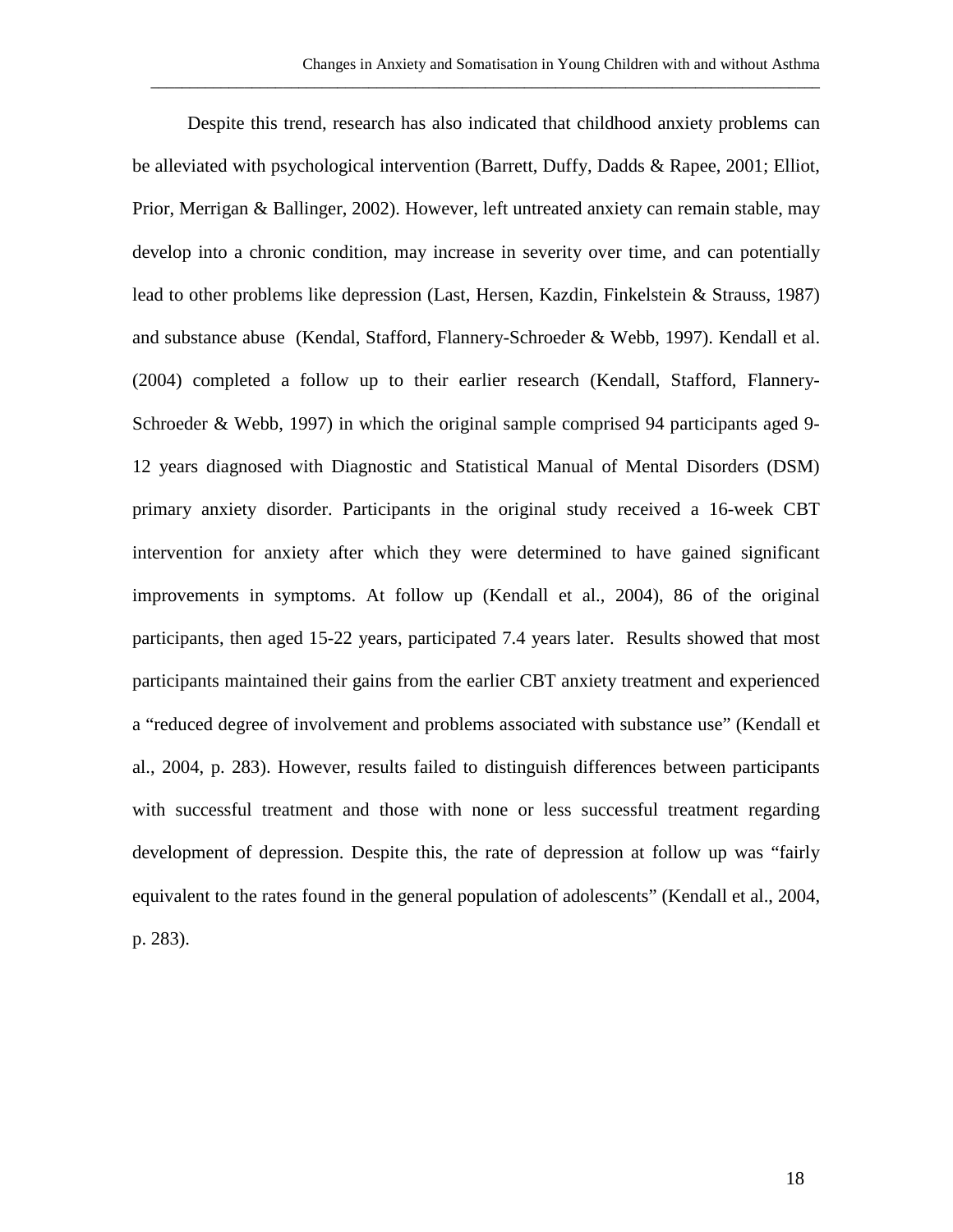#### **1.2.4 Anxiety in Children with a Chronic Illness**

Another factor that appears to contribute to anxiety in young children is their health status. Research suggests that children living with a chronic illness exhibit poorer psychological adjustment than healthy children (Christiaanse, Lavigne & Lerner, 1989; Gerhardt, Walders, Rosenthal & Drotar, 2004; Graham, Rutter, Yule & Pless 1967; Perrin & MacLean, 1988; Perrin, MacLean & Perrin, 1989; Svavarsdóttir, & Örlygsdóttir, 2006; Venning, Eliott, Whitford & Honnor, 2007), and in particular are more vulnerable to developing anxiety than their relatively healthy peers (Lavigne & Faier-Routman, 1992).

\_\_\_\_\_\_\_\_\_\_\_\_\_\_\_\_\_\_\_\_\_\_\_\_\_\_\_\_\_\_\_\_\_\_\_\_\_\_\_\_\_\_\_\_\_\_\_\_\_\_\_\_\_\_\_\_\_\_\_\_\_\_\_\_\_\_\_\_\_\_\_\_\_\_\_\_\_\_\_\_\_\_\_\_\_\_

In research investigating the impact of childhood chronic illness on the family Hamlett, Pellegrini and Katz (1992) interviewed mothers of chronically ill children with asthma or diabetes and mothers of healthy children. Mothers of the children with asthma reported more internalising behavioural problems in their children than the other groups. Results also suggested that "family functioning, maternal social support, and chronic illness were significantly related to the psychological adjustment of the child" (Hamlett et al., 1992, p. 33). In acknowledging that the increased rate of psychological problems among chronically ill children may be a reflection of problems adjusting or adapting to the illness rather than psychopathology per se, the authors highlighted the ambiguity regarding the direction of the relationship between chronic illness and poor psychological adjustment in children.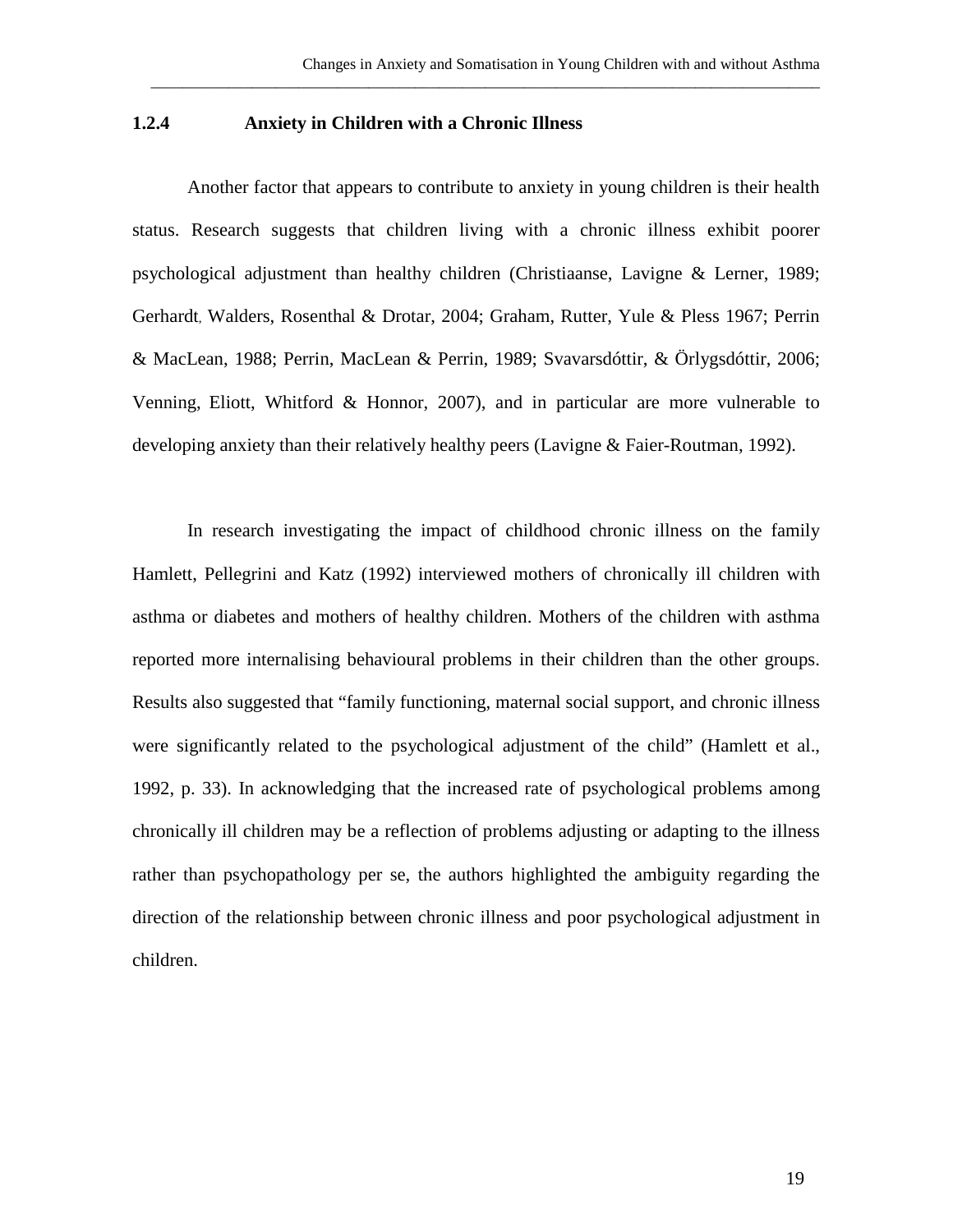Many aspects of living with a chronic illness can potentially influence the development, maintenance, and severity of childhood anxiety. Daily activities of children with chronic illness have been demonstrated to be restricted in multiple ways compared with those of healthy children. For example, chronic illness has been linked with decreased school attendance, sleep disturbance, and reduced involvement in activities like bike riding and organised sports (Lenny, Wells & O'Neill, 1994; Sawyer & Fardy, 2003). Restrictions in daily activities may occur because of limitations due to the nature of the illness, but may also be a result of parental or child anxiety stemming from worry and fear relating to real or perceived health related vulnerability.

\_\_\_\_\_\_\_\_\_\_\_\_\_\_\_\_\_\_\_\_\_\_\_\_\_\_\_\_\_\_\_\_\_\_\_\_\_\_\_\_\_\_\_\_\_\_\_\_\_\_\_\_\_\_\_\_\_\_\_\_\_\_\_\_\_\_\_\_\_\_\_\_\_\_\_\_\_\_\_\_\_\_\_\_\_\_

Compliance with medication is another area of concern that has been recognised as a significant issue among patient populations suffering a chronic illness and / or requiring long-term treatment (ACAM, 2005; Bokhour et al., 2008; Cluss et al., 1984; McQuaid et al., 2003; Sackett & Snow, 1979). Children with a chronic illness and their families have more to cope with compared to families of children without a chronic illness, for example the responsibility of the medical management of the chronic illness. The issue of medication is complex as compliance with medication poses additional stress on the child and their carers; however, non-compliance can result in negative health outcomes (Cluss et al., 1984). This work suggests that the pressures of medical management of asthma may contribute to the development of anxiety or exacerbate pre-existing parental or child anxiety. However, no research has been identified that has explored any direct relationship between the two.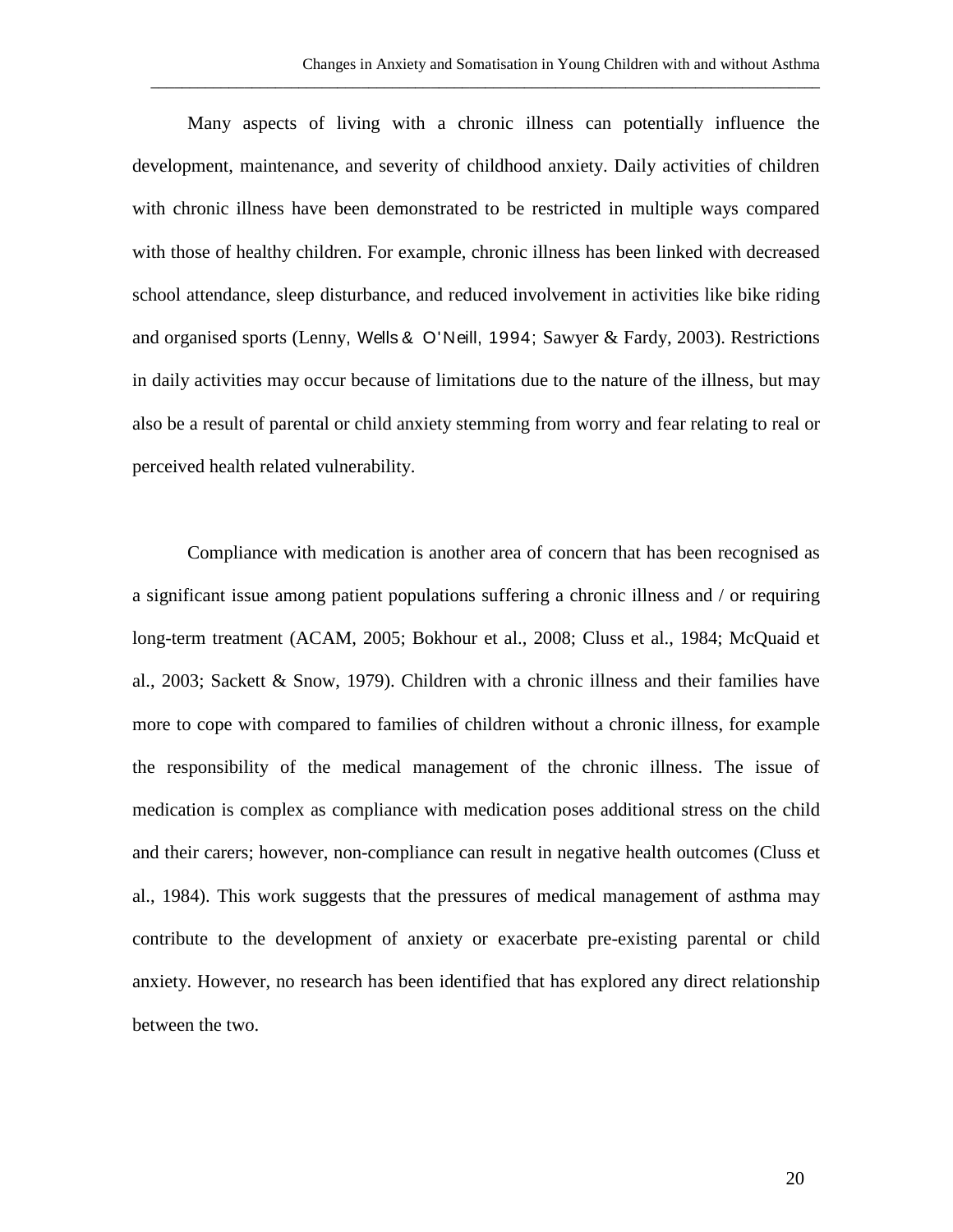Research suggests that the health status of a child may also influence the way in which they express their anxiety (Adams et al., 2002). More specifically, children with a chronic illness may be more likely to physically express anxiety because they are more aware of physical sensations than relatively healthy children. Thus, children suffering a chronic illness may develop a tendency for emotional expression via physical symptoms i.e. somatisation (Last, 1991; Reynolds & Kamphus, 1998; Tonge, 1994). This tendency combined with the previously discussed already existent potential for young children to experience and express anxiety via somatisation, suggests increased vulnerability of chronically ill young children to experience somatic complaints and disorders.

\_\_\_\_\_\_\_\_\_\_\_\_\_\_\_\_\_\_\_\_\_\_\_\_\_\_\_\_\_\_\_\_\_\_\_\_\_\_\_\_\_\_\_\_\_\_\_\_\_\_\_\_\_\_\_\_\_\_\_\_\_\_\_\_\_\_\_\_\_\_\_\_\_\_\_\_\_\_\_\_\_\_\_\_\_\_

#### **1.2.5 Anxiety in Children with Asthma**

Substantial research has investigated the possible relationship between childhood asthma and psychological problems. Some research findings have suggested that children with asthma have more psychological problems than those without asthma. Evidence suggests that children with asthma have higher levels of internalising behaviours and problems such as anxiety and depression than children without asthma, and than children with other chronic illness (Bennett, 1994; MacLean et al., 1992). Bennett (1994) found that children with asthma were more likely to develop depressive symptoms than children with cystic fibrosis, cancer, and diabetes mellitus. Research has also shown support for the presence of increased behavioural problems (Bussing, Halfon, Benjamin & Wells, 1995), lower self esteem (Donelly 1994), and increased social isolation, feelings of anger and frustration (Juniper, 2001), among children diagnosed with asthma. More recent studies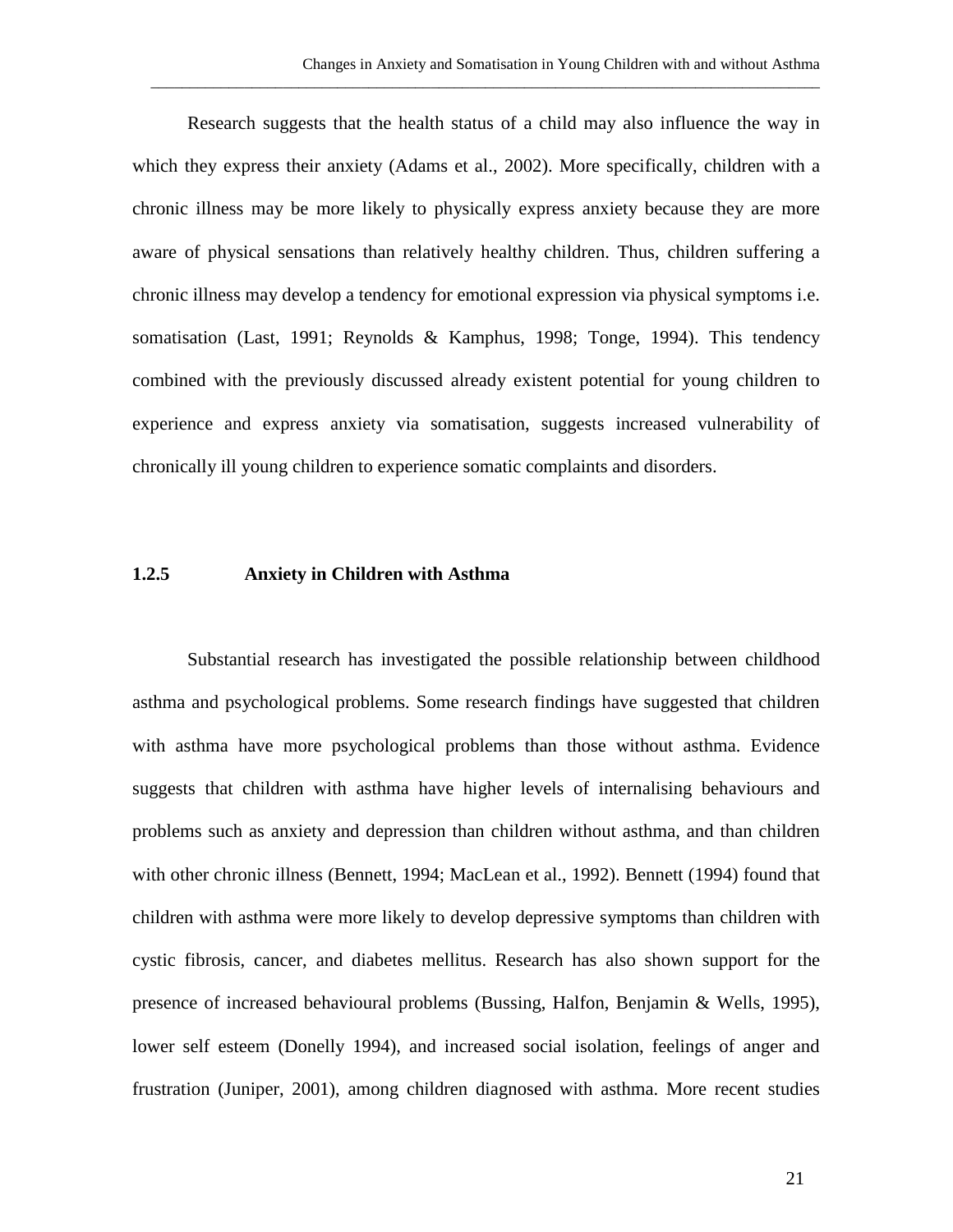have produced similar evidence. Sawyer et al. (2001) found that social functioning and mental health, as well as physical health, was significantly worse among Australian children aged 7 to 12 years with asthma than among those without asthma. Congruous results were reported by McQuaid et al. (2001) whose findings indicated that children with asthma displayed more behavioural problems when compared to healthy children. Furthermore, investigators found that children with asthma showed more of both internalising (i.e. anxiety  $\&$  depression) and externalising (i.e. oppositional  $\&$  hyperactive) behaviours than children without asthma, with the difference being greater with respect to internalising problems. MacLean et al., (1992) examined psychological adjustment in 81 children (aged 6 to 14 years) with asthma and found that 11.5% of the children had Total Behaviour Problems scores above the  $98<sup>th</sup>$  percentile according to the Child Behavior Checklist (CBCL). This finding suggests that it is especially important to identify anxiety in young children with asthma because of potential psychological vulnerability.

\_\_\_\_\_\_\_\_\_\_\_\_\_\_\_\_\_\_\_\_\_\_\_\_\_\_\_\_\_\_\_\_\_\_\_\_\_\_\_\_\_\_\_\_\_\_\_\_\_\_\_\_\_\_\_\_\_\_\_\_\_\_\_\_\_\_\_\_\_\_\_\_\_\_\_\_\_\_\_\_\_\_\_\_\_\_

Some other research set out to elucidate findings regarding the relationship between childhood asthma and behaviour problems and determine the prevalence of behavioural comorbidity with asthma in a community-based urban sample. Halterman, Conn, Forbes-Jones, Fagnano, Hightower and Szilagyi (2006) compared children with no asthma symptoms, intermittent asthma symptoms, and persistent asthma symptoms across several behavioural domains (positive peer social skills, negative peer social skills, task orientation, shy/anxious behaviour). Results showed that children with persistent asthma symptoms exhibited more behavioral problems across the board compared with children with no symptoms.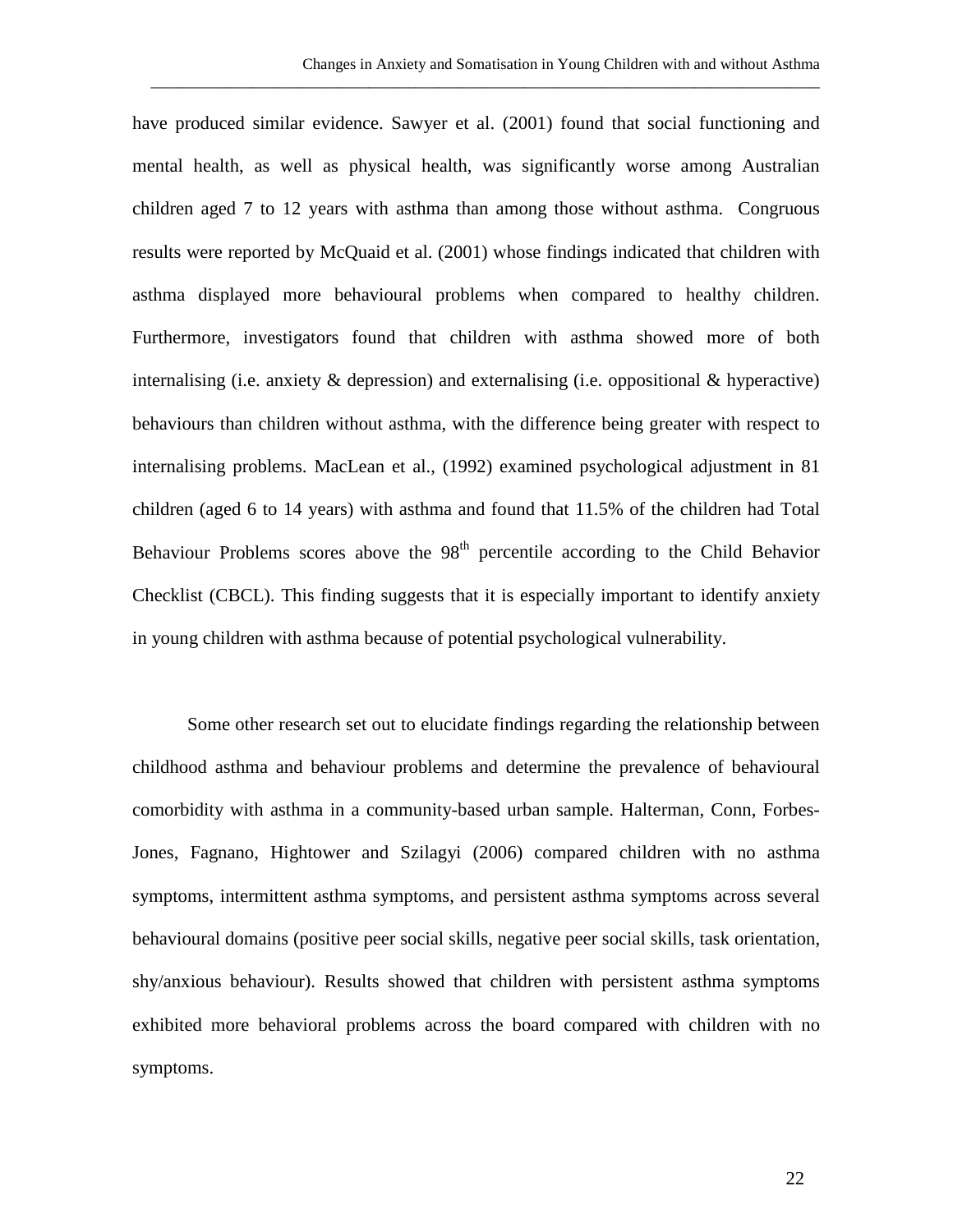In another recent study, Feldman, Ortega, McQuaid and Canino (2006) explored comorbidity between asthma attacks and internalising disorders in Puerto Rican children. An association was identified and replicated after a one year interval, suggesting that comorbidity between asthma attacks and internalising problems may be a consistent finding across time. However, it is important to note that in this research asthma diagnosis was based on parent report and no information was gathered on asthma severity. Furthermore, the researchers highlight the possibility that asthma and internalising problems like anxiety "may simply be two chronic, coexisting conditions that do not reciprocally influence one another" (Feldman et al., 2006, p. 338).

\_\_\_\_\_\_\_\_\_\_\_\_\_\_\_\_\_\_\_\_\_\_\_\_\_\_\_\_\_\_\_\_\_\_\_\_\_\_\_\_\_\_\_\_\_\_\_\_\_\_\_\_\_\_\_\_\_\_\_\_\_\_\_\_\_\_\_\_\_\_\_\_\_\_\_\_\_\_\_\_\_\_\_\_\_\_

Other research has looked at older children and younger adults (youth aged between 11 & 17 years). Katon, Lozano, Russo, McCauley, Richardson and Bush (2007) investigated the prevalence of DSM-IV anxiety and depressive disorders among youth with asthma compared to their asthma free peers. Results indicated that youth with asthma had almost twice as high prevalence rates of comorbid anxiety and depressive disorders as asthma free youths, with 16.3% of youth with asthma meeting the DSM-IV criteria for one or more anxiety and depressive disorder compared with 8.6% of youth without asthma.

A relationship between asthma and anxiety has also been evidenced in adult populations. Cooper et al., (2007) found a high prevalence of generalised anxiety and depression in adults with asthma. Furthermore, a recent study that reviewed data collected between 2001 and 2007 regarding adults with asthma found that the prevalence of serious psychological distress among adults with asthma was 7.5% (Oraka, King, & Callahan, 2010). Research on the co-occurrence of asthma and anxiety in adult populations gives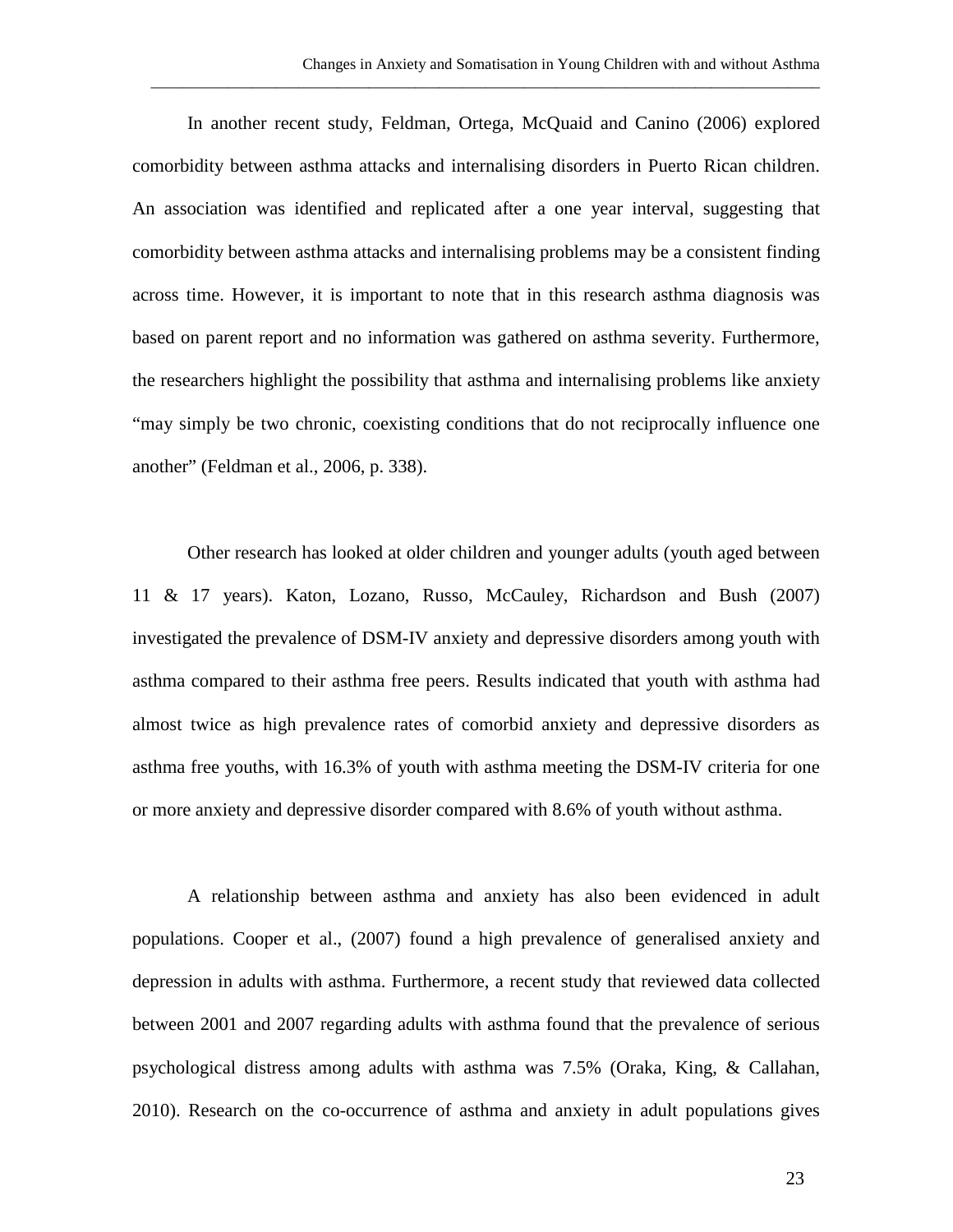further weight to a potential association in children. In a meta-analytic review of data from 15 independent studies, Weiser (2007) found "a strong relationship between the two conditions" (Weiser; 2007, p. 297). The results indicated an average prevalence of anxiety disorders of 34% among adults with asthma.

\_\_\_\_\_\_\_\_\_\_\_\_\_\_\_\_\_\_\_\_\_\_\_\_\_\_\_\_\_\_\_\_\_\_\_\_\_\_\_\_\_\_\_\_\_\_\_\_\_\_\_\_\_\_\_\_\_\_\_\_\_\_\_\_\_\_\_\_\_\_\_\_\_\_\_\_\_\_\_\_\_\_\_\_\_\_

A literature and clinical review recently undertaken in a multidisciplinary conference by the The Anxiety Disorders Association of America concluded that although not as thoroughly researched compared with depression, "robust epidemiological and clinical evidence shows that anxiety disorders play an equally important role" in terms of comorbid associations with chronic illness like asthma, and self-care, complications and mortality (Roy-Byrne et al., 2008, p. 467). In other work, Katon, Richardson, Lozano, and McCauley (2004) reviewed literature from the two previous decades using MEDLINE to examine research that explored asthma with anxiety, depression, panic, and psychological disorders. Their analyses revealed that both child and adult populations with asthma appeared to have a high prevalence of anxiety disorders, with up to one third of children / adolescents with asthma having a comorbid anxiety disorder.

Despite the research noted above indicating that children with asthma are at greater risk of developing psychological problems than children living with other types of chronic illness, research in the area has evidenced conflicting findings. Bender-Berz, Klein-Murdock, and Koinis-Mitchell (2005) investigated if asthma could be determined as a risk factor for higher levels of psychological problems in a sample of urban, school-aged children. Their results failed to evidence a significant association between asthma and increased psychological problems. Some other studies (Graham, 1985; Perrin et al., 1989;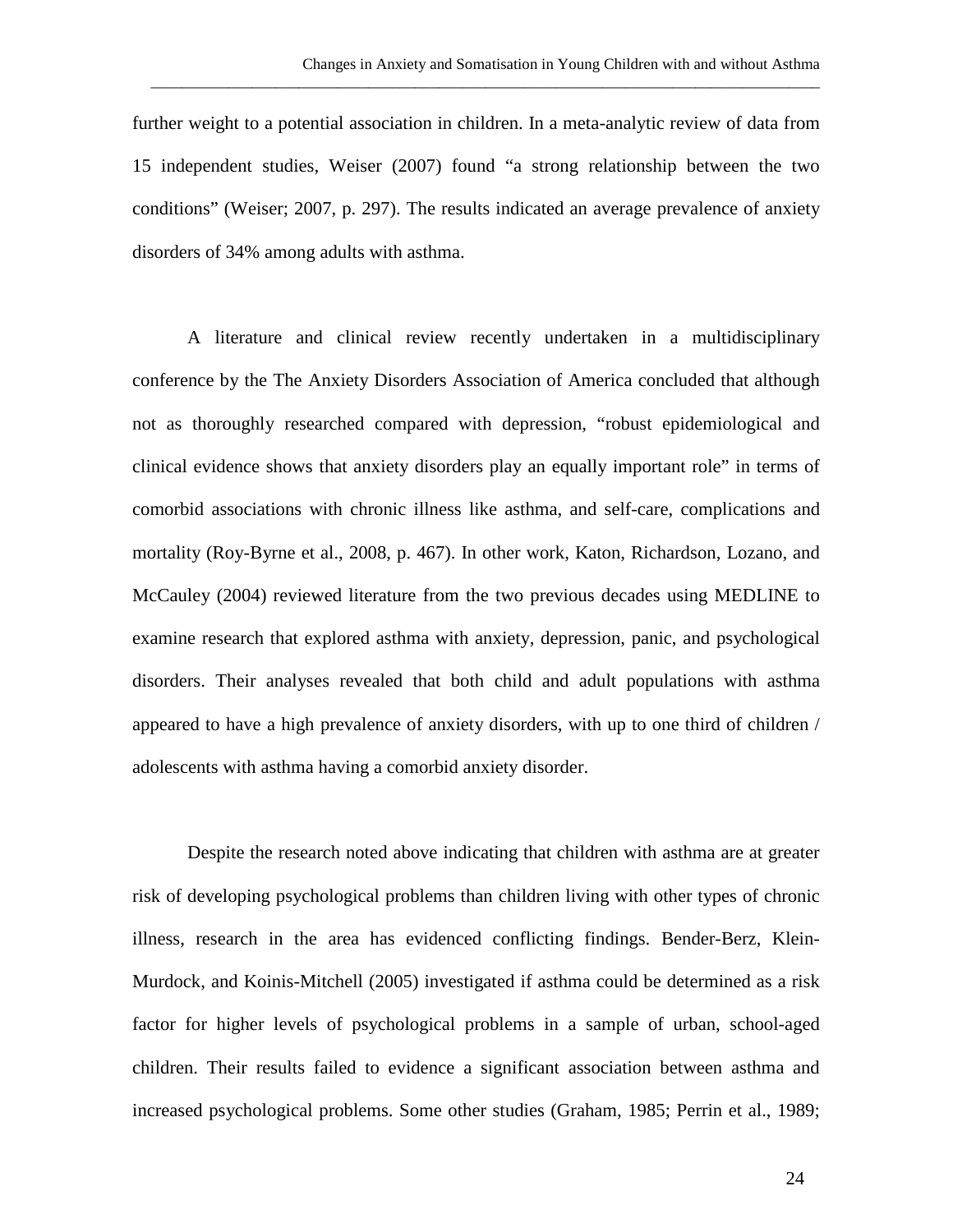Nemzer, 1990) have found that children with asthma do not have higher rates of psychopathology when compared with other chronically ill children. As such, discrepant findings between studies discounts any contention of a definite or substantial association between asthma and anxiety, however, empirical evidence does suggest that children with asthma are at increased risk of developing difficulties in psychological adjustment, especially internalising problems such as anxiety, compared with healthy peers.

\_\_\_\_\_\_\_\_\_\_\_\_\_\_\_\_\_\_\_\_\_\_\_\_\_\_\_\_\_\_\_\_\_\_\_\_\_\_\_\_\_\_\_\_\_\_\_\_\_\_\_\_\_\_\_\_\_\_\_\_\_\_\_\_\_\_\_\_\_\_\_\_\_\_\_\_\_\_\_\_\_\_\_\_\_\_

Investigations into the association between childhood asthma and psychological problems are longstanding. A significant area of investigation has related to the direction of any such association, i.e. Does childhood asthma lead to psychological problems or do psychological problems influence the development of asthma? Early considerations of psychological variables associated with childhood asthma focused on psychoanalytic concepts such as separation anxiety and individuation, which were thought to manifest in various forms of anxiety (Alexander, 1950; French & Alexander, 1941). Subsequent research has suggested that other psychosocial factors such as family dynamics, stress and management of medication, may have particular influence on the psychological adjustment of children with asthma (Klinnert et al., 2000; Markson & Fiese, 2000; McQuaid et al., 2001; Wamboldt et al., 1998).

Severity of the illness, age of symptom onset, and, timing and duration of early hospitalisation are three key illness specific variables that have been identified as potential predictors of pathology in young children with asthma (Mrazek, Schuman, & Klinnert, 1998). In regard to age of onset, Mrazek et al. (1998) found that children who developed asthma prior to three years of age had "significantly more behaviour problems at age four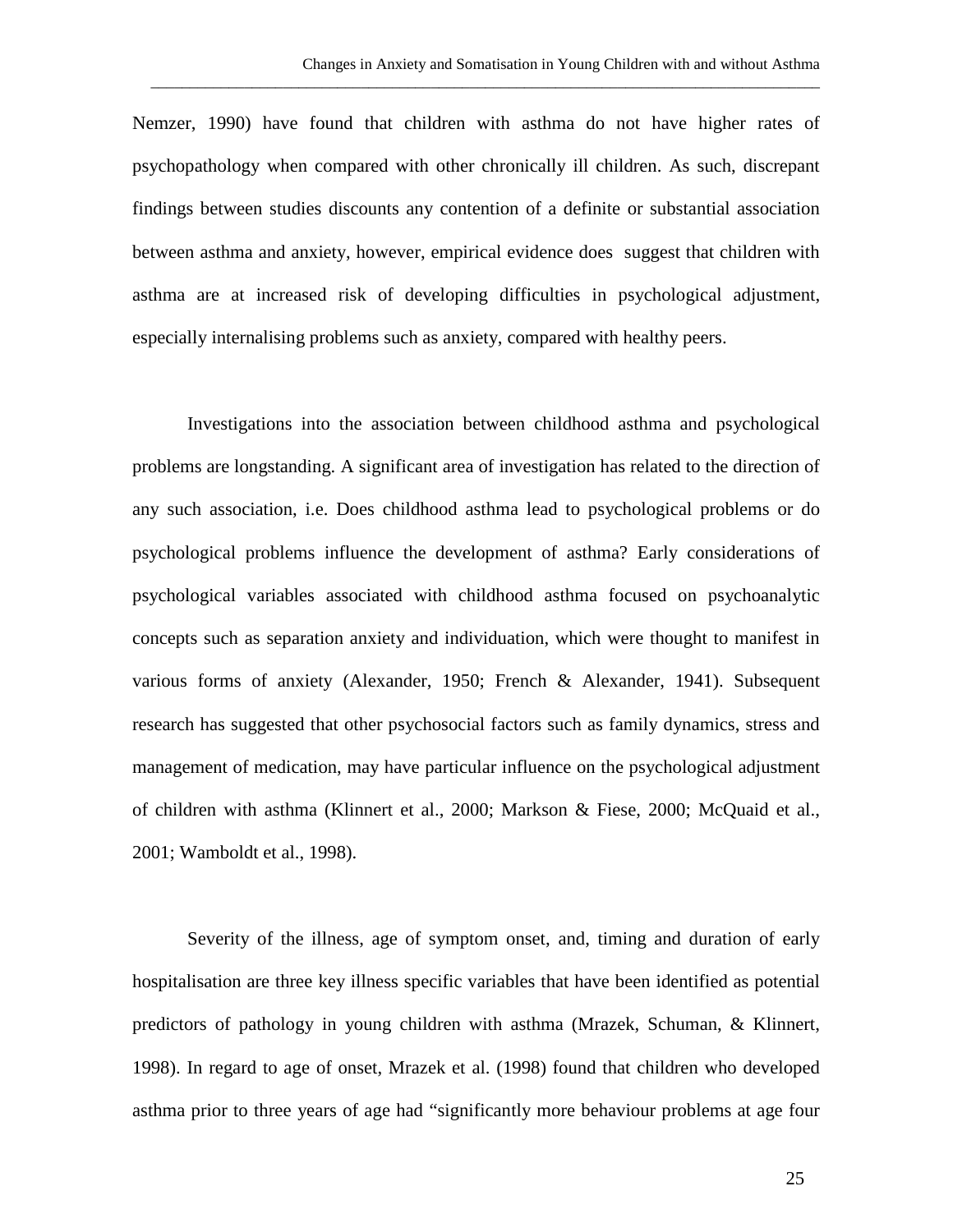than children who developed asthma later in childhood (between 3 and 6 years of age)" (Mrazek et al., 1998, p.247). This pattern continued with children who had an onset prior to age three having significantly more problems at age six than children with a later onset or children without asthma. Overall, findings indicated that early onset of asthma was associated with greater risk for behavioural problems (Mrazek et al., 1998). Mrazek et al. (1998) contend that one explanation for this is based on child cognitive development, as prior to age three children primarily use sensorimotor mode of thinking and as such cannot comprehend "causal or temporal relationships that can place their symptoms and treatment in a more limited and less threatening perspective" (Mrazek et al., 1998, p. 248). Also developmental related language limitations may preclude articulation of their distress and therefore need for support and assurance, suggesting that younger children are more emotionally vulnerable. Mrazek et al. (1998) also contend that younger children are at greater risk because parents do not cope well with young children being ill. Furthermore, they suggest that the severity and intensity of stressors that lead to adjustment problems may take more time to emerge and as such later onset may follow the same pattern. Mrazek et al. (1998) also found support for high levels of depressive symptoms in young children with mild asthma. Other research has also indicated a link between age of asthma related hospitalisation and psychological adjustment, with results showing that children who were hospitalised between age 2 and 3 are at increased risk for problems with psychological adjustment, compared to children who are older when hospitalised (Prugh & Eckhardt, 1980).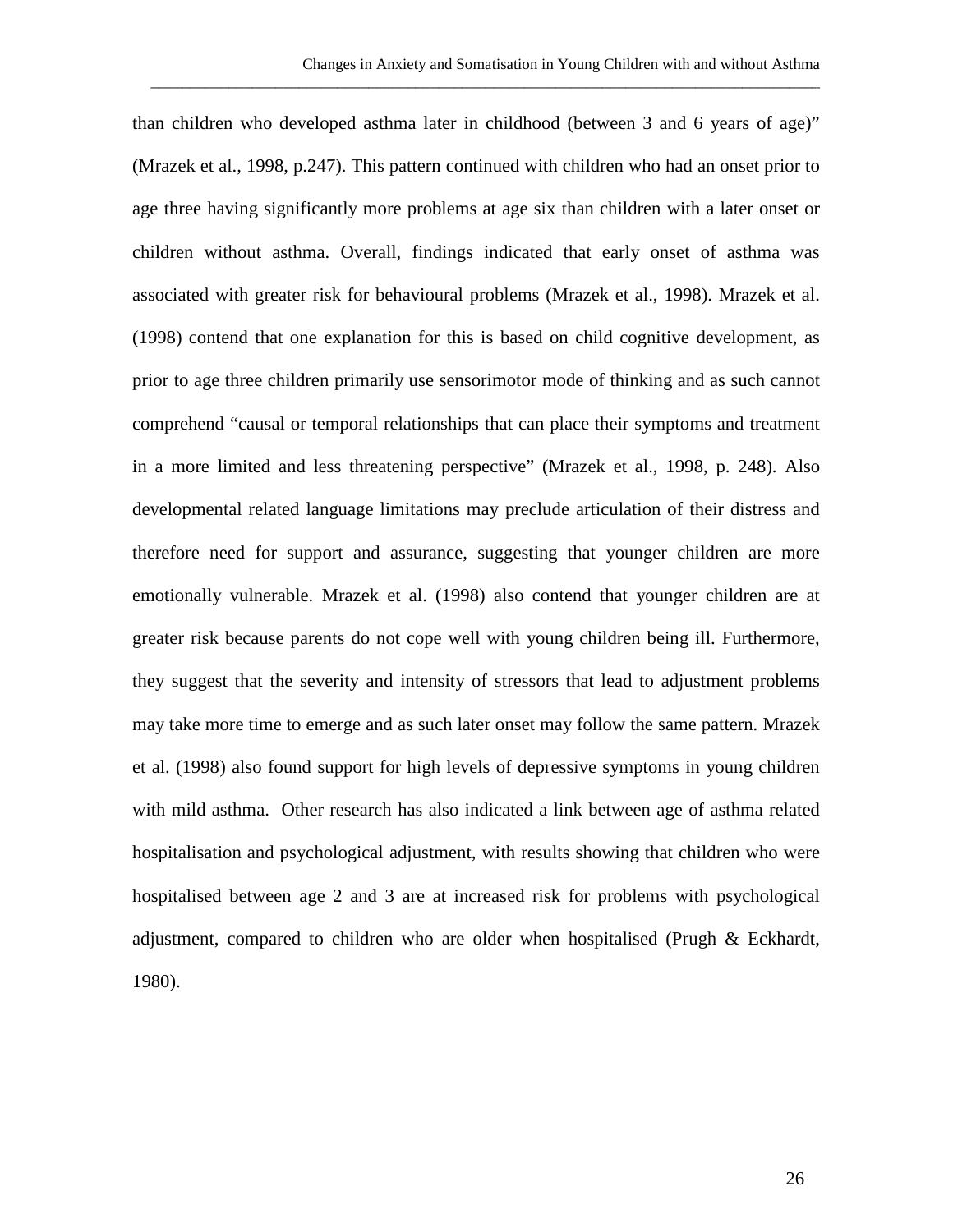Although the concept of psychological influences on asthma has historically been controversial, support for an inverse relationship has been relatively strong. That is, a diagnosis of asthma has been linked to the development of depression and anxiety symptoms (Harrison 1989; Osman, 2002; Rand & Butz, 2000). This finding is not surprising when the difficulties of living with asthma are considered. Traditional health measures used in asthma research have focused on prevalence, mortality, and hospitalisation. More recent measures of the impact of asthma have also examined the impact on quality of life. Research has reported that in children with asthma health related quality of life is significantly worse than that experienced by their asthma free peers (ACAM, 2005; Svavarsdóttir & Örlygsdóttir, 2006). The link between asthma and anxiety can arguably be demonstrated in many ways. For example, statistical trends indicate that child asthma related visits to emergency departments in Australia increase by over 50% in the few weeks after the beginning of each school term. This trend has been hypothesised to be due to increased exposure to respiratory infections with the return to school (ACAM, 2005). However, given the association between asthma and anxiety it seems plausible to consider the role anxiety may play in triggering or exacerbating asthma symptoms at this commonly anxiety provoking time for young children. The start of the school term is associated with separation from the carer and a return to a performance based environment, which can be anxiety provoking for many children.

 Due to the inherent nature of internalised problems, there is high potential for such problems to be unrecognised or misdiagnosed. Similarities between physical symptoms of asthma and childhood expressions of anxiety are evident. For example, chest tightness and shortness of breath can be symptoms of both asthma and anxiety (ACAM, 2005; DSM-IV-

27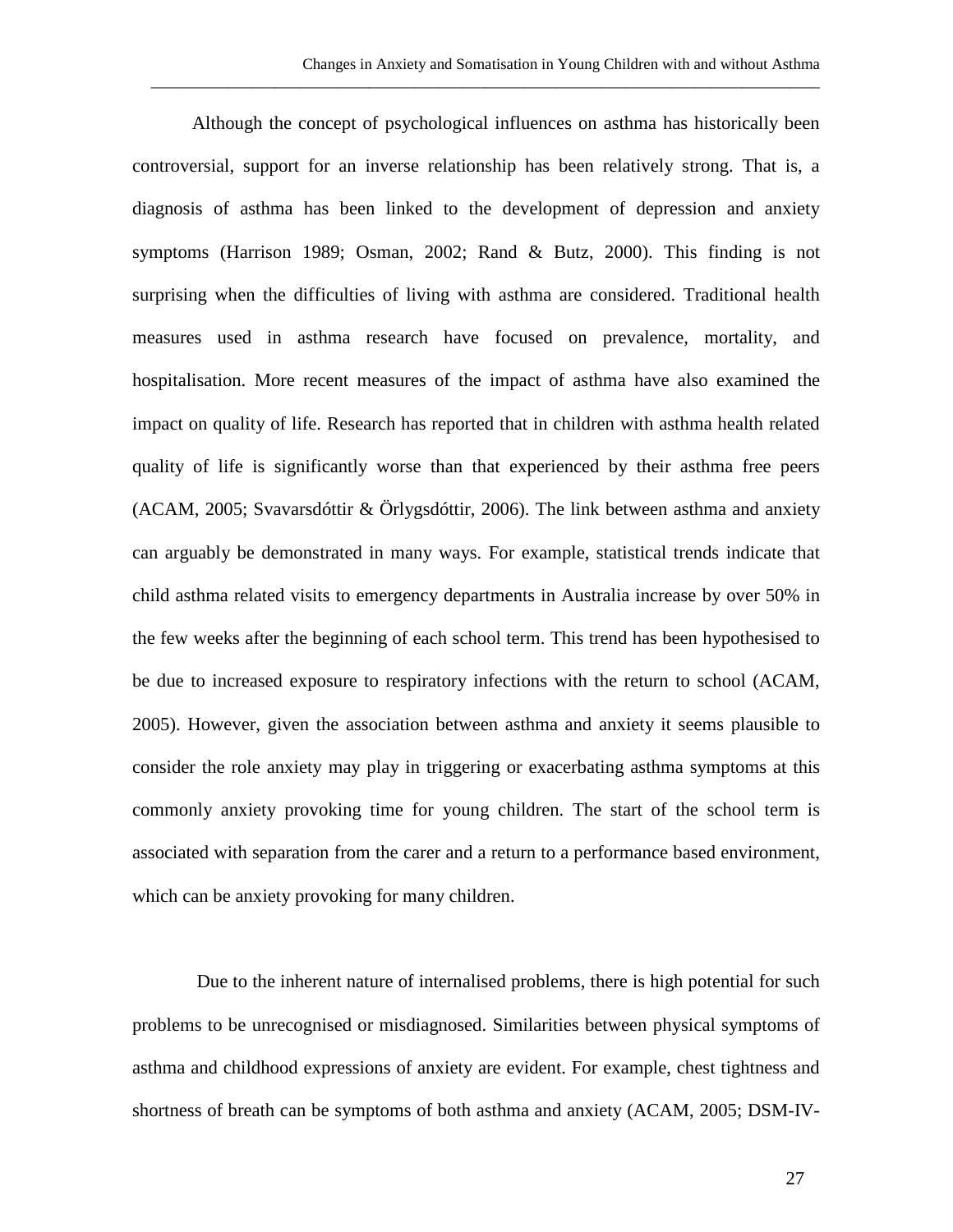TR, 2000). However, differentiating between organic and psychological causes of such symptoms is very important given the inherent vulnerability to psychopathology of chronically ill children (as discussed above), and specifically of children with asthma (Donelly 1994; Hamlett, Pellegrini & Katz, 1992; Kashani, Konig & Shepperd, 1988; Klinnert et al., 2000; MacLean et al., 1992; McQuaid et al., 2001; Mrazek, Anderson & Strunk, 1985; Wamboldt, Fritz, Mansell, McQuaid & Klein, 1998). Although the current study has focused on the role of asthma in anxiety the potential for an inverse relationship between these variables should be considered. That is, anxiety may impact on asthma and asthma symptoms or attacks.

\_\_\_\_\_\_\_\_\_\_\_\_\_\_\_\_\_\_\_\_\_\_\_\_\_\_\_\_\_\_\_\_\_\_\_\_\_\_\_\_\_\_\_\_\_\_\_\_\_\_\_\_\_\_\_\_\_\_\_\_\_\_\_\_\_\_\_\_\_\_\_\_\_\_\_\_\_\_\_\_\_\_\_\_\_\_

### **1.2.6 Role of Asthma Severity in Anxiety**

It seems plausible to assume there is a relationship between asthma severity and the degree of child and parent anxiety, as well as other emotional or psychological problems. In terms of risk to general health and morbidity, medication, activity restrictions, and overall quality of life, asthma means that the child and family have more to cope with. Thus, it might be expected that more severe asthma would be related to an increased level of anxiety and behavioural problems in the child. Empirical support for the relationship between asthma severity and level of anxiety has been previously reported (Klinnert et al., 2000; Wamboldt et al., 1996 & 1998). Wamboldt et al. (1996) found that levels of anxiety in children with asthma were related to asthma severity, with more anxious children rated as having more severe asthma. Subsequent research (Klinnert et al, .2000; McQuaid et al., 2001; Wamboldt et al., 1998) further supported this association with results indicating that increased severity in asthma correlated with increased behavioural difficulty. In other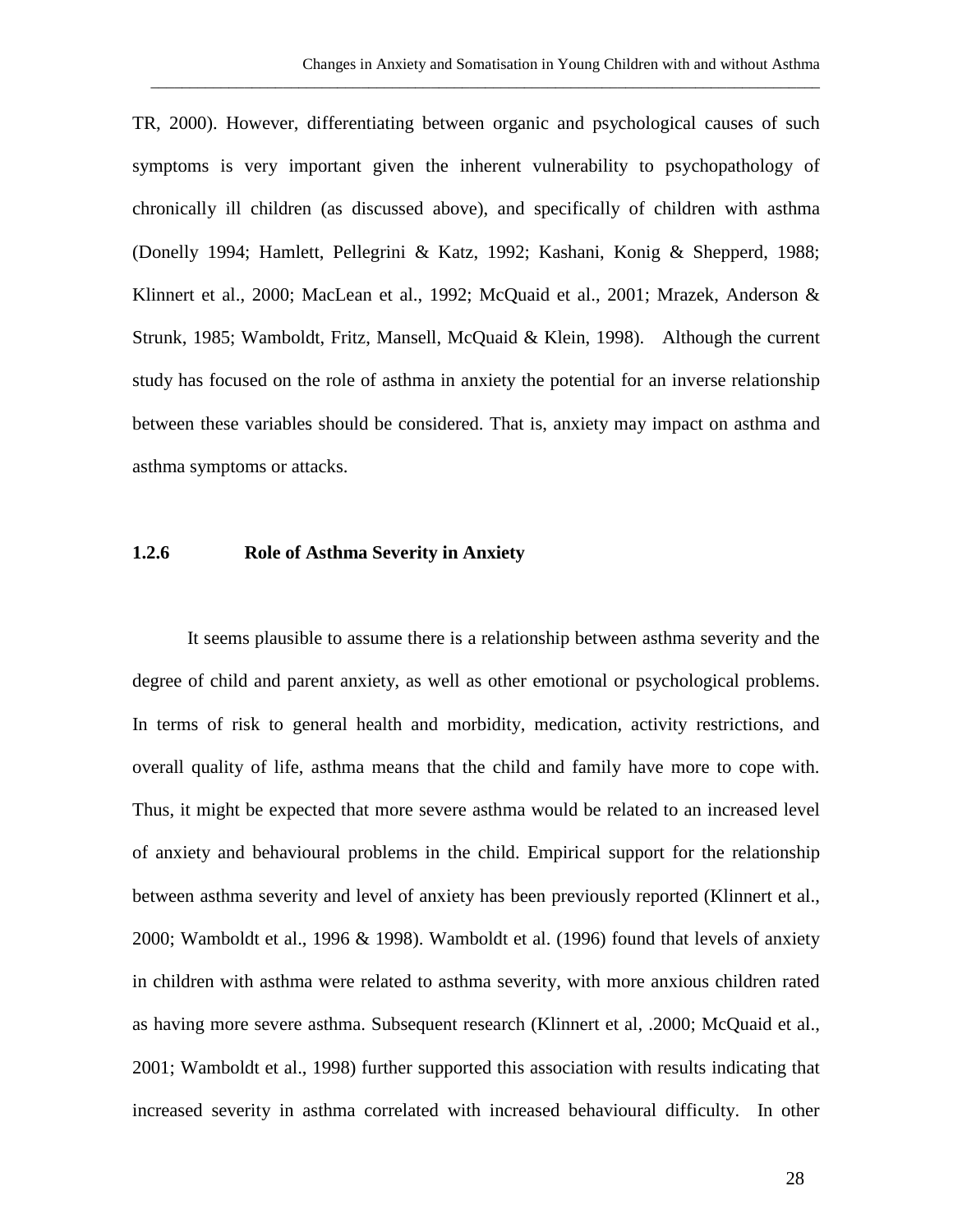research, McQuaid et al. (2001) found that increased asthma severity correlated with greater behavioural difficulty and Sawyer et al (2001) found that compared to asthma free peers, children with more severe asthma had the poorest Health Related Quality of Life (HRQoL) outcomes.

\_\_\_\_\_\_\_\_\_\_\_\_\_\_\_\_\_\_\_\_\_\_\_\_\_\_\_\_\_\_\_\_\_\_\_\_\_\_\_\_\_\_\_\_\_\_\_\_\_\_\_\_\_\_\_\_\_\_\_\_\_\_\_\_\_\_\_\_\_\_\_\_\_\_\_\_\_\_\_\_\_\_\_\_\_\_

Despite the research cited above, overall the findings from research examining the association between asthma severity and behavioural adjustment have been inconsistent. For example, MacLean et al. (1992) found children with asthma who had mild and severe symptoms (on a mild, moderate, & severe rating scale) had more psychological problems than those with moderate severity ratings. In other research Kashani, Konig, Shepperd, Wilfley, and Morris (1988) compared children with asthma and controls on various measures. They found no significant difference between groups in relation to self-concept, but findings suggested that children with asthma were more vulnerable to developing psychopathology. However, severity of asthma was not associated with psychopathology. Later studies (Bender et al., 2000; Siddons, 2004) have also failed to find any relationship between severity of asthma and child behavioural adjustment.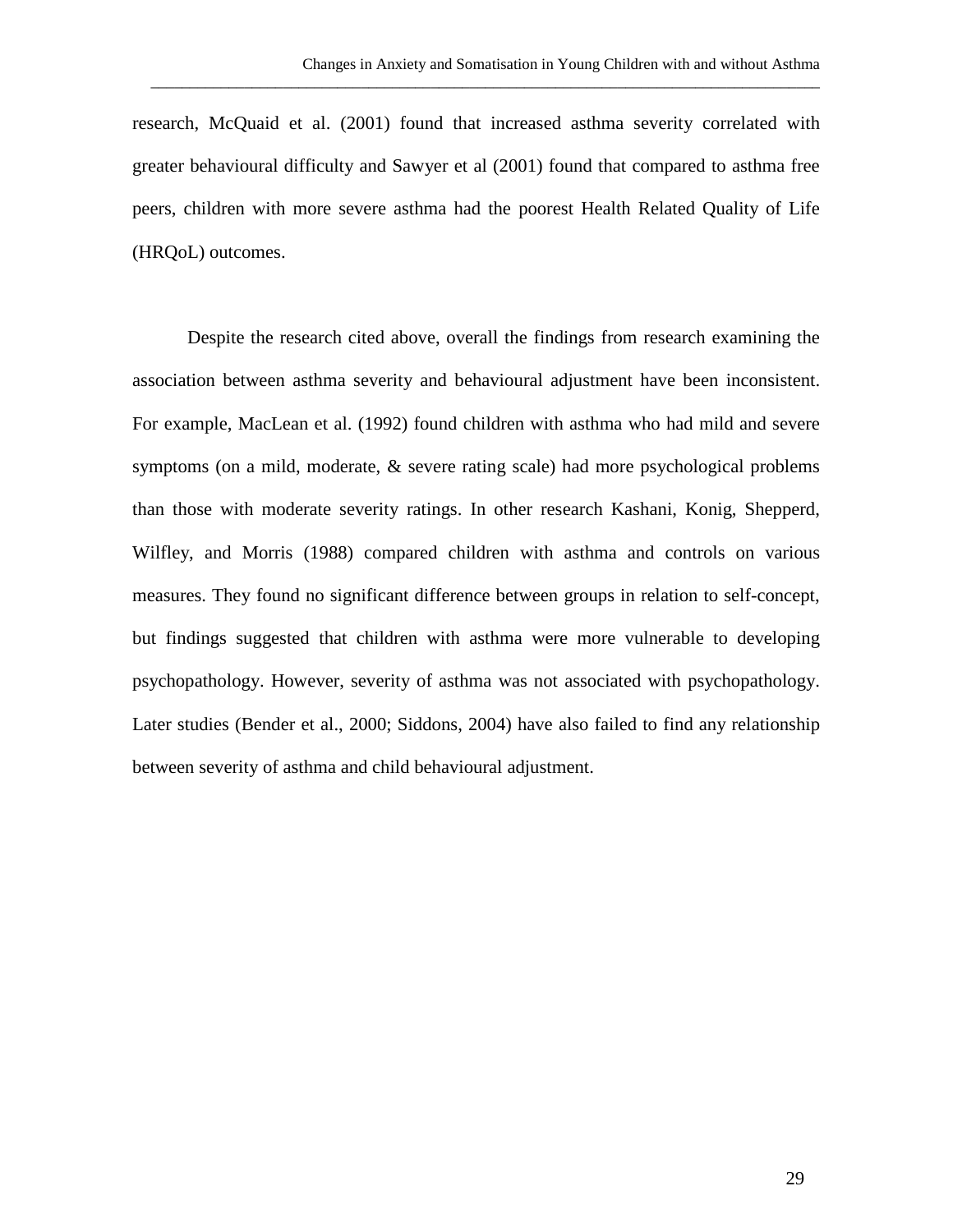### **1.3 Parental Factors Associated with Childhood Anxiety**

Considerable research has highlighted the parent-child (particularly the motherchild), relationship as having etiological significance in the development of emotional and psychological problems such as anxiety (Bowlby, 1969; Hudson & Rapee, 2001; Manassis & Hood, 1998; Patterson, 1982; Rapee, 1997, 2001). In particular, protective parenting attitudes and parental adjustment have been linked to child anxiety (Abidin, Jenkins & McGaughey, 1992; Shainir-Essakow, Ungerer & Rapee, 2005; Thomasgard, 1998). More generally, parental over-protectiveness, restriction of activities, inconsistent disciplinary practices and parental psychological adjustment have been associated with childhood chronic illness (Cappelli, McGrath, MacDonald, Katsanis & Lascalles, 1989; Minuchin et al., 1975; Parker, 1983), and specifically with childhood asthma (Parker, 1983). The various associations between these variables (protective parenting, parental adjustment, childhood chronic illness, childhood anxiety and childhood asthma) and the potential directional pathways of any evidenced links are discussed below.

## **1.3.1 Protective Parenting**

Protective parenting as a theoretical concept intuitively makes sense given that an important role of parenting is child protection. However, key to this current investigation is the differentiation between normal parenting styles which encompass features of child protection and overprotective parenting in which protective parenting boundaries are exceeded, by way of excessive control over the child, unnecessarily high measures of protection and excessive restrictions placed on the child.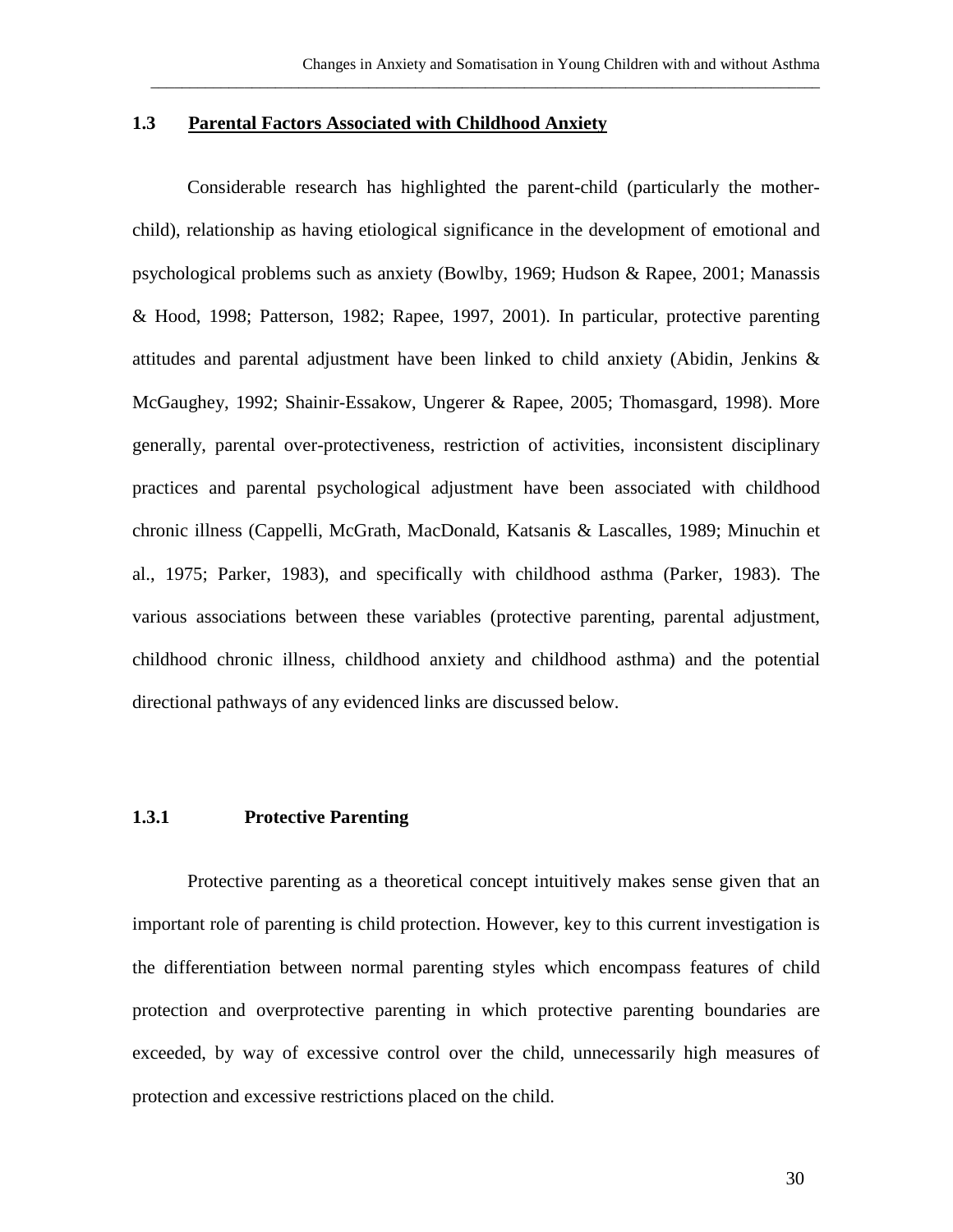Some important research in this area (Thomasgard, Metz, Edelbrock & Shonkoff, 1995) has referred back to past evaluations of the types of behaviours that constitute protective or overprotective parenting. Understanding the difference between normal parenting and overprotective parenting is important given that past research has indicated that the parent-child relationship may influence the development and maintenance of child anxiety (Hudson & Rapee, 2001; Manassis & Hood, 1998). In a seminal paper, Levy (1962) identified parental behaviour that was excessive in physical or social contact, prolonged infantilisation, actively discouraged child independence and social maturity, and was excessively controlling or significantly lacking in parental control, as the main features of overprotective parenting.

\_\_\_\_\_\_\_\_\_\_\_\_\_\_\_\_\_\_\_\_\_\_\_\_\_\_\_\_\_\_\_\_\_\_\_\_\_\_\_\_\_\_\_\_\_\_\_\_\_\_\_\_\_\_\_\_\_\_\_\_\_\_\_\_\_\_\_\_\_\_\_\_\_\_\_\_\_\_\_\_\_\_\_\_\_\_

One concern with parental overprotection is that some coinciding parental behaviours are developmentally inappropriate, and as such, may hinder a child's natural progression towards autonomy and individuation. Parental recognition of a child's increasing need for autonomy as they become older is important for a child's overall emotional development and in particularly to facilitate adaptive emotional self-regulation (Crockenberg & Leerkes, 2000; Seifer & Dickstein, 2000). Controlling and protective parenting styles have been linked with child behavioural problems, and have been correlated with increased child anxiety (Crook & Lewis, 1990; Patterson, 1982; Rapee, 1997, 2001; Stark, Humphrey). When comparing the parenting received by children who later in life developed an anxiety disorder with anxiety-free controls, Rapee (1997) found that a clinical sample of adults with anxiety reported their parents as having been more controlling than the non-clinical sample.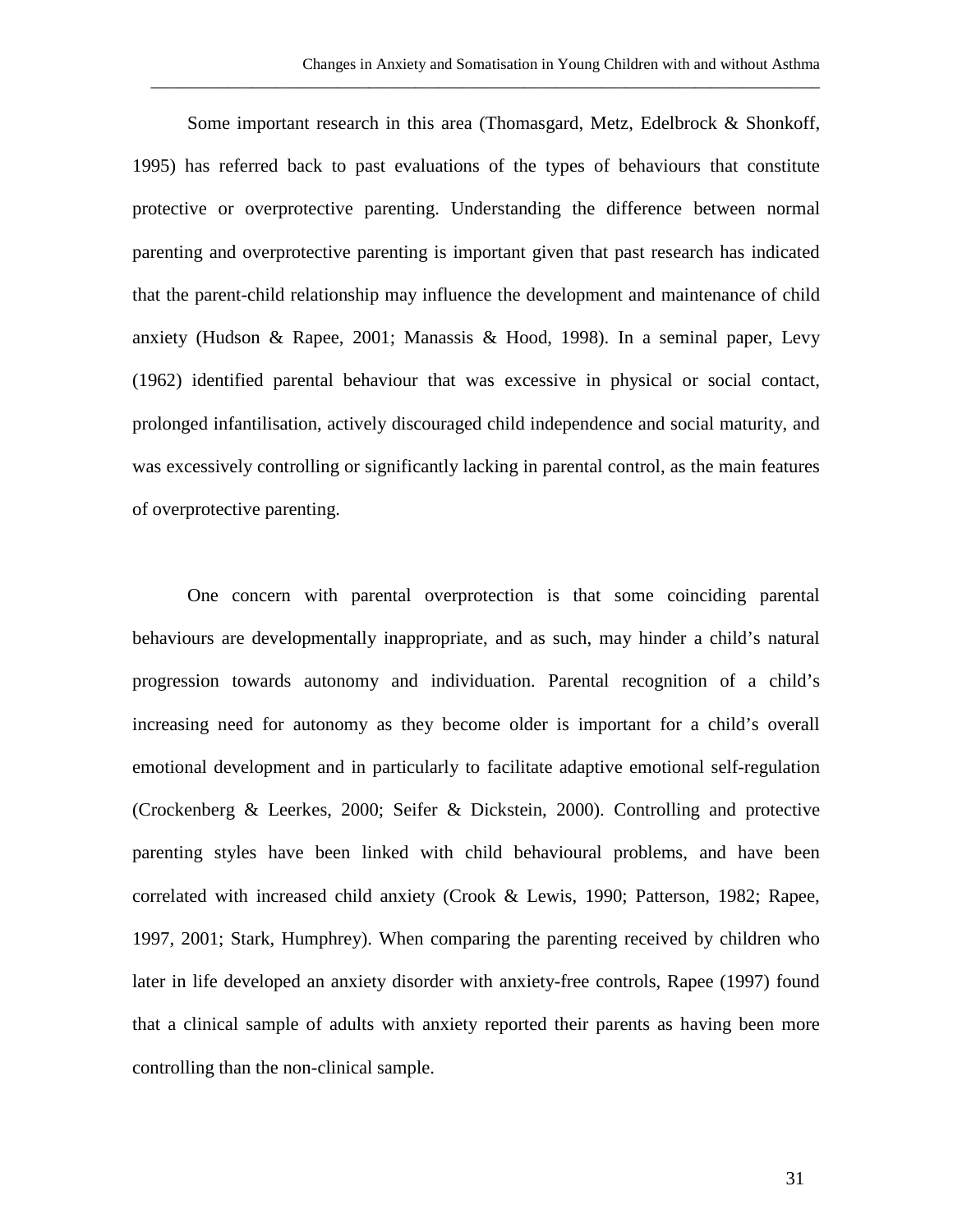Research has investigated possible explanations for how and why overprotective parenting behaviour develops. Rapee (2001) contended that through their attempts to reduce their own anxiety, overprotective parents may in fact sensitise their child to threat and reduce their sense of self-control, effectively resulting in increasing their vulnerability to anxiety. Other researchers have hypothesised that overprotective parenting occurs because of parental perceptions of child vulnerability (Green & Solnit, 1964; Thomasgard & Metz, 1995). The concept of Vulnerable Child Syndrome was developed by Green and Solnit (1964) who found that first born children, children with a medical condition, and children with a previous life threatening illness or injury, were viewed by their parents as most vulnerable. This research on the topic offers plausible explanations for the development of overprotective parenting, but there is no clear cut causal relationship that has been established.

\_\_\_\_\_\_\_\_\_\_\_\_\_\_\_\_\_\_\_\_\_\_\_\_\_\_\_\_\_\_\_\_\_\_\_\_\_\_\_\_\_\_\_\_\_\_\_\_\_\_\_\_\_\_\_\_\_\_\_\_\_\_\_\_\_\_\_\_\_\_\_\_\_\_\_\_\_\_\_\_\_\_\_\_\_\_

Despite its theoretical and intuitive validity, a relationship between parental overprotection and parental perceptions of child vulnerability has not received consistent empirical support (Parker & Libscome, 1981; Thomasgard & Metz, 1997; Thomasgard, Metz, Edelbrock & Shonkoff, 1995; Thomasgard, Shonkoff, Metz, & Edelbrock, 1995). In a study that was inconsistent with their earlier findings Thomasgard and Metz (1997) found that parental overprotection was not always linked with either parental perception of increased child vulnerability or child health status. Results from this study indicated that parental overprotection was not associated with "any health related variables such as coming to the clinic (used in recruitment) for a sick visit or parental report of the child having either a medical condition or a previous life-threatening condition" (Thomasgard & Metz, 1997, p. 331). Overprotective parenting was however correlated with lower levels of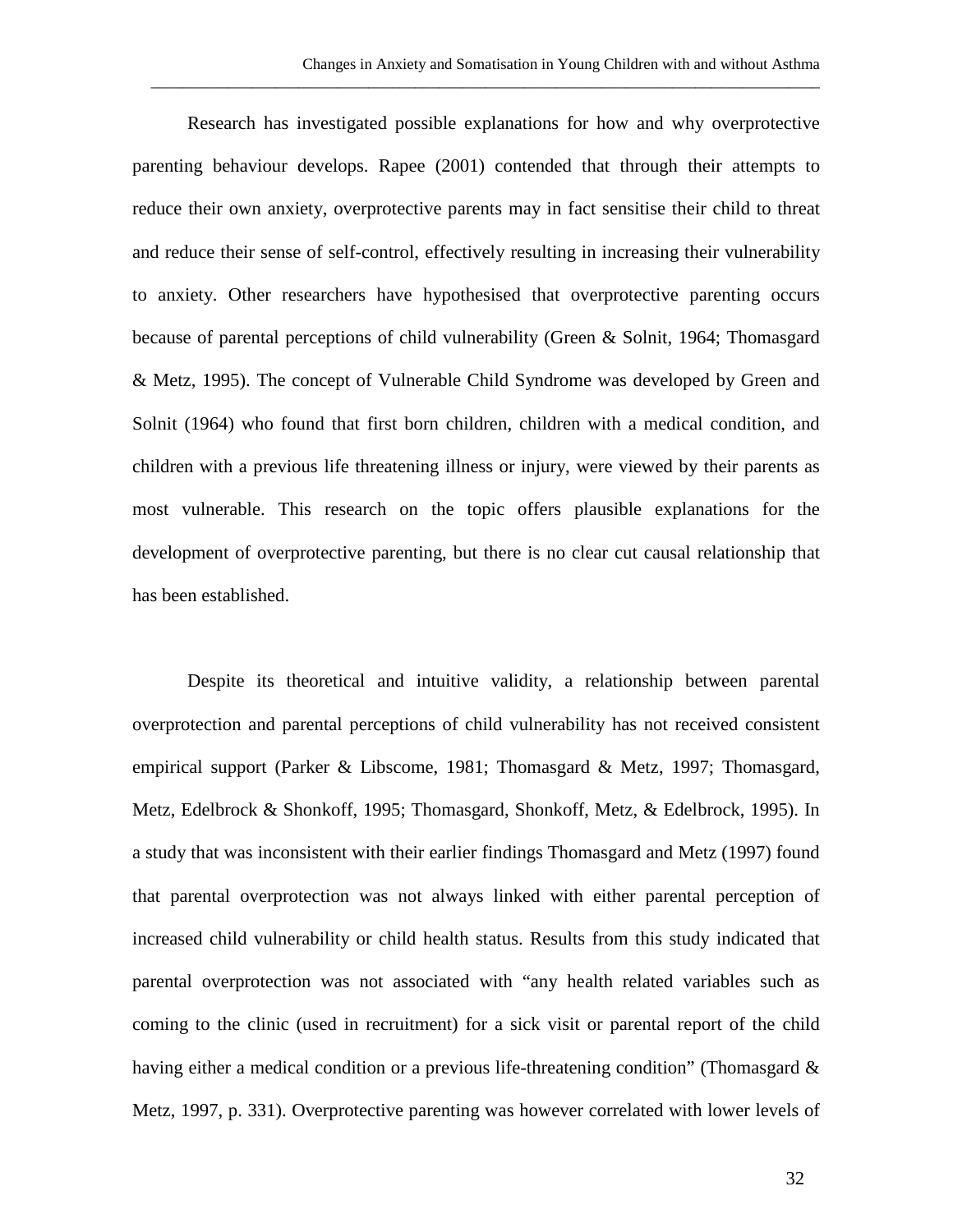parental education, younger child age, and having an only child. The association between child age and parental overprotection has been a consistent finding between studies (Thomasgard & Metz, 1997; Thomasgard, Metz, Edelbrock, & Shonkoff, 1995).

\_\_\_\_\_\_\_\_\_\_\_\_\_\_\_\_\_\_\_\_\_\_\_\_\_\_\_\_\_\_\_\_\_\_\_\_\_\_\_\_\_\_\_\_\_\_\_\_\_\_\_\_\_\_\_\_\_\_\_\_\_\_\_\_\_\_\_\_\_\_\_\_\_\_\_\_\_\_\_\_\_\_\_\_\_\_

More recent research in this area has highlighted the complexity of the association between parental overprotection and child anxiety. Ollendick and Horsch (2007) examined the relationships among maternal phobic anxiety, maternal over-control, child anxiety sensitivity, and child level of fear. These four variables were also analysed separately in relation to age, gender and diagnostic status. Results indicated that age, gender, child anxiety sensitivity, and maternal over-control were significant predictors of child level of fear. Furthermore, maternal over-control was found to be a significant predictor of child level of fear for younger girls but not for older children or boys. When analyses were run taking into account diagnostic status, maternal over-control was a marginally significant predictor of level of fear in children with anxiety but not for those without anxiety. Further support has been established for the relationship between overprotective parenting and anxious child behaviour in other recent research investigating overprotective parenting, anxiety sensitivity, and child anxiety (Schwartz, 2008).

Some research that has focused on correlates of overprotective parenting amongst children with a chronic illness seems to have elucidated findings in this area. Research by Anthony, Gil, and Schanberg (2003) indicated that parents of children with chronic illness have increased perceptions of child vulnerability. Research findings indicating parental perceptions of increased child vulnerability for chronically ill children intuitively makes sense given the child's diagnosed medical condition, however, it also raises the issue of the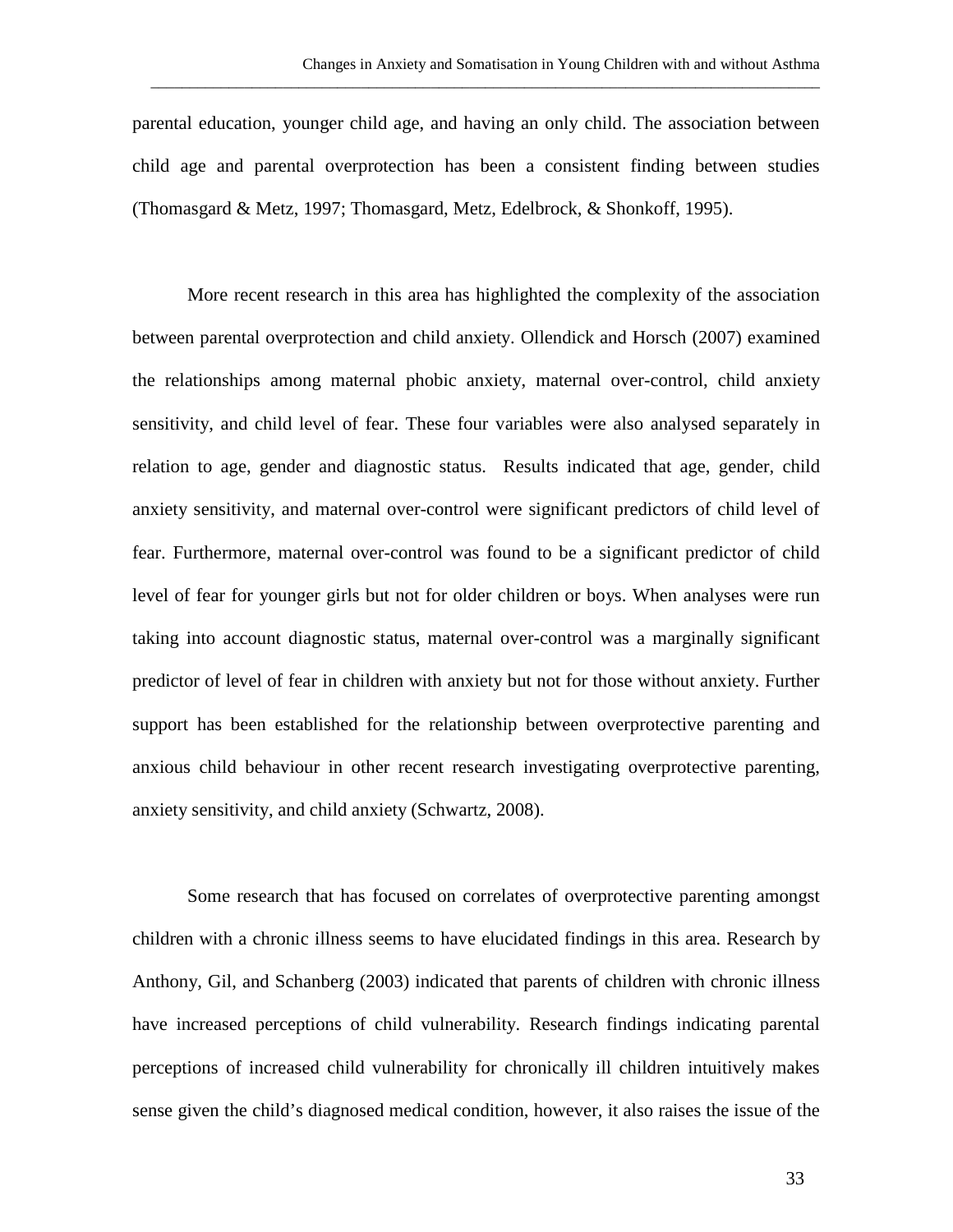impact of parental beliefs and attitude on parenting behaviour, the parent-child relationship, and in turn, child psychological adjustment. Anthony et al. (2003) examined the extent to which parental perceptions of child vulnerability predicted school and social adjustment in children with chronic illness. Parent reports of perceived child vulnerability were compared with child self-reports of social adjustment, school attendance records, and physician's global assessment of the child's disease severity. Results indicated that parental perceptions of increased child vulnerability were related to increased social anxiety, with children who reported higher levels of social anxiety having parents who perceived them as being more vulnerable. Furthermore, they found that children who were perceived by their parents as more vulnerable reported more generalised social distress and more distress when responding to novel situations. Parental education was also linked with perception of child vulnerability and school absences, with parents who had lower levels of education reporting increased perceptions of child vulnerability and school records indicating a correlation with their child's increased school absences. Based on their results Anthony et al. (2003) concluded that health care use, quality of life, and parental overprotection were the "mechanism by which perceptions of child vulnerability influence child anxiety" (Anthony et al., 2003, p. 187). Although these findings may suggest a level of over-concern or overprotection in parents of chronically ill children, it is important to note that perceptions of increased vulnerability and increased school absences were also correlated with greater physician rated disease severity. The fact that a true medical vulnerability was present may mediate these findings, as they may be a direct reflection of risk. However, the issue that seems most relevant to the current study is the potential influence of parental perception of vulnerability on child anxiety, rather than whether or not the perception is justified or accurate.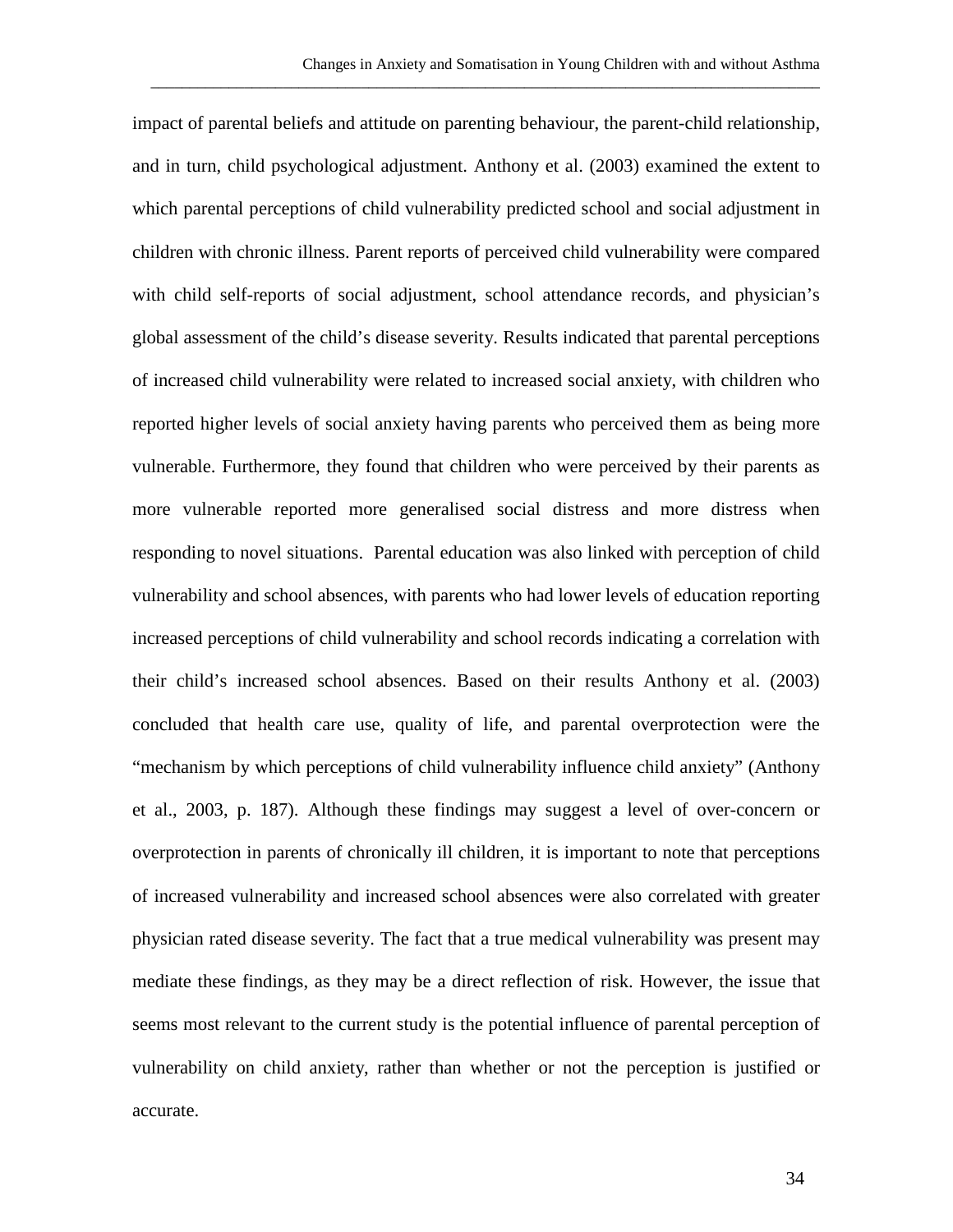This pattern of parental perceptions of increased child vulnerability being associated with psychological problems in chronically ill populations was also demonstrated by Estroff, Yando, Burke and Snyder (1994) who examined parents of children born prematurely or with low birth weight. Results suggested that perception of increased child vulnerability in this sample was linked with internalising problems in the child. Also, in research using Icelandic parents of 12 year olds (Svavarsdóttir & Örlygsdóttir, 2006), parents of chronically ill children perceived their children as having lower HRQOL than parents of children without a chronic illness. Again, it is important to note that these parental perceptions and behaviours may be in line with the risks associated with the illness. Corroboratory findings have also been reported in research relating to children with asthma. As noted previously, support for an association between overprotective parenting and child anxiety was demonstrated in a retrospective study of young adults who had been diagnosed with asthma during their childhood, with participants reporting that their parents were overly protective (Parker, 1983). As such, the above research again raises the issues of whether having a child with a chronic illness such as asthma influences parenting styles. Eiser, Eiser, Town, and Tripp (1991) examined child rearing practices, specifically discipline and control, of parents who have a child with asthma. Results suggested that there were no significant differences between parents of children with asthma and parents of children without asthma in terms of discipline practices. However, parents of children with asthma reported experiencing more everyday situations as stressful, than parents whose children did not have asthma, and perceived their children as being less healthy than children without asthma.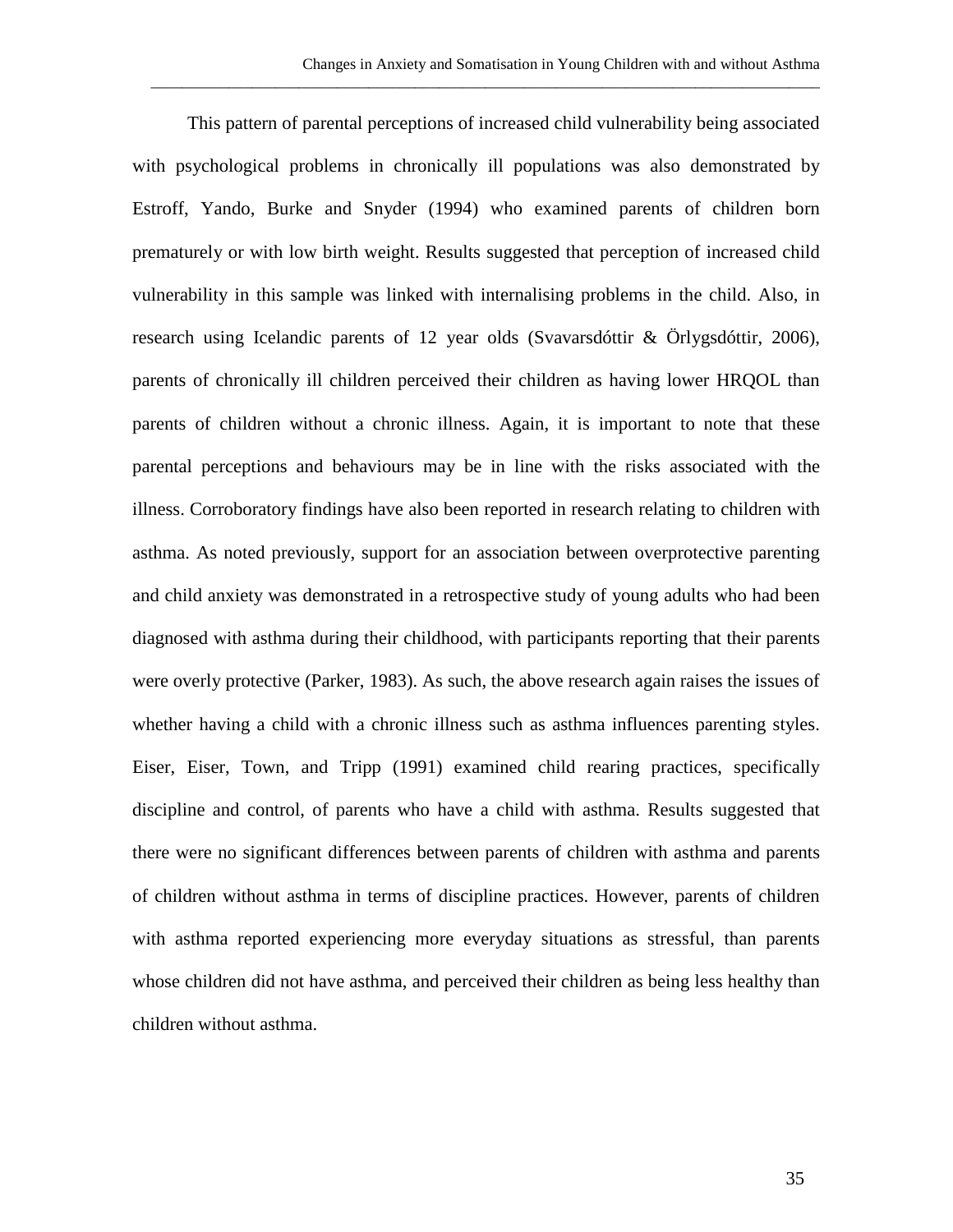Overall, research findings regarding an association between parental overprotection and child psychopathology have been inconsistent. Despite some empirical support for the contention that overprotective parenting may influence child anxiety (Parker, 1983; Patterson, 1982; Rapee, 1997, 2001; Schwartz, 2008; Stark, Humphrey, Crook & Lewis, 1990), other research has failed to support such a link (Bowen, Vitaro, Kerr & Pelletier, 1995; Perry & Millimet, 1977). However, it is noteworthy, that the inconsistencies in research may be due to methodological differences (e.g. varying age of children sampled), and as such do not allow for equivalent comparative analysis. Although the literature in this area is complex and often contradictory, overall it does indicate that a child's adjustment to a chronic illness such as asthma and their subsequent psychological well-being can be mediated by their parent's perceptions about their illness and their interactional or parenting style with their child.

\_\_\_\_\_\_\_\_\_\_\_\_\_\_\_\_\_\_\_\_\_\_\_\_\_\_\_\_\_\_\_\_\_\_\_\_\_\_\_\_\_\_\_\_\_\_\_\_\_\_\_\_\_\_\_\_\_\_\_\_\_\_\_\_\_\_\_\_\_\_\_\_\_\_\_\_\_\_\_\_\_\_\_\_\_\_

### **1.3.2 Parental Adjustment**

### *1.3.2.1 Associations between parental adjustment and child anxiety.*

The association between parental anxiety and child anxiety has been well established with research showing that the children of anxious parents have an inflated risk of developing anxiety (Beidel & Turner 1997, Manassis & Hood, 1998; Shainir-Essakow et al., 2005). This association appears to particularly relate to anxious mothers (Bernstein, Layne, Egan, & Nelson, 2005; McClure, Brennan, Hammen & LeBrocque, 2001). McClure et al. (2001) found that maternal anxiety disorders significantly predicted anxiety disorders in children but no significant association was found for paternal anxiety and child anxiety. As discussed earlier, Rapee (2001) highlighted a possible connection between parental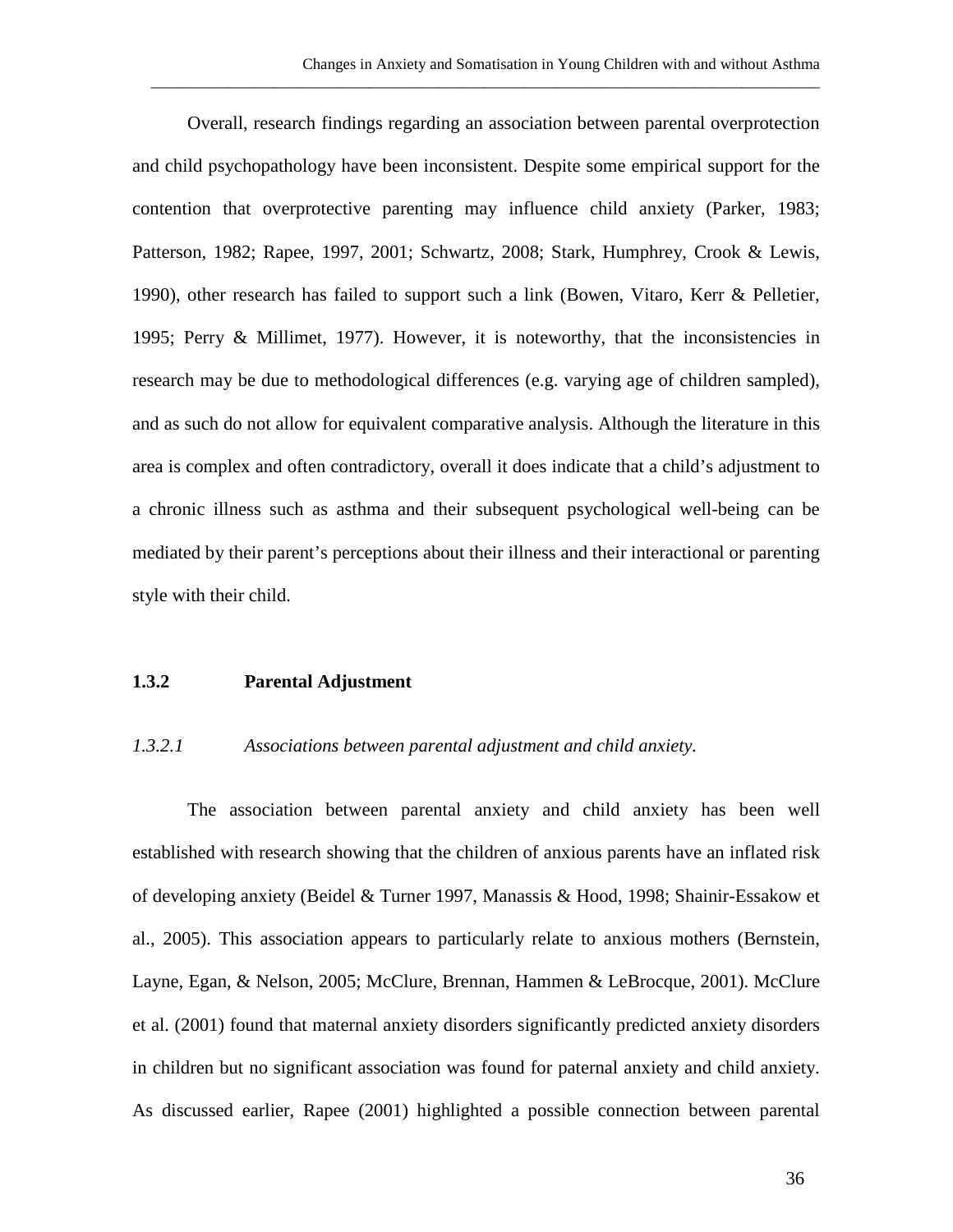overprotection and psychological adjustment in the development and maintenance of child anxiety, suggesting that parental overprotection may stem from parental desire to reduce their own anxiety. Similar associations have also been indicated in research regarding parental adjustment and child somatisation. Last (1991) found that parents with poor psychological adjustment reported that their children experienced more somatic problems than children of parents who were assessed as comparatively well adjusted.

\_\_\_\_\_\_\_\_\_\_\_\_\_\_\_\_\_\_\_\_\_\_\_\_\_\_\_\_\_\_\_\_\_\_\_\_\_\_\_\_\_\_\_\_\_\_\_\_\_\_\_\_\_\_\_\_\_\_\_\_\_\_\_\_\_\_\_\_\_\_\_\_\_\_\_\_\_\_\_\_\_\_\_\_\_\_

The mechanism by which this association occurs seems relatively transparent given what is known about childhood learning and parental modelling (Fisak & Grills-Taquechel, 2007). It has long been accepted that children look to their parent's responses whilst evaluating situations. They refer to various cues unconsciously communicated from their parents (including physical expression), and use these cues to make their own appraisal of a situation and develop a response. This parental modelling has been shown to play a significant role in the development of childhood fears, with young children essentially adopting their parent's expressed responses to various stimuli (Gerull & Rapee, 2002). It has also been suggested that an intergenerational, cyclical pattern of parenting may be involved, so that parental anxiety or depression impacts on parenting attitudes and may result in over controlling parenting, which in turn increases the risk of child anxiety, and as such creates a repetitive cycle (Caspi & Elder, 1988; Elder, Caspi & Downey, 1986). These research findings are congruous with previous research that found mothers of children with poor adjustment were often classified as overprotective and controlling (Parker, 1983). Other research has demonstrated that attachment patterns may be repeated in offspring, and that maternal insecure attachment may be a risk factor for the development of childhood anxiety disorders (Manassis, Bradley, Goldberg, & Swinson, 1994). Other recent research

37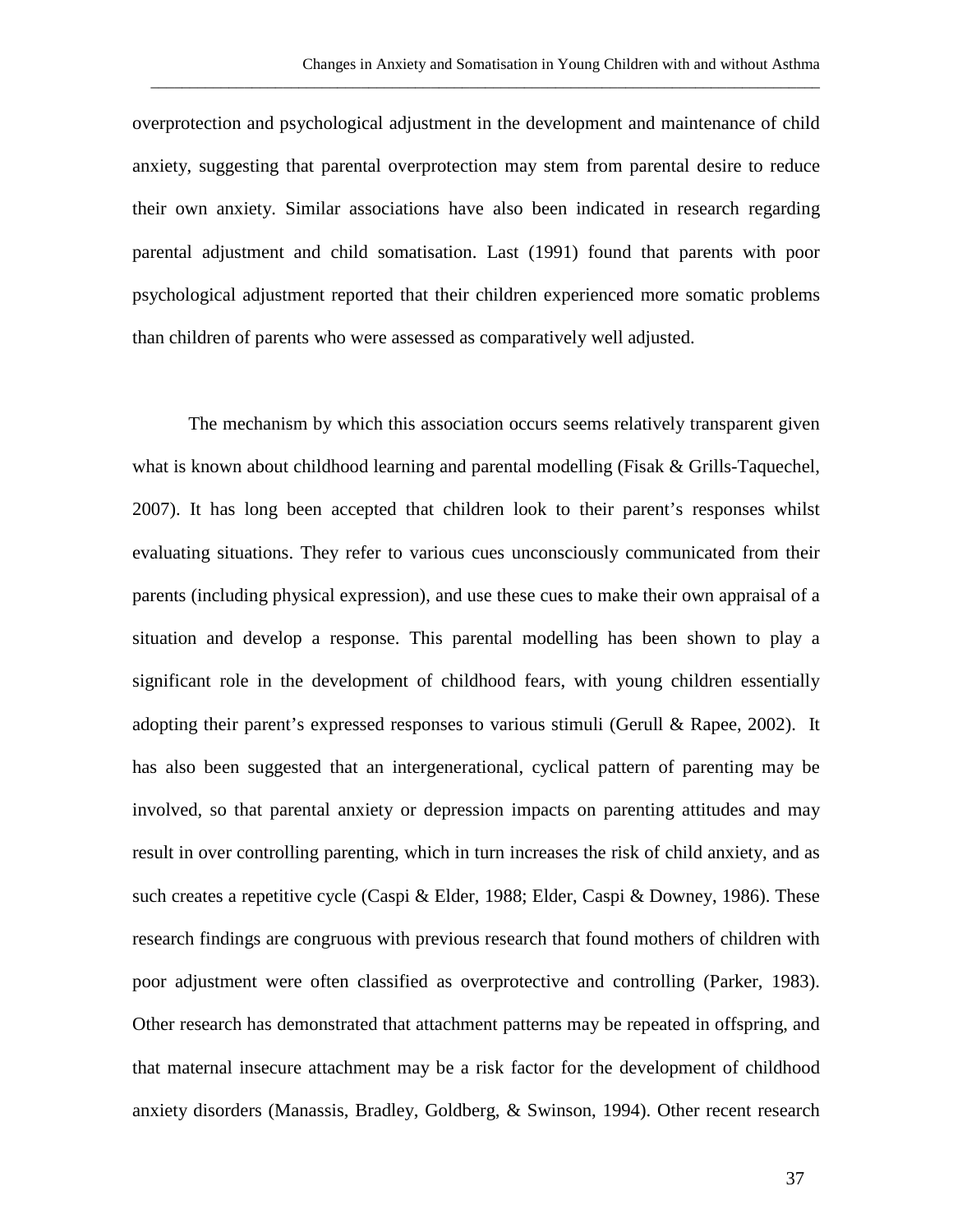evidenced a relationship between mothers' stress level and anxiety ratings in children. Anderson (2007) examined the relationship between mothers' stress level and anxiety in their children to determine if level of maternal stress is significantly correlated with mothers' and teachers' rating of child anxiety. Results indicated that both mothers' and teachers' rating of child anxiety were significantly positively correlated with maternal stress levels, suggesting that child anxiety may be influenced by maternal stress.

\_\_\_\_\_\_\_\_\_\_\_\_\_\_\_\_\_\_\_\_\_\_\_\_\_\_\_\_\_\_\_\_\_\_\_\_\_\_\_\_\_\_\_\_\_\_\_\_\_\_\_\_\_\_\_\_\_\_\_\_\_\_\_\_\_\_\_\_\_\_\_\_\_\_\_\_\_\_\_\_\_\_\_\_\_\_

Despite longstanding research in this area, controversy regarding this issue has been fuelled by conflicting research findings (Bartlett et al., 2004; Lavigne et al., 1996; Smith & Prior, 1995). Smith and Prior (1995) found no significant correlation between mother's psychological adjustment and child problem behaviours. In other research, Lavigne et al. (1996) failed to find an association between parental adjustment and internalising problems in their child.

However, in some recent research, Pelligrino (2007) investigated the mechanisms of transmission of anxiety from mother to child during the preschool period. Consistent with other earlier studies, support was found for an association between maternal anxiety during childhood and later development of anxiety. Pelligrino (2007) found that it was a lack of positive parenting behaviours that mediated the relationship between maternal anxiety in early childhood and later development of child anxiety. The research noted above suggests that there is a strong relationship between parental adjustment and child anxiety and this may provide some support for the association between child anxiety and child asthma being mediated by parent anxiety.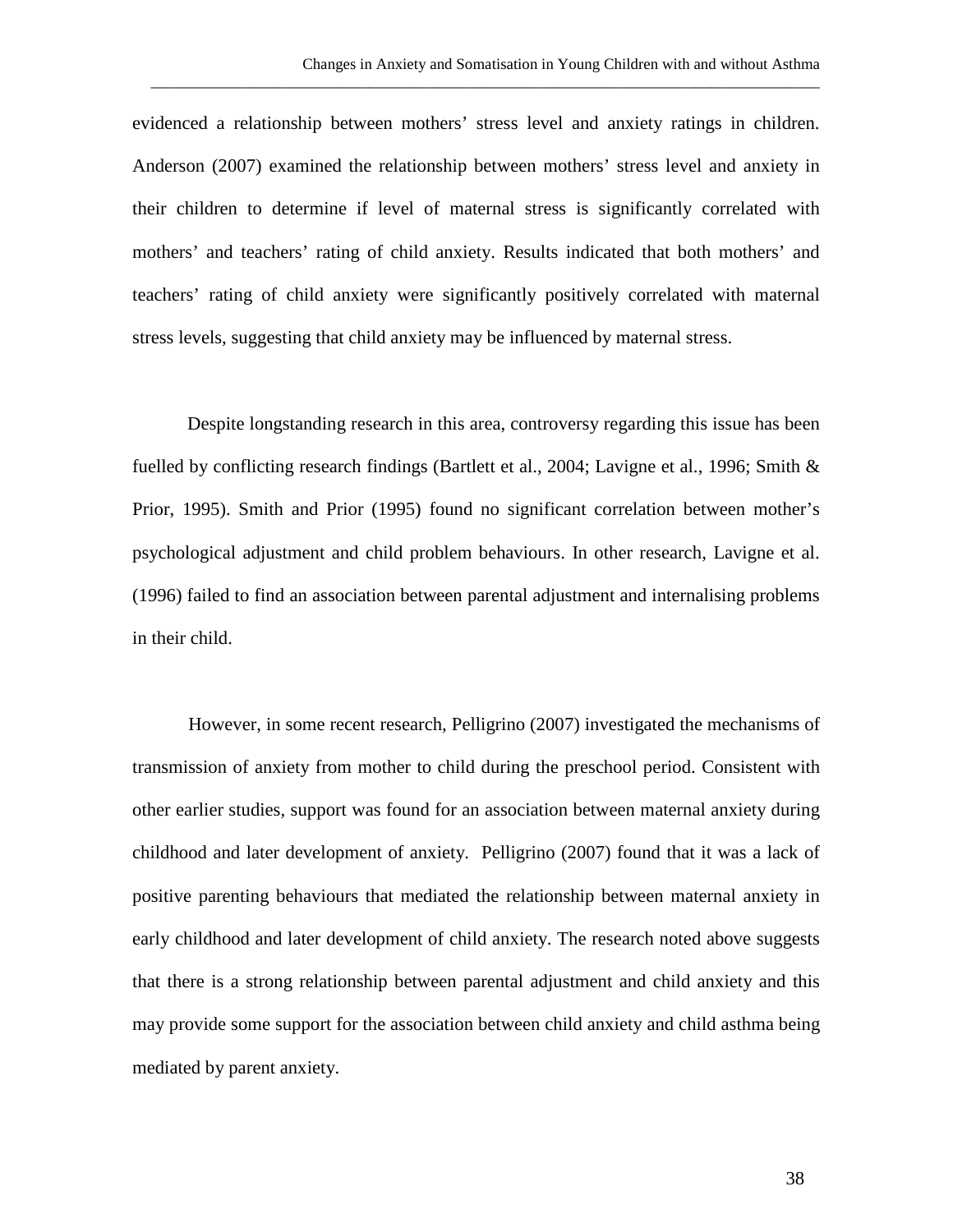### *1.3.2.2 Historical overview of the role of the parent in asthma development.*

\_\_\_\_\_\_\_\_\_\_\_\_\_\_\_\_\_\_\_\_\_\_\_\_\_\_\_\_\_\_\_\_\_\_\_\_\_\_\_\_\_\_\_\_\_\_\_\_\_\_\_\_\_\_\_\_\_\_\_\_\_\_\_\_\_\_\_\_\_\_\_\_\_\_\_\_\_\_\_\_\_\_\_\_\_\_

Empirical interest regarding the role of parental adjustment in the chronic illness of asthma has been long standing. Research during the mid twentieth century implicated the mother-child relationship as having etiological significance in the development of asthma (French & Alexander 1941). French and Alexander (1941) contended that most of the children in their research had experienced early maternal rejection. They also suggested that mothers of children with asthma had experienced their own childhood conflicts which were left unresolved and went on to influence their own relationship with their offspring again suggesting a cyclical pattern. Subsequent research also indicated support for this association between maternal rejection and childhood asthma (Coolidge, 1956; Dunbar, 1938; Gerad, 1946; Jessner et al., 1955; Miller & Baruch, 1951; Monsour, 1960). Other early research further implicated the role of mothers in the development of child anxiety with Sperling (1949) suggesting that mothers of children with asthma unconsciously sought to maintain their child's vulnerability and dependency. Green and Solnit (1964) offered a less controversial view contending that it is the parent's anxiety about their child's health that can result in maladaptive parent-child interactions and in child behavioural problems.

In other research, Margolis (1961) highlighted that even if (based on this early research), the association between the maternal and child relationship and asthma is accepted, the direction of the association remained unclear. That is, the issue of whether the mother's interactional style with the child stemmed from the difficulties arising out of caring for a chronically ill child or whether the child's chronic illness developed or was impacted on in response to their relationship with their mother was unclear. Margolis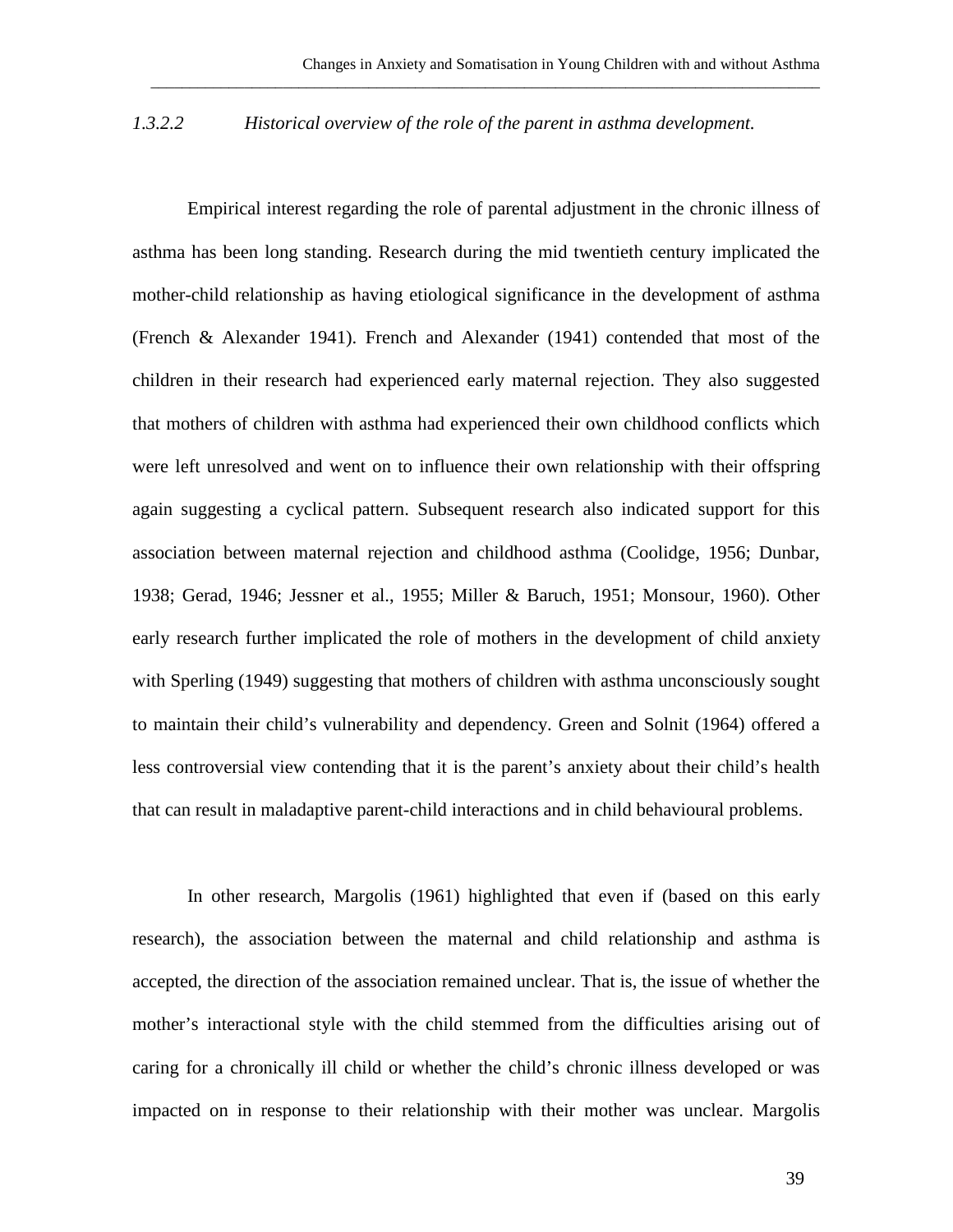(1961) examined the role of the mother-child relationship as part of an investigation into the aetiology of asthma in a sample consisting of mothers of children with asthma, mothers of chronically ill but non-psychosomatic children (children with rheumatic heart illnesses), and a second control group comprising mothers of relatively healthy children. Findings provided some support for the contention that the mother-child relationship is associated with childhood asthma. Results suggested that mothers of the children with asthma were more emotionally disturbed than the mothers of other chronically ill children and controls. This was determined by higher scores on measures assessing various areas including oedipal relationships, and higher overall dimensional scores which were used as an indicator of greater psychopathology. However, the results could also undermine previous psychoanalytic speculations in that they also indicated that the association may derive from maternal reaction to the burden of living with a chronically ill child.

\_\_\_\_\_\_\_\_\_\_\_\_\_\_\_\_\_\_\_\_\_\_\_\_\_\_\_\_\_\_\_\_\_\_\_\_\_\_\_\_\_\_\_\_\_\_\_\_\_\_\_\_\_\_\_\_\_\_\_\_\_\_\_\_\_\_\_\_\_\_\_\_\_\_\_\_\_\_\_\_\_\_\_\_\_\_

In earlier research by Miller and Baruch (1951), 97% of mothers of children diagnosed with allergies and asthma were found to verbally express rejecting attitudes towards their child, compared with less than half of the mothers of the control group. Although this finding is statistically compelling, it is problematic because findings were based on the examiners' subjective evaluations. As such, bias or differences in perception may have influenced findings. Some more recent research regarding children with asthma has revisited concepts previously associated with a psychoanalytic theoretical orientation. Research by Caroselli-Karinja (1990) and Hookham (1985) suggested that the mother-child relationship in families with childhood asthma was more anxious, dependent and difficult. Similarly, Carson and Schauer (1992) found that maternal overprotection, rejection and overindulgence were higher in families of children with asthma than in control families.

40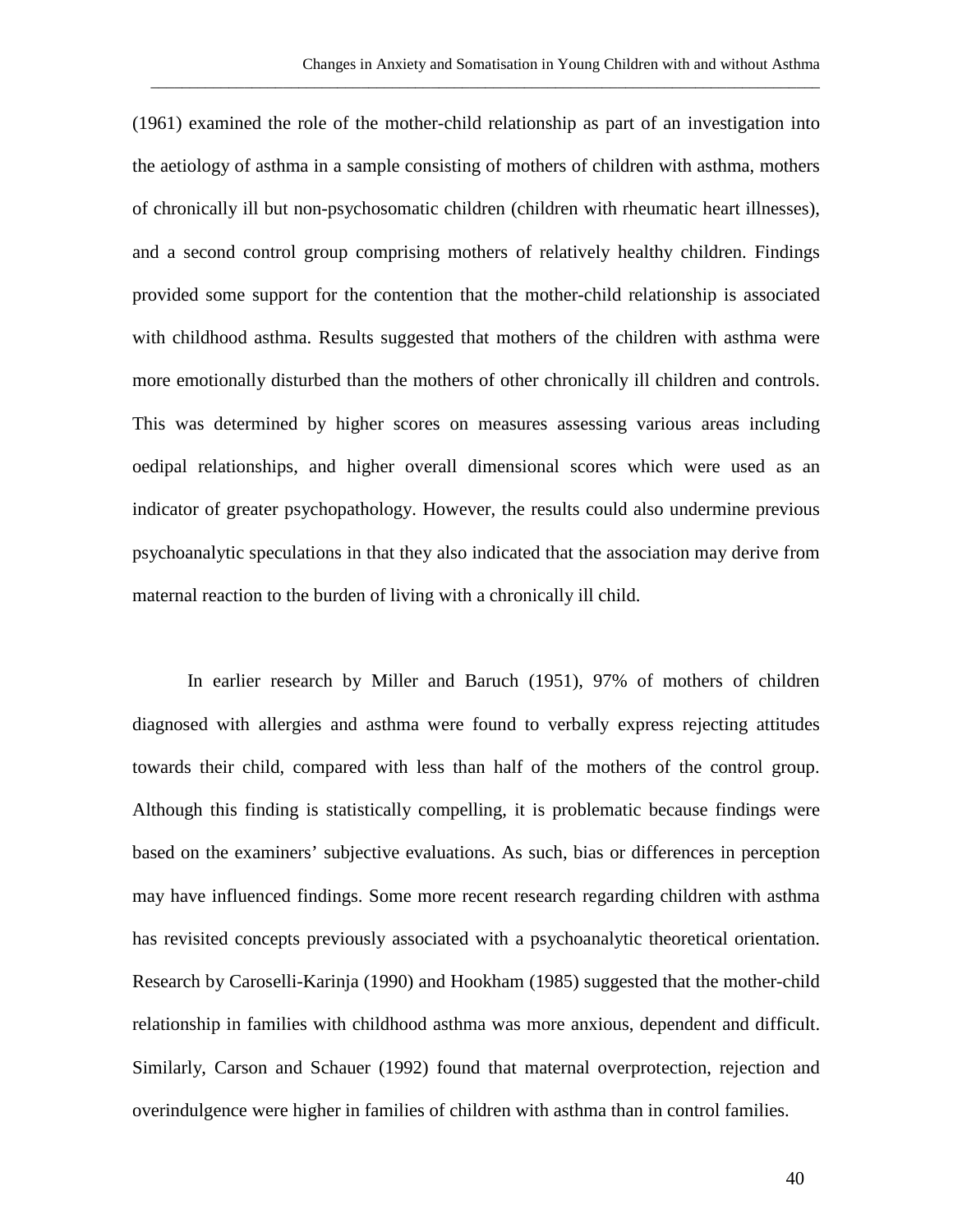Research in the last decade has continued to demonstrate an association between parental adjustment and childhood asthma. One study reported an association between parent adjustment and childhood asthma finding that parents of children with asthma were more anxious than parents whose children did not have asthma (Sawyer & Fardy, 2003). In a recent study (Berz et al., 2007) the physical as well as mental health of parents was linked with child asthma and wheezing, with associations established between maternal anxiety and childhood wheezing, as well as maternal depression and childhood asthma. In other recent research, the role of parental major depression in child respiratory illness was investigated. Goodwin, Wickramaratne, Nomura, and Weissman (2007) found that there was a statistically significant association between parental major depression and increased likelihood of respiratory illness in their offspring. This study provided further evidence that children whose parents are depressed may have a heightened vulnerability to respiratory illnesses like asthma.

\_\_\_\_\_\_\_\_\_\_\_\_\_\_\_\_\_\_\_\_\_\_\_\_\_\_\_\_\_\_\_\_\_\_\_\_\_\_\_\_\_\_\_\_\_\_\_\_\_\_\_\_\_\_\_\_\_\_\_\_\_\_\_\_\_\_\_\_\_\_\_\_\_\_\_\_\_\_\_\_\_\_\_\_\_\_

### *1.3.2.3 Parental adjustment and asthma outcomes.*

In more recent research the focus has shifted from psychodynamic etiological theories to more focus on practical aspects such as health related outcomes. Parent adjustment issues are also of importance and relevance to this area of investigation because research suggests that they may influence asthma outcomes.

Recent research has indicated there is a strong relationship between parental mental health and asthma morbidity (Fehrenbach, Peterson, 1989; Mrazek, Klinnert, Mrazek & Macey, 1991; Weil, Wade, Bauman, Lynn, Mitchell & Lavigne, 1999). In research by Mrazek et al. (1991), genetic vulnerability, parenting issues and coping skills were found to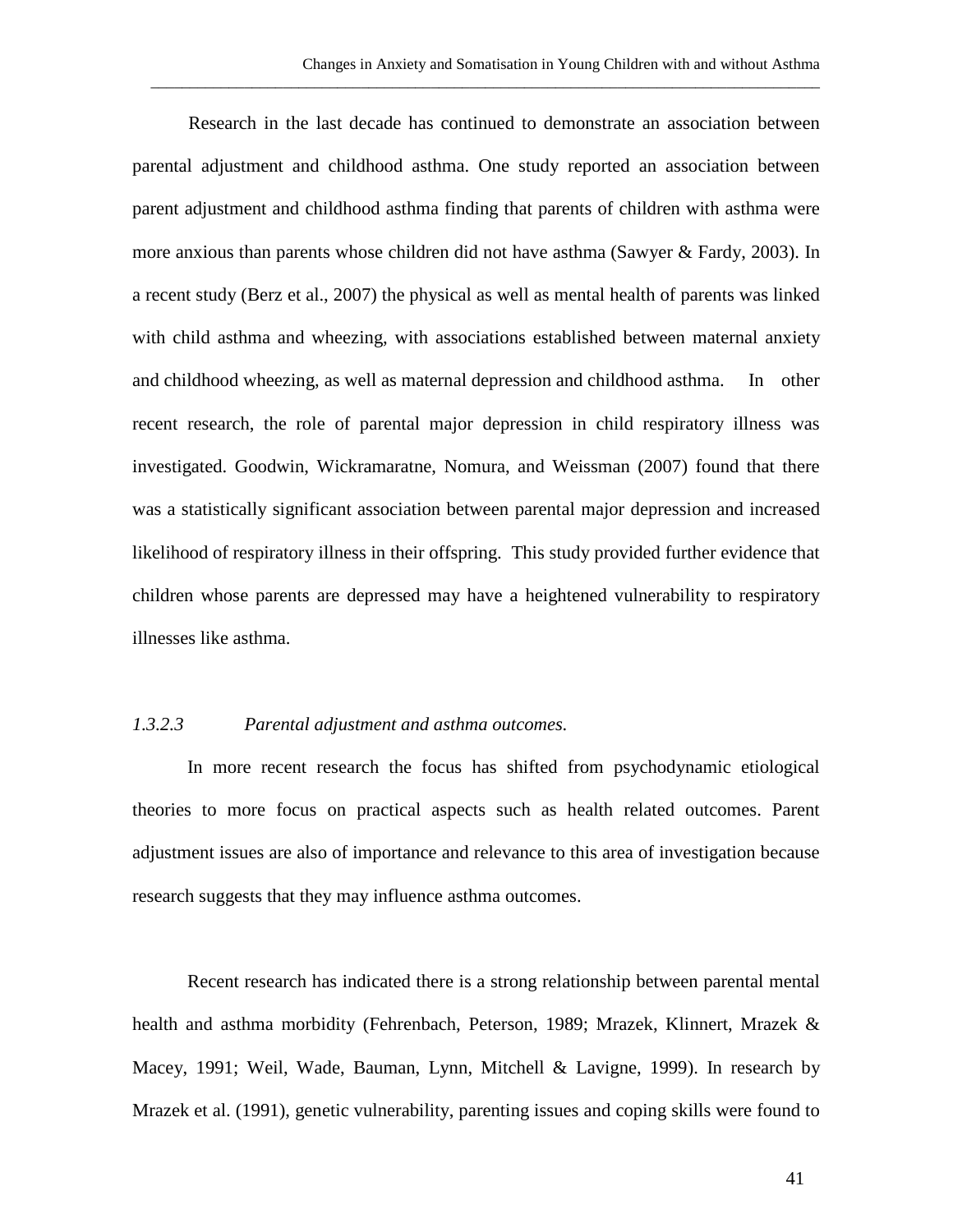be linked with illness outcomes. Reduced levels of illness symptoms in children were associated with mothers who were evaluated as coping well, while parenting difficulties were found to be predictive of asthma. In their research Weil et al. (1999) found that children with asthma whose carers had clinically significant mental health problems were hospitalised for their asthma more often than children with carers without significant mental health issues. However, in other research (Bartlett, Krishnan, Riekert, Butz, Malveaux, & Rand, 2004) maternal depressive symptoms were not associated with their child's asthma morbidity. In spite of this finding, higher depressive symptoms correlated with decreased confidence in medication application and with the ability to cope with acute asthma episodes. In this research, mothers who had high depressive symptoms reported that their child's asthma caused greater emotional distress and more interference with daily activities than mothers with no / lower levels of depressive symptoms. Thus, although the study failed to support the correlation between maternal depression and child asthma morbidity, there was evidence of an association between maternal depression and asthma management.

\_\_\_\_\_\_\_\_\_\_\_\_\_\_\_\_\_\_\_\_\_\_\_\_\_\_\_\_\_\_\_\_\_\_\_\_\_\_\_\_\_\_\_\_\_\_\_\_\_\_\_\_\_\_\_\_\_\_\_\_\_\_\_\_\_\_\_\_\_\_\_\_\_\_\_\_\_\_\_\_\_\_\_\_\_\_

Despite some research implicating maternal adjustment in child anxiety and behavioural problems, psychological causation could not be suggested through any of these studies. However, the potential role of parenting style and parent-child relationships influencing various aspects of asthma (e.g. management) appears to be relevant, albeit complex.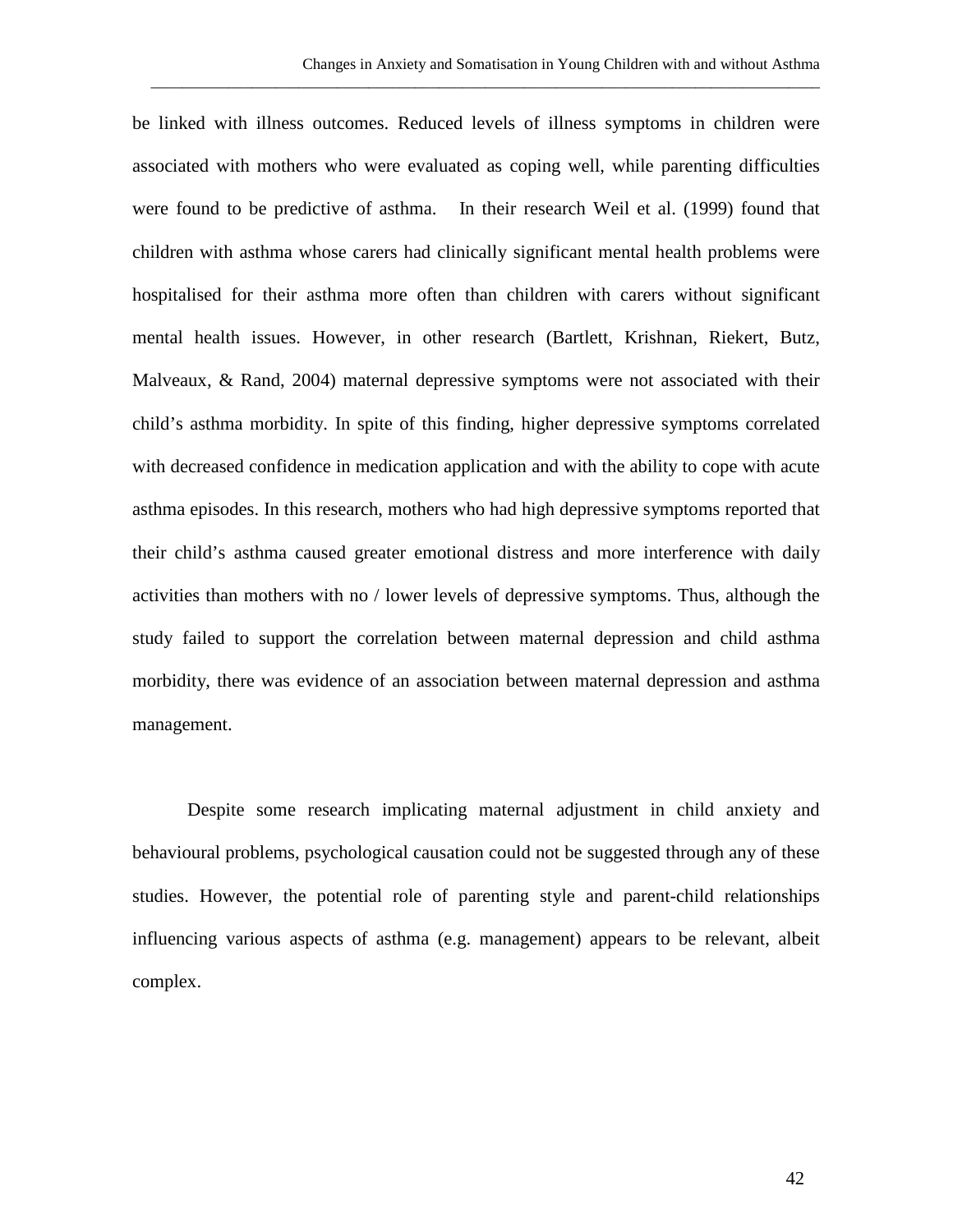### *1.3.2.4 Parent adjustment and perception of child vulnerability.*

There is a greater potential for parents of chronically ill children to be confronted with more stressful situations than parents of relatively healthy children (Kazak, 1989). Logic suggests that the presence of any parental psychological issues would only exacerbate an already difficult situation. The effects on parents of having a child with a chronic illness are direct and indirect; they include pragmatic issues such as medication and doctors' appointments as well as increased stress on the family unit. Parents have a central role in the management of a child's chronic illness and as such are themselves vulnerable to physical and psychological problems. The burden of long-term illness on children and families has been extensively studied and reported on (Adams, Streisand, Zawacki & Joseph, 2002; Eksi, Molzan, Savasir & Güler, 1995; Kazak, 1989; Venning, Eliott, Whitford & Honnor, 2007). A recent study provided further support for the negative emotional effects on families living with a child who has a chronic illness. Venning et al. (2007) investigated the impact of chronic illness on parents and children's hope scores and found that chronically ill children and their parents reported lower hope scores than children without chronic illness and their parents.

Research also suggests that parental perceptions of their child's vulnerability after being diagnosed with a chronic illness may affect their parenting. Some studies suggest that parent's anxiety may influence their reports of their child's psychological adjustment (Cobha, Dadds & Spence 1999; Engel, 2000; Last, 1991; Najman et al., 2001). Frick, Silverthorn and Evans (1994) found an association between mothers over-reporting the presence of anxiety symptoms in their children and increased maternal anxiety. One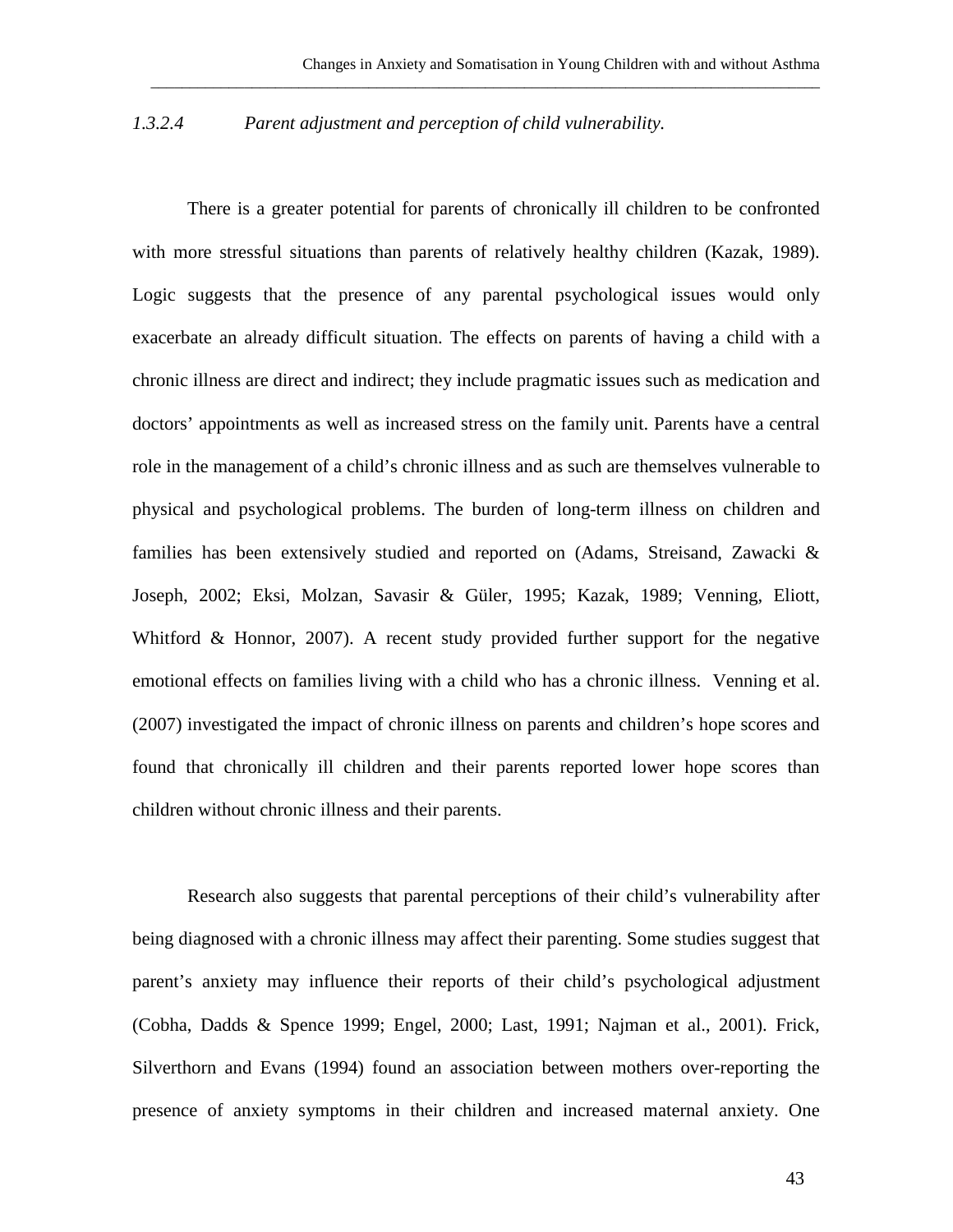explanation for the link between parental adjustment and increased reports of child anxiety may be that the parent's anxious or depressive state colours their perception of their child's adjustment, resulting in them interpreting behaviour more negatively or simply being more attuned to negative behaviour than positive behaviour.

\_\_\_\_\_\_\_\_\_\_\_\_\_\_\_\_\_\_\_\_\_\_\_\_\_\_\_\_\_\_\_\_\_\_\_\_\_\_\_\_\_\_\_\_\_\_\_\_\_\_\_\_\_\_\_\_\_\_\_\_\_\_\_\_\_\_\_\_\_\_\_\_\_\_\_\_\_\_\_\_\_\_\_\_\_\_

It seems that the majority of research to date suggests that the pathways of any associations between maternal adjustment and child anxiety seem most likely to occur in the opposite direction from that proposed in early psychodynamic works (French  $\&$ Alexander, 1942; Sperling, 1949). That is, the psychosocial variables develop in response to a child's diagnosis with a chronic illness. Specific findings supporting this interpretation have shown an increased risk for the development of maternal depression in families where the child has a chronic illness (Bartlett et al., 2001; Heneghan, Silver, Bauman & Stein, 2000).

Overall, the discussion above illustrates the potential for multiple variables to influence the development and maintenance of child anxiety. Furthermore, the role of childhood chronic illness such as asthma has been shown to further influence child anxiety, and visa versa.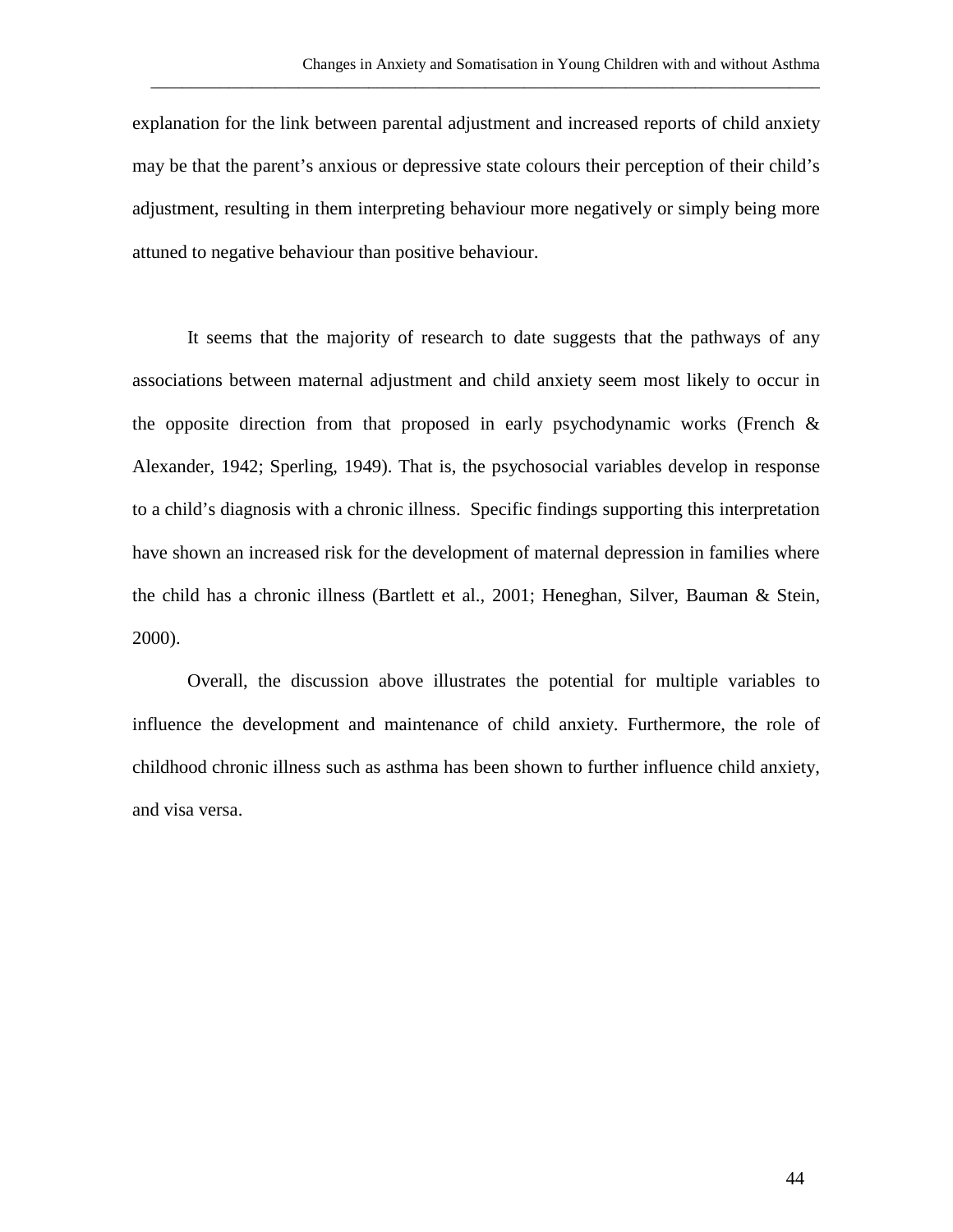### **1.4 The Current Study**

### **1.4.1 Rationale**

Anxiety has long been recognised to be a substantial problem among young children (Bell-Dolan et al., 1990; Bernstein et al., 1996; Kendall et al., 2004). Numerous studies have identified both child and family variables that influence child anxiety but these have not always been examined together within the one study.

\_\_\_\_\_\_\_\_\_\_\_\_\_\_\_\_\_\_\_\_\_\_\_\_\_\_\_\_\_\_\_\_\_\_\_\_\_\_\_\_\_\_\_\_\_\_\_\_\_\_\_\_\_\_\_\_\_\_\_\_\_\_\_\_\_\_\_\_\_\_\_\_\_\_\_\_\_\_\_\_\_\_\_\_\_\_

Children with chronic illness have been identified as being particularly vulnerable to developing anxiety related psychological problems (Adams et al., 2002). Furthermore, research has shown an association between a diagnosis of asthma and childhood anxiety (Osman, 2002; Rand & Butz, 2000; Siddons, 2003). The above review provides evidence of a growing body of literature on childhood anxiety but there has been relatively little research attention to younger children, particularly very young children with asthma. Consequently there is limited information concerning whether anxiety identified in early childhood persists over time. Many cases of childhood asthma resolve with time (NAC, 2006) so in spite of the established association between asthma and anxiety it is not known whether this association is stable across time. It is notable that there have also been no published Australian studies that have examined comorbidity of asthma and anxiety in young children. Given the empirical link between children with asthma and anxiety, questions regarding the endurance of anxiety in this population remain unanswered.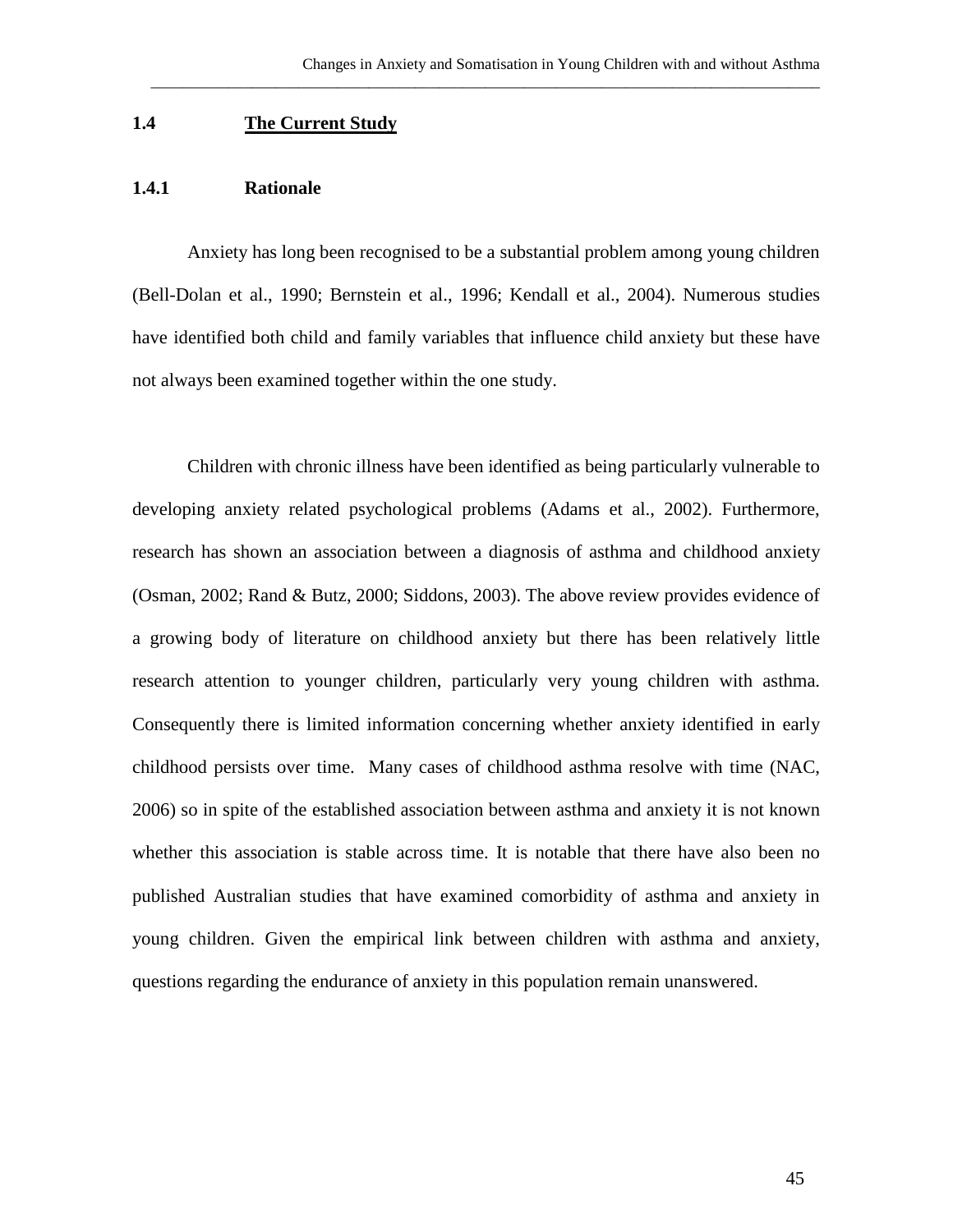The current study aims to address the gap in research by investigating changes in anxiety and somatisation in young children with and without asthma. The sample of participants that was used in research by Siddons (2004) was used to provide baseline data to be compared to current data on anxiety, somatisation, protective parenting, and parental adjustment. These variables were investigated as potential correlates of anxiety and / or asthma. The comparison of results from the two time points allowed a longitudinal investigation into this important area of research. The addition of teacher reports on child anxiety and somatisation was expected to offer insights into potential differences in perceptions regarding child behaviour and the possibility of children's presentations varying across different settings.

\_\_\_\_\_\_\_\_\_\_\_\_\_\_\_\_\_\_\_\_\_\_\_\_\_\_\_\_\_\_\_\_\_\_\_\_\_\_\_\_\_\_\_\_\_\_\_\_\_\_\_\_\_\_\_\_\_\_\_\_\_\_\_\_\_\_\_\_\_\_\_\_\_\_\_\_\_\_\_\_\_\_\_\_\_\_

### **1.4.2 Aims and Hypotheses**

**a)** The primary aim of this research was to examine changes in anxiety and somatisation over time in a group of children with and without asthma using baseline data from an earlier study.

**b)** The second aim of the study was to examine the unique contribution of variables (asthma status, asthma severity, child somatisation, protective parenting, and parent adjustment) to child anxiety based on previously reported associations.

**c)** The third aim of the current research was to investigate if there were any differences between parent and teacher reports / perceptions of child anxiety.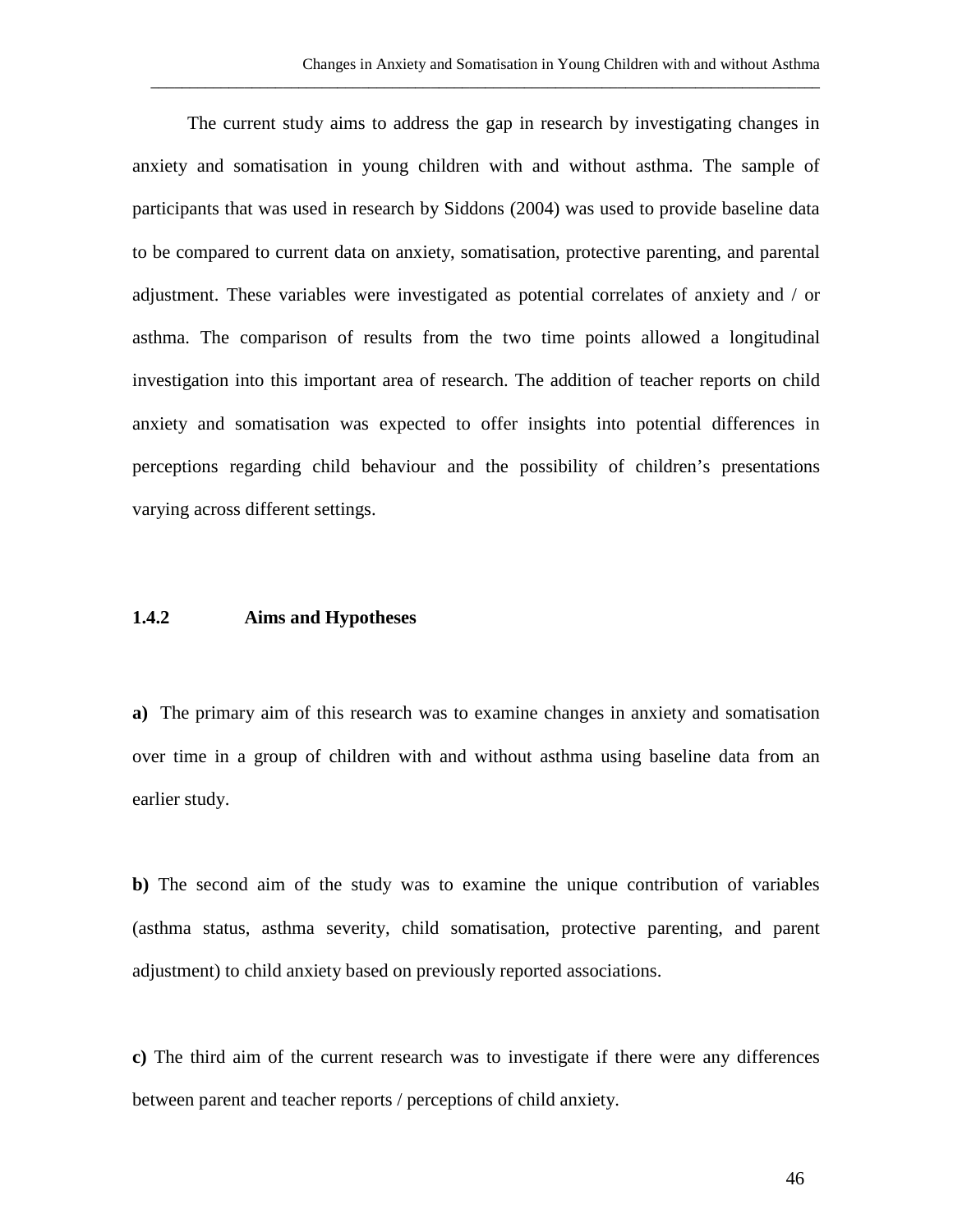Specifically, it was hypothesised that:

1) Levels of child anxiety in both child samples (children with asthma and controls) at

\_\_\_\_\_\_\_\_\_\_\_\_\_\_\_\_\_\_\_\_\_\_\_\_\_\_\_\_\_\_\_\_\_\_\_\_\_\_\_\_\_\_\_\_\_\_\_\_\_\_\_\_\_\_\_\_\_\_\_\_\_\_\_\_\_\_\_\_\_\_\_\_\_\_\_\_\_\_\_\_\_\_\_\_\_\_

Time 2 would be lower than at Time 1 (Hypothesis 1).

2) Levels of somatisation at Time 2 in both child samples (children with asthma and controls) would be lower than at Time 1 (Hypothesis 2).

3) The number of children with a current diagnosis of asthma would have decreased over

time (Hypothesis 3).

4) Children with asthma would have higher levels of anxiety, as measured by parental report, than children without asthma (Hypothesis 4).

5) Asthma severity as measured by parental and physician report would be positively associated with child anxiety (Hypothesis 5).

6) Child somatisation as measured by parental report would be associated with child anxiety (Hypothesis 6).

7) Protective parenting, as measured by parental self-report, would be associated with child anxiety (Hypothesis 7)

8) Parental adjustment, as measured by parental self report (GHQ), would be associated with child anxiety (Hypothesis 8)

9) There would be a difference between parent and teacher perceptions of child anxiety,

with parents being more likely to report higher levels of child anxiety. (Hypothesis 9).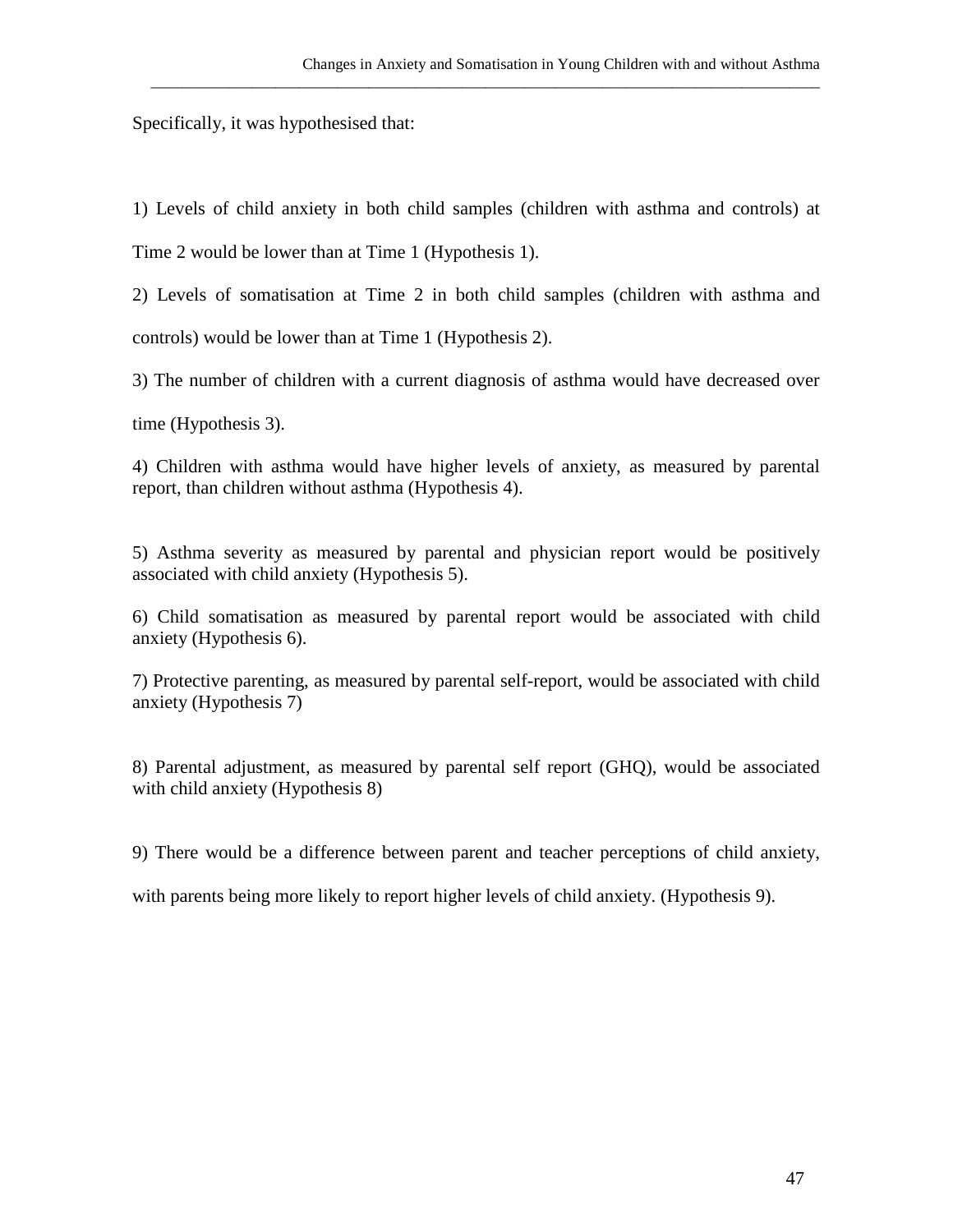# **2 Method**

### **2.1 Participants**

### **2.1.1 Inclusion / Exclusion Criteria**

Only people who participated in the previous research on this topic were contacted for the current, follow-up study. In order to examine changes over time and provide a longitudinal aspect to this research, participation in the original research was a prerequisite. All participants comprising the asthma group in the previous study (Siddons, 2004) were recruited from a private asthma clinic in the Respiratory Medicine Department at the Monash Medical Centre. Prospective participants were initially invited to participate by the respiratory specialist Associate Professor Nicholas Freezer. Parents of children with asthma who were interested in participating then met the researcher in the waiting room to discuss the study further and provide their contact details. The majority of the participants in the control group were recruited through childcare centres and a kindergarten located near Monash Medical Centre. Recruitment was initiated by distribution of a flyer to eligible families. Interested parents were asked to provide their contact details for follow up. Parents at one child-care centre were personally approached by the researcher and invited to participate.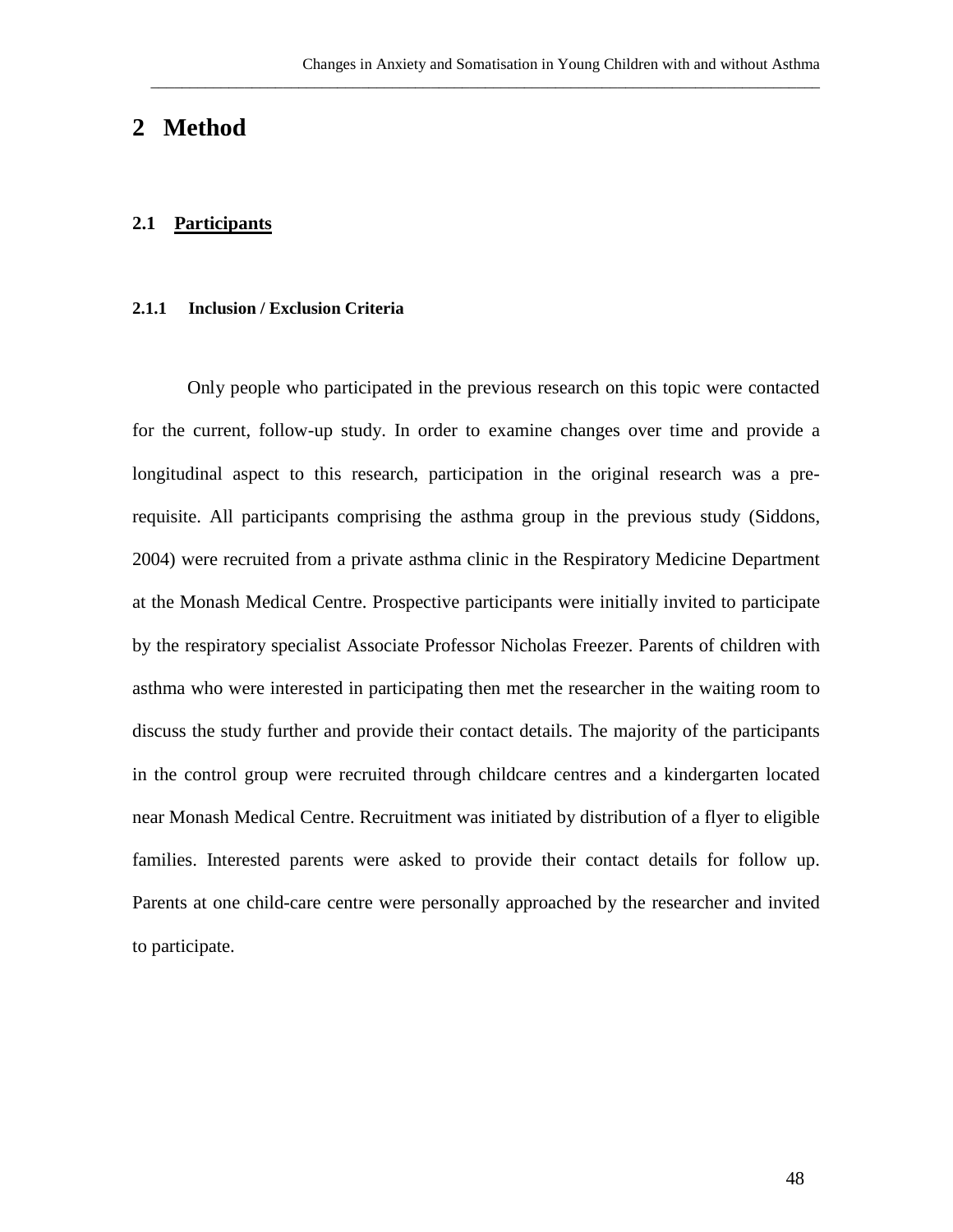### **2.1.2 Sample Recruitment**

Participants were non-randomly selected volunteers from the following sources:

\_\_\_\_\_\_\_\_\_\_\_\_\_\_\_\_\_\_\_\_\_\_\_\_\_\_\_\_\_\_\_\_\_\_\_\_\_\_\_\_\_\_\_\_\_\_\_\_\_\_\_\_\_\_\_\_\_\_\_\_\_\_\_\_\_\_\_\_\_\_\_\_\_\_\_\_\_\_\_\_\_\_\_\_\_\_

• Parents of children with asthma who participated in the previous study (Siddons, 2004). Asthma status was based on diagnosis by the family GP, paediatrician, or paediatric respiratory specialist from Monash Medical Centre – Associate Professor Nicholas Freezer.

• Parents of children without a diagnosis of asthma who were previously recruited as a control group in the research study by Siddons (2004). Asthma status was based on parental / caregiver notification of no prior diagnosis of asthma.

The total number of participants involved in the current research was 51. Ninety two percent of the primary caregivers who were included in the study identified themselves as the biological mother of the child for which they completed the questionnaires  $(n=47)$ . Eight percent of the sample identified themselves as the biological father of the child (*n*=4). Participants from this sample whose child continued to meet the criteria for a diagnosis of asthma at the time the current data was collected comprised 53% of the participant pool, (*n*=27). Participants recruited from the control sample used in the original study (children without a diagnosis of asthma) whose children continued to be asthma free at the time of the current study's data collection comprised 37 % of the participant pool, (*n*=19).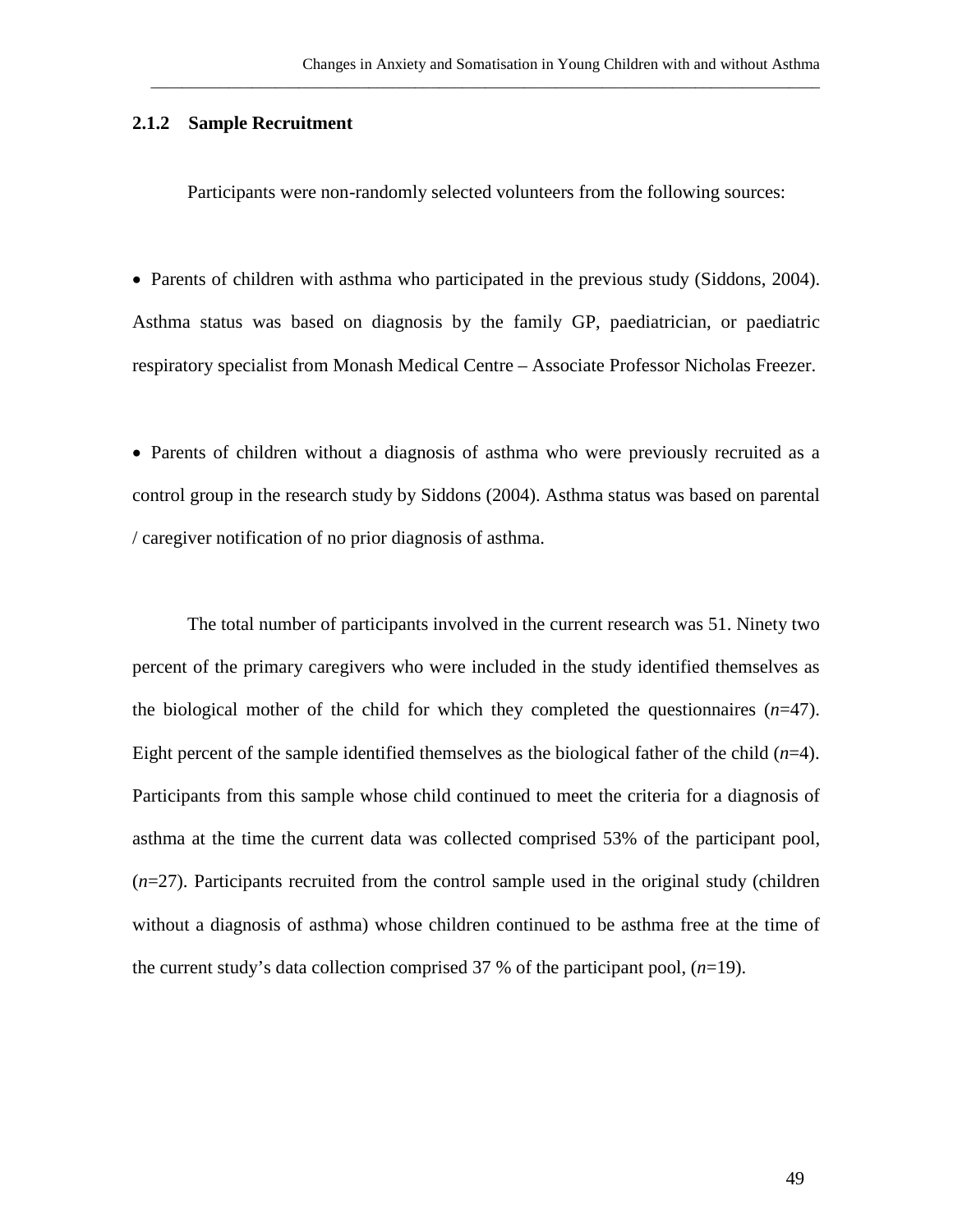Participants recruited from the original study that at the time of that study were included in the asthma group (i.e. Their child had received a diagnosis of asthma) but at the time of the current study their child no longer met the criteria for asthma (based on either parent or doctor report), comprised 12% of the participant pool (n=6). Of the participants included in the control group of the original study (i.e. their child did not have a diagnosis of asthma), one child was reported to have developed asthma since the completion of the previous study. To allow for matched sample comparisons the 7 children whose asthmatic status changed from Time 1 to Time2 were excluded from the analyses. As such, the total sample used for all analyses other than that related to hypothesis 3 (re: changes in asthma status) comprised 44 participants (26 parents of children with asthma & 18 parents of children without asthma). The children were aged between 6 years (72 Months) and 10 years (123 Months) of age, with a mean age of 7 years and 9 months (95.82 months) (SD: 12.85 months).

\_\_\_\_\_\_\_\_\_\_\_\_\_\_\_\_\_\_\_\_\_\_\_\_\_\_\_\_\_\_\_\_\_\_\_\_\_\_\_\_\_\_\_\_\_\_\_\_\_\_\_\_\_\_\_\_\_\_\_\_\_\_\_\_\_\_\_\_\_\_\_\_\_\_\_\_\_\_\_\_\_\_\_\_\_\_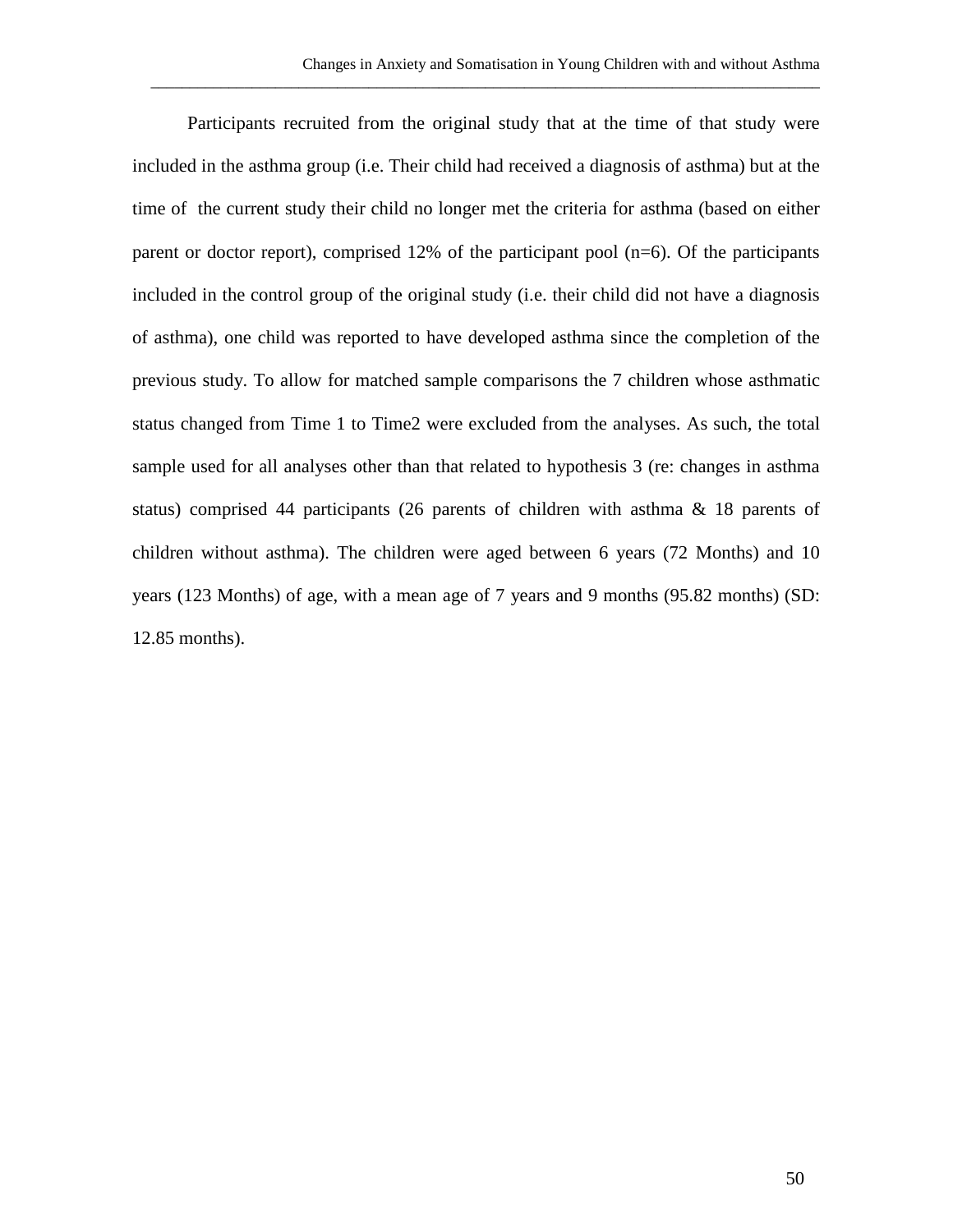### **2.2 Measures**

### **2.2.1 Behavioural Assessment System for Children (BASC)**

The BASC (Reynolds & Kamphaus, 1992) is an omnibus measure which is designed to identify and evaluate personality and behavioural problems, and assess emotional disturbance in children and adolescents aged between 2 and 18 years. There are 8 different versions of the BASC, each designed for a specific setting and age range. The Parent Rating Scale (PRS) and Teacher Rating Scale (TRS) are each available in 3 different age ranges, Preschool (P) for children aged 2.5 to 5 years, Child (C), for children aged 6 to 11 years, and Adolescent (A), for children aged between 12 and 18 years. There is also a Self-Report of Personality (SRP) scale available for ages 8-11 years, and 12-18 years. The original study used the Preschool version of the BASC (PRS-P) for all participants. However, given the time since the initial study, participants no longer met the age requirement for the Preschool version of the questionnaire (for ages 2.5-5). The two versions that were employed in the current study were the Parent Rating Scale - Child version: BASC – PRS-C (Appendix A) and the Teacher Rating Scale - Child version: BASC - TRS-C (Appendix B). The use of the teacher rating scale was an additional aspect introduced for the current research and would not have been relevant in the original study given that the children included in the previous study were not of school age at the time of data collection.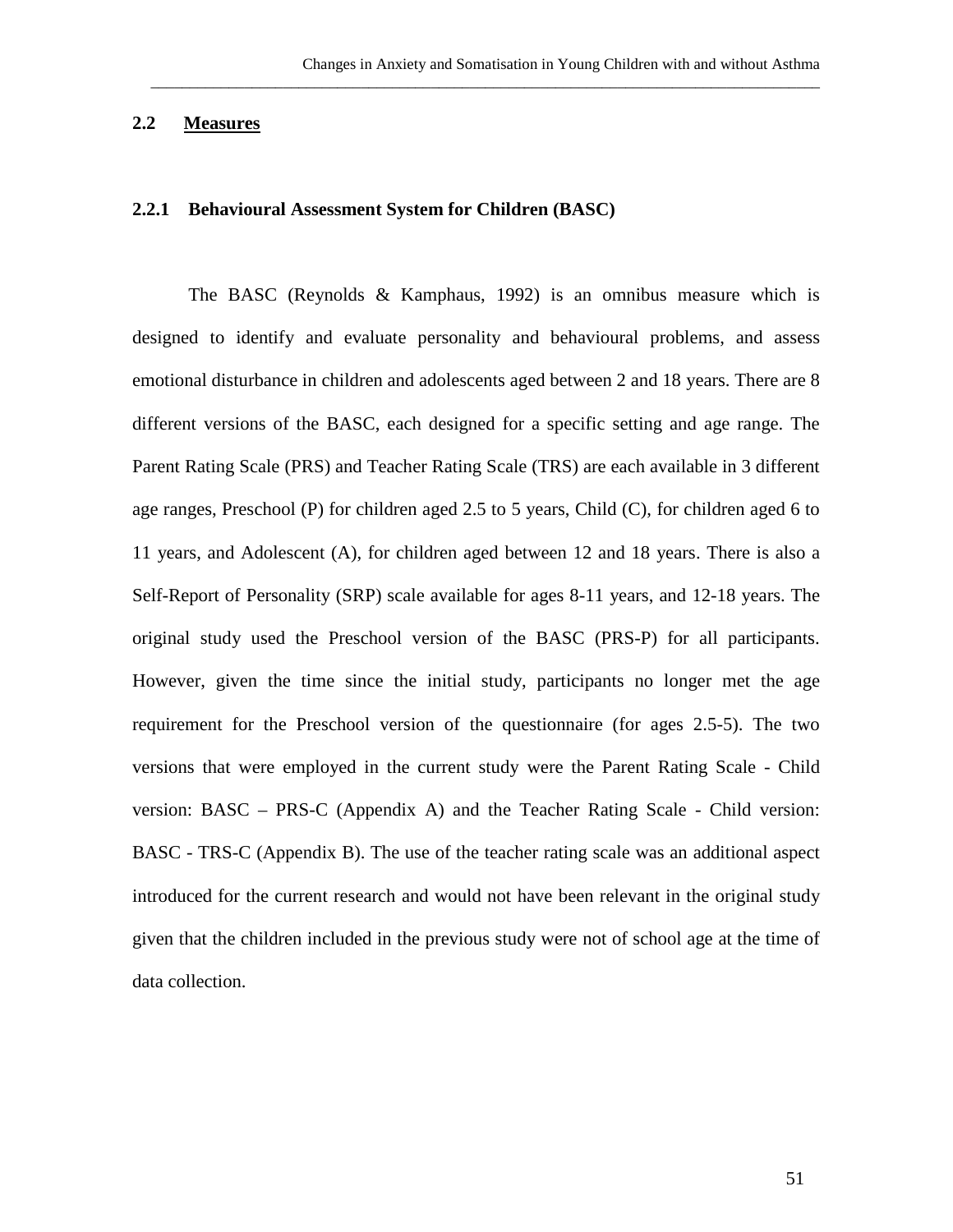The PRS and TRS comprise 10 subscales, however only 2 (Anxiety & Somatisation) were the focus of this research. Given the variation in ways that anxiety can manifest in young children, the authors of the BASC (Reynolds & Kamphaus, 1998) recommend that the somatisation subscale be considered in addition to the anxiety subscale in order to obtain a more comprehensive assessment of anxiety. Each item describes potential emotional and behavioural expressions by children. Parents (PRS) and Teacher (TRS) raters are asked to indicate the frequency of occurrence of each item within the last 6 months using a four-point Likert scale (1=never, 2= sometimes, 3= often, 4= almost always).

\_\_\_\_\_\_\_\_\_\_\_\_\_\_\_\_\_\_\_\_\_\_\_\_\_\_\_\_\_\_\_\_\_\_\_\_\_\_\_\_\_\_\_\_\_\_\_\_\_\_\_\_\_\_\_\_\_\_\_\_\_\_\_\_\_\_\_\_\_\_\_\_\_\_\_\_\_\_\_\_\_\_\_\_\_\_

The somatisation subscales were modified for use in the current study as some items could potentially be confounded with a diagnosis of asthma. For example the statements "complains of shortness of breath" (item # 11 PRS-C) and "makes frequent visits to the doctor" (item #70 – PRS-C), are respectively, a symptom and possible result of asthma (Asthma Australia, 2007). Therefore, potentially all children with asthma would be scored for these (and the other items) on the somatisation subscale. These and other confounding items therefore were excluded (PRS-C excluded items: 11, 68, 70, 93,115; TRS-C excluded item: 26). Analyses were run with both the inclusion and exclusion of item number 103 (Gets sick) of the PRS-C and item number 100 (Gets sick) of the TRS-C. Siddons (2004) excluded item 119 of the PRS-P (gets colds) because it was considered it could be a symptom or result of asthma. However, this item was replaced with "gets sick" in the PRS-C which the current researchers considered to be much broader than to the item "gets colds".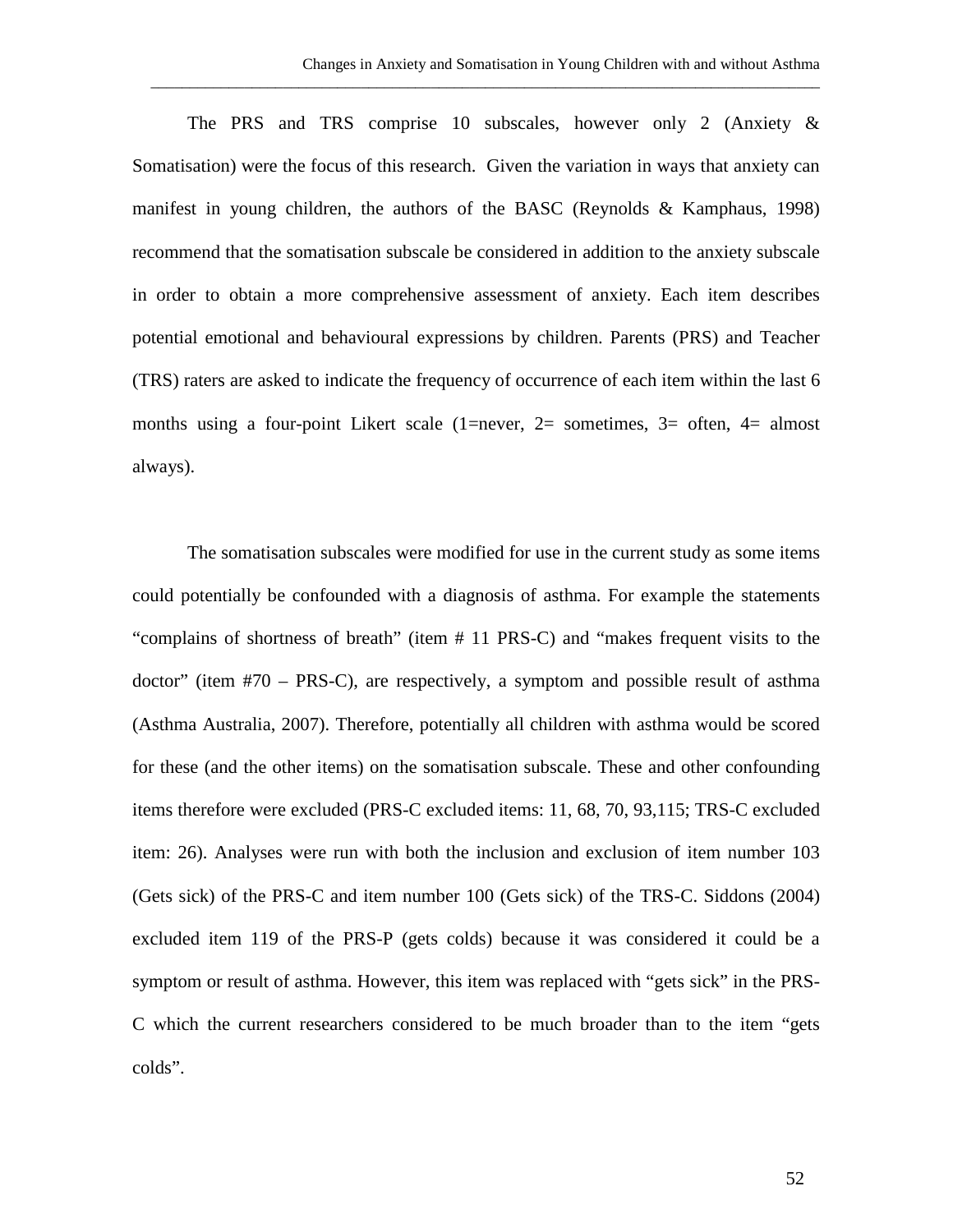The PRS-C comprises 138 items. The anxiety subscale comprises 11 items and the somatisation subscale comprises 7 items (8 including item 103). Items comprising the anxiety and somatisation subscales are presented in Table 1.

\_\_\_\_\_\_\_\_\_\_\_\_\_\_\_\_\_\_\_\_\_\_\_\_\_\_\_\_\_\_\_\_\_\_\_\_\_\_\_\_\_\_\_\_\_\_\_\_\_\_\_\_\_\_\_\_\_\_\_\_\_\_\_\_\_\_\_\_\_\_\_\_\_\_\_\_\_\_\_\_\_\_\_\_\_\_

Table 1 *Items Comprising the Anxiety and Somatisation Subscales on the BASC-PRS-C*

| Anxiety                                          |  |
|--------------------------------------------------|--|
| 3. Worries.                                      |  |
| 15. Is too serious.                              |  |
| 38. Worries about what parents think.            |  |
| 50. Says, "I get nervous during tests".          |  |
| 61. Tries too hard to please others.             |  |
| 73. Is afraid of dying.                          |  |
| 85. Worries about things that cannot be changed. |  |
| 96. Worries about what teachers think.           |  |
| 107. Says, "I'm afraid I will make a mistake."   |  |
| 119. Says, "I'm not very good at this."          |  |
| 130. Worries about school work.                  |  |
| Somatisation                                     |  |
| 11. Complains of shortness of breath.*           |  |

- 23. Complains of dizziness.
- 33. Complains of being cold.
- 46. Complains of pain.
- 58. Vomits.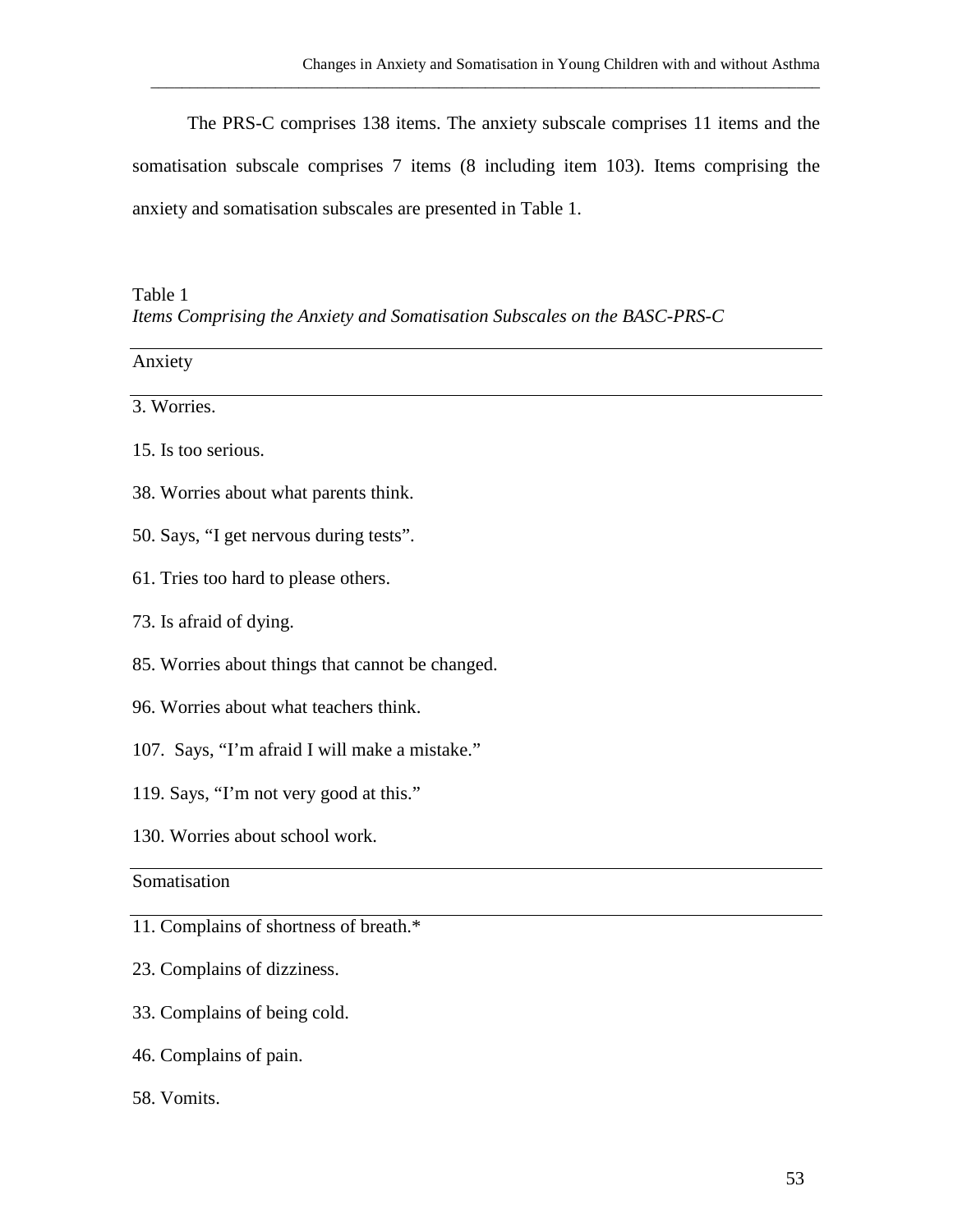- 68. Has ear infections.\*
- 70. Makes frequent visits to the doctor.\*
- 81. Has headaches.
- 93. Has allergic reactions.\*
- 103. Gets sick.\*\*
- 115. Has difficulty breathing.\*
- 127. Complains of heart beating too fast
- 137. Has stomach problems.

\* Excluded from subscale for the current study

\*\* Analyses run with and without item

The TRS-C comprises 148 items. The anxiety subscale comprises 8 items and the somatisation subscale comprises 6 items (7 including item 100). Items comprising the anxiety and somatisation subscales are presented in Table 2.

Table 2

*Items Comprising the Anxiety and Somatisation Subscales on the BASC-TRS-C*

Anxiety

- 17. Worries about things that cannot be changed.
- 40. Is nervous.
- 54. Says, "I'm afraid I will make a mistake."
- 77. Is fearful.
- 91. Expresses self-doubt before tests.

<sup>3.</sup> Bites nails.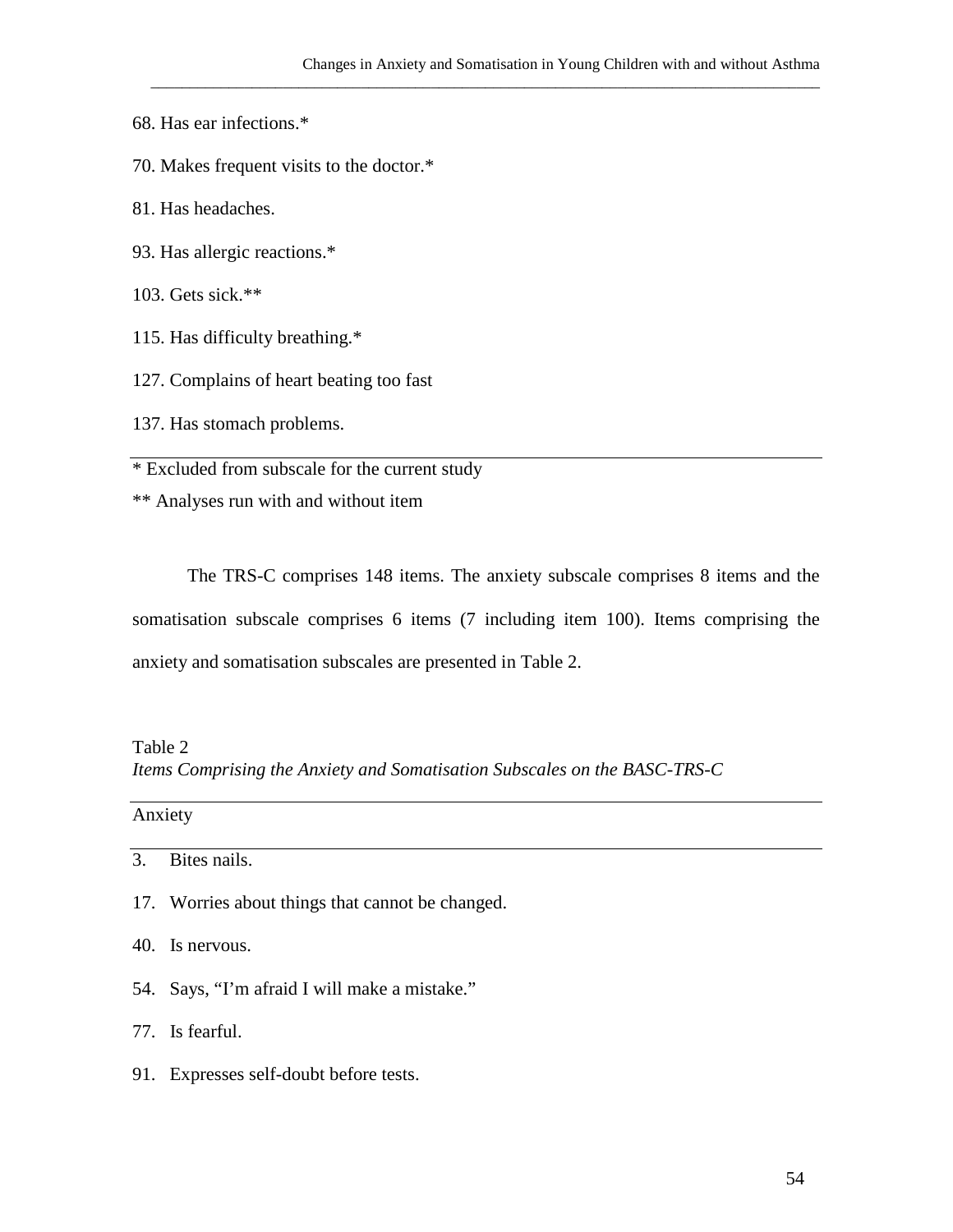- 114. Gets ill before a major school test.
- 128. Says, "I'm not very good at this."

Somatisation

- 12. Complains of being cold.
- 26. Complains of shortness of breath.\*
- 49. Complains about health
- 63. Complains of being hot
- 72. Uses medication \*
- 86. Complains of pain.
- 100. Gets sick\*\*
- 137. Has fevers
- 123. Has headaches.

\* Excluded from subscale for the current study

\*\* Analyses run with and without item

Reynolds and Kamphaus (1992) reported high internal consistency coefficients averaging .80. Acceptable concurrent validity, criterion-related validity, and convergent validity have also been demonstrated (Doyle, Ostrander, Skare, Crosby, & August; 1997; Flanagan, Alfonso, Primavera, Poval, & Higgins, 1996; Merenda, 1996).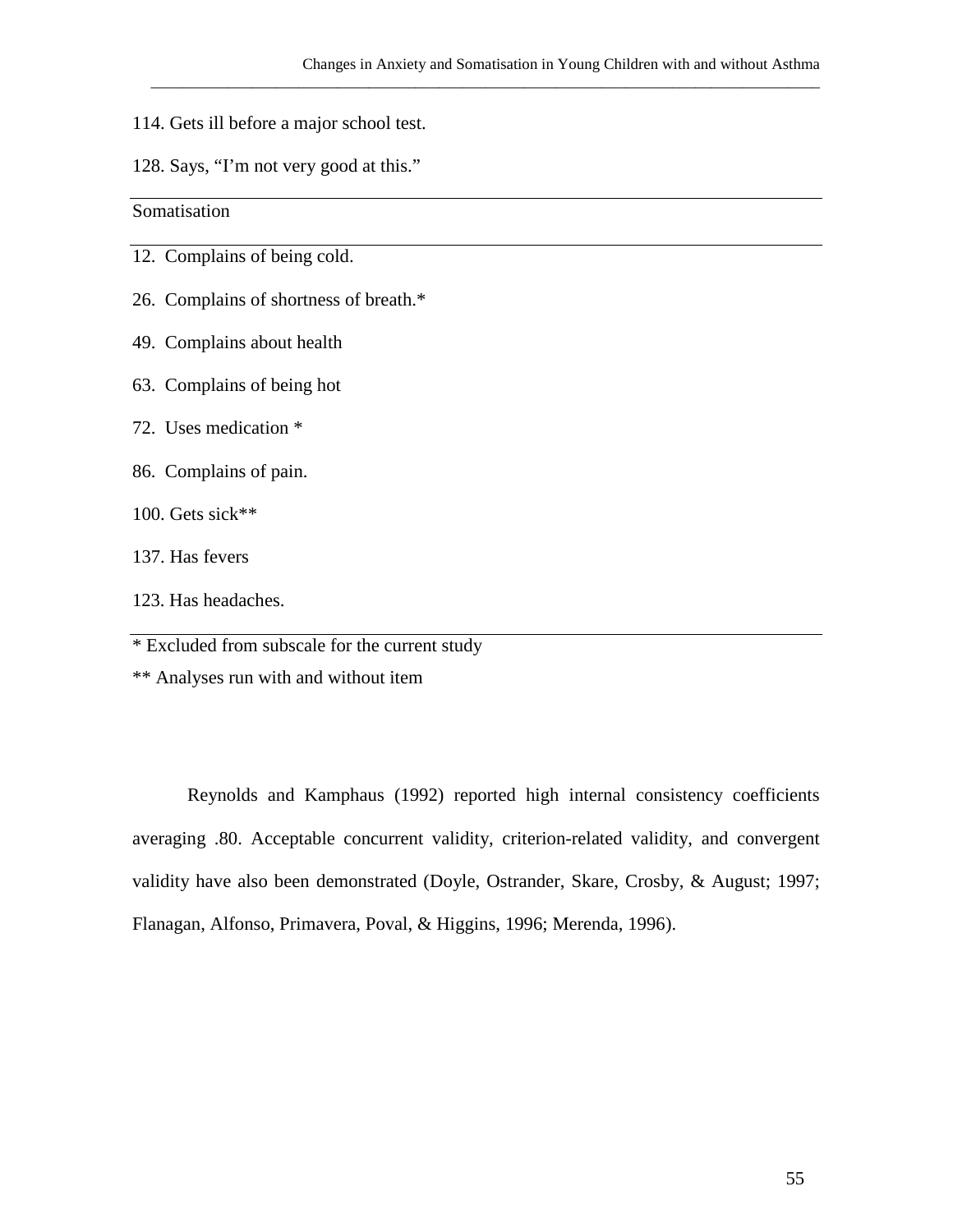#### **2.2.2 Parent Protection Scale (PPS)**

The PPS (Thomasgard, Metz, Edelbrock & Shonkoff, 1995) is designed to measure parental attitudes and behaviour in relation to three developmental areas: child autonomy, individuation, and separation. The scale comprises 25 items for which participants were asked to indicate the frequency of occurrence of each item using a four-point Likert scale (0  $=$  never,  $1 =$  sometimes,  $2 =$  most of the time,  $3 =$  always). Items 5, 6, 10, 14, 16, 19 and 25 were reverse coded. A total score was obtained by summing all 25 items, with higher scores indicating greater levels of protective parenting.

\_\_\_\_\_\_\_\_\_\_\_\_\_\_\_\_\_\_\_\_\_\_\_\_\_\_\_\_\_\_\_\_\_\_\_\_\_\_\_\_\_\_\_\_\_\_\_\_\_\_\_\_\_\_\_\_\_\_\_\_\_\_\_\_\_\_\_\_\_\_\_\_\_\_\_\_\_\_\_\_\_\_\_\_\_\_

Using a normative sample of 1172 parents of children aged between 2 and 10 years (892 of which were aged between  $2 \& 5$  years) Thomasgard, Metz, et al. (1995) evidenced an internal consistency coefficient of .73, and high tester-test reliability of (.86). Thomasgard et al. (1995) also assessed criterion validity of the PPS by comparing total scores with clinicians' judgments of parental over-protectiveness. They reported results of 71% sensitivity, 94% specificity, and 92% positive predictive value. In subsequent evaluations of the psychometric properties of the PPS, Thomasguard and Metz (1996) found that high parental protection remained stable over a two year period for 37% of the sample. (Appendix C).

#### **2.2.3 General Health Questionnaire - 28 (GHQ-28)**

The GHQ (Goldberg, 1978) is a self-report questionnaire used to detect minor psychiatric illness and non-psychotic mental illness in community settings. There are 5 versions of the questionnaire each comprising a different number of items. The 28-item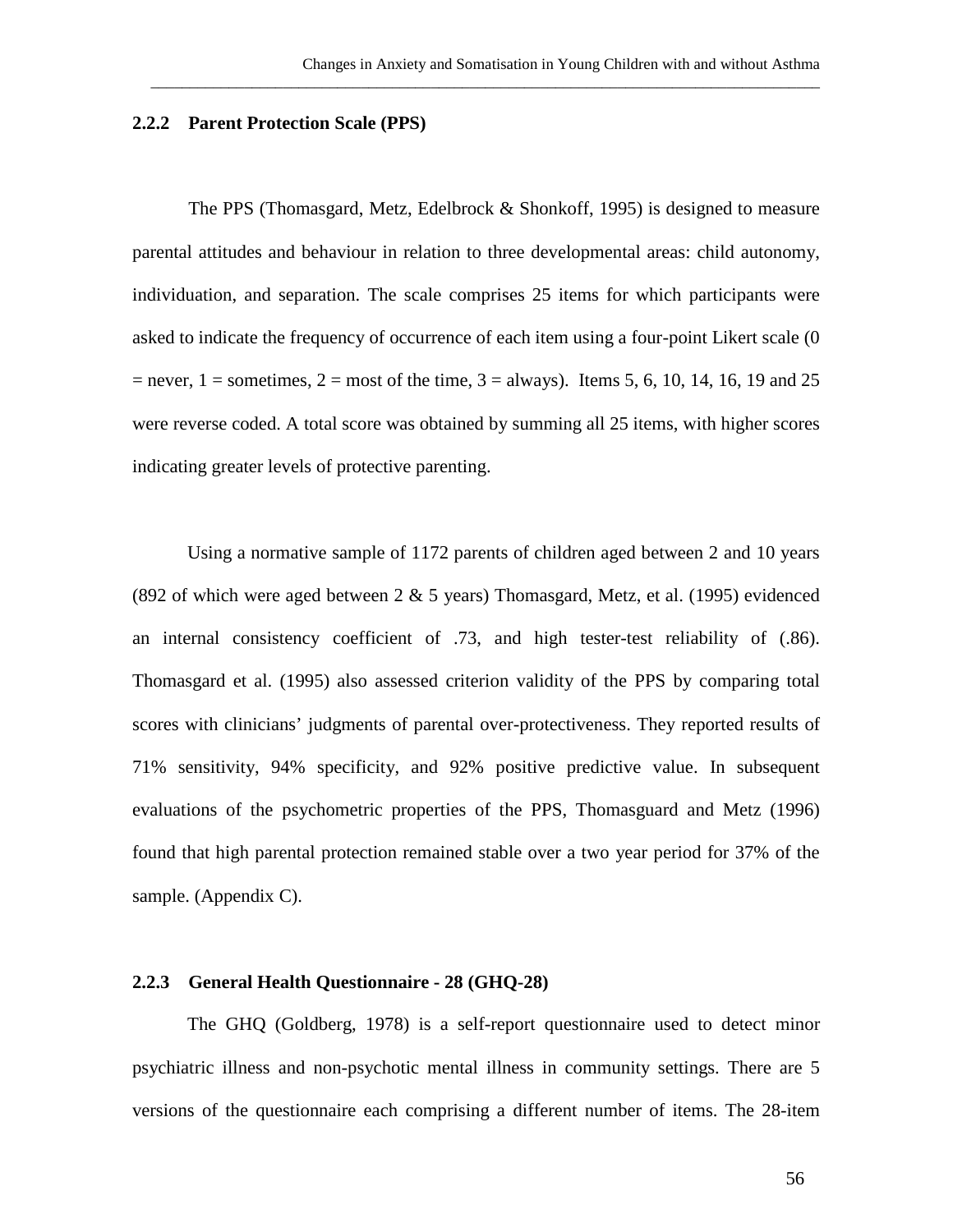version was used in this research to assess psychological functioning of the participating parent. The GHQ-28 (Appendix D) was employed in the original study and it is the only version that provides sub-scale scores for four dimensions (somatic symptoms, anxiety/insomnia, social dysfunction & severe depression). Respondents were asked to provide a self-rating which indicates the degree to which they have experienced each item (symptom) over the past few weeks. A 4-point Likert-type severity scale is employed, providing scores ranging from 0 to 3.

\_\_\_\_\_\_\_\_\_\_\_\_\_\_\_\_\_\_\_\_\_\_\_\_\_\_\_\_\_\_\_\_\_\_\_\_\_\_\_\_\_\_\_\_\_\_\_\_\_\_\_\_\_\_\_\_\_\_\_\_\_\_\_\_\_\_\_\_\_\_\_\_\_\_\_\_\_\_\_\_\_\_\_\_\_\_

The GHQ-28 can be scored using various methods. For this study the Likert-type scoring method was used for and responses were summed yielding a score ranging from 0 to 21 for each subscale. A total severity score ranging between 0 and 84 was calculated by summing all subscale scores. This method was used to ensure consistency between the original and current study, as it was the method used by Siddons (2004).

The GHQ has previously shown robust psychometric properties, with good validity and reliability evidenced (Goldberg, 1978; Goldberg & Hillier, 1979; Rabin & Brook, 1981; Robinson & Price, 1982). Rabins and Brook (1981) conducted a validity study of the GHQ-28 based on a correlational analysis between the GHQ-28 and psychiatric interview measures. They reported a high correlation coefficient of .83. Robinson and Price (1982) reported that test-retest reliability of the GHQ-28 was high, with a correlation >0.90.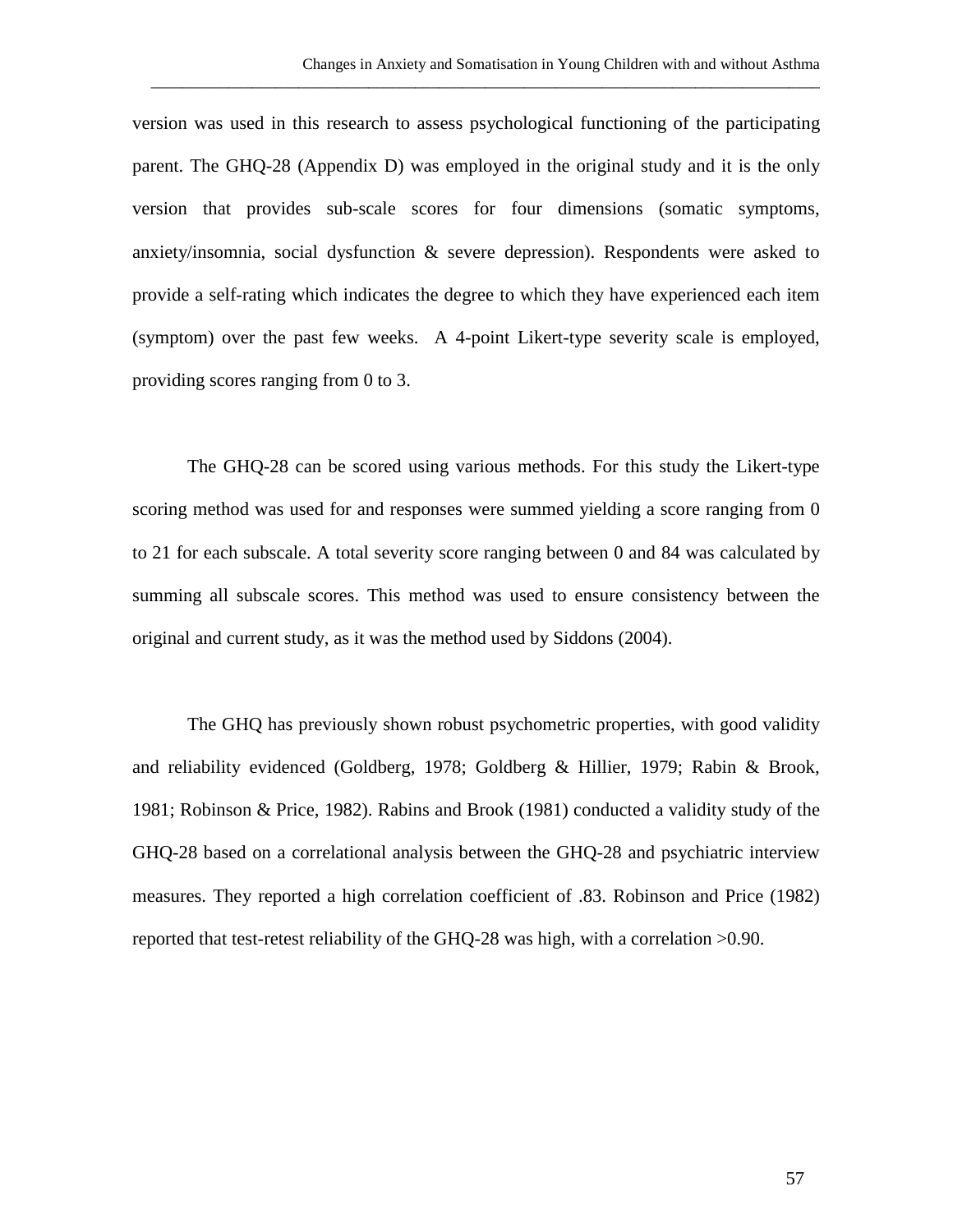### **2.2.4 Demographics Questionnaire (DQ)**

The DQ (Appendix E) was designed for the purposes of the original study and was used to obtain information pertaining to age, health status, gender, race, and to confirm the child's asthma status and elicit some information regarding the management of asthma, types and severity of symptoms, number of hospital visits. The same questionnaire was administered to participants in the original study. The DQ also included items from the Asthma Functional Severity Scale (Rosier et al, 1994). Rosier et al. (1994) differentiated between functional severity of asthma and physiological severity of asthma and burden of illness. They contended that the scale investigates "disease activity" and the "functional impact or impairment resulting from asthma" (Rosier et al., 1994, p. 1439. The sum of parental responses on the five items was used to determine functional severity of asthma for each child. The scale was modified for use in the original study (Siddons, 2004) by the elimination of one question. The remaining five questions were incorporated into the DQ (questions 5-9), and were used to assess the degree of asthma severity. Rosier et al. (1994) reported an item reliability of the scale of .89, and found moderate convergent validity with functional disability and burden of care. The DQ also included a question that directly gave participants the choice of rating their child's asthma severity as mild, moderate, or severe (question 11). A separate question included on the DQ also asks participants for a rating regarding their perception of the degree to which the child's asthma is managed or controlled on a scale of 1 (poorly managed) to 5 (completely managed). This is the same scale that the physician (Associate Professor Nicholas Freezer) used to rate the management of the children's asthma (question 12).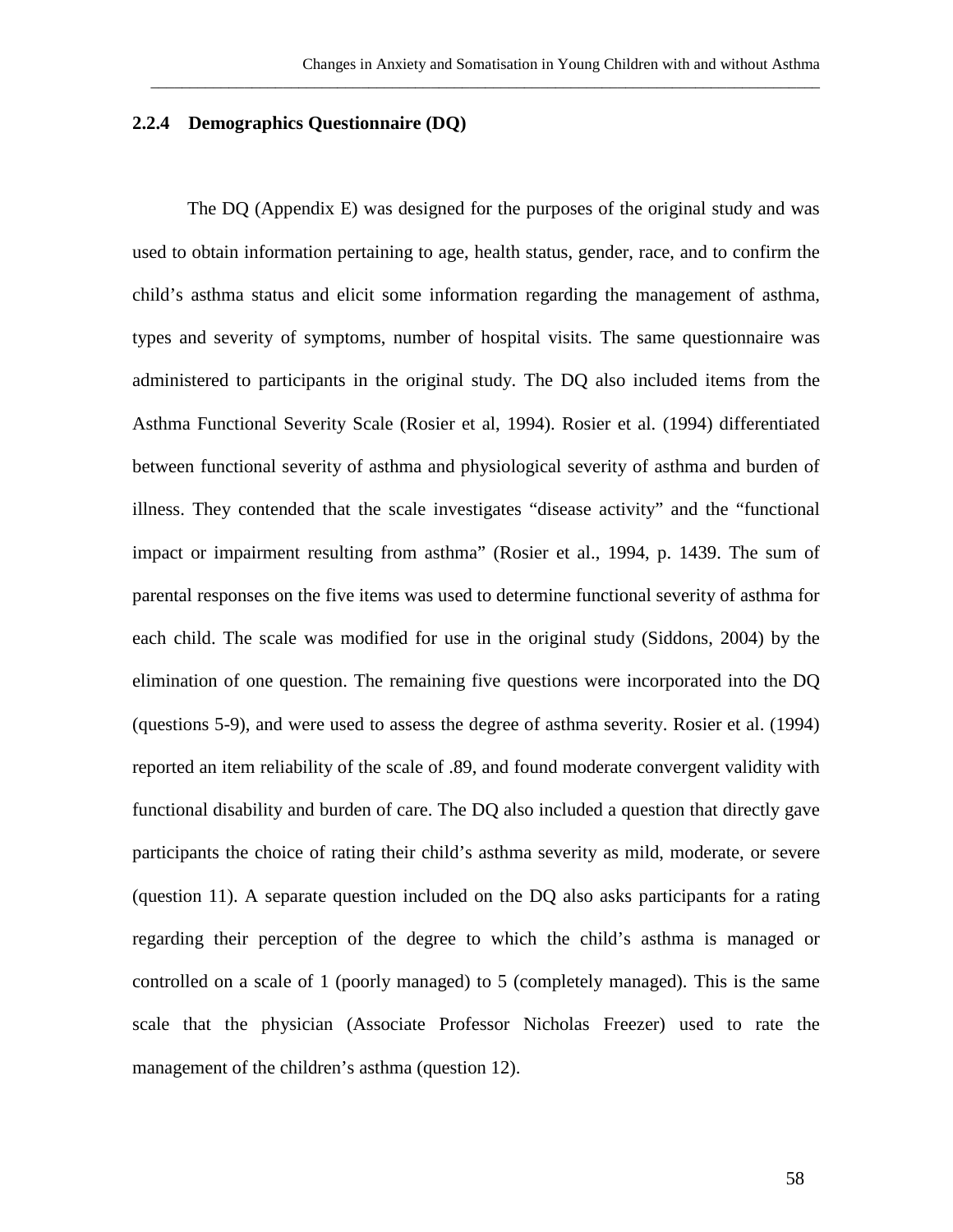## **2.2.5 Physician Questionnaire (PQ)**

The PQ (Appendix F) is a short questionnaire containing eight questions that was completed by the treating physician of the children from the previous study who had a diagnosis of asthma. Some questions (2-8) were asked of the physician by the previous researcher, while question number 1 was introduced to confirm the asthmatic status of the child (Appendix G). The treating medical professional who provided the physician asthma rating in the previous research (Siddons, 2004), Associate Professor Nicholas Freezer (Head of Respiratory Medicine Monash Medical Centre) provided (for those children whose parent consented) a rating of asthma severity (mild, moderate, or severe). This rating was determined in accordance with reported / present symptoms and prescribed medication. Associate Professor Freezer also provided information regarding the number of asthma related appointments he had had with the child, the age at which the child was diagnosed, and the types of symptoms the parent / child reported at the most recent consultation.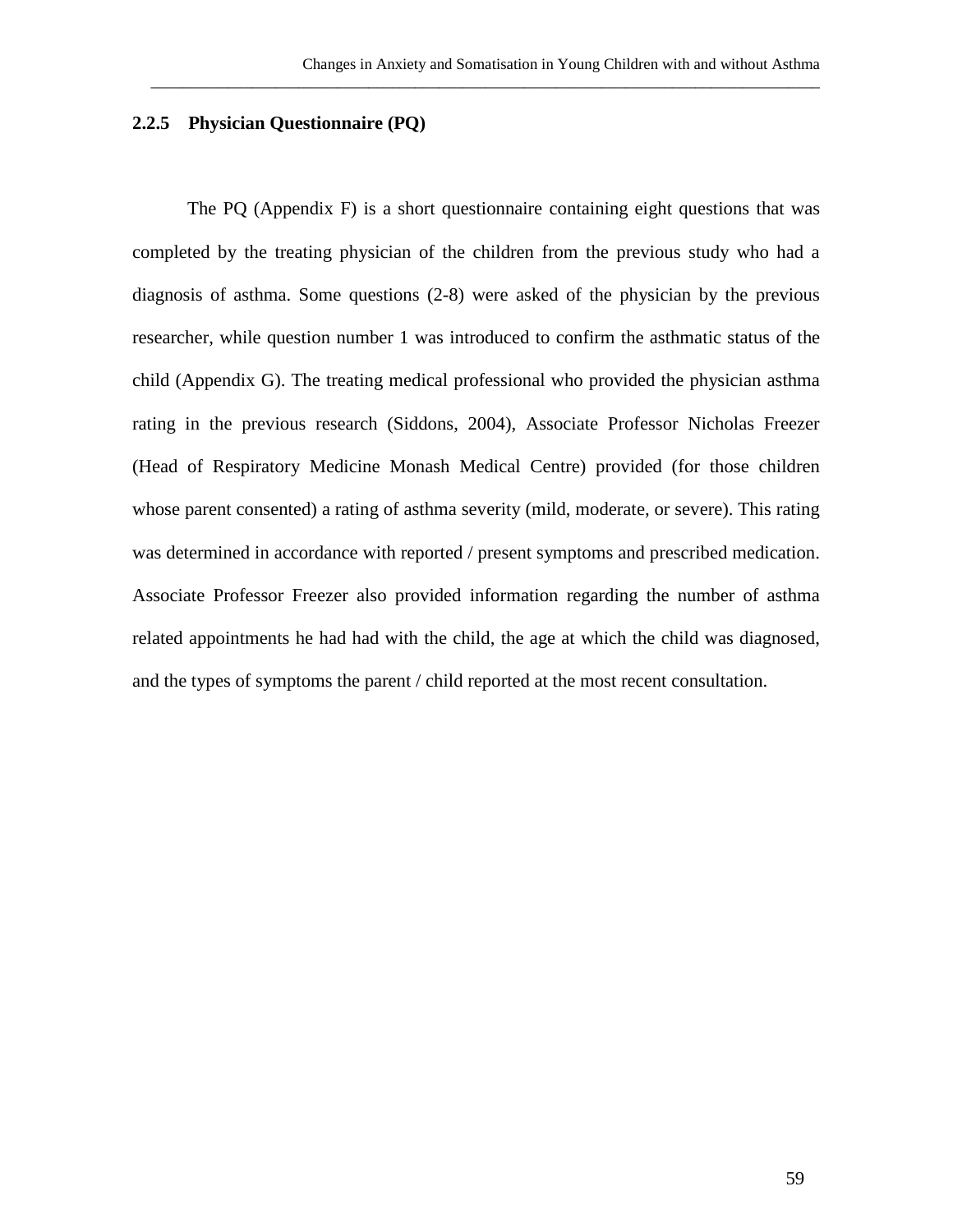### **2.3 Procedure**

### **2.3.2 Sample Recruitment**

Families who participated in the previous study (*N*=103) were sent a letter by the investigators for that study (Siddons, 2004) asking if they were willing to be contacted for follow-up research (Appendix G). A cut-off section of the letter listed two tick-box options which prospective participants were asked to use to indicate their permission or disallowance to be contacted by telephone regarding the follow-up research. All letters were accompanied by reply-paid return envelopes which could be used to return the reply slip with no cost incurred to the respondent. Parents / caregivers who indicated on the return slip that they were willing to be contacted to discuss participation in the current study were then contacted by the student researcher via telephone on the number they provided on the return slip. As many of these introductory letters were not responded to other resources (e.g. electoral role & white pages) were used to find current contact details and an introductory phone call was made by the current student researcher. For further details on the recruitment process refer to Figure 1.

At the time of the telephone discussion parents were advised that one component of the study included a letter and questionnaire being sent to their child's teacher (BASC-TRS). Any issues or concerns raised about this prospect were addressed during the telephone call and verbal consent was obtained to send a written consent form to the participant which when signed would allow the researchers to contact their child's teacher. For prospective participants who were parents of children previously diagnosed with asthma, the telephone call was also used to discuss the request that the Associate Professor Nicholas Freezer or the child's current treating physician complete a questionnaire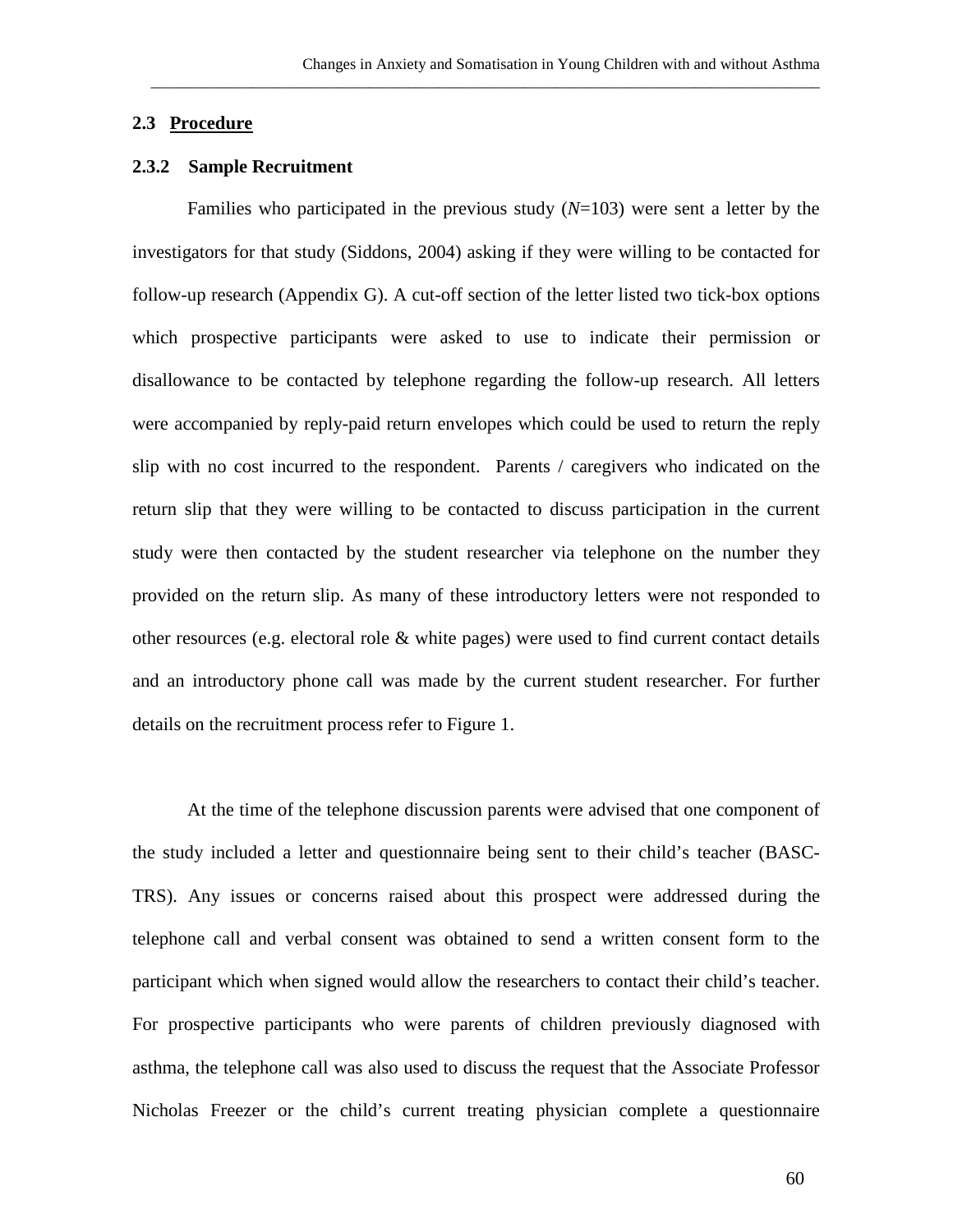regarding their asthma status (E.g. confirming diagnosis, measure of severity of condition, medication use). If their child's treating physician was the family GP or paediatrician respondents were asked to have the doctor complete the Physician Questionnaire at the child's next visit. If the child was still a patient of Associate Professor Freezer at the Monash Medical Centre, verbal consent was obtained to send a written consent form which when signed would allow Associate Professor Freezer to complete the form regarding their child's current asthma status and management.

\_\_\_\_\_\_\_\_\_\_\_\_\_\_\_\_\_\_\_\_\_\_\_\_\_\_\_\_\_\_\_\_\_\_\_\_\_\_\_\_\_\_\_\_\_\_\_\_\_\_\_\_\_\_\_\_\_\_\_\_\_\_\_\_\_\_\_\_\_\_\_\_\_\_\_\_\_\_\_\_\_\_\_\_\_\_



*Figure 1.* Flow chart of recruitment process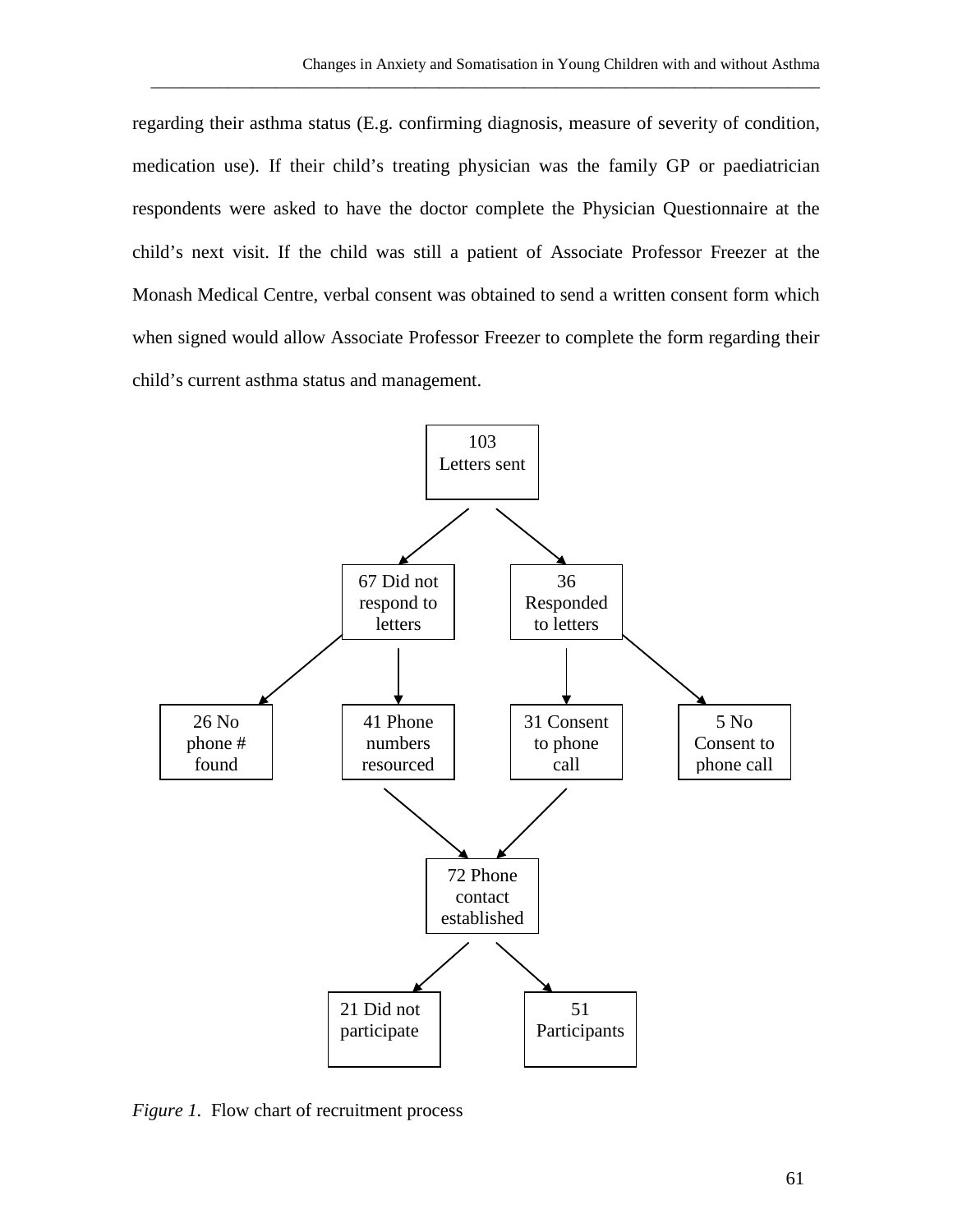## **2.3.2 Data Collection**

The respondents who agreed to participate were then mailed the consent forms, questionnaires and a reply paid return envelope. The consent forms and questionnaires sent to participants comprised the following:

\_\_\_\_\_\_\_\_\_\_\_\_\_\_\_\_\_\_\_\_\_\_\_\_\_\_\_\_\_\_\_\_\_\_\_\_\_\_\_\_\_\_\_\_\_\_\_\_\_\_\_\_\_\_\_\_\_\_\_\_\_\_\_\_\_\_\_\_\_\_\_\_\_\_\_\_\_\_\_\_\_\_\_\_\_\_

#### Consent Forms

- Participant Information and Consent Form (2 copies 1 to return and 1 for participants to keep).
- Consent to Contact Teacher Form (Appendix H)
- Letter to Teacher (copy- to read only) (Appendix I)
- Physician Consent Form for participants in Asthma group only (Appendix J)
- Physician Questionnaire (copy-to read only) (Appendix F)

### Questionnaires

- BASC-PRS-C Form (Questionnaire #1)
- Demographics Questionnaire (Questionnaire # 2)
- Parental Protection Scale (Questionnaire # 3)
- General Health Questionnaire (Questionnaire # 4)

All packages sent to participants included a pre-stamped and addressed return envelope.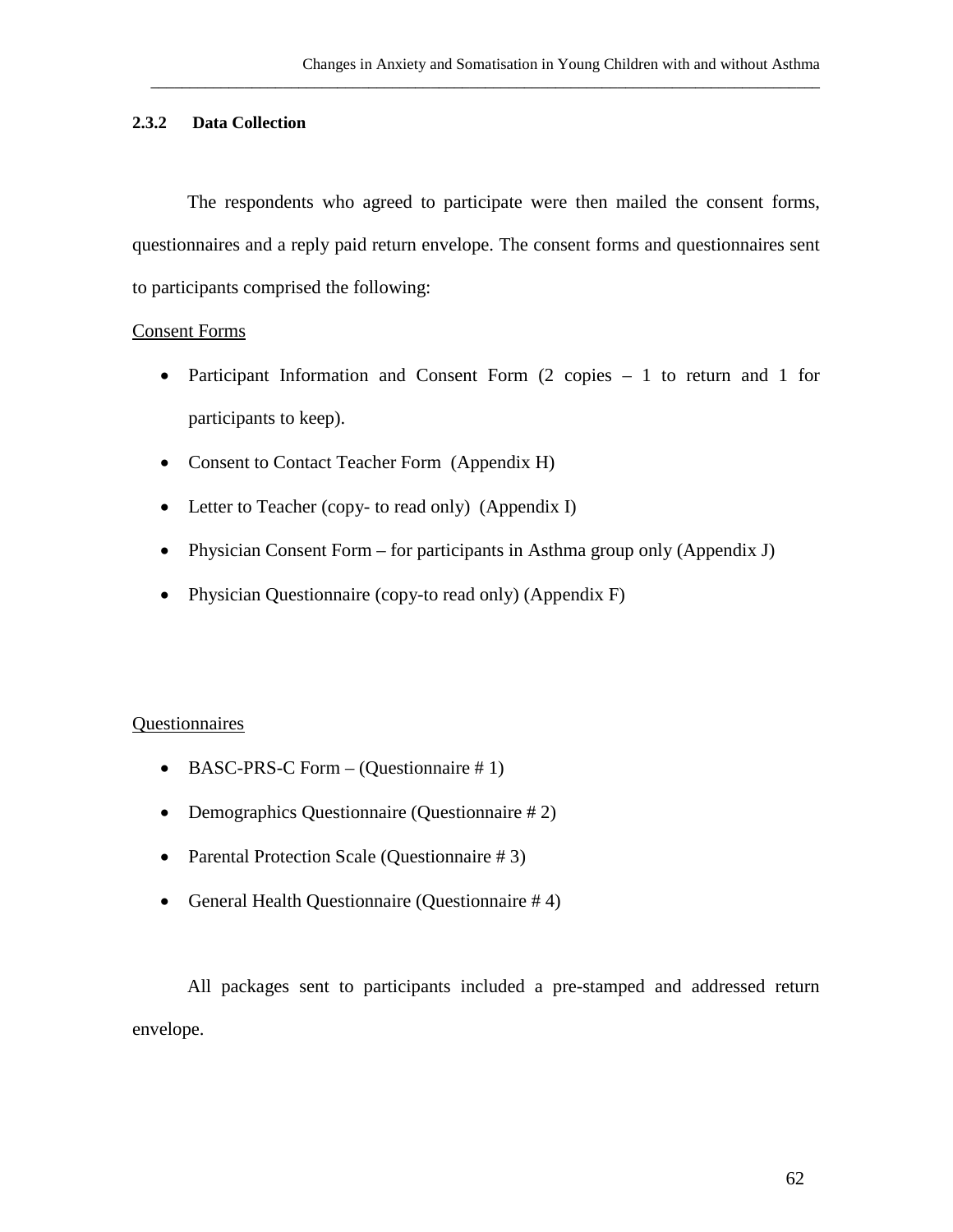Once the researcher received the completed questionnaires and consent forms from the parents / caregivers, the introductory letter and a questionnaire (BASC – TRS) were sent via mail to teachers with a copy of the signed parental consent form and a reply paid envelope.

\_\_\_\_\_\_\_\_\_\_\_\_\_\_\_\_\_\_\_\_\_\_\_\_\_\_\_\_\_\_\_\_\_\_\_\_\_\_\_\_\_\_\_\_\_\_\_\_\_\_\_\_\_\_\_\_\_\_\_\_\_\_\_\_\_\_\_\_\_\_\_\_\_\_\_\_\_\_\_\_\_\_\_\_\_\_

#### **2.3.3 Data Entry and Analysis**

The student researcher entered all the data into SPSS Version 17.0 for statistical analysis. A power analysis was conducted to determine the optimal number of subjects required for the proposed research. The analysis indicated that a sample size of around 82, with an alpha level of 0.05 (allowing 5 predictors in the multiple regression) resulted in 75% power to detect an  $R^2$  as small as 0.14, which is considered to be a medium effect size (Cohen, 1983). Given that the original research was conducted approximately two years prior to the commencement of recruitment for this study, allowance was made for sample attrition. Based on figures from previous research (Boys, Marsden and Stillwell, 2003; Cotter, Burk, Loeber & Navratil, 2002; Pfeifer, 1989; Vandeer-Stoep, 1999), it was decided that to allow for an attrition rate of around 20% would be more than sufficient. However, this was not the case as the original sample size was 103, and although several attempts were made to contact all original participants, the sample size for the current study was 51. The statistical implications of such a high attrition rate primarily affected the number of predictors that could be used in multiple regression analyses. As such, Multiple Regression Analysis with only three predictors was performed to determine the degree to which variables (somatisation, parental protection, and parental adjustment) predict anxiety.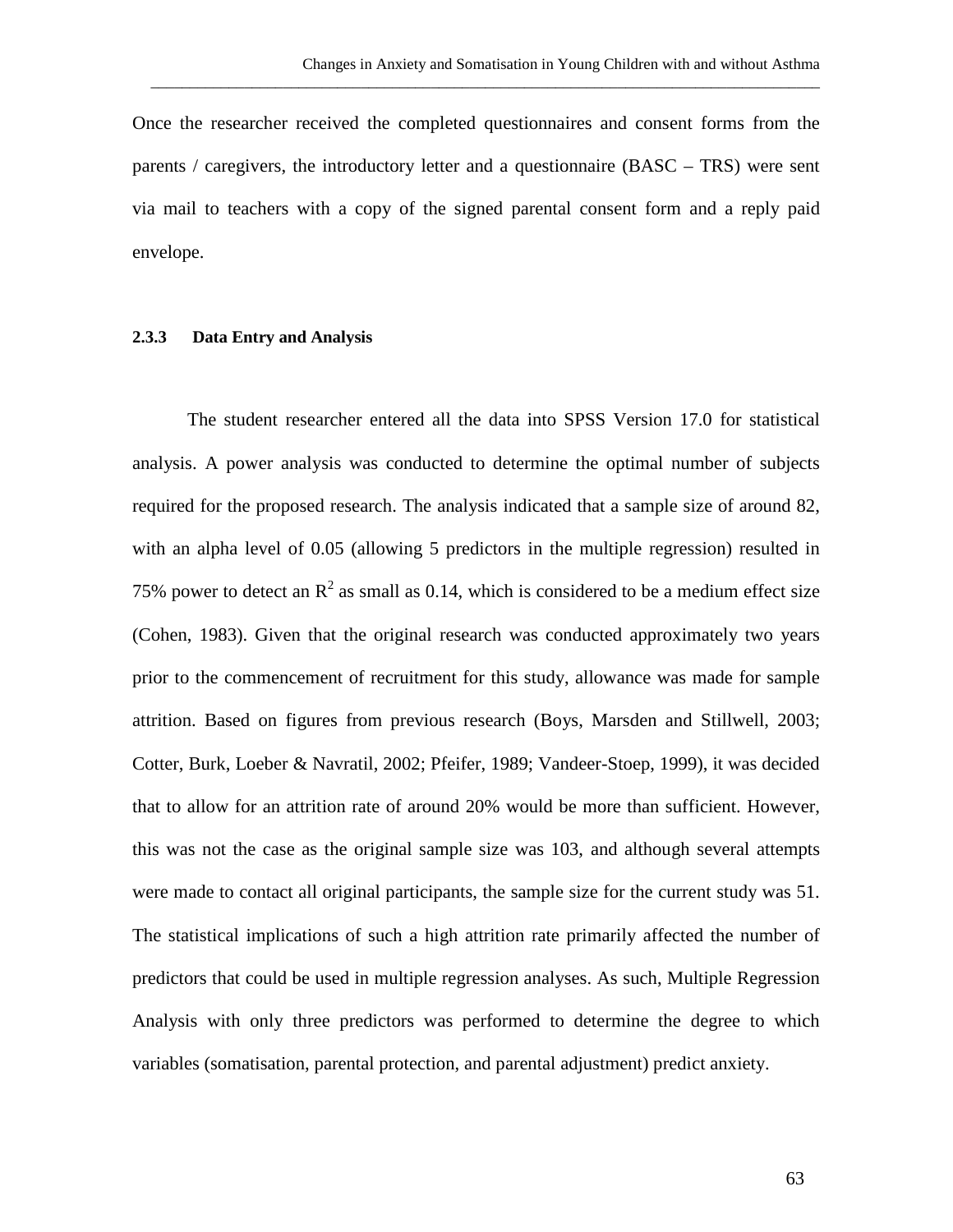Due to violations of assumptions of normality, linearity, and homoscedasticity, almost all analyses performed were non-parametric tests. A Wilcoxon's Signed Ranks Test, which is the non-parametric alternative to a T-test, was used to test if there was a change in participants' anxiety scores from time 1 to time 2. A MANOVA was also performed to examine the difference in time on these variables in a multivariate analysis.

\_\_\_\_\_\_\_\_\_\_\_\_\_\_\_\_\_\_\_\_\_\_\_\_\_\_\_\_\_\_\_\_\_\_\_\_\_\_\_\_\_\_\_\_\_\_\_\_\_\_\_\_\_\_\_\_\_\_\_\_\_\_\_\_\_\_\_\_\_\_\_\_\_\_\_\_\_\_\_\_\_\_\_\_\_\_

The Mann Whitney Test (a non-parametric alternative to an Independent Samples T-test) was used to determine any differences in levels of somatisation and anxiety for children with and without asthma. Spearman's Rank Order Correlation (rho) was used as a non-parametric alternative to Pearson's Product moment Correlation (r) to explore any relationships between child anxiety and asthma severity, child somatisation, protective parenting, and parental adjustment. Wilcoxon's Signed Ranks Test was again used to determine any difference between parent and teacher perceptions of child anxiety.

#### **2.3.4 Ethics Approval**

The Southern Health Research Ethics Committee A granted a certificate of approval for the project on 12 July 2005 (Project No. 04185A). The Victoria University of Technology Human Research Ethics Committee granted approval for the project on 17 December 2004 (application No. HRETH. 043/04).

64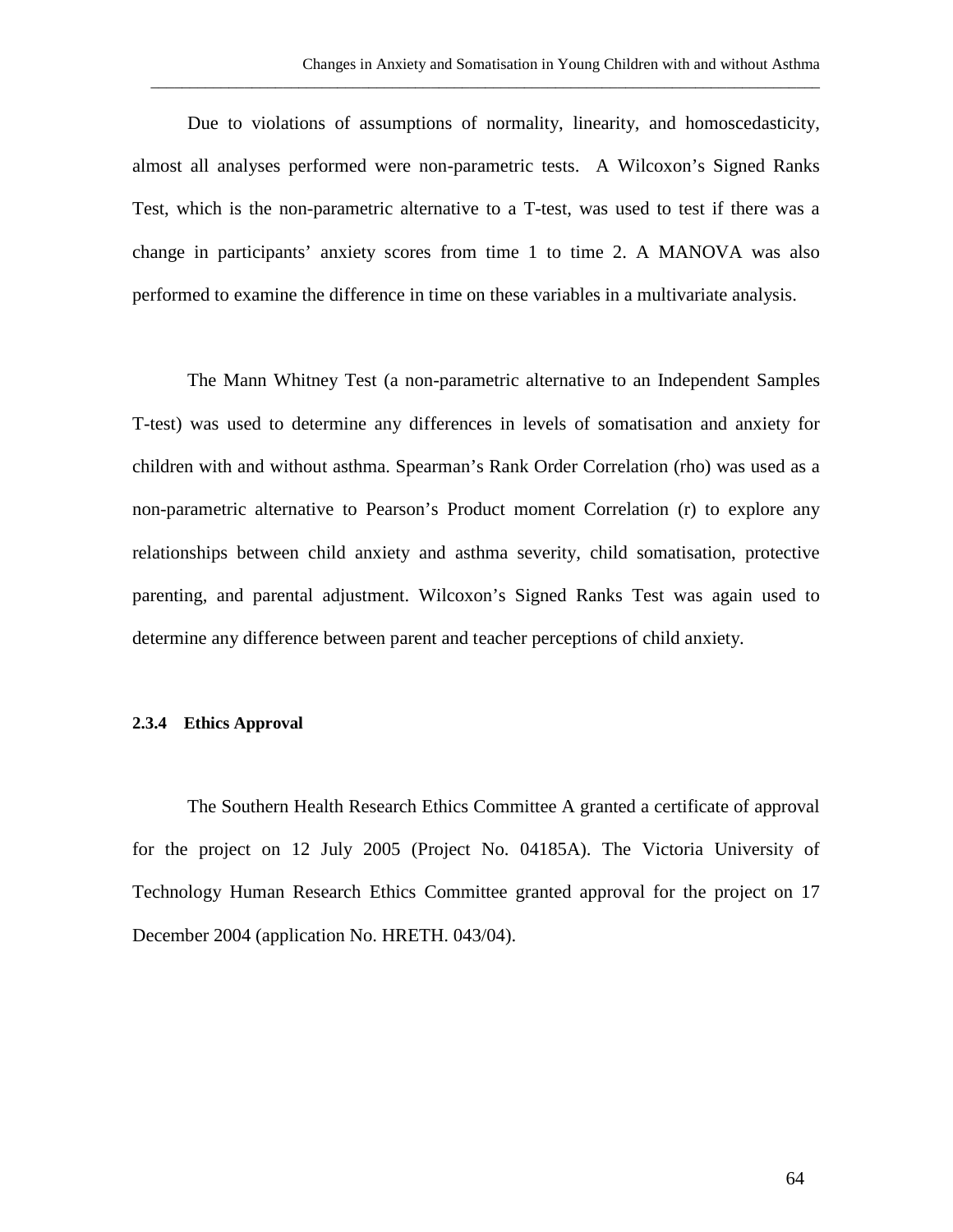\_\_\_\_\_\_\_\_\_\_\_\_\_\_\_\_\_\_\_\_\_\_\_\_\_\_\_\_\_\_\_\_\_\_\_\_\_\_\_\_\_\_\_\_\_\_\_\_\_\_\_\_\_\_\_\_\_\_\_\_\_\_\_\_\_\_\_\_\_\_\_\_\_\_\_\_\_\_\_\_\_\_\_\_\_\_

# **3 Results**

# **3.1 Descriptive Statistics**

## **3.1.1 Sample Characteristics**

The sample used comprised 44 participants, 26 (59.1%) were parents of children with asthma (asthma group) and 18 (40.9%) were parents of children without asthma (control group). There were slightly more males than females in the total sample, with 54.5% of the children being boys (*n*=24) and 45.5% being girls (*n*=20). The gender composition of the two groups differed with the asthma group comprising more boys (*n*=19, 73.1%) than girls (*n*=7, 26.9%), while the control group comprised more girls (*n*=13, 72.2%) than boys (n=5, 27.8%). All participants were either the child's biological mother ( $n=41$ , 93.2%) or biological father ( $n=3$ , 6.8%). Participants were asked to identify their child's birth country in the Demographics Questionnaire. The majority of the sample, comprising 95.5% of the participant pool (*n*=42) reported that their child was born in Australia. Two children (4.5%) were born outside Australia, one in India and one in New Zealand.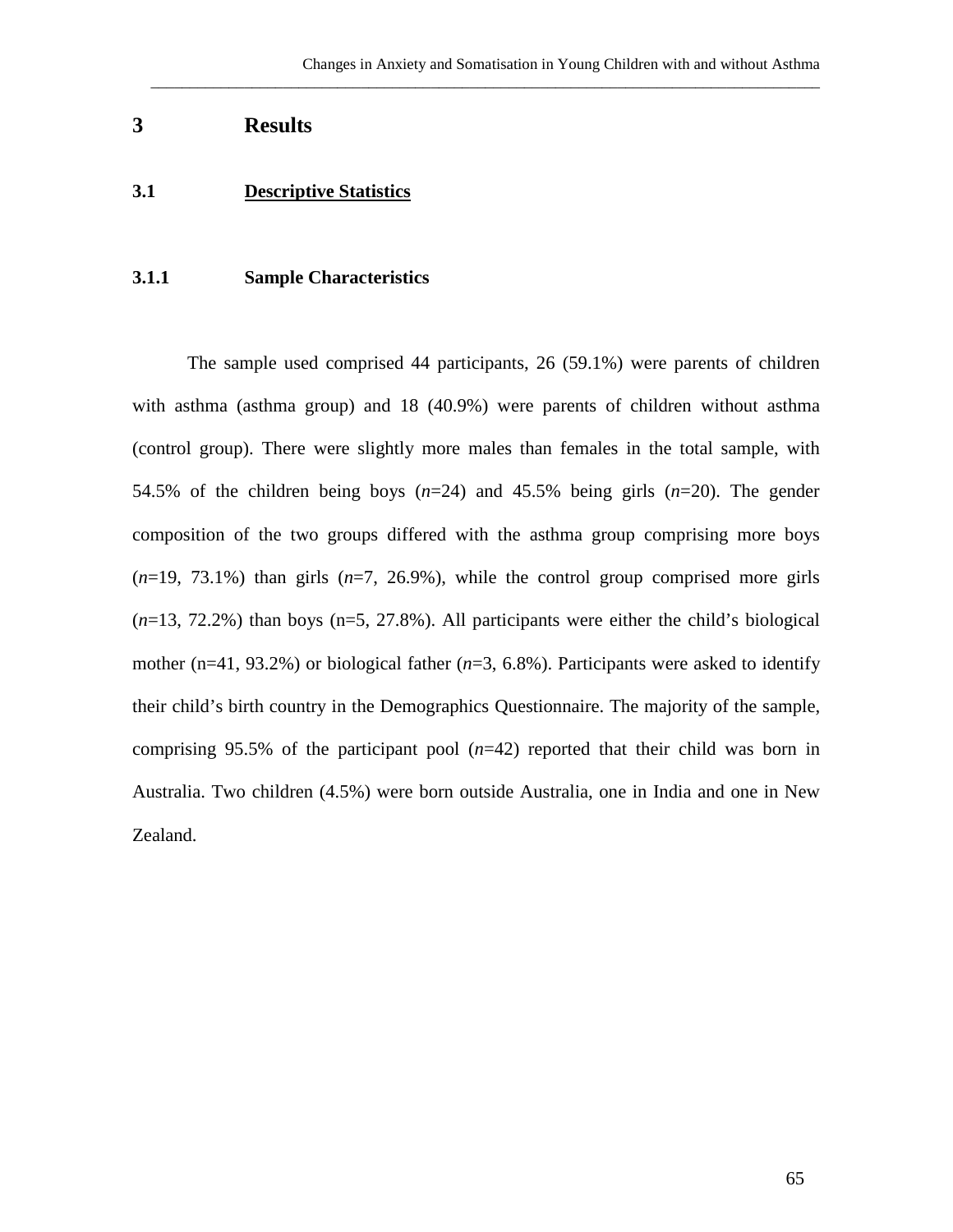# **3.1.2 Behaviour Assessment System for Children – Parent Rating Scale**

\_\_\_\_\_\_\_\_\_\_\_\_\_\_\_\_\_\_\_\_\_\_\_\_\_\_\_\_\_\_\_\_\_\_\_\_\_\_\_\_\_\_\_\_\_\_\_\_\_\_\_\_\_\_\_\_\_\_\_\_\_\_\_\_\_\_\_\_\_\_\_\_\_\_\_\_\_\_\_\_\_\_\_\_\_\_

# *3.1.2.1 Questionnaire Descriptives*

All participants completed the BASC-PRS questionnaire from which the BASC Anxiety and Somatisation Scales were used for analyses. Descriptive statistics, including, possible score range, minimum and maximum score for the total group, the asthma group and the control group are presented in Table 3.

# Table 3

## *BASC-PRS Anxiety and Somatisation Scale Descriptives*

|                           | <b>Total Sample</b> | Asthma Group     | Control Group  |
|---------------------------|---------------------|------------------|----------------|
|                           | $(N=44)$            | $(n=26)$         | $(n=18)$       |
| <b>Anxiety Scale</b>      |                     |                  |                |
| Possible Range            | $0 - 33$            | $0 - 33$         | $0 - 33$       |
| Minimum Score             | 3                   | $\overline{4}$   | 3              |
| <b>Maximum Score</b>      | 26                  | 26               | 20             |
| <b>Somatisation Scale</b> |                     |                  |                |
| Possible Range            | $0 - 21$            | $0 - 21$         | $0 - 21$       |
| Minimum score             | $\boldsymbol{0}$    | $\boldsymbol{0}$ | $\overline{0}$ |
| <b>Maximum Score</b>      | 16                  | 16               | 5              |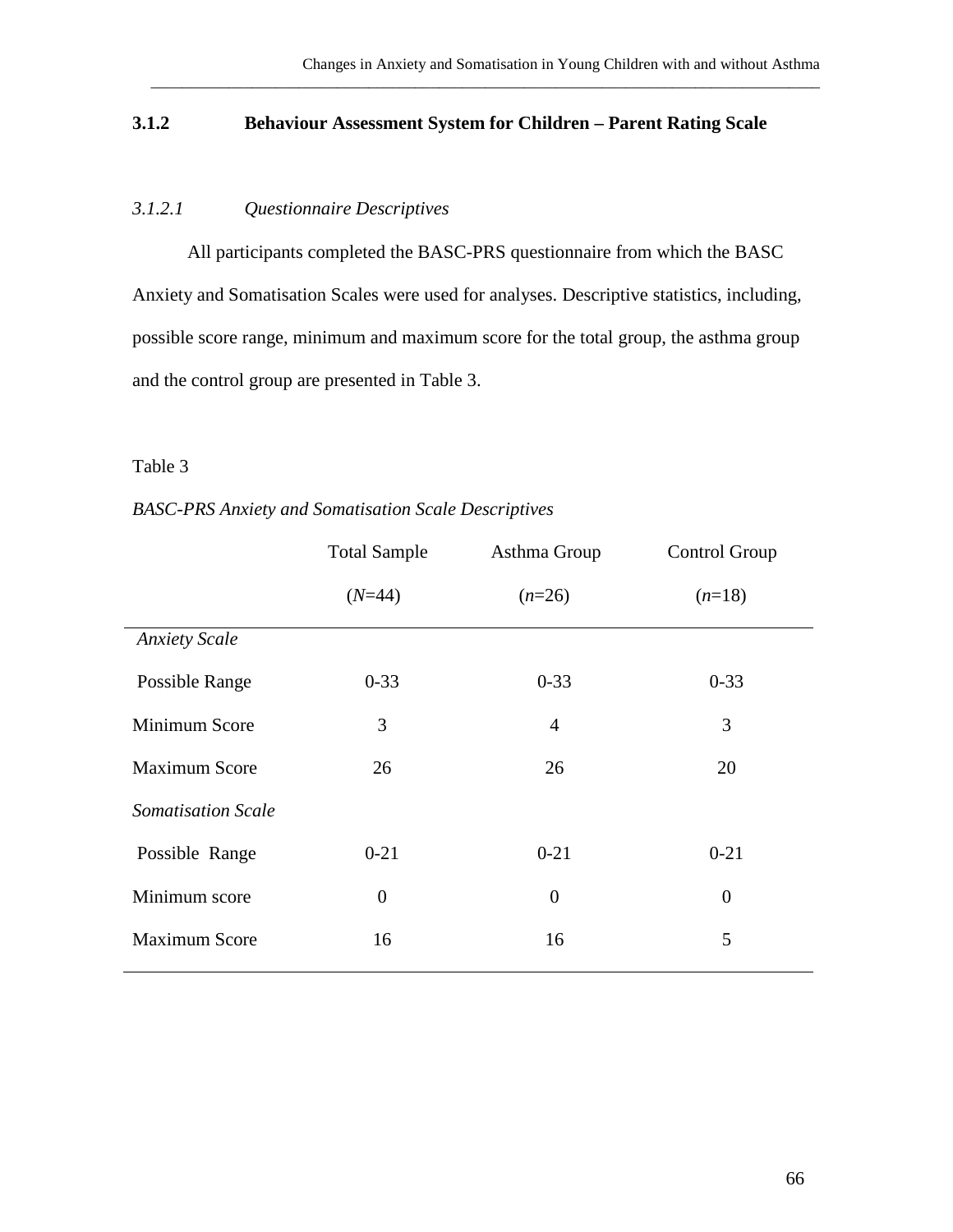# 3.1.2.2 *Mean level of anxiety and somatisation*

A direct matched sample (*n*=44) was used for comparison (i.e. only those participants from the original study who remained in the same groups (asthma or control) at Time 2 were used in analyses. Mean anxiety scores for the total sample, asthma group, and control group were higher than in the original study (Siddons, 2004). The mean levels of the revised somatisation subscale were slightly higher at Time 2 (current study) than Time 1 (original study) for the total sample, the control group, and the asthma group. The means and standard deviations for the BASC anxiety and (revised) somatisation subscales are reported in Table 4.

\_\_\_\_\_\_\_\_\_\_\_\_\_\_\_\_\_\_\_\_\_\_\_\_\_\_\_\_\_\_\_\_\_\_\_\_\_\_\_\_\_\_\_\_\_\_\_\_\_\_\_\_\_\_\_\_\_\_\_\_\_\_\_\_\_\_\_\_\_\_\_\_\_\_\_\_\_\_\_\_\_\_\_\_\_\_

#### Table 4

*Mean Raw Scores (M) and Standard Deviations (SD) of the BASC Anxiety Subscale and the Somatisation Subscale for the Total Group, Asthma Group, and Control Group from Time 1 to Time 2.*

| Dimension        | Total    | Total    | Asthma   | Asthma   | Control  | Control  |
|------------------|----------|----------|----------|----------|----------|----------|
|                  | Time 1   | Time 2   | Time 1   | Time 2   | Time 1   | Time 2   |
|                  | $(N=44)$ | $(N=44)$ | $(n=26)$ | $(n=26)$ | $(n=18)$ | $(n=18)$ |
| Anxiety          |          |          |          |          |          |          |
| $\boldsymbol{M}$ | 7.61     | 9.43     | 8.65     | 10.81    | 6.11     | 7.44     |
| <b>SD</b>        | 5.18     | 4.91     | 5.61     | 4.78     | 4.19     | 4.50     |
| Somatisation     |          |          |          |          |          |          |
| $\boldsymbol{M}$ | 4.11     | 4.18     | 5.38     | 5.46     | 2.28     | 2.33     |
| <b>SD</b>        | 3.06     | 3.21     | 3.16     | 3.41     | 1.71     | 1.68     |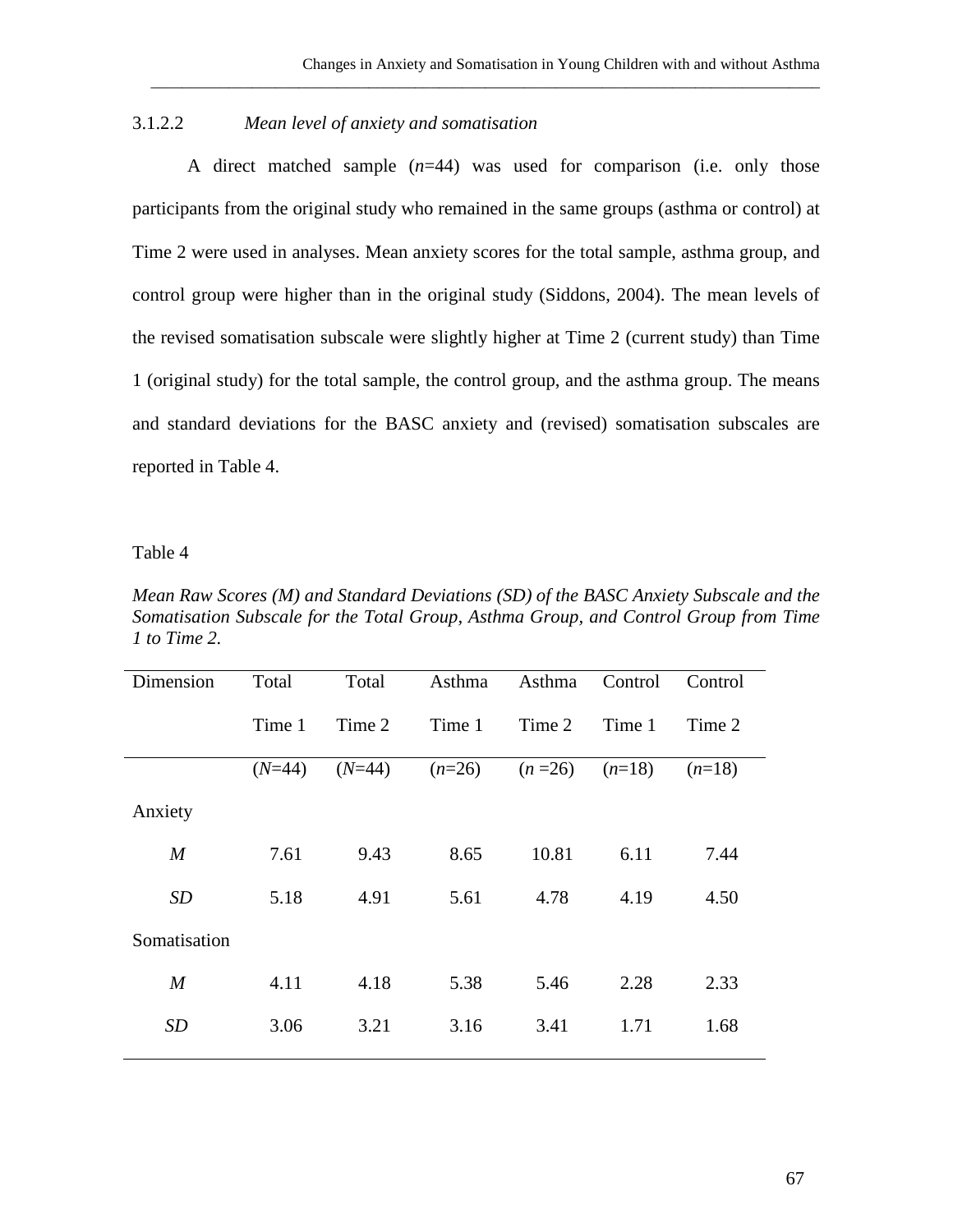\_\_\_\_\_\_\_\_\_\_\_\_\_\_\_\_\_\_\_\_\_\_\_\_\_\_\_\_\_\_\_\_\_\_\_\_\_\_\_\_\_\_\_\_\_\_\_\_\_\_\_\_\_\_\_\_\_\_\_\_\_\_\_\_\_\_\_\_\_\_\_\_\_\_\_\_\_\_\_\_\_\_\_\_\_\_

## *3.1.2.3 At-risk levels of anxiety and somatisation*

At-risk levels of clinical anxiety were defined as a T-score greater than 59 (Reynolds & Kamphaus, 1998). This cut-off score was also used in the original study (Siddons, 2004). Based on this cut-off score, 9.1% of the children (*n*=4) were identified as having at-risk levels of anxiety. Of the 9.1% that were in this category, 6.8% (*n*=3) were from the asthma group, and 2.3% (*n*=1) were from the control group. These analyses were also run with the complete data available for the current study, which included the 7 cases where asthma status changed since the original study by Siddons (2004). When this sample was considered (i.e.  $n=51$ ), 11.7% of the children  $(n=6)$  were identified as having at-risk levels of anxiety. Of the 11.7% that were in this category, 5.85% (*n*=3) were from the asthma group and 5.85% (*n*=3) were in the control group. However, of the 3 children in the control group two had been previously diagnosed with asthma and were in the original study's asthma group.

As was the case with the original study, the normative cut-off score could not be used for the current somatisation scale because the scale had been modified. The same method used in the previous study (Siddons, 2004) was employed to determine an at-risk cut-off score for the revised somatisation scale. The cut-off score for the somatisation scale was determined by using the same percentile rank that was used to determine the anxiety scale cut-off score. As a t-score of 60 on the anxiety scale was at around the  $90<sup>th</sup>$  percentile, at-risk levels of somatisation were determined by identification of scores greater than the 90<sup>th</sup> percentile (i.e. a raw score 8.5). Accordingly, 9.1% of the children ( $n=4$ ) were identified as having at-risk levels of somatisation. All of the children identified as at-risk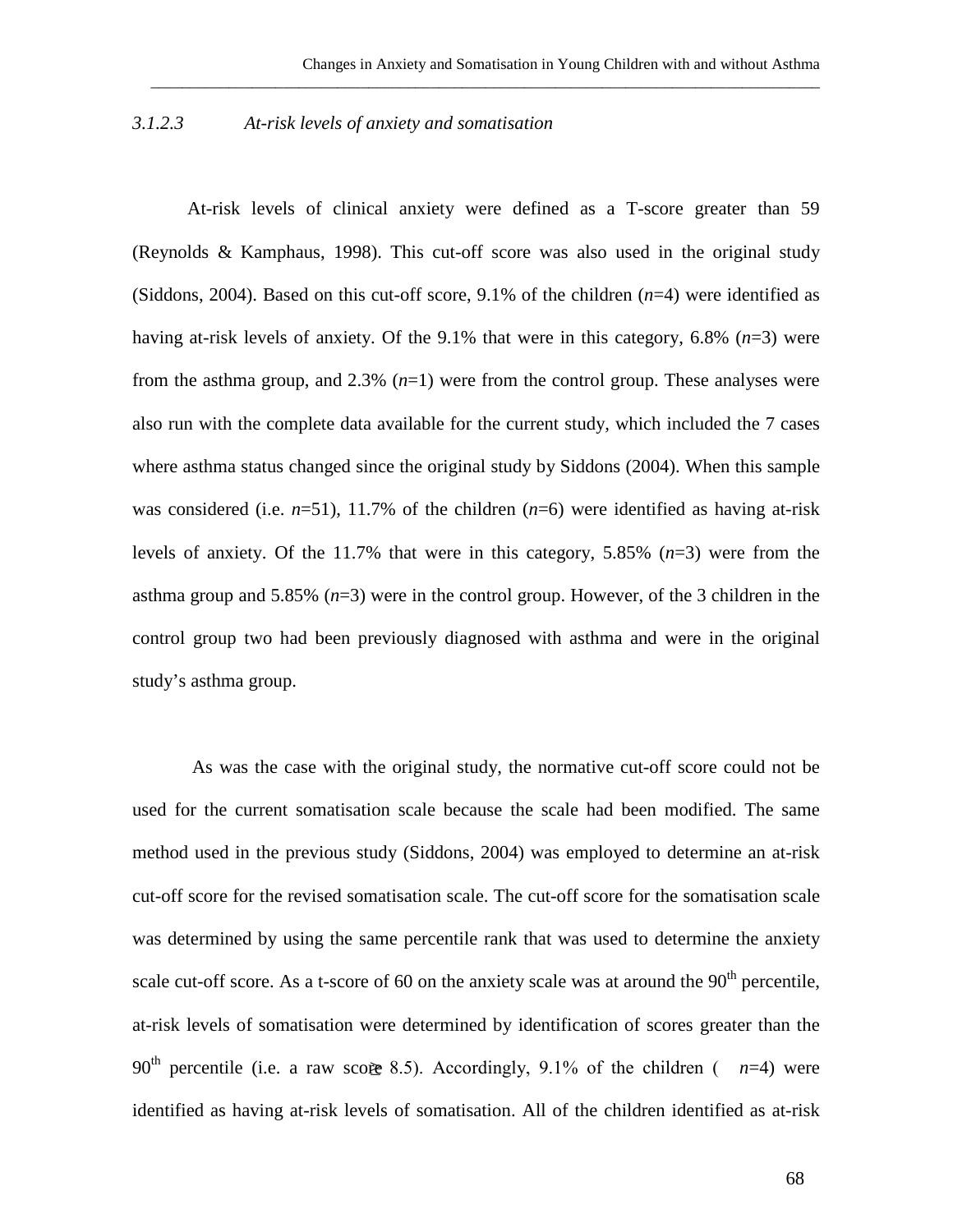were in the asthma group (i.e. had a current diagnosis of asthma). One case was determined to be at risk for both anxiety and somatisation. These analyses were conducted also on the larger sample (*n*=51). For this sample, a t-score of 60 on the anxiety scale was at around the 87<sup>th</sup> percentile, at-risk levels of somatisation were determined by identification of scores greater than the 87<sup>th</sup> percentile (i.e. a raw score  $\geq$  7). Accordingly, 17.6% of the children (*n*=9) were identified as having at-risk levels of somatisation. All of the children identified as at-risk were again from the asthma group.

\_\_\_\_\_\_\_\_\_\_\_\_\_\_\_\_\_\_\_\_\_\_\_\_\_\_\_\_\_\_\_\_\_\_\_\_\_\_\_\_\_\_\_\_\_\_\_\_\_\_\_\_\_\_\_\_\_\_\_\_\_\_\_\_\_\_\_\_\_\_\_\_\_\_\_\_\_\_\_\_\_\_\_\_\_\_

#### **3.1.3 Behaviour Assessment System for Children – Teacher Rating Scale**

#### *3.1.3.1 Questionnaire Descriptives*

A total of 32 teachers participated in the study by completing the BASC-TRS questionnaire from which the BASC-TRS Anxiety and Somatisation Scales were used for analyses. Information received from 2 teachers could not used because the completed BASC-TRS questionnaire related to children who had changed asthmatic status from Time 1 to Time 2 and as such were excluded from the analyses. Descriptive statistics, including, possible score range, minimum and maximum score for the total groups and the asthma and control groups are presented in Table 5.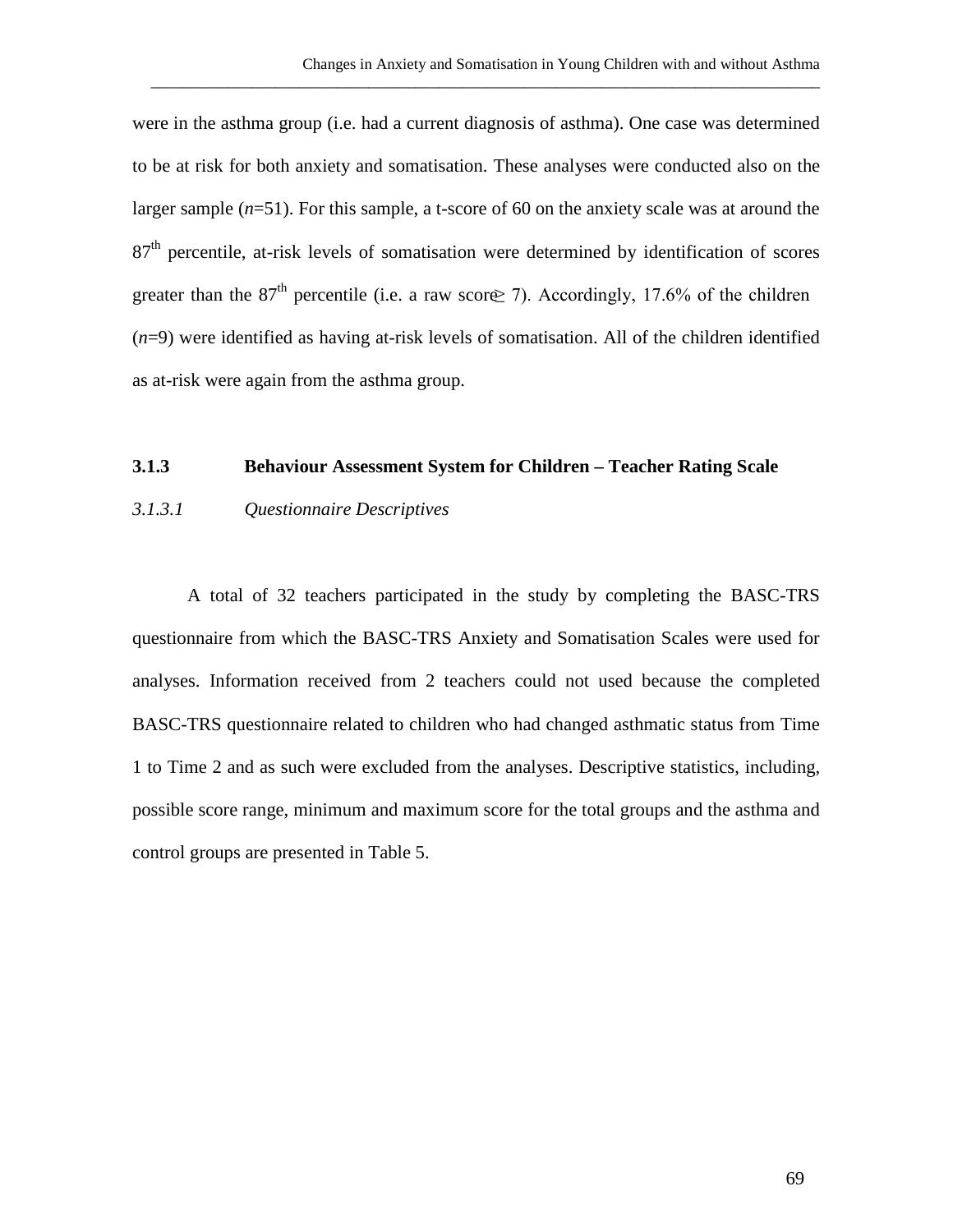\_\_\_\_\_\_\_\_\_\_\_\_\_\_\_\_\_\_\_\_\_\_\_\_\_\_\_\_\_\_\_\_\_\_\_\_\_\_\_\_\_\_\_\_\_\_\_\_\_\_\_\_\_\_\_\_\_\_\_\_\_\_\_\_\_\_\_\_\_\_\_\_\_\_\_\_\_\_\_\_\_\_\_\_\_\_

## Table 5

|                           | <b>Total Sample</b> | Asthma Group     | Control Group  |
|---------------------------|---------------------|------------------|----------------|
|                           | $(N=30)$            | $(n=16)$         | $(n=14)$       |
| <b>Anxiety Scale</b>      |                     |                  |                |
| Possible Range            | $0 - 24$            | $0 - 24$         | $0 - 24$       |
| Minimum Score             | $\theta$            | $\theta$         | $\overline{0}$ |
| <b>Maximum Score</b>      | 17                  | 17               | 7              |
| <b>Somatisation Scale</b> |                     |                  |                |
| Possible Range            | $0 - 21$            | $0 - 21$         | $0 - 21$       |
| Minimum score             | $\overline{0}$      | $\boldsymbol{0}$ | $\overline{0}$ |
| <b>Maximum Score</b>      | 6                   | 6                | 6              |

## *BASC-TRS Anxiety and Somatisation Scale Descriptives*

#### *3.1.3.1 Mean level of anxiety and somatisation*

Of the total number of participants who completed all questionnaires (*N*=51), less than 18% (*n*=9) declined to provide consent for their child's teacher to be contacted or to participate in the study. Over 82% (*n*=42) of parents provided signed consent for their child's teacher to be contacted regarding participation in the current research and consent to complete the BASC-TRS questionnaire. Despite this positive response from parents, only 76% (*n*=32) of the teachers who were sent information about the study and the BASC-TRS questionnaire returned the form. As noted above two cases were excluded from the analyses to ensure matched sample comparisons on all variables from Time 1 to Time 2. Of the 30 BASC-TRS questionnaires utilized in the analyses 53.3% (*n*=16) were completed regarding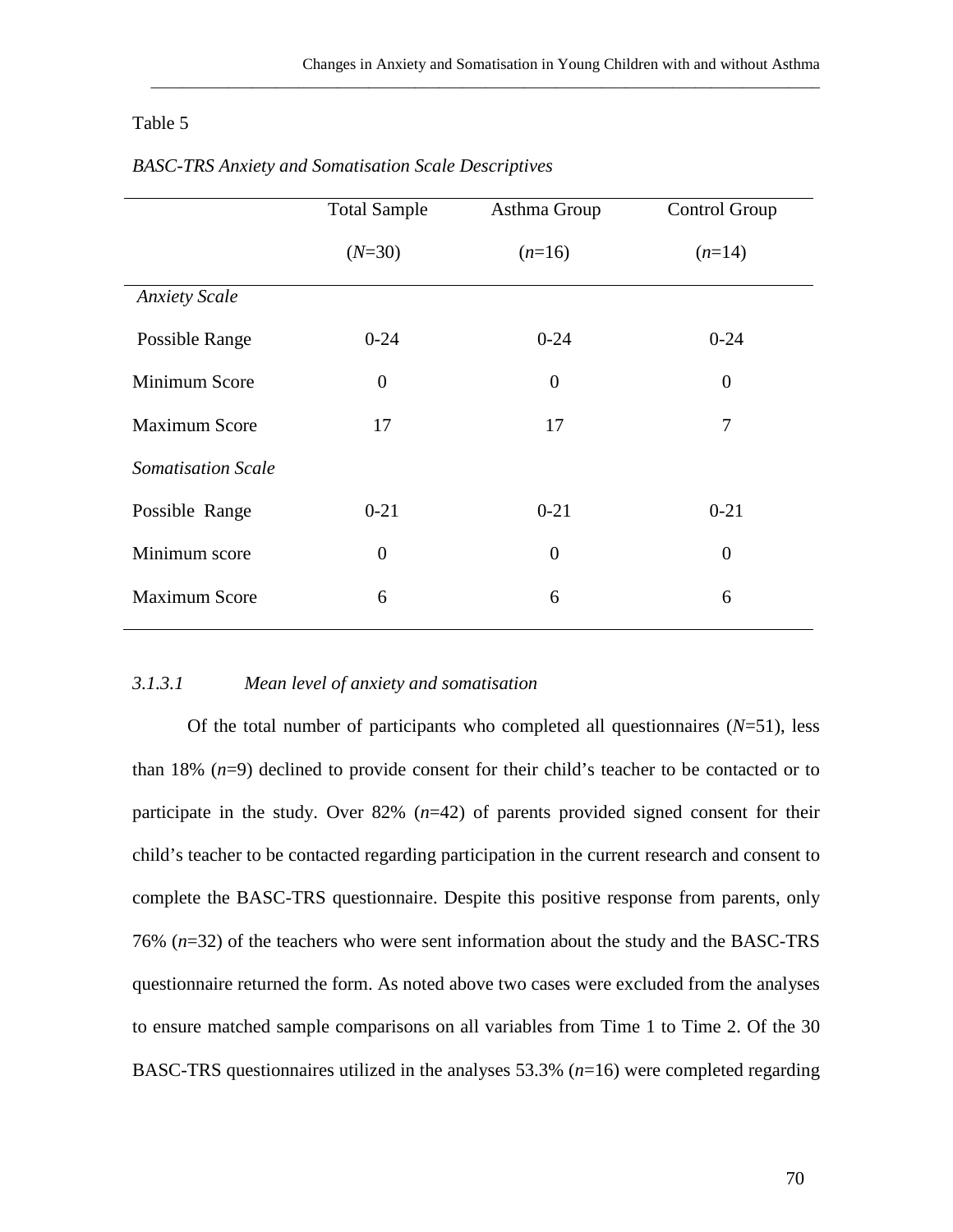children from the asthma group and 46.6% (*n*=14) were completed for children included in the control group. Given that a teacher report regarding child anxiety was not used in the original study, means and standard deviations were compared with the BASC normative sample. Anxiety levels for the entire sample were slightly higher than the BASC-TRS normative sample (Reynolds & Kamphaus, 1998). The mean anxiety score for the asthma group was clearly higher than the mean score reported for the BASC normative sample. In contrast, the mean anxiety score for the control group was lower than that found for the BASC normative sample. Levels of somatisation for the current sample could not be compared with the BASC-TRS normative sample because a revised version of the scale was used (Reynolds & Kamphaus, 1998). The means and standard deviations for the BASC anxiety and (revised) somatisation subscales are reported in Table 6.

\_\_\_\_\_\_\_\_\_\_\_\_\_\_\_\_\_\_\_\_\_\_\_\_\_\_\_\_\_\_\_\_\_\_\_\_\_\_\_\_\_\_\_\_\_\_\_\_\_\_\_\_\_\_\_\_\_\_\_\_\_\_\_\_\_\_\_\_\_\_\_\_\_\_\_\_\_\_\_\_\_\_\_\_\_\_

## Table *6*

| Dimension        | <b>US Norms</b> | <b>Total Sample</b> | Asthma Group | Control Group |
|------------------|-----------------|---------------------|--------------|---------------|
|                  | $(N=90)$        | $(N=30)$            | $(n=16)$     | $(n=14)$      |
| Anxiety          |                 |                     |              |               |
| $\boldsymbol{M}$ | 52.7            | 53.30               | 56.44        | 49.71         |
| SD               | 10.4            | 12.55               | 15.07        | 7.97          |
| Somatisation     |                 |                     |              |               |
| $\boldsymbol{M}$ |                 | 1.53                | 1.88         | 1.14          |
| SD               |                 | 1.81                | 1.93         | 1.66          |
|                  |                 |                     |              |               |

*Mean T-Scores (M) and Standard Deviations (SD) of the BASC-TRS Anxiety Subscale and the Mean Raw Scores (M) for the Somatisation Subscale.*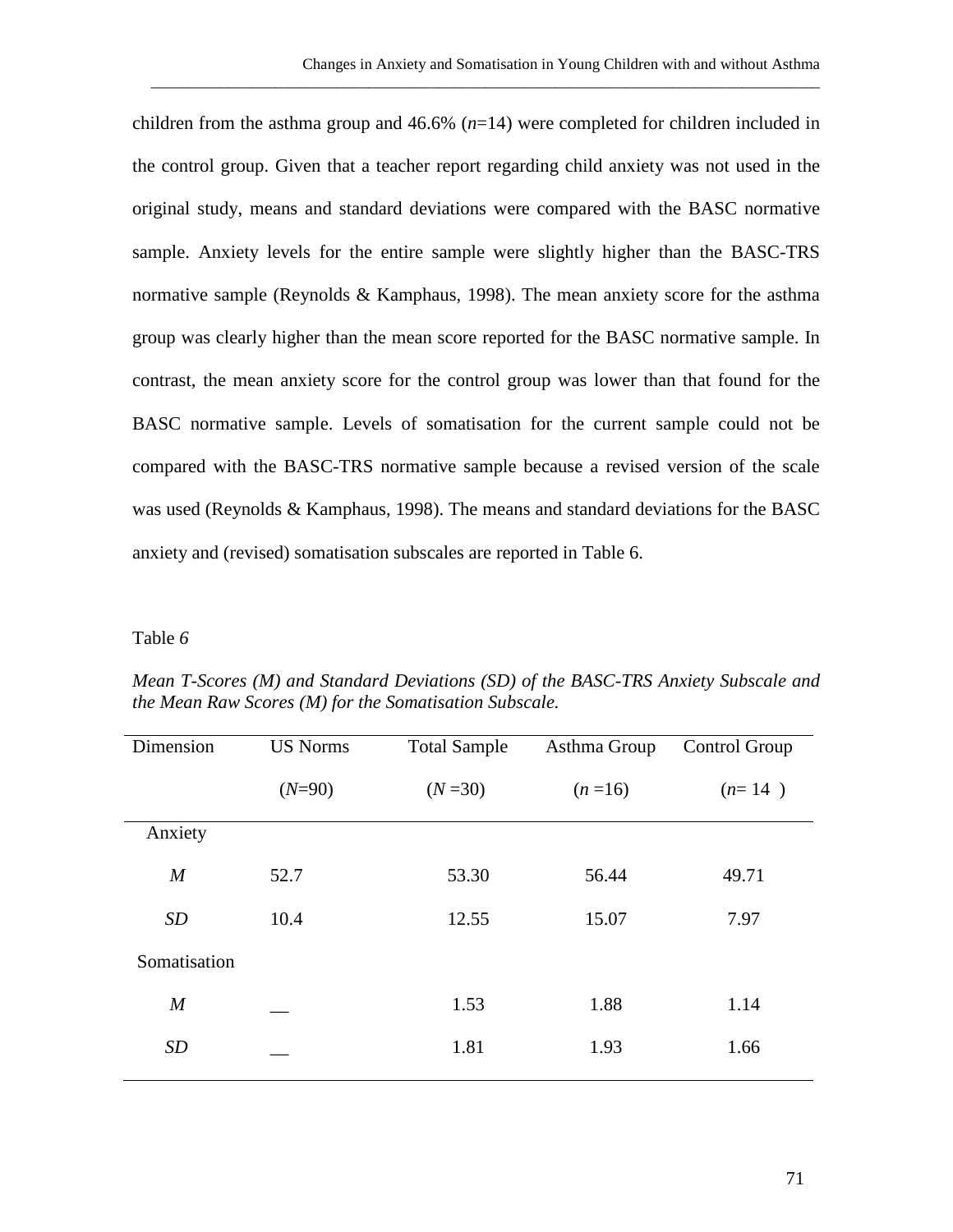## **3.1.4 Parent Protection Scale**

## *3.1.4.1 Questionnaire descriptives*

All participants completed the Parent Protection Scale (PPS) which provided scores for protective parenting. Descriptive statistics, including, possible score range, minimum and maximum score for the total group, the asthma and control groups are presented in Table 7.

\_\_\_\_\_\_\_\_\_\_\_\_\_\_\_\_\_\_\_\_\_\_\_\_\_\_\_\_\_\_\_\_\_\_\_\_\_\_\_\_\_\_\_\_\_\_\_\_\_\_\_\_\_\_\_\_\_\_\_\_\_\_\_\_\_\_\_\_\_\_\_\_\_\_\_\_\_\_\_\_\_\_\_\_\_\_

Table 7

#### *Parent Protection Scale Descriptives*

| <b>Total Sample</b> | Asthma Group | Control Group |
|---------------------|--------------|---------------|
| $(N=44)$            | $(n=26)$     | $(n=18)$      |
| $0 - 75$            | $0 - 75$     | $0 - 75$      |
| 23                  | 26           | 23            |
| 44                  | 44           | 39            |
|                     |              |               |

### *3.1.4.2 Mean level of protective parenting*

Analysis of the total sample demonstrated the mean level of protective parenting, as determined by the score on the PPS was  $33.84$  (*SD* =4.81, *N* = 44). Mean level of protective parenting for the asthma sample was slightly higher,  $35 (SD = 5.04, n = 26)$ , than the mean for the control sample,  $32.17$  ( $SD = 4$ ,  $n=18$ ). The mean level of protective parenting was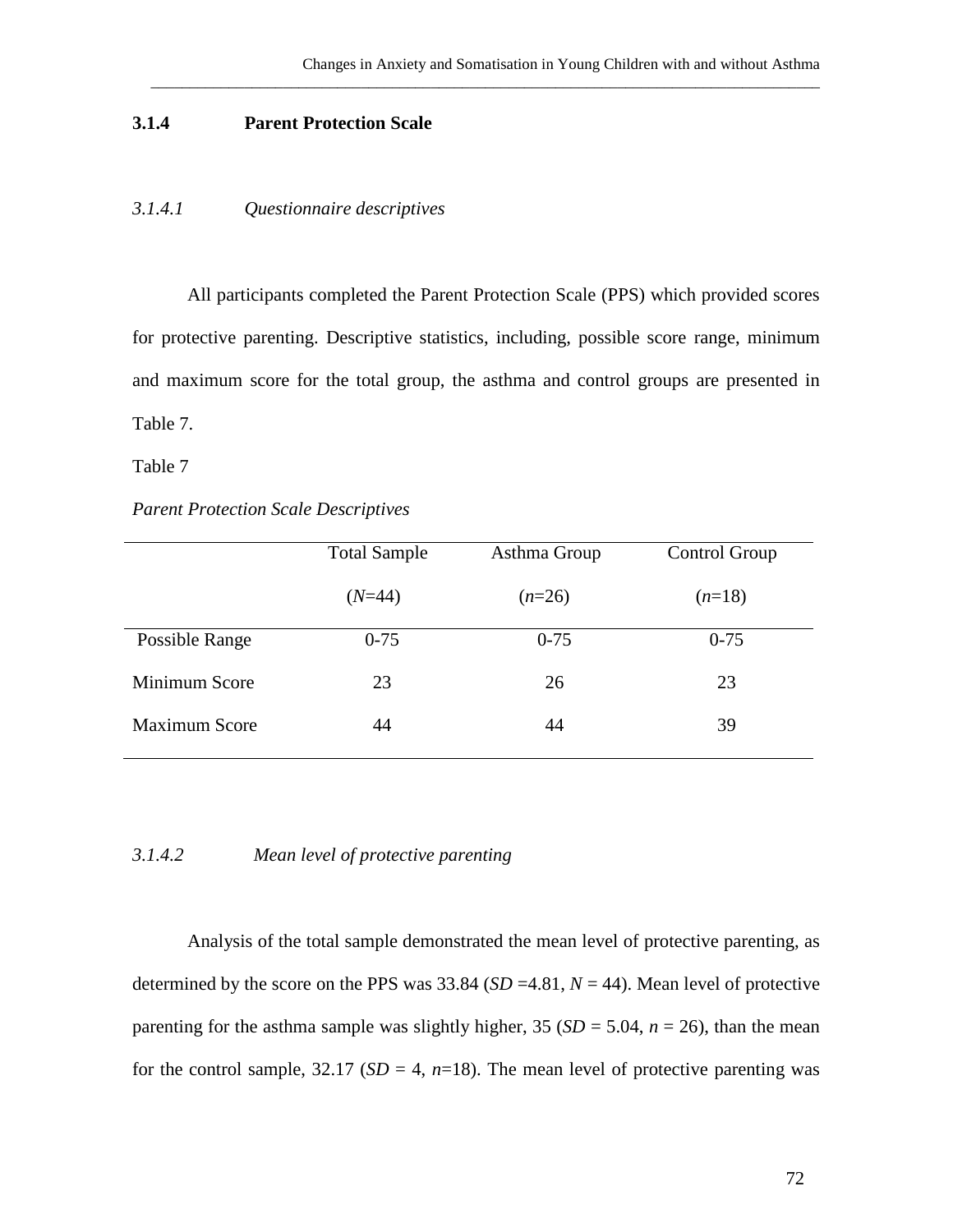higher for the total sample, asthma sample, and control sample when compared to the normative sample comparable age groups. Means and standard deviations of the PPS by age group for the current sample and normative sample are presented in Table 8.

\_\_\_\_\_\_\_\_\_\_\_\_\_\_\_\_\_\_\_\_\_\_\_\_\_\_\_\_\_\_\_\_\_\_\_\_\_\_\_\_\_\_\_\_\_\_\_\_\_\_\_\_\_\_\_\_\_\_\_\_\_\_\_\_\_\_\_\_\_\_\_\_\_\_\_\_\_\_\_\_\_\_\_\_\_\_

#### Table 8

*Means and Standard Deviations of the PPS by Age Group for the Current Sample and Normative Sample (Thomasgard, Metz, et al 1995).*

|         |              | M(n)                 |                     |                    |              | SD             |        |                |
|---------|--------------|----------------------|---------------------|--------------------|--------------|----------------|--------|----------------|
| Age     | <b>Norms</b> | Control <sup>a</sup> | Asthma <sup>6</sup> | Total <sup>c</sup> | <b>Norms</b> | Control        | Asthma | Total          |
| Months  |              |                      |                     |                    |              |                |        |                |
| 60-72   | 30.9         |                      | 30<br>(1)           | 30<br>(1)          | 4.7          |                |        |                |
| 73-84   | 30.0         | 34.2(6)              | (2)<br>37           | 34.9(8)            | 5.4          | 4.4            | 7.1    | 4.7            |
| 85-96   | 28.7         | (3)<br>30            | 33.9 (11            | 33.1 $(14)$        | 4.9          | $\overline{2}$ | 6.1    | 5.7            |
| 97-108  | 27.6         | 32<br>(6)            | 37.1(8)             | 34.9 $(14)$        | 6.5          | 4.9            | 3.2    | 4.7            |
| 109-120 | 28.0         | 30.5(2)              | (1)<br>37           | 32.7<br>(3)        | 4.8          | 2.1            |        | $\overline{4}$ |
| 121-132 | 25.6         |                      | (3)<br>33           | (3)<br>33          | 4.5          |                | 4.6    | 4.6            |

 $n^a n = 18$   $n^b n = 26$   $n^c N = 44$ 

Comparison of mean PPS scores between Time 1 and Time 2 suggests an overall increase. At both Time 1 and Time 2 the means for protective parenting behaviours were higher for children with asthma than children without asthma. Means and standard deviations of overall PPS scores for both time points are presented in Table 9.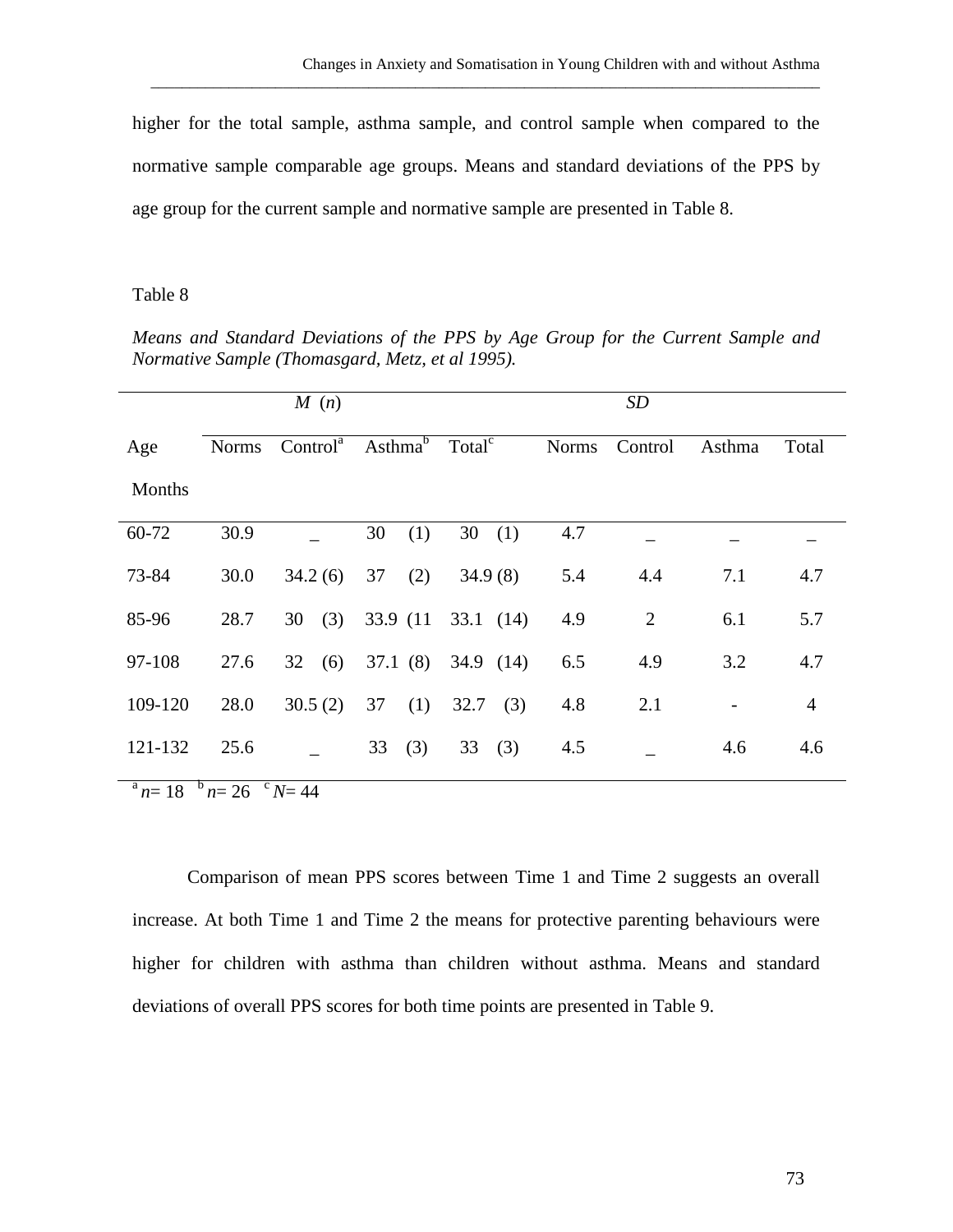\_\_\_\_\_\_\_\_\_\_\_\_\_\_\_\_\_\_\_\_\_\_\_\_\_\_\_\_\_\_\_\_\_\_\_\_\_\_\_\_\_\_\_\_\_\_\_\_\_\_\_\_\_\_\_\_\_\_\_\_\_\_\_\_\_\_\_\_\_\_\_\_\_\_\_\_\_\_\_\_\_\_\_\_\_\_

# Table 9

| <b>GROUP</b>           | $\boldsymbol{M}$ | <b>SD</b> |
|------------------------|------------------|-----------|
| Time 1                 |                  |           |
| Total Sample (n=44)    | 29.36            | 7.60      |
| Asthma Group $(n=26)$  | 31.19            | 6.15      |
| Control Group $(n=18)$ | 26.72            | 8.83      |
| Time 2                 |                  |           |
| Total Sample (n=44)    | 33.81            | 4.81      |
| Asthma Group $(n=26)$  | 35.00            | 5.04      |
| Control Group $(n=18)$ | 32.17            | 4.00      |
|                        |                  |           |

*Comparison of Means (M) and Standard Deviations (SD) for the PPS from Time 1 to Time 2*

## **3.1.5 General Health Questionnaire**

# *3.1.5.1 Questionnaire descriptives*

All participants completed the General Health Questionnaire (GHQ) which was used as an indicator of parental adjustment. Descriptive statistics including possible score range, minimum and maximum score for the total group, the asthma group and the control group are presented in Table 10.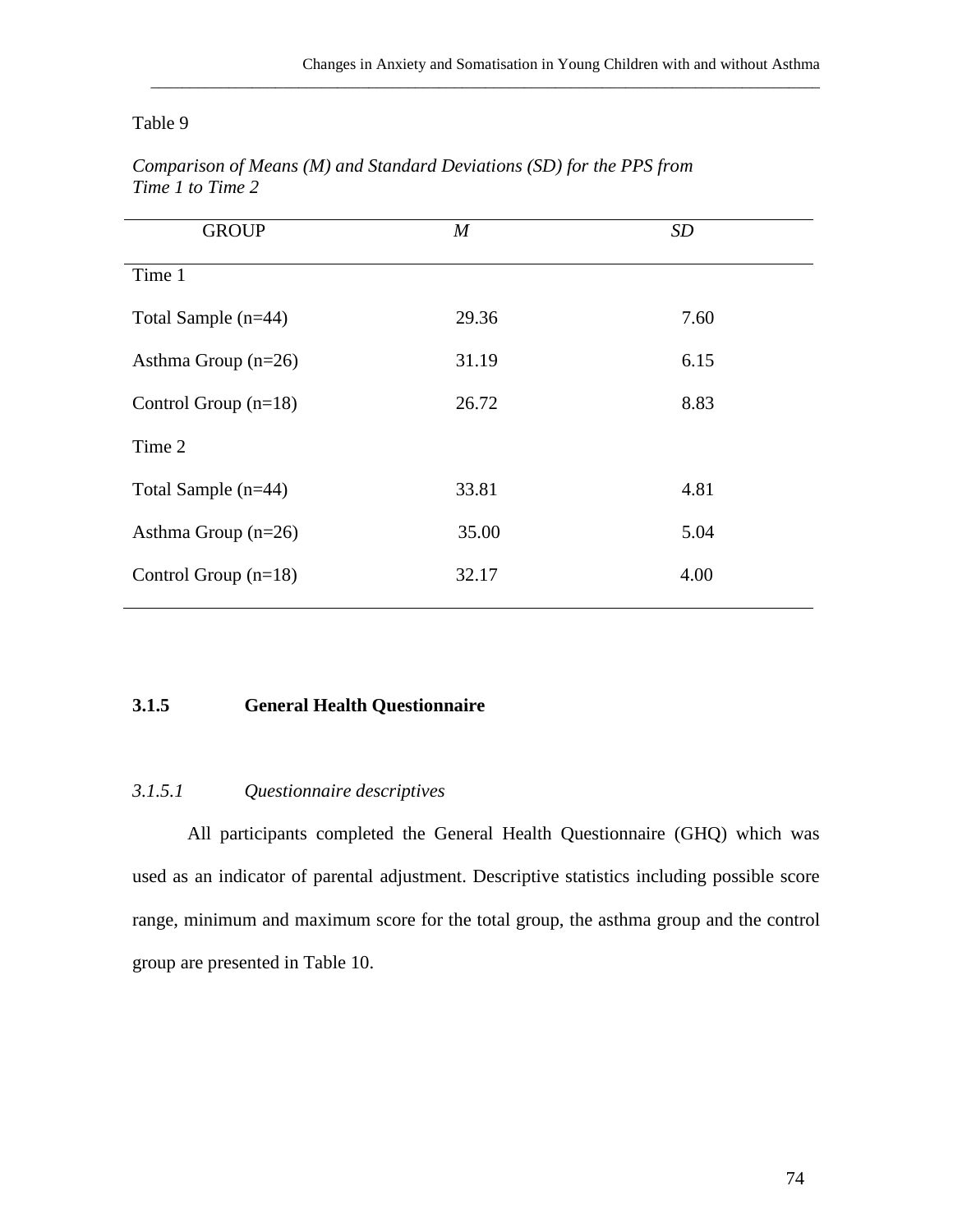\_\_\_\_\_\_\_\_\_\_\_\_\_\_\_\_\_\_\_\_\_\_\_\_\_\_\_\_\_\_\_\_\_\_\_\_\_\_\_\_\_\_\_\_\_\_\_\_\_\_\_\_\_\_\_\_\_\_\_\_\_\_\_\_\_\_\_\_\_\_\_\_\_\_\_\_\_\_\_\_\_\_\_\_\_\_

|                           | <b>Total Sample</b> | Asthma Group     | Control Group    |
|---------------------------|---------------------|------------------|------------------|
|                           | $(N=44)$            | $(n=26)$         | $(n=18)$         |
| <b>Total Scale</b>        |                     |                  |                  |
| Possible Range            | $0 - 84$            | $0 - 84$         | $0 - 84$         |
| Minimum Score             | $\overline{4}$      | $\overline{4}$   | 8                |
| <b>Maximum Score</b>      | 48                  | 48               | 34               |
| <b>Anxiety</b>            |                     |                  |                  |
| Possible Range            | $0 - 21$            | $0 - 21$         | $0 - 21$         |
| Minimum Score             | $\boldsymbol{0}$    | $\overline{0}$   | $\boldsymbol{0}$ |
| <b>Maximum Score</b>      | 16                  | 16               | 15               |
| <b>Somatisation</b>       |                     |                  |                  |
| Possible Range            | $0 - 21$            | $0 - 21$         | $0 - 21$         |
| Minimum Score             | $\mathbf{1}$        | $\mathbf{1}$     | $\mathbf{1}$     |
| <b>Maximum Score</b>      | 15                  | 15               | 9                |
| <b>Depression</b>         |                     |                  |                  |
| <b>Possible Range</b>     | $0 - 21$            | $0 - 21$         | $0 - 21$         |
| Minimum Score             | $\boldsymbol{0}$    | $\boldsymbol{0}$ | $\boldsymbol{0}$ |
| Maximum Score             | 8                   | 8                | 3                |
| <b>Social Dysfunction</b> |                     |                  |                  |
| Possible Range            | $0 - 21$            | $0 - 21$         | $0 - 21$         |
| Minimum Score             | $\overline{2}$      | 3                | $\overline{2}$   |
| <b>Maximum Score</b>      | 11                  | 11               | 11               |

# Table 10 *GHQ Descriptives*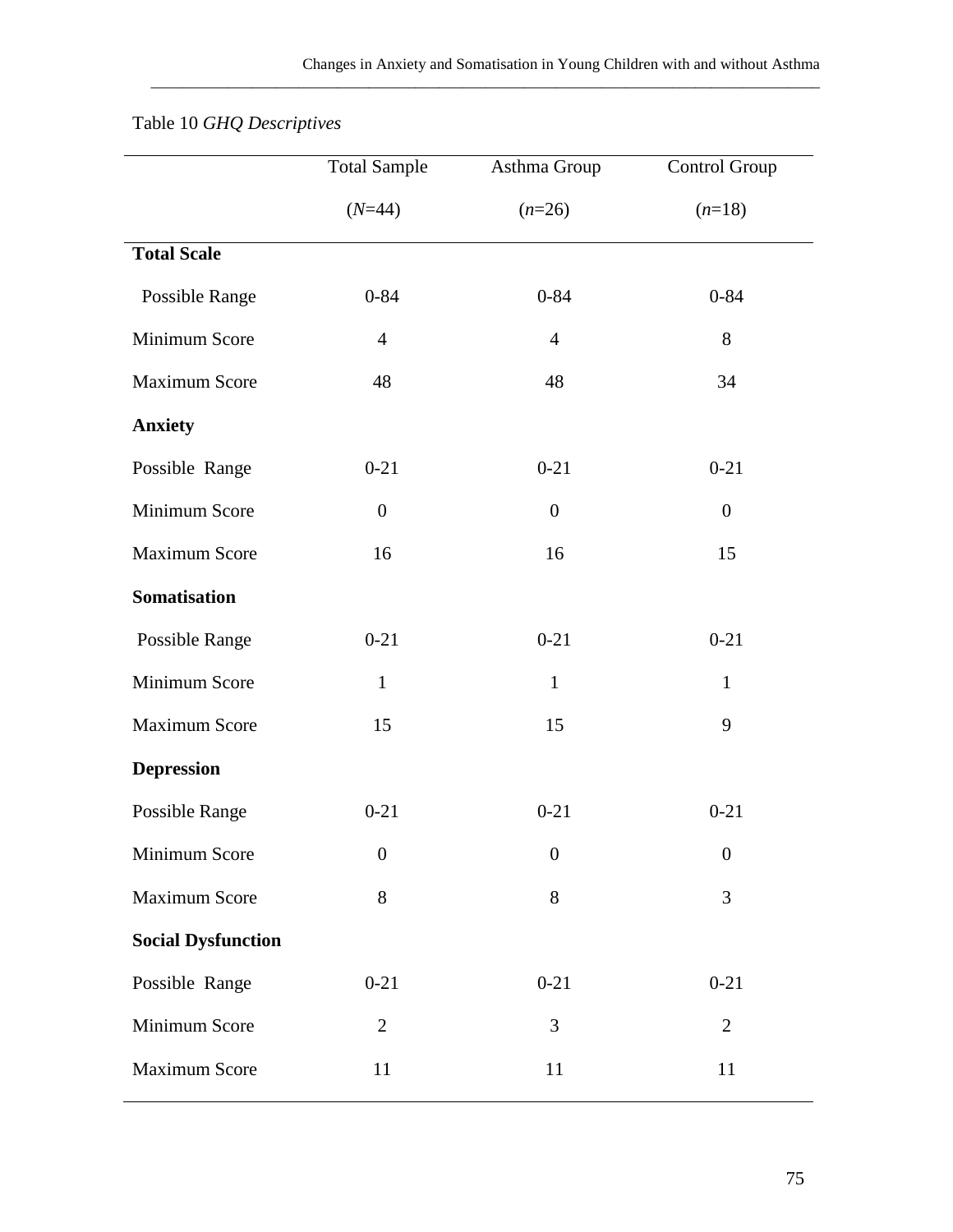## *3.1.5.2 Parental adjustment (GHQ) means*

Mean scores for the complete GHQ and for all the subtest scores (except Anxiety) for the asthma group were slightly higher compared to the control group. This trend is largely consistent with results from the original study; however at this earlier data collection mean scores for Social Dysfunction as well as Anxiety were slightly higher in the control group compared with the asthma group. Comparison of mean scores from Time 1 to Time 2 illustrates a slight decrease over time in GHQ total scores and all subtest scores except for the Social Dysfunction Subtest. Results from subtest scores in the asthma group indicate a decrease in Anxiety, Somatisation, Depression, and the total score, but an increase over time in Social Dysfunction. Results for the control group indicate a decrease over time in the total score and Anxiety score, while all other subtests suggest an increase.

\_\_\_\_\_\_\_\_\_\_\_\_\_\_\_\_\_\_\_\_\_\_\_\_\_\_\_\_\_\_\_\_\_\_\_\_\_\_\_\_\_\_\_\_\_\_\_\_\_\_\_\_\_\_\_\_\_\_\_\_\_\_\_\_\_\_\_\_\_\_\_\_\_\_\_\_\_\_\_\_\_\_\_\_\_\_

The means and standard deviations of the GHQ total score and subtests scores are presented in Table 11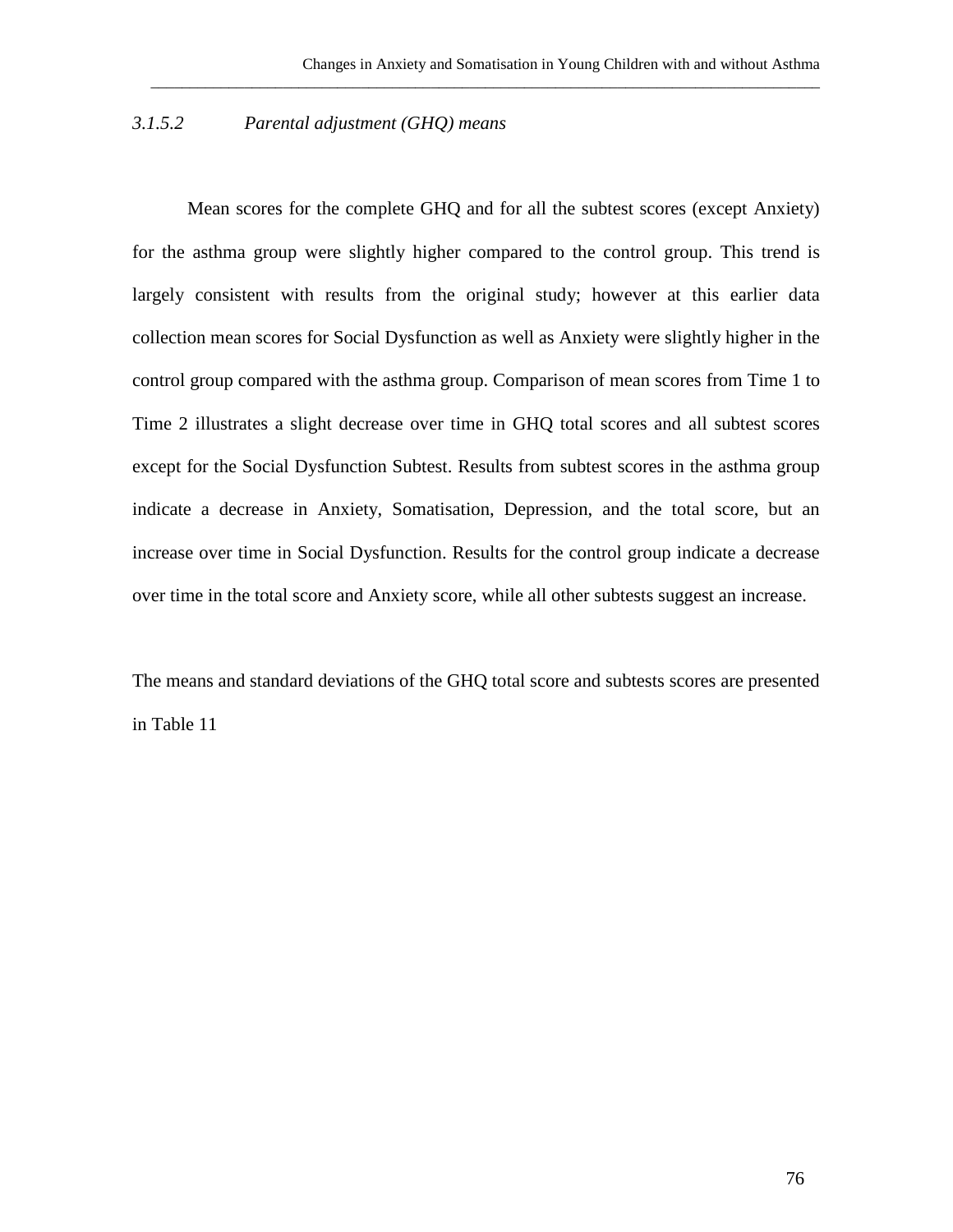# Table 11

|                     |          |                      | <b>Sample</b> |                      |          |            |
|---------------------|----------|----------------------|---------------|----------------------|----------|------------|
|                     | Total T1 | Total T <sub>2</sub> | Asthma T1     | Asthma T2 Control T1 |          | Control T2 |
| Dimension           | $(N=44)$ | $(N=44)$             | $(n=26)$      | $(n=26)$             | $(n=18)$ | $(n=18)$   |
| <b>Total Score</b>  |          |                      |               |                      |          |            |
| M                   | 18.18    | 17.25                | 18.54         | 17.42                | 17.67    | 17.00      |
| SD                  | 8.30     | 8.65                 | 9.95          | 9.57                 | 5.28     | 7.39       |
| <b>Anxiety</b>      |          |                      |               |                      |          |            |
| M                   | 6.20     | 5.16                 | 6.12          | 5.15                 | 6.33     | 5.17       |
| SD                  | 2.99     | 4.03                 | 2.98          | 4.16                 | 3.09     | 3.96       |
| <b>Somatisation</b> |          |                      |               |                      |          |            |
| M                   | 5.07     | 4.84                 | 5.54          | 4.92                 | 4.39     | 4.72       |
| SD                  | 3.34     | 3.29                 | 3.77          | 3.88                 | 2.57     | 2.27       |
| <b>Depression</b>   |          |                      |               |                      |          |            |
| $\cal M$            | .70      | .70                  | .88           | .85                  | .44      | .50        |
| SD                  | 2.35     | 1.80                 | 2.97          | 2.19                 | .92      | 1.04       |
| Social D*           |          |                      |               |                      |          |            |
| M                   | 6.20     | 6.55                 | 6.00          | 6.50                 | 6.50     | 6.61       |
| SD                  | 2.50     | 1.76                 | 2.55          | 1.77                 | 2.36     | 1.79       |
|                     |          |                      |               |                      |          |            |

*Means (M) and Standard Deviations (SD) of the GHQ Total score and Subtest Scores for total sample, and the Asthma and Control Groups at Time1 and Time 2*

\_\_\_\_\_\_\_\_\_\_\_\_\_\_\_\_\_\_\_\_\_\_\_\_\_\_\_\_\_\_\_\_\_\_\_\_\_\_\_\_\_\_\_\_\_\_\_\_\_\_\_\_\_\_\_\_\_\_\_\_\_\_\_\_\_\_\_\_\_\_\_\_\_\_\_\_\_\_\_\_\_\_\_\_\_\_

\* Social Dysfunction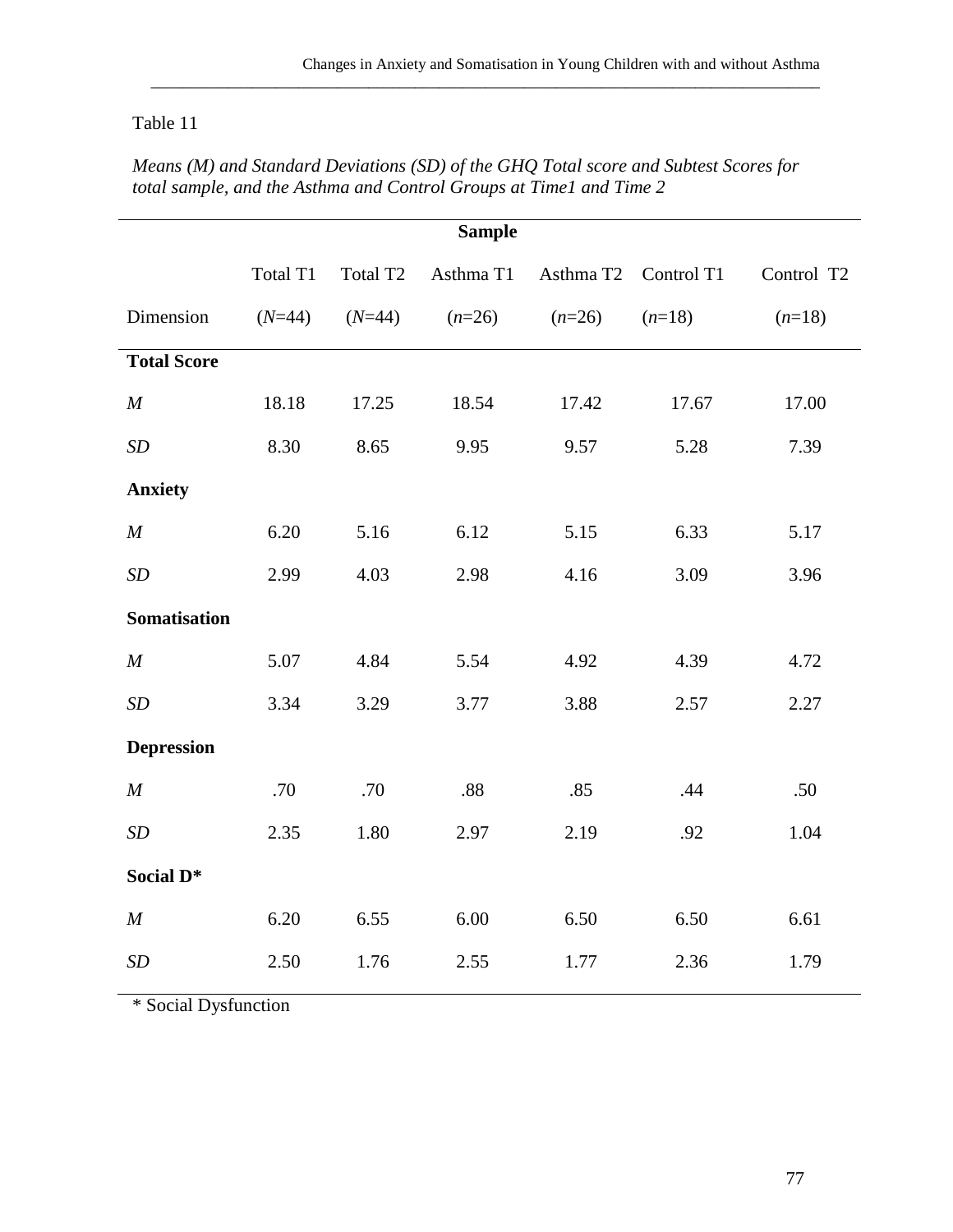#### **3.1.6 Asthma Severity**

## *3.1.6.1 Functional severity of asthma*

A modified version (5 of 6 items) of the Asthma Functional Severity Scale (Rosier et al, 1994) was included in both the original and current study as part of the Demographics Questionnaire (questions 5-9) to assess the degree of a child's Functional Asthma Severity. Comparison of mean scores of functional asthma severity at Time 1 and Time 2 indicates a substantial reduction in asthma severity from Time1 to Time 2. Means and standard deviations for the current study's asthma group at both Time 1 and Time 2 are presented in Table 12.

\_\_\_\_\_\_\_\_\_\_\_\_\_\_\_\_\_\_\_\_\_\_\_\_\_\_\_\_\_\_\_\_\_\_\_\_\_\_\_\_\_\_\_\_\_\_\_\_\_\_\_\_\_\_\_\_\_\_\_\_\_\_\_\_\_\_\_\_\_\_\_\_\_\_\_\_\_\_\_\_\_\_\_\_\_\_

### Table 12

*Means (M) and Standard Deviations (SD) for Functional Asthma Severity*

| Asthma Group $(n=26)$ | M    | <i>SD</i> |
|-----------------------|------|-----------|
| Time 1                | 8.27 | 4.07      |
| Time 2                | 3.19 | 2.93      |

### *3.1.6.2 Physician rated asthma severity*

Associate Professor Nicholas Freezer (Department of Respiratory Medicine - Monash Medical Centre) provided a rating of asthma severity for children in the asthma sample whose parents gave consent for him to complete the Physician Questionnaire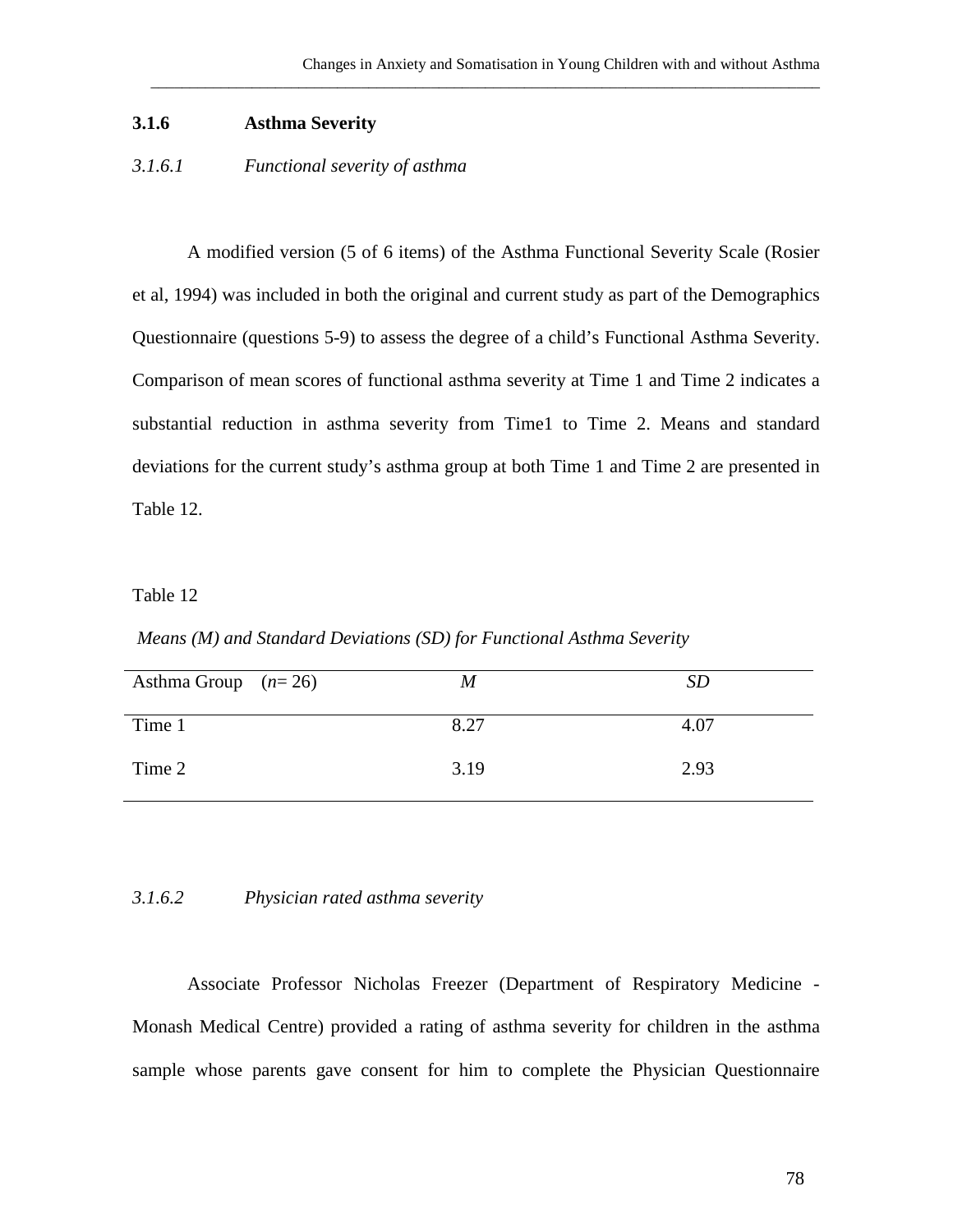(*n*=11) for the current study). Ratings for the same measure from Time 1 were compared to current ratings. Based on Associate Professor Freezer's ratings for the current research, 5 children were reported to have mild asthma, 6 to have moderate asthma, and no child was rated as having severe asthma. In contrast, ratings for asthma severity on the same group of children at Time 1 were almost exclusively  $(n=10)$  severe (rating of 3); missing data on this question for one child precluded complete comparative analysis. See Table 13 below.

\_\_\_\_\_\_\_\_\_\_\_\_\_\_\_\_\_\_\_\_\_\_\_\_\_\_\_\_\_\_\_\_\_\_\_\_\_\_\_\_\_\_\_\_\_\_\_\_\_\_\_\_\_\_\_\_\_\_\_\_\_\_\_\_\_\_\_\_\_\_\_\_\_\_\_\_\_\_\_\_\_\_\_\_\_\_

#### *3.1.6.3 Parent rated asthma severity*

The Demographics Questionnaire included an item (Q10) that asked if the participant's child had a diagnosis of asthma. The following question (Q11) asked parents who responded yes to question 10 to indicate the severity of their child's asthma using a rating scale of mild, moderate or severe. Comparison of parent ratings to Associate Professor Nicholas Freezer's ratings of asthma severity in the current study showed similarities. The same rating was allocated for 7 children, while for 2 children Associate professor Nicholas Freezer gave a higher rating than the parent (moderate) and for 2 other children he gave a lower rating than the parent (mild). Neither rater allocated a severity rating of severe in any case. Comparison of parent and physician ratings from the original study (Time 1) shows some disparity. Of the 11 participants whose asthma severity ratings were analysed, all but one (which was due to missing data) had a physician asthma severity rating of severe. Parents of the same children rated 4 as having mild asthma, 6 as having moderate asthma, and only one as having severe asthma. Comparisons of parent and physician ratings for the 11 participants for which both were completed in the current study are presented in Table 13.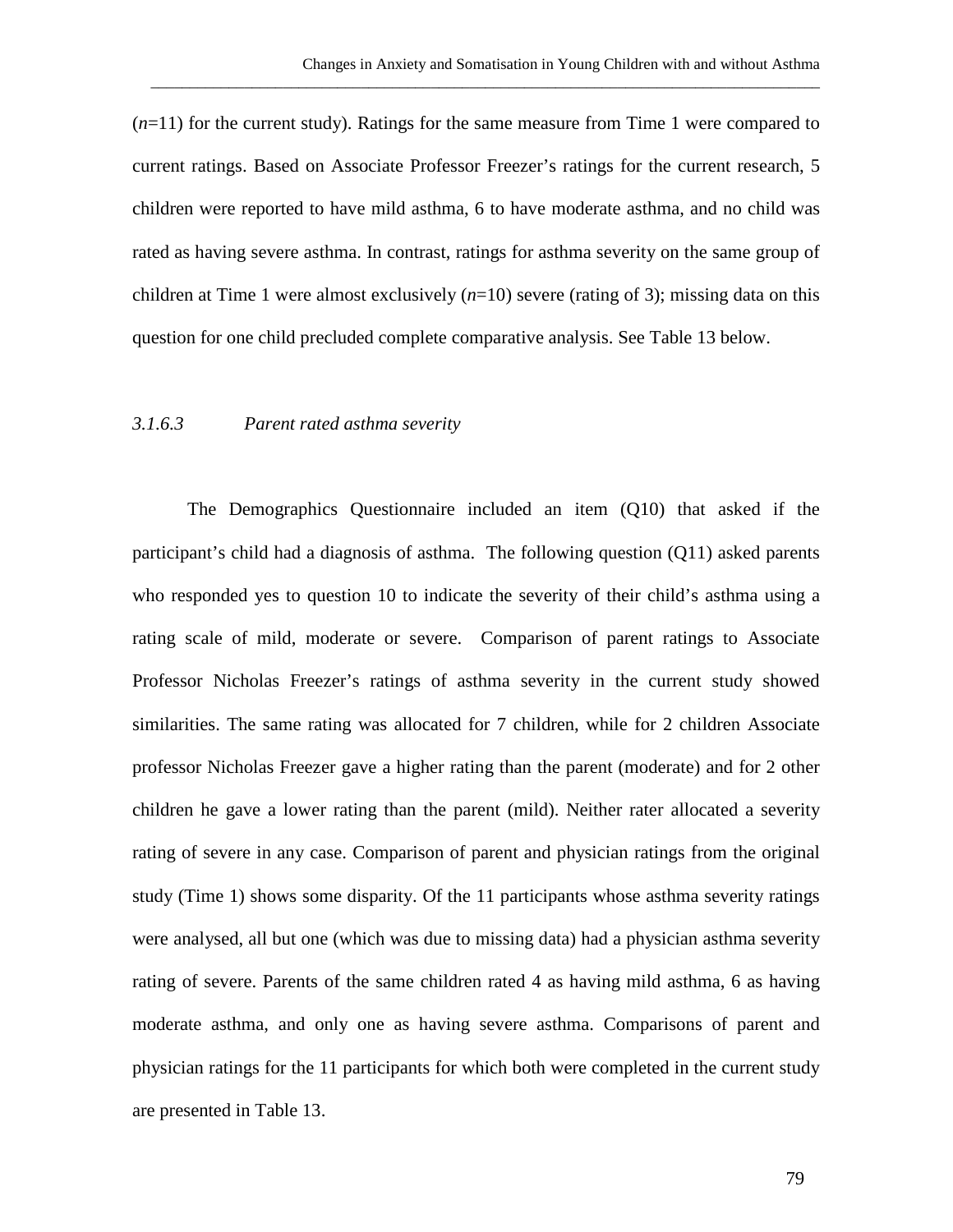# Table 13

|                        | Parent Rating | <b>Parent Rating</b> | <b>Physician Rating</b> | Physician Rating |
|------------------------|---------------|----------------------|-------------------------|------------------|
|                        | Time 1        | Time 2               | Time $1*$               | Time 2           |
| <b>Asthma Severity</b> |               |                      |                         |                  |
| Mild                   | 4             | $\tau$               | $\theta$                | 5                |
| Moderate               | 6             | $\overline{4}$       | $\overline{0}$          | 6                |
| Severe                 |               | $\theta$             | 10                      | $\overline{0}$   |

\_\_\_\_\_\_\_\_\_\_\_\_\_\_\_\_\_\_\_\_\_\_\_\_\_\_\_\_\_\_\_\_\_\_\_\_\_\_\_\_\_\_\_\_\_\_\_\_\_\_\_\_\_\_\_\_\_\_\_\_\_\_\_\_\_\_\_\_\_\_\_\_\_\_\_\_\_\_\_\_\_\_\_\_\_\_

# *Parent and Physician Ratings of Child Asthma Severity (n=11)*

 $\frac{1}{n+10}$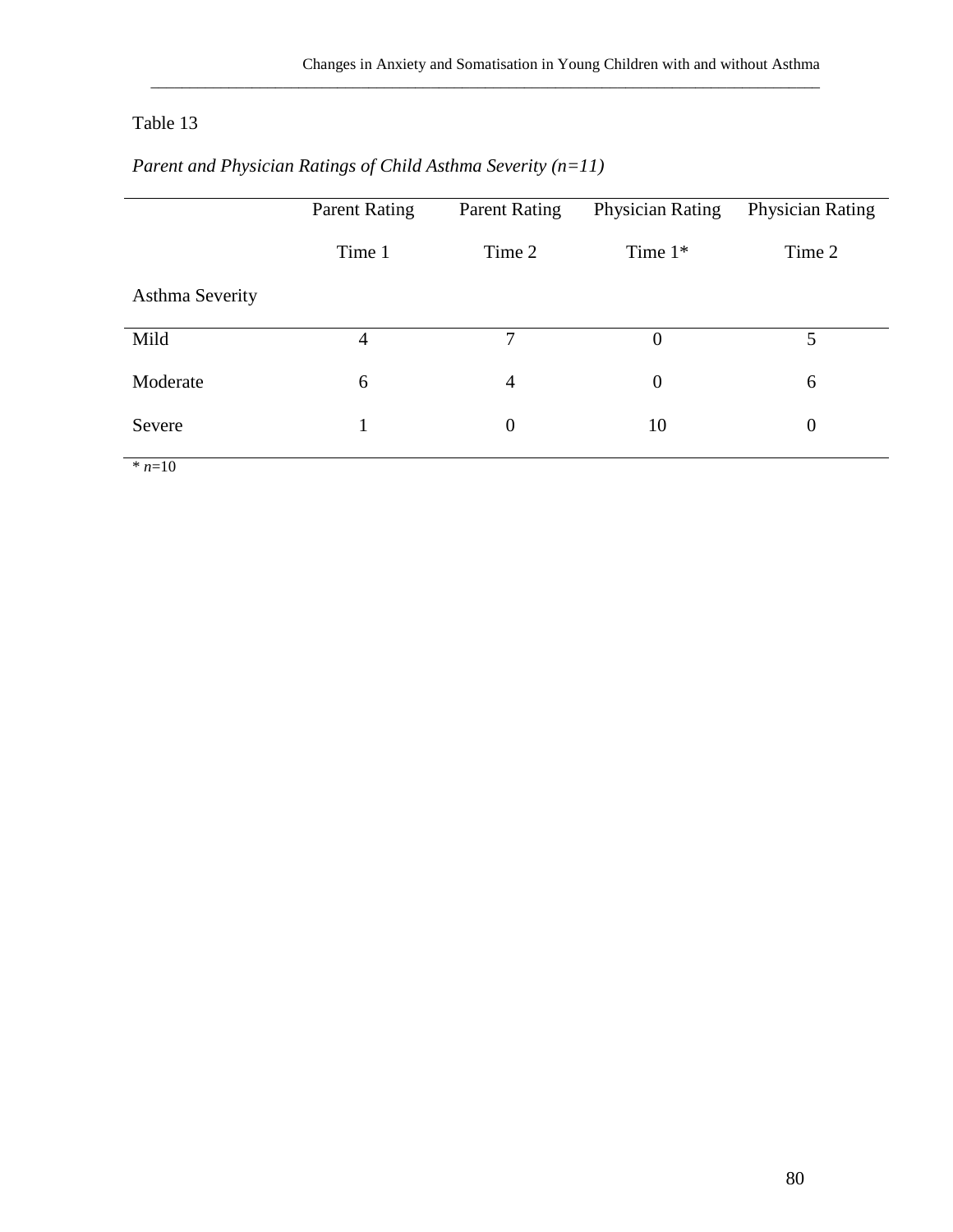## **3.2 Statistical Analyses**

#### **3.2.1 Data Screening and Assumption Testing**

Descriptive statistics and frequencies relating to the current sample were generated in SPSS and were used to screen the data and check for errors. No values were identified as out of range and means and standard deviations were within expected ranges. Great care was taken during the data collection process, as such there was no missing data.

\_\_\_\_\_\_\_\_\_\_\_\_\_\_\_\_\_\_\_\_\_\_\_\_\_\_\_\_\_\_\_\_\_\_\_\_\_\_\_\_\_\_\_\_\_\_\_\_\_\_\_\_\_\_\_\_\_\_\_\_\_\_\_\_\_\_\_\_\_\_\_\_\_\_\_\_\_\_\_\_\_\_\_\_\_\_

As many of the statistical techniques the researcher considered using assumed a normal distribution of scores on the dependent variable, normality, linearity and homoscedasticity were assessed using the Explore and Descriptive Statistics procedures in SPSS. Results from these preliminary analyses indicated that assumptions of normality, linearity and homoscedasticity were often violated, with sample distributions on many variables being skewed. This finding was expected to some degree given the nature of the measures used in this research. Many of the questions were susceptible to socially desirable responses. For example, questions regarding parenting style and behaviour in the PPS questionnaire were quite transparent in their aim and might make it difficult for some parents to answer in a way that they believed may suggest their parenting is questioned. This issue also applies to the completion of other questionnaires used, for example reporting severe depression or somatisation in the GHQ, and representing negative features about one's child in the BASC are all likely to be minimised to some degree by participants. Furthermore, and perhaps most importantly, the current sample was not a clinical sample. Participants were representative of the general community, and as such it is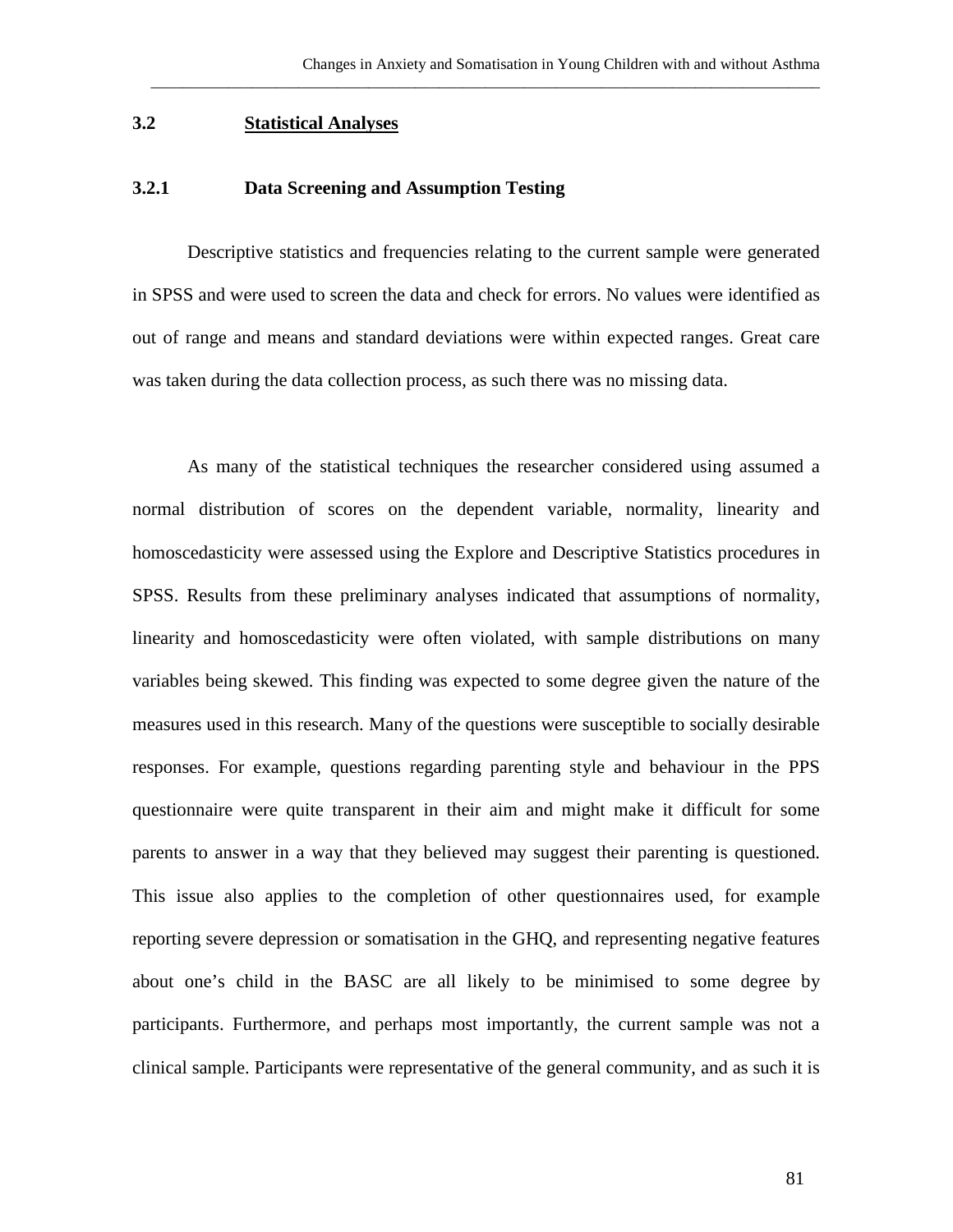not surprising that there were few high scores on items such as those in the GHQ. Finally, the small sample size also may have impacted on the distribution of all scores.

\_\_\_\_\_\_\_\_\_\_\_\_\_\_\_\_\_\_\_\_\_\_\_\_\_\_\_\_\_\_\_\_\_\_\_\_\_\_\_\_\_\_\_\_\_\_\_\_\_\_\_\_\_\_\_\_\_\_\_\_\_\_\_\_\_\_\_\_\_\_\_\_\_\_\_\_\_\_\_\_\_\_\_\_\_\_

In spite of violations of assumptions of normality, many statistical procedures could have been statistically justified, however given various violations were across the board and may have impacted on almost all analyses, it was decided (with advice from a senior statistician) that performing non-parametric statistical analyses that do not require that these assumptions are met would allow for greater confidence in the validity of results.

All statistical analyses were run with the matched sample (*N*=44) and an amended sample (*N*=43) which excluded one case because it presented as an outlier or extreme outlier in the distribution of scores on some measures.

#### **3.2.2 Bivariate Analysis**

As noted above, all statistical analyses were run with the matched sample (*N*=44) and an amended sample (*N*=43). Except where otherwise discussed, removal of this case had no impact on results. Only one analysis used the complete sample of participants who completed and returned questionnaires (*N*=51). This analysis related to Hypothesis 3 (changes in asthmatic status over time) and was necessary to identify changes in group status (i.e. control & asthma groups). As noted earlier, 7 cases in this sample were not used in other analyses to allow for a match sample comparison with the baseline data.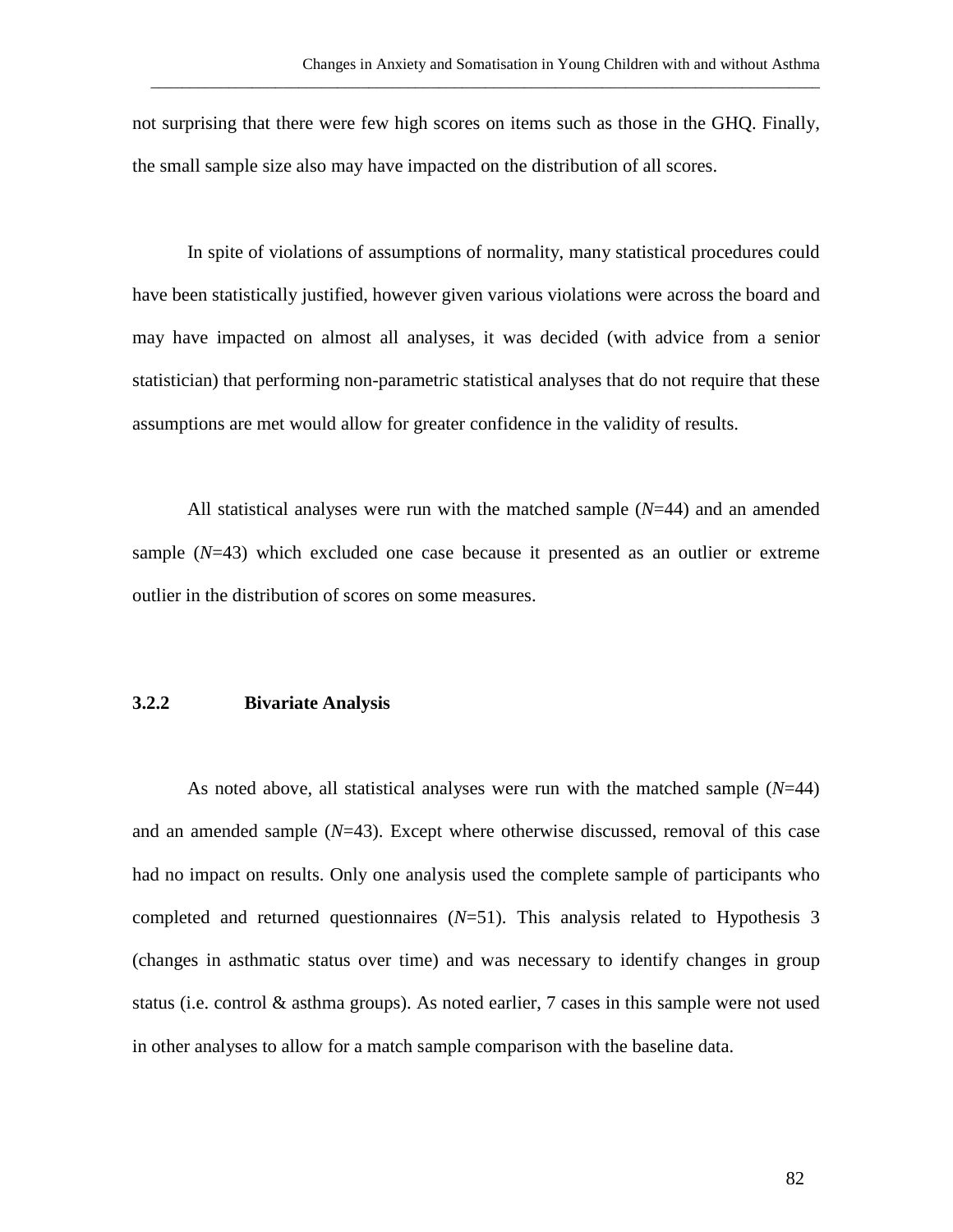The Wilcoxon Signed Ranks Test (non-parametric alternative to a Paired-samples *t*test) was used to test if there was a change in participants' anxiety and somatisation scores from Time 1 to Time 2. It was hypothesised that levels of child anxiety and somatisation, as measured by the BASC would have decreased over time (Hypotheses  $1 \& 2$ ). Comparisons of scores for anxiety between the two time points indicated that there was a statistically significant difference between children's anxiety scores at Time 1 and Time 2. However, Hypothesis 1 was not supported as the direction of the difference was contrary to expectation, with anxiety scores being higher for the current research (Time 2) than the previous study (Time 1)  $z = -2.961$ ,  $p = .003$ . Findings pertaining to changes in somatisation scores from Time 1 to Time 2 (Hypothesis 2) also failed to support the research hypothesis. Although there was a difference between children's somatisation scores from Time 1 to Time 2, this difference was not statistically significant ( $z = -0.703$  *p* $> 0.05$ ). Results suggested a similar trend to that of the anxiety scores, with the difference indicating that levels of somatisation increased (although only very slightly) at Time 2 (current research).

\_\_\_\_\_\_\_\_\_\_\_\_\_\_\_\_\_\_\_\_\_\_\_\_\_\_\_\_\_\_\_\_\_\_\_\_\_\_\_\_\_\_\_\_\_\_\_\_\_\_\_\_\_\_\_\_\_\_\_\_\_\_\_\_\_\_\_\_\_\_\_\_\_\_\_\_\_\_\_\_\_\_\_\_\_\_

Examination of sample characteristics revealed a decline in the number of children with a diagnosis of asthma. The initial sample comprising all participants who completed questionnaires  $(N=51)$  was divided into a control group who were not diagnosed with asthma, and a group who were diagnosed with asthma. The number of children in the asthma group declined over time from 32 to 27 between baseline (Siddons, 2004) and follow-up. Three males and two females diagnosed with asthma in the baseline sample were no longer diagnosed with asthma at the time of the current study. In comparison, only one child who was initially in the control group developed the illness between the two time points. This trend in the change of asthmatic status was further explored using a chi-square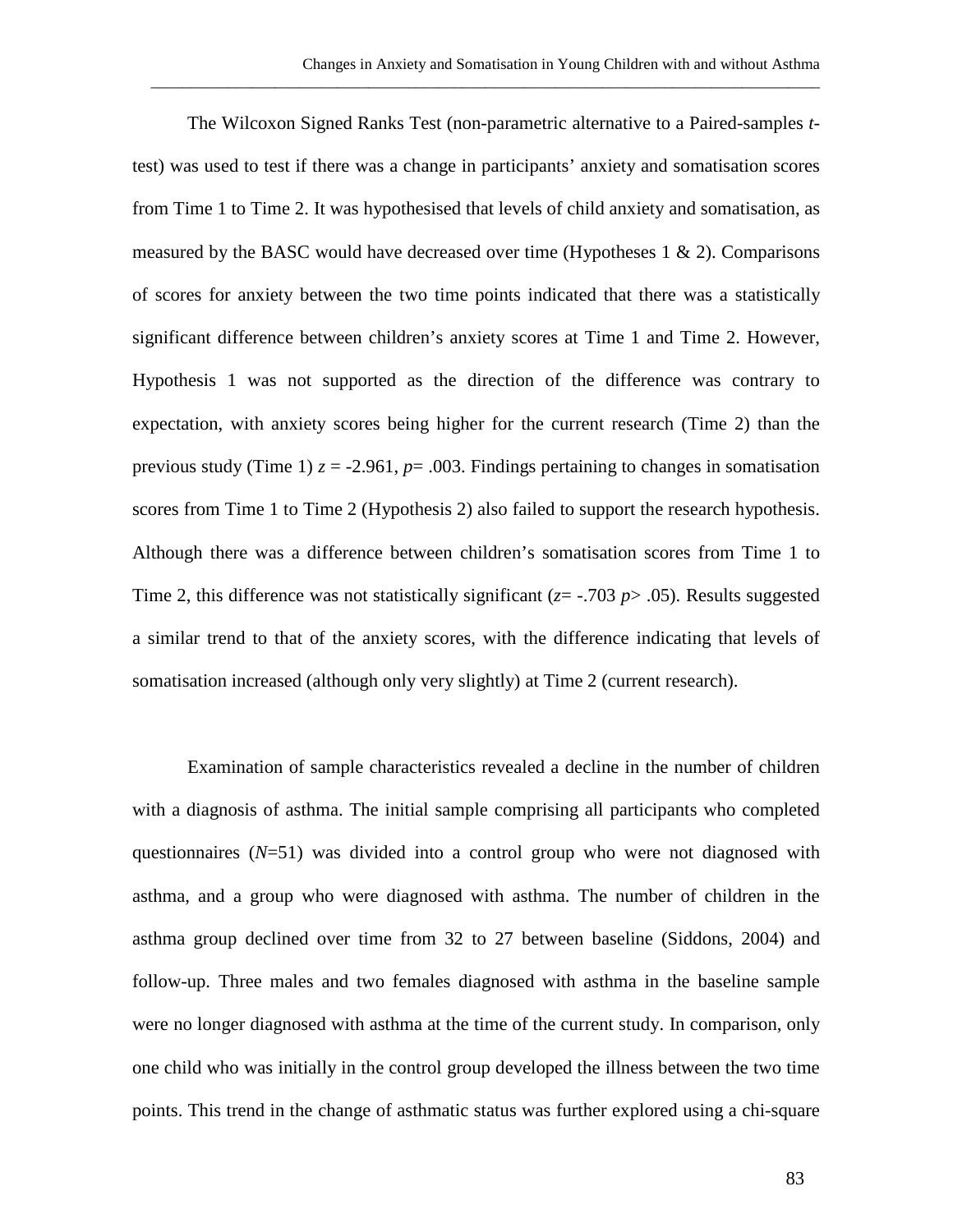analysis to check sample frequencies in group categories. Results indicated that the change in sample proportions in each group over time was significant,  $[\chi^2 (1, N=51) = 24.66,$ *p*<001], and supported the research expectations that the number of children with a current diagnosis of asthma would have decreased over time (Hypothesis 3).

\_\_\_\_\_\_\_\_\_\_\_\_\_\_\_\_\_\_\_\_\_\_\_\_\_\_\_\_\_\_\_\_\_\_\_\_\_\_\_\_\_\_\_\_\_\_\_\_\_\_\_\_\_\_\_\_\_\_\_\_\_\_\_\_\_\_\_\_\_\_\_\_\_\_\_\_\_\_\_\_\_\_\_\_\_\_

The Mann-Whitney Test (a non-parametric alternative to an Independent-samples *t*test) was used to determine any differences in levels of anxiety for children with and without asthma. It was expected that children with asthma would have higher levels of anxiety than children without asthma (Hypothesis 4). Results of the Mann-Whitney Test varied depending on the inclusion and exclusion of extreme outliers (*n*=1). Although a difference in levels of anxiety between the two groups (children with asthma and controls) was evidenced, the statistical significance of this difference at the .05 level differed according to this sample amendment. In the complete sample (*n*=44) results indicated that children with asthma were reported to have statistically significant higher levels of anxiety than children without asthma  $z = -2.674$  *p*=.007. In the amended sample which excluded an extreme outlier,  $(n=43)$  this trend remained the same,  $z = -2.536 \, p < 0.05$ .

Spearman's Rank Order Correlation (rho) was used as a non-parametric alternative to Pearson's Product moment Correlation (r) to test four research hypotheses. This analysis was used to explore the strength of relationships between child anxiety and asthma severity (Hypothesis 5), child anxiety and child somatisation (Hypothesis 6), child anxiety and protective parenting (Hypothesis 7), and child anxiety and parental adjustment (Hypothesis 8).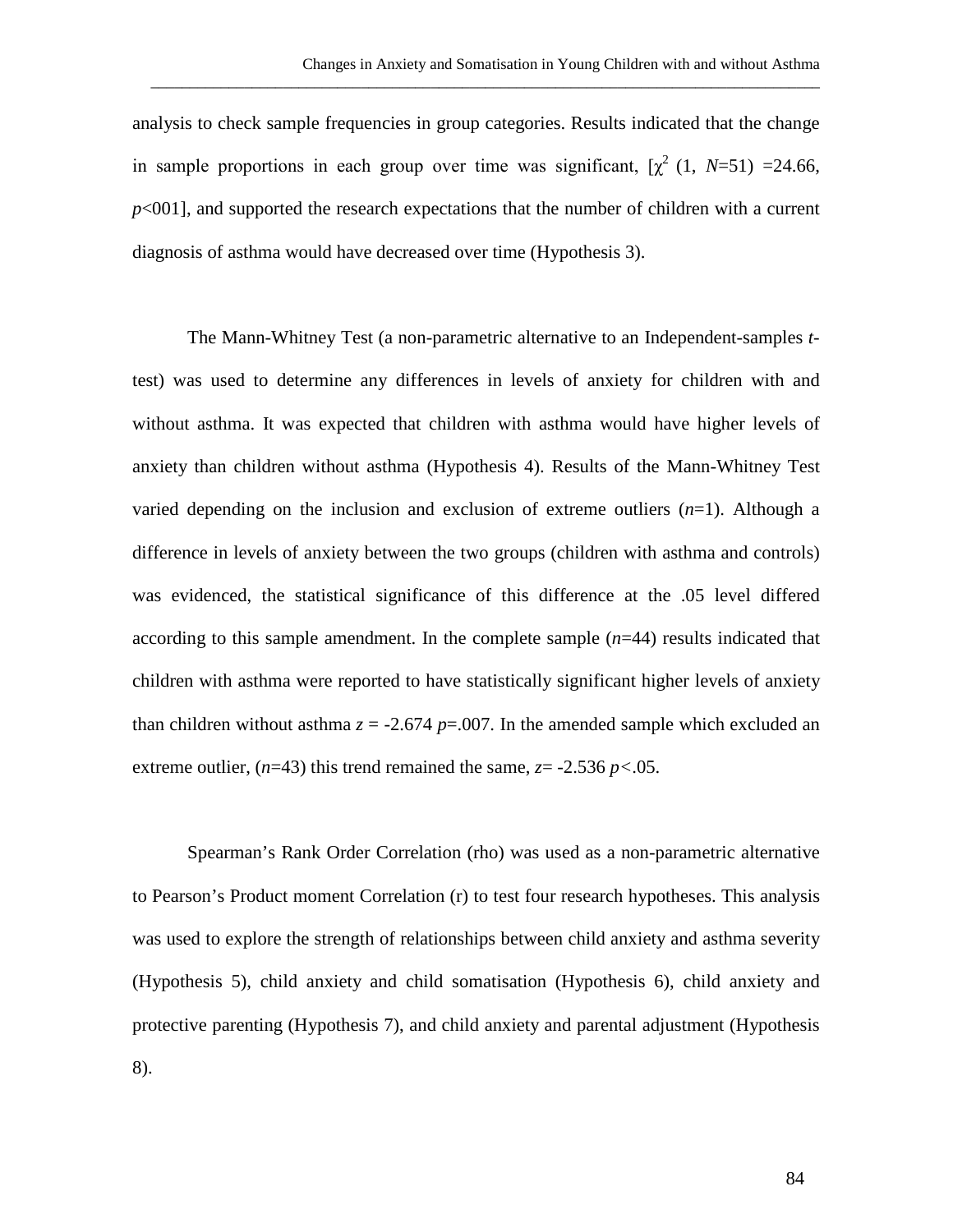Asthma severity was expected to be positively associated with child anxiety (Hypothesis 5). Asthma severity was determined by three measures, Physician Rated Asthma Severity, Parent Rated Asthma Severity, and Functional Asthma Severity (as determined by parent's responses to the 5-item Rosier scale). Correlations for each were run separately (See Table 14). Asthma Severity (irrespective of rater or scale used) was not significantly correlated with child anxiety (Parent rated asthma severity: rho= .17, *n*=26, *p*>.05; Physician rated asthma severity: rho= .17, *n*=11, *p*>.05; Functional Asthma Severity: rho =  $.007$ ,  $n=26$ ,  $p>0.05$ ).

\_\_\_\_\_\_\_\_\_\_\_\_\_\_\_\_\_\_\_\_\_\_\_\_\_\_\_\_\_\_\_\_\_\_\_\_\_\_\_\_\_\_\_\_\_\_\_\_\_\_\_\_\_\_\_\_\_\_\_\_\_\_\_\_\_\_\_\_\_\_\_\_\_\_\_\_\_\_\_\_\_\_\_\_\_\_

Table 14

*Spearman's Rank Order Correlation Coefficients (rho) Between Child Anxiety, Asthma Severity, Somatisation, and Parental Adjustment for Asthma Group (n=26).*

| Variable                                    | Child Anxiety |
|---------------------------------------------|---------------|
| 1. Physician Rated Asthma Severity $(n=11)$ | .17           |
| 2. Parent Rated Asthma Severity ( $n=26$ )  | .17           |
| 3. Functional Asthma Severity ( $n=26$ )    | .007          |

Child somatisation was also expected to be associated with child anxiety (Hypothesis 6). Results supported this hypothesis with a large, positive correlation between the two variables (rho= .59,  $n=44$ ,  $p<.001$ ). See Table 15.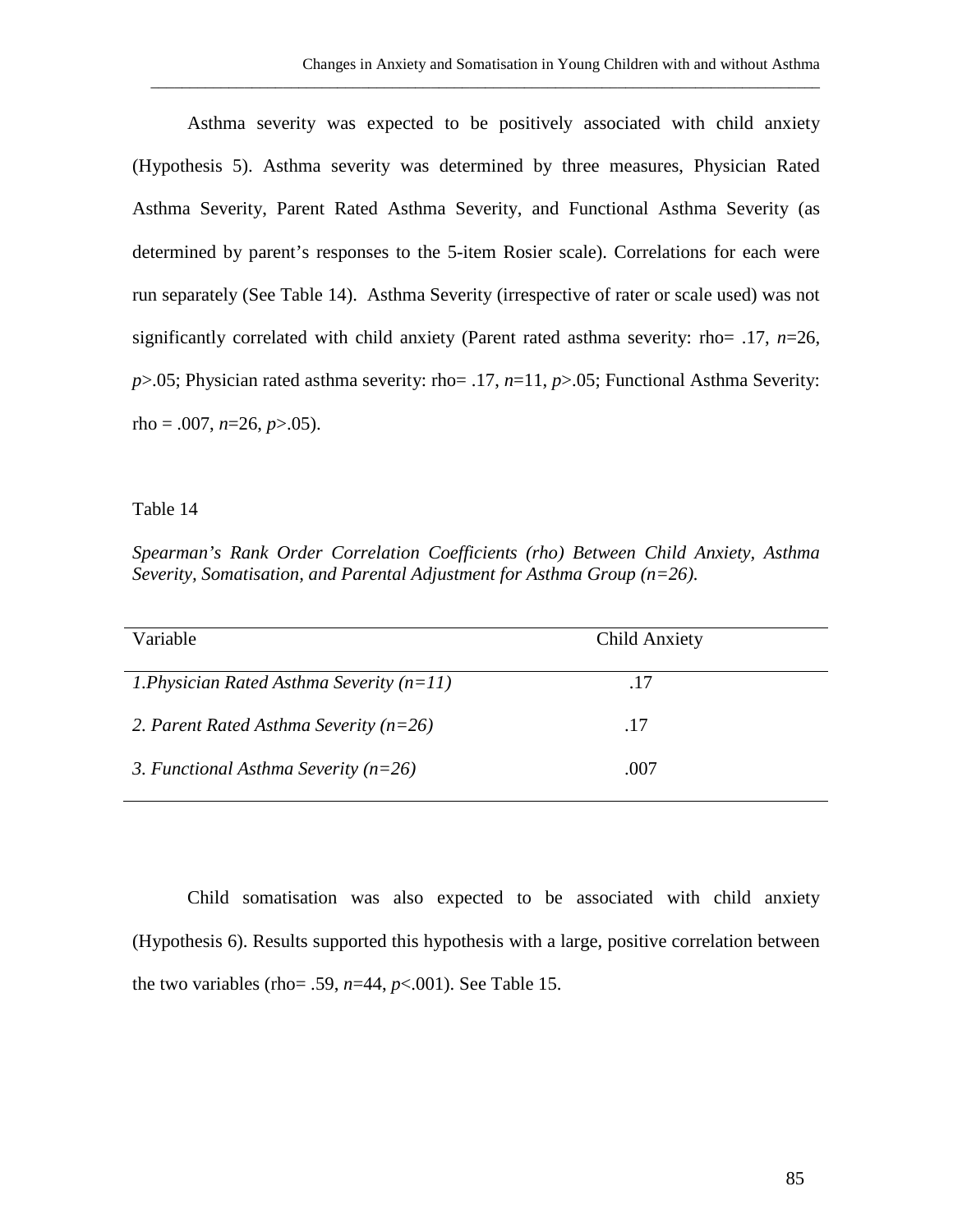Protective parenting was another variable that was expected to be associated with child anxiety (Hypothesis 7). Analysis yielded non-significant results (rho= .195, *n*=44, *p*>.05).

\_\_\_\_\_\_\_\_\_\_\_\_\_\_\_\_\_\_\_\_\_\_\_\_\_\_\_\_\_\_\_\_\_\_\_\_\_\_\_\_\_\_\_\_\_\_\_\_\_\_\_\_\_\_\_\_\_\_\_\_\_\_\_\_\_\_\_\_\_\_\_\_\_\_\_\_\_\_\_\_\_\_\_\_\_\_

Parental adjustment was expected to be associated with child anxiety (Hypothesis 8). Parental adjustment, as measured by the GHQ, was found to be significantly correlated with child anxiety, supporting the research hypothesis. Correlations were run for all four subtests of the GHQ (as well as the GHQ total score) and child anxiety. This thorough analysis allowed for an in depth understanding of the results. The correlation between child anxiety and the Total GHQ score was highly significant (rho= .48, *n*=44, *p*<.001). Further analysis revealed that the primary contributing subtest to this total score correlation was the GHQ Anxiety subtest score. The correlation between the GHQ Anxiety score and child anxiety was also statistically significant (rho= .395, *n*=44, *p*=.008). Of all the other subtests in the GHQ, only the Somatic scale was significantly correlated with child anxiety (rho=.388, *n*=44, *p*=.009; rho= .344, *n*=43, *p*=.024). Depression and Social Dysfunction subtest scores were not correlated with child anxiety. See Table 15 for all subtests correlations.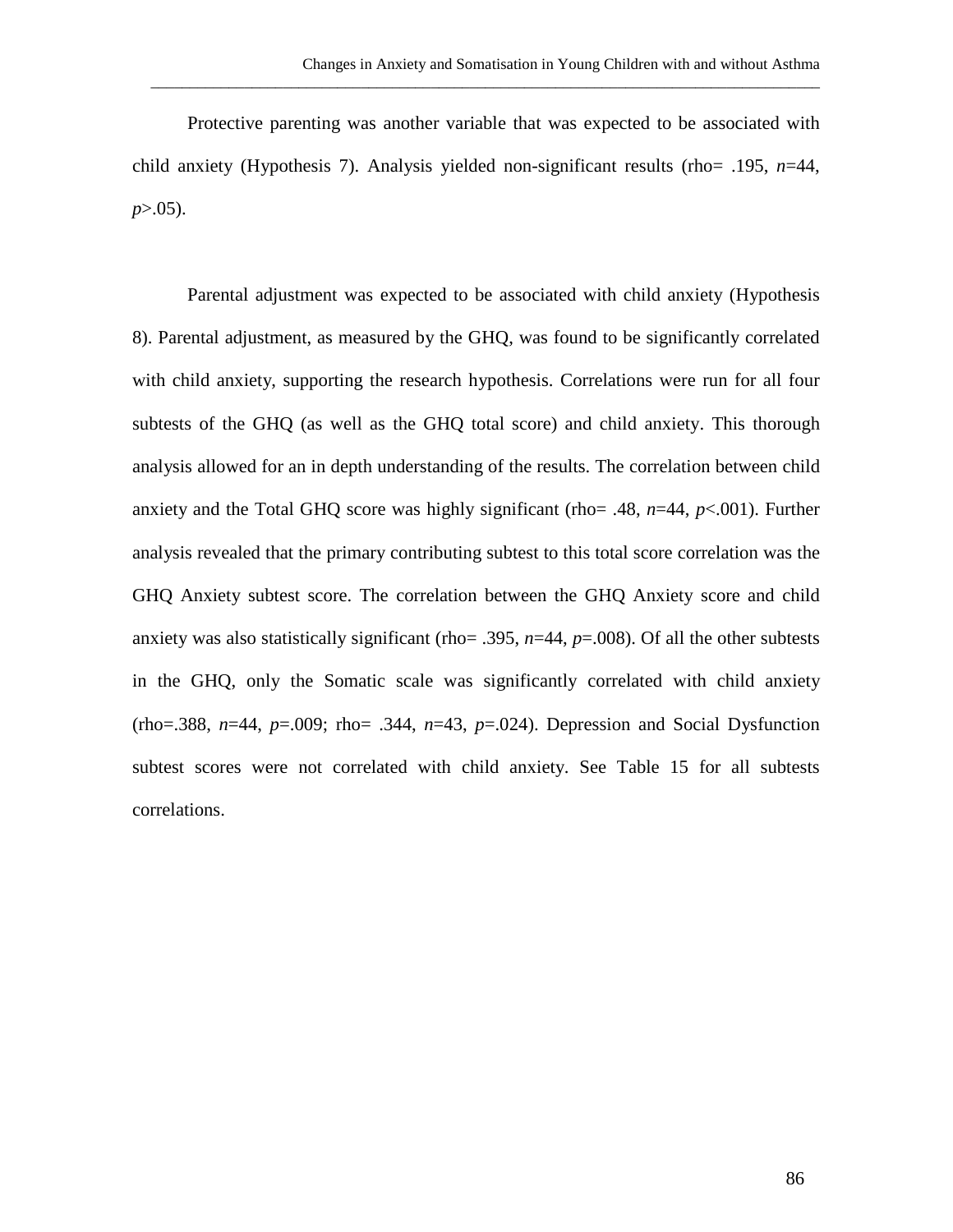## Table 15

|  |  | Spearman's Rank Order Correlation Coefficients (rho) Between Child Anxiety, |  |  |
|--|--|-----------------------------------------------------------------------------|--|--|
|  |  | Somatisation, and Parental Adjustment for complete sample $(n=44)$          |  |  |

\_\_\_\_\_\_\_\_\_\_\_\_\_\_\_\_\_\_\_\_\_\_\_\_\_\_\_\_\_\_\_\_\_\_\_\_\_\_\_\_\_\_\_\_\_\_\_\_\_\_\_\_\_\_\_\_\_\_\_\_\_\_\_\_\_\_\_\_\_\_\_\_\_\_\_\_\_\_\_\_\_\_\_\_\_\_

| Variable                               | Child Anxiety |
|----------------------------------------|---------------|
| 1. Somatisation                        | $.59**$       |
| 2. Protective Parenting                | .195          |
| 3. Parental Adjustment- GHQ Total      | $.48**$       |
| 4. GHQ – Anxiety Scale Score           | $.395**$      |
| 5. GHQ – Somatisation Scale Score      | $.388**$      |
| 6. GHQ-Depression Scale Score          | .290          |
| 7. GHQ- Social Dysfunction Scale Score | .118          |

*\*\* p<.05* 

Wilcoxon's Signed Ranks Test was used to determine any difference between parent and teacher perceptions of child anxiety. It was hypothesised that there would be a difference between parent and teacher perceptions of child anxiety with parents being more likely to report higher levels of child anxiety (Hypothesis 9). When the complete sample was analysed  $(n=30 -$  based on children for whom both a parent and teacher rated BASC was returned), results failed to indicate a significant difference between parent's and teacher's ratings of child anxiety  $n=30$ ,  $z = -1.823$ ,  $p > .05$ . However, when the amended sample was analysed  $(n=29 -$  based on removal of the extreme outlier) results suggested there was a significant difference between parents and teachers ratings of child anxiety  $(z=$ -2.236, *n*=29, *p*<.05). Despite these discrepant findings, the overall trend identified did support the research hypothesis because parent's mean rank ratings of child anxiety were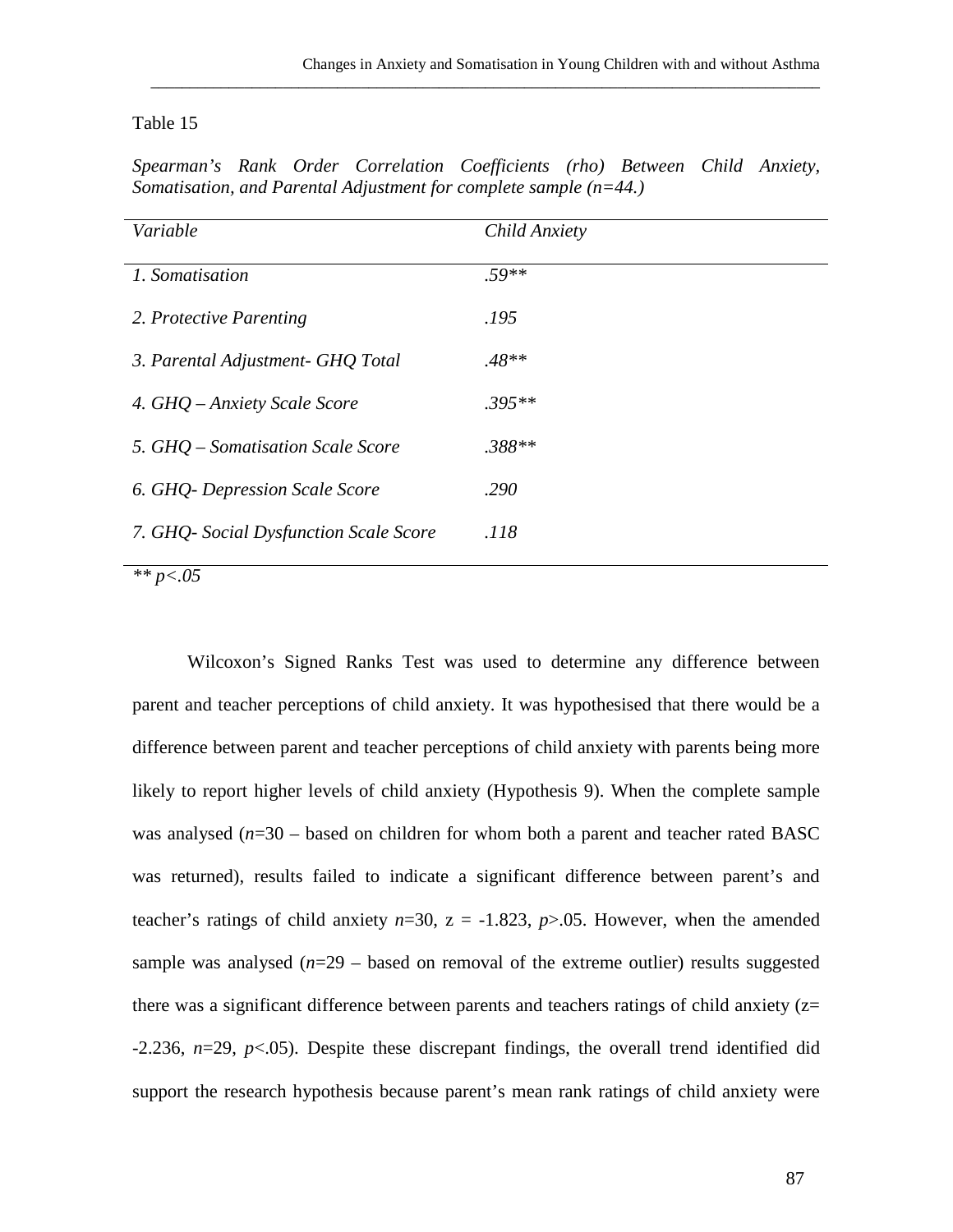higher than teacher's. When the control and asthma groups were individually analysed more complex findings emerged. Although the asthma group comprised 26 participants, only 16 had BASC Teacher Rating forms completed and returned. Similarly, the control group comprised 18 participants, but only 14 had BASC-TRS. Results from the control group indicated that the difference in parent and teacher ratings was statistically significant with parents' reports of anxiety resulting in a higher mean rank than teachers. (*z*=-2.043, *n*= 14,  $p<0.05$ ). However, although the same trend was identified with the asthma group ( $z=$ -692,  $n=16$ ,  $p>0.05$ ), the result was not significant.

\_\_\_\_\_\_\_\_\_\_\_\_\_\_\_\_\_\_\_\_\_\_\_\_\_\_\_\_\_\_\_\_\_\_\_\_\_\_\_\_\_\_\_\_\_\_\_\_\_\_\_\_\_\_\_\_\_\_\_\_\_\_\_\_\_\_\_\_\_\_\_\_\_\_\_\_\_\_\_\_\_\_\_\_\_\_

Although the factor that provided the largest contribution to sample attrition was recruitment based (inability to establish contact), investigation into other possible explanations for non-participation were undertaken. Statistical analyses were used to compare those who did and did not complete the second study to look for differences among them. Independent samples t-tests were run to compare mean scores of the two groups (those who participated in the study at Time 1 only (Group A) and those who participated in the study at both Time 1 and Time 2 (Group B) on key variables (anxiety, somatisation, the GHQ total score, the GHQ subtest scores, and the PPS). Levene's test for equality of variances indicated that the variation of scores for both groups was the same for each analysis.

BASC Anxiety: Results indicated that there was no significant difference in scores between Group A (M=8.03, SD= 4.82), and Group B [M=7.61, SD=5.18; t(101)=.424, p= .67]. BASC Somatisation: There was no significant difference on scores between Group A (M=3.54, SD= 3.32), and Group B [M=3.84, SD=3.09; t(101)=-.-465, p= .64]. GHQ Total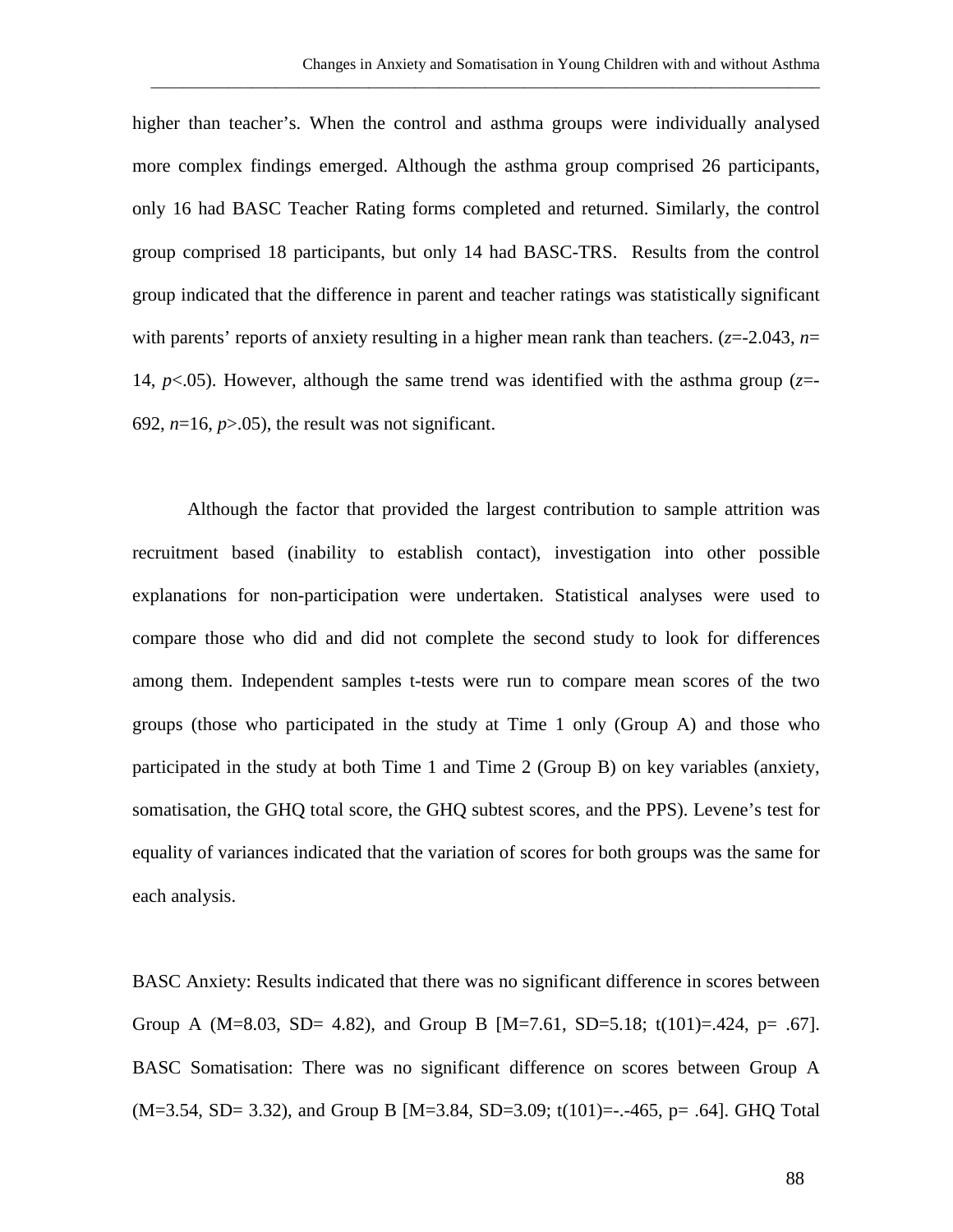Score: There was no significant difference on scores between Group A (M= 19.98, SD=9.40) Group B  $[M=18.18, SD= 8.30; t(101)=1.01, p=.31]$ . GHQ Somatic Complaints: There was no significant difference on scores between Group A ( $M = 6.19$ , SD=3.95) Group B  $[M=5.07, SD= 3.34; t(101)=1.51, p=.13]$ . GHQ Anxiety: There was no significant difference on scores between Group A ( $M = 5.95$ , SD=3.795) Group B [ $M = 56.20$ , SD= 2.99; t(101)=-.370, p=.71]. GHQ Social Dysfunction: There was no significant difference on scores between Group A (M=  $6.69$ , SD=2.34) Group B [M= $6.20$ , SD= 2.46; t(101)= 1.03, p=.31]. GHQ Depression: There was no significant difference on scores between Group A (M= 1.15, SD=2.72) Group B [M=.70, SD= 2.35; t(101)=-875, p=.38]. PPS: There was no significant difference on scores between Group A (M=30.14, SD=5.78) Group B [M=29.36, SD= 7.60; t(101)=-588, p=.59].

\_\_\_\_\_\_\_\_\_\_\_\_\_\_\_\_\_\_\_\_\_\_\_\_\_\_\_\_\_\_\_\_\_\_\_\_\_\_\_\_\_\_\_\_\_\_\_\_\_\_\_\_\_\_\_\_\_\_\_\_\_\_\_\_\_\_\_\_\_\_\_\_\_\_\_\_\_\_\_\_\_\_\_\_\_\_

Examination of frequencies and descriptive analyses of Group A and Group B on other categorical variables (e.g. parent and physician ratings of asthma severity, and demographic information) did not suggest any differences across the two groups. For example, the dispersion of physician rated asthma across the three severity categories (mild, moderate, severe) was similar across both groups, with both groups having more children rated as having severe asthma than mild or moderate. Asthma status was however identified as a possible differentiator as there were more participants whose children had asthma in Group A ( $n=39$ ) than Group B ( $n=26$ ). However there were also more asthma free children in Group A  $(n=20)$  than Group B  $(n=18)$ . Chi-square test for independence was run to explore the relationship between Group A and Group B regarding asthma status, to determine if there were similar proportion of people who had children with asthma that participated in at Time 1 only and those that also participated Time 2. Results indicated that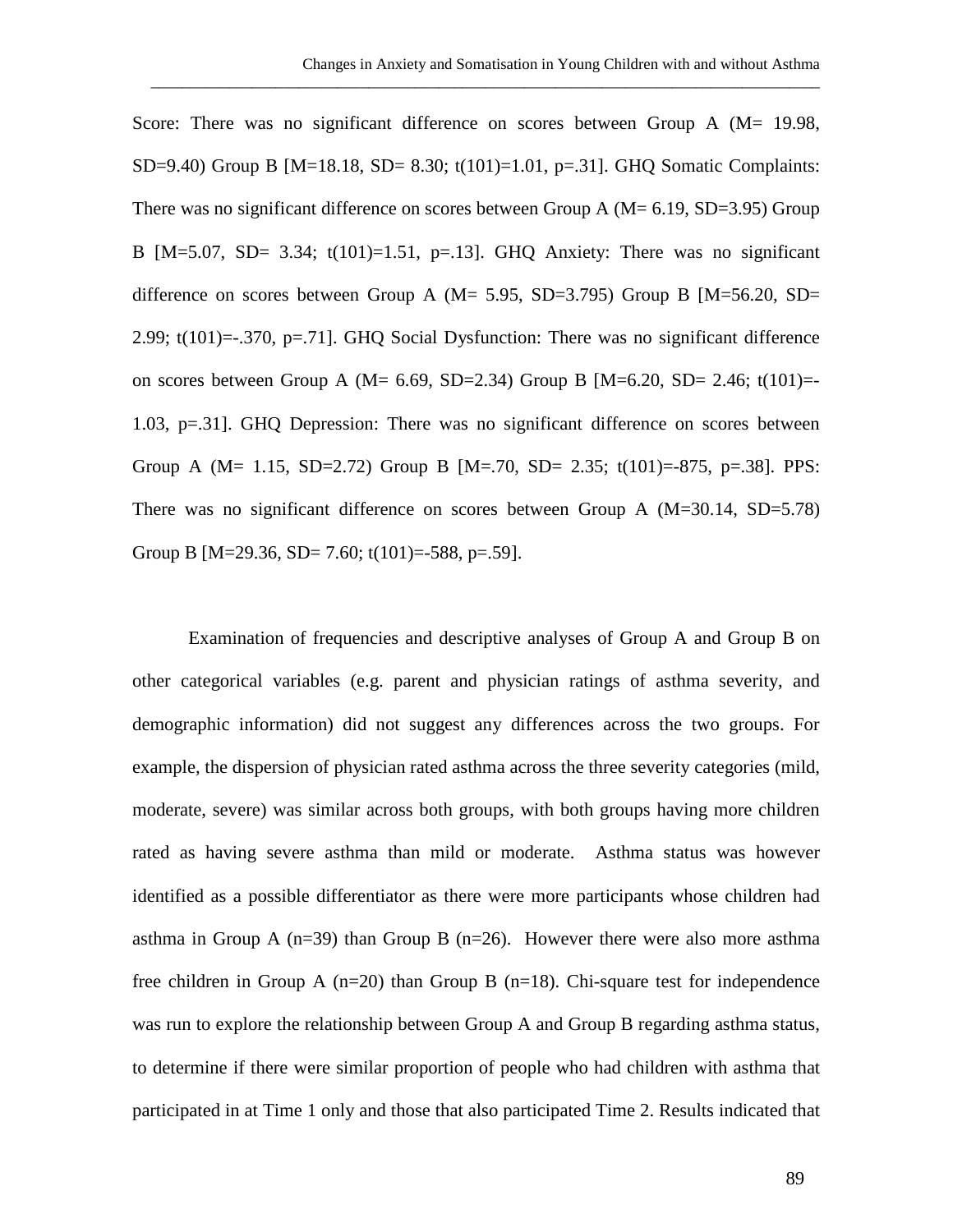the proportion of children with asthma did not significantly differ across Group A (66.1%) and Group B (59.1%),  $X^2(1, N=103) = .27$ , p>.05.

\_\_\_\_\_\_\_\_\_\_\_\_\_\_\_\_\_\_\_\_\_\_\_\_\_\_\_\_\_\_\_\_\_\_\_\_\_\_\_\_\_\_\_\_\_\_\_\_\_\_\_\_\_\_\_\_\_\_\_\_\_\_\_\_\_\_\_\_\_\_\_\_\_\_\_\_\_\_\_\_\_\_\_\_\_\_

Additional analyses were considered appropriate to explore any relationship between the time of the child's diagnosis with asthma and their scores on the anxiety and somatisation scores, as well as their parent's scores on the parental adjustment and protection questionnaires (GHQ & PPS). These analyses were executed to explore the possibility that the stress of a recent diagnosis may have impacted on the results. Analysis of the difference in the time between receiving the diagnosis of child asthma and participating in the research at time 1 failed to show any evidence of a link. Some participants completed the study questionnaires only a few months after diagnosis and reported low levels of child anxiety, parental anxiety, and adjustment, while others completed the questionnaire several months after diagnosis and reported higher levels of child and parent anxiety. Spearman's Rank Order Correlation analysis showed no significant relationships between time of diagnosis and any of the main variables. Refer to Table 16 below for correlation coefficients.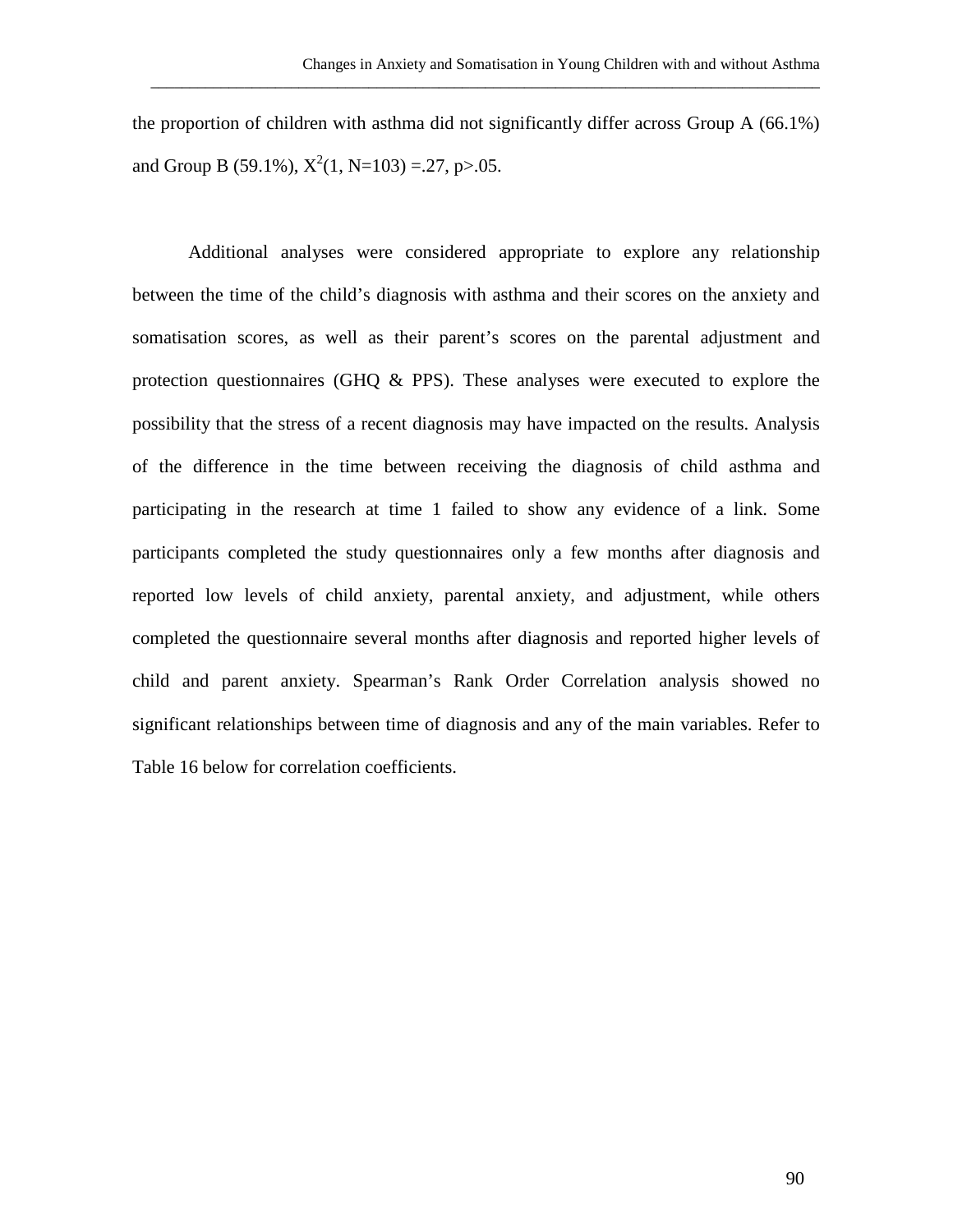## Table 16

| Variable                 | Time of Asthma Diagnosis |  |
|--------------------------|--------------------------|--|
| <b>BASC</b> anxiety      | .204                     |  |
| <b>BASC</b> somatisation | $-.058$                  |  |
| GHQ total score          | $-.152$                  |  |
| GHQ somatic complaints   | $-.039$                  |  |
| GHQ anxiety              | $-.282$                  |  |
| GHQ depression           | $-.073$                  |  |
| GHQ social dysfunction   | $-.043$                  |  |
| <b>PPS</b>               | .088                     |  |
|                          |                          |  |

*Spearman's Rank Order Correlation Coefficients (rho) Between the Key Research Variables and Time of Asthma Diagnosis.*

\_\_\_\_\_\_\_\_\_\_\_\_\_\_\_\_\_\_\_\_\_\_\_\_\_\_\_\_\_\_\_\_\_\_\_\_\_\_\_\_\_\_\_\_\_\_\_\_\_\_\_\_\_\_\_\_\_\_\_\_\_\_\_\_\_\_\_\_\_\_\_\_\_\_\_\_\_\_\_\_\_\_\_\_\_\_

*p>.05 for all variables*

A correlation coefficient was calculated for asthma status (the independent variable) and parent anxiety (mediator) as part of testing for potential mediation. Results indicated that the independent variable and the mediator were not significantly correlated (rho=-.018,  $n=44$ ,  $p>0.05$ ).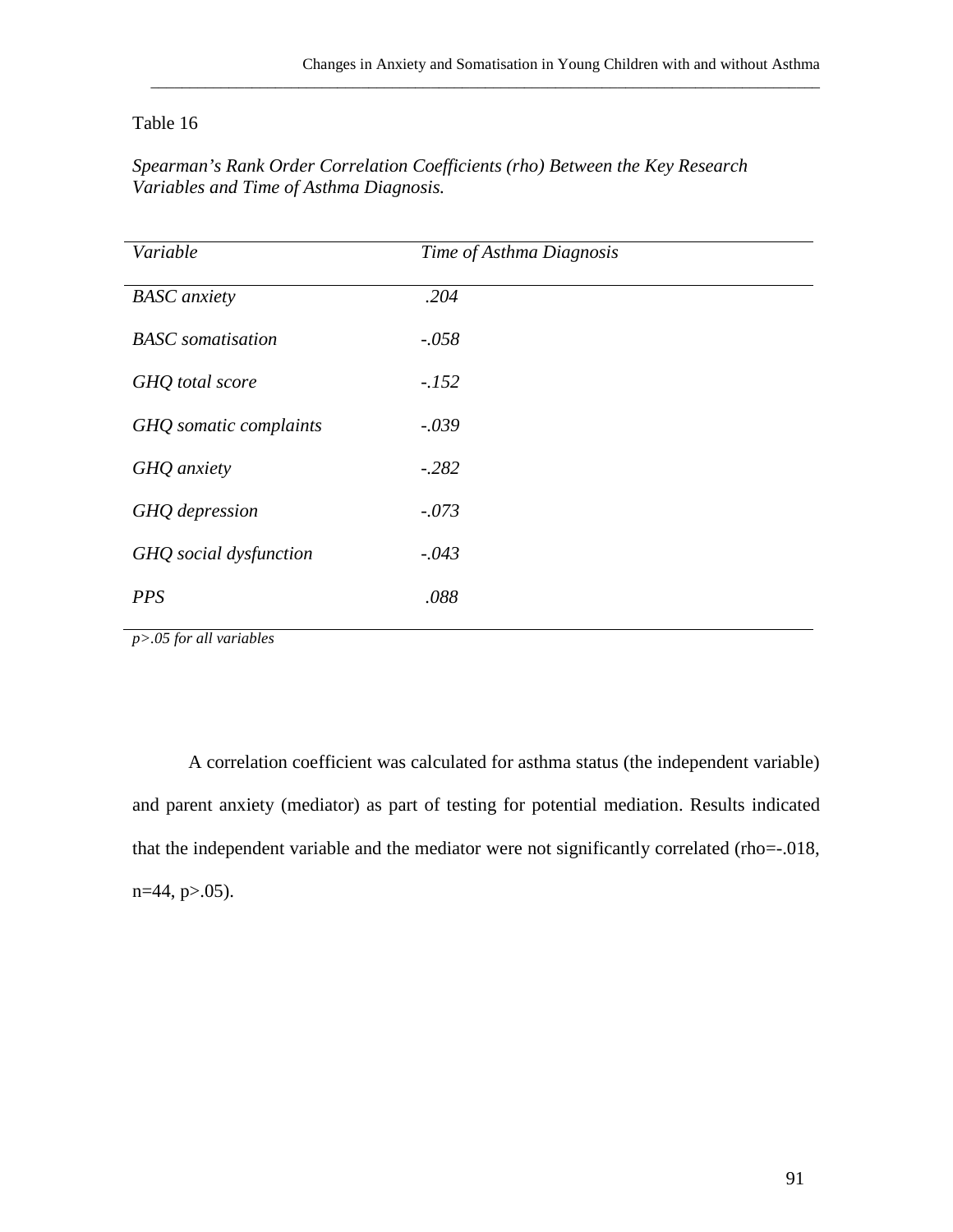### **3.2.3 Multivariate Analyses**

A one-way between-groups multivariate analysis of variance (MANOVA) was performed to investigate group (Asthma & Control) differences in anxiety and somatisation, to further elucidate findings from the Wilcoxon Signed Ranks Tests used to determine changes over time in anxiety and somatisation for the entire sample (Hypotheses 1 & 2). A MANOVA was considered acceptable to perform on the current sample despite concerns regarding normality as it is robust to such violations (Pallant, 2001). Results failed to show a statistically significant difference between the asthma and control groups on anxiety and somatisation  $F(2,41) = .186$ ,  $p=.831$ ; Pillais Trace = .009.

\_\_\_\_\_\_\_\_\_\_\_\_\_\_\_\_\_\_\_\_\_\_\_\_\_\_\_\_\_\_\_\_\_\_\_\_\_\_\_\_\_\_\_\_\_\_\_\_\_\_\_\_\_\_\_\_\_\_\_\_\_\_\_\_\_\_\_\_\_\_\_\_\_\_\_\_\_\_\_\_\_\_\_\_\_\_

#### **3.2.4 Regression Analyses**

A standard multiple regression was performed to evaluate the predictive power of the three independent variables (somatisation, parental protection, and parental adjustment) for which significant correlations with child anxiety had been identified (Hypotheses 6, 7, & 8). Given findings from the correlation analyses performed with the various subtests of the GHQ, the multiple regression was performed using the GHQ Anxiety Scale.

Results suggested that the independent variables accounted for a significant proportion of the variance in child anxiety ( $R^2$  = .428; Adjusted  $R^2$  = .386;  $F(3,40) = 9.99$ , *p*<.001). Furthermore, results indicated that child somatisation made the strongest unique, significant contribution to explain child anxiety ( $\beta$  = .485, *t* = 3.606, *p* = .001), and that only parental anxiety significantly added to the predictive power of the model. These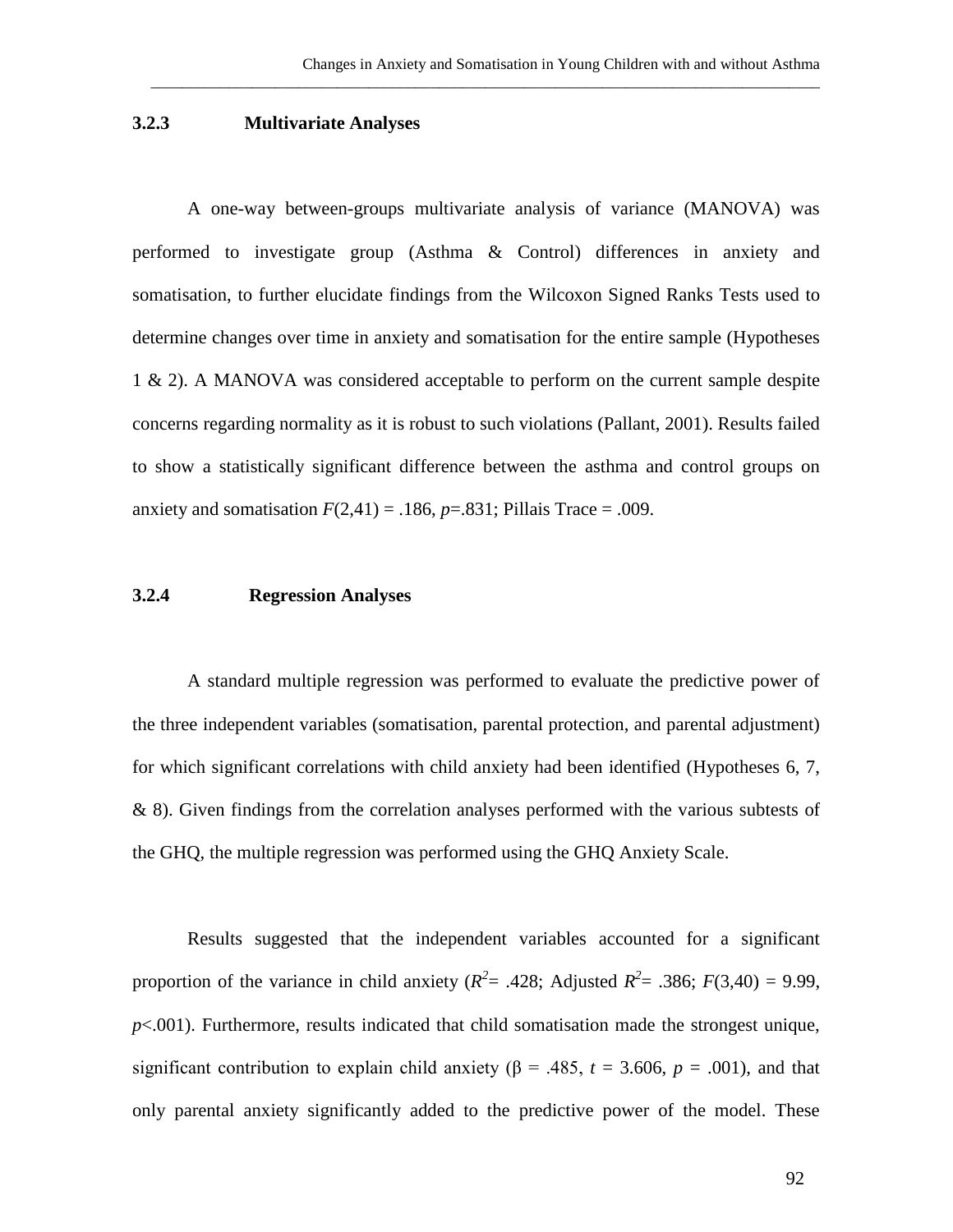findings are consistent with results from correlation analyses discussed earlier. A summary of findings is presented in Table 17.

\_\_\_\_\_\_\_\_\_\_\_\_\_\_\_\_\_\_\_\_\_\_\_\_\_\_\_\_\_\_\_\_\_\_\_\_\_\_\_\_\_\_\_\_\_\_\_\_\_\_\_\_\_\_\_\_\_\_\_\_\_\_\_\_\_\_\_\_\_\_\_\_\_\_\_\_\_\_\_\_\_\_\_\_\_\_

# Table 17

*Summary of Multiple Regression Analysis for Variables Predicting Child Anxiety (N=44)* 

| Independent variable           | B    | SE B |      |       | Sig. (p) |
|--------------------------------|------|------|------|-------|----------|
| <b>BASC</b> Somatisation Scale | 1.50 | .416 | .485 | 3.606 | .001     |
| <b>GHQ Anxiety Scale</b>       | .855 | .300 | .347 | 2.846 | .007     |
| <b>Parent Protection Scale</b> | .024 | .274 | .012 | .087  | .931     |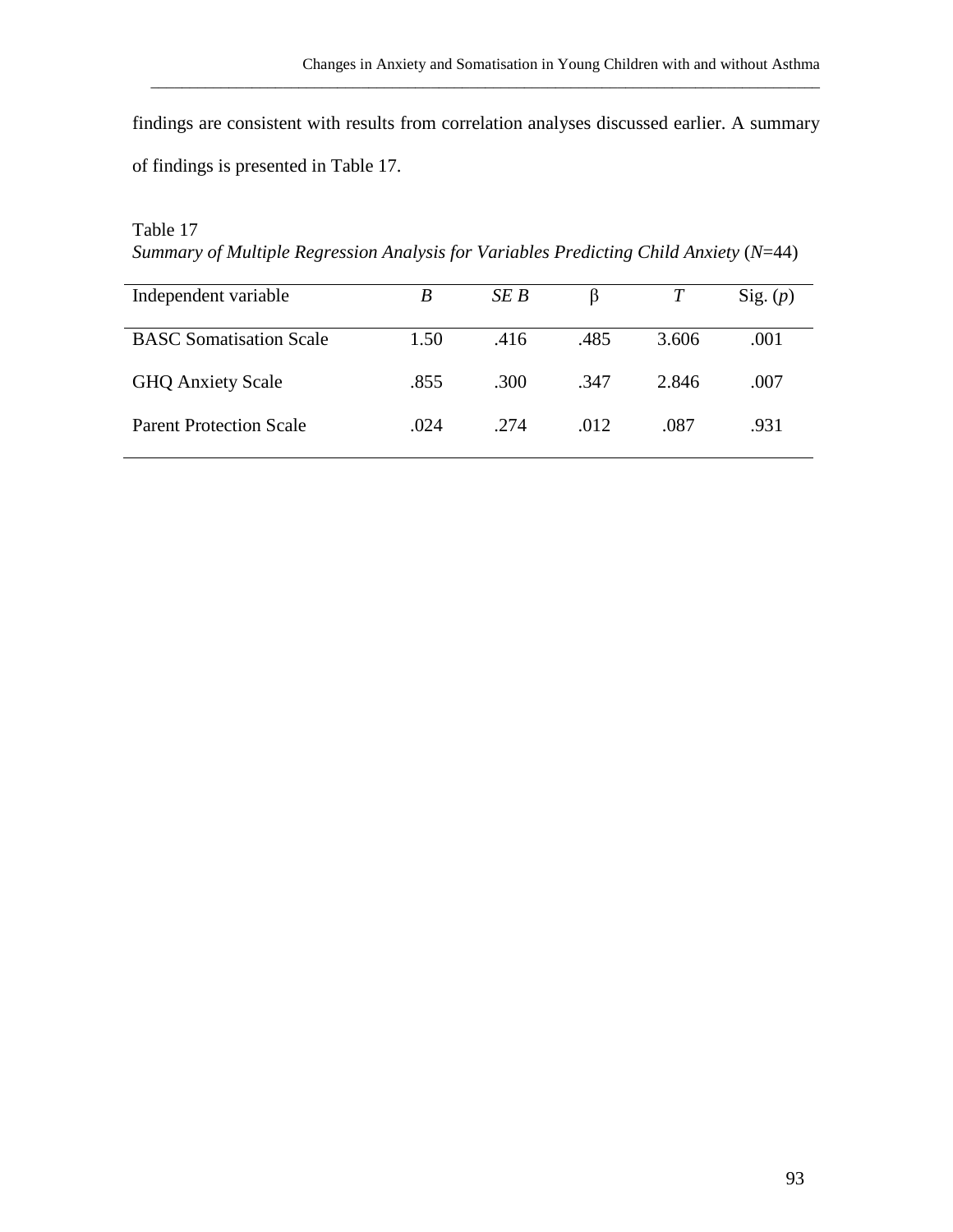# **4 DISCUSSION**

#### **4.1 Overview of Research Aims and Summary of Findings**

The primary aim of this research was to examine changes in anxiety and somatisation over time in a group of children with and without asthma using baseline data from an earlier study (Siddons, 2004). It was hypothesised that:

\_\_\_\_\_\_\_\_\_\_\_\_\_\_\_\_\_\_\_\_\_\_\_\_\_\_\_\_\_\_\_\_\_\_\_\_\_\_\_\_\_\_\_\_\_\_\_\_\_\_\_\_\_\_\_\_\_\_\_\_\_\_\_\_\_\_\_\_\_\_\_\_\_\_\_\_\_\_\_\_\_\_\_\_\_\_

1) Levels of child anxiety in both child samples (children with asthma and controls) at Time 2 would be lower than at Time 1 (Hypothesis 1).

2) Levels of somatisation in both child samples (children with asthma and controls) at Time 2 would be lower than at Time 1 (Hypothesis 2).

3) The number of children with a current diagnosis of asthma would have decreased over time (Hypothesis 3).

Results from the statistical analysis conducted indicated that children's anxiety scores increased over time from Time 1 (original study) to Time 2 (current study). As such, although there was a significant difference between children's anxiety scores at the two time points, findings were contrary to expectations and therefore failed to support Hypothesis 1. Results for changes in levels of somatisation also indicated a trend that was inconsistent with research expectations. Results failed to support Hypothesis 2 as there was a small non-significant increase in levels of somatisation from Time 1 to Time 2. Changes over time in participant group status (i.e. asthma status) suggested that there was a decline in the number of children with asthma, with some children who had a diagnosis of asthma at Time 1 being asthma free by Time 2. Results indicated that the difference in the group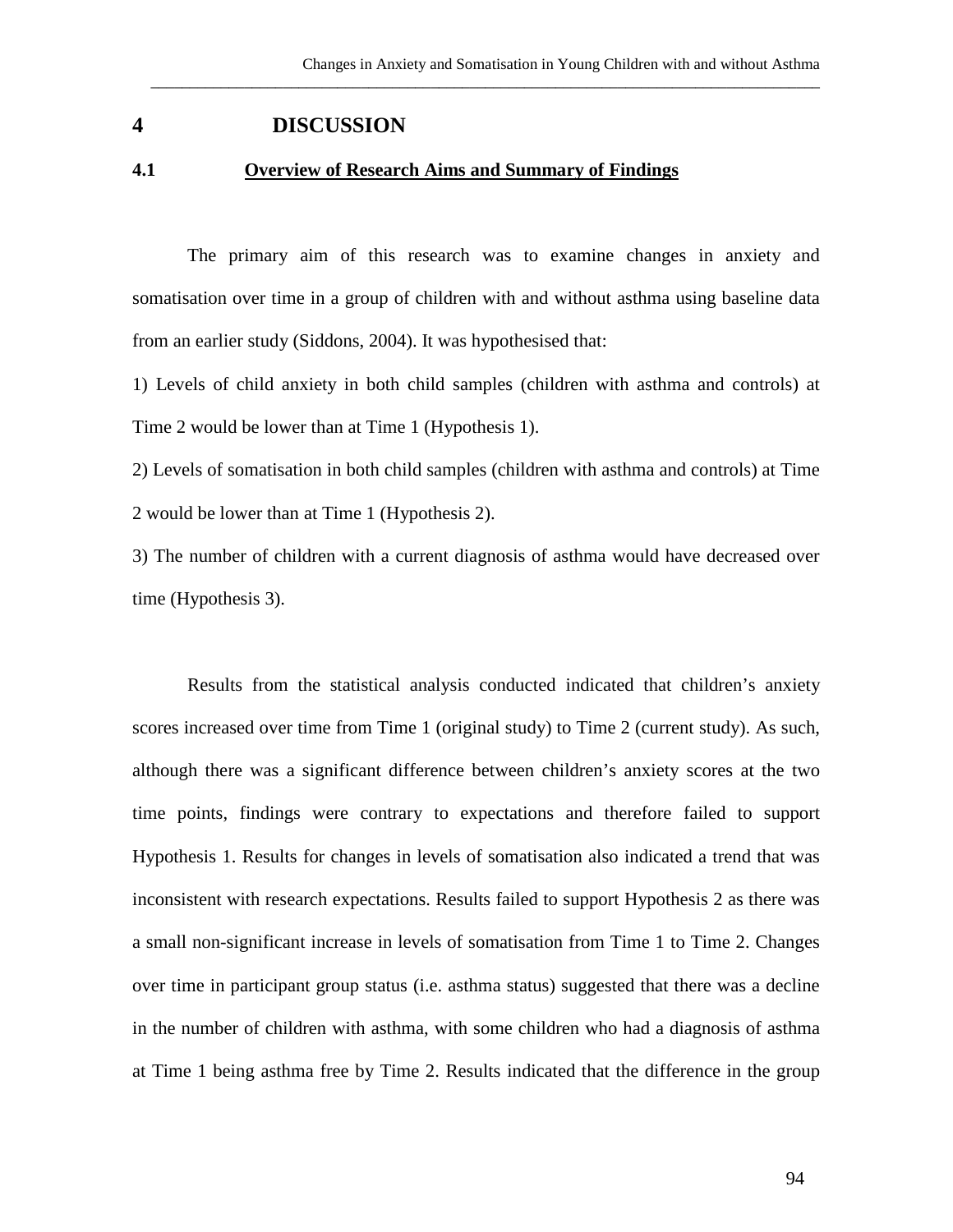proportions between both time points was statistically significant, and therefore provided support for Hypothesis 3.

\_\_\_\_\_\_\_\_\_\_\_\_\_\_\_\_\_\_\_\_\_\_\_\_\_\_\_\_\_\_\_\_\_\_\_\_\_\_\_\_\_\_\_\_\_\_\_\_\_\_\_\_\_\_\_\_\_\_\_\_\_\_\_\_\_\_\_\_\_\_\_\_\_\_\_\_\_\_\_\_\_\_\_\_\_\_

The second aim of the study was to examine the contribution of five variables to child anxiety (asthma status, asthma severity, child somatisation, protective parenting, parent adjustment). It was hypothesised that;

4) Children with asthma would have higher levels of anxiety than children without asthma (Hypothesis 4).

5) Asthma severity would be positively associated with child anxiety (Hypothesis 5).

6) Child somatisation would be associated with child anxiety (Hypothesis 6).

7) Protective parenting would be associated with child anxiety (Hypothesis 7).

8) Parental adjustment would be associated with child anxiety (Hypothesis 8).

Expectations that children with asthma would have higher levels of anxiety than children without asthma were statistically supported. Asthma severity was expected to be positively associated with child anxiety however results failed to indicate a significant correlation therefore failing to support Hypothesis 5. Child somatisation was also expected to be associated with child anxiety. Results supported this expectation thus providing support for Hypothesis 6. Protective parenting was another variable that was expected to be associated with child anxiety. Analysis yielded a non-significant result thus failing to support Hypothesis 7. Parental adjustment was also expected to be associated with child anxiety. Results showed that there was a significant correlation between the two variables, thus supporting Hypothesis 8.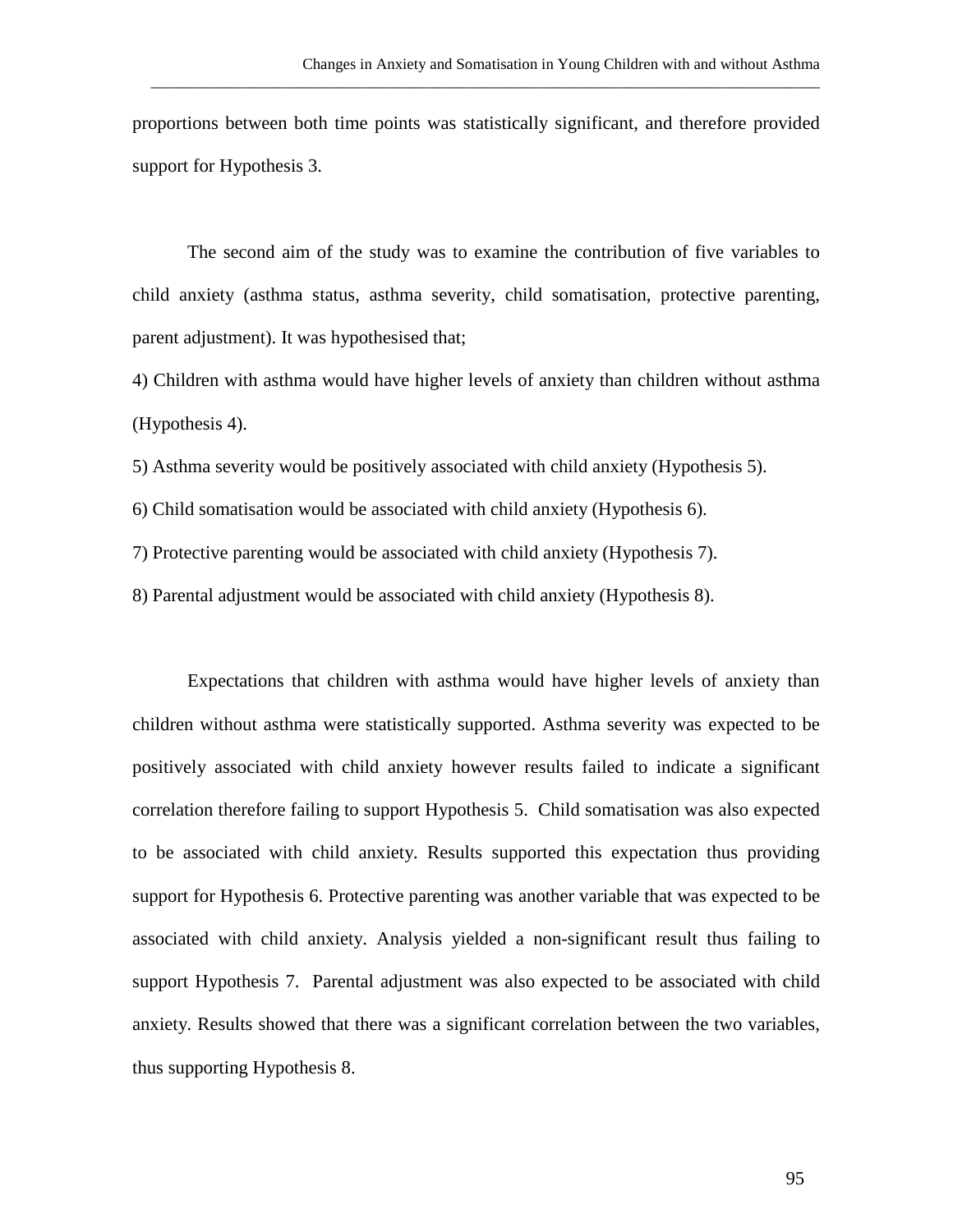As well as providing a longitudinal aspect through a follow-up data collection this study also extended the research questions from the original study. An additional informant (child's teacher) was used to report on the children's anxiety and thus allowed for a comparison with parental reports of child anxiety. The third aim of the current research was to investigate if there were any differences between parent and teacher reports of child anxiety. Specifically, it was hypothesised that:

\_\_\_\_\_\_\_\_\_\_\_\_\_\_\_\_\_\_\_\_\_\_\_\_\_\_\_\_\_\_\_\_\_\_\_\_\_\_\_\_\_\_\_\_\_\_\_\_\_\_\_\_\_\_\_\_\_\_\_\_\_\_\_\_\_\_\_\_\_\_\_\_\_\_\_\_\_\_\_\_\_\_\_\_\_\_

9) There would be a difference between parent and teacher perceptions of child anxiety, with parents being more likely to report higher levels of child anxiety (Hypothesis 9).

Results again varied depending on inclusion or exclusion of outliers in the analysis. When the complete sample was analysed results failed to indicate a significant difference between parent and teacher ratings of child anxiety. However, upon removal of the extreme outlier the difference in ratings was significant. Interestingly, the overall trend was consistent with research expectations as parent mean rankings of children's anxiety were higher than teachers. As such, findings showed support for research hypothesis 9.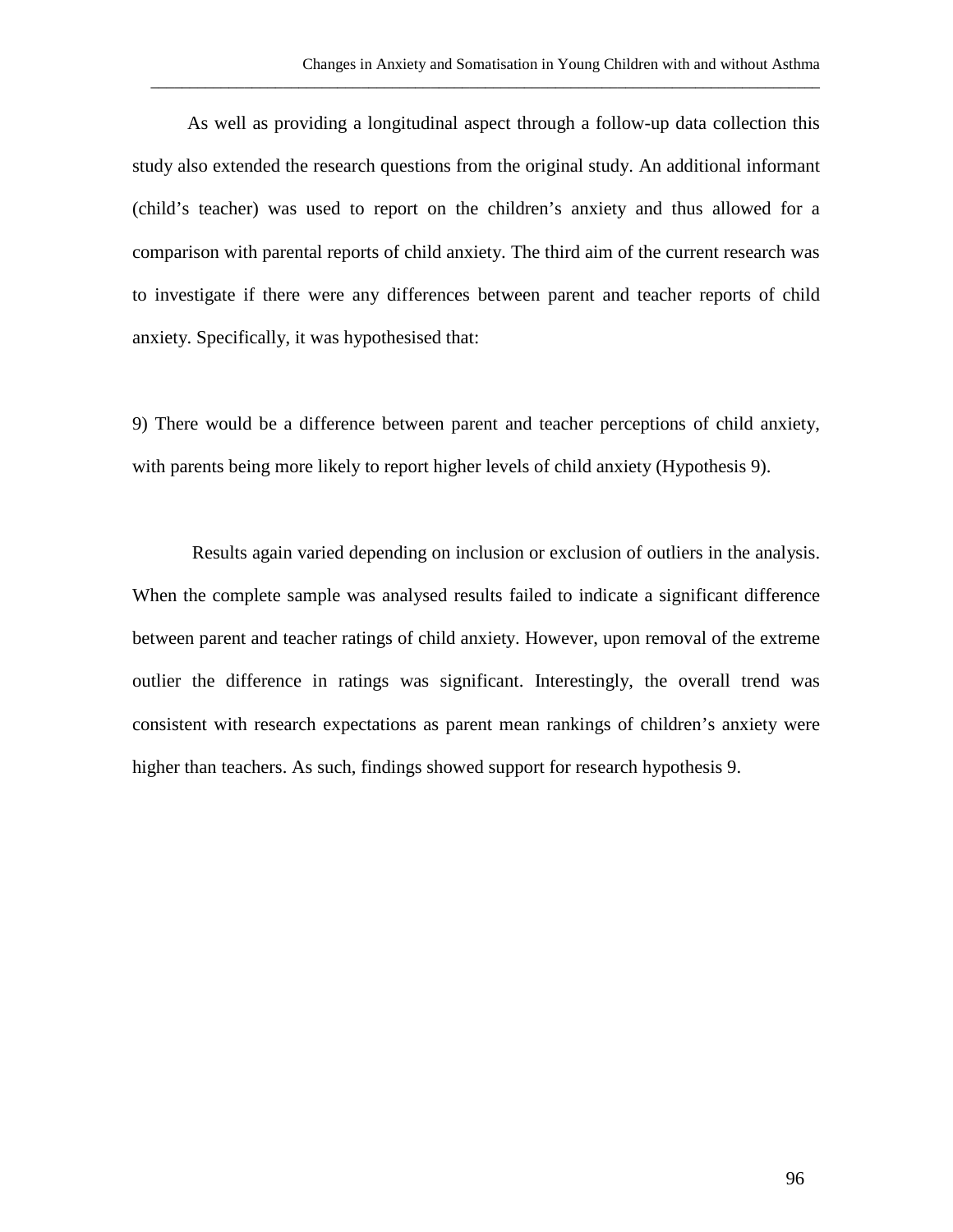#### **4.2 Prevalence and Changes in Levels of Anxiety and Somatisation**

\_\_\_\_\_\_\_\_\_\_\_\_\_\_\_\_\_\_\_\_\_\_\_\_\_\_\_\_\_\_\_\_\_\_\_\_\_\_\_\_\_\_\_\_\_\_\_\_\_\_\_\_\_\_\_\_\_\_\_\_\_\_\_\_\_\_\_\_\_\_\_\_\_\_\_\_\_\_\_\_\_\_\_\_\_\_

Anxiety is a universal emotion and human reaction. Although it can manifest as an unwelcome, negative experience (Reber, 1995), it is often successfully managed by people and used as protective or survival tool (House & Stark, 2002). Thus, differentiating between normal or even useful anxiety and pathological anxiety is crucial in psychological assessment and treatment. Although research indicates that anxiety decreases over time and with age, it also suggests that once anxiety is experienced by an individual, they are likely to experience it again to some degree.

Direct comparisons on the prevalence of anxiety and somatisation between this study and the original research (Siddons, 2004), is somewhat limited due to minor differences. Given that the sample of children used were in two different age categories according to the BASC questionnaires, items compared were not identical. Despite this inconsistency, the essence of the scales remained a measure of anxiety (with 9 out of 11 items on the anxiety scale, and 6 out of 8 items on the somatisation scale being identical) and so it was considered reasonable and valid to compare the two.

It was hypothesised that anxiety levels would have decreased in the current study (Time 2) since the original study (Time 1). However, it is not altogether surprising that the opposite was evidenced. Given that the children in the sample were in the first half of primary school it is plausible to expect that the school experience itself presented increased situations of anxiety provoking material and increased potential for separation anxiety. Research has evidenced this tendency with school age children having been found to be

97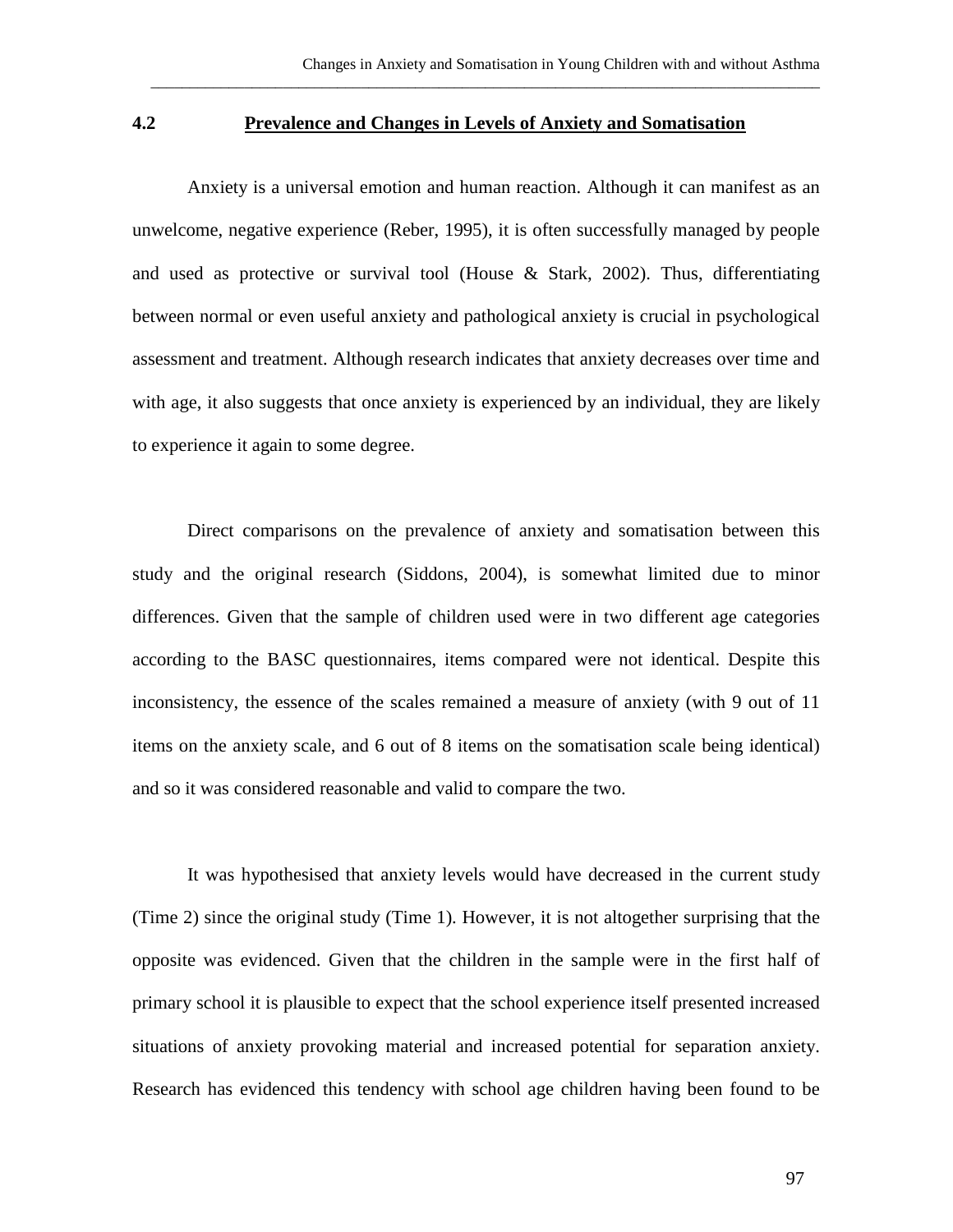concerned about their competence at school (Bernstein et al., 1996). Furthermore, research has also indicated that school age children's fears are mostly related to school, peers, and health related issues (Bell-Dolan, 1990). As such, the inclusion of children with asthma may have further impacted on this study. In general it is acknowledged that chronically ill children have more to deal with (e.g. medication, increased amount of doctor's appointments, concern for health). Also, chronic illness has been linked with decreased school attendance (Sawyer & Fardy, 2003). These variables (primary school age group and living with asthma) are likely to have influenced findings in the current study regarding the progression of anxiety.

\_\_\_\_\_\_\_\_\_\_\_\_\_\_\_\_\_\_\_\_\_\_\_\_\_\_\_\_\_\_\_\_\_\_\_\_\_\_\_\_\_\_\_\_\_\_\_\_\_\_\_\_\_\_\_\_\_\_\_\_\_\_\_\_\_\_\_\_\_\_\_\_\_\_\_\_\_\_\_\_\_\_\_\_\_\_

Somatisation or physical expression of negative emotions like anxiety is common in young children (Masi et al., 2000). Presentations of physical symptoms like sweating, vomiting or pain, can be signs of anxiety in children (Winnicott, 1987). As discussed at greater length earlier, this expression of anxiety may be due various reasons, including children's limited capacity for verbal expression or difficulty identifying and describing their emotions (Masi et al., 2000; Masi et al., 1999). As noted earlier, anxiety is generally understood to decrease with time and age. Based on the well established association between anxiety and somatisation it was expected that somatisation, along with anxiety in the sample of children would decrease from Time 1 to Time 2. As with findings relating to anxiety, this was not the case. Levels of somatisation increased across the board (i.e. total sample, asthma group & control group). This outcome may add further weight to the association between these two variables (anxiety  $\&$  somatisation) in young children as it seems to illustrate that the progression of somatisation is in-line with that of anxiety.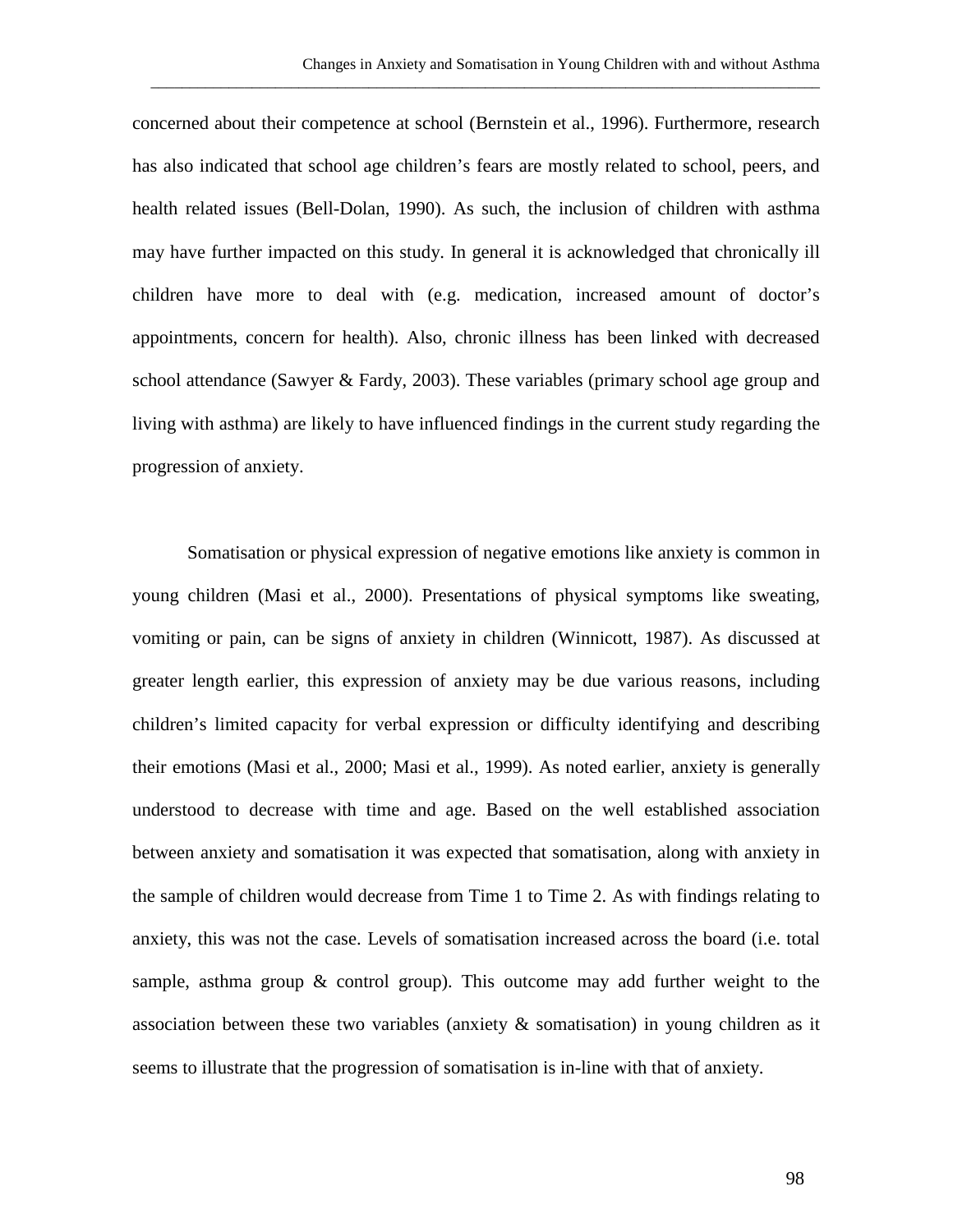Investigation regarding a change in the trend of participant's at-risk-levels for anxiety and somatisation was also limited due to sample attrition. In the original study, Siddons (2004) identified 34% of their sample as being at-risk for anxiety while only 11.7% of the current sample met this criterion. Similarly, a larger proportion of the original sample was identified as at-risk for somatisation (29%) than for the current study (17.6%). Comparison of these levels appears to suggest that anxiety and somatisation are established in an individual's psychosocial make-up early in life and symptoms lie dormant or decrease with age. However, given that the contribution of the scores from children included at Time 1 but not Time 2 is unknown, this suggestion is purely speculative and would require further investigation.

\_\_\_\_\_\_\_\_\_\_\_\_\_\_\_\_\_\_\_\_\_\_\_\_\_\_\_\_\_\_\_\_\_\_\_\_\_\_\_\_\_\_\_\_\_\_\_\_\_\_\_\_\_\_\_\_\_\_\_\_\_\_\_\_\_\_\_\_\_\_\_\_\_\_\_\_\_\_\_\_\_\_\_\_\_\_

### **4.2.1 Association between Somatisation and Child Anxiety**

One of the difficulties when anxiety in children is considered is that identification is often complicated because children's presentation of anxiety can be different to adult anxiety; for example: nightmares, fear of the dark, somatic complaints (Bell-Dolan et al, 1990; Mindell & Barrett, 2002; Reynolds & Kamphaus, 1992). Somatic expressions of anxiety may occur in children because of their limited language skills or their own uncertainty about their emotions (Masi et al., 2000). Despite the reasons for somatisation not being clearly established prevalence is clear. Research has consistently reported widespread somatic complaints among children (Beidel et al., 1991; Hodges et al., 1985; Last, 1991; Livingston et al., 1988; Walker & Greene, 1989; Wasserman et al., 1988). Some research has suggested that experiencing somatic complaints can result in levels of psychological distress that are akin to those experienced by children with physical health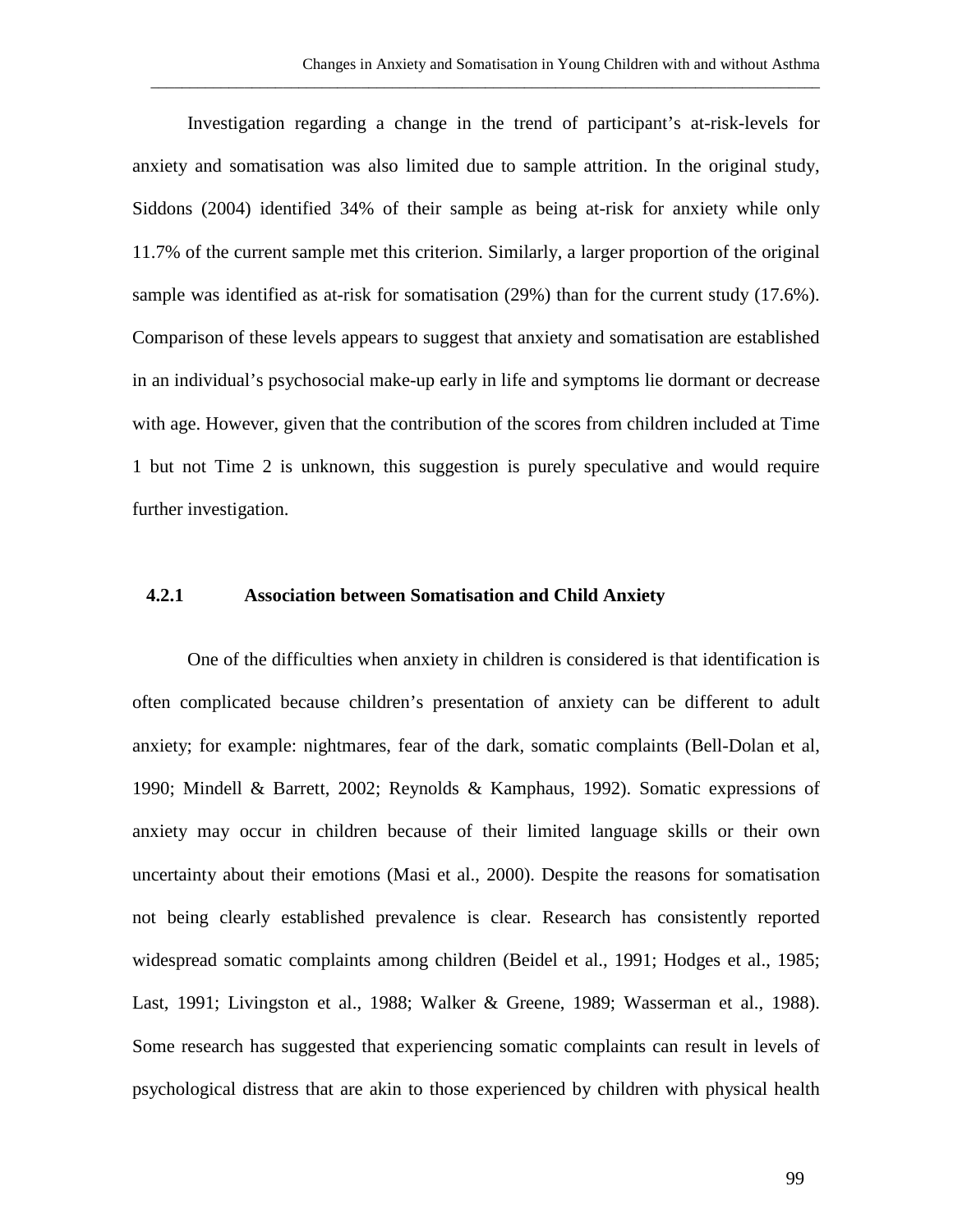problems (Walker & Greene, 1989). Furthermore, support for a correlation between childhood anxiety and somatisation has been demonstrated empirically (Reynolds & Kamphus, 1992; Siddons, 2004). Siddons (2004) demonstrated that a significant proportion of the children with clinical levels of anxiety also had clinical levels of somatisation. Results from the current study supported past research suggesting an association between child anxiety and somatisation in that a positive, medium correlation between child somatisation and child anxiety was found. Results of the regression analysis contributed further support for an association between these two variables, with child somatisation making the strongest unique contribution to the variance in child anxiety. Such consistency in empirical findings suggests that these two variables are intimately tied in childhood. As such, identification and assessment of somatic symptomology should be considered as a part of any assessment of anxiety in children. A correlation between anxiety and somatisation was tested for and found to be moderate (rho= .59). Multicollinearity was not present according to the criterion of  $r = 9$  and above, as identified by Pallant (2001).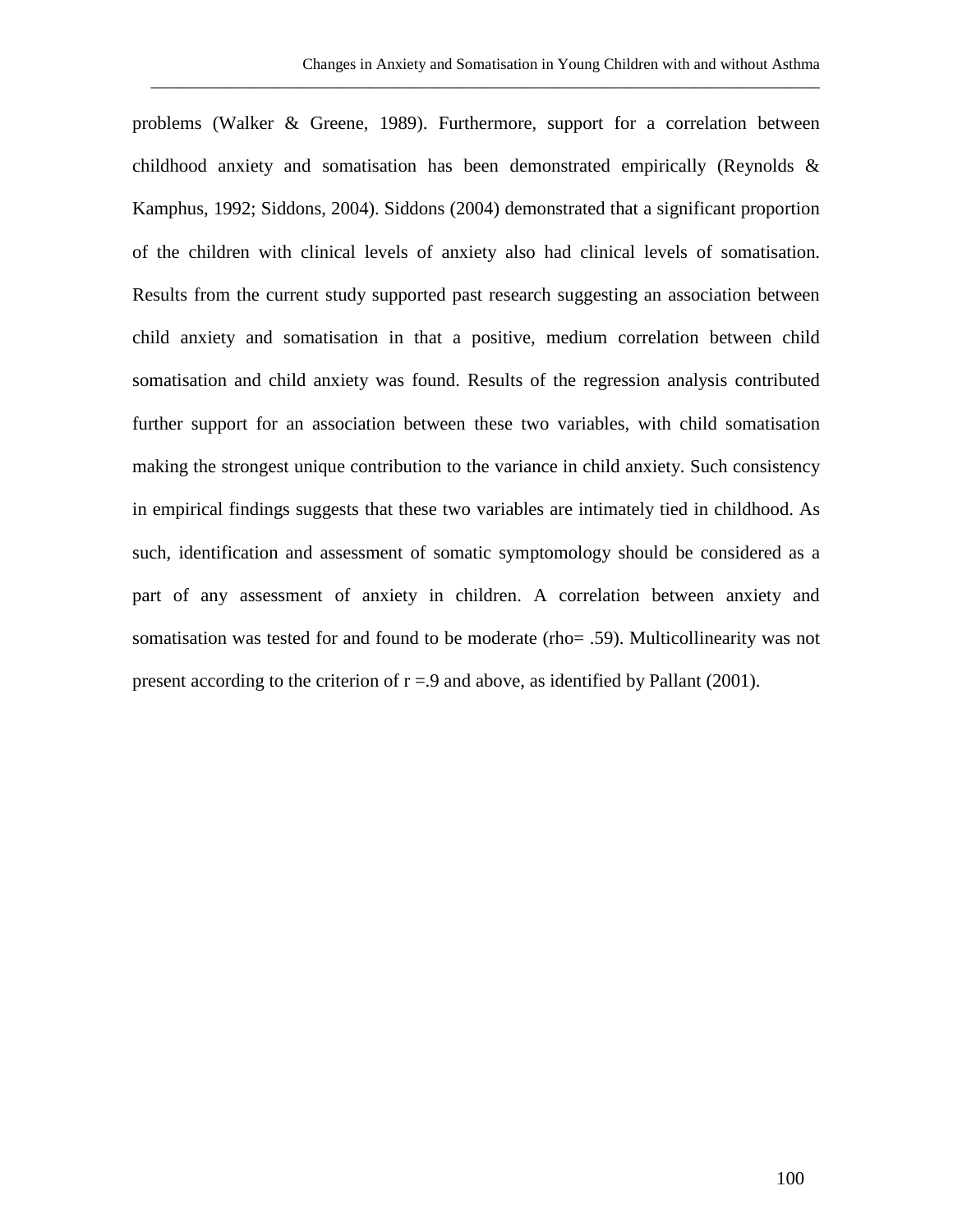## **4.3 Asthma and Anxiety in Young Children**

## **4.3.1 Diagnosis of Asthma**

Asthma prevalence rates on a worldwide scale are at high levels. Australia has one of the highest prevalence rates with more than 2.2 million Australians, or over 10% of the population, living with the illness (ACAM, 2005; Asthma Victoria, 2007). Many of the Australians affected by asthma are children, making it the most common childhood chronic illness. In addition to the physical / organic vulnerability these children posses due to their illness, some research suggests that they may also have an increased vulnerability to psychological problems (Bennett, 1994; MacLean et al., 1992; McQuaid et al., 2001; Sawyer, et al., 2001). In particular, research has indicated that this potential vulnerability relates to children with asthma having more internalising behavioural problems such as anxiety (Bennett, 1994; MacLean et al, 1992).

\_\_\_\_\_\_\_\_\_\_\_\_\_\_\_\_\_\_\_\_\_\_\_\_\_\_\_\_\_\_\_\_\_\_\_\_\_\_\_\_\_\_\_\_\_\_\_\_\_\_\_\_\_\_\_\_\_\_\_\_\_\_\_\_\_\_\_\_\_\_\_\_\_\_\_\_\_\_\_\_\_\_\_\_\_\_

The impact of a chronic illness such as asthma on children's quality of life has also shown to be substantial with research finding associations with sleep disturbance, decreased school attendance, and reduced involvement in sports and other activities (Lenny et al., 1994; Sawyer & Fardy, 2003). Asthma has also been identified as the leading cause for childhood hospitalisations (NAC, 2008). Health status has also been implicated as having a role in the way children express anxiety. Research has suggested that children living with a chronic illness such as asthma have an increased tendency to express their emotions as physical symptoms (Adams et al., 2002; Last, 1991; Reynold & Kamphus, 1998; Tonge, 1994).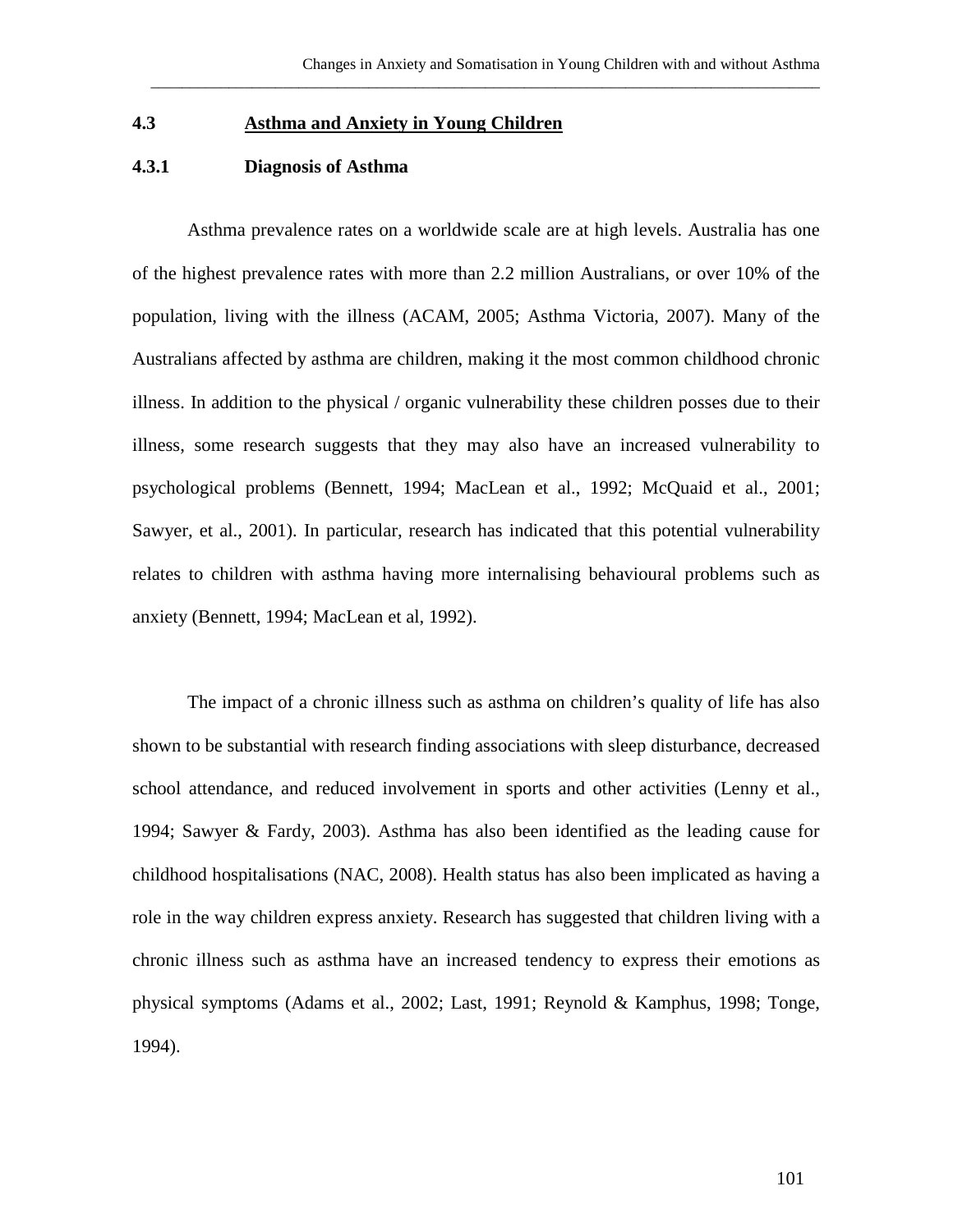Findings from the current research showed that children with asthma had higher levels of anxiety than children without asthma. The results supported research expectations and were consistent with some past research that has shown that children with asthma do have higher levels of anxiety (MacLean et al., 1992; McQuaid et al., 2001; Siddons, 2004). Furthermore, the current research found that children with asthma had higher levels of somatisation. Some explanations for this finding seem obvious. Children living with asthma have a number of associated pressures and responsibilities relating to their illness. For example, they have medication that they and / or their families need to manage, more medical appointments and investigations, and increased levels of hospitalisations compared to children without asthma. Children with asthma also have an additional burden to bear at school which is directly related to their illness. For some children this relates to medication, while for all children Victorian / Australian standards require an Asthma Action Plan to be in place.

\_\_\_\_\_\_\_\_\_\_\_\_\_\_\_\_\_\_\_\_\_\_\_\_\_\_\_\_\_\_\_\_\_\_\_\_\_\_\_\_\_\_\_\_\_\_\_\_\_\_\_\_\_\_\_\_\_\_\_\_\_\_\_\_\_\_\_\_\_\_\_\_\_\_\_\_\_\_\_\_\_\_\_\_\_\_

The mechanism of any association between asthma and anxiety, or other psychological problems, is unknown. Further investigations of the role of psychosocial, medical, genetic, environmental and familial variables may provide insight into this aspect of the subject. It is possible that the association between asthma and anxiety is influenced by genetic factors. In particularly, it may be influenced by a predisposition to allergic disorders as parental history of atopy or allergy has been identified as a risk factor for the development of childhood asthma (NAC, 2006). The previously evidenced strong link between asthma and allergy (NAC, 2006), may be suggestive of genetic influence on the development of asthma and also highlights the possibility of a genetic role in the development of anxiety in people with asthma.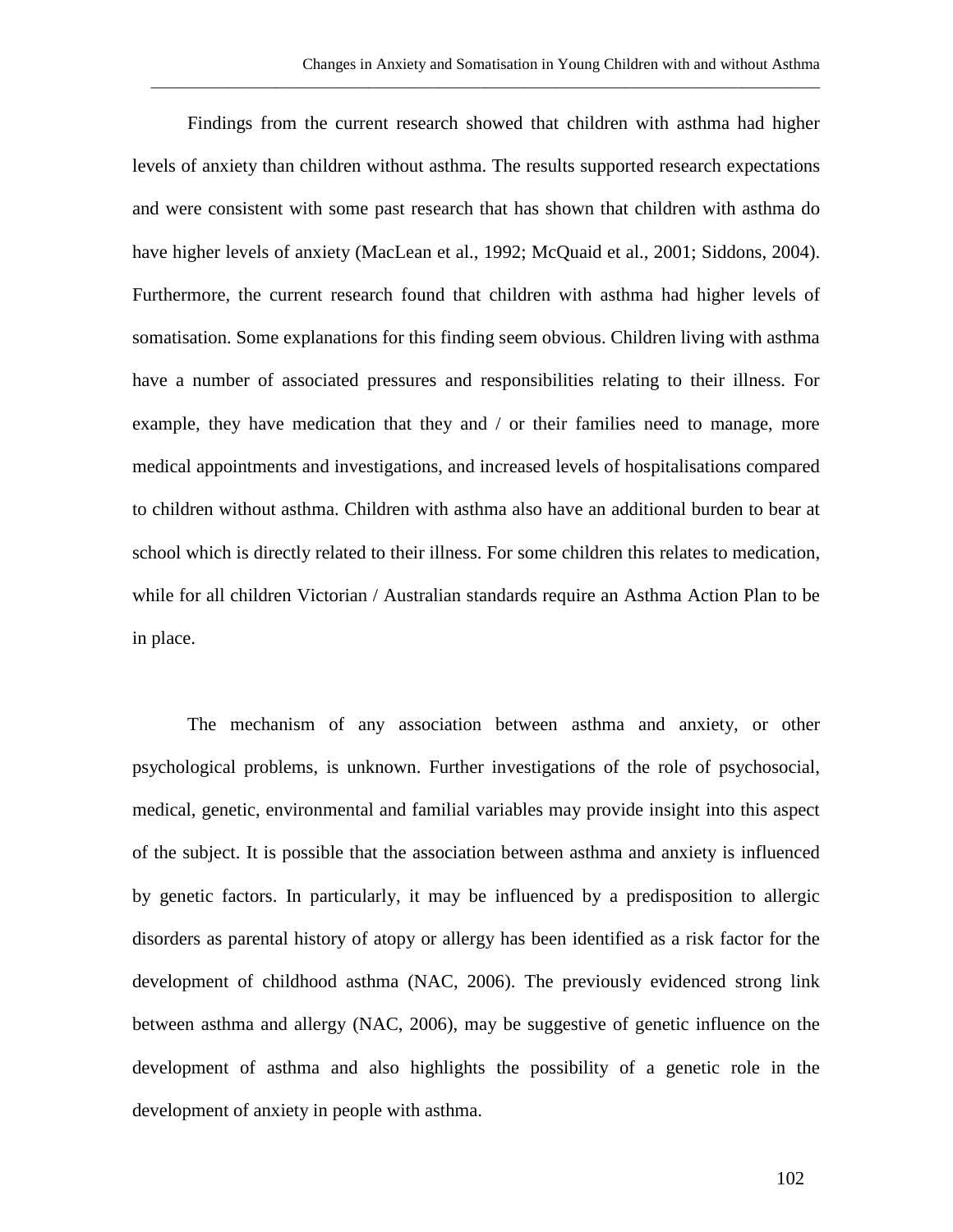The role that genetic factors may play in the development of anxiety should be considered. Research has suggested that an individual's genetic make-up can be a significant contributor to the development of anxiety disorders (Eley, 2001; Eley & Gregory, 2004). Given the associations evidenced between asthma and anxiety or mental illness (e.g. Goodwin, Jacobi,  $\&$  Thefeld, 2003), it is possible that there is a genetic link to both. Goodwin & Buka (2008) state that much of the research findings to date "cumulatively support the hypothesis that there may be a shared vulnerability to respiratory abnormalities associated with both anxiety and respiratory disease" (Goodwin & Buka, 2008, p. 774). Their study found that childhood respiratory disease was associated with an elevated risk of anxiety disorders in adulthood.

\_\_\_\_\_\_\_\_\_\_\_\_\_\_\_\_\_\_\_\_\_\_\_\_\_\_\_\_\_\_\_\_\_\_\_\_\_\_\_\_\_\_\_\_\_\_\_\_\_\_\_\_\_\_\_\_\_\_\_\_\_\_\_\_\_\_\_\_\_\_\_\_\_\_\_\_\_\_\_\_\_\_\_\_\_\_

A recent study examined the association between Post Traumatic Stress Disorder (PTSD) and asthma in adults with an attempt to determine if the association is due to genetic and / or environmental influences (Goodwin, Fisher, & Goldberg, 2007). Their results did confirm the association between PTSD and asthma in their sample, however this association remained even after adjusting for genetic and other potential confounding factors. This study demonstrated that this association was not primarily explained by genetic variables. As such, further research on the potential role of genetics and environmental influences on this association would be beneficial

The impact of asthma on children's academic experience presents another area for concern. In Australia child asthma related emergency department visits increase by more than 50% in the weeks after the beginning of each school term (ACAM, 2005). Although this trend has been explained in terms of increased exposure to respiratory infections, as

103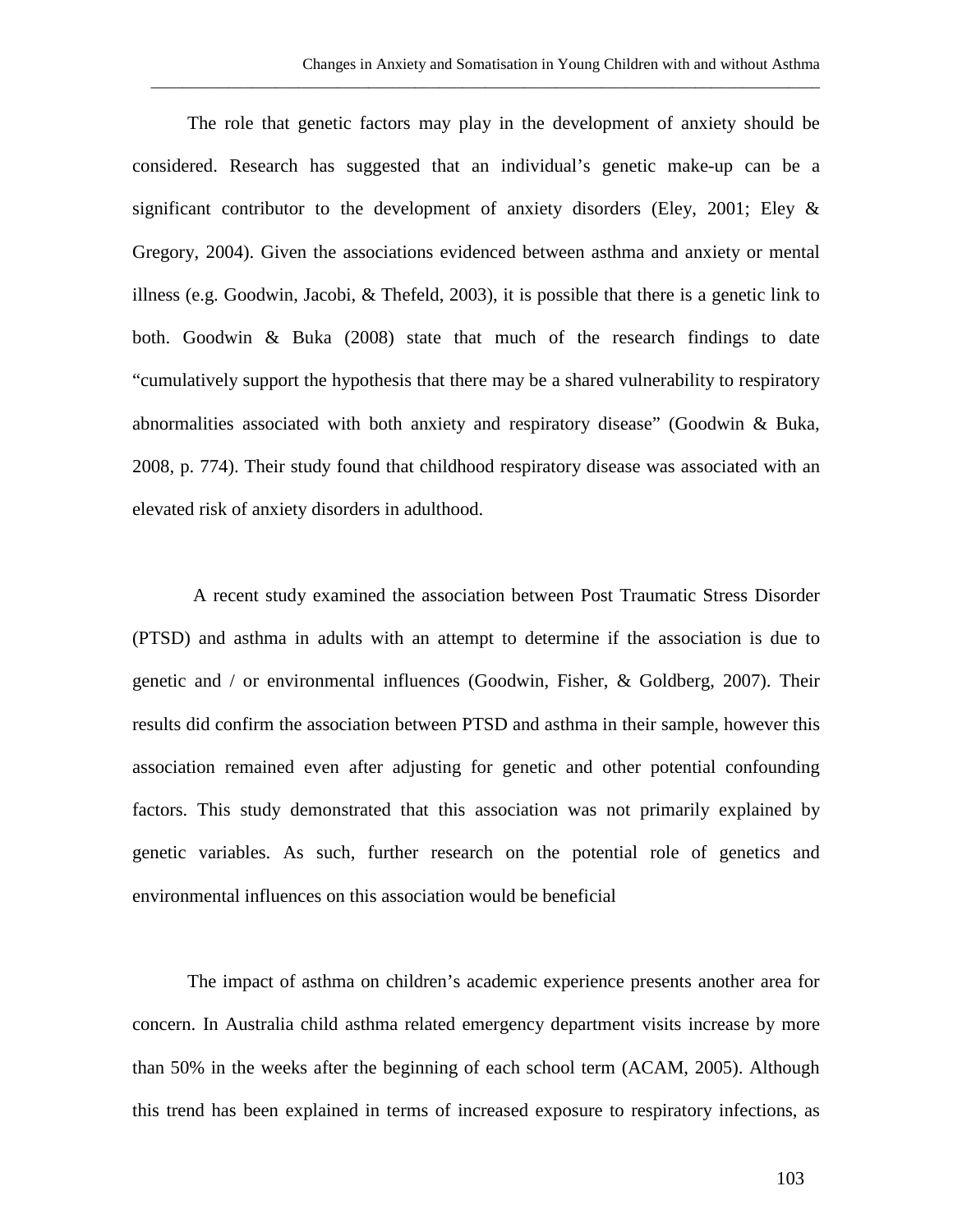discussed in the introduction, it is also possible that school related anxiety plays a role in the reported increased visits to emergency departments.

\_\_\_\_\_\_\_\_\_\_\_\_\_\_\_\_\_\_\_\_\_\_\_\_\_\_\_\_\_\_\_\_\_\_\_\_\_\_\_\_\_\_\_\_\_\_\_\_\_\_\_\_\_\_\_\_\_\_\_\_\_\_\_\_\_\_\_\_\_\_\_\_\_\_\_\_\_\_\_\_\_\_\_\_\_\_

In addition to the above, and as discussed in more detail in the introduction, children with a chronic illness such as asthma are often characterised as vulnerable children by their parents. As discussed earlier, this can also result in increased parental anxiety which in turn is picked up by the child, contributing to their own anxiety. This potential mediator model (i.e. That parental anxiety acts as a mediating variable in the relationship between child asthma and child anxiety) was statistically evaluated. The first condition for mediation as stipulated by Baron and Kenny (1986) is that the independent variable and the potential mediating variable are correlated. As asthma status (the independent variable) and parent anxiety (potential mediating variable) were not significantly correlated this first condition was not met and therefore mediation could not be present. As such, no further testing was conducted.

### **4.3.2 Asthma Severity**

Given that asthma severity is usually defined in terms of mild, moderate or severe ratings of asthma symptoms, this type of classification was used in this study. However, given past controversy regarding the definition of asthma and these severity classification (Creer, 1982), some measures were taken to address potential issues regarding accuracy of ratings. Firstly, three measure of asthma severity were used: parent rating, physician rating, and the Rosier Scale. The same physician was used to ensure consistency in rating with the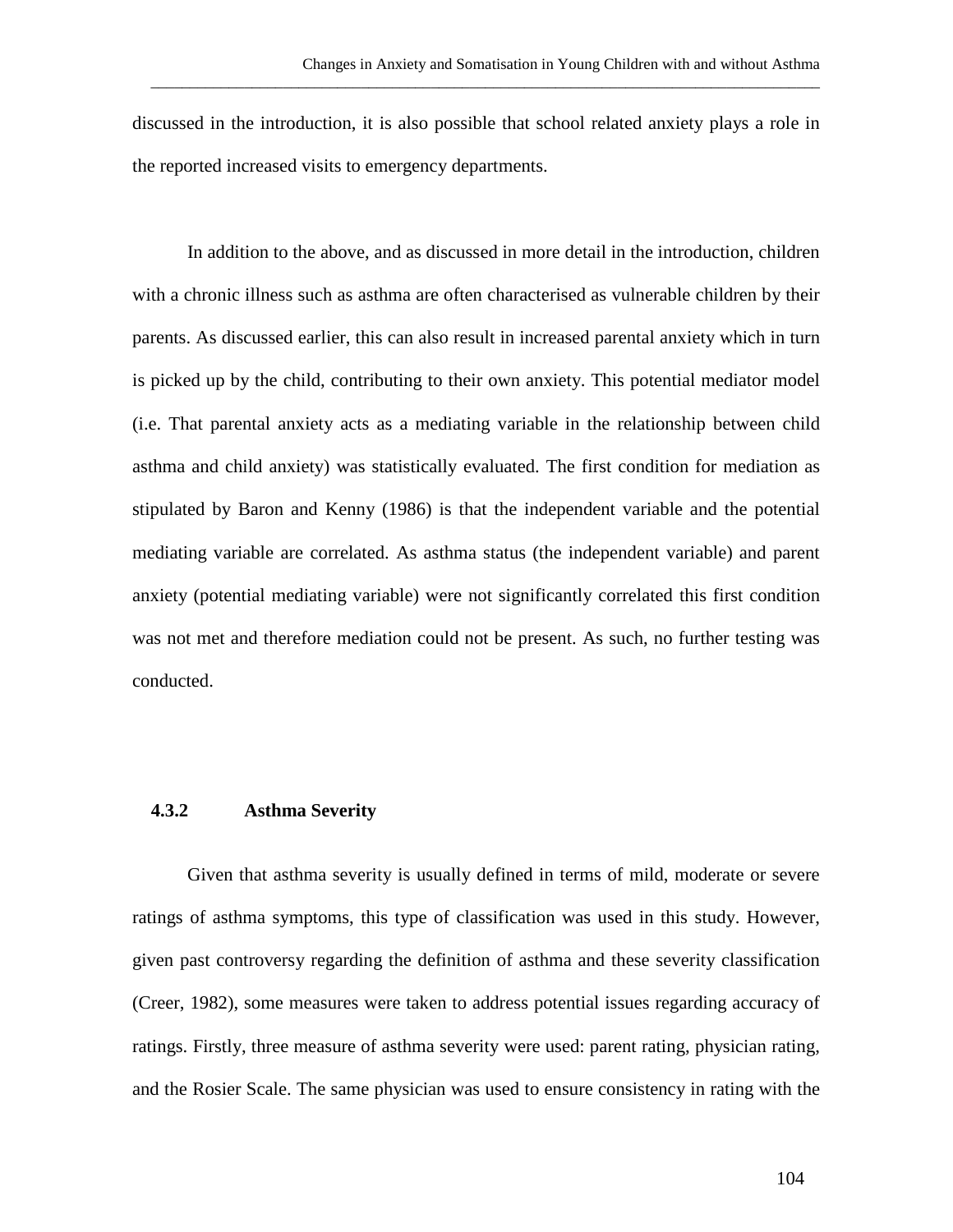original study. Results indicated that asthma severity was not associated with child anxiety. This finding is consistent with those reported by Siddons (2004) in that, no significant correlations were identified between parent rated asthma severity and child anxiety, physician rated asthma severity and child anxiety, or the Rosier Scale asthma severity and child anxiety. One possible reason for this finding in the current study was the very small samples within each group (Parent Rating: *n*=26; Physician Rating: *n*=11; Rosier Scale: *n*=26). Also, the sample of children with asthma was not truly representative of the child asthma population, as it was very small and did not include the entire range of asthma severity (i.e. no cases of severe asthma were identified by either parent or physician raters).

\_\_\_\_\_\_\_\_\_\_\_\_\_\_\_\_\_\_\_\_\_\_\_\_\_\_\_\_\_\_\_\_\_\_\_\_\_\_\_\_\_\_\_\_\_\_\_\_\_\_\_\_\_\_\_\_\_\_\_\_\_\_\_\_\_\_\_\_\_\_\_\_\_\_\_\_\_\_\_\_\_\_\_\_\_\_

These findings regarding severity of asthma are consistent with results from the original study and other research on asthma severity which has failed to find any relationship between the two variables (Bender et al., 2000; Kashani et al., 1988; MacLean et al., 1992). However, results in this area have been inconsistent as some past research has reported a relationship between asthma severity and level of child anxiety (Klinnet et al., 2000; Sawyer et al, 2001; Wamboldt et al., 1996 & 1998). A possible explanation of the results obtained by this research is that it may simply be that it is the mere presence or absence of the illness that impacts on levels of anxiety. For example, it may not matter how often medication is required nor the type of medication required, but simply the fact that it is required. Another example, may be that rather than the frequency of episodes (it may not matter if someone has episodes of asthma one or two times a year or several times a year), what is important is that there is always the potential for the illness to manifest.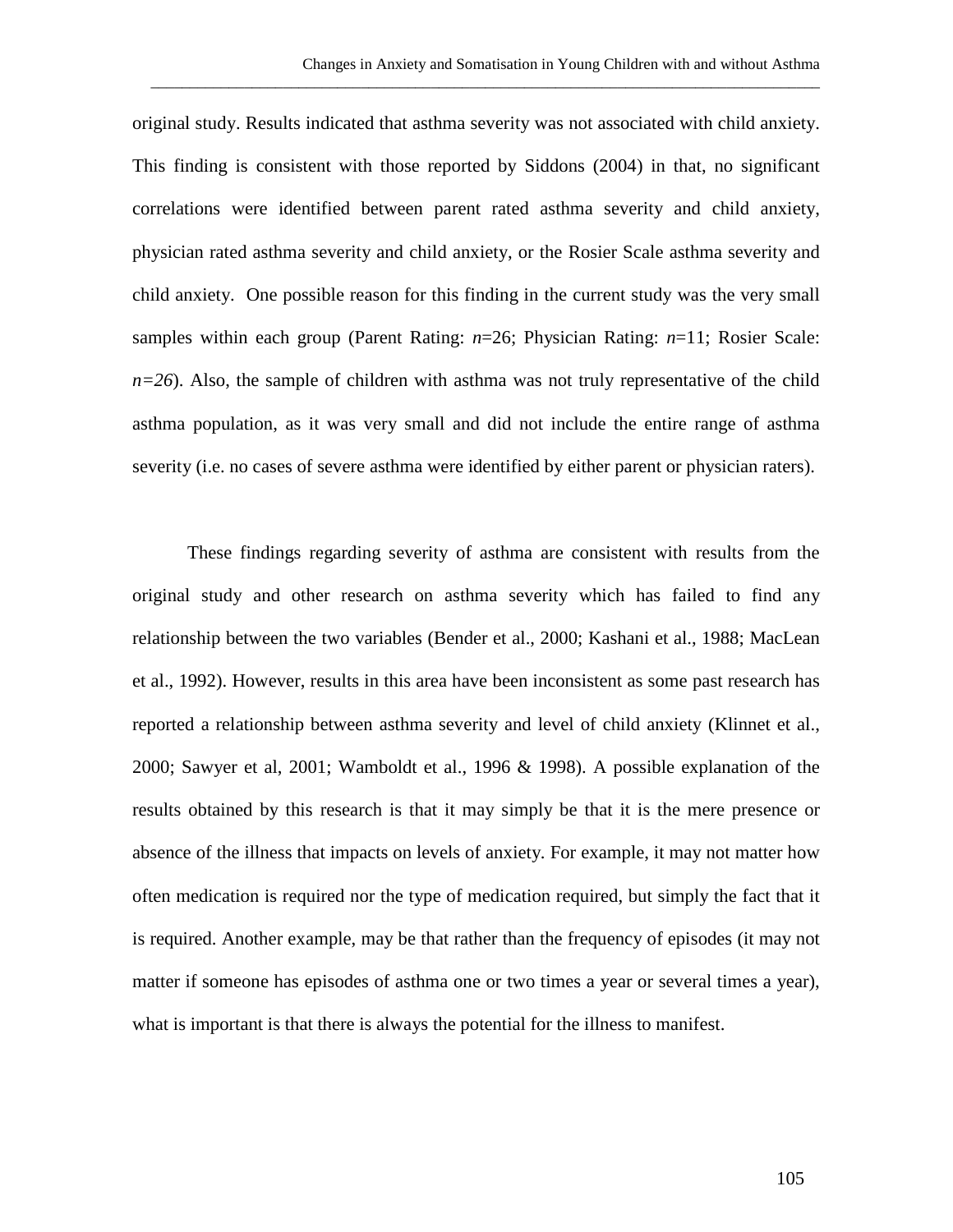Despite inconsistencies in evidence for a relationship between asthma severity and anxiety / psychological adjustment, the possibility of this association should not be completely dismissed. The implications of such a relationship add further support for careful psychological screening of chronically ill children including children with asthma.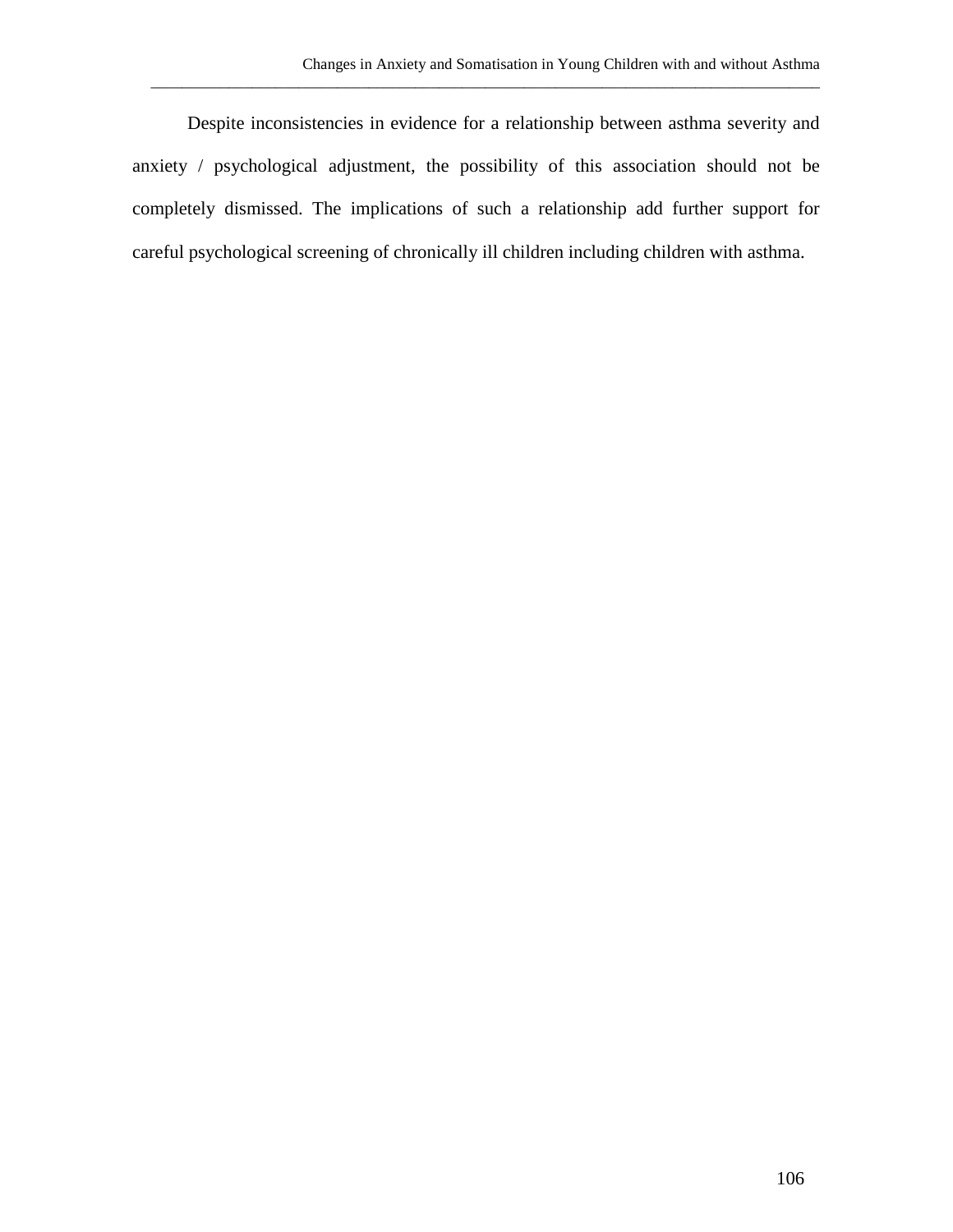### **4.4 Parenting and Child Anxiety**

The parent-child, and in particularly the mother-child, relationship has been implicated in the development of child anxiety (Bowlby, 1969; Hudson & Rapee, 2001; Rapee, 1997, 2001). Parental psychological adjustment and overprotective parenting have been identified as having particular influence (Abidin et al., 1992; Thomasguard, 1998, Shainir-Essakow et al., 2005). These variables were considered in the current research to investigate the stability of findings by Siddons (2004) and the implications for future research.

\_\_\_\_\_\_\_\_\_\_\_\_\_\_\_\_\_\_\_\_\_\_\_\_\_\_\_\_\_\_\_\_\_\_\_\_\_\_\_\_\_\_\_\_\_\_\_\_\_\_\_\_\_\_\_\_\_\_\_\_\_\_\_\_\_\_\_\_\_\_\_\_\_\_\_\_\_\_\_\_\_\_\_\_\_\_

## **4.4.1 The Role of Protective Parenting**

Protective parenting styles have been associated with child behavioural problems, particularly child anxiety (Patterson, 1982; Rapee, 1997, 2001; Stark et al., 1990). As discussed in the introduction, various theoretical explanations have been considered and researched, however the concept of the vulnerable child syndrome (Green & Solnit, 1964; Thomasgard & Metz, 1995) seems particularly relevant to the current study given the focus on the role of asthma in child anxiety. Although empirical studies have produced mixed findings on the role of child chronic illness in parental over-protection (Parker & Libscome, 1981; Thomasgard, Metz et al., 1995; Thomasgard & Metz; 1997; Thomasgard, Shonkoff et al., 1995), results from the study by Siddons (2004) suggested the value of a longitudinal investigation. In her study Siddons (2004) found that children with asthma had higher levels of anxiety than children without asthma. Furthermore, a trend for an association between child anxiety and protective parenting was also evidenced. However, results obtained in the current analyses regarding protective parenting failed to identify a

107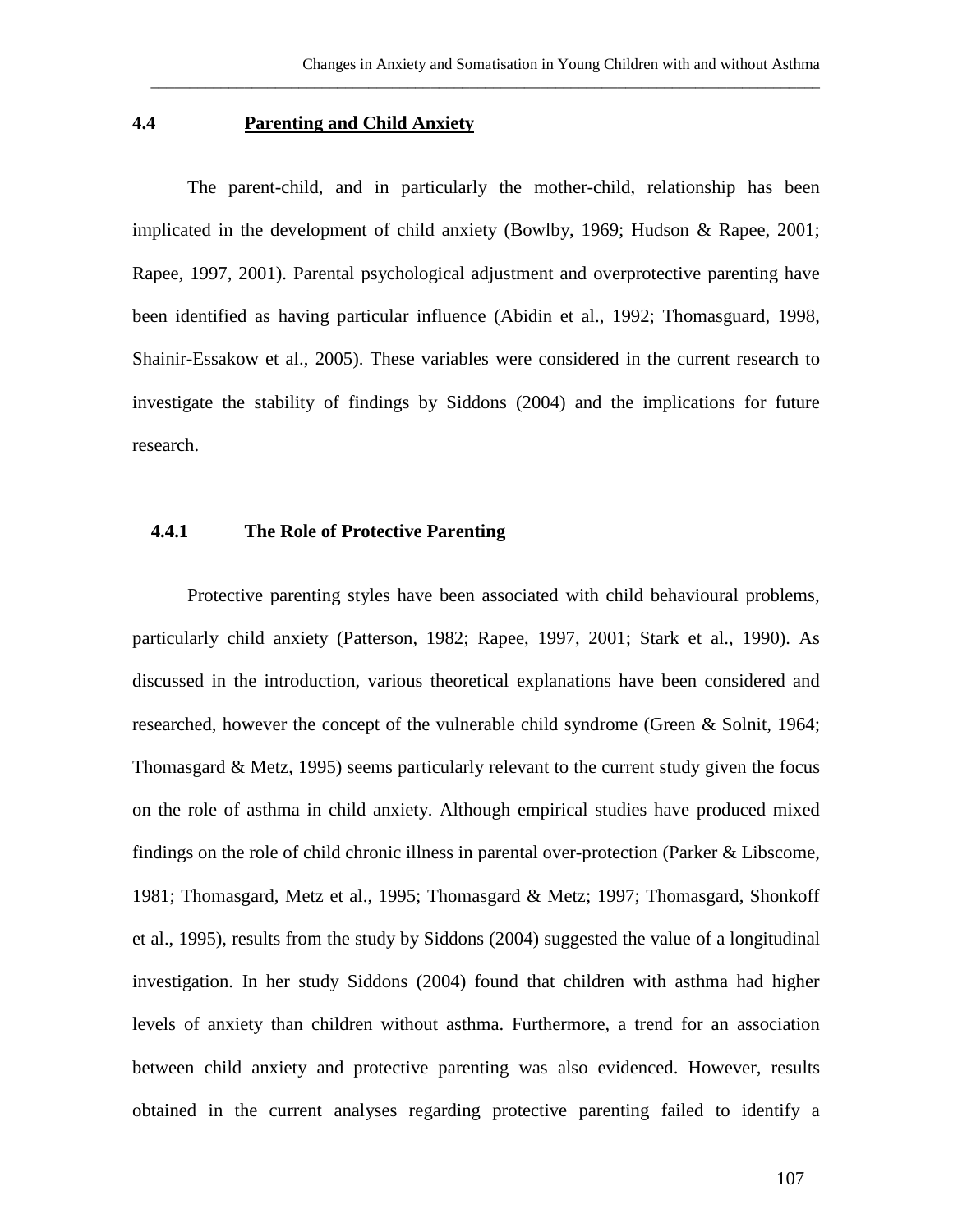significant correlation between protective parenting and child anxiety. In considering these findings, it should also be acknowledged that one of the disadvantages of non-parametric statistics is that they tend to be less sensitive than parametric tests and as such may not always detect differences between groups that actually do exist (Pallant, 2001). However, results from the multiple regression analysis were consistent with this finding and did not identify protective parenting as a significant contributor to the variance in child anxiety. Interestingly, comparisons of mean scores suggest that protective parenting increased over time since the original study and the means for the asthma groups at both time points were higher than for the control groups.

\_\_\_\_\_\_\_\_\_\_\_\_\_\_\_\_\_\_\_\_\_\_\_\_\_\_\_\_\_\_\_\_\_\_\_\_\_\_\_\_\_\_\_\_\_\_\_\_\_\_\_\_\_\_\_\_\_\_\_\_\_\_\_\_\_\_\_\_\_\_\_\_\_\_\_\_\_\_\_\_\_\_\_\_\_\_

It is also possible that this measure was particularly susceptible to socially desirable responding given the context of the study. Given that research aims were transparent and some previous participants declined to participate again because they felt they were "going to be blamed for their children's problems", it is likely that some participants minimised their behaviours that they believed could be associated with anxious parenting. This alone would have a significant impact on the results.

### **4.4.2 The Role of Parental Adjustment**

Research has shown substantial support for an association between parental anxiety (in particularly maternal anxiety) and child anxiety (Beidel & Turner, 1997; Bernstein et al., 2005; Manassis & Hood, 1998; McClure et al., 2001; Shainir-Essakow et al., 2005). However, Siddons (2004) failed to find an association between parental adjustment and child anxiety.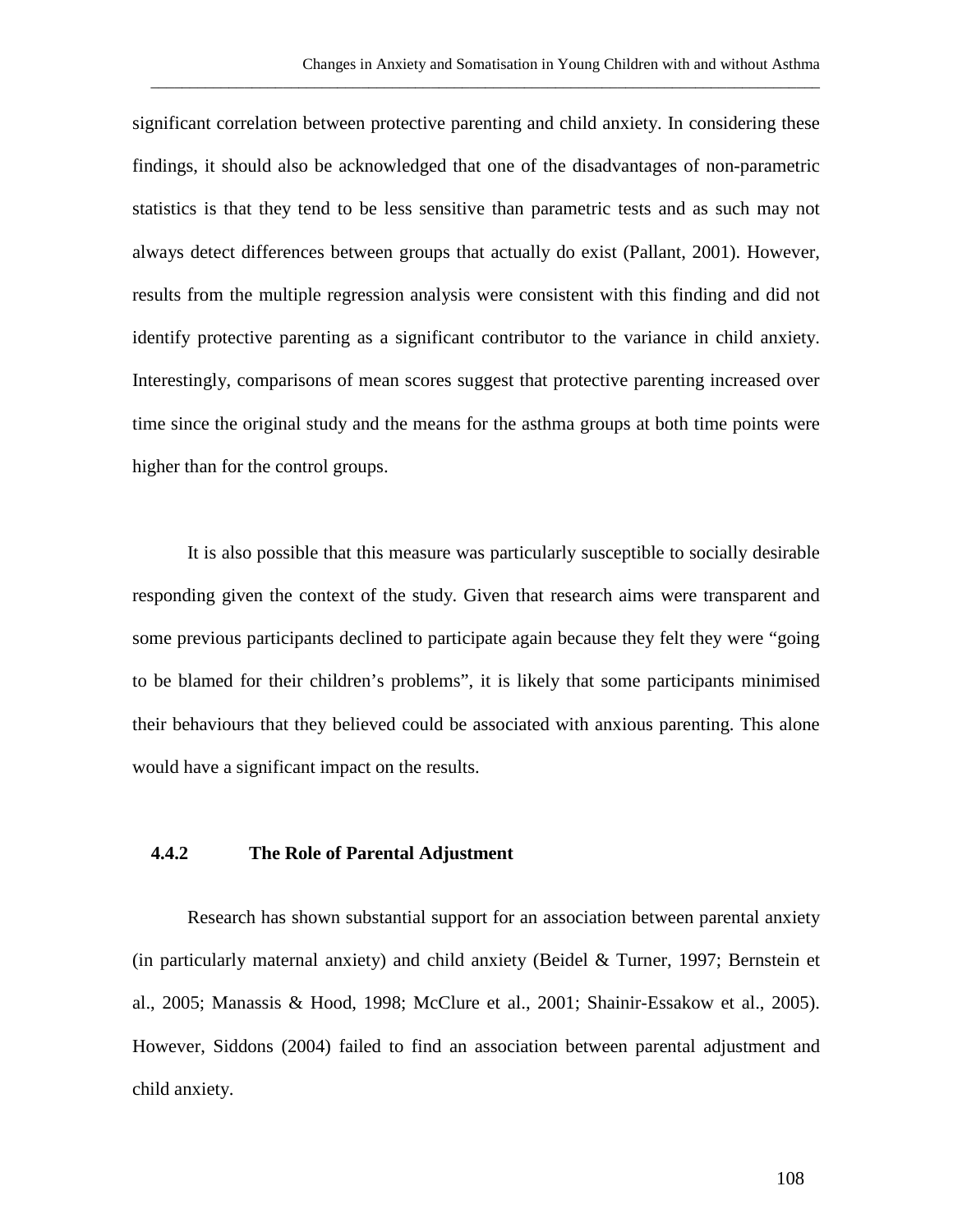Parent adjustment was measured using the GHQ in both the current study and the original study. The original study used the total GHQ score while the total score as well as individual scores for each subtest were used in the current research. Results suggested that parental adjustment was significantly correlated with child anxiety. This relationship was first analysed using the total GHQ score, however it was determined that the GHQ anxiety scale was the strongest contributor of the four GHQ subscales to the GHQ total score. This research provided support for anxiety as a major contributing factor to parental adjustment. Furthermore, the relationship between the GHQ Anxiety (i.e. parent anxiety) and the BASC-Anxiety score (i.e. child anxiety) was highly significant.

\_\_\_\_\_\_\_\_\_\_\_\_\_\_\_\_\_\_\_\_\_\_\_\_\_\_\_\_\_\_\_\_\_\_\_\_\_\_\_\_\_\_\_\_\_\_\_\_\_\_\_\_\_\_\_\_\_\_\_\_\_\_\_\_\_\_\_\_\_\_\_\_\_\_\_\_\_\_\_\_\_\_\_\_\_\_

Again the inclusion of a chronically ill sample of children may have influenced results as parents of chronically children have been identified as being at higher risk for increased stress than parents of relatively healthy children (Kazak, 1989). However, as highlighted earlier, children with asthma in the study were categorised as having only mild or moderate asthma, and the parents involved were not a clinical sample.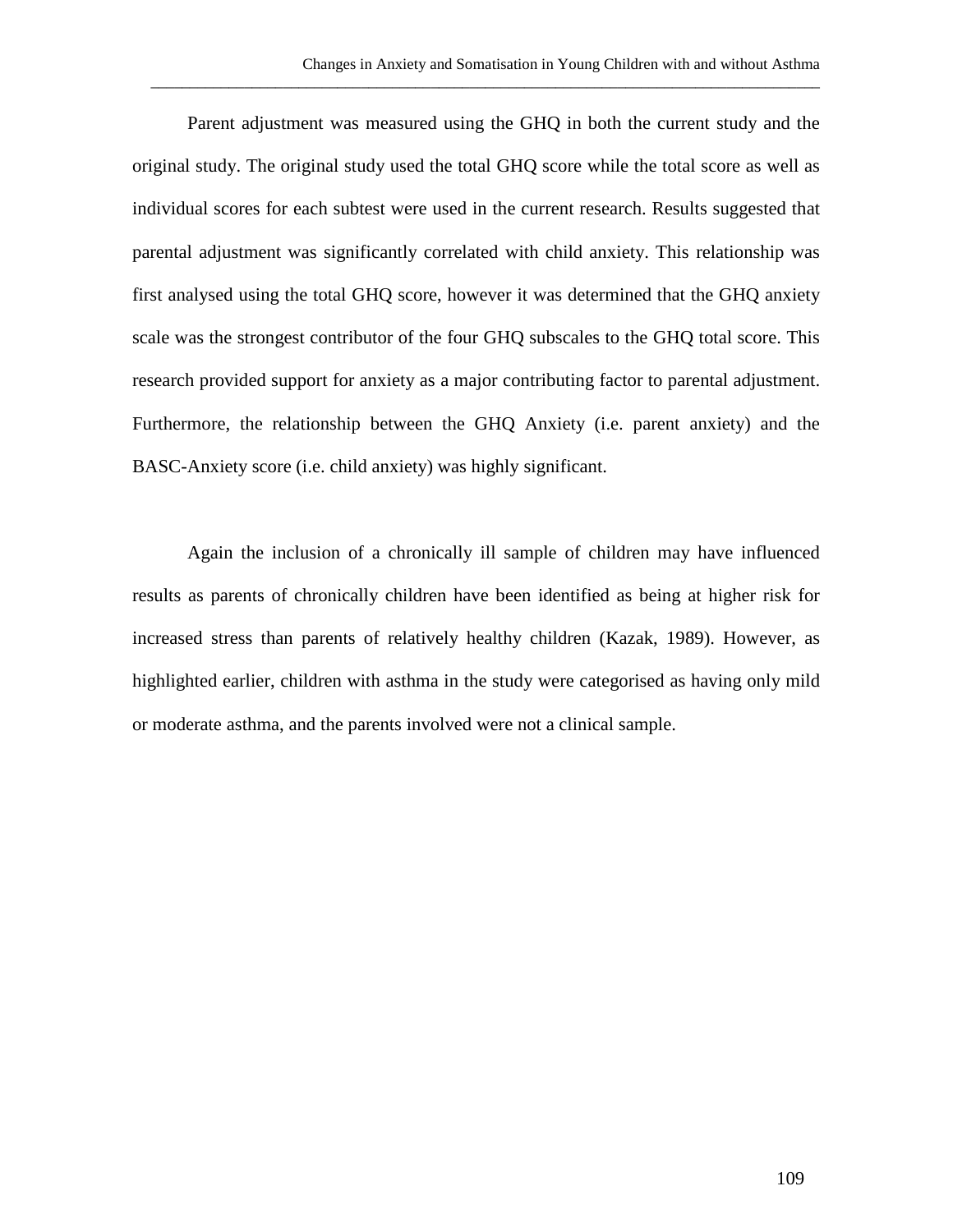### **4.5 Informant Differences**

### **4.5.1 Differences between Parent and Teacher Ratings of Child Anxiety**

\_\_\_\_\_\_\_\_\_\_\_\_\_\_\_\_\_\_\_\_\_\_\_\_\_\_\_\_\_\_\_\_\_\_\_\_\_\_\_\_\_\_\_\_\_\_\_\_\_\_\_\_\_\_\_\_\_\_\_\_\_\_\_\_\_\_\_\_\_\_\_\_\_\_\_\_\_\_\_\_\_\_\_\_\_\_

Given that in both clinical and research settings information regarding children is likely to be sourced from parents, teachers or other adults involved in their care, the issue of accuracy in reporting is a relevant concern. Previous research has suggested that informant differences in reports regarding children are high (Achenbach, et al., 1987; DiBartolo & Grills, 2006; Smith & Prior, 1995; Walton et al., 1999; Zbikowski & Cohen, 1988). In their study examining child resilience, Smith and Prior (1995) compared parent and teacher reports and found teachers rated child behaviour more positively than mothers. In their interpretation of this finding the authors acknowledged that this may have been a reflection of the children actually functioning better in the school environment. In other research using parent and teacher reports as well as child self-reports, Brook (1996) found low congruence among all informants. Interestingly, reports regarding anxiety estimates showed higher parent – child congruence than teacher – child congruence. This finding may indicate that parents have a better overall understanding of their child's emotional life; however it could also suggest that parent concerns and perceptions are more easily identified with by the child.

Most previous research on informant differences seems to implicate parents, and particularly mothers, as reporting more problems with their children than teachers and clinicians (Klinnert et al., 2000; Smith & Prior, 1995; Zbikowski & Cohen, 1988). Results from the current study are consistent with this trend of a difference between parents and teachers in reports of child anxiety. Based on previous research (Klinnert et al., 2000;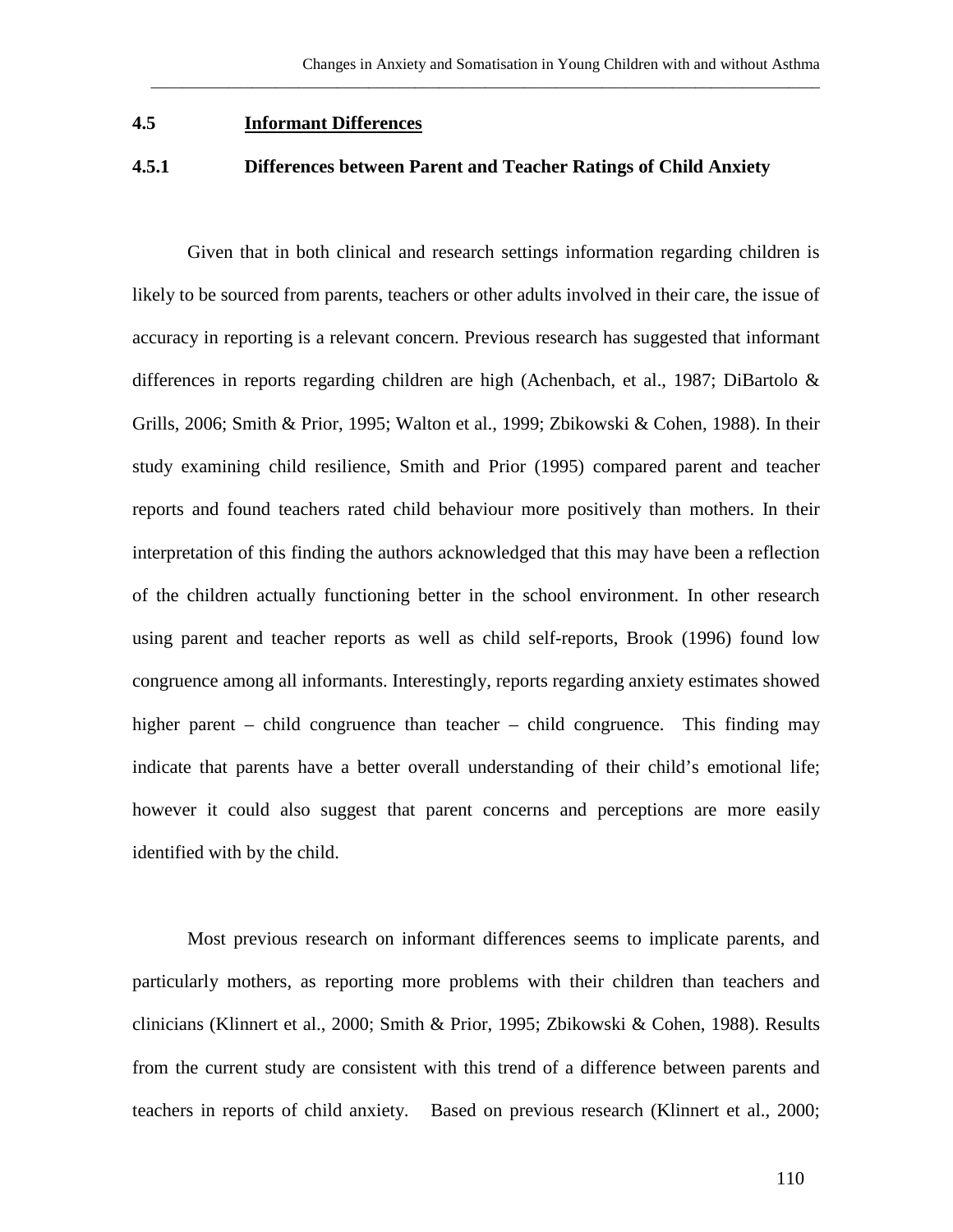Smith & Prior, 1995; Zbikowski & Cohen, 1988) it was hypothesised that parents would provide higher ratings of child anxiety than teachers. This trend was also evidenced in the current study. However, the difference was only significant when the amended sample without outliers was analysed.

\_\_\_\_\_\_\_\_\_\_\_\_\_\_\_\_\_\_\_\_\_\_\_\_\_\_\_\_\_\_\_\_\_\_\_\_\_\_\_\_\_\_\_\_\_\_\_\_\_\_\_\_\_\_\_\_\_\_\_\_\_\_\_\_\_\_\_\_\_\_\_\_\_\_\_\_\_\_\_\_\_\_\_\_\_\_

Comparisons between parent and teacher ratings of anxiety for the asthma group showed that the mean rankings of child anxiety from parents were higher than from teachers; however this difference was not significant. This result may suggest that reports from both informants were perhaps quite accurate. Comparisons for the control group showed the same trend with parent's ratings being higher than teacher's, but for the control group this difference was statistically significant. This difference in finding between the asthma and control group may be due to teacher's being more focused on chronically ill children and as such allowing greater identification of internalising behaviours. It is also possible that the difference between parent and teacher reports of child anxiety were not significantly different in the asthma group because chronically ill children may display more consistent behaviours, including their expression of anxiety. As discussed in the introduction this consistency may be as a result of their being more attuned to their physical sensations than their relatively healthy peers.

Another possible explanation for these findings is that parent's perceptions of vulnerability and anxiety are heightened, especially in the case of the asthma sample. It is also possible that teachers could compare the children to their peers and identify potential concerns and a baseline or normal anxiety in the age group. However, it may be that the children simply displayed different behaviours in the school setting. Another plausible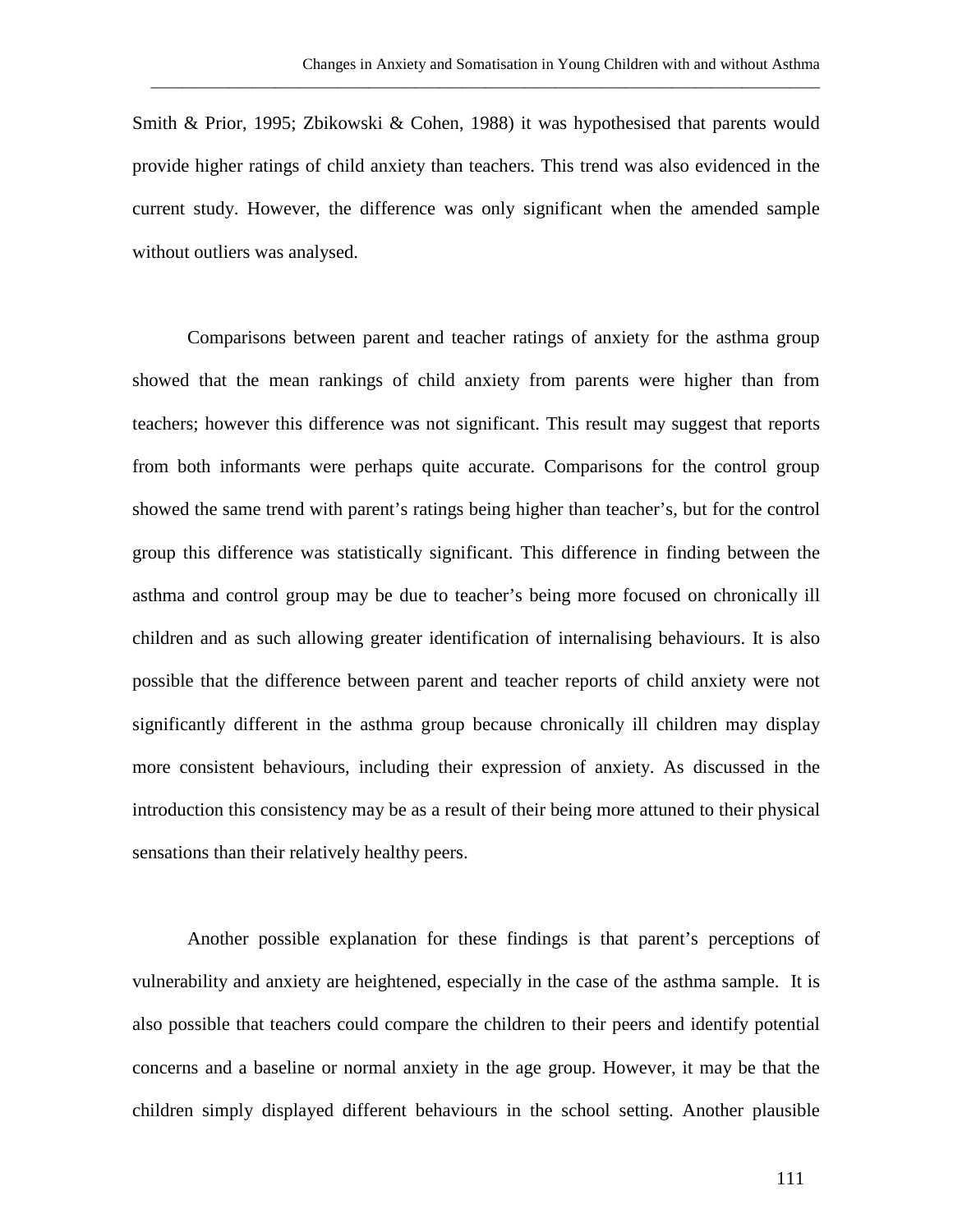explanation is that with student numbers increasing in most schools in today's academic environment, teachers are more pressured in the classroom and less attuned to individual students and so missing signs of anxiety and somatisation. Interestingly, Murdock, Robinson, Adams, Berz, and Rollock (2009) found that family-school connections were related to school-related psychological functioning of children with asthma. The researchers analysed data from 45 parent-child dyads with children diagnosed with asthma living in urban, low-income neighborhoods. Results indicated an association between higher parent confidence in the school and lower child school anxiety. Also, lower levels of parent participation in the school were linked with increased depressed mood in some children. This research highlights the potential importance family-school connections may have in the promoting better school, health and quality of life outcomes in children with asthma.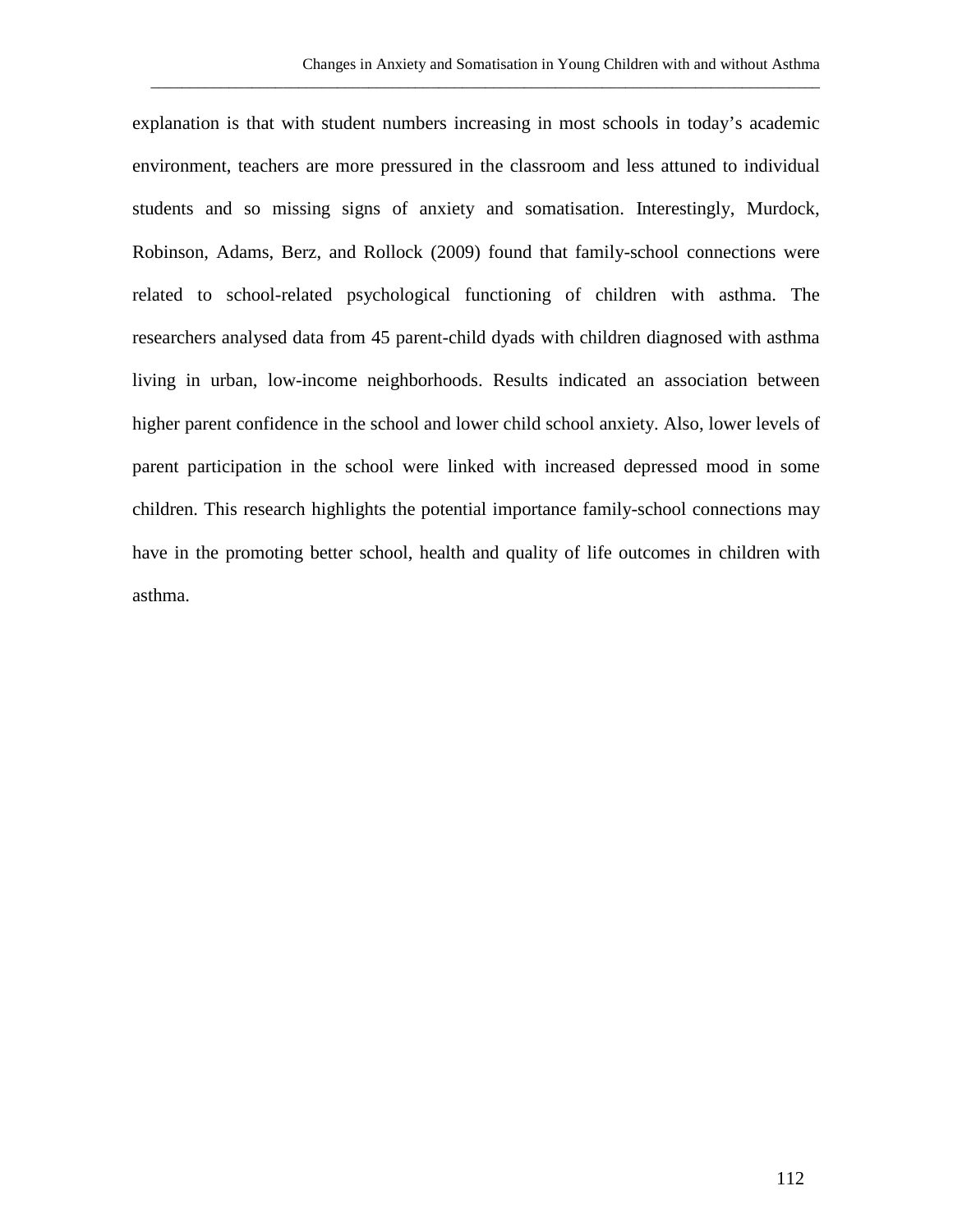## **4.6 Case Studies**

Three cases were selected for discussion to provide a more detailed and individual account and highlight some changes over time. The cases were selected based on their scores falling in the at-risk or clinical levels on one or more of the measures. The real names of the children used in these accounts were changed to fictitious names. It is clinically relevant that each of the children in these cases has had a diagnosis of asthma.

\_\_\_\_\_\_\_\_\_\_\_\_\_\_\_\_\_\_\_\_\_\_\_\_\_\_\_\_\_\_\_\_\_\_\_\_\_\_\_\_\_\_\_\_\_\_\_\_\_\_\_\_\_\_\_\_\_\_\_\_\_\_\_\_\_\_\_\_\_\_\_\_\_\_\_\_\_\_\_\_\_\_\_\_\_\_

### **4.6.1 Case Study 1: Sarah**

Sarah is a 101 month old girl born in Australia who had been diagnosed with asthma and was included in the asthma group of both the current and original studies. Sarah's mother completed the questionnaires relating to both herself and Sarah for this research. Sarah's mother provided consent for her daughter's school teacher to participate in the study by completing the teacher BASC questionnaire, however she did not forward consent for Associate Professor Freezer or a family doctor to complete the Physician Questionnaire because Sarah's asthma was apparently no longer managed by a physician.

Sarah's mother's reports yielded the highest BASC Parent Rated Anxiety score and second highest BASC Parent Rated Somatisation score of the entire sample. Interestingly, ratings provided by Sarah's teacher indicated much lower levels of anxiety and somatisation, even when compared to teacher rated BASC means. Sarah's mother's reports on the GHQ yielded the highest total score, and highest sub tests scores for the somatisation, anxiety, and equal highest score with one other participant on the depression subtest. These results are somewhat consistent with reports from the original study in 2004.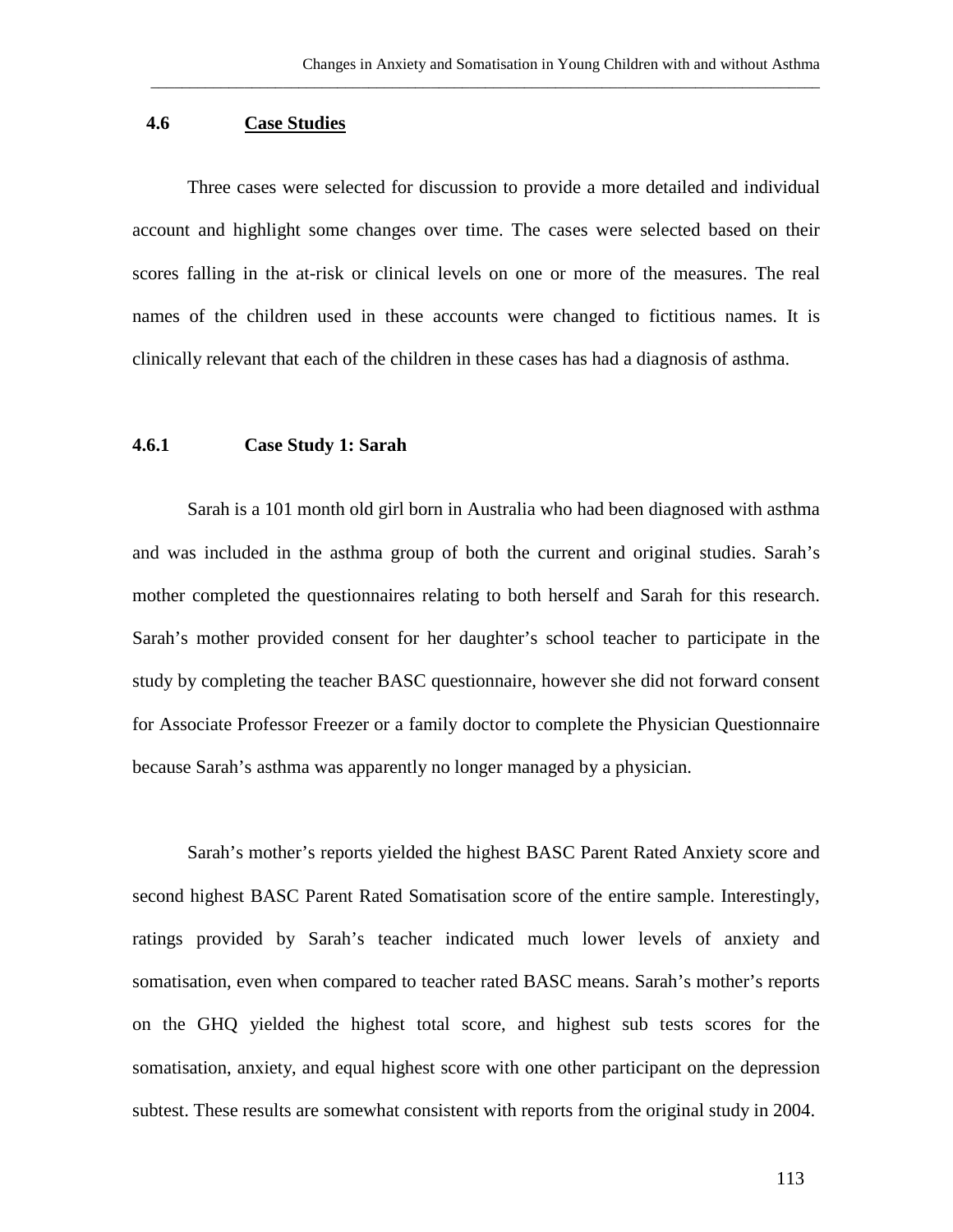Sarah's scores across the board were much higher than the sample means in both the original and current studies. She received the highest functional asthma severity rating (14) while the sample mean was M=1.8 with a standard deviation of SD= 2.6. The second highest score was 6, so there was a large difference from the mean and the rest of the group. This result was particularly surprising given her parent rated asthma severity was moderate. Furthermore, her mother reported that Sarah was no longer under medical management and that she reported that her asthma was "managed most of the time".

\_\_\_\_\_\_\_\_\_\_\_\_\_\_\_\_\_\_\_\_\_\_\_\_\_\_\_\_\_\_\_\_\_\_\_\_\_\_\_\_\_\_\_\_\_\_\_\_\_\_\_\_\_\_\_\_\_\_\_\_\_\_\_\_\_\_\_\_\_\_\_\_\_\_\_\_\_\_\_\_\_\_\_\_\_\_

See Table 18 below for all of Sarah's scores.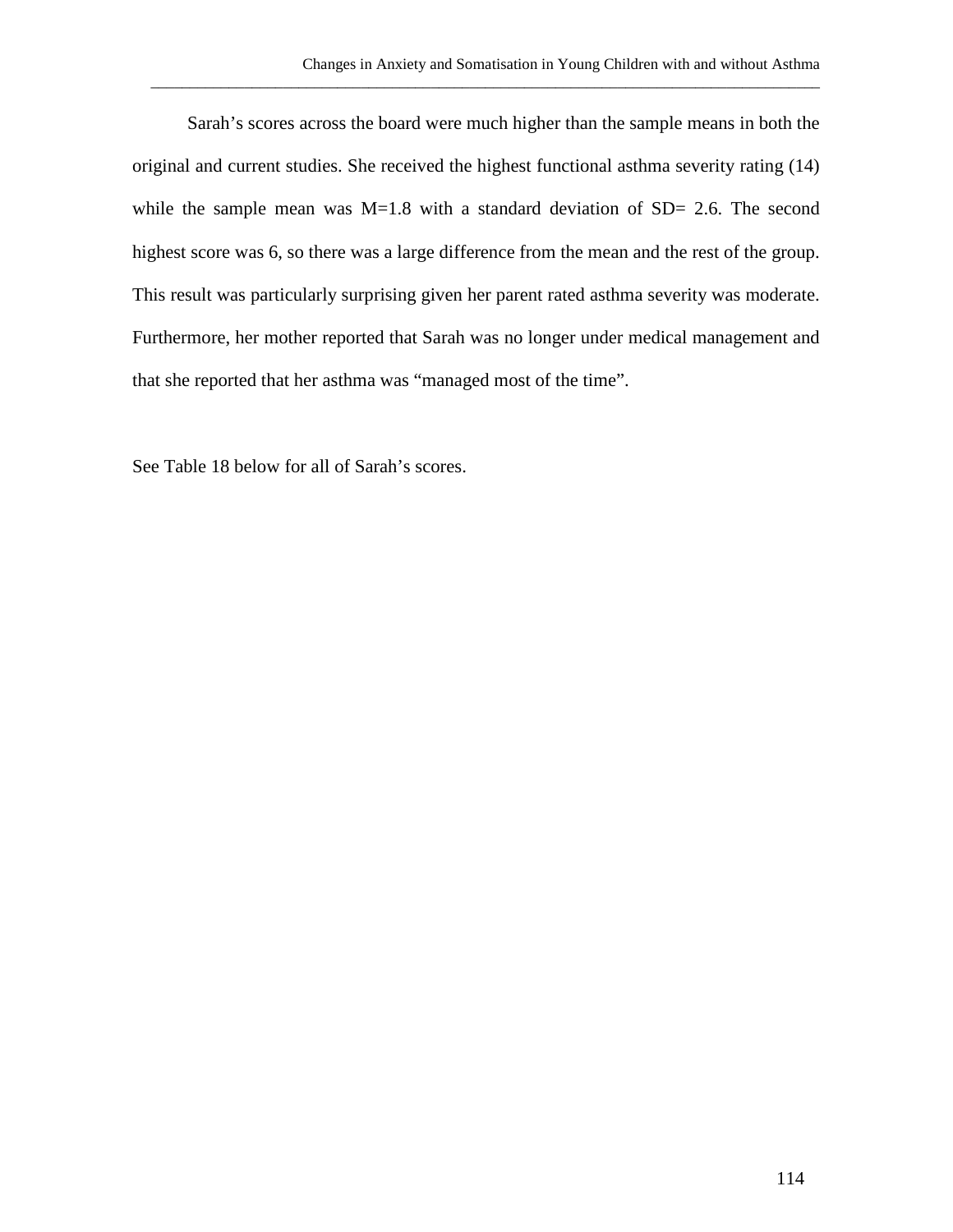# Table 18

|                                   | Sarah's Raw Scores | Sample Mean Score    |
|-----------------------------------|--------------------|----------------------|
| Measures                          |                    | & Standard Deviation |
| <b>Current BASC - PRS Anxiety</b> | $26*$              | 9.4(5)               |
| <b>Current BASC - PRS Somatic</b> | $11**$             | 4(3)                 |
| <b>Teacher Rated BASC Anxiety</b> | $\mathbf{1}$       | 4(4)                 |
| <b>Teacher Rated BASC Somatic</b> | $\mathbf{1}$       | 1.5(2)               |
| <b>Current PPS</b> score          | 41                 | 34(5)                |
| <b>Current GHQ Total</b>          | 48*                | 17(9)                |
| <b>Current GHQ somatic</b>        | $15*$              | 4.8(3)               |
| <b>Current GHQ anxiety</b>        | $16*$              | 5(4)                 |
| <b>Current GHQ</b> social         | 9                  | 6.5(2)               |
| <b>Current GHQ depression</b>     | $8*$               | .70(2)               |
| Previous BASC - PRS Anxiety       | 12                 | 7.6(5)               |
| Previous BASC - PRS Somatic       | $14*$              | 4(3)                 |
| Previous PPS score                | 40                 | 29(8)                |
| Previous GHQ Total                | 58                 | 18(8)                |
| Previous GHQ somatic              | $17*$              | 5(3)                 |
| Previous GHQ anxiety              | $13*$              | 6(3)                 |
| Previous GHQ social               | $13*$              | 6(2)                 |
| Previous GHQ depression           | $15*$              | .70(2)               |

*Comparison of Sarah's scores to the complete sample (N=44)*

\* indicates highest scores in sample \*\* indicates second highest score in sample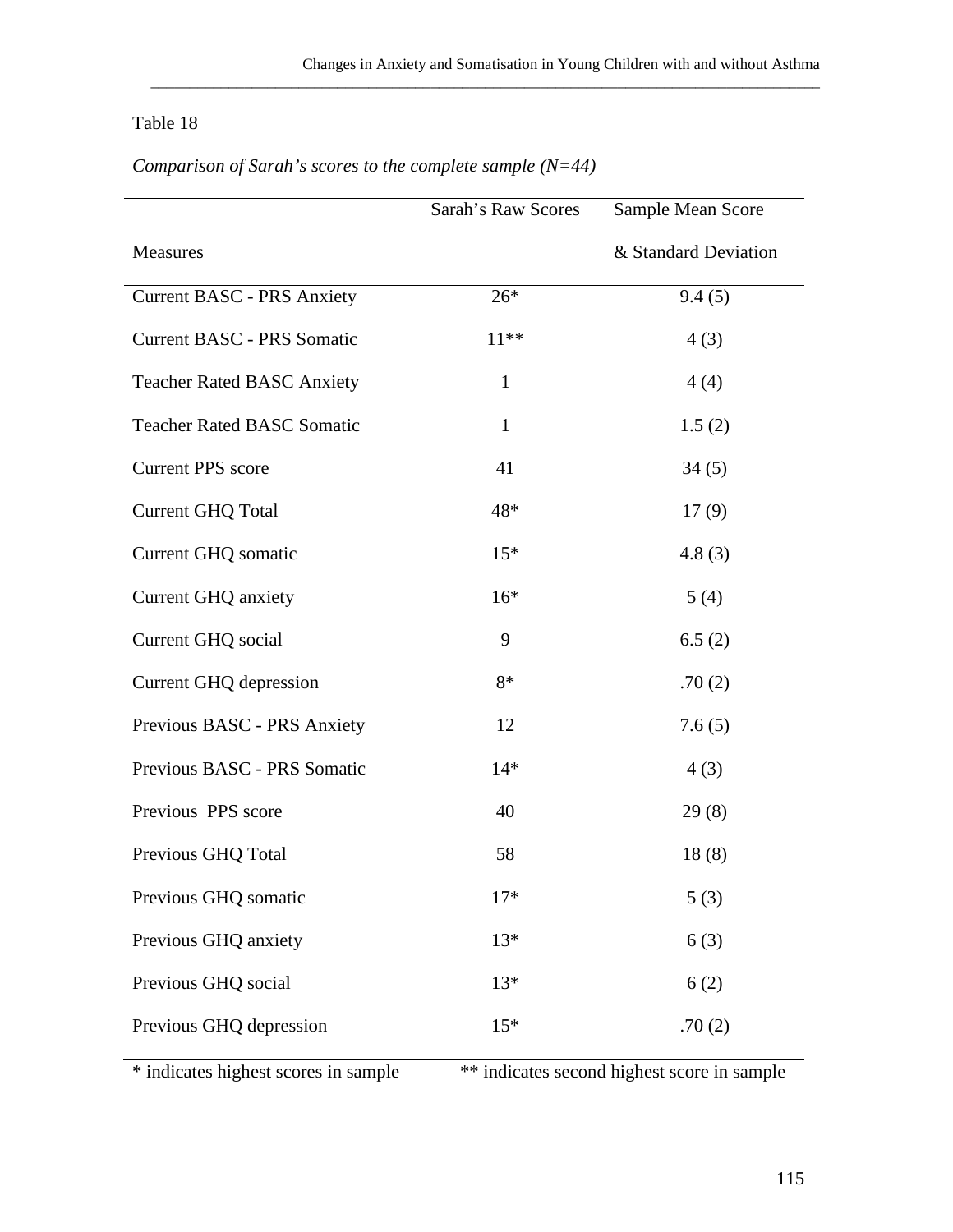### **4.6.2 Case study 2: Michael**

Michael is an 89 month old boy who has been diagnosed with asthma and was included in the asthma groups of both studies. Michael's mother completed the questionnaires and reported that he was born in Australia. Michael's mother provided consent for her son's school teacher to participate in the study and complete the BASC-TRS questionnaire, however she did not forward consent for Associate Professor Freezer or a family doctor to complete the Physician Questionnaire because he was no longer under medical care for his asthma.

\_\_\_\_\_\_\_\_\_\_\_\_\_\_\_\_\_\_\_\_\_\_\_\_\_\_\_\_\_\_\_\_\_\_\_\_\_\_\_\_\_\_\_\_\_\_\_\_\_\_\_\_\_\_\_\_\_\_\_\_\_\_\_\_\_\_\_\_\_\_\_\_\_\_\_\_\_\_\_\_\_\_\_\_\_\_

Michael's scores on the BASC-anxiety scale were the second highest in the sample. This result is consistent with reports from the previous study when his scores were the highest. His scores on the somatisation scale of the BASC however were lower although they were above the current study mean. Interestingly, Michael's teacher's responses to the BASC yielded opposite findings, as his BASC-TRS anxiety score was quite low, while his BASC-TRS somatisation score was the shared highest. This result regarding somatisation is consistent with his somatisation score in the original study but the difference in informant reports gives weight to the concerns regarding informant differences and accuracy of reports. Michael's mother's responses also resulted in the second highest score for protective parenting via the PPS. This result 'stood out' because all his other scores were close to sample means.

See Table 19 below for all of Michael's scores.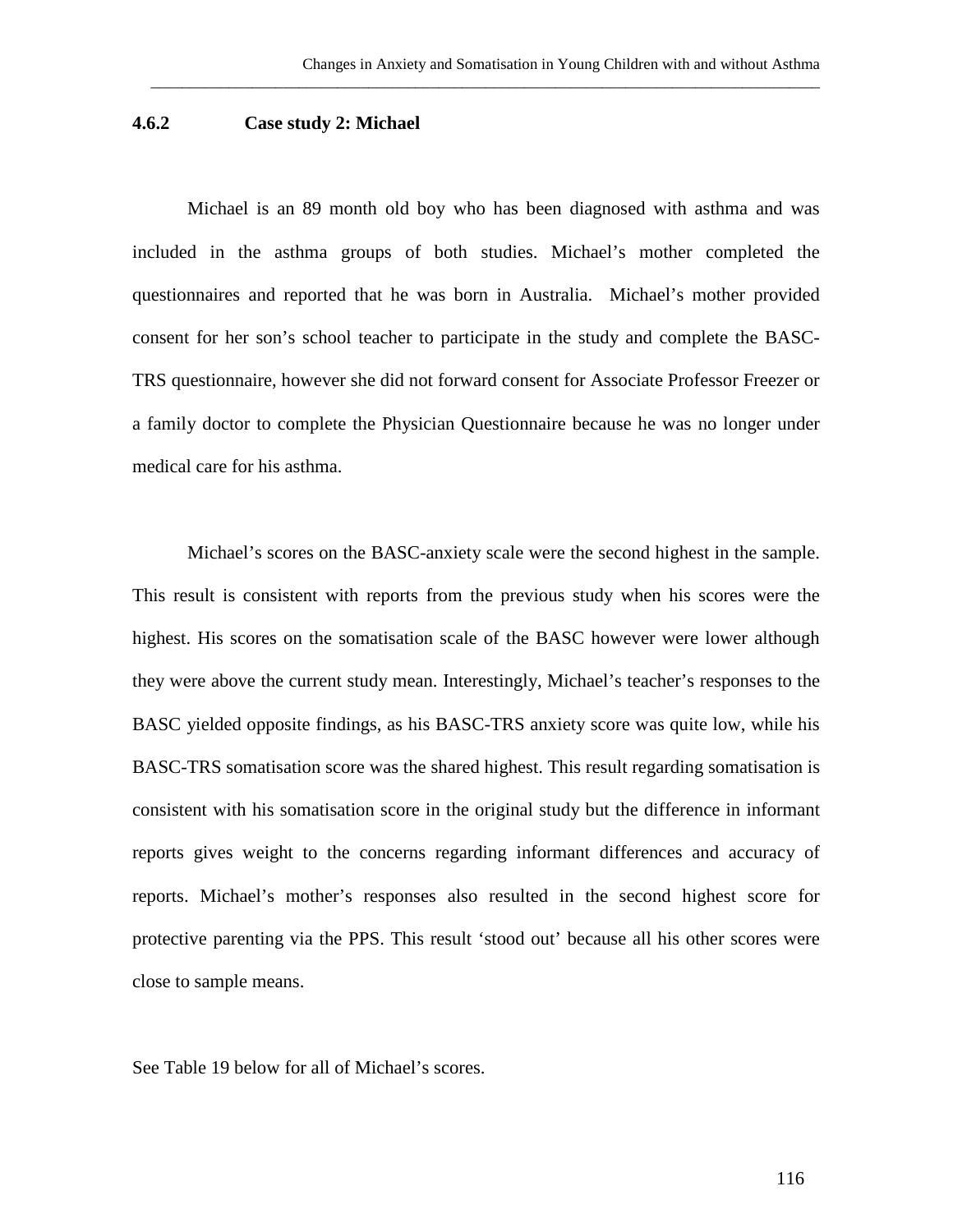## Table 19

|                                   | <b>Michael's Raw Scores</b> | Sample Mean Score    |
|-----------------------------------|-----------------------------|----------------------|
| Measures                          |                             | & Standard Deviation |
| <b>Current BASC - PRS Anxiety</b> | $22**$                      | 9.4(5)               |
| <b>Current BASC - PRS Somatic</b> | 7                           | 4(3)                 |
| <b>Teacher Rated BASC Anxiety</b> | $\overline{2}$              | 4(4)                 |
| <b>Teacher Rated BASC Somatic</b> | $6*$                        | 1.5(2)               |
| <b>Current PPS</b> score          | 43**                        | 34(5)                |
| <b>Current GHQ Total</b>          | 20                          | 17(9)                |
| <b>Current GHQ somatic</b>        | 6                           | 4.8(3)               |
| <b>Current GHQ anxiety</b>        | 8                           | 5(4)                 |
| Current GHQ social                | 6                           | 6.5(2)               |
| <b>Current GHQ depression</b>     | $\boldsymbol{0}$            | .70(2)               |
| Previous BASC - PRS Anxiety       | $26*$                       | 7.6(5)               |
| Previous BASC - PRS Somatic       | $10**$                      | 4(3)                 |
| Previous PPS score                | 36                          | 29(8)                |
| Previous GHQ Total                | 14                          | 18(8)                |
| Previous GHQ somatic              | 5                           | 5(3)                 |
| Previous GHQ anxiety              | $\overline{4}$              | 6(3)                 |
| Previous GHQ social               | 5                           | 6(2)                 |
| Previous GHQ depression           | $\boldsymbol{0}$            | .70(2)               |

*Comparison of Michael's scores to the complete sample (N=44)*

\* indicates highest scores in sample

\*\*indicates 2<sup>nd</sup> highest score in sample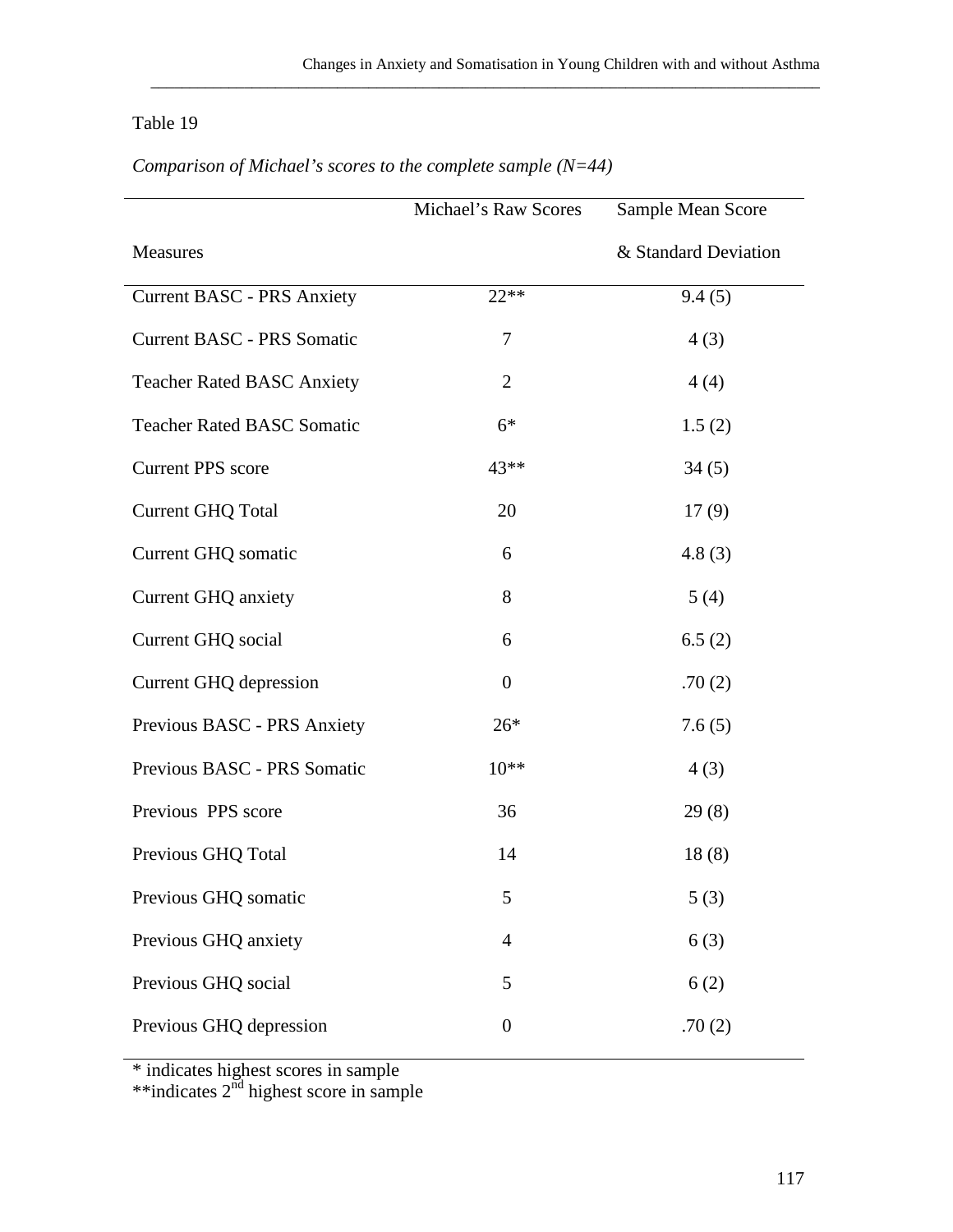### **4.6.3 Case Study 3: James**

James is a 104 month old boy who has been diagnosed with asthma and was included in the asthma group of both studies. James's mother completed the questionnaires and reported that he was born in Australia. James's mother provided consent for James's teacher to participate in the study and complete the BASC-TRS questionnaire, however she did not forward consent for Associate Professor Freezer or a family doctor to complete the Physician Questionnaire because his management of asthma was undertaken by his parents. As such, she completed the Physician Questionnaire herself. James's score on the BASC-PRS anxiety scale was above the mean and was consistent with his score in the original study. However, his score on the somatisation scale of the BASC-PRS was the highest in the sample. Comparatively, his teacher rated BASC-somatisation score was low (0) as was his previous score (1). This difference in rater reports again highlighting informant differences. Most of James's other scores were only slightly above the means, except for the PPS which was comparatively high. Also, his mother's responses on the GHQ yielded the shared highest score for social dysfunction. This score appears to have been as a result of moderate ratings on items relating to decision making, usefulness, satisfaction with tasks, and length of time completing tasks. Despite this relatively high score, her total on this subscale did not indicate cause for concern, nor did her overall GHQ score. In terms of changes over time, James's scores across the board were higher for the current study than in the original. This may be suggestive of the pressures of school, especially in chronically ill children, but also may be indicative of family issues given the increase in some of his mother's GHQ scores. See Table 20 below for all of James' scores.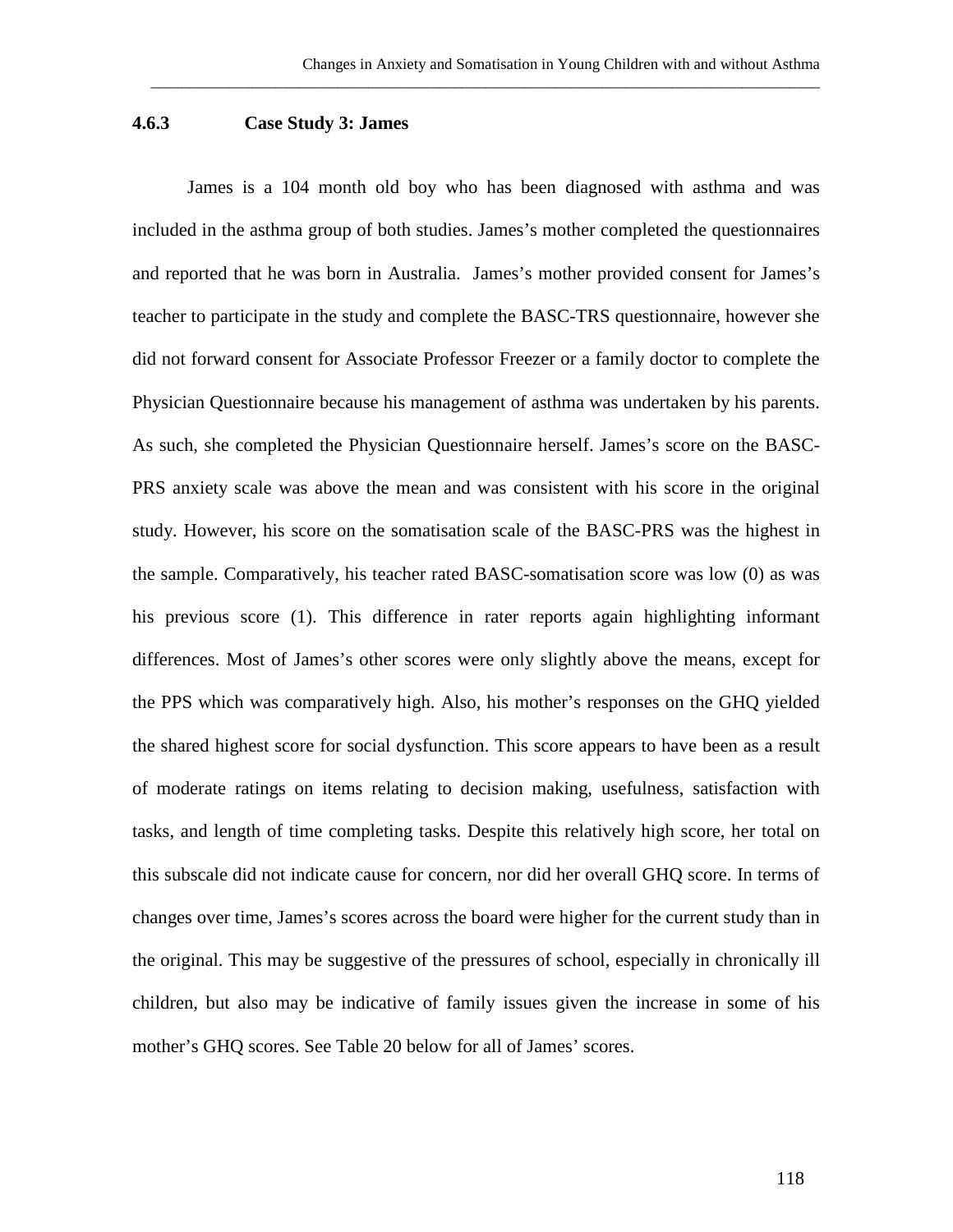# Table 20

|                                   | James's Raw Scores | Sample Mean Score    |
|-----------------------------------|--------------------|----------------------|
| Measures                          |                    | & Standard Deviation |
| <b>Current BASC - PRS Anxiety</b> | 14                 | 9.4(5)               |
| <b>Current BASC - PRS Somatic</b> | $16*$              | 4(3)                 |
| <b>Teacher Rated BASC Anxiety</b> | 3                  | 4(4)                 |
| <b>Teacher Rated BASC Somatic</b> | $\theta$           | 1.5(2)               |
| <b>Current PPS</b> score          | 41                 | 34(5)                |
| <b>Current GHQ Total</b>          | 21                 | 17(9)                |
| Current GHQ somatic               | 5                  | 4.8(3)               |
| <b>Current GHQ anxiety</b>        | $\overline{4}$     | 5(4)                 |
| Current GHQ social                | $11*$              | 6.5(2)               |
| Current GHQ depression            | $\mathbf{1}$       | .70(2)               |
| Previous BASC - PRS Anxiety       | 12                 | 7.6(5)               |
| Previous BASC - PRS Somatic       | $\mathbf{1}$       | 4(3)                 |
| Previous PPS score                | 37                 | 29(8)                |
| Previous GHQ Total                | 6                  | 18(8)                |
| Previous GHQ somatic              | 1                  | 5(3)                 |
| Previous GHQ anxiety              | 3                  | 6(3)                 |
| Previous GHQ social               | $\overline{2}$     | 6(2)                 |
| Previous GHQ depression           | $\boldsymbol{0}$   | .70(2)               |

*Comparison of James's scores to the complete sample (N=44)*

\* indicates highest scores in sample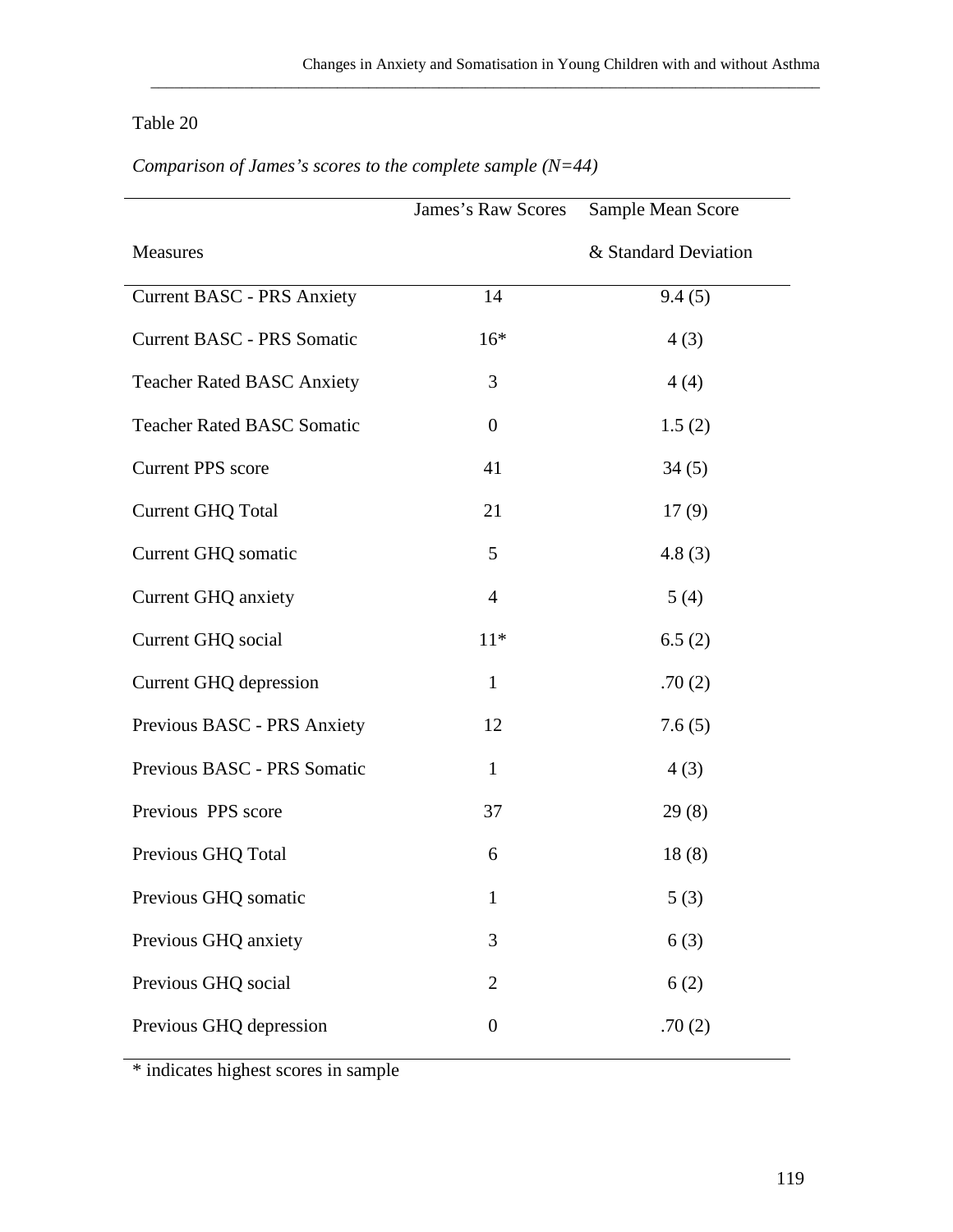## **4.7 Implications of the Research Findings**

Previous research has suggested that somatisation may be an expression of anxiety for some children (e.g. Masi etal., 1999; Masi et al., 2000, Siddons, 2004). The current study provides further support for this contention, as once again anxiety was significantly correlated with somatisation. Given that previous studies have established a link between somatisation and chronic illness in children (Adams et al., 2002; Last, 1991; Reynolds & Kamphaus, 1998; Tonge, 1994), the focus on asthma in these two studies may influence this finding to some degree. It may suggest that the association between somatisation and anxiety found in these two studies was confounded by the inclusion of children with asthma. Despite this possibility the consistent finding across both studies is valuable to this area of research. Further research investigating the relationship between anxiety and somatisation in chronically ill children, as well as their comparatively well peers would be a positive addition to the knowledge base.

Results from the current research indicate that parental adjustment, and in particular, parental anxiety is a strong predictor of anxiety in children. Although analyses yielded mixed results regarding protective parenting, its role in child anxiety could not be completely dispelled. These findings highlight the role of parental psychosocial variables in child anxiety.

Findings from this study also highlight the complexity of assessment of childhood anxiety. Information regarding health status, physical complaints/ somatisation, and family / parental psychosocial issues may play a contributing role in child anxiety. Differences in

120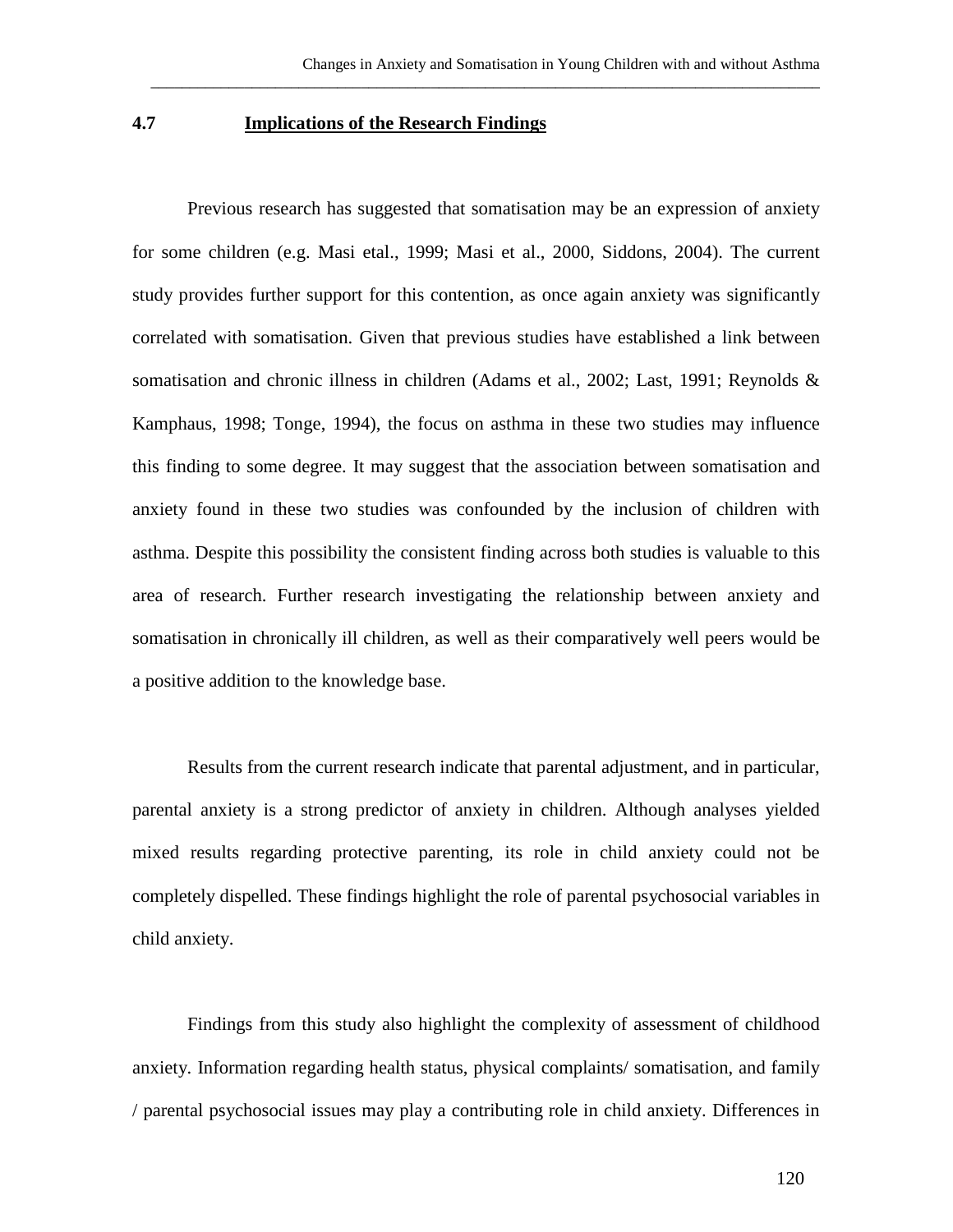informant reports regarding children are now well established in research and again evidenced in this study. Despite any trend relating to the inconsistencies per se (i.e. whether parents do or do not report more problems than other informants), the true issue seems to be that agreement about child behaviour is low. Findings from this research support the possibility that child behaviour is situation specific, however more research in this area is required. Also, future studies should take this issue into account in their methodology as discussed further below.

\_\_\_\_\_\_\_\_\_\_\_\_\_\_\_\_\_\_\_\_\_\_\_\_\_\_\_\_\_\_\_\_\_\_\_\_\_\_\_\_\_\_\_\_\_\_\_\_\_\_\_\_\_\_\_\_\_\_\_\_\_\_\_\_\_\_\_\_\_\_\_\_\_\_\_\_\_\_\_\_\_\_\_\_\_\_

Given the increased levels of anxiety in the children with asthma in both the current and the original study, past recommendations by Siddons (2004) to screen children with asthma for anxiety are reinforced. This recommendation may be applicable to all children living with a chronic illness.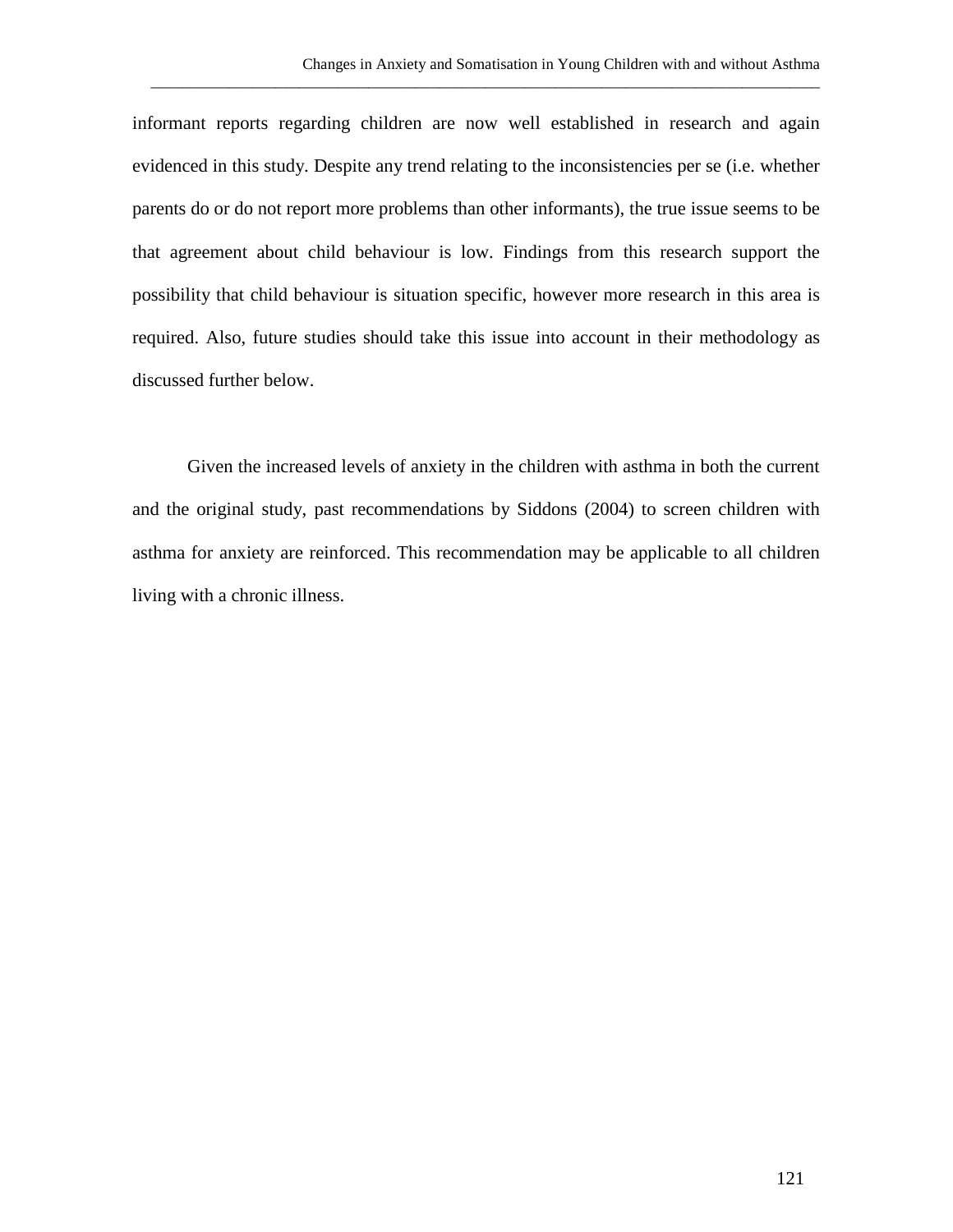### **4.8 Methodological Considerations**

Certain limitations of the current study require consideration when interpreting the research findings. Primarily limitations related to recruitment and sample size which had a direct impact on the statistical analyses.

\_\_\_\_\_\_\_\_\_\_\_\_\_\_\_\_\_\_\_\_\_\_\_\_\_\_\_\_\_\_\_\_\_\_\_\_\_\_\_\_\_\_\_\_\_\_\_\_\_\_\_\_\_\_\_\_\_\_\_\_\_\_\_\_\_\_\_\_\_\_\_\_\_\_\_\_\_\_\_\_\_\_\_\_\_\_

### **4.8.1 Sample Attrition**

One of the key methodological concerns of the current research was sample attrition. The original study comprised 103 participants. The final sample number of 51 for the current study fell far short of statistical projections based on previous longitudinal studies. The primary issue faced was establishing contact with previous participants. Many of the numbers and addresses provided from the previous researchers were outdated or incorrect at the time of the current data collection. Various resources were utilized in attempts to locate participants. Internet searches of address and telephone listings in the white pages, electoral role searches, and confirming patients details with Monash Medical Centre's records for participants whose children had asthma, were all attempted. Although these methods were helpful in a few cases, primarily they failed to assist in discovery of the location of many participants. Of the original 103 participants contact details were only resourced for 72 people. On reflection it seems that the initial contact phase of a letter by the previous researchers requesting consent to telephone contact also impacted on recruitment. Of the 103 letters sent (from the previous researchers) 36 were responded to, 31 consenting to further contact, while 5 declined consent to further contact. A large number of letters were not responded to or returned to sender (67). Although, other measures were used to obtain current contact details telephone numbers were only

122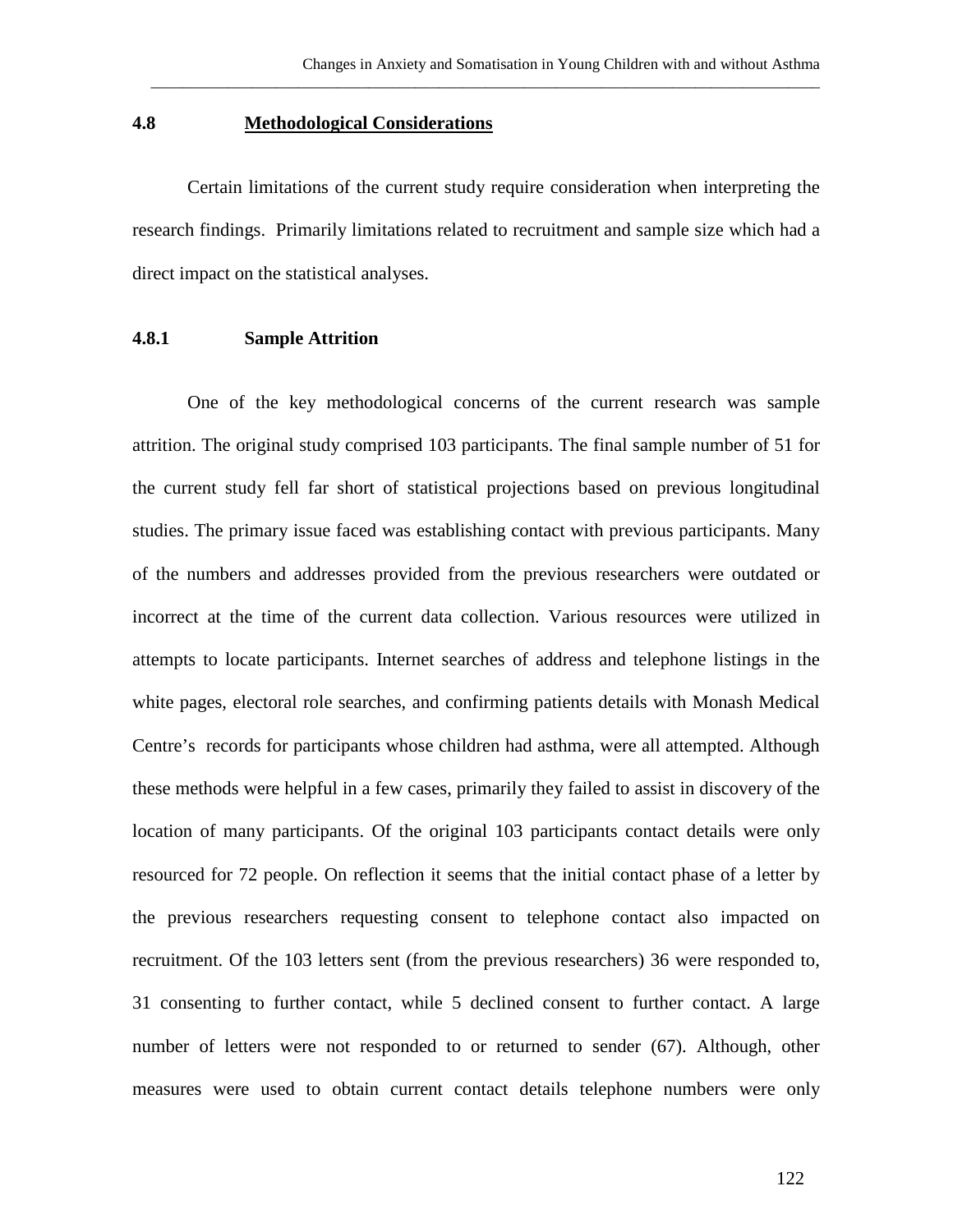resourced for 41 of the 67 people. This time consuming effort resulted in the attainment of 72 telephone contact details which allowed for direct explanation of the study and request of current address details and sending of the consent forms and questionnaires. Of the 72 people with whom telephone contact was established 21 declined requests to participate or after receiving the information withdrew from the research, or never returned the questionnaires. The most common reason cited for not participating was limited time availability, however 4 people with whom the study was discussed over the telephone expressed concern regarding the nature of the project and commented that after completing the previous questionnaires they had as if the study was searching for a way to blame parents for their children's emotional problems. Another issue was that most people agreed to participate only via mail but then failed to return the questionnaires. Follow-up phone calls were made to these participants requesting return of the forms and even offering to pick them up in person at a convenient time. Many people still failed to return the questionnaires even after several reminder calls. To illustrate how complicated this procedure became, one person requested continued reminder calls, e.g. "please call me tomorrow to remind me" at each reminder call. Eventually, after several calls and after offering to pick it up this case was abandoned and ultimately no questionnaire was ever received. Some parents refused to consent to teacher or doctor contact expressing concern for their child standing out yet again. One mother said with her child's asthma and allergies he was already conspicuous in the classroom and to his teacher and she did not want to draw further attention to him or his problems.

The issue of attrition is a recognised difficulty of longitudinal research. The attrition rate for longitudinal studies can vary significantly. Pfeifer (1989) found highly variable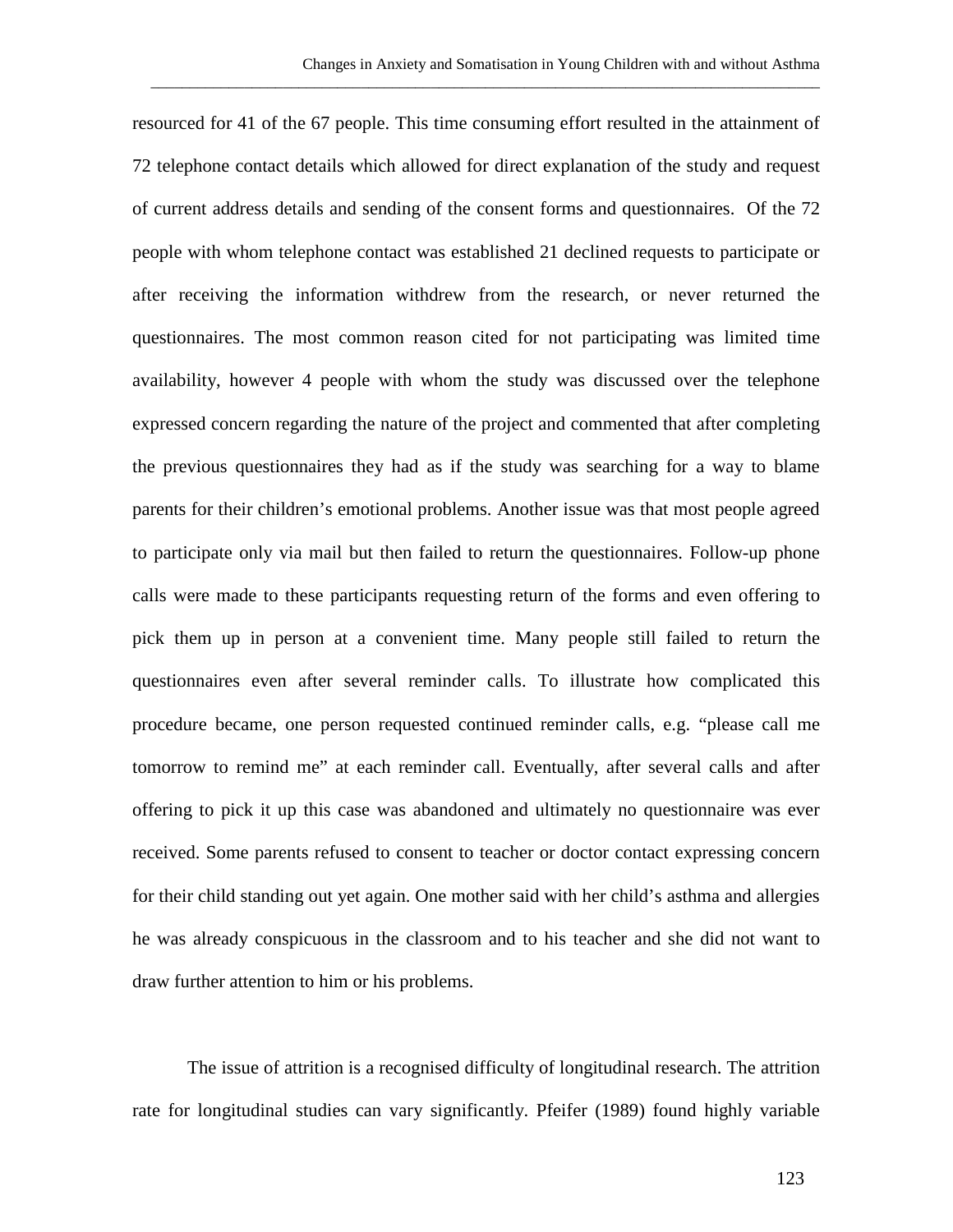attrition rates in follow-up studies, however, of the 30 studies considered, 63% had retention rates over 75%. Other studies have shown even lower attrition rates (Adubato, Alper & Heenehan, 2003; Cotter, Burk, Loeber & Navratil, 2002; Vandeer-Stoep, 1999).

\_\_\_\_\_\_\_\_\_\_\_\_\_\_\_\_\_\_\_\_\_\_\_\_\_\_\_\_\_\_\_\_\_\_\_\_\_\_\_\_\_\_\_\_\_\_\_\_\_\_\_\_\_\_\_\_\_\_\_\_\_\_\_\_\_\_\_\_\_\_\_\_\_\_\_\_\_\_\_\_\_\_\_\_\_\_

### **4.8.2 Self Report Measures**

Another methodological consideration is the use of self-report measures. Such measures present possible limitations due to respondents answering in a social desirable manner, and/or having difficulty recollecting past information regarding their behaviour, thoughts or emotions. They also present limitations in terms of being influenced by a respondent's psychological state at the time of completion, which may not necessarily be a true reflection of their more consistent thoughts, behaviour, and emotions.

As discussed earlier, a few participants from the original study declined participation in the current research based on their experiences of completing questionnaires. Some reported feeling that the questionnaires were transparent in their attempts to measure parenting psychological issues.

The potential for socially desirable responses, especially given the nature of the relationship investigated (parent / child), must be considered. Future similar studies or follow-ups could include a social desirability scale to measure any such effects and the use of other sources of information (discussed further below) may be beneficial in combating this problem.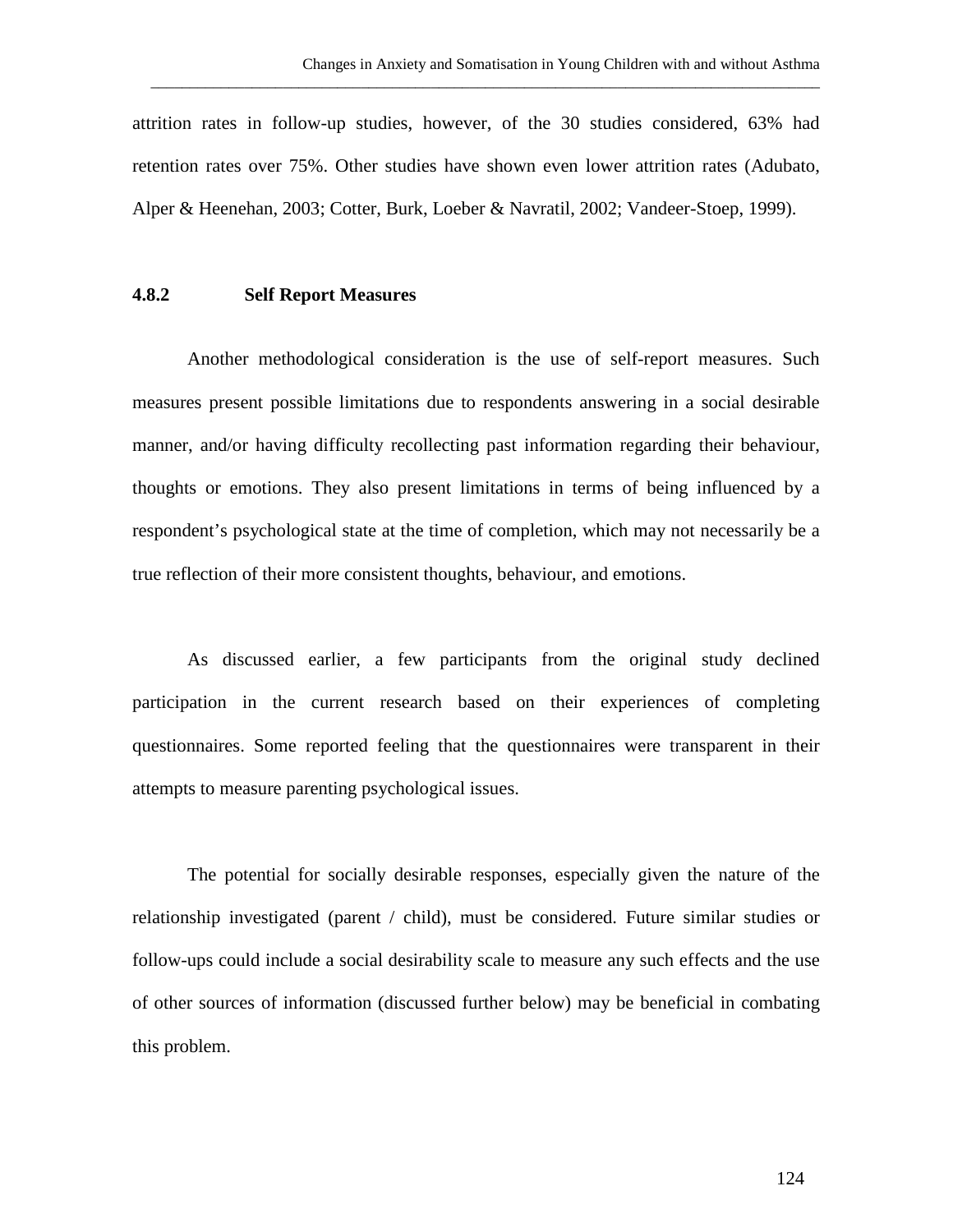Due to the internal and subjective nature of anxiety, parent / teacher reports are a limited resource anyway. As such, the importance of direct assessment of the child is encouraged. As Bernstein et al. (1996) highlight "because of the subjective nature of anxiety symptoms, it is important to include measures that assess through the child or adolescent viewpoint" (Bernstein et al., 1996, p. 1114). This statement highlights the importance of childhood issues being assessed via a variety of methods and instruments, including; self-report measures, parental report measures, and diagnostic interview (Bernstein et al., 1996).

\_\_\_\_\_\_\_\_\_\_\_\_\_\_\_\_\_\_\_\_\_\_\_\_\_\_\_\_\_\_\_\_\_\_\_\_\_\_\_\_\_\_\_\_\_\_\_\_\_\_\_\_\_\_\_\_\_\_\_\_\_\_\_\_\_\_\_\_\_\_\_\_\_\_\_\_\_\_\_\_\_\_\_\_\_\_

Another potential problem with utilising self report measures in this type of research is that it relies on participant's ability to recollect information accurately for retrospective items/ measures.

The use of the BASC questionnaires was appropriate in this study as it allowed for a longitudinal investigation regarding parental reports of child anxiety. However, with the introduction of an additional informant, some limitations may have also been introduced. The parent and teacher BASC forms differed on a number of items as they each refer to situation specific behaviours  $-$  i.e. teachers are asked to report on behaviour relating to school. As such, informants were not reporting on the same things, which could account for the differences in reports of child anxiety and somatisation. This is a noteworthy limitation, and should be contemplated when considering the implications of the study's findings. However, it is also important to note that the BASC questionnaires were designed to be used together as a complimentary system of assessing behaviour. As previously noted, each of the BASC forms can be used in the assessment of the generalised areas of interest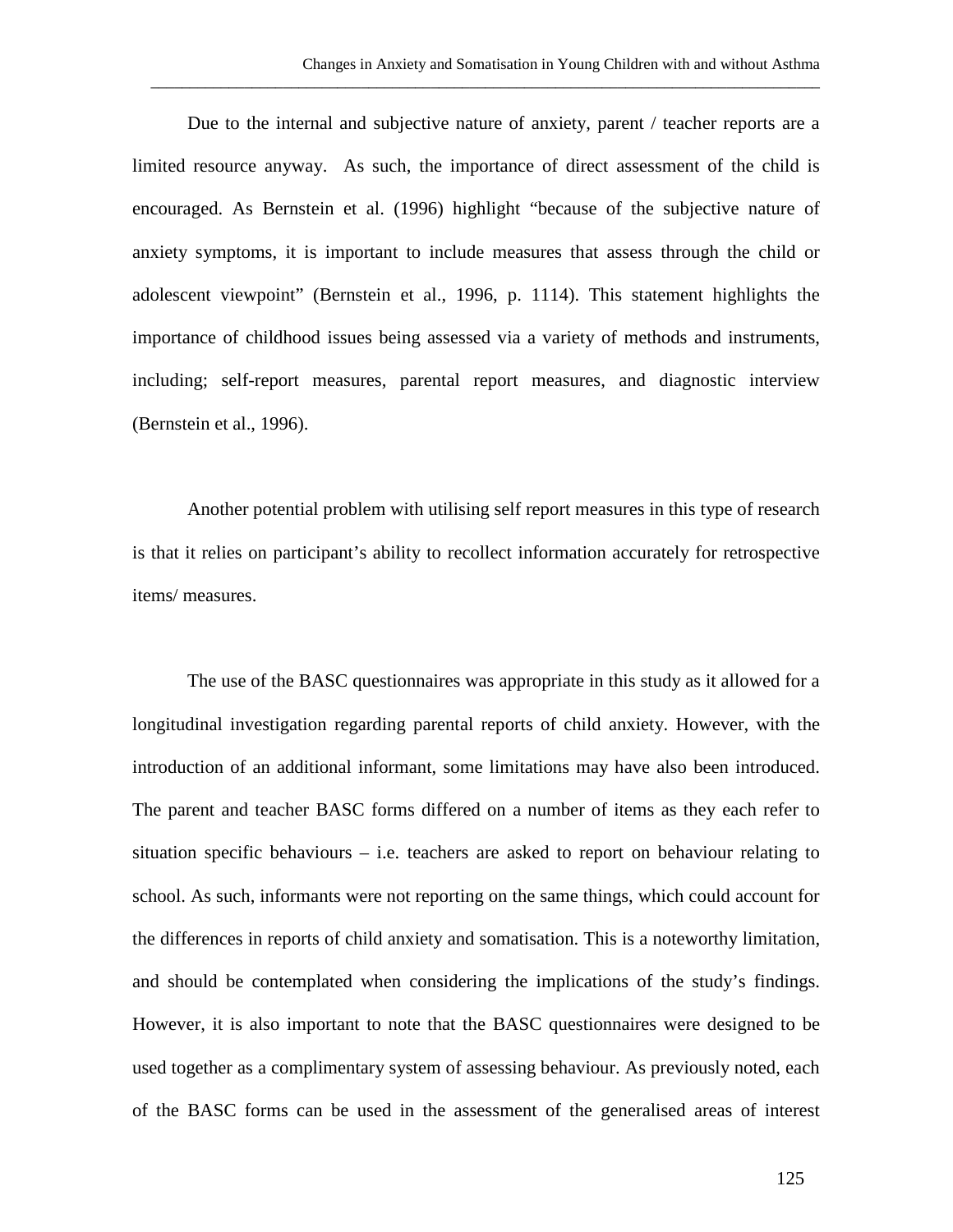(anxiety and somatisation for the current research). Importantly, given that the additional perspectives of child anxiety span different settings, obtaining information from both BASC forms provides enhanced understanding of the child's overall adjustment.

\_\_\_\_\_\_\_\_\_\_\_\_\_\_\_\_\_\_\_\_\_\_\_\_\_\_\_\_\_\_\_\_\_\_\_\_\_\_\_\_\_\_\_\_\_\_\_\_\_\_\_\_\_\_\_\_\_\_\_\_\_\_\_\_\_\_\_\_\_\_\_\_\_\_\_\_\_\_\_\_\_\_\_\_\_\_

Another limitation of the current study was the use of the same informant, the mother, for the report of their child's anxiety and their own. This method may have affected the outcomes of the study. It is possible that the parent's emotional and psychological state influenced their observations and interpretation of their child's behaviour and emotions. For example, an anxious and / or depressed informant may be more likely to view their child's behavior in a negative way.

#### **4.8.3 Generalisation of Study Results**

As in the original study, generalisation of the research findings may be limited because the sample was not totally representative of the general population. In the initial study (Siddons, 2004) children with asthma were recruited from one physician in one clinic and so treatment and medical management were relatively homogenous. However, given that many of children with asthma in the current sample were no longer active patients of Associate Professor Freezer and were instead in the care of a family physician and or monitored by their parents, this issue was not as relevant in the current study.

It should also be noted that the BASC PRS and TRS ask participants to report on the "past 6 months". As such, consideration regarding the time frame of data collection is required. In general, parents and teachers were commenting on roughly the same period. As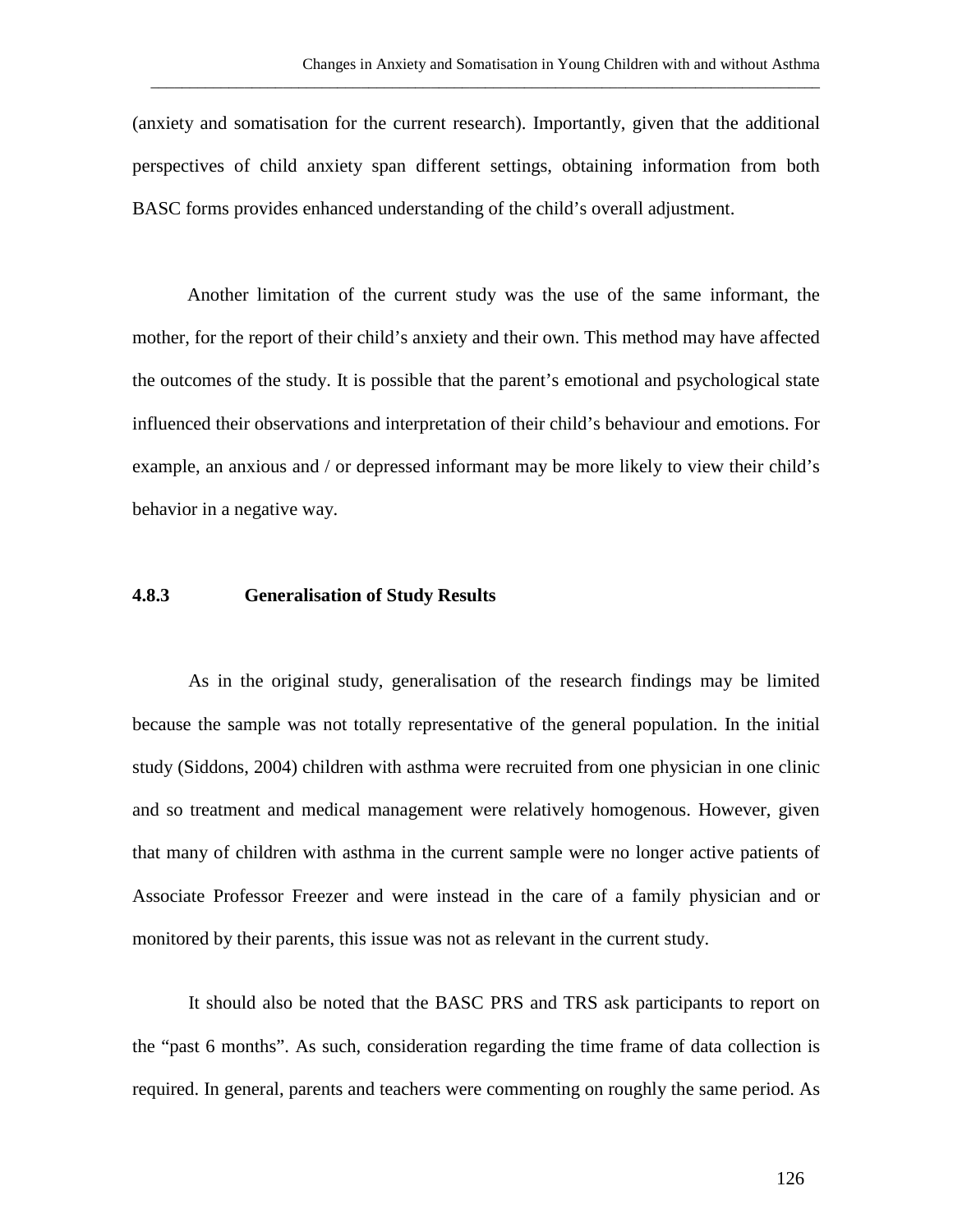described in the Method section, as soon as parental consent to send the BASC-TRS to the teacher was received (sent via mail together with the BASC-PRS), the teacher forms were sent to be completed. As such, there would have been approximately a lag of one to four weeks. However, not all participant forms were collected in a sixth month period. As previously outlined, data collection spanned over approximately a two year period. The implications of this should be considered, as the children and parents were not being compared on the same period of time in their lives. The challenge of administering all questionnaires to all participants in the exact same period was substantial given that this follow-up research was not forecasted, and that recruitment was extremely difficult. Unfortunately, potential limitations from this methodological process could not be avoided. However, the comparisons are still considered to be valid, relevant and insightful as they provide information on the changes in group trends and differences in individual cases.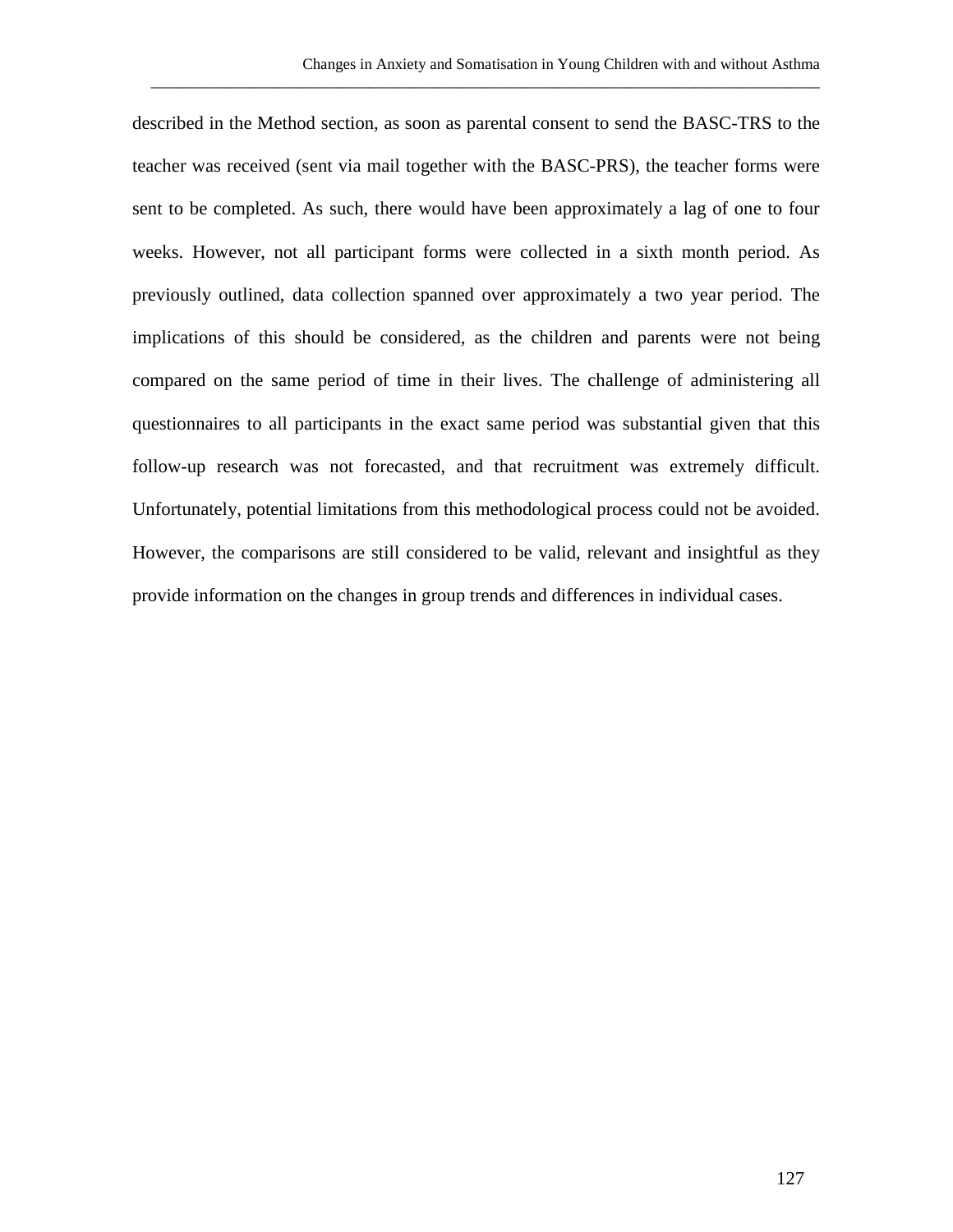### **4.9 Recommendations**

Perhaps one way of preventing some of the difficulties with sample attrition faced in this research is with planning in advance for the potential of another future study. That may include requesting participants to sign up from the beginning to potential future follow-up components of study (of course with option to withdraw at any time). Also, particular care in documentation of participant contact details (especially for student research) is necessary. All documents and resources used in recruitment should perhaps be safeguarded by the supervisor in case future contact with any participant is required, even if not for a follow up study.

\_\_\_\_\_\_\_\_\_\_\_\_\_\_\_\_\_\_\_\_\_\_\_\_\_\_\_\_\_\_\_\_\_\_\_\_\_\_\_\_\_\_\_\_\_\_\_\_\_\_\_\_\_\_\_\_\_\_\_\_\_\_\_\_\_\_\_\_\_\_\_\_\_\_\_\_\_\_\_\_\_\_\_\_\_\_

With regard to the area of research investigated in this thesis, it is recommended that any similar future research aim to improve sample representation. One way to achieve this may be to recruit children with asthma from different treatment sources / centres. This would allow for better representation of children with asthma, and also provide improved application of results.

The use of another informant provided insightful advantage to this research, however did not allow for a complete and thorough exploration of child anxiety. The inclusion of another measure, for example child self-report questionnaire, interview and or observation, would provide valuable information in the identification, assessment, and measurement of child anxiety levels. Finally, it is strongly believed that the inclusion of a social desirability measure in similar future research would be extremely beneficial.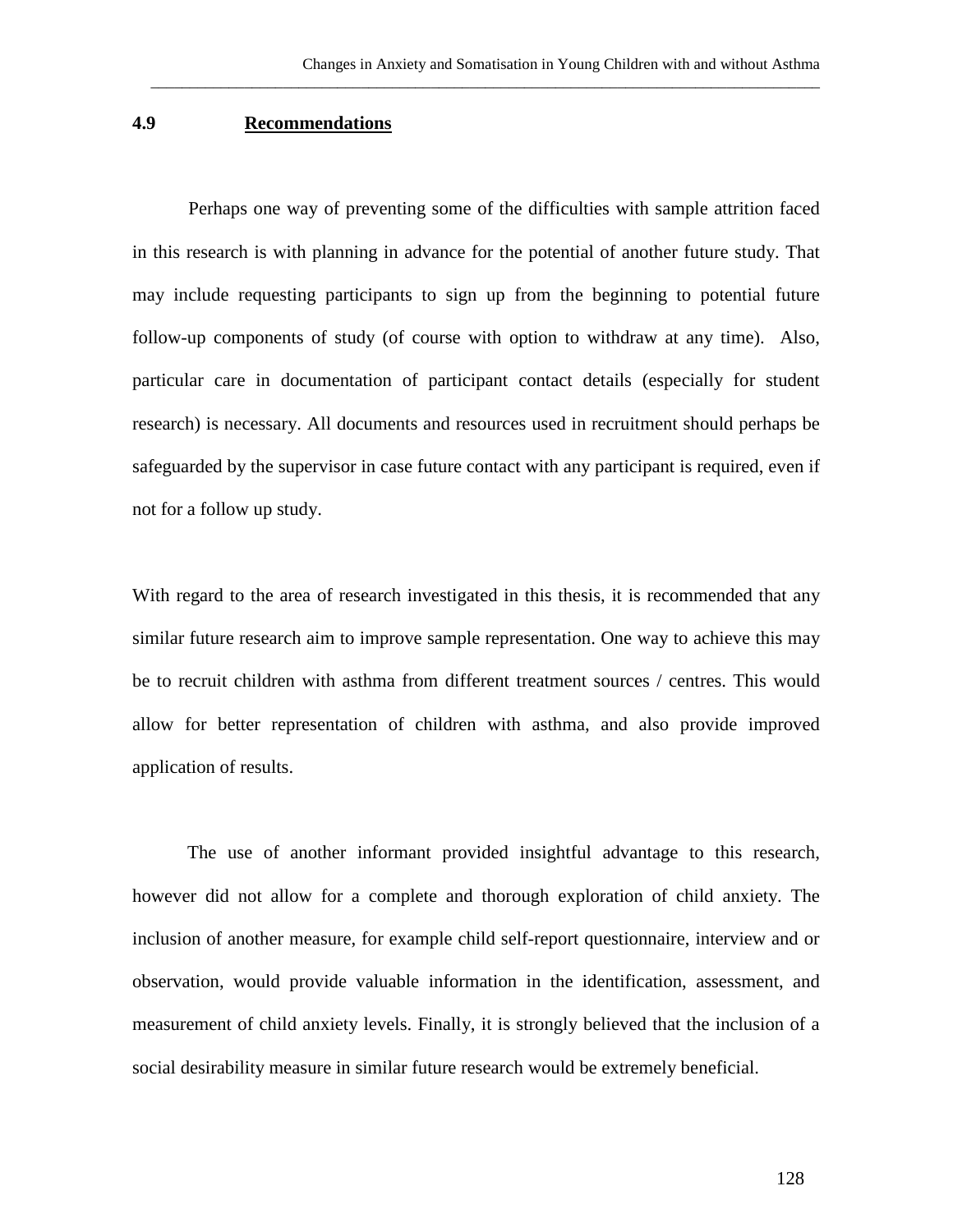The uncertainty of the direction of any relationship between asthma and child anxiety has been highlighted by this research. As noted previously, it is possible that a child's diagnosis with asthma leads to parental anxiety, and the parental anxiety in turn leads to child anxiety. Although the proposed mediation model was not statistically upheld when applied to the current data and sample, it is recommended that future research investigate this further.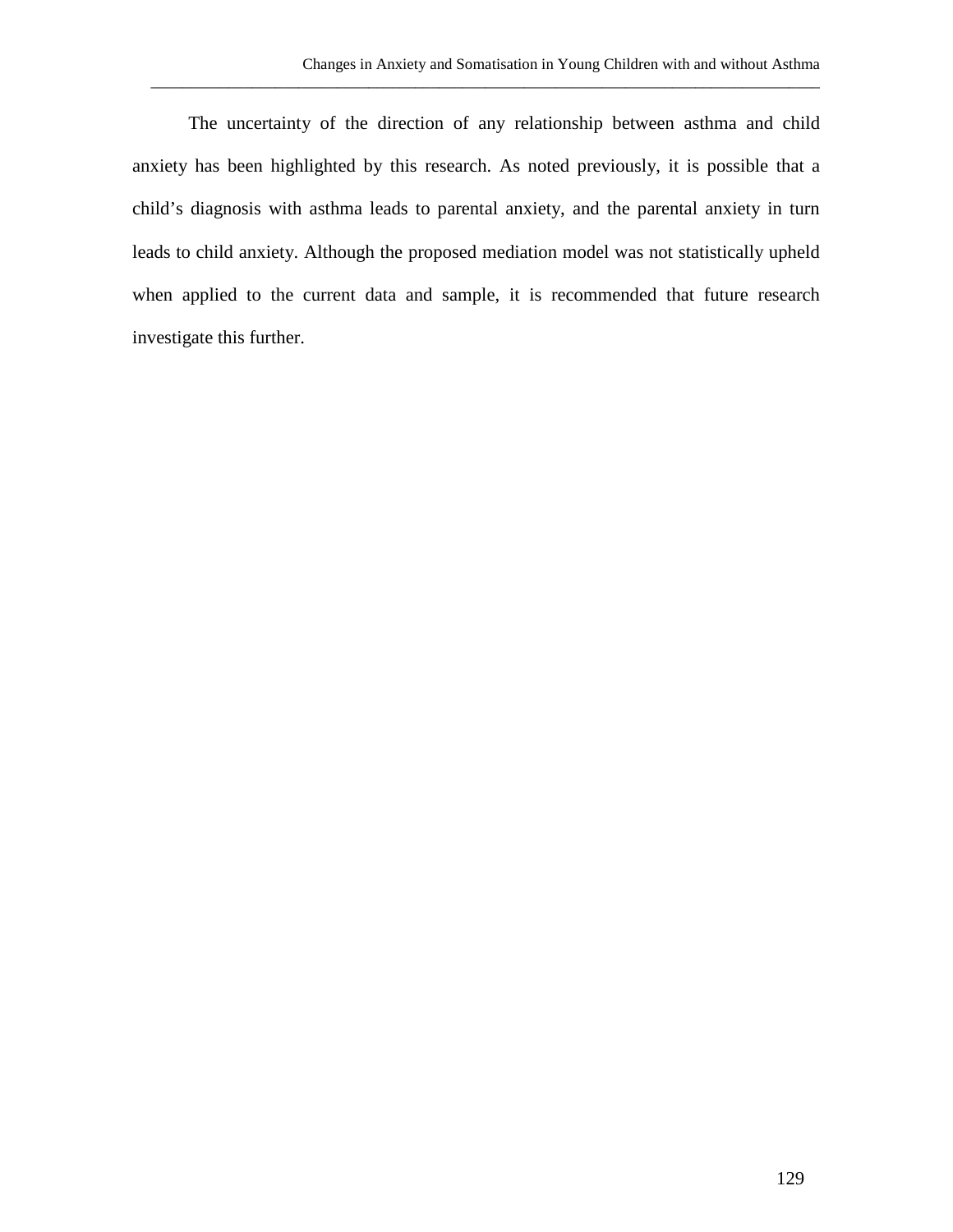#### **4.10 Summary and Conclusions**

The current research sought to investigate changes over time in anxiety and somatisation in young children with and without asthma. In doing so, it contributed to research on the topics of childhood asthma, childhood chronic illness, childhood anxiety, and parental factors associated with each. The use of the same sample that participated in the previous study has contributed a longitudinal aspect to the existing knowledge in this area. Comparison of consistencies and inconsistencies in findings over time has enhanced understanding of the dynamics involved in families dealing with childhood asthma. This information is useful in providing a more complete picture of the child's life and the effects of asthma on child adjustment (particularly regarding anxiety and somatisation).

\_\_\_\_\_\_\_\_\_\_\_\_\_\_\_\_\_\_\_\_\_\_\_\_\_\_\_\_\_\_\_\_\_\_\_\_\_\_\_\_\_\_\_\_\_\_\_\_\_\_\_\_\_\_\_\_\_\_\_\_\_\_\_\_\_\_\_\_\_\_\_\_\_\_\_\_\_\_\_\_\_\_\_\_\_\_

The use of a teacher as an informant was also valuable because it highlighted differences in perceptions of the child's behaviour. Such differences may have been due to environmental factors or issues more closely related to parental bias, fear, or embarrassment or situation specific behaviour. Continuing research in this area with larger samples would help elucidate some of the inconsistencies in the current research on these issues.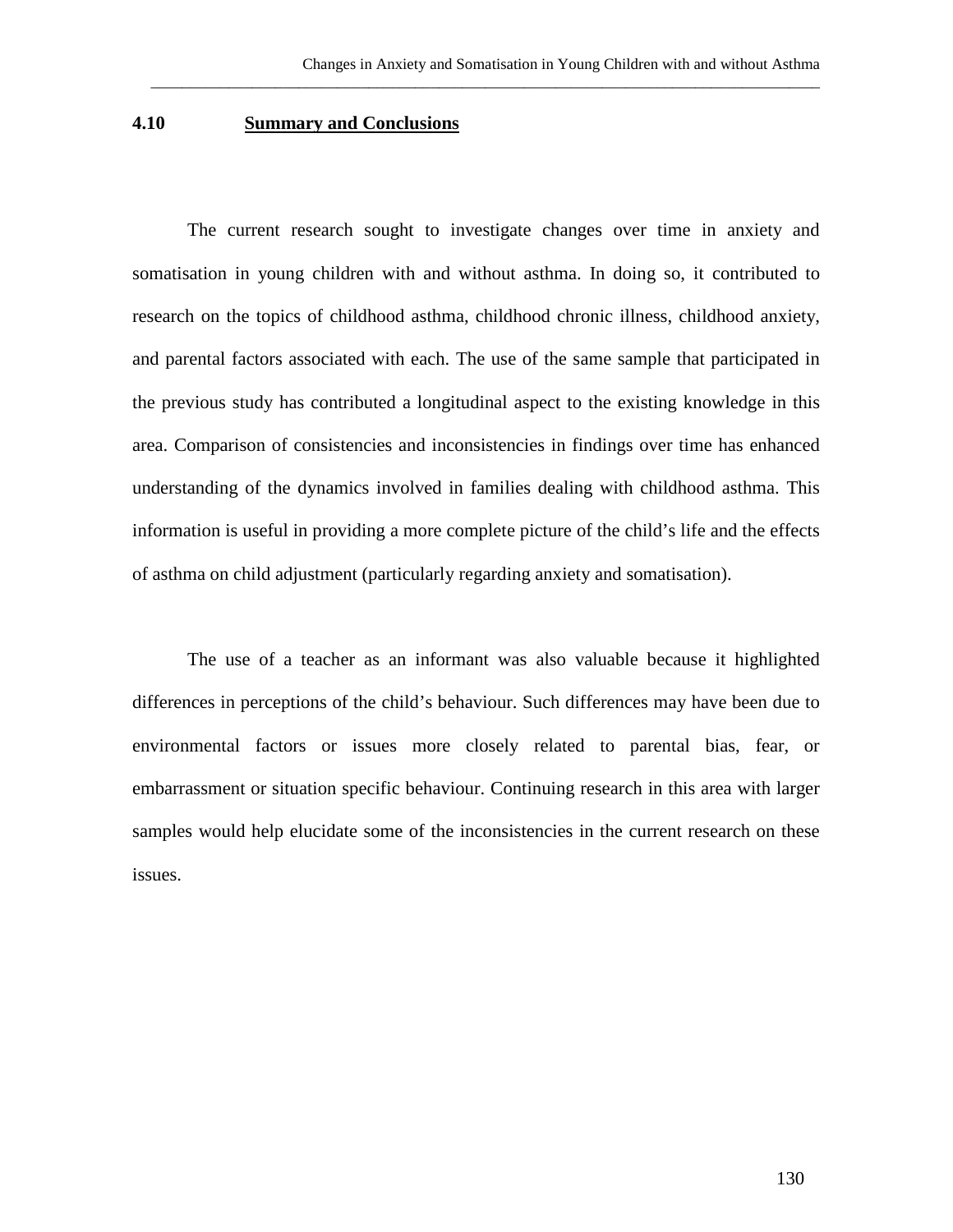## **5 References**

Abidin, R.R., Jenkins, C.L., & McGaughey, M.C. (1992). The relationship of early family variables to children's subsequent behavioural adjustment. *Journal of Clinical Child Psychology, 21,* 60-69.

- Achenbach, T.M., McConaughy, S.H., & Howell, C.T. (1987). Child/adolescent behavioural and emotional problems: implications of cross-informant correlations for situational specificity. *Psychological Bulletin, 101*, 213-232.
- Adams, C.D., Streisand, R.M., Zawacki, T., & Joseph, K.E. (2002). Living with a chronic illness: A measure of social functioning for children and adolescents. *Journal of Pediatric Psychology, 27*, 593-605.
- Adubato, S., Alper, R., & Heenehan, M. (2003). Successful ways to increase retention in a longitudinal study of lead-exposed children. *Health and Social Work, 28,* 312-315.
- Alexander, F.G. (1950). *Psychosomatic Medicine: Its Principles and Applications*. New York, NY, Norton.
- American Psychiatric Association. (2000). *Diagnostic and Statistical Manual of Mental Disorders, Fourth Edition, Text Revision.* Washington, DC: American Psychiatric Association.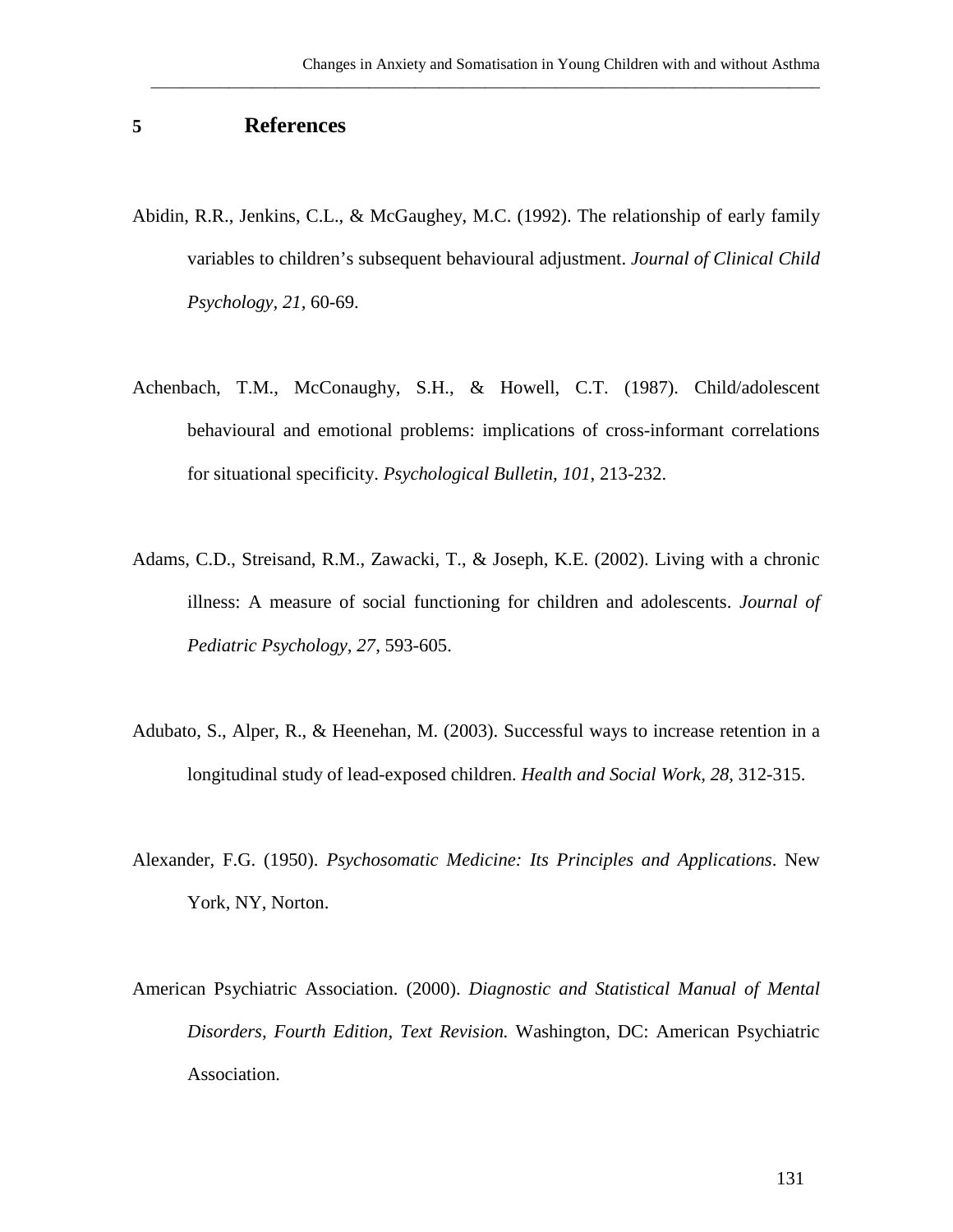Anderson, N.E. (2007). The relationship between mothers' stress level and anxiety ratings of their children. *Dissertation Abstracts International Section A: Humanities and Social Sciences, 68*, 2314.

- Anthony, K.K., Gil, K.M., & Schanberg, L.E. (2003). Brief Report: Parental perceptions of child vulnerability in children with chronic illness. *Journal of Pediatric Psychology, 28*, 185-190.
- Asthma Australia. (2003). *About Asthma*. [On-line]. Available: http://www.asthma.australia.org.au
- Asthma Victoria. (2003). *About Asthma*. [On-line]. Available: [http://www.asthmavictoria.org.au](http://www.asthmavictoria.org.au/)
- Australian Centre for Asthma Monitoring (ACAM). Woolcock Institute of Medical Research. (2005)*. Asthma in Australia 2005*. Asthma Series: Number 2. Australian Institute of Health and Welfare.
- Baron, R.M., & Kenny, D.A. (1986). The moderator-mediator variable distinction in social psychological research: Conceptual, strategic, and statistical considerations. *Journal of Personality and Social Psychology, 51*, 1173-1182.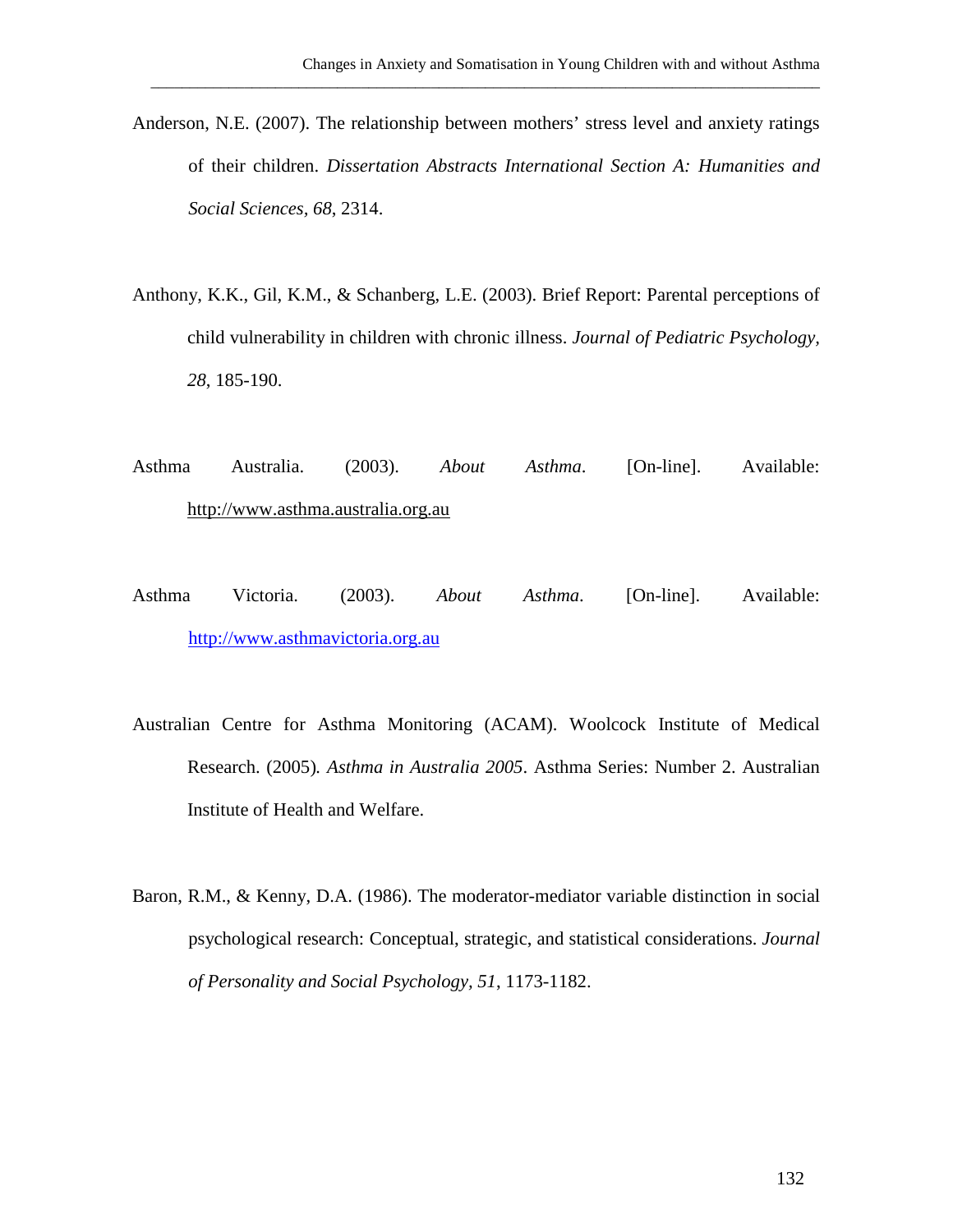Barrett, P. M., Duffy, A. L., Dadds, M. R., & Rapee, R. M. (2001). Cognitive-behavioral treatment of anxiety disorders in children: Long-term (6-year) follow-up, *Journal of Consulting and Clinical Psychology, 69*, 135-141.

- Bartlett, S.J., Kolodner, K., Butz, A. M., Eggleston, P., Malveaux, F. J., & Rand, C. C. (2001). Maternal depressive symptoms and emergency department use among inner-city children with asthma. *Archives of Pediatric and Adolescent Medicine, 155*, 347-353.
- Bartlett, S.J., Krishnan, J.A., Riekert, K.A., Butz, A.M., Malveaux, F.L., & Rand, C.S. (2004). Maternal depressive symptoms and adherence to therapy in inner city children with asthma. *Pediatrics, 113*, 229-237.
- Bell-Dolan, D.J., Last, C.G., & Strauss, C.C. (1990). Symptoms of anxiety disorders in normal children. *Journal of the American Academy of Child and Adolescent Psychiatry, 29*, 759-765
- Bender, B. G., Annett, R.D., Ikle, D., DuHamel, T.R., Rand, C., & Strunk, R.C. (2000). Relationship between disease and psychological adaptation in children in the Childhood Asthma Management Program and their families. *Archives of Pediatric Adolescent Medicine, 754*, 706-713.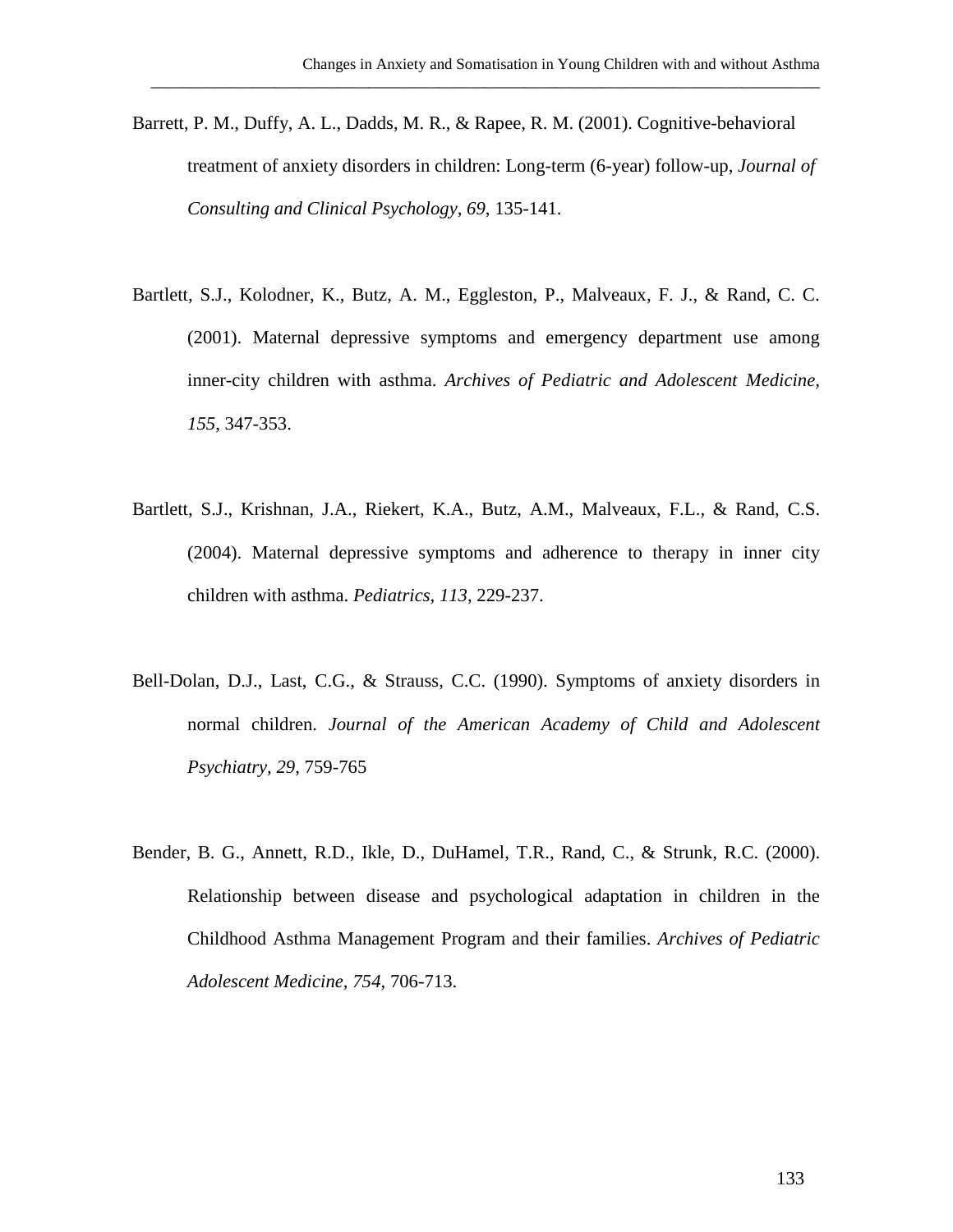Bender-Berz, J., Klein-Murdock, K, & Koinis-Mitchell, D. (2005). Children's asthma, internalizing problems, and social functioning: An urban perspective. *Journal of Child and Adolescent Psychiatric Nursing, 18,* 181-197.

- Bennett, D.S. (1994). Depression among children with chronic medical problems: A metaanalysis. *Journal of Pediatric Psychology, 19*, 149-169.
- Bernstein, G.A., Borchardt, C.M., & Perwien, A.R. (1996). Anxiety disorders in children and adolescents: A review of the past 10 years. *Journal of the American Academy Child and Adolescent Psychiatry, 35,* 1110-1119.
- Bernstein, G.A., Crosby, R.D., Perwien, A.R., & Borchardt, C.M. (1996). Anxiety rating for children – Revised: reliability and validity. *Journal of Anxiety Disorders, 10*, 97- 114.
- Bernstein, G.A., Layne, A.E., Egan, E.A., & Nelson, L.P. (2005). Maternal phobic anxiety and child anxiety. *Journal of Anxiety Disorders, 19,* 658-672.
- Berz, J. Carter, A., Wagmiller, R., Horwitz, S., Murdock, K., & Briggs-Gowan, M. (2007). Prevalence and correlates of early onset asthma and wheezing in a healthy birth cohort of 2- to 3- year olds. *Journal of Pediatric Psychology 32*, 154-166.
- Beidel, D.C., Christ, M.A.G., & Long, P.J. (1991). Somatic complaints in anxious children. *Journal of Abnormal Child Psychology, 19,* 659-670.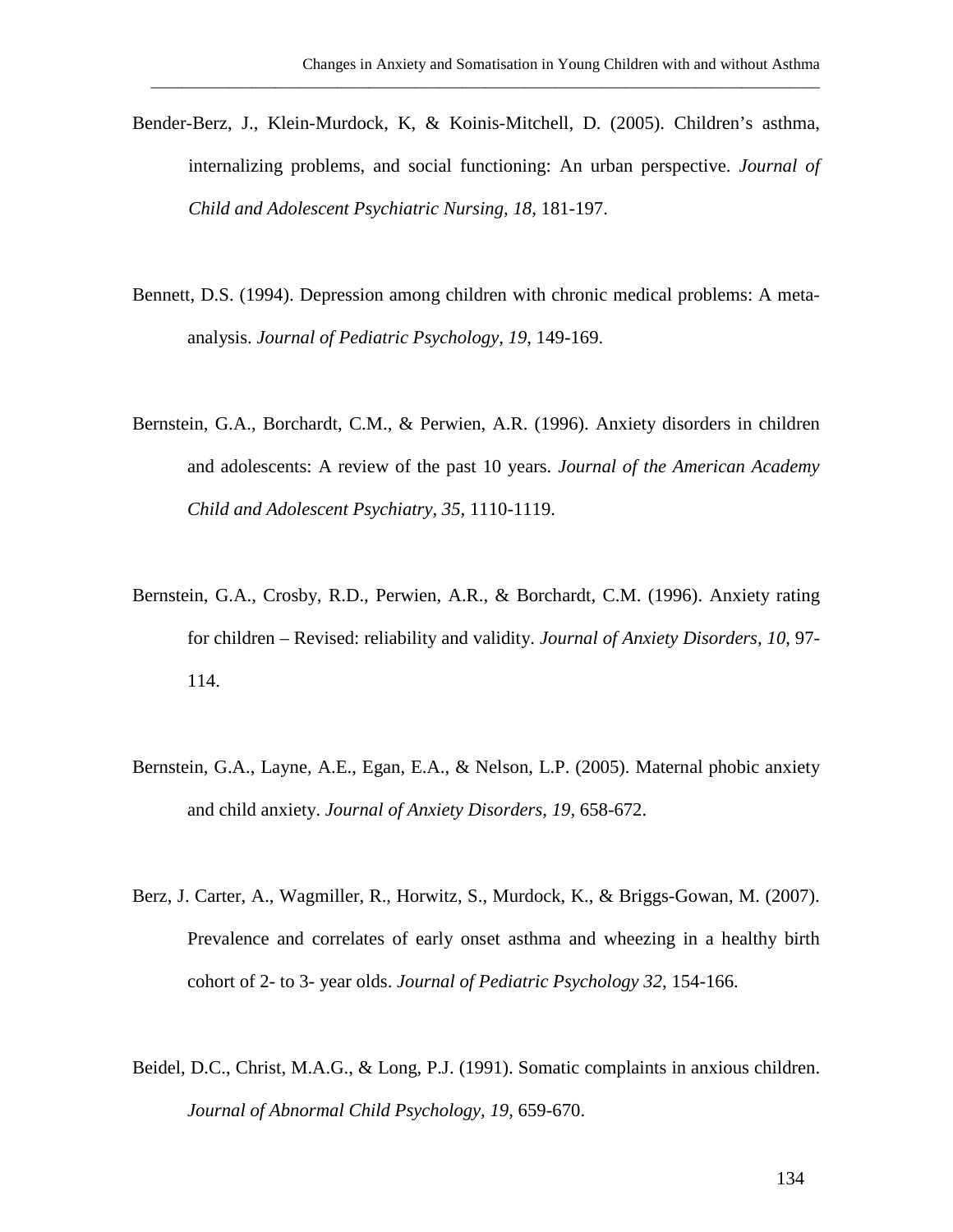Beidel, D.C., & Turner, S.M. (1997). At risk for anxiety: Psychopathology in the offspring of anxious parents. *Journal of the American Academy of Child and Adolescent Psychiatry, 36*, 918-924.

\_\_\_\_\_\_\_\_\_\_\_\_\_\_\_\_\_\_\_\_\_\_\_\_\_\_\_\_\_\_\_\_\_\_\_\_\_\_\_\_\_\_\_\_\_\_\_\_\_\_\_\_\_\_\_\_\_\_\_\_\_\_\_\_\_\_\_\_\_\_\_\_\_\_\_\_\_\_\_\_\_\_\_\_\_\_

- Birmher, B., Khetarpal, S., Brent, D., Cully, M., Balach, L., Kaufman, J., et al. (1997). The Screen for Child Anxiety Related Emotional Disorders (SCARED): Scale construction and psychometric characteristics. *Journal of the American Academy of Child and Adolescent Psychiatry, 36,* 545-553.
- Bleil, M.E., Ramesh, S., Miller, B.D., & Wood, B.L. (2000). The influences of parent-child relatedness on depressive symptoms in children with asthma: Tests of moderator and mediator models. *Journal of Pediatric Psychology, 25*, 481-491.
- Bokhour, B., Cohen, E.S., Cortės, D.E., Hook, J.M., Rand, C.S., Lieu, T.A., et al. (2008). Patterns of concordance and non-concordance with clinician recommendations and parents' explanatory models in children with asthma. *Patient Education and Counseling, 70*, 376-385.
- Bosquet, M., & Egeland, B. (2006). The development and maintenance of anxiety symptoms from infancy through adolescence in a longitudinal sample. *Development and Psychopathology, 18*, 517-550.

Bowlby, J. (1969). *Attachment and Loss: Attachment* (Vol. 1). New York: Basic Books.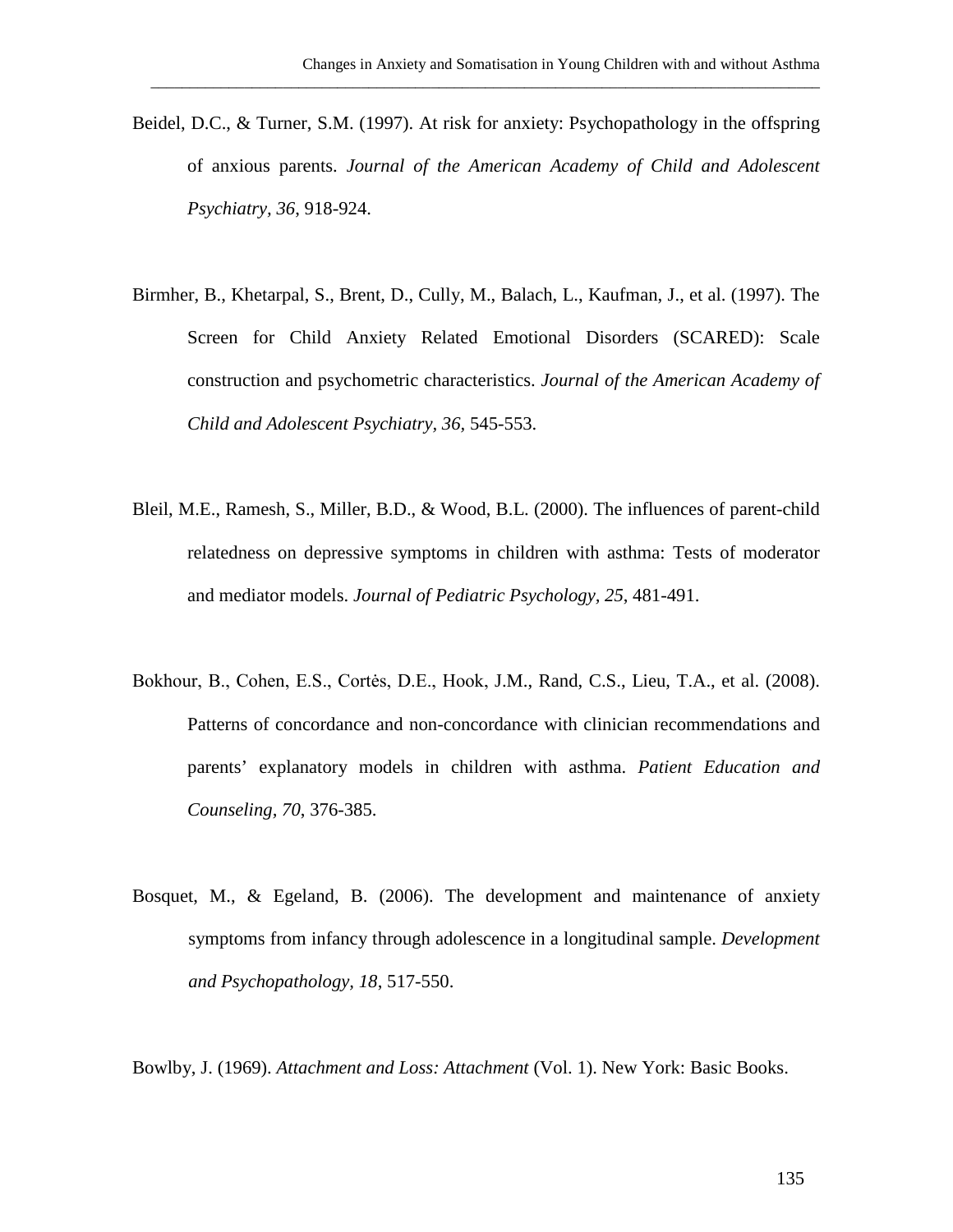Bowen, F., Vitaro, F., Kerr, M., & Pelletier, D. (1985). Childhood internalising problems: Prediction from Kindergarten, effect of maternal overprotectiveness, and sex differences. *Development and Psychopathology, 7,* 481-498.

- Boys, A., Marsden, J., & Stillwell, G. (2003). Minimising respondent attrition in longitudinal research: Practical implications from a cohort study of adolescent drinking. *Journal of Adolescence, 26*, 363-373.
- Brook, W.S. (1996). Congruence between child self-reports and those of their parents and teachers on anxiety and depression: a preliminary investigation of parameters of agreement. *Dissertation Abstracts International Section A: Humanities and Social Sciences, 57*, 0575.
- Busse, W.W. (1990). Respiratory infections: Their role in airway responsiveness and the pathogenesis of asthma. J*ournal of Allergy and Clinical Immunology, 85*, 671-683.
- Busse, W.W., Lemanske, R.F., & Dick, E.C. (1992). The relationship of viral respiratory infections and asthma. *Chest, 101*, 385-388.
- Bussing, R., Halfon, N., Benjamin, B., & Wells, K.B. (1995). Prevalence of behavioural problems in US children with asthma. *Archives of Pediatric Adolescent Medicine 149:*565–72.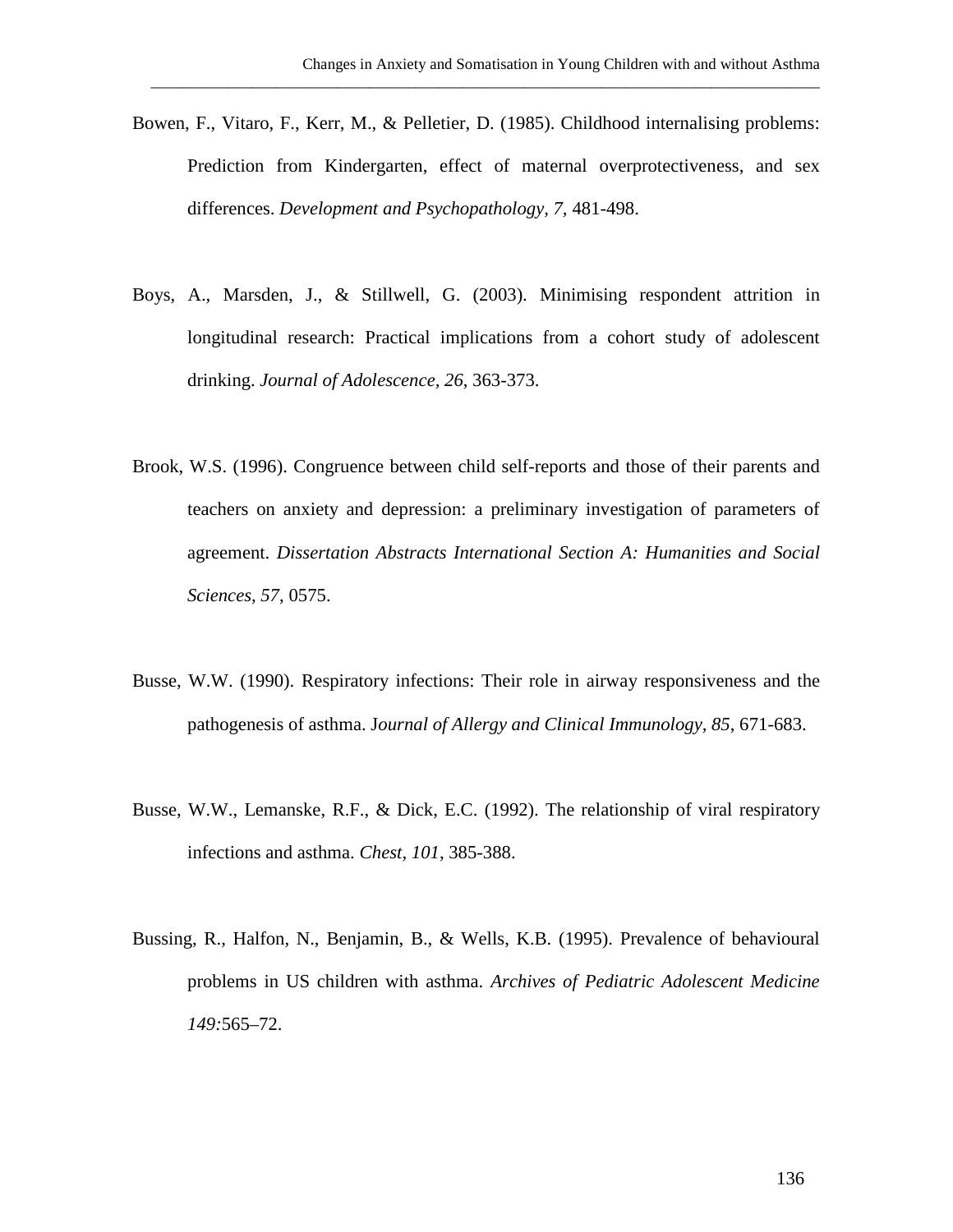Cappelli, M., McGrath, P.J., MacDonald, N.E., Katsanis, J., & Lascalles, M. (1989). Parental care and overprotection of children with cystic fibrosis. *British Journal of Medical Psychology, 62*, 281-290.

- Caroselli-Karinja, M.F. (1990). Asthma and adaptation: exploring the family system. *Journal of Psychosocial Nursing, 28*, 34-39
- Carson, D.K., & Schauer, R.W. (1992). Mothers of children with asthma: Perceptions of parenting stress and the mother-child relationship. *Psychological Reports, 71*, 1139- 1148.
- Caspi, A., & Elder, G. (1988). Emergent family patterns: The intergenerational construction of problem behaviour and relations. In R. Hinde & J. Stevenson-Hinde (Eds.), *Relationships within families* (pp.218-240). Oxford, England: Claredon Press.
- Chen, E., Bloomberg, G.R., Fisher, E.B., & Strunk, R.C. (2003). Predictors of repeat hospitalization in children with asthma: The role of psychosocial and socioenvironmental factors. *Health Psychology, 22*, 12-18.
- Chen, E., Hermann, C., Rodgers, D., Oliver-Welker, T., & Strunk, R.C. (2006) Symptom perception in childhood asthma: The role of anxiety and asthma severity. *Health Psychology, 25*, 389-395.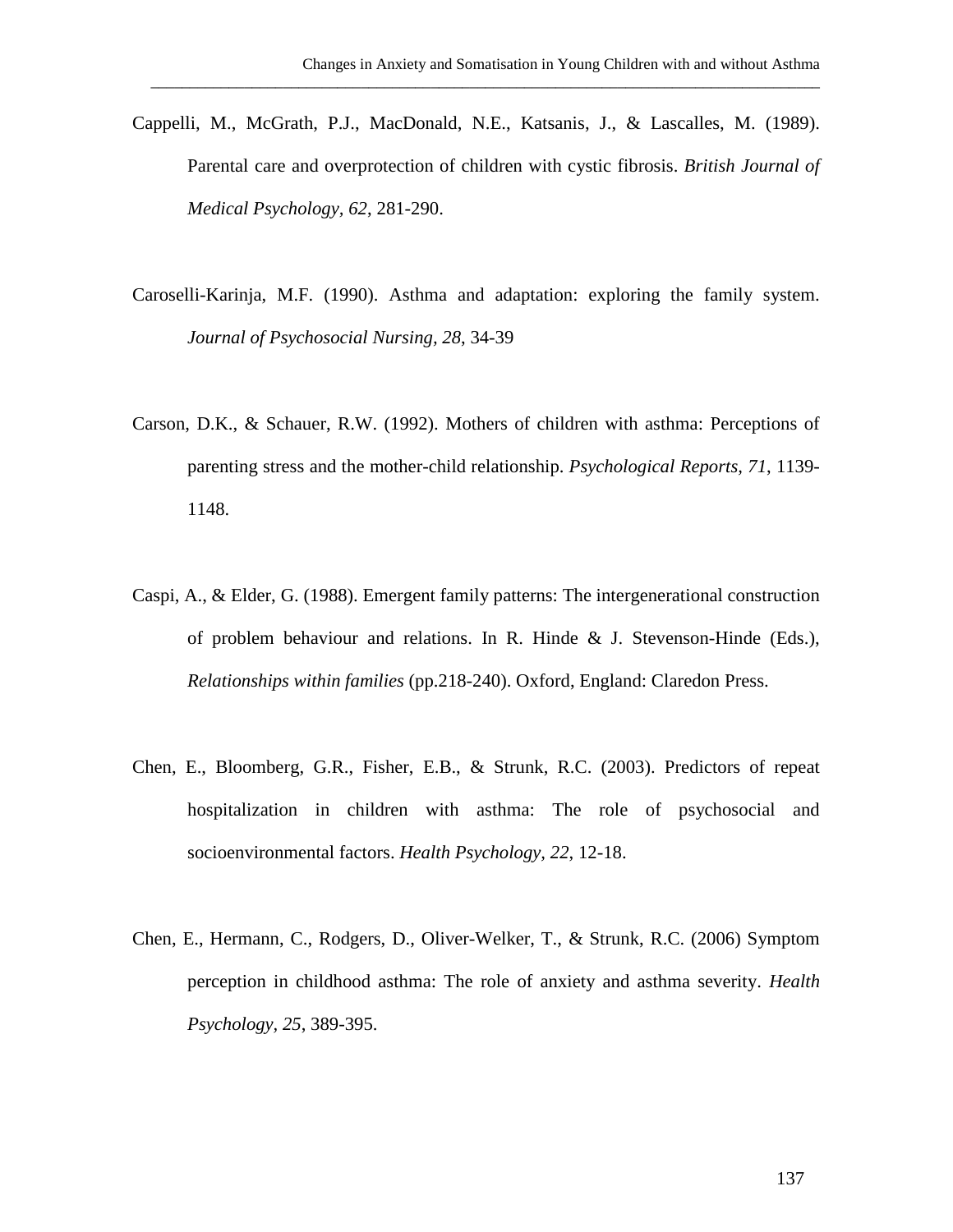Christiaanse, M.E., Lavigne, J.V., & Lerner, C.V. (1989). Psychosocial aspects of compliance in children and adolescents with asthma. *Journal of Developmental and Behavioural Pediatrics, 10,* 75-80.

- Cluss, P.A., Epstein, L.H., Galvis, S.A., Fireman, P., & Friday, G. (1984) Effect of compliance for chronic asthmatic children. *Journal of Consulting and Clinical Psychology, 52,* 909-910.
- Cobham, V.E., Dadds, M.R., & Spence, S.H. (1999). Anxious children and their parents: What do they expect? *Journal of Clinical Child Psychology, 28*, 220-231.
- Cohen, A. (1983). Comparing regression coefficients across sub samples: a study of the statistical test. *Sociological Methods and Research, 12*, 77-94.
- Coolidge, J. C. (1956). Asthma in mother and child as a special type of communication. *American Journal of Orthopsychiatry, 26,* 165-178.
- Cooper, C.L., Parry, G.D., Saul, C., Morice, A.H., Hutchcroft, B.J., Moore, J., et al. (2007). Anxiety and panic fear in adults with asthma: prevalence in primary care. *BMC Family Practice, 8*, 62-86.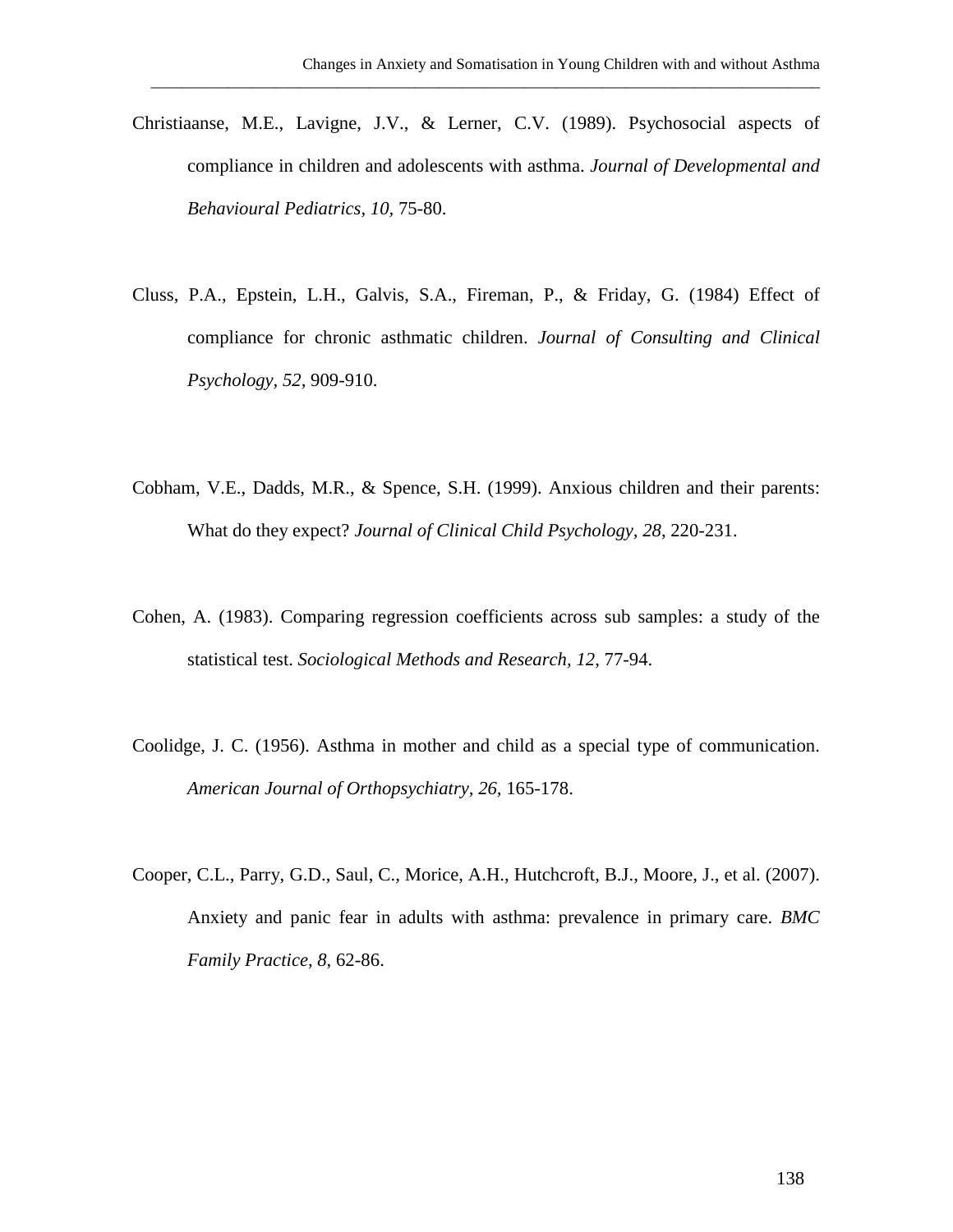Costello, E.J., Mustillo, S., Erkanli, A., Keeler, G., & Angold, A. (2003). Prevalence and development of psychiatric disorders in childhood and adolescence. *Archives of General Psychiatry, 60,* 837-844.

- Cotter, R.B., Burke, J.D, Loeber, R., & Navratil, J.L. (2002). Innovative retention methods in longitudinal research: A case study of the developmental trends study. *Journal of Child and Family Studies, 11,* 485-498.
- Creer, T.L. (1982). Asthma. *Journal of Consulting and Clinical Psychology, 50,* 912-921
- Crockenberg, S., & Leerkes, E. (2000). Infant social and emotional development in context. In C.H. Zeanah Jr (Ed.), *Handbook of Infant Mental Health* (pp.60-90). New York: The Guilford Press.
- Cypcar, D., Stark, J., & Lemanske, R.F. (1992). The impact of respiratory infections on asthma. *Pediatric Clinics of North America. 39*, 1259-1276.
- DiBartolo, P.M., & Grills, A.E. (2006). Who is best at predicting children's anxiety in response to a social evaluative task? A comparison of child, parent, and teacher reports. *Journal of Anxiety Disorders, 20*, 630-645.
- Donnelly, E. (1994). Parents of children with asthma: an examination of family hardiness, family stressors, and family functioning. *Journal of Pediatric Nursing, 9,* 398–408.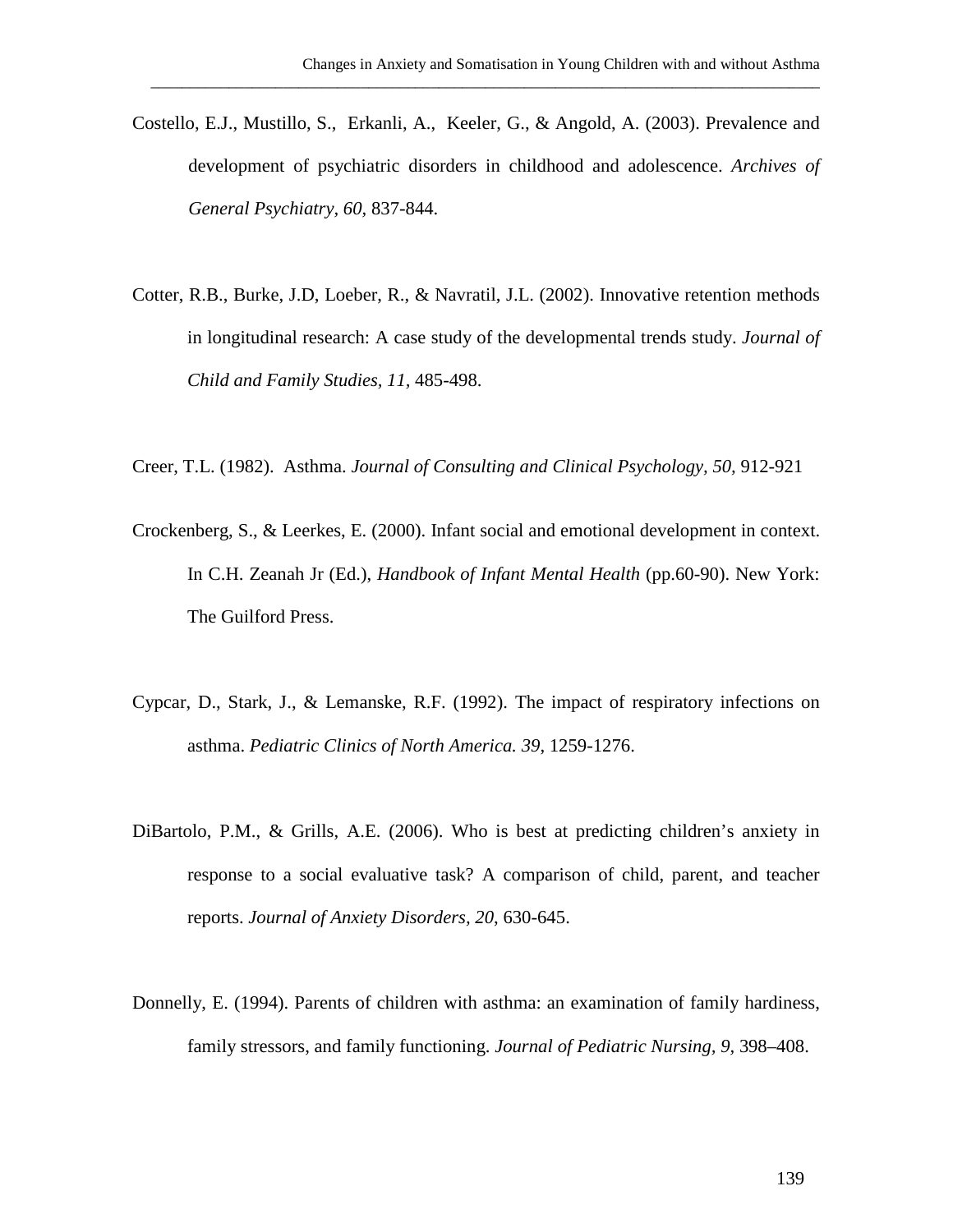Doyle, A., Ostrander, R., Skare, S., Crosby, R.D., & August, G.J. (1997). Convergent and criterion-related validity of the Behaviour Assessment System for Children-Parent Rating Scale. *Journal of Clinical Child Psychology, 26,* 276-284.

- Dunbar, H.F. (1938). Psychoanalytic notes relating to syndrome of asthma and hay fever. *Psychoanalytic Quarterly, 7,* 25-68.
- Eiser, C., Eiser, R. J., Town, C., & Tripp, J. (1991). Discipline strategies and parental perceptions of preschool children with asthma. *British Journal of Medical psychology, 64*, 45-53.
- Eiser, C., & Havermans, T. (1992). Mothers' and fathers' coping with chronic childhood disease. *Psychology and Health, 7,* 249-257.
- Eiser, C., Havermans, T., Pancer, M., & Eiser, J.R. (1992). Adjustment to chronic disease in relation to age and gender: mothers' and fathers' reports of their children's behaviour. *Journal of Pediatric Psychiatry, 17*, 261-275.
- Eksi, A., Molzan, J., Savasir, I., & Güler, N. (1995). Psychological adjustment of children with mild and moderately severe asthma. *European Child and Adolescent Psychiatry, 4,* 77-84.
- Eley, T.C. (2001). Contributions of behavioural genetics research: Quantifying genetic, shared environmental and nonshared environmental influences. In M.W. Vasey &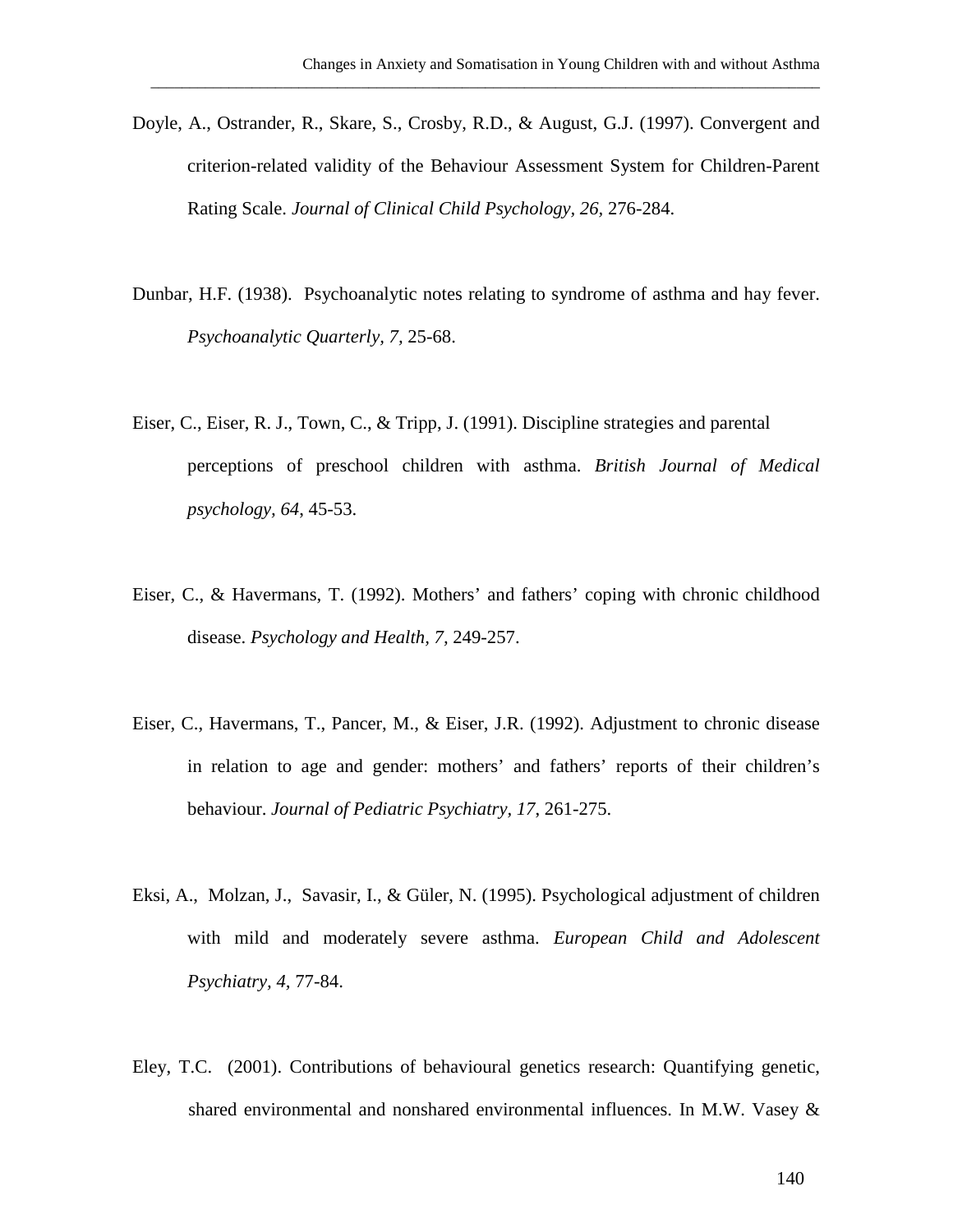M.R. Dadds (Eds.). *The developmental psychopathology of anxiety* (pp. 45-59). New York: Oxford University Press.

- Eley, T.C., & Gregory, A.M. (2004). Behavioral Genetics. In T.L. Morris & J.S. March (Eds.), *Anxiety disorders in children and adolescents* (pp.71-97). New York: Guilford.
- Eley, T.C., & Stevenson, J. (1999). Exploring the covariation between anxiety and depression symptoms: A genetic analysis of the effects of age and sex. *Journal of Child Psychology and Psychiatry, 40,* 1273-1282.
- Elder, G.H., Caspi, A., & Downey, G. (1986). Problem behaviour and family relationships: Life course and intergenerational themes. In A.B. Sorensen & F. Weinert & L.R. Sherrod (Eds.), *Human development and the life course: Multidisciplinary perspectives* (pp. 293-340). New York: Erlbaum.
- Elliot, J., Prior, M.R., Merrigan, C., & Ballinger, K. (2002). Evaluation of a community intervention programme for preschool behaviour problems. *Journal of Pediatrics and Child Health, 38,* 41-50.
- Engel, C.C. (2000). Unexplained physical symptoms: Medicine's "dirty little secret" and the need for prospective studies that start in childhood. *Psychiatry, 63,* 153-159.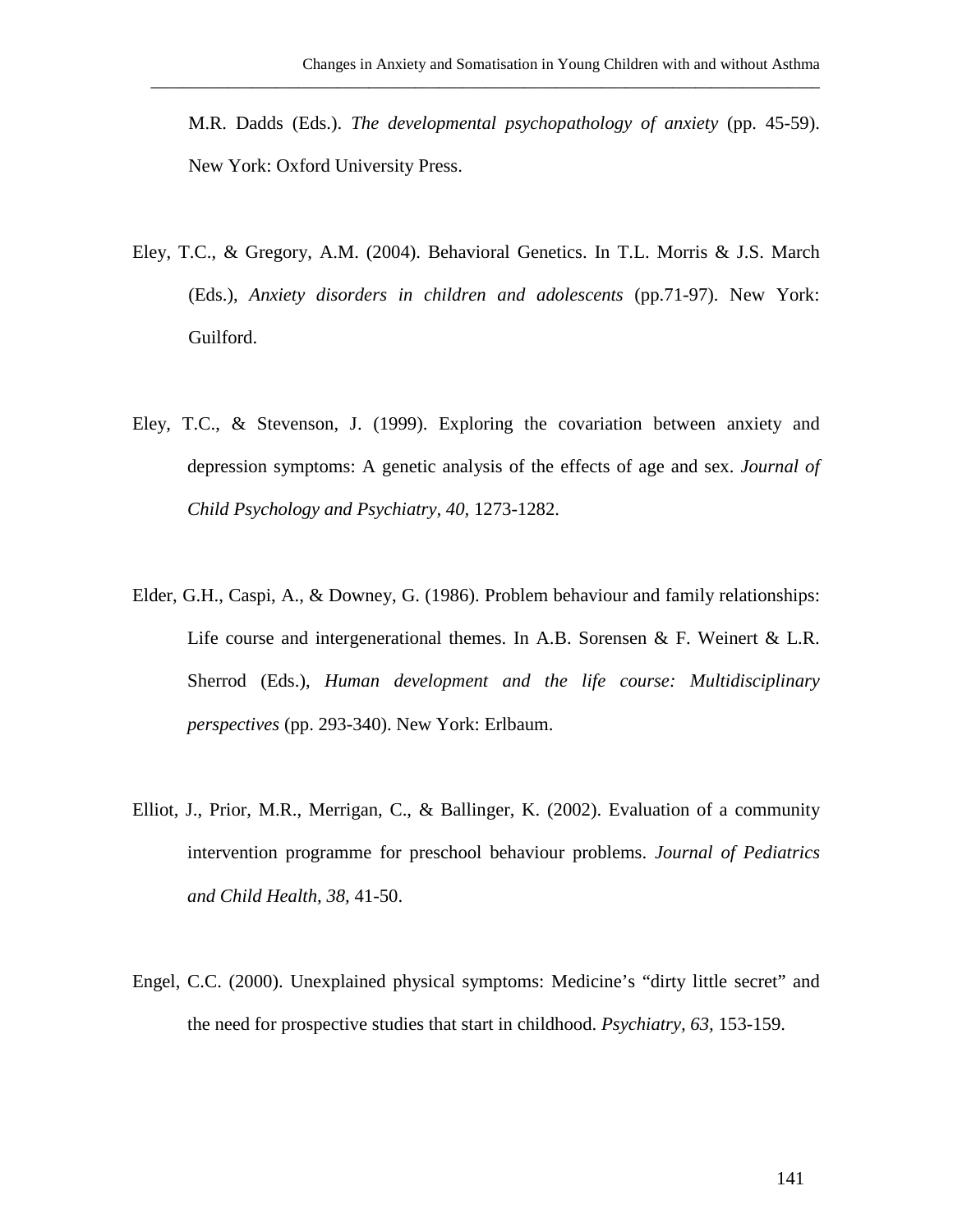Estroff, D.B., Yando, R., Burke, K., & Snyder, D. (1994). Perceptions of preschoolers' vulnerability by mothers who had delivered preterm. *Journal of Pediatric Psychology, 19*, 709-721.

- Fehrenbach, A., & Peterson, L. (1989). Parental problem-solving skills, stress, and dietary compliance in phenyketonuria. *Journal of Consulting Clinical Psychology, 57,* 237- 241.
- Feldman, J.M., Ortega, A.N., McQuaid, E.L., & Canino, G. (2006). Comorbidity between asthma attacks and internalizing disorders among Puerto Rican children at one-year follow-up. *Psychosomatics, 47*, 333-339.
- Fisak, B., & Grills-Taquechel, A.E. (2007). Parent modeling, reinforcement, and information transfer: risk factors in the development of child anxiety? *Clinical Child and Family Psychology Review, 10*, 213-231.
- Flanagan, D.P., Alfonso, V.C., Primavera, L.H., Poval, L., & Higgins, D. (1996). Convergent validity of the BASC and SSRS: implications for social skills assessment. *Psychology in the Schools, 33,* 13-23.
- Folkerts, G., & Nijkamp, F.P. (1995). Virus-induced airway hyperresponsiveness. Role of inflammatory cells and mediators. *American Journal of Respiratory and Critical Care Medicine, 151*, 1666-1673.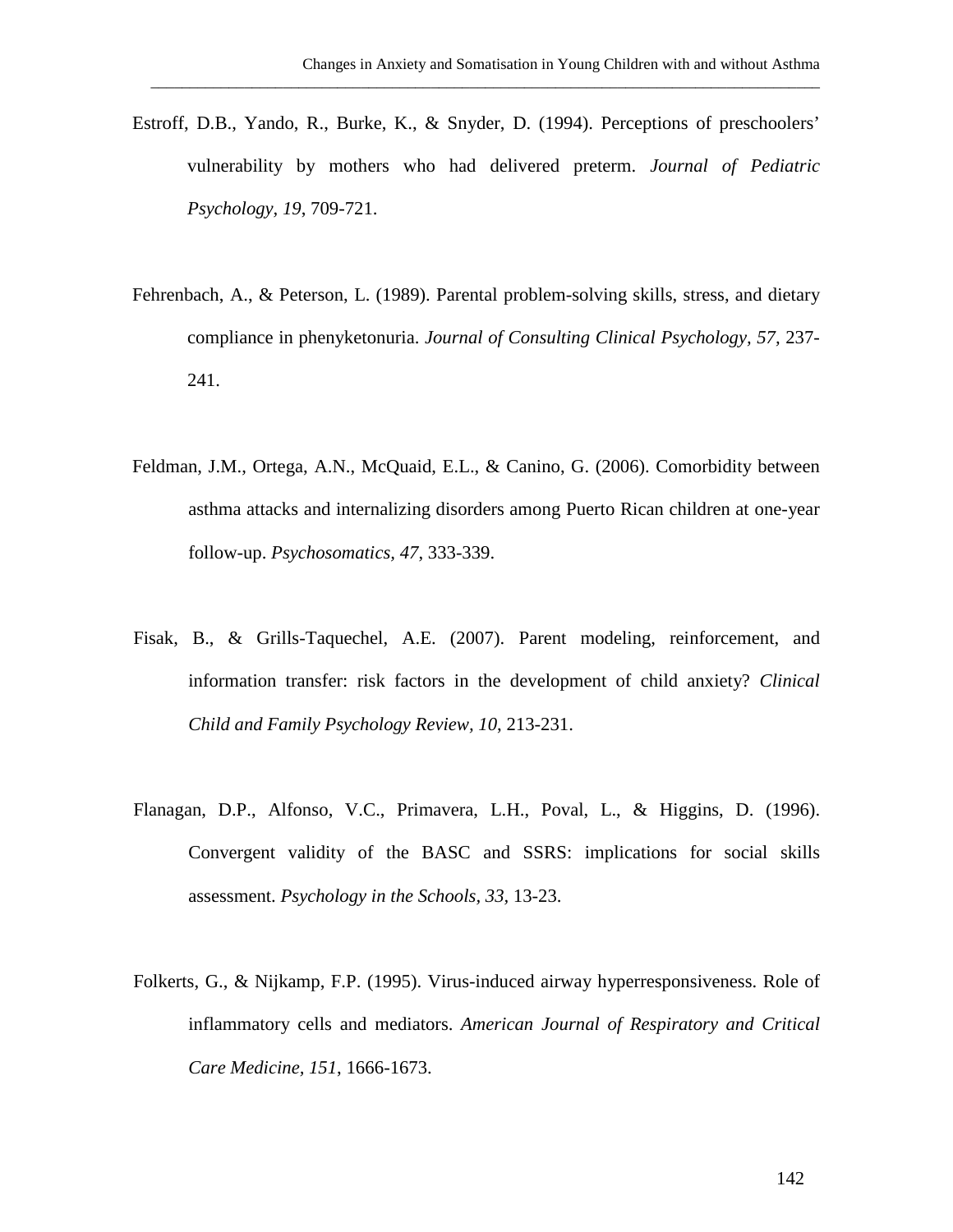- French, T.M., & Alexander, F. (1941). Psychogenic factors in bronchial asthma Part I. *Psychosomatic Medicine Monographs, No. 4.*
- Frick, P.J., Silverthorn, P., & Evans, C. (1994). Assessment of childhood anxiety using structured interviews: patterns of agreement among informants and association with maternal anxiety. *Psychological Assessment, 6,* 372-379.

- Fritz, G.K., Rosenblum, K., Klein, R.B., McQuaid, E.L., Nassau, J.H., Wamboldt, M.Z., et al. (2001). Improved methodology for threshold detection studies in asthmatic children. *Journal of Psychophysiology, 15*, 190-197.
- Gerard, M. (1946). Bronchial asthma in children. *The Nervous Child: Quarterly Journal of Psychopathology, 5,* 327-331.
- Gerhardt, C.A., Walders, N., Rosenthal, S.L., & Drotar, D.D. (2004). Children and families coping with pediatric chronic illness. In K. Maton, C. Schellenbach, B. Leadbeater, & A. Solarz (Eds.), *Investing in children, youth, families, and communities: Strengths-based research and policy* (pp.173-189). Washington, DC, US: American Psychological Association.
- Gerull, F.C., & Rapee, R.M. (2002). Mother knows best: effects of maternal modelling on the acquisition of fear and avoidance behaviour in toddlers. *Behaviour Research and Therapy, 40*, 279-287.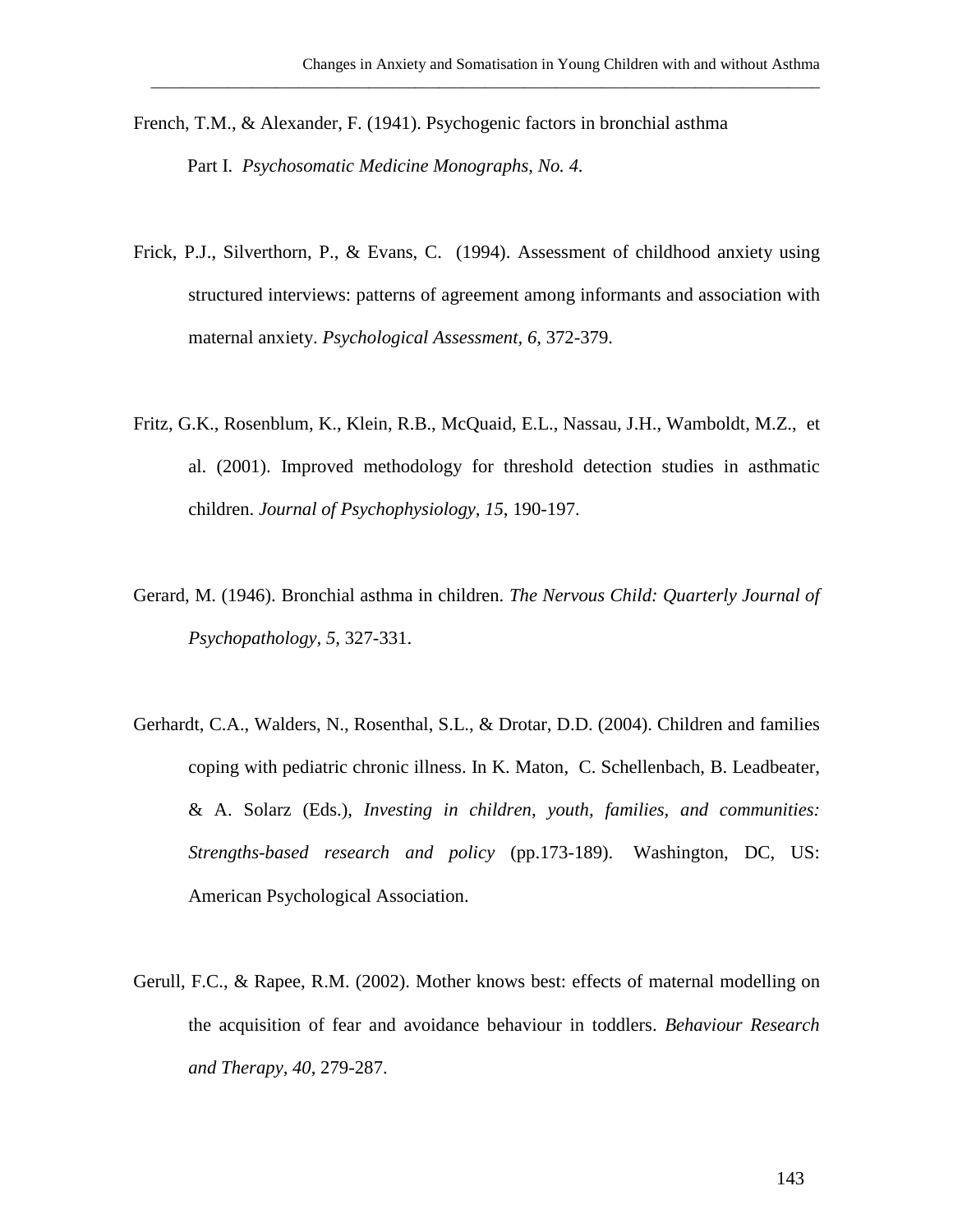Goodwin, R.D & Buka, S.L (2008). Childhood respiratory disease and the risk of anxiety disorder and major depression in adulthood. *Archives of Pediatric and Adolescent Medicine, 162*, 774 – 780.

- Goodwin, R.D., Fischer, M.E., & Goldberg, J. (2007). A twin study of post traumatic stress disorder symptoms and asthma. *American Journal of Respiratory and Critical Care Medicine, 176*, 983-987.
- Goodwin, R. D., Jacobi, F., & Thefeld, W. (2003). Mental disorders and asthma in the community. *Archives of General Psychiatry, 60*, 1125-1130.
- Goodwin, R. D., Wickramaratne, P., Nomura, Y., & Weissman, M. M. (2007). Familial depression and respiratory illness in children. *Archives of Pediatric Adolescent Medicine, 161*, 487 - 494.
- Graham, P. (1985). Psychology and the health of children. *Journal of Child Psychology and Psychiatry, 26 ,*333-347.
- Graham, P., Rutter, M.L., Yule, W., & Pless, I.B. (1967). Childhood asthma: A psychosomatic disorder? Some epidemiological considerations. *British Journal of Prevention and Social Medicine, 21*, 78-85.
- Greene, M., & Solnit, A.J. (1964). Reactions to the threatened loss of a child: A vulnerable child syndrome. *Pediatrics, 34*, 58-66.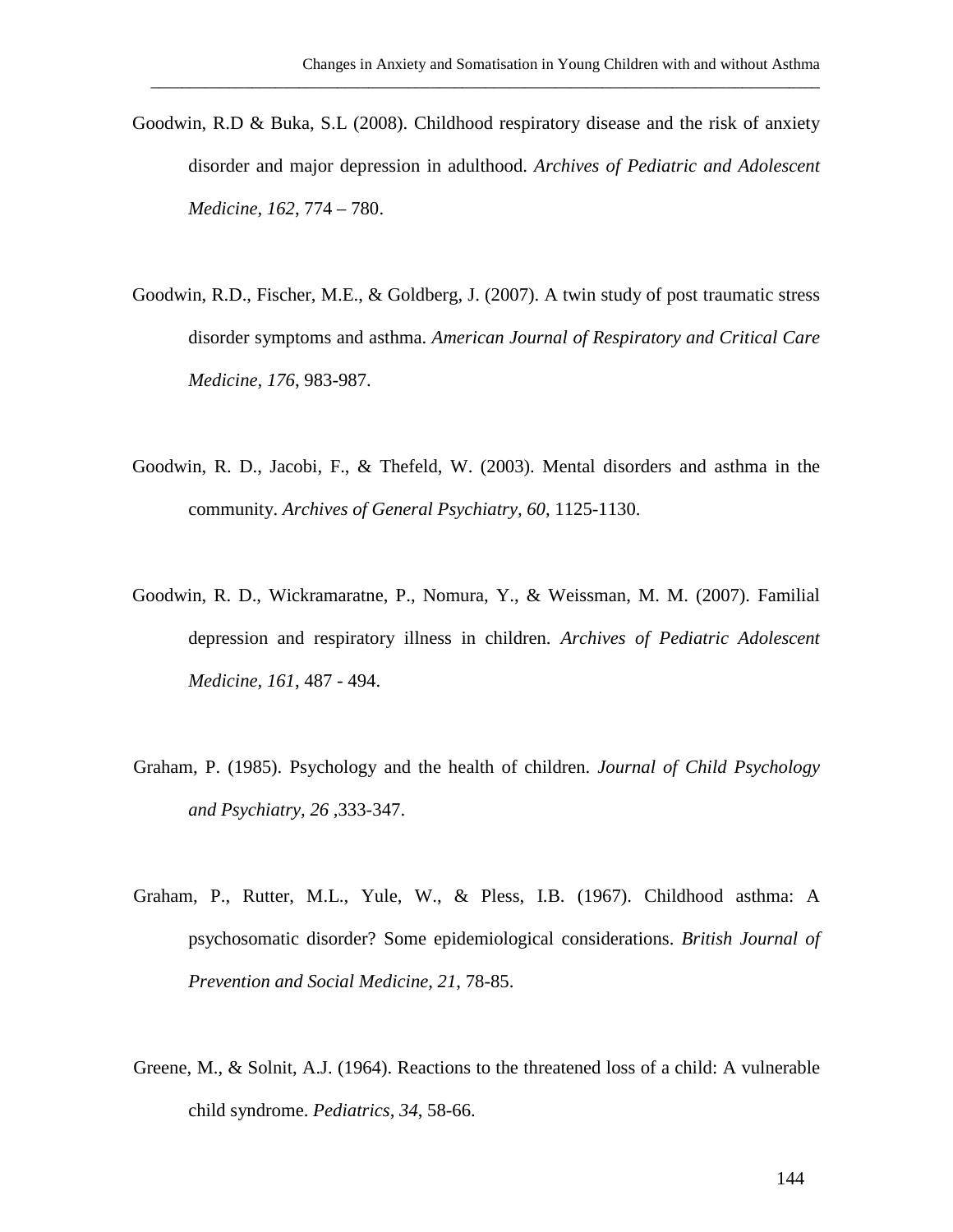Grills-Taquechel, A., & Ollendick, T.H. (2007). Introduction to special issue: Developments in the etiology and psychosocial treatments of anxiety disorders in children and adolescents. *Clinical, Child and Family Psychological Review, 10*, 197-198.

- Gullone, E. (1996). Developmental psychopathology and normal fear. *Behaviour Change, 13,* 143-155.
- Hamlett, K.W., Pellegrini, D.S., & Katz, K.S. (1992). Childhood chronic illness as a family stressor. *Journal of Pediatric Psychology, 17*, 33-47.
- Halterman, J. S., Conn, K. M., Forbes-Jones, E., Fagnano, M., Hightower, A. D., & Szilagyi, P. G. (2006). Behavior problems among inner-city children with asthma: Findings from a community-based sample. *Pediatrics, 17*, 192 - 199.
- Harrison, B.D.W. (1989). Psychological aspects of asthma in adults. *Thorax, 53,* 519-525.
- Heneghan, A.M., Silver, E.J., Bauman, L.J., & Stein, R.E. (2000). Do pediatricians recognize mothers with depressive symptoms? *Pediatrics, 106*, 1367-1373.
- Hodges, K., Kline, J.J., Barbero, G., & Wardruff, C. (1985). Anxiety in children with recurrent abdominal pain and their parents. *Psychosomatics, 26*, 859-866.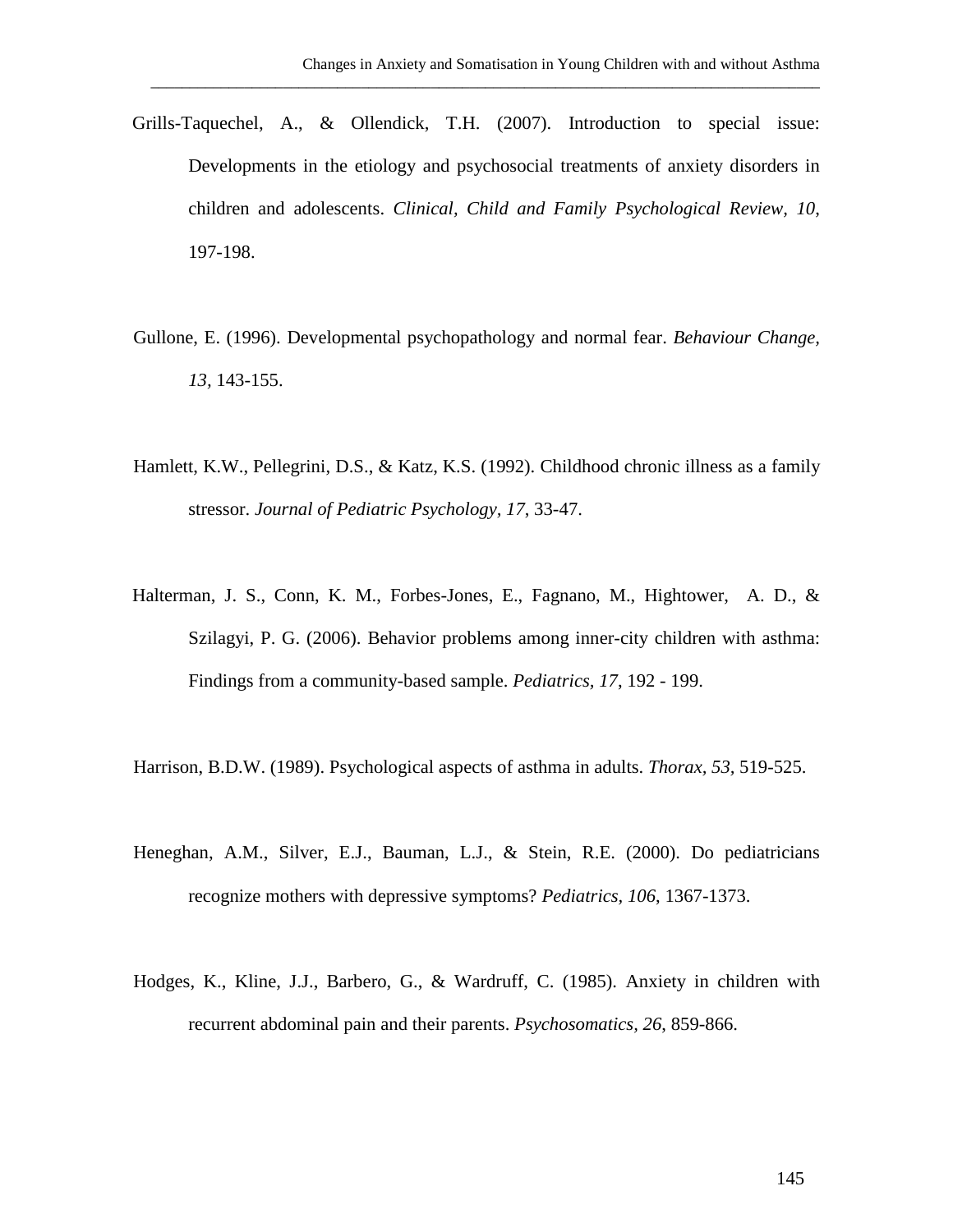Hookham, V. (1985). Family constellations in relation to asthma. *Journal of Asthma, 22*, 99-114.

- House, A., & Stark, K. (2002). ABC of psychological medicine: anxiety in medical patients. *British Medical Journal, 325*, 207-209.
- Hudson, J.L., & Rapee, R. (2001). Parent-child interactions and anxiety disorders: An observational study. *Behaviour Research and Therapy, 29,* 1411-1427.
- Ialongo, N., Edelson, G., Werthamer-Larsson, L., Crockett, L., & Kellam, S. (1995). The significance of self-reported anxious symptoms in first grade children: prediction to anxious symptoms and adaptive functioning in fifth grade. *Journal of Child Psychology and Psychiatry, 36,* 427-437.
- Jessner, L., Lamont, J., Long, R., Rollins, N., Whipple, B., & Prentice, N. (1955). Emotional impact of nearness and separation for the asthmatic child and his mother. *Psychoanalytical Study of the Child, 10*, 353-375.
- Juniper, E. F. (2001). Using humanistic health outcomes data in asthma. *Pharmacoeconomics, 19,*13–19.
- Kashani, J.H., Konig, P, Shepperd, J.A., Wilfley, D., & Morris, D.A. (1988). Psychopathology and self-concept in asthmatic children. *Journal of Pediatric Psychology, 13*, 509-520.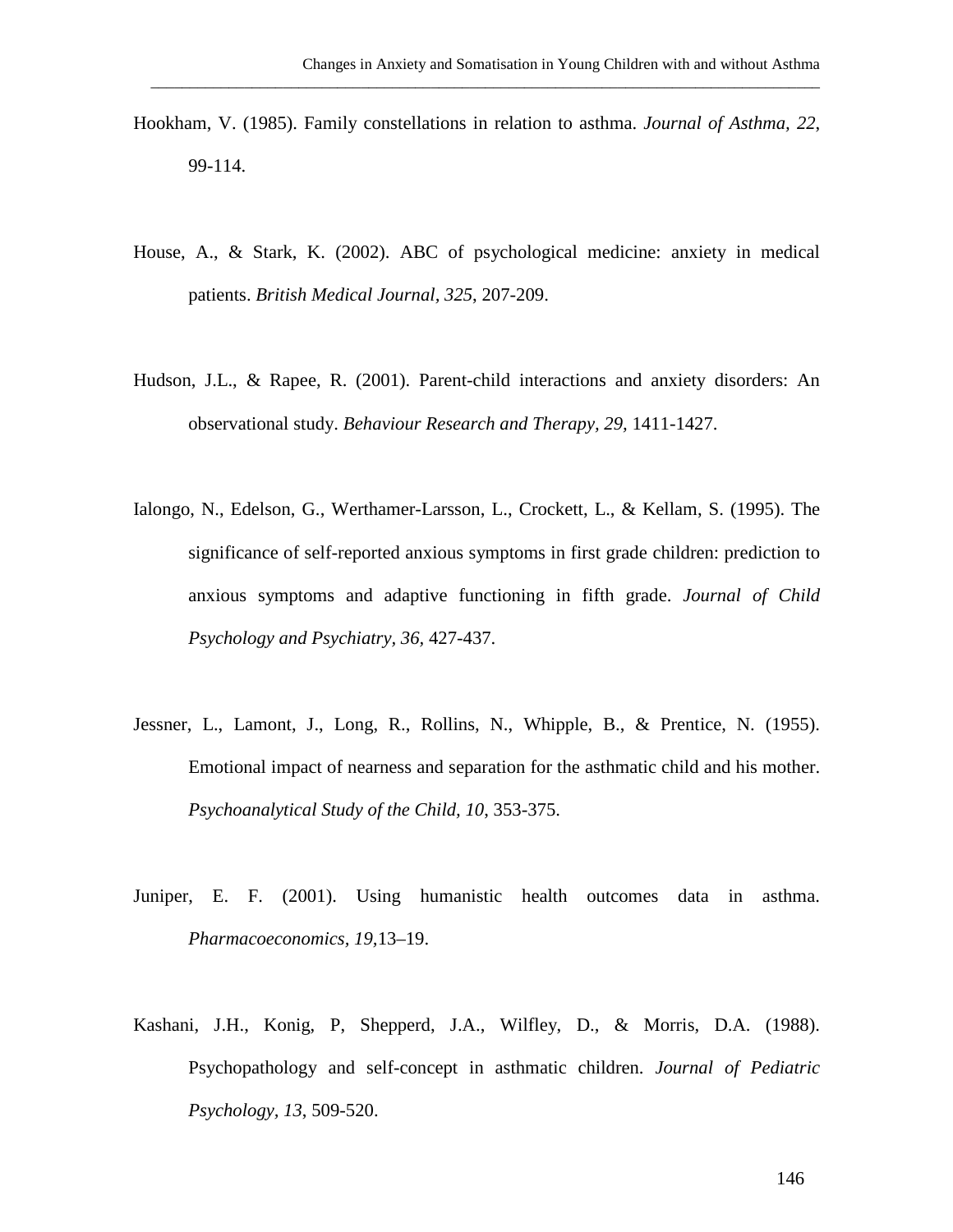Katon, W., Lozano, P., Russo, J., McCauley, E., Richardson, L., & Bush, T. (2007). The prevalence of DSM-IV anxiety and depressive disorders in youth with asthma compared with controls. *Journal of Adolescent Health, 41*, 455-463.

- Katon, W. J., Richardson, L., Lozano, P., & McCauley, E. (2004). The relationship of asthma and anxiety disorders. *Psychosomatic Medicine* 66, 349-355.
- Kaugars, A.S., Klinnert, M.D., & Bender, B.G. (2004). Family influences on pediatric asthma. *Journal of Pediatric Psychology, 29,* 475-491.
- Kazak, A. 1989. Families of chronically ill children: A systems and social-ecological model of adaptation and challenge. *Journal of Consulting and Clinical Psychology, 57,* 25-30.
- Kendall, P.C., Puliafico, A.C., Barmish, A.J., Choudhury, M.S., Henin, A., & Treadwell, K.S. (2007). Assessing anxiety with the Child Behavior Checklist and Teacher Report Form. *Journal of Anxiety Disorders, 21, 1004-1015.*
- Kendall, P.C., Stafford, S., Flannery-Schroeder, E., & Webb, A. (2004). Child anxiety treatment: Outcomes in adolescence and impact on substance use and depression at 7.4 year follow-up. *Journal of Consulting and Clinical Psychology, 72*, 276-287.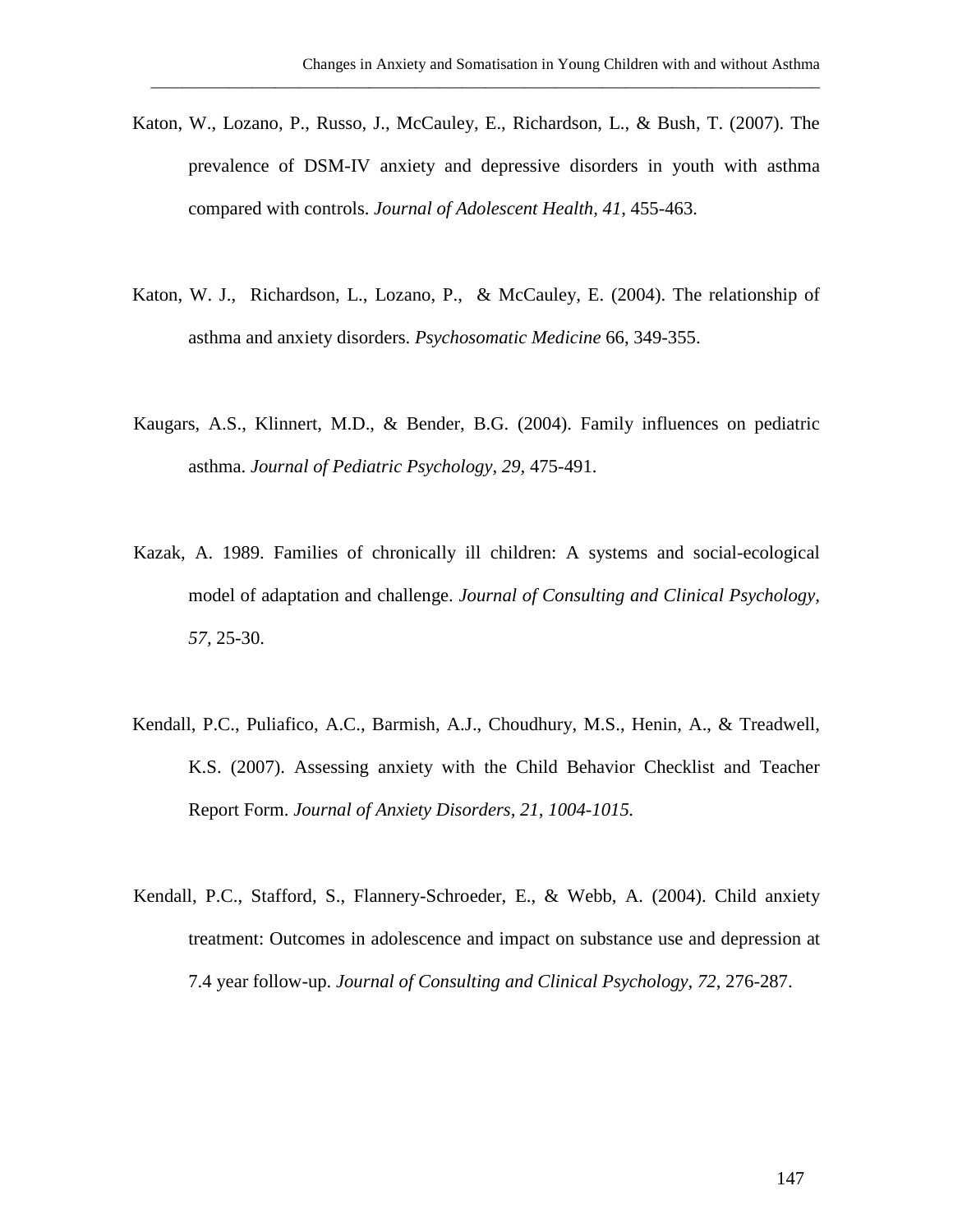King, N.J., Heyne, D., & Ollendick, T.H. (2005). Cognitive-behavioral treatments for anxiety and phobic disorders in children and adolescents: A review. *Behavioral Disorders, 30*, 241-257.

- Klien, R.G. (1991). Parent-child agreement in clinical assessment of anxiety and other psychopathology: a review. *Journal of Anxiety Disorder, 5*, 187-198.
- Klinnert, M.D., McQuaid, E.L., McCormick, D., Adinoff, A.D., & Bryant, N.E. (2000). A multidimensional assessment of behavioural and emotional adjustment in children with asthma. *Journal of Pediatric Psychology, 25*, 35-46.
- Kog, E., Vertommen, H., & Vandereycken, W. (1987). Minuchin's psychosomatic family model revised: A concept–validation study using a multitrait–multimethod approach. *Family Process*, *26*, 235–253.
- Kurukulaaratchy, R.J., Matthews, S., & Arshad, S.H. (2004). Does environment mediate earlier onset of the persistent childhood asthma phenotype? *Pediatrics, 113*, 345- 350.
- Lapouse, R., & Monk, M. A. (1964). Behavioral deviations in a representative sample of children. Variation by sex, age, race, social class and family size. *American Journal of Orthopsychiatry*, *3,* 436-446.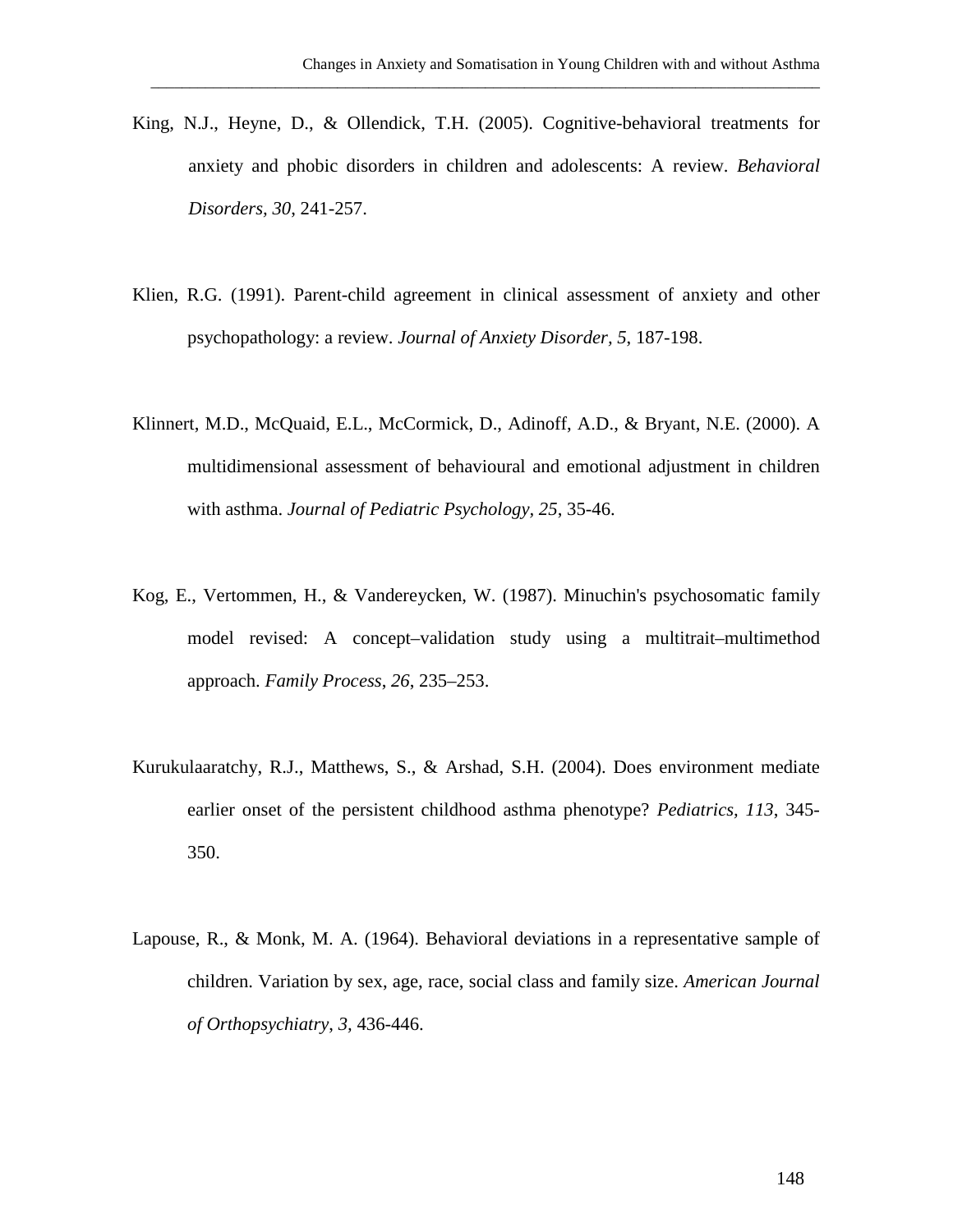Lavigne, J. V., & Faier-Routman, J. (1992). Psychological adjustment to pediatric physical disorders: A meta-analytic review. *Journal of Pediatric Psychology*, *17*, 133-157.

- Last, C.G. (1991). Somatic complaints in anxiety disordered children. *Journal of Anxiety Disorders, 5*, 125-138.
- Last, C.G., Hersen, M., Kazdin, A.E., Finkelstein, R., & Strauss, C.C. (1997). Comparison of DSM-III separation anxiety and overanxious disorders: demographic characteristics and patterns of comorbidity. *Journal of American Academy of Child Psychiatry, 26*, 527-531.
- Lemanske, R.F., Nayak, A., McAlary, M., Everhard, F., Fowler-Taylor, A., & Gupta, N. (2002). Omalizumab improves asthma-related quality of life in children with allergic asthma. *Pediatrics, 110*, 55.
- Lenney, W., Wells, N.E.J., & O'Neill, B.A. (1994). The burden of paediatric asthma. *European Respiratory Journal, 4,* 49–62.
- Levy, D. M. (1931). Maternal overprotection and rejection. A*rchives of Neurology and Psychiatry, 25*, 886–889.
- Livingston, R., Taylor, J.L., & Crawford, S.L. (1988). A study of somatic complaints and psychiatric diagnosis in children. *Journal of the American Academy of Child and Adolescent Psychiatry, 27*, 185-187.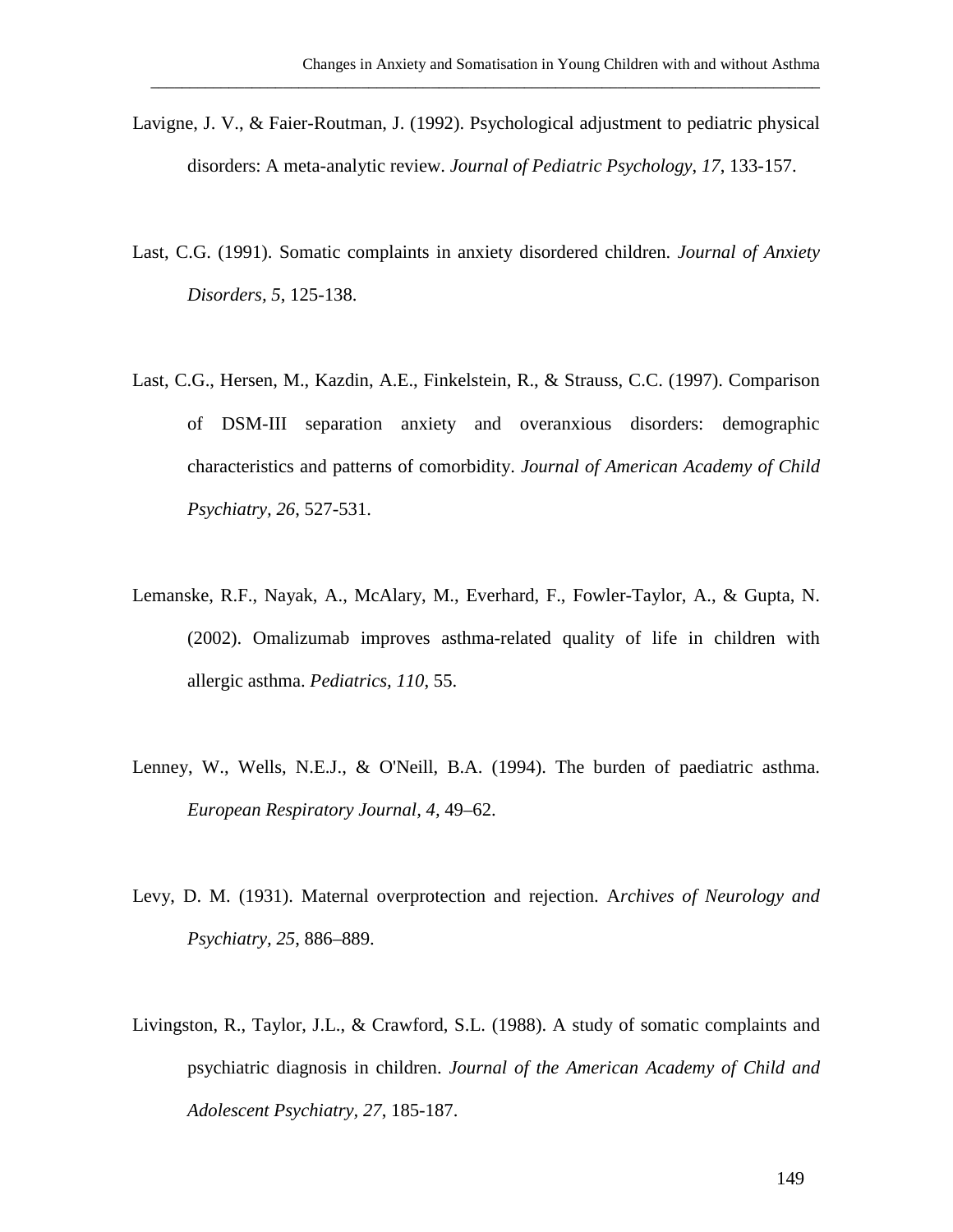MacLean, W.E., Perrin, J.M., Gortmaker, S., & Pierre, C.B. (1992). Psychological adjustment of children with asthma: Effects of illness severity and recent stressful life events. *Journal of Pediatric Psychology, 17*, 159-171

- Manassis, K., Bradley, S., Goldberg, S., Hood, J., & Swinson, R.P. (1994). Attachment in mothers with anxiety disorders and their children. *Journal of the American Academy Child and Adolescent Psychiatry, 33,* 1106-1113.
- Manassis, K., & Hood, J. (1998). Individual and familial predictors of impairment in childhood anxiety disorders. *Journal of the American Academy of Child and Adolescent Psychiatry, 37,* 428-434.
- March, J.S., Parker, J.D.A., Sullivan, K., Stallings, P., & Conners, C.K. (1997). The multidimensional anxiety scale for children (MASC): Factor structure, reliability, and validity. *Journal of the American Academy of Child and Adolescent Psychiatry, 36*, 554-565.
- Margolis, M. (1961). The mother-child relationship in bronchial asthma. *Journal of Abnormal and Social Psychology, 63*, 360-367.
- Markson, S., & Fiese, B. (2000). Family rituals as a protective factor for children with asthma. *Journal of Pediatric Psychology, 25*, 471-480.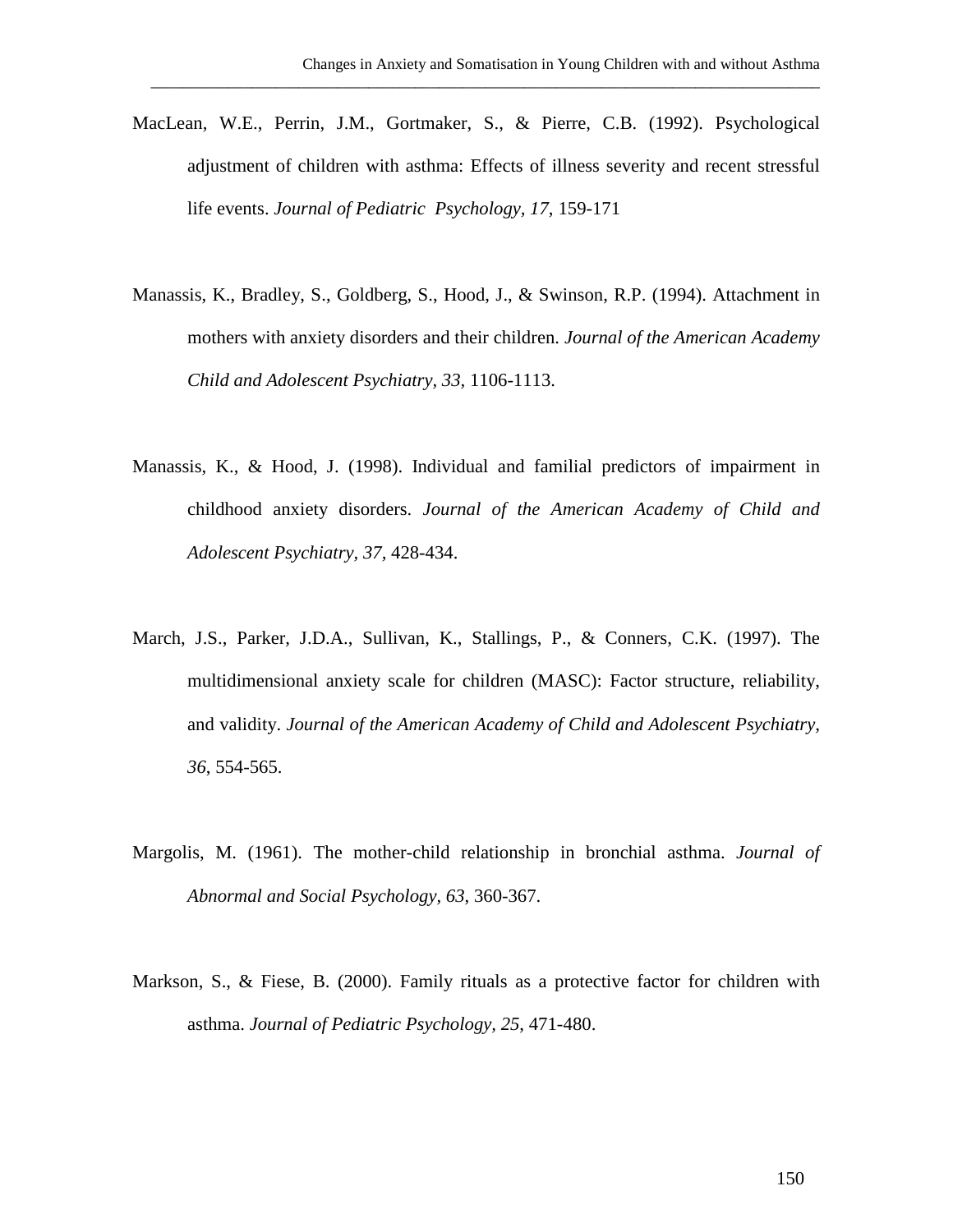Masi, G., Favilla, L., Millepiedi, S., & Mucci, M. (2000). Somatic symptoms in children and adolescents referred for emotional and behavioural disorders. *Psychiatry, 63*, 140-249.

- Masi, G., Mucci, M., Favilla, L., Romano, R., & Poli, P. (1999). Symptomatology and comorbidity of generalized anxiety disorder in children and adolescents. *Comprehensive Psychiatry, 40*, 210-215.
- McClure, E.B., Brennan, P.A., Hammen, C., & LeBrocque, R.M. (2001). Parent anxiety disorders, child anxiety disorders, and the perceived parent-child relationship in an Australian high-risk sample. *Journal of Abnormal Child Psychology, 29*, 1-10.
- McQuaid, E.L, Fritz, G.K., Nassau, J.H., Lilly, M.K., Mansell, A., & Klein, R.B. (2000). Stress and airway resistance in children with asthma. *Journal of Psychosomatic Research, 49,* 239-245.
- McQuaid, E.L., Kopel, S.J., Klein, R.B & Fritz, G.K. (2003). Medication adherence in pediatric asthma: Reasoning, responsibility, and behaviour. *Journal of Pediatric Psychology, 28*, 323-333.
- McQuaid, E.L., Kopel, S.J., & Nassau, J.H. (2001). Behavioural adjustment in children with asthma: A meta-analysis. *Developmental and Behavioural Pediatrics, 22*, 430- 439.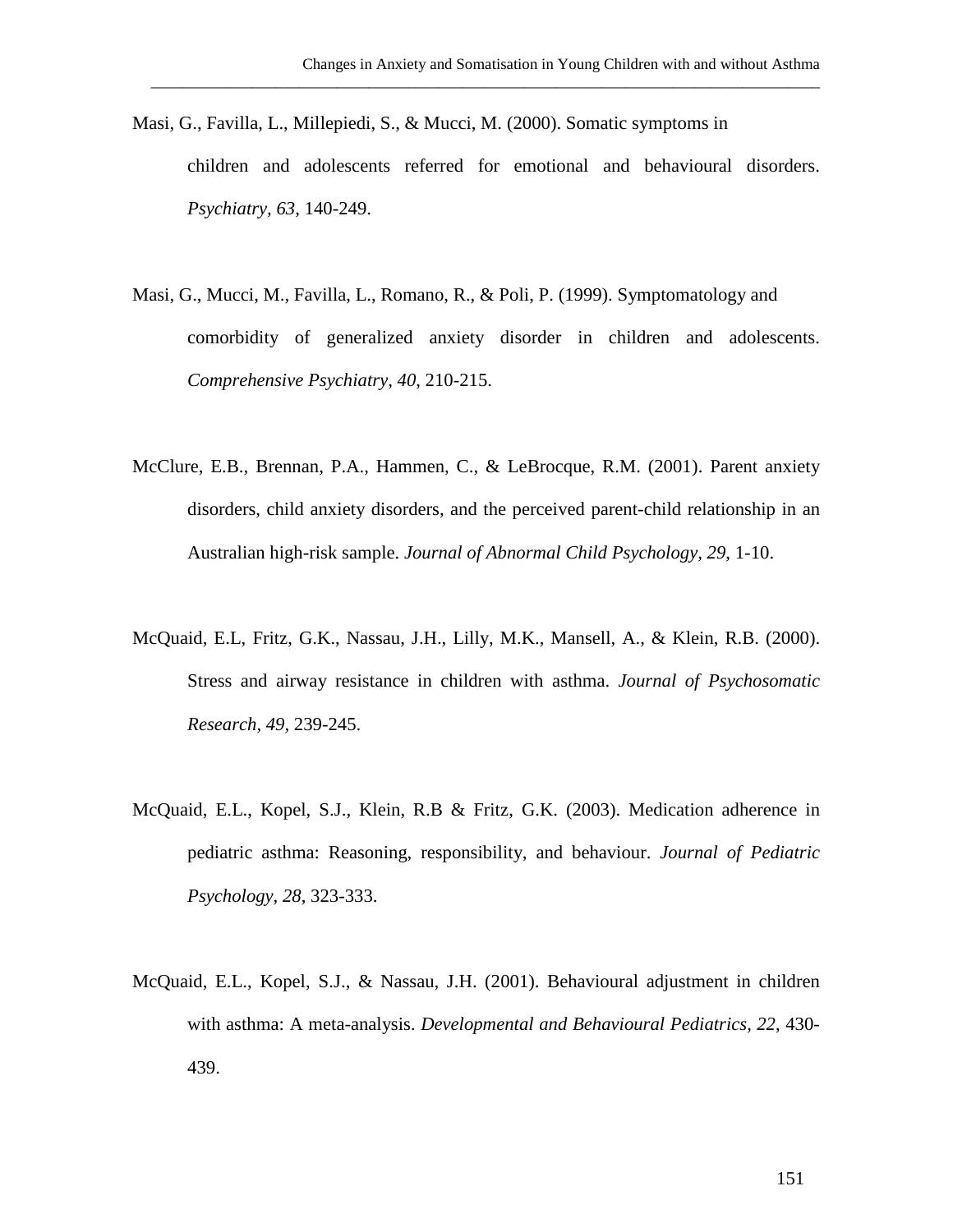McQuaid, E.L., Mitchell, D.K., Walders, N., Nassau, J.H., Kopel, S.J., Klein, R.B, et al. (2007). Pediatric asthma morbidity: The importance of symptom perception and family response to symptoms. *Journal of Pediatric Psychology, 32*, 167-177.

- Meijer, A. M., & Oppenheimer, L. (1995). The excitation-adaptations model of pediatric chronic illness. *Family Process, 34*, 441-454.
- Merenda, P.F. (1996). BASC: Behaviour Assessment System for Children. *Measurement and Evaluation in Counseling and Development, 28*, 229-232.
- Merydith, S.P. (2001). Temporal stability and convergent validity of the Behavior Assessment System for Children. *Journal of School Psychology, 30*, 253-265.
- Miller, H, & Baruch, D.W. (1951). Maternal rejection aspects in the treatment of bronchial asthma. In H.A. Abramson (Ed.), *Somatic and psychiatric treatment of asthma* (pp. 632 -654). Baltimore: Williams & Wilkins.
- Mindell, J. A., & Barrett, K. M. (2002), [Nightmares and anxiety in elementary aged](javascript:__doLinkPostBack()  [children: is there a relationship?](javascript:__doLinkPostBack() *Child Care Health Development, 28,* 317-322.
- Minuchin, S., Baker, L., Rosman, B., Liebman, R., Milman, L., & Todd, T. (1975). A conceptual model of psychosomatic illness in children. *Archives of General Psychiatry*, *32*, 1031–1038.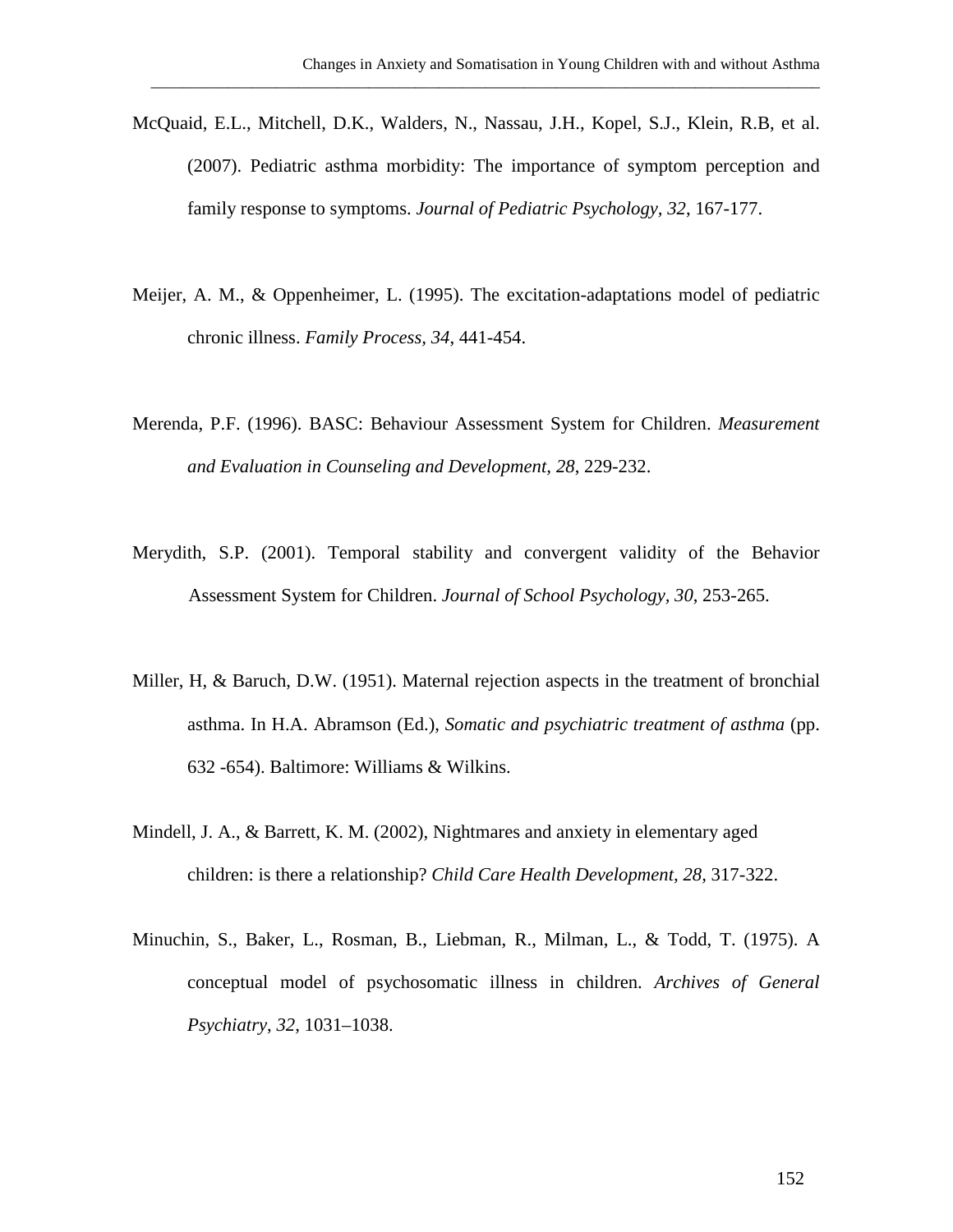Mrazek, D.A, Anderson, I., Strunk., R.C. (1985). Disturbed emotional development of severely asthmatic preschool children. In J. Stevenson (Ed.), *Recent Research in Developmental Psychopathology* (pp. 81-94). Oxford, UK: Pergamon Press.

- Mrazek, D.A., Klinnert, M.D., Mrazek, P., & Macey, T. (1991). Early asthma onset: Consideration of parenting issues. *Journal of the American Academy of Child and Adolescent Psychiatry, 30*, 277-282.
- Mrazek, D.A., Schuman, W.B., & Klinnert, M. (1998). Early onset asthma: Risk of emotional and behavioural difficulties. *Journal of Child Psychology and Psychiatry, 39,* 247-254.
- Murdock, K.K., Robinson, E.M., Adams, S.K., Berz, J., & Rollock, M.J.D. (2009). Familyschool connections and internalizing problems among children living with asthma in urban, low-income neighbourhoods. *Journal of Child Health Care, 13*, 275-294.
- Murphy, D.A., Cantwell, C., Jordan, D.D., Lee, M.B., Cooley-Quille, M.R., & Lahey, B.B. (2000). Test-retest reliability of Dominic anxiety and depression items among young children. Journal of Psychopathology and Behavioural Assessment, 22, 257-270.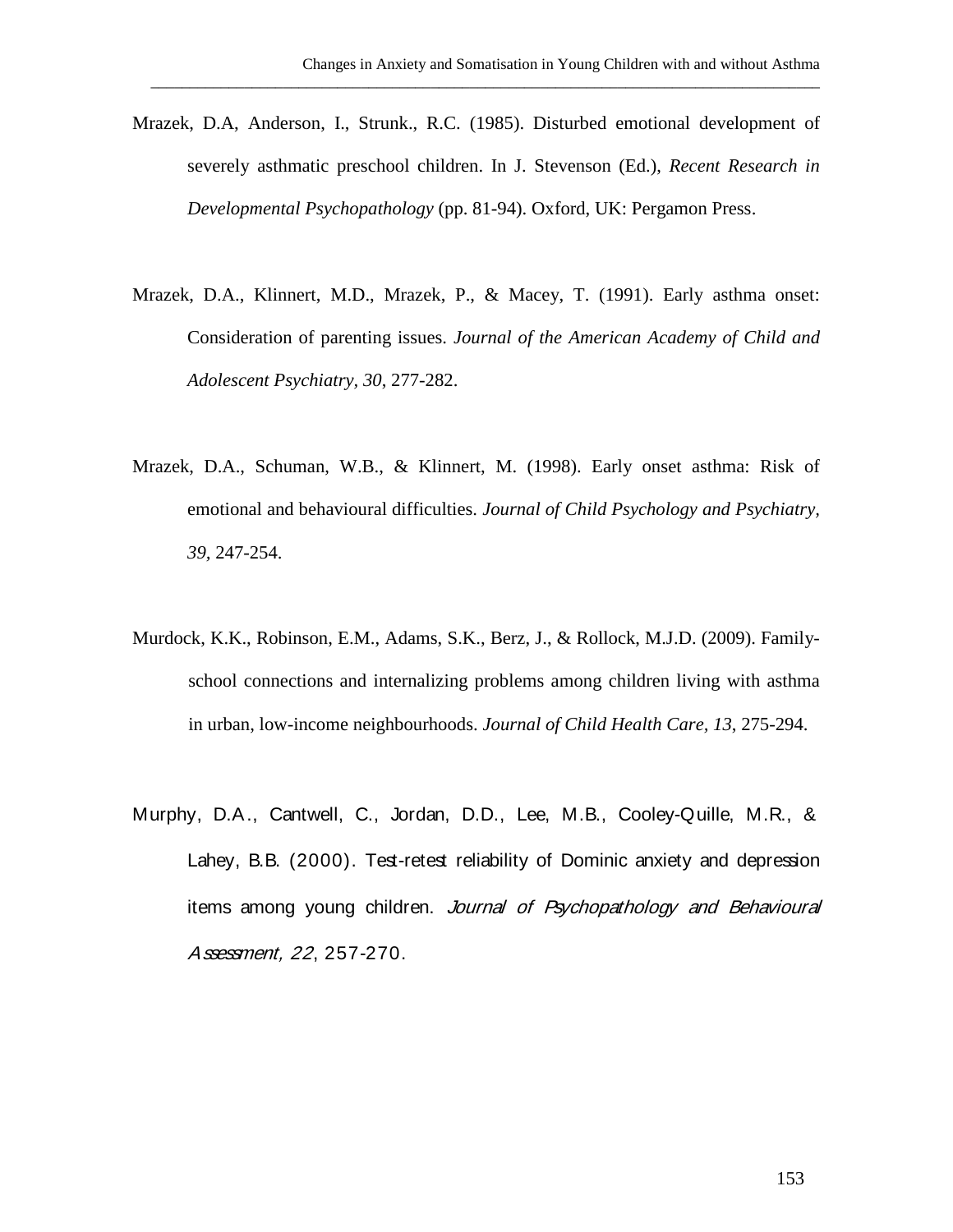Najman, J.M., Williams, G.M., Nikles, J., Spence, S., Bor, W., O'Callaghan, M., et al. (2001). Bias influencing maternal reports of child behaviour and emotional state. Social Psychiatry and Psychiatric Epidemiology, 36, 186-194.

\_\_\_\_\_\_\_\_\_\_\_\_\_\_\_\_\_\_\_\_\_\_\_\_\_\_\_\_\_\_\_\_\_\_\_\_\_\_\_\_\_\_\_\_\_\_\_\_\_\_\_\_\_\_\_\_\_\_\_\_\_\_\_\_\_\_\_\_\_\_\_\_\_\_\_\_\_\_\_\_\_\_\_\_\_\_

- Nassau, J.H., & Drotar, D. (1995). Social competence in children with IDDM and asthma: child, teacher, and parent reports of children's social adjustment, social performance, and social skills. *Journal of Pediatric Psychiatry, 20*, 187-204.
- National Asthma Council of Australia. (2006). Asthma management handbook 2006, Revised and updated. Melbourne, Australia: National Asthma Council Australia, Ltd.
- National Asthma Council of Australia (2008). Managing Asthma [On-line]. Available: http:/ / [www.nationalasthma.org.au](http://www.nationalasthma.org.au/)
- National Asthma Education and Prevention Program (1997). *Expert panel report 2: guidelines for the diagnosis and management of asthma*. Bethesda, M.D: National Institutes of Health, National Heart, Lung, and Blood Institute. NIH Publication no. 97-4051.

National Asthma Organisation (2008). [On-line]. Available: [http://www.asthma.org.au](http://www.asthma.org.au/)

Nemzer, E.D. (1990). Psychosomatic illness in children and adolescents. In B.D. Garfinkel, G.A. Carlson, E.A. Weller (Eds.) Psychiatric Disorders in Children and Adolescents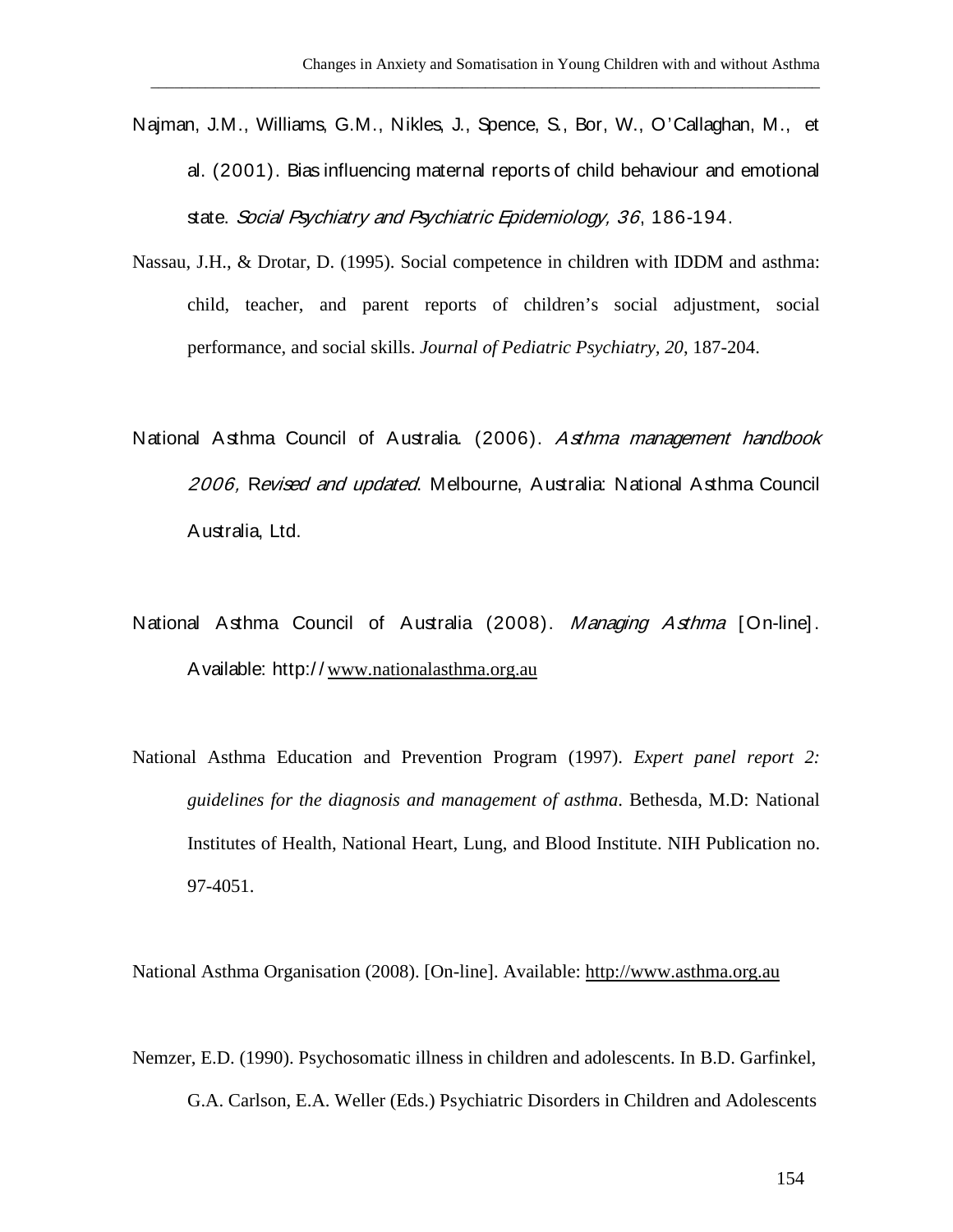(p. 138). W.B. Saunders Comp.

Northey, S., Griffin, W.A., & Krainz, S. (1998). A partial test of the psychosomatic family model: Marital interaction patterns in asthma and non-asthma families. *Journal of Family Psychology, 12*, 220-233.

\_\_\_\_\_\_\_\_\_\_\_\_\_\_\_\_\_\_\_\_\_\_\_\_\_\_\_\_\_\_\_\_\_\_\_\_\_\_\_\_\_\_\_\_\_\_\_\_\_\_\_\_\_\_\_\_\_\_\_\_\_\_\_\_\_\_\_\_\_\_\_\_\_\_\_\_\_\_\_\_\_\_\_\_\_\_

- Ollendick, T.H., & Horsch, L.M. (2007). Fears in clinic-referred children: relations with child anxiety sensitivity, maternal overcontrol, and maternal phobic anxiety. *Behaviour Therapy, 38,* 402-411.
- Onnis, L., Tortolani, D., & Cancrini, L. (1986). Systemic research on chronicity factors in infantile asthma. *Family Process*, *14*, 107–121.
- Oraka, E., King, M. E. & Callahan, D. B. (2010). Asthma and serious psychological distress: Prevalence and risk factors among US adults, 2001-2007. *Chest, 137*, 609 – 616.
- Osman, M. (2002). Psychological factors in asthma control and attack risk. Thorax, 57, 190–191.
- Osman, M. (2003) Therapeutic implications of sex differences in asthma and atopy. *Archives of Disease in Childhood, 88,* 587–590.

Pallant, J. (2001). SPSS Survival Manual 3<sup>rd</sup> Edition. Crows Nest, NSW: Allen & Unwin.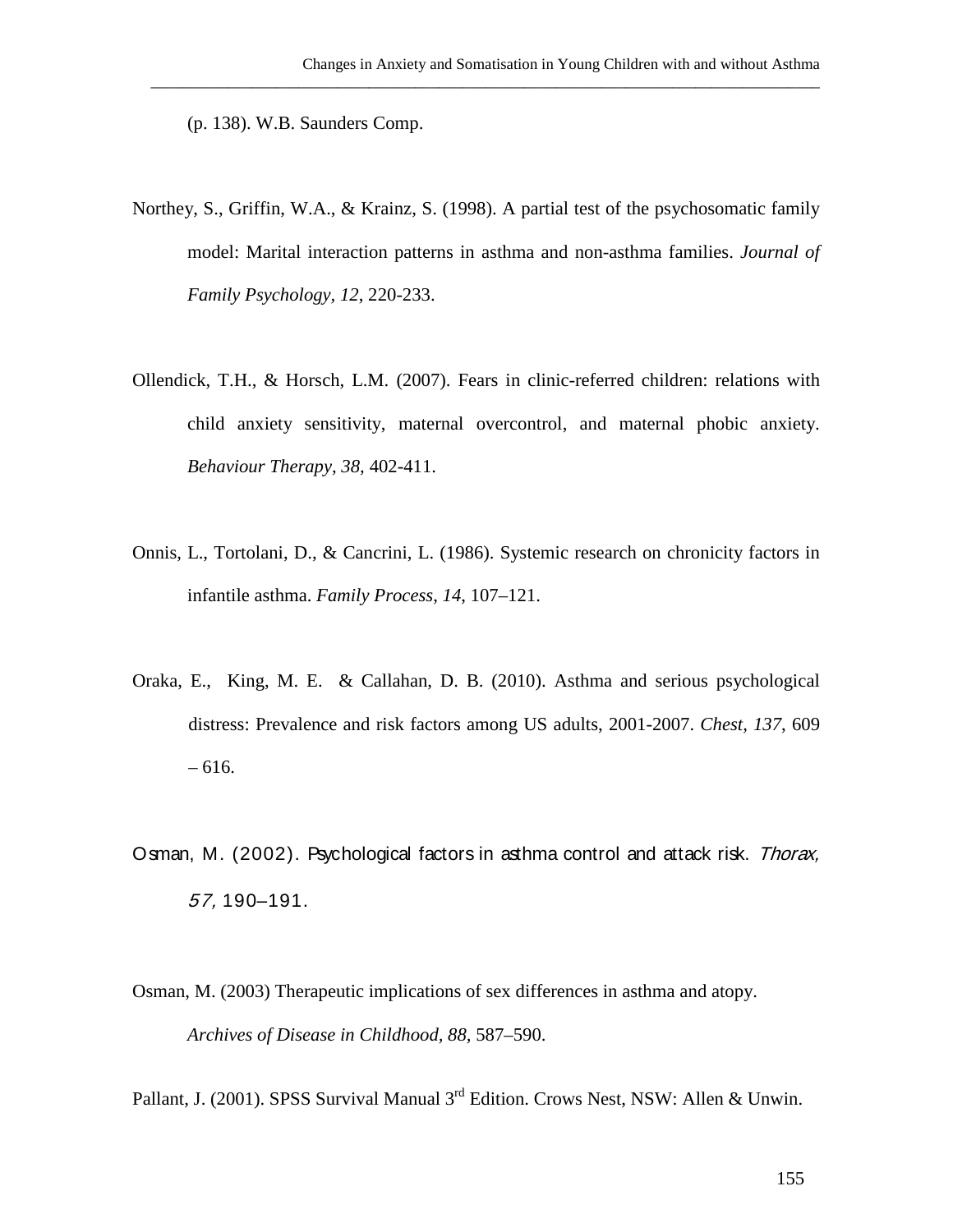Parker, G., & Lipscombe, P. (1981). Influences on maternal overprotection. *British Journal of Psychiatry, 138*, 303-311.

- Parker, G. (1983). *Parental overprotection: A risk factor in psychosocial development*. New York, NY: Grune & Stratton, Inc.
- Patterson, G.R. (1982). *Coercive family process: A social learning approach*. Eugene, OR: Castalia.
- Pellegrino, M.N. (2007). Maternal anxiety, parenting, and the emergence of child anxiety among young children with and without developmental delay. *Dissertation Abstract international: Section B: The Sciences and Engineering, 67,* 4719.
- Perrin, J., & McLean, W. (1988). Children with chronic illness: The prevention of dysfunction. *Pediatric Clinics of North America, 35,* 1325-1337
- Perrin, J., & MacLean, W. E. (1988). Biomedical and psychosocial dimensions of chronic illness in childhood. In P. Kardy (Ed.), *Handbook of child health assessment* (pp. 111-129). New York: Wiley.
- Perrin, J., M., MacLean, W.E., & Perrin, E. (1989). Parental perceptions of health status and psychological adjustment of children with asthma. *Pediatrics, 83*, 26-30.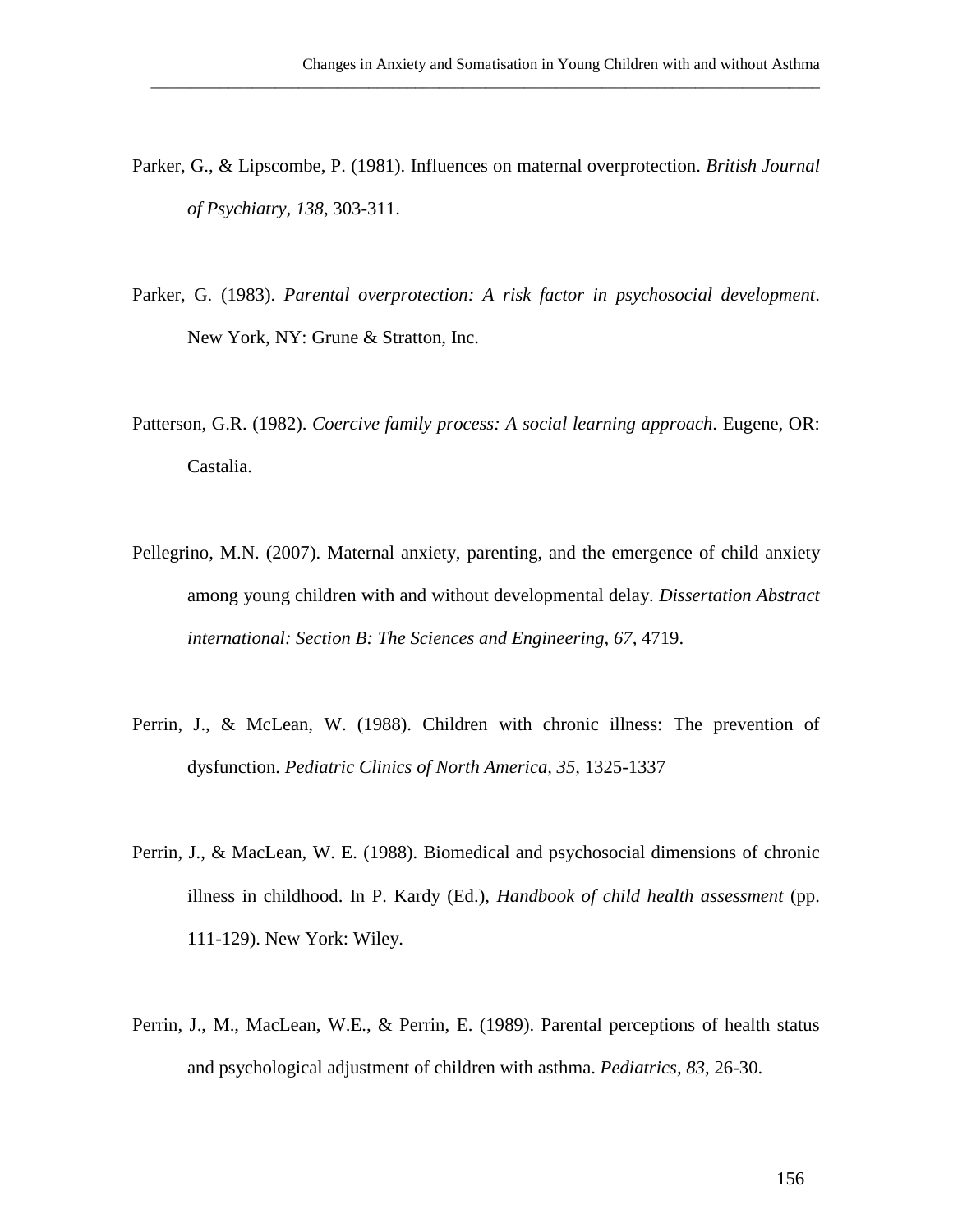Perry, N.W., & Millimet, C.R. (1977). Child-rearing antecedents of low and high-anxiety eighth grade children. In C.C. Spielberger & I.G. Sarason (Eds.), *Stress and anxiety (Vol.4)*. New York: Wiley and Sons.

- Pfeiffer, S.I. (1989). Follow-up of children and adolescents treated in psychiatric facilities: a methodology review. *The Psychiatric Hospital, 20*, 15-20.
- Pillow, D.R., Zautra, A.J., & Sandler, I. (1996). Major life events and minor stressors: Identifying mediational links in the stress process. *Journal of Personality and Social Psychology, 70*, 381-394.
- Pless, I.B., Roghmann, K.J., & Haggerty, R.J. (1972). Chronic illness, family functioning, and psychosocial adjustment: A model for the allocation of preventive mental health services. *International Journal of Epidemiology, 1*, 271-277.
- Prugh, D. G., & Eckhardt, L. O. (1980). Stages and phases in the responses of children and adolescents to illness and injury. In B. W. Camp (Ed.), *Advances in behavioral pediatrics* (Vol. 1, pp. 181-194). Greenwich, CT: JAI Press.
- Pullan, C.R., & Hay, E.N. (1982). Wheezing, asthma, and pulmonary dysfunction 10 years after infection with respiratory syncytial virus in infancy. *British Medical Journal, 284*, 1665-1669.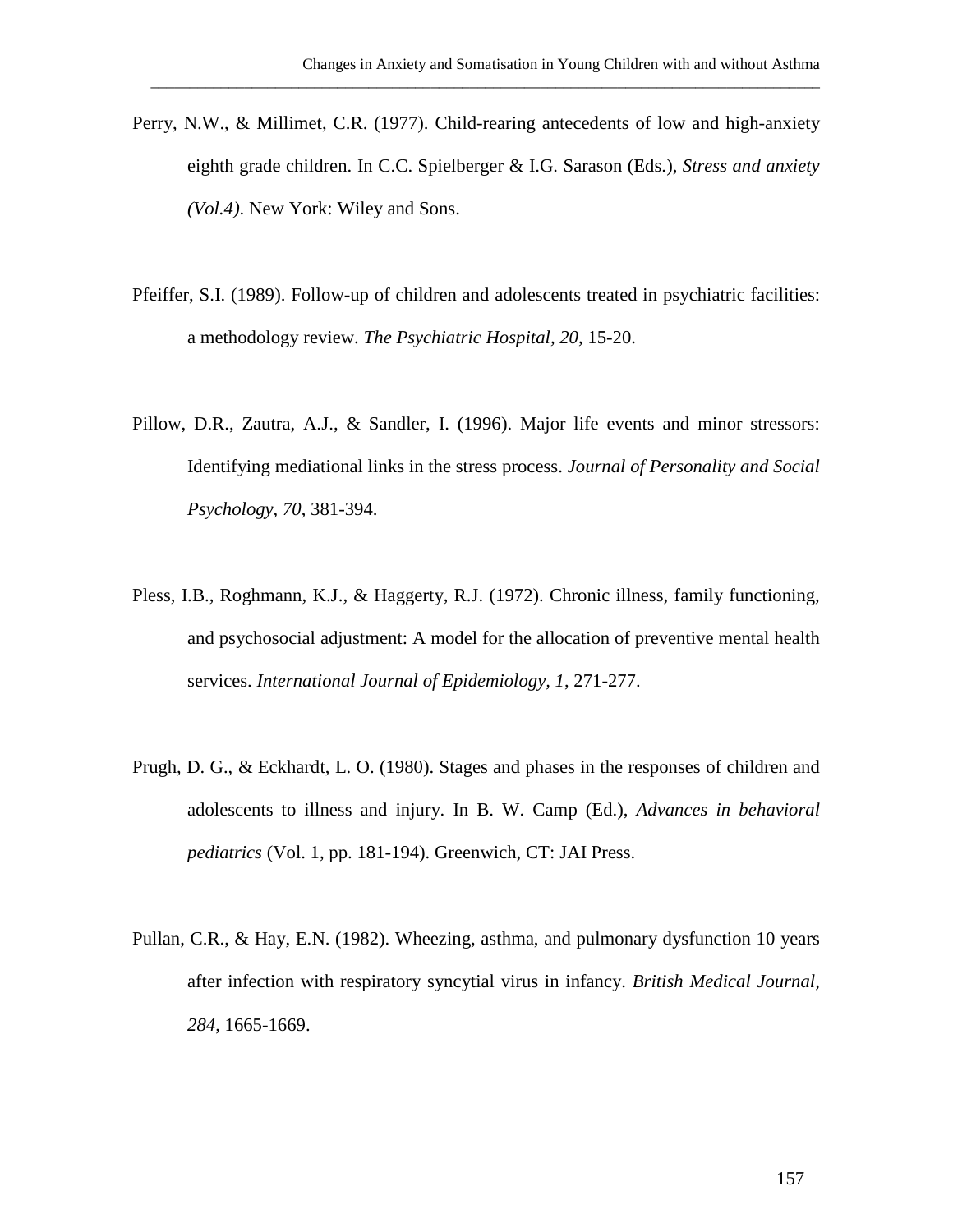Rabins, P.V. & Brooks, B.R. (1981). Emotional disturbance in multiple sclerosis patients: validity of the *General Health Questionnaire. Psychological Medicine, 11,* 425-427.

- Rand, C. S., & Butz, A. M. (2000). Psychosocial factors in chronic asthma. In K. B. Weiss, A. S. Buist, & S. D. Sullivan (Eds.), Lung biology in health and disease: asthma's impact on society—the social and economic burden. *(pp. 181-217).* New York: Marcel Dekker.
- Reber, A.S. (1995). *Dictionary of Psychology*. London, Penguin.
- Rapee, R. (1997). Potential role of childrearing practices in the development of anxiety and depression. *Clinical Psychology Review, 17*, 47-67.
- Rapee, R. (2001). The development of generalised anxiety. In M.W. Vasey & M.R. Dadds (Eds.), *The developmental psychopathology of anxiety*. New York: Oxford University Press.
- Reynolds, C. R., & Kamphaus, R.W. (1998). *Behaviourial Rating System for Children Manual*. USA: American Guidance Service, Inc.
- Robinson, R.G. & Price, T.R. (1982). Post-stroke depressive disorders: a follow-up study of 103 patients. *Stroke, 13*, 635-641.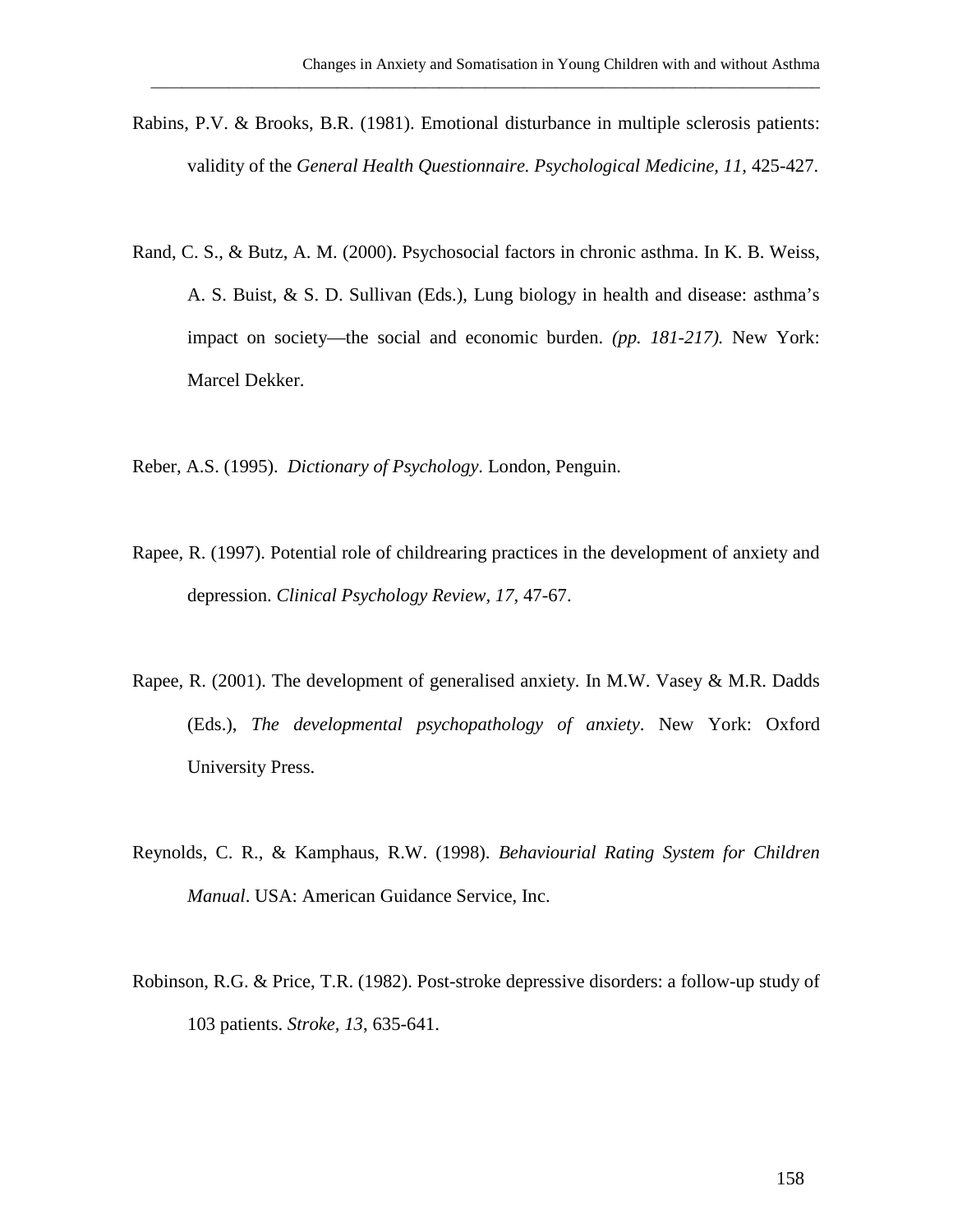Rosier, M.J., Bishop, J., Nolan, T., Robertson, C.F., Carlin, J.B., & Phelan, P.D. (1994). Measurement of functional severity of asthma in children. *American Journal of Respiratory and Critical Care medicine, 149,* 1434-1441.

- Roy-Byrne, P. P., Davidson, K. W. , Kessler, R. C. , Asmundson, G. J.G. , Goodwin, R. D. Kubzansky, L., et al. (2008). Anxiety disorders and comorbid medical illness. *Focus, 6,* 467 - 485.
- Sackett, D.L., & Snow, J.C. (1979). The magnitude of compliance and non-compliance. In R.B. Haynes, D.W. Taylor, & D.L. Sackett (Eds.), *Compliance in health care* (pp.11-22). Baltimore, MD: Johns Hopkins University Press
- Sarafino, E.P., & Dillon, J.M. (1998). Relationships among respiratory infections, triggers of attacks, and asthma severity in children. *Journal of Asthma, 35*, 497-504.
- Sarafino, E.P., Paterson, M.E., & Murphy, E.L. (1998). Age and the impacts of triggers in childhood asthma. *Journal of Asthma, 35*, 213-217.
- Satterwhite, B.S. (1978). Impact of chronic illness on child and family: An overview based on five surveys with implications for management. *International Journal of Rehabilitation Research, 1*, 7-17.)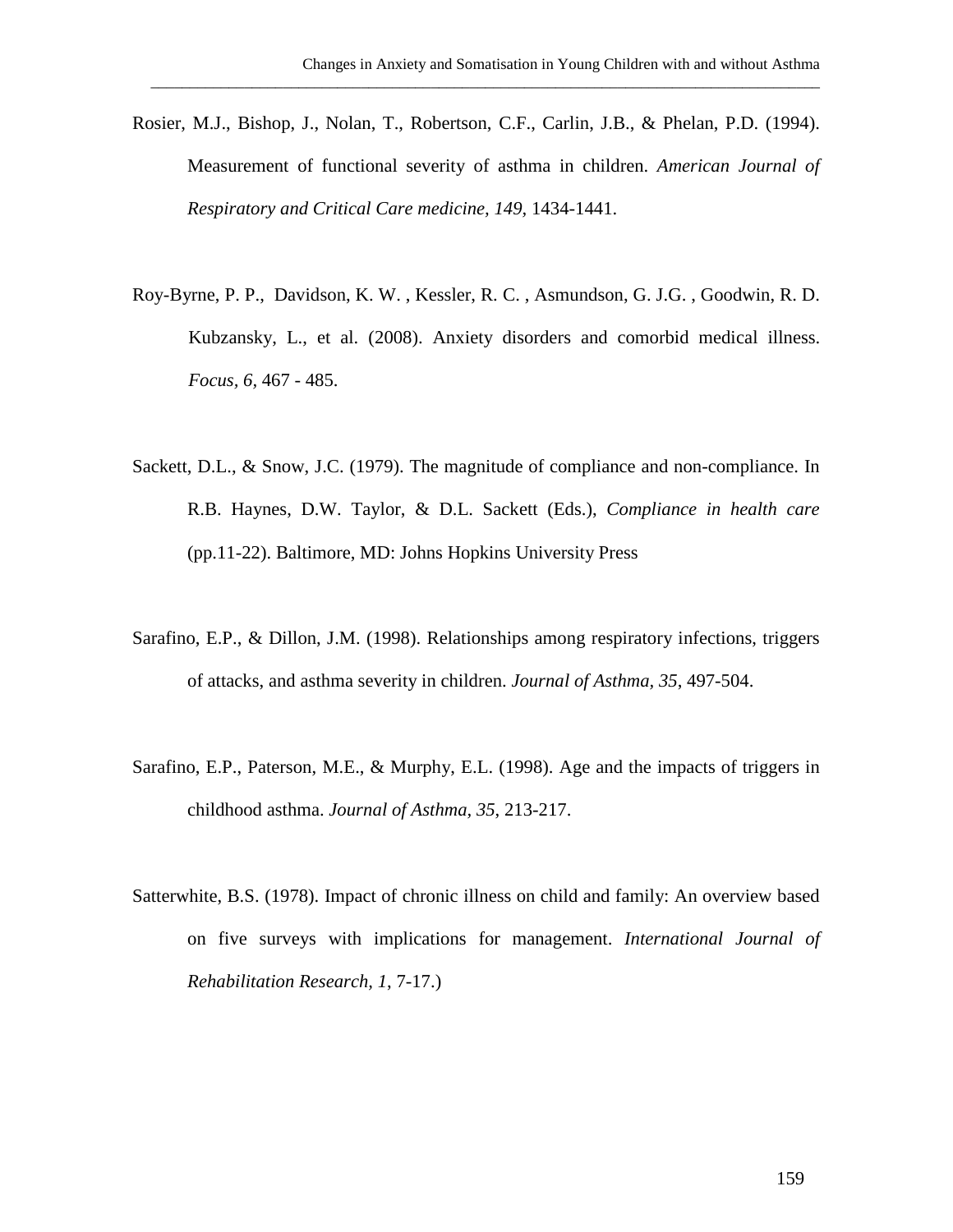Sawyer, M.G., Spurrier, N., Kennedy, D., & Martin, J. (2001). The relationship between the quality of life of children with asthma and family functioning. *Journal of Asthma, 38*, 279-284.

- Sawyer, S.M., & Fardy, H.J. (2003). Bridging the gap between doctors' and patients' expectations of asthma management. *Journal of Asthma 40*, 131–8.
- Schwartz, A.D. (2008). Overprotective parenting, anxiety sensitivity and child anxiety: understanding mechanisms of anxiety transmission. *Dissertation Abstracts International: Section B: The Sciences and Engineering, 68*, 6335.
- Seifer, R., & Dickstein, S. (2000). Parental mental illness and infant development. In J.C.H. Zeanah (Ed.), Handbook of Infant Mental Health (pp.145-160). New York: The Guilford Press.
- Shainir-Essakow, G., Ungerer, J. A., & Rapee, R. M. (2005). [Attachment, behavioral](javascript:__doLinkPostBack()  [inhibition, and anxiety in preschool children](javascript:__doLinkPostBack() . *Journal of Abnormal Child Psychology, 33*, 131-143.
- Shaw, D.S., Keenan, K., Vondra, J.I., Delliquadri, E., & Giovanelli, J. (1997) Antecedents of preschool children's internalising problems: A longitudinal study of low-income families. *Journal of the American Academy of Child and Adolescent Psychiatry, 36*, 1760-1767.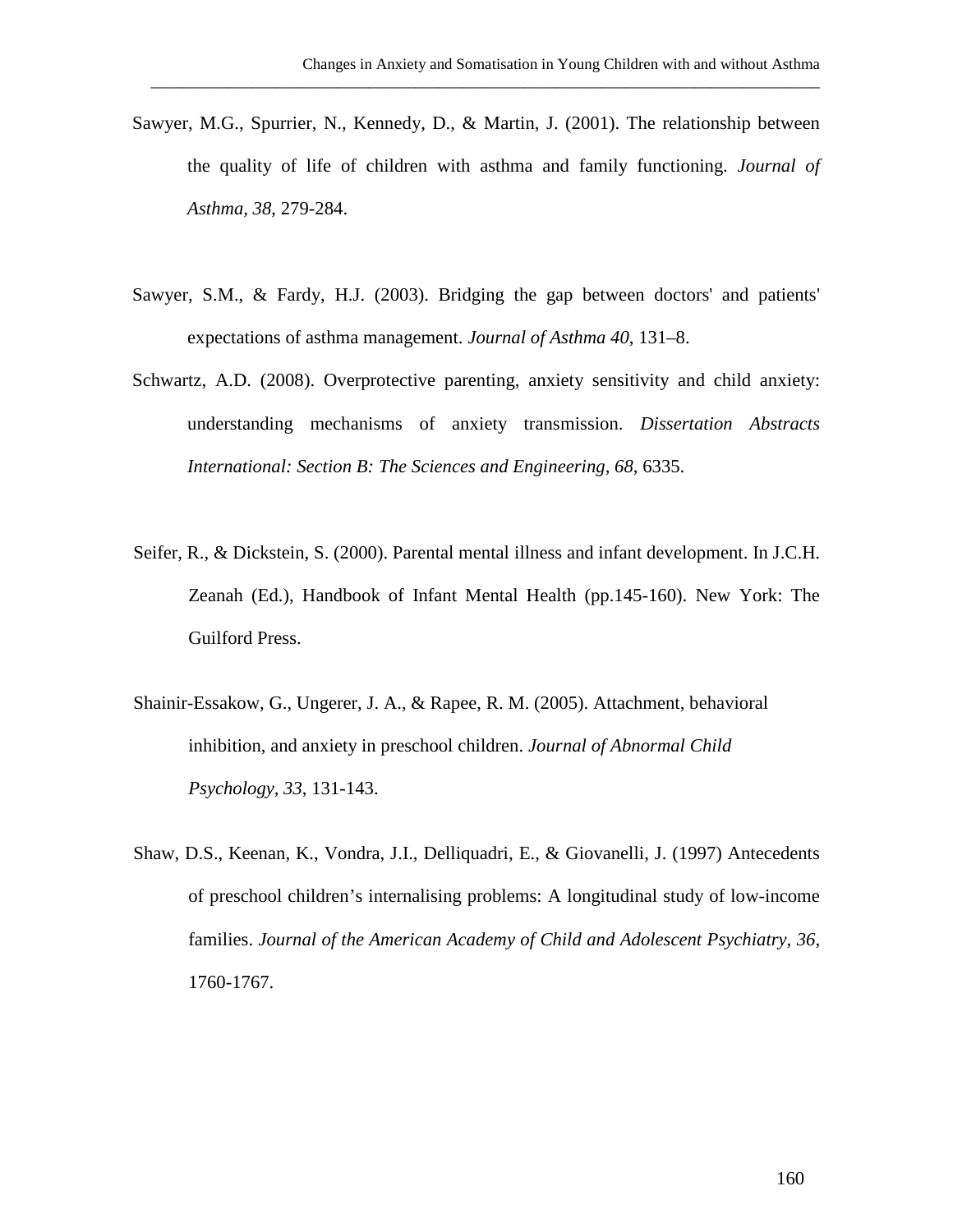Siddons, H.M. (2004). The relationship between asthma and anxiety in young children. Unpublished doctoral dissertation. Monash University.

- Silverman, W.K., LaGreca, A.M., & Wasserstein, S. (1995). What do children worry about? Worries and their relation to anxiety. *Child Development, 66*, 671-686.
- Smith, J., & Prior, M. (1995). Temperament and stress resilience in school-age children: A within-families study. *Journal of the American Academy of Child and Adolescent Psychiatry, 34*, 168-179.
- Spector, S. (2000). Noncompliance with asthma therapy—are there solutions? Journal of Asthma, 37, 381-388.
- Spence, S.H., Rapee, R., McDonald, C., & Ingram, M. (2001). The structure of anxiety symptoms among preschoolers. *Behaviour Research and Therapy, 39,* 1293-1316.
- Sperling, M. (1949). The role of the mother in psychosomatic disorders in children. *Psychosomatic Medicine, 11*, 377-385.
- Stark, K. D., Humphrey, L. L., Crook, K., & Lewis, K. (1990). [Perceived family](javascript:__doLinkPostBack()  [environments of depressed and anxious children: Child's and maternal figure's](javascript:__doLinkPostBack()  [perspectives.](javascript:__doLinkPostBack() *Journal of Abnormal Child Psychology, 18*, 527-547.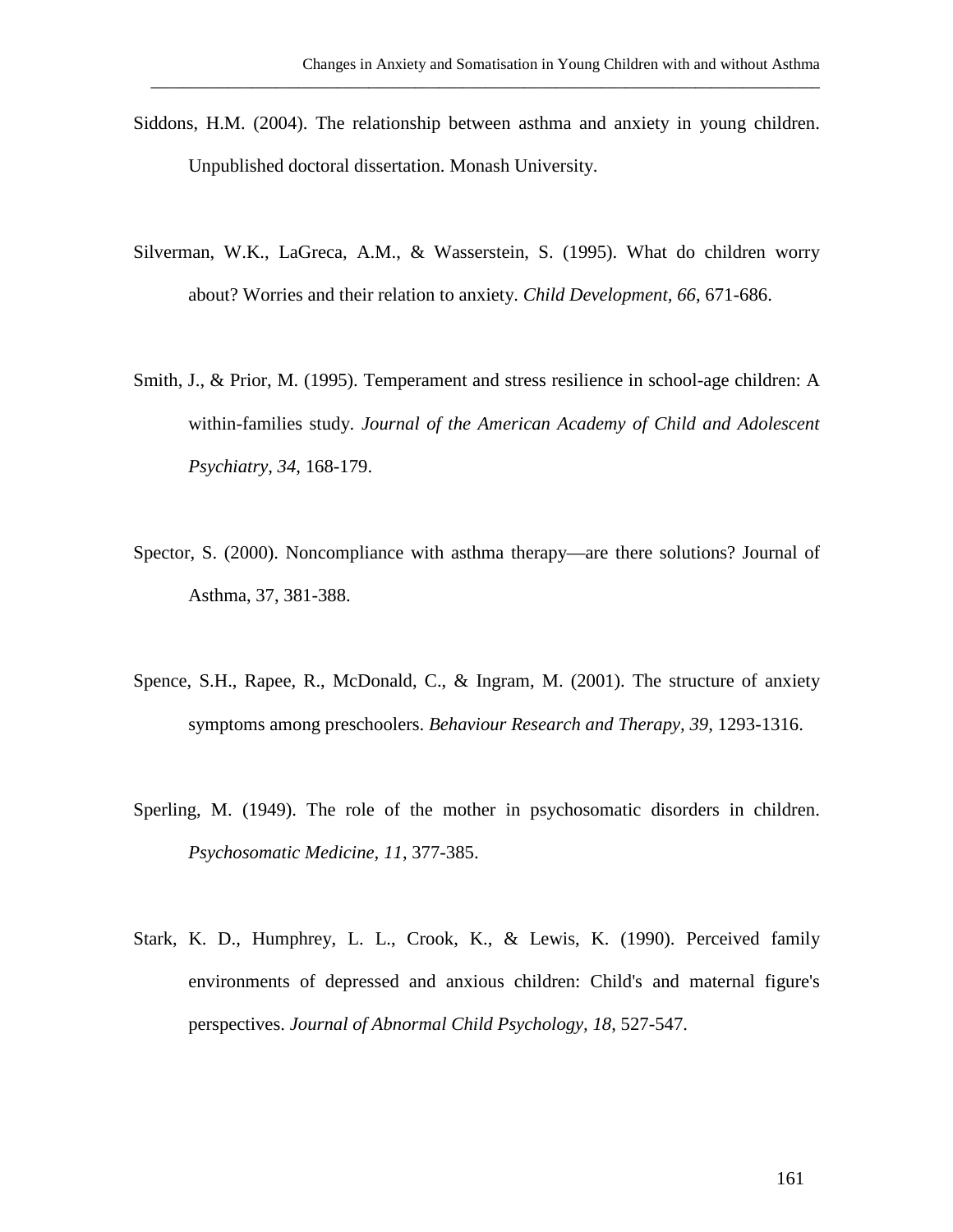Sullivan, C.M., Rumptz, M.H., & Campbell, R. (1996), Retaining participants in longitudinal community research: A comprehensive protocol. *Journal of Applied Behavioural Science, 32*, 262-276.

- Svavarsdóttir, E.K., & Örlygsdóttir, B. (2006). [Comparison of health-related quality of life](http://0-web.ebscohost.com.library.vu.edu.au/ehost/viewarticle?data=dGJyMPPp44rp2%2fdV0%2bnjisfk5Ie46a9Jsqu1Ta%2bk63nn5Kx95uXxjL6nrVGtqK5It5avUq6nuEmwlr9lpOrweezp33vy3%2b2G59q7Sbessk%2b2prdNtpzqeezdu33snOJ6u%2bbxkeac8nnls79mpNfsVbCmrk6rprVLrq2rSK6upH7t6Ot58rPkjeri8n326gAA&hid=112)  among 10- [to 12-year-old children with chronic illnesses and healthy children: the](http://0-web.ebscohost.com.library.vu.edu.au/ehost/viewarticle?data=dGJyMPPp44rp2%2fdV0%2bnjisfk5Ie46a9Jsqu1Ta%2bk63nn5Kx95uXxjL6nrVGtqK5It5avUq6nuEmwlr9lpOrweezp33vy3%2b2G59q7Sbessk%2b2prdNtpzqeezdu33snOJ6u%2bbxkeac8nnls79mpNfsVbCmrk6rprVLrq2rSK6upH7t6Ot58rPkjeri8n326gAA&hid=112)  [parents' perspective.](http://0-web.ebscohost.com.library.vu.edu.au/ehost/viewarticle?data=dGJyMPPp44rp2%2fdV0%2bnjisfk5Ie46a9Jsqu1Ta%2bk63nn5Kx95uXxjL6nrVGtqK5It5avUq6nuEmwlr9lpOrweezp33vy3%2b2G59q7Sbessk%2b2prdNtpzqeezdu33snOJ6u%2bbxkeac8nnls79mpNfsVbCmrk6rprVLrq2rSK6upH7t6Ot58rPkjeri8n326gAA&hid=112) *The Journal of School Nursing, 22,* 178-185.
- Thomasgard, M. (1998). Parents perceptions of child vulnerability, overprotection, and parent psychological characteristics. *Child Psychiatry & Human Development, 28*, 223-240.
- Thomasgard, M., & Metz, P. (1996). The 2-year stability of parental perceptions of child vulnerability and parental overprotection. *Developmental and Behavioural Pediatrics, 17,* 222-228*.*
- Thomasgard, M., & Metz, P. (1997). Parental overprotection and its relation to perceived child vulnerability. *American Journal of Orthopsychiatry, 67*, 330-335.
- Thomasgard, M., Metz, P., Edelbrock, C., & Shonkoff, J.P. (1995). Parent-child relationship disorders: Part I. Parental overprotection and the development of the parent protection scale. *Journal of Developmental and Behavioural Pediatrics, 16*, 244 -250.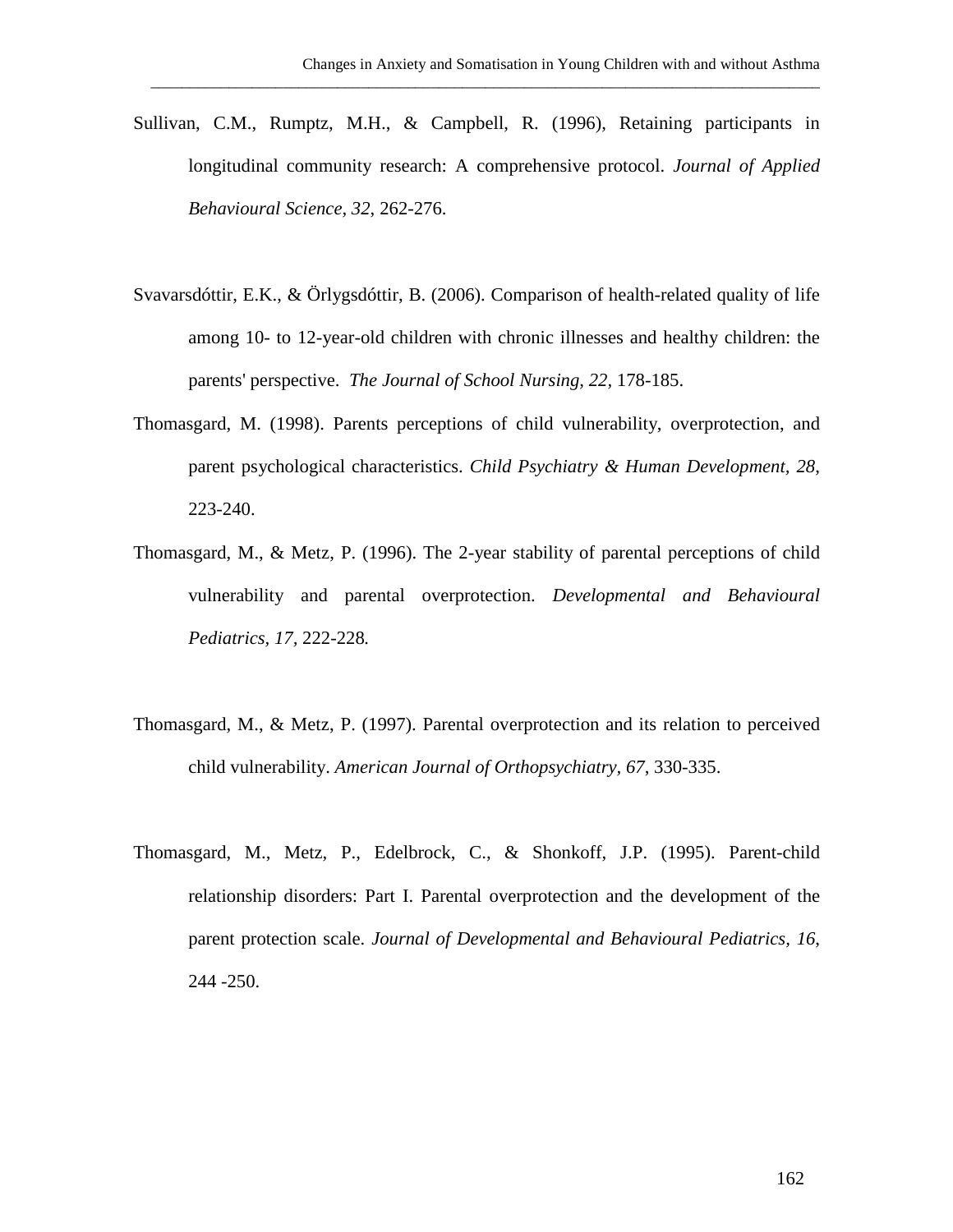Thomasgard, M., Shonkoff, J.P, Metz, W. P. & Edelbrock, C., (1995). Parent-child relationship disorders. Part II. The vulnerable child syndrome and its relations to parental overprotection. *Developmental and Behavioural Pediatrics, 16*, 251-256.

- Tonge, B. (1994). Separation anxiety disorder. In T. O. Ollendick, N. J. King & W. Yule (Eds.), *International Handbook of Phobic and Anxiety Disorders in Children and Adolescents* (pp.145-167). Plenum, New York.
- Vandeer-Stoep, A. (1999). Maintaining high subject retention in follow-up studies with children with mental illness. *Journal of Child and Family Studies, 8,* 305-318.
- Venning, A., Eliott, J., Whitford, H., & Honnor, J. (2007). [The impact of child's chronic](http://0-web.ebscohost.com.library.vu.edu.au/ehost/viewarticle?data=dGJyMPPp44rp2%2fdV0%2bnjisfk5Ie46a9Jsqu1Ta%2bk63nn5Kx95uXxjL6nrVGtqK5It5avUq6nuEmwlr9lpOrweezp33vy3%2b2G59q7Sbessk%2b2prdNtpzqeezdu33snOJ6u%2bbxkeac8nnls79mpNfsVbCmrk%2brprdOr6yrSK6qpH7t6Ot58rPkjeri8n326gAA&hid=112)  [illness on hopeful thinking in children and parents.](http://0-web.ebscohost.com.library.vu.edu.au/ehost/viewarticle?data=dGJyMPPp44rp2%2fdV0%2bnjisfk5Ie46a9Jsqu1Ta%2bk63nn5Kx95uXxjL6nrVGtqK5It5avUq6nuEmwlr9lpOrweezp33vy3%2b2G59q7Sbessk%2b2prdNtpzqeezdu33snOJ6u%2bbxkeac8nnls79mpNfsVbCmrk%2brprdOr6yrSK6qpH7t6Ot58rPkjeri8n326gAA&hid=112) J*ournal of Social & Clinical Psychology, 26*(6), 708-727.
- Wade, S., Weil, C., Holden, G., Mitchell, H., Evans, R., Druszon-Moran, D., et al. (1997). Psychosocial characteristics of inner-city children with asthma: A description of the NCICAS psychosocial protocol. *Pediatric Pulmonology, 24*, 263-276.
- Walker, L.S., & Greene, J.W. (1989). Children with recurrent abdominal pain and their parents: More somatic complaints, anxiety, and depression than other patient families? *Journal of Pediatric Psychology, 14*, 231-243.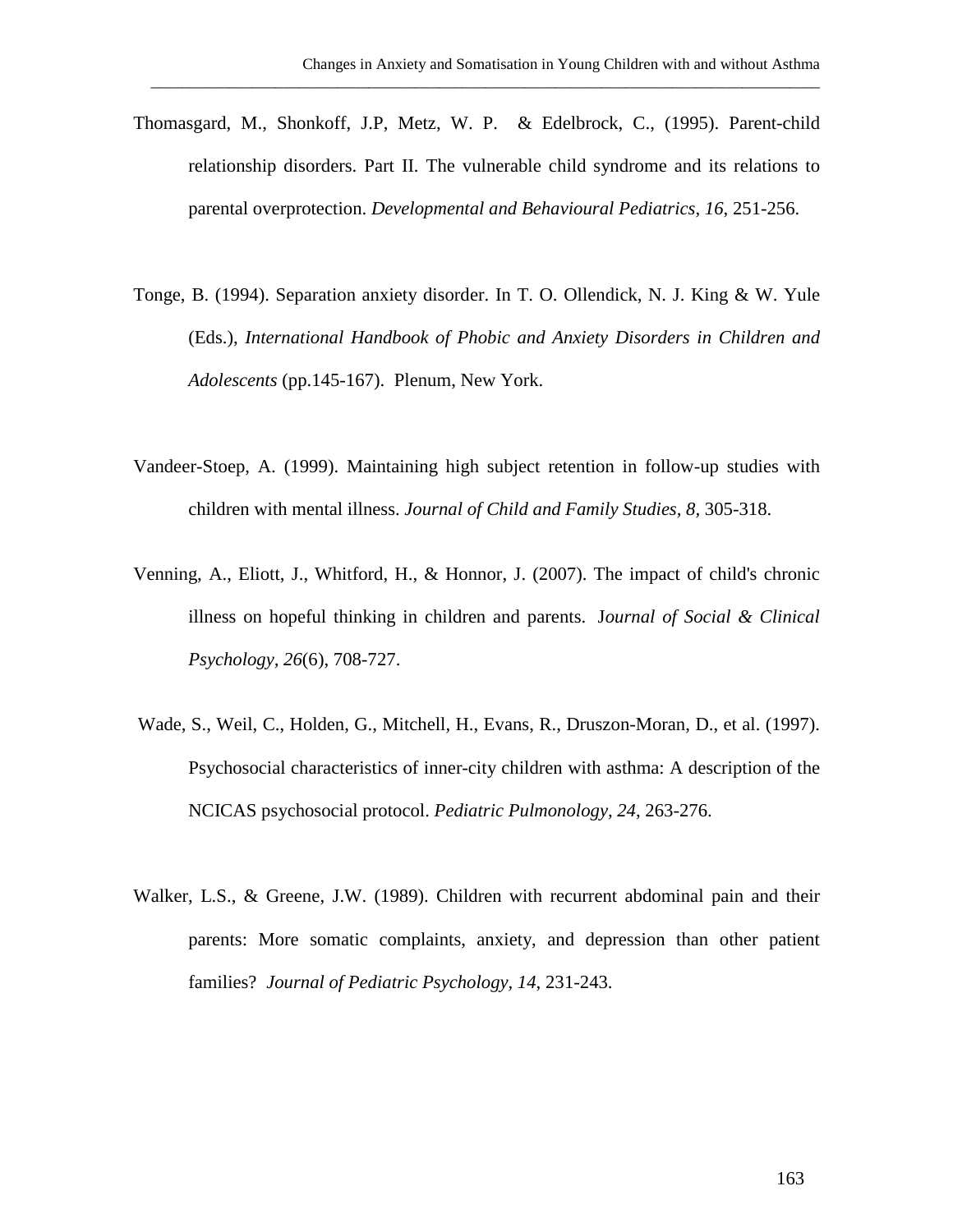Wallander, J.L., Varni, J.W., Babani, L., DeHeen, C.B., Wilcox, K.T., & Banis, H.T. (1989). The social environment and the adaptation of mothers of physically handicapped children. *Journal of Pediatric Psychology, 14,* 371-388.

- Walton, J.W., Johnson, S.B., & Algina, J. (1999). Mother and child perceptions of child anxiety: effects of race, health status, and stress*. Journal of Pediatric Psychology, 24,* 29-39.
- Wamboldt M.Z., Fritz, G.K., Mansell, A., McQuaid, E.L., & Klein, R.B. (1998). Relationship of asthma severity and psychological problems in children. *Journal of American Academy of Child and Adolescent Psychiatry, 37*, 943-950.
- Wasserman, A.L., Whitington, P.F., & Rivara, F.P (1988). Psychogenic basis for abdominal pain in children and adolescents. *Journal of the American Academy of Child and Adolescent Psychiatry, 27*, 179-184
- Weil, C.M., Wade, S. L., Bauman, L. J., Lynn, H., Mitchell, H., & Lavigne, J. (1999). The relationship between psychosocial factors and asthma morbidity in inner-city children with asthma. *Pediatrics, 104*, 1274-1280.
- Weiser, E.B. (2007). The prevalence of anxiety disorders among adults with asthma: A meta-analytic review. *Journal of Clinical Psychology in Medical Settings, 14*, 297- 307.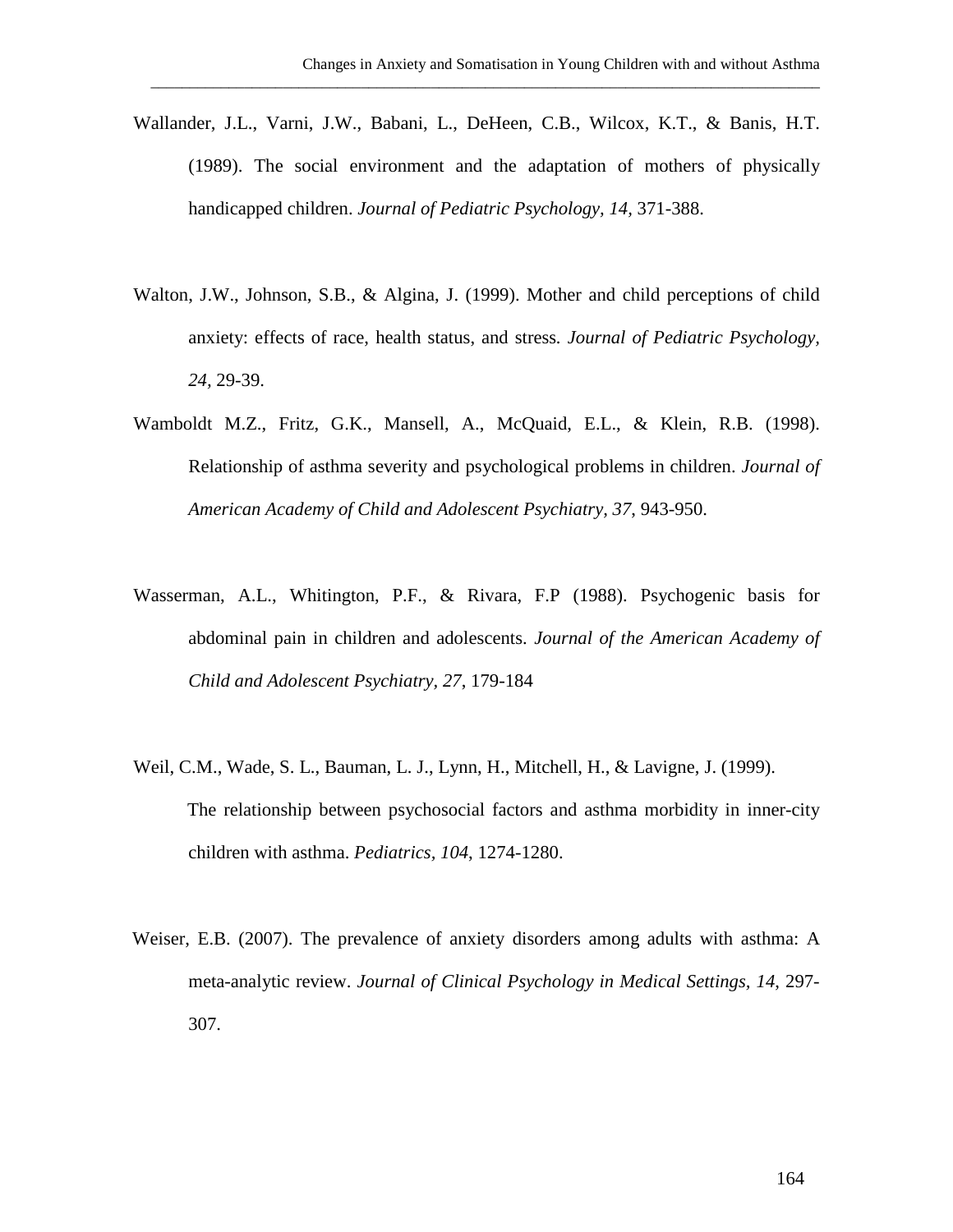Winnicott, D.W. (1987). *Through pediatrics to psycho-analysis*. London: The Hogarth Press.

- Wood, B., Watkins, J. B., Boyle, J. T., Nogueira, J., Zimand, E., & Carroll, L. (1989). The psychosomatic family model: An empirical and theoretical analysis. *Family Process*, *28*, 399–417.
- Zbikowski, S.M., & Cohen, R. (1988). Parent and peer evaluations of the social competence of children with mild asthma. *Journal of Applied Developmental Psychology, 19,* 249-265.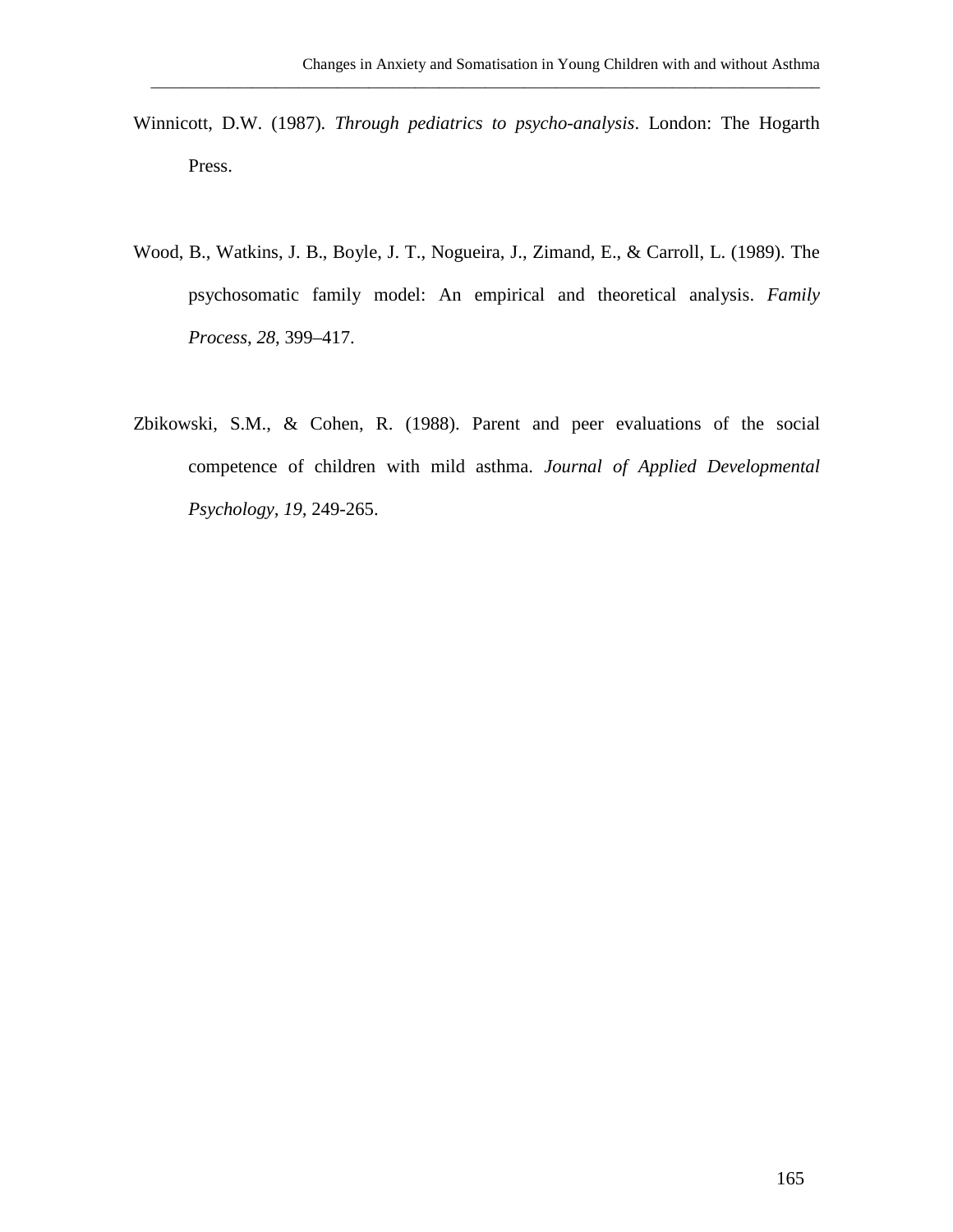## **Appendices**

**Appendix A Behavioural Assessment System for Children - Parent Rating Scalechild version (BASC – PRS-C)**

- **Appendix B Behavioural Assessment System for Children - Teacher Rating Scalechild version (BASC - TRS-C)**
- **Appendix C Parent Protection Scale (PPS)**
- **Appendix D The General Health Questionnaire – 28 (GHQ-28)**
- **Appendix E Demographics Questionnaire (DQ)**
- **Appendix F Physician Questionnaire (PQ)**
- **Appendix G Introductory letter to participants of the original study**
- **Appendix H Consent to Contact Teacher Form**
- **Appendix I Letter to Teacher**
- **Appendix J Physician Consent Form**
- **Appendix K Participant Information and Consent Form**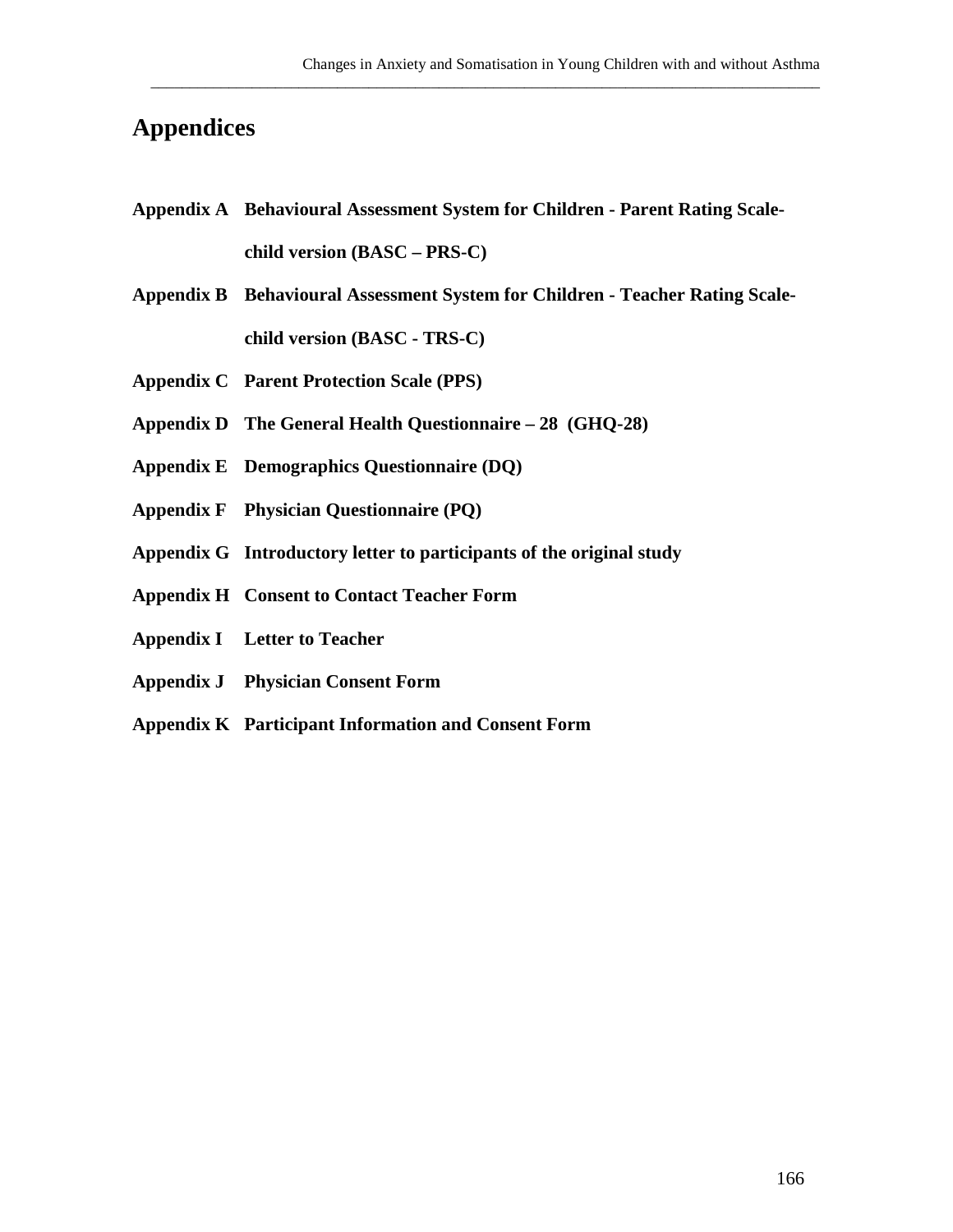## **Appendix A**

## **BASC – PRS-C**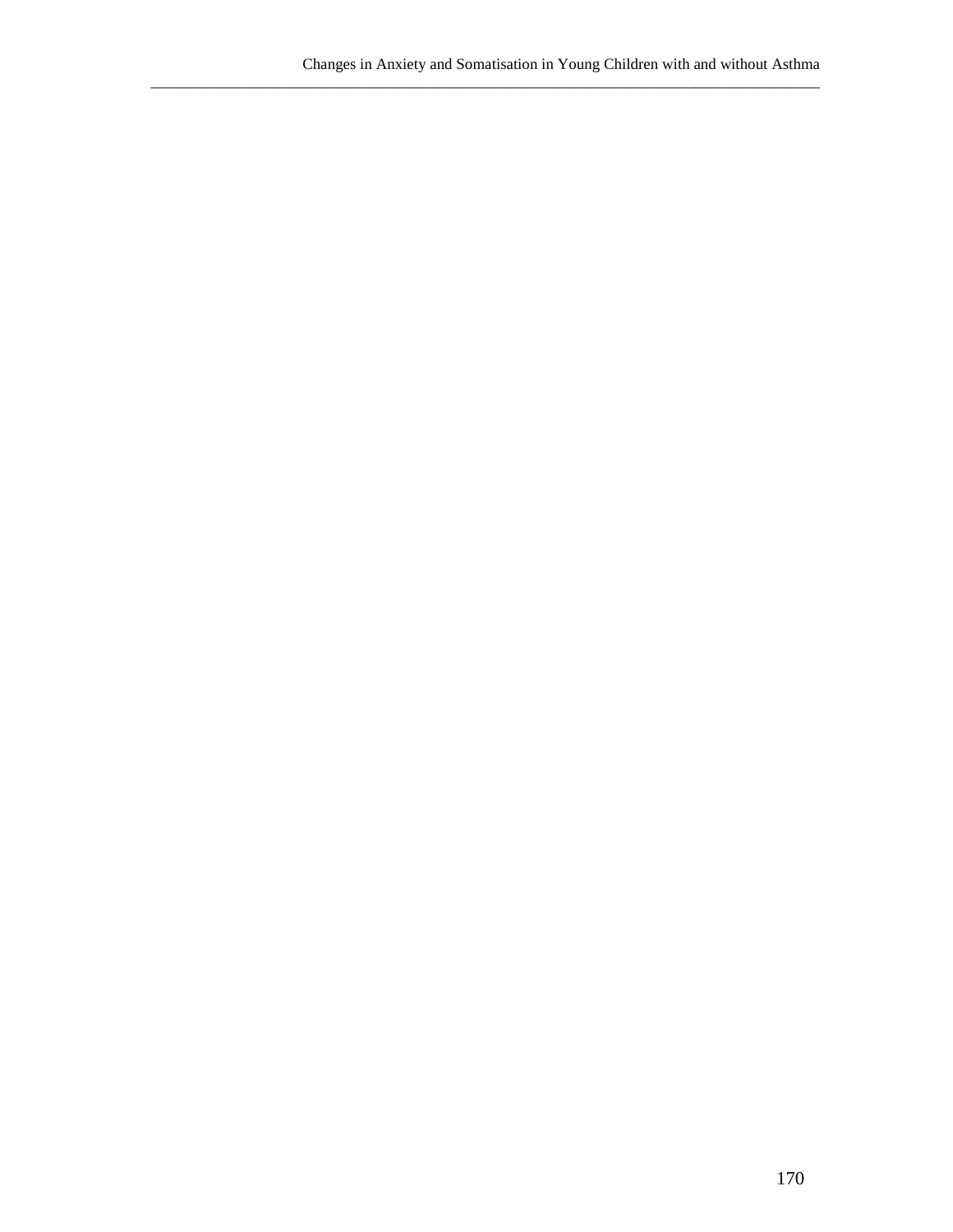# **Appendix B**

## **BASC - TRS-C**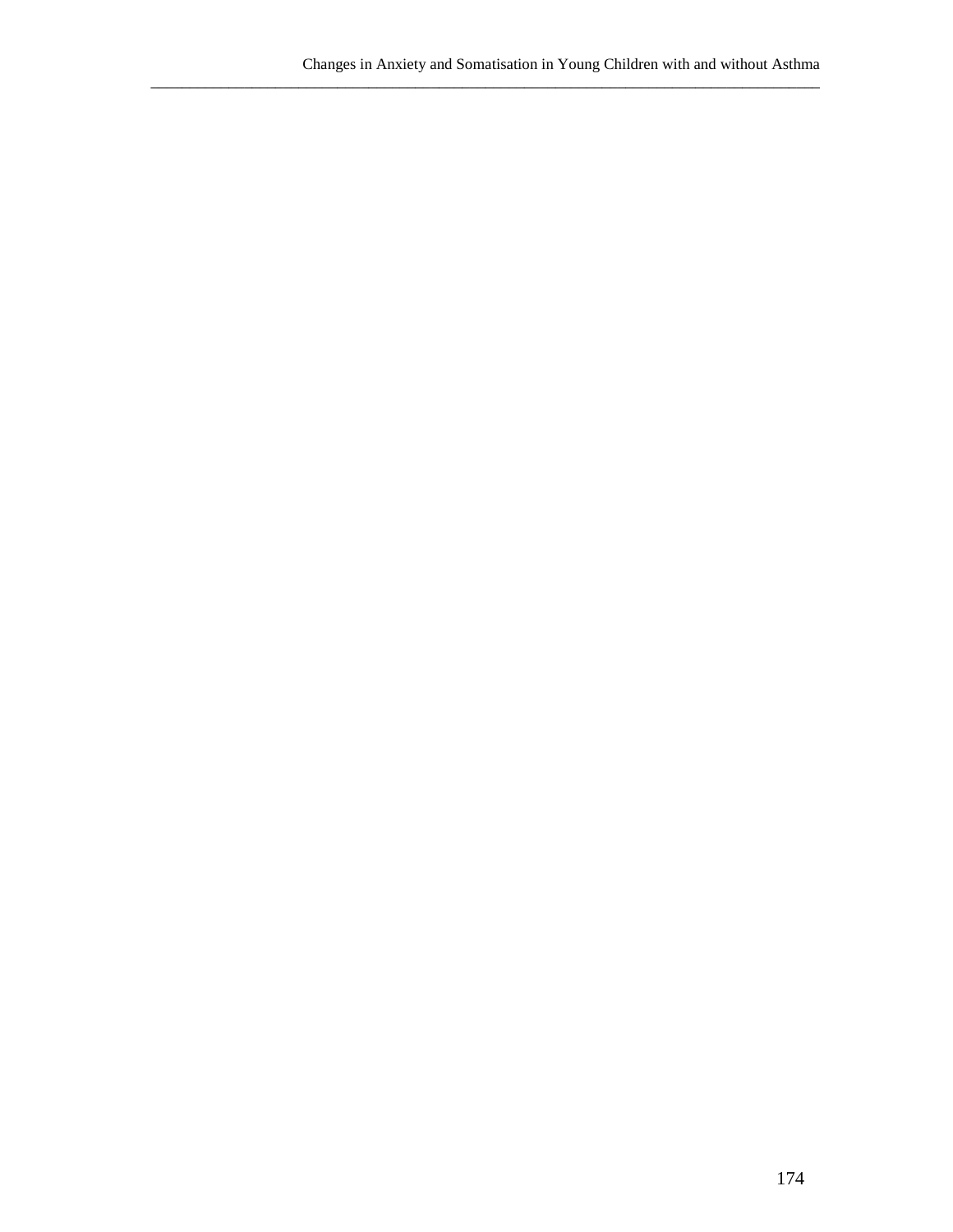# **Appendix C**

# **Parent Protection Scale (PPS)**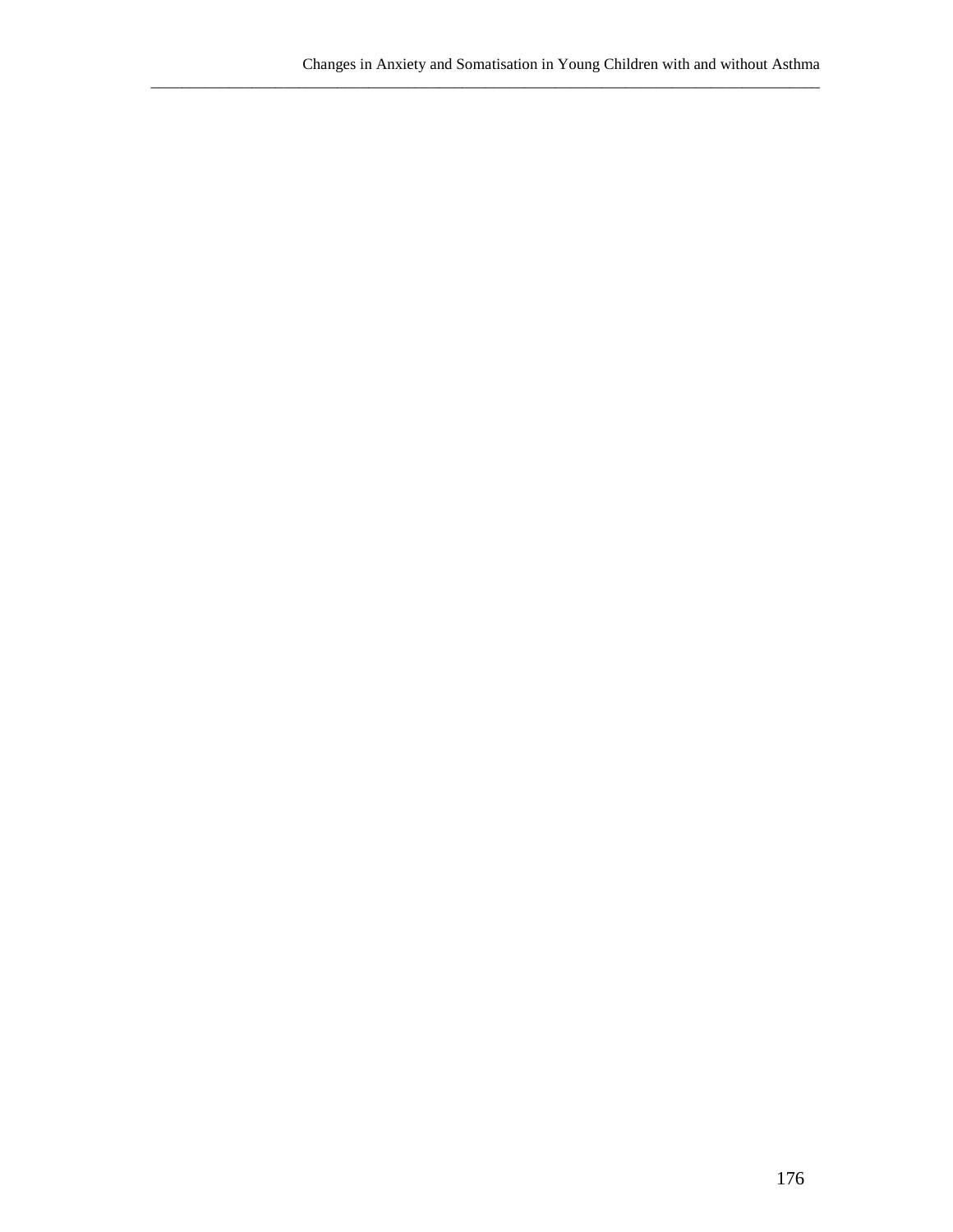## **Appendix D**

## **The General Health Questionnaire – 28 (GHQ-28)**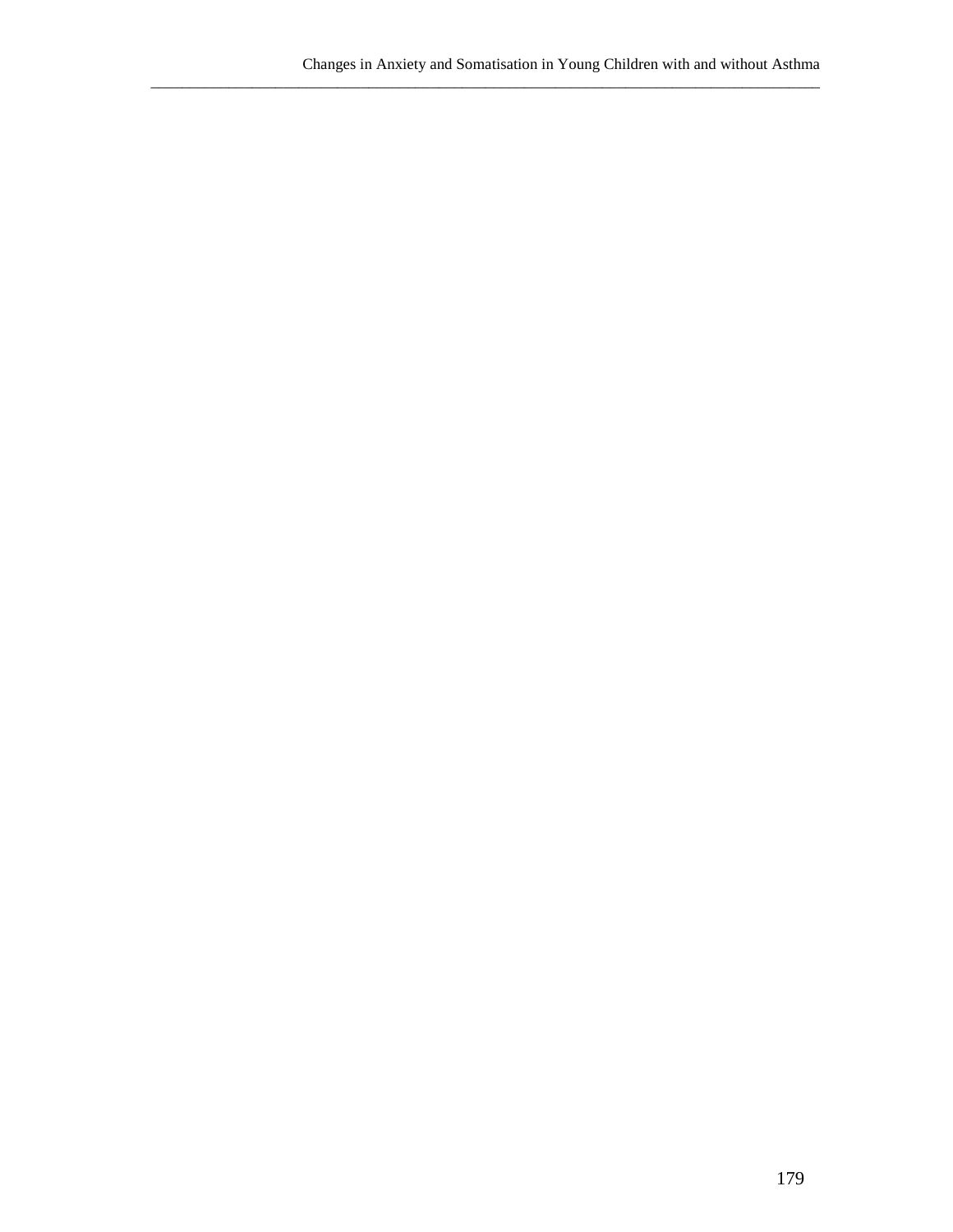# **Appendix E**

## **Demographics Questionnaire (DQ)**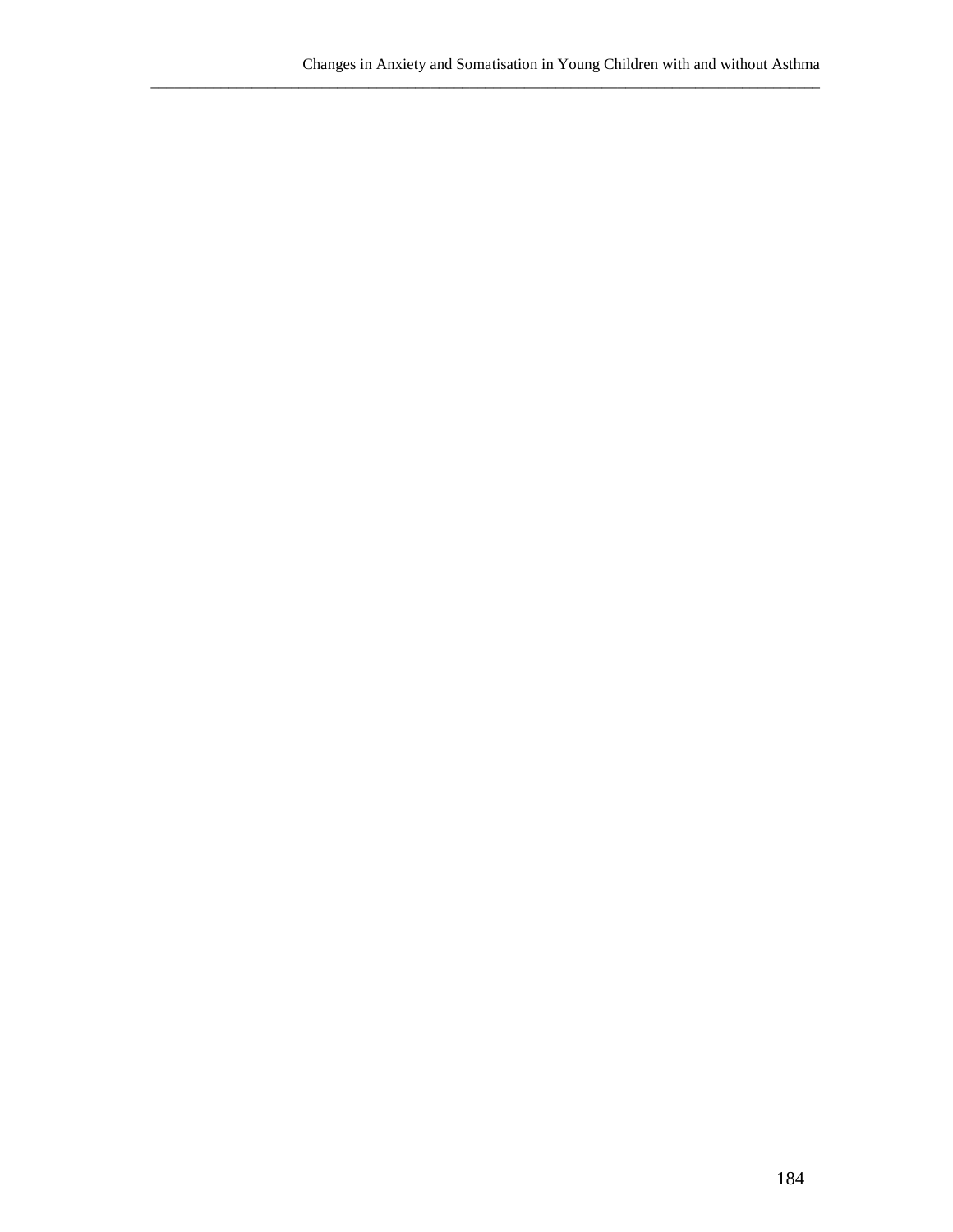# **Appendix F**

## **Physician Questionnaire (PQ)**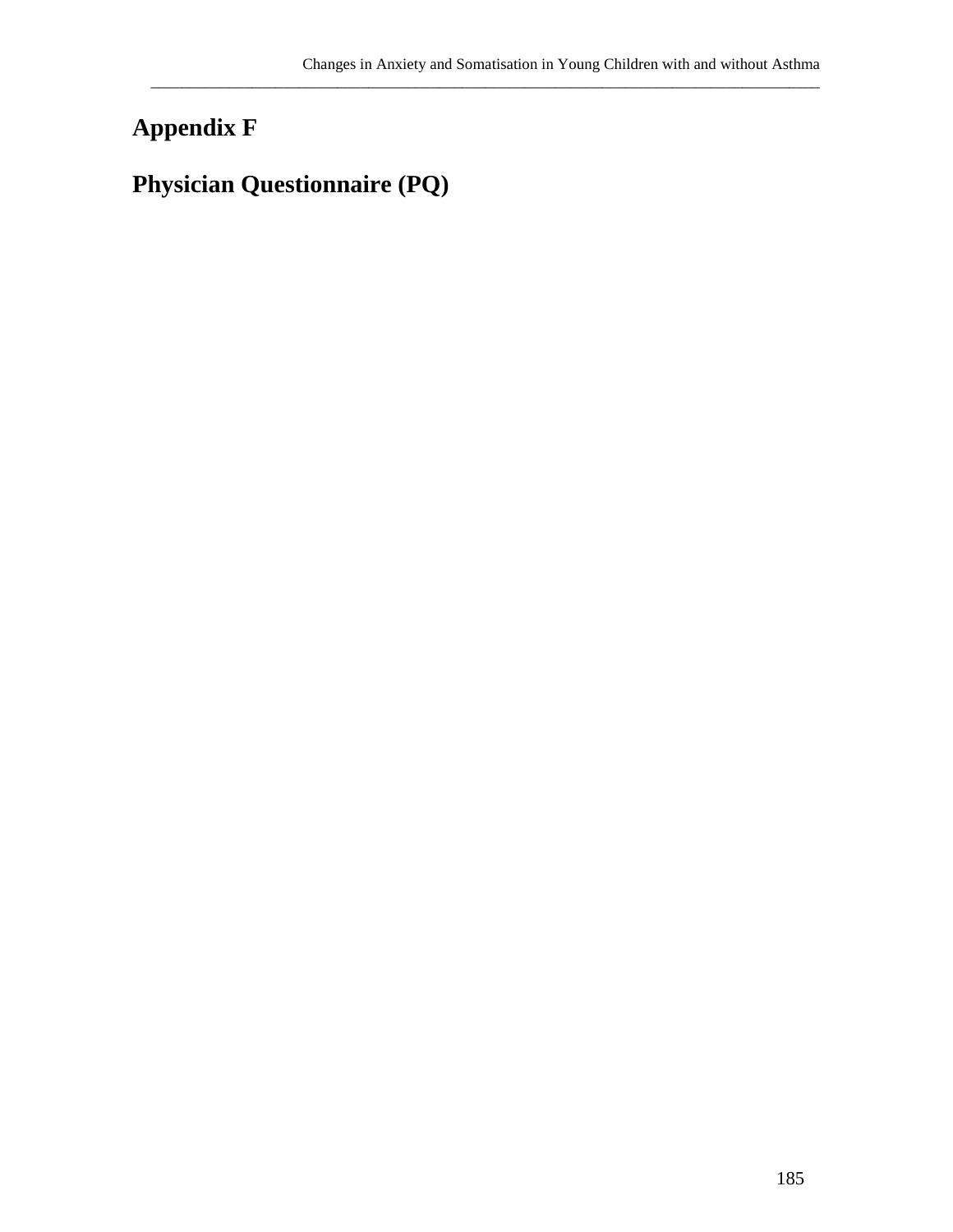## **Physician Questionnaire**

| Consultant:                                                                                                                                                       |
|-------------------------------------------------------------------------------------------------------------------------------------------------------------------|
|                                                                                                                                                                   |
| 1. Does the child still fulfill the criteria for a diagnosis of asthma?                                                                                           |
| $\Box$ Yes- Please answer questions 2-8.<br>$\Box$ No – No need to proceed.                                                                                       |
| 2. Severity of the child's asthma:<br>$\Box$ Mild<br>$\Box$ Moderate<br>$\Box$ Severe                                                                             |
|                                                                                                                                                                   |
| 4. Please indicate reported symptoms when not medicated:                                                                                                          |
| $\Box$ Persistent cough<br>$\Box$ Shortness of breath<br>$\Box$ Wheezing<br>$\Box$ Waking at night with cough or wheeze                                           |
|                                                                                                                                                                   |
| 6. Please indicate (i) Number of consultations to date: ________________________                                                                                  |
|                                                                                                                                                                   |
| 8. Please indicate how well the child's asthma is currently managed:                                                                                              |
| $\Box$ Poorly managed<br>$\Box$ Managed less often than not<br>$\Box$ Managed about half the time<br>$\Box$ Managed most of the time<br>$\Box$ Completely managed |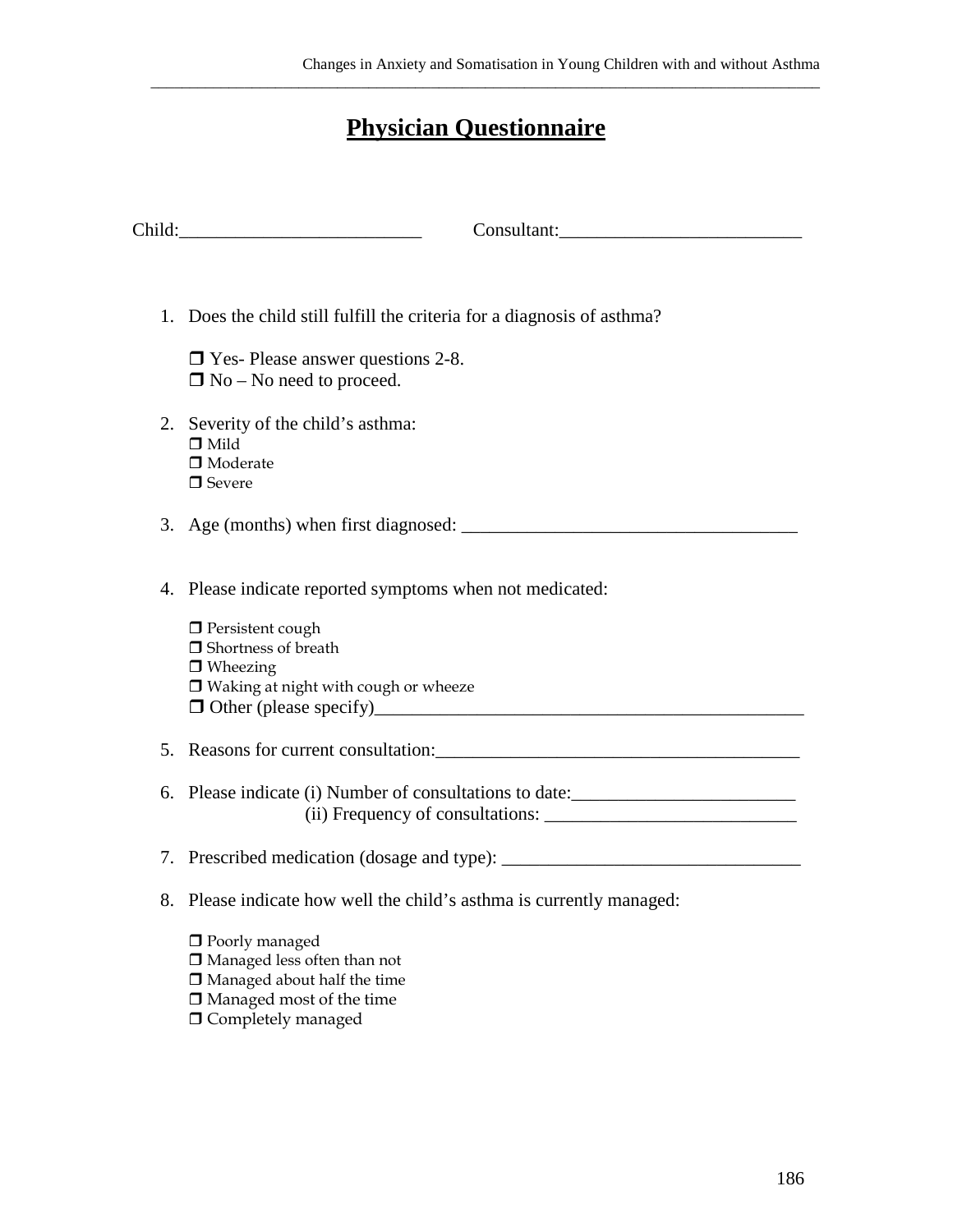## **Appendix G**

### **Introductory letter to participants of the original study**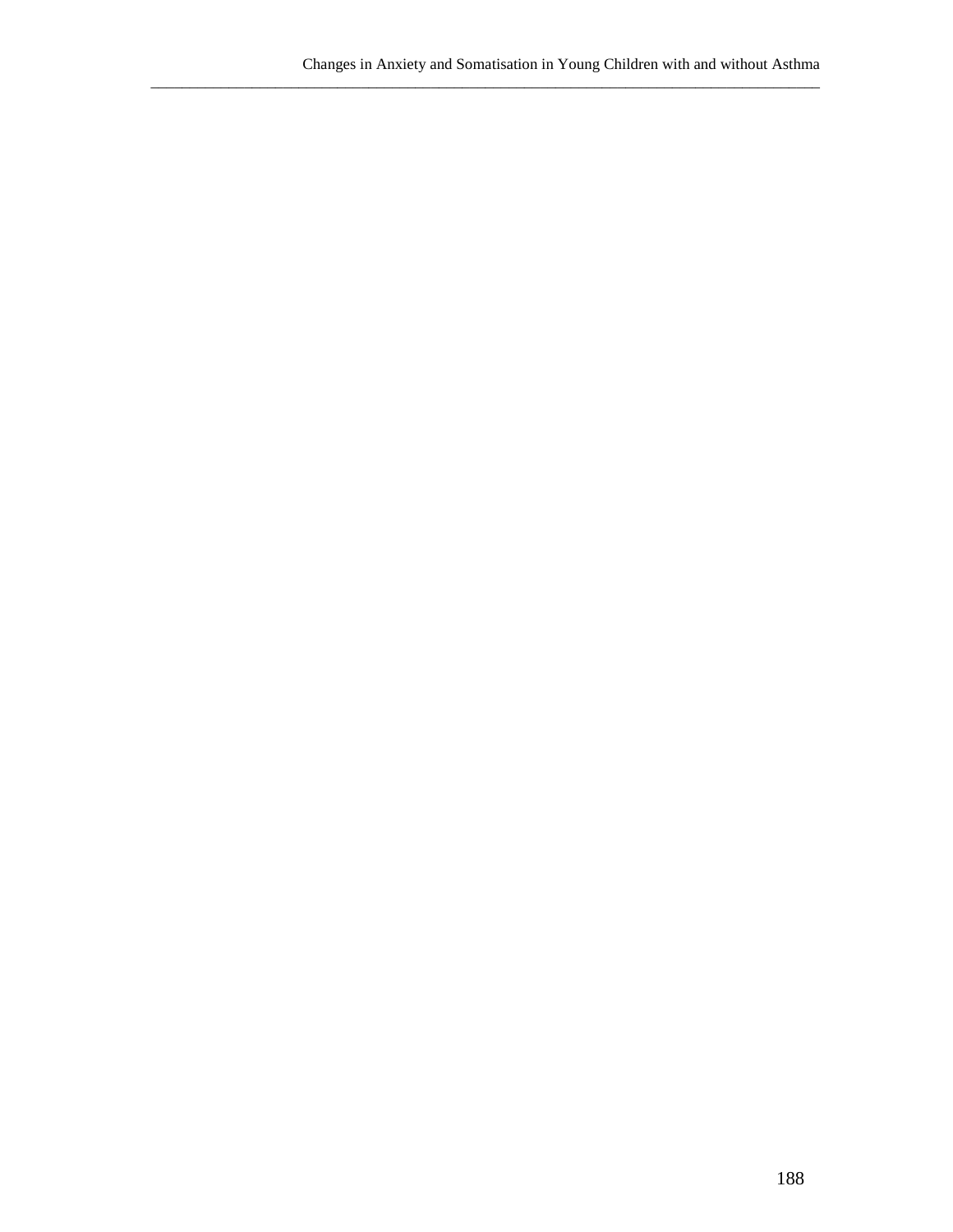# **Appendix H**

### **Consent to Contact Teacher Form**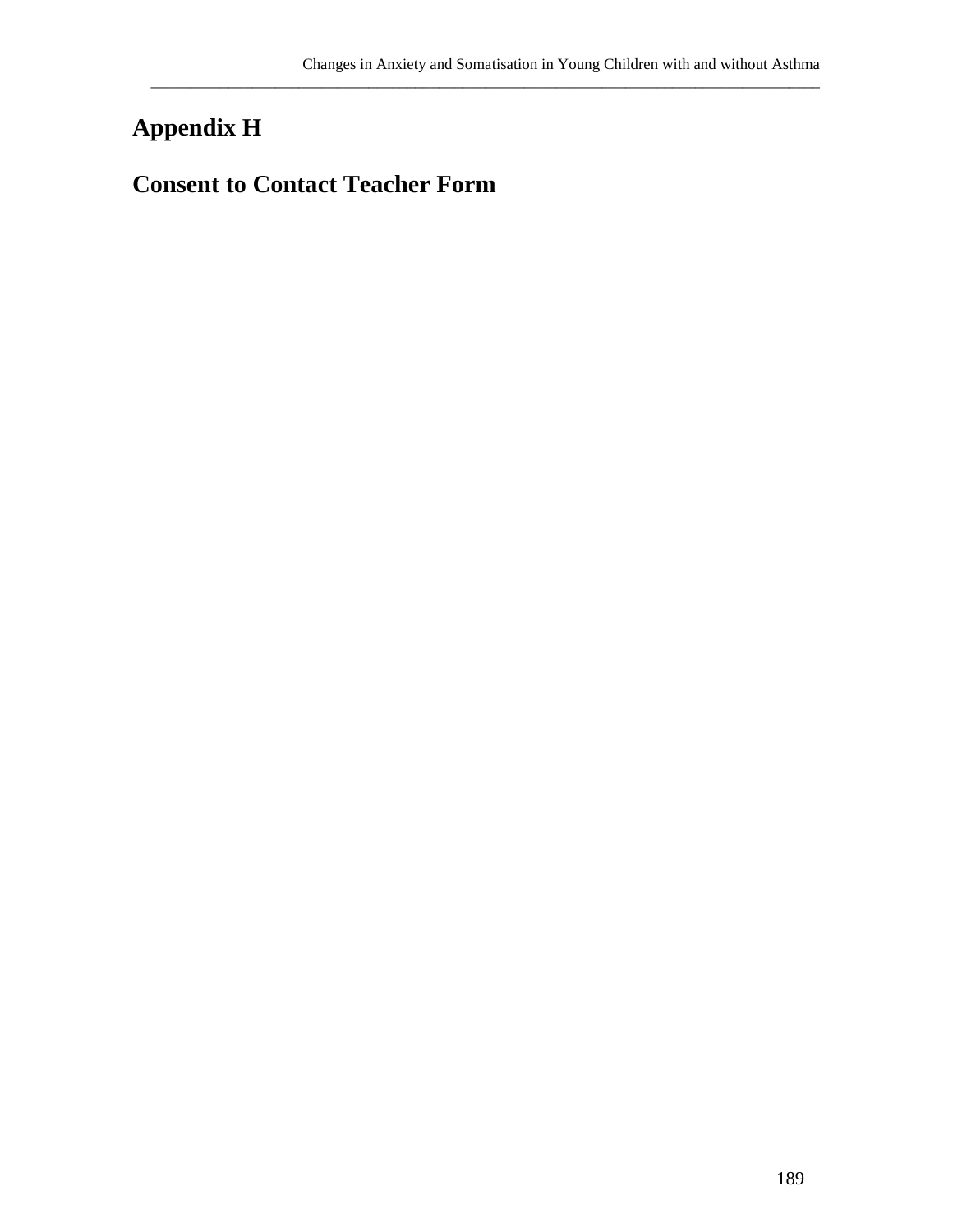(03) 9919 2218 Director, Psychology Clinic

Sandra.Lancaster@vu.edu.au

PO Box 14428 **Telephone: School of Psychology** MELBOURNE VIC 8001 (03) 9919 2397 **Professor Sandra Lancaster** Australia **Facsimile:** Convenor, Doctor of Psychology (Clinical)

**Email:**

**Victoria University**<br>PO Box 14428<br>MELBOURNE VIC 8001

**St Albans Campus**

| McKechnie Street<br>St Albans     |                                                                              |
|-----------------------------------|------------------------------------------------------------------------------|
| <b>Consent to contact Teacher</b> |                                                                              |
|                                   |                                                                              |
| regarding my child.               | child's name) I give my consent for you to complete the enclosed form (BASC) |
|                                   |                                                                              |
|                                   |                                                                              |
|                                   |                                                                              |
|                                   |                                                                              |
| Signature                         | Date                                                                         |
|                                   |                                                                              |
| Signature                         | Date                                                                         |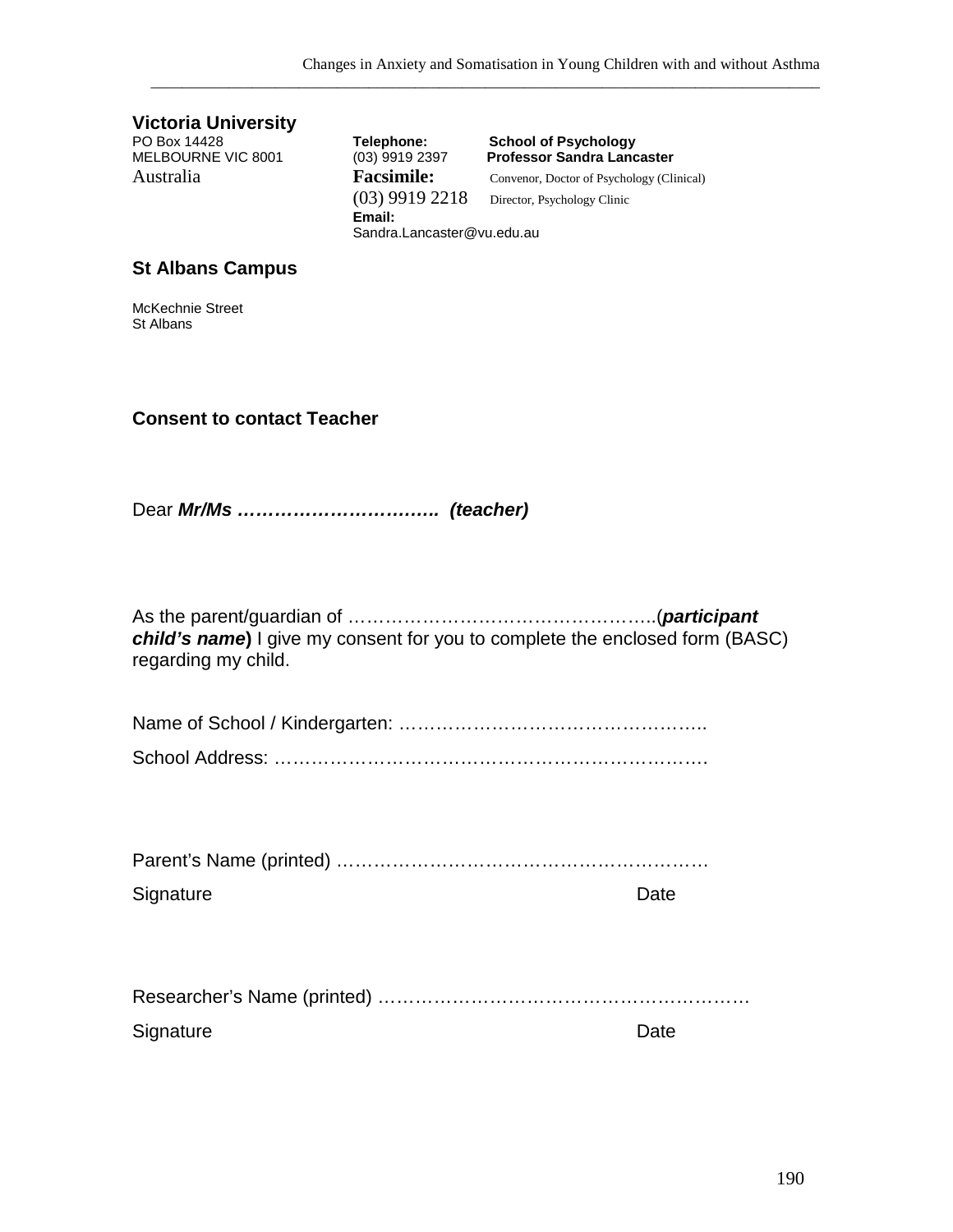# **Appendix I**

### **Letter to Teacher**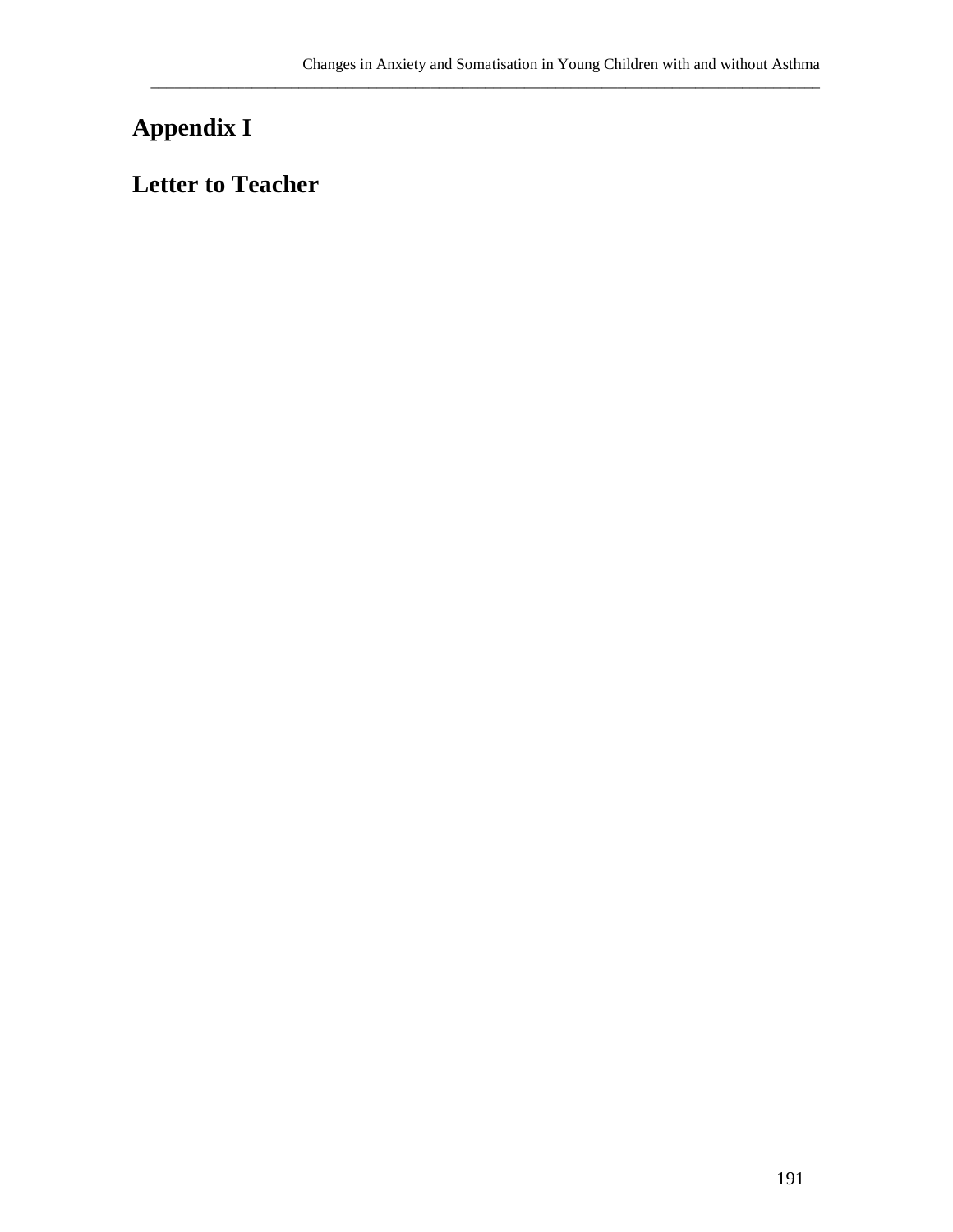**Victoria University St Albans Campus** MELBOURNE VIC 8001 Australia

McKechnie Street<br>St Albans

**School of Psychology** (03) 9919 2218 **Professor Sandra Lancaster** Convenor, Doctor of Psychology **Email:** Director, Psychology Clinic (Clinical) Sandra.Lancaster@vu.edu.au

**Telephone:** (03) 9919 2397

**Facsimile:**



(Date)……………

Dear …………………………………(teacher's name)

The family of one of your pupils, ……………………............(child's name) is participating in a project being conducted by Michelle Popovski and Professor Sandra Lancaster through Victoria University. This project, which is part of a Doctor of Clinical Psychology degree, is looking at child behavioural adjustment.

The parent/guardian of ………………………………..…(child's name) has given permission for you to complete the enclosed questionnaire regarding their child. I have also enclosed their signed consent form. Could you please return the completed form in the reply paid envelope.

Thanking you for your time,

Michelle Popovski, Doctor of Clinical Psychology student

Professor Sandra Lancaster, Clinical Psychologist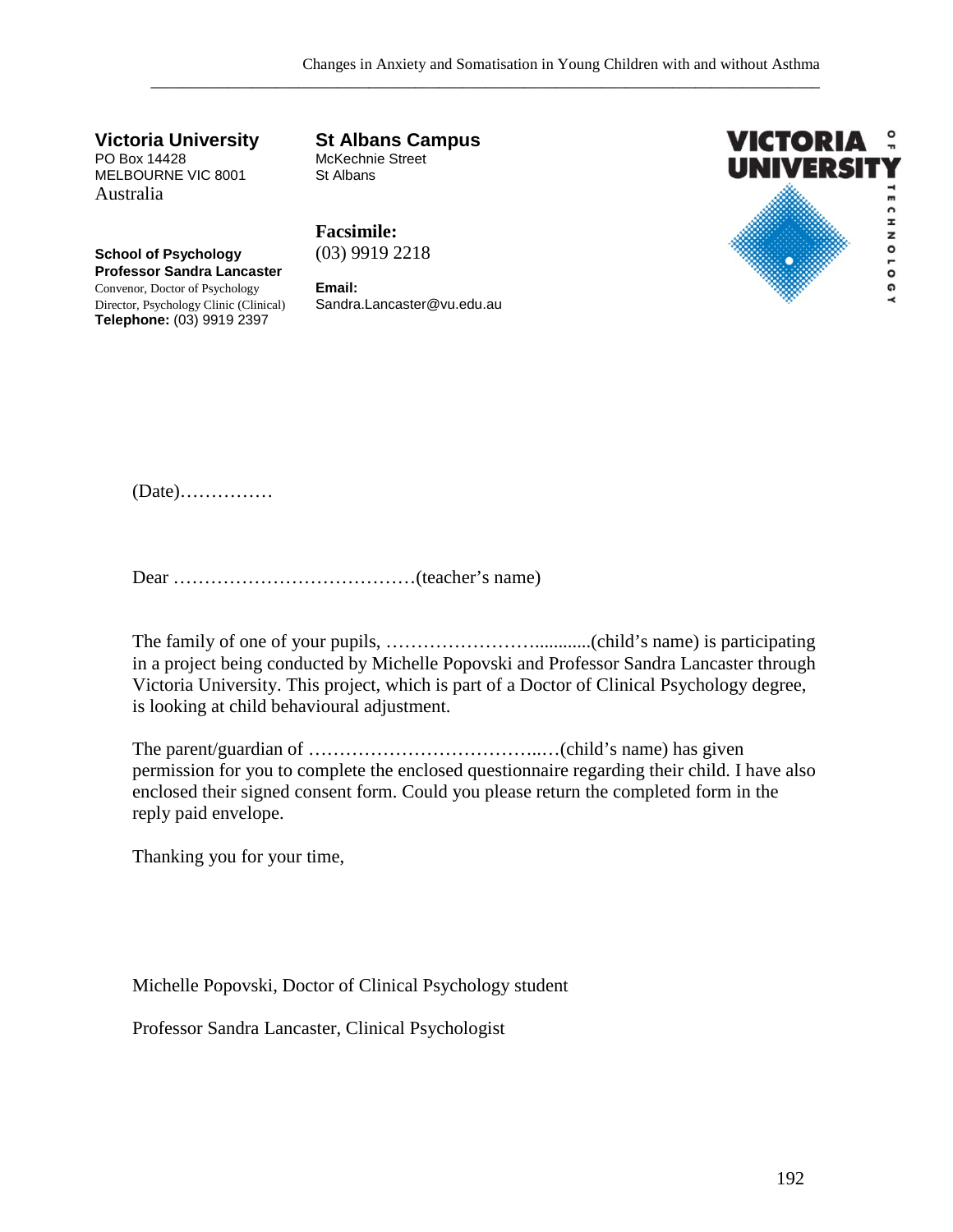# **Appendix J**

## **Physician Consent Form**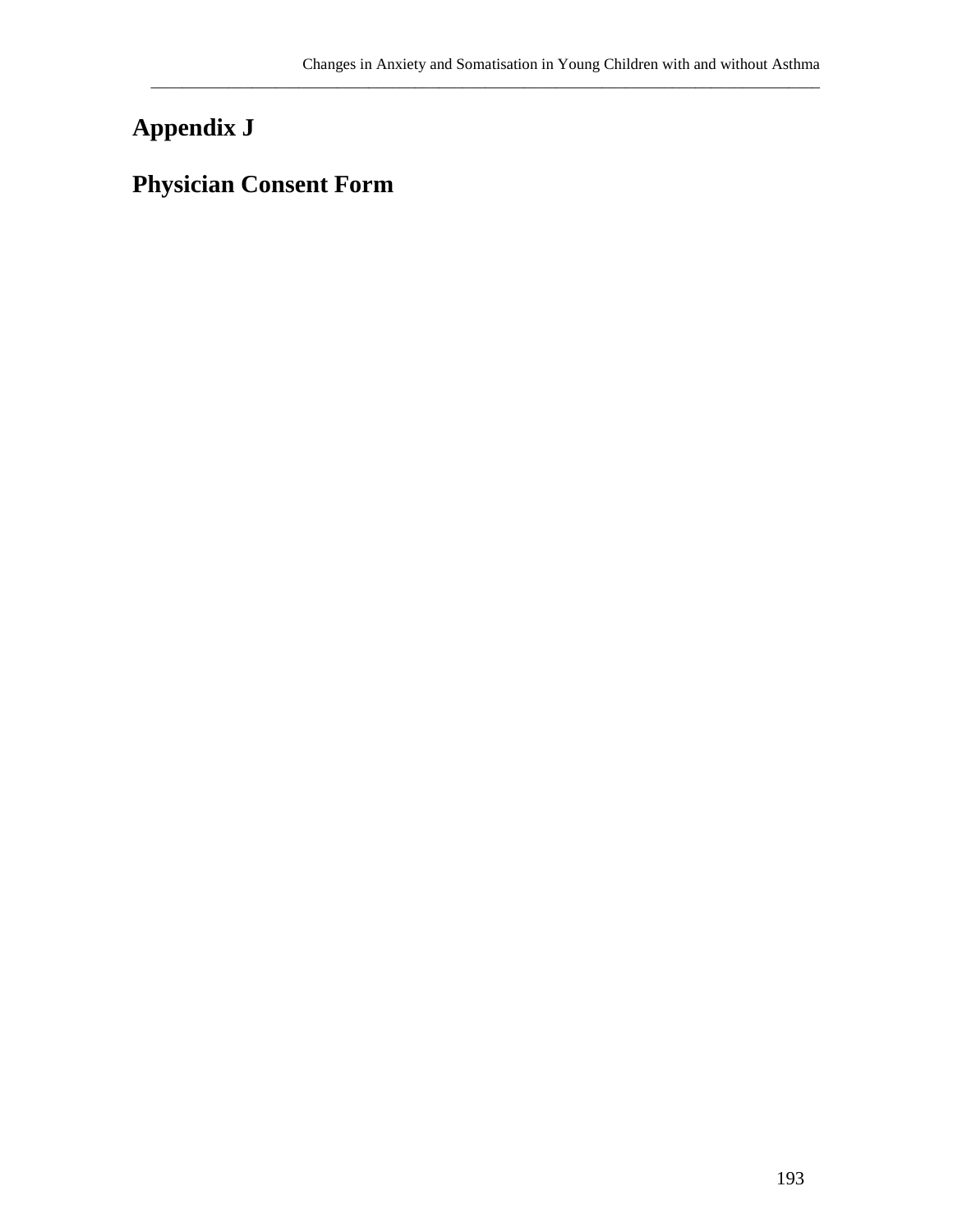**Victoria University** PO Box 14428 MELBOURNE VIC 8001

**St Albans Campus** McKechnie Street St Albans



### **Physician consent form**

Dear *Dr ……….*

As the parent/guardian of …………………………………………..(*participant child's name***)**I give my consent for you to complete the enclosed form (Physician Questionnaire) regarding my child.

|--|

Signature Date

Researcher's Name (printed) ……………………………………………………

Signature Date

*Note:* All parties signing the Consent Form must date their own signature.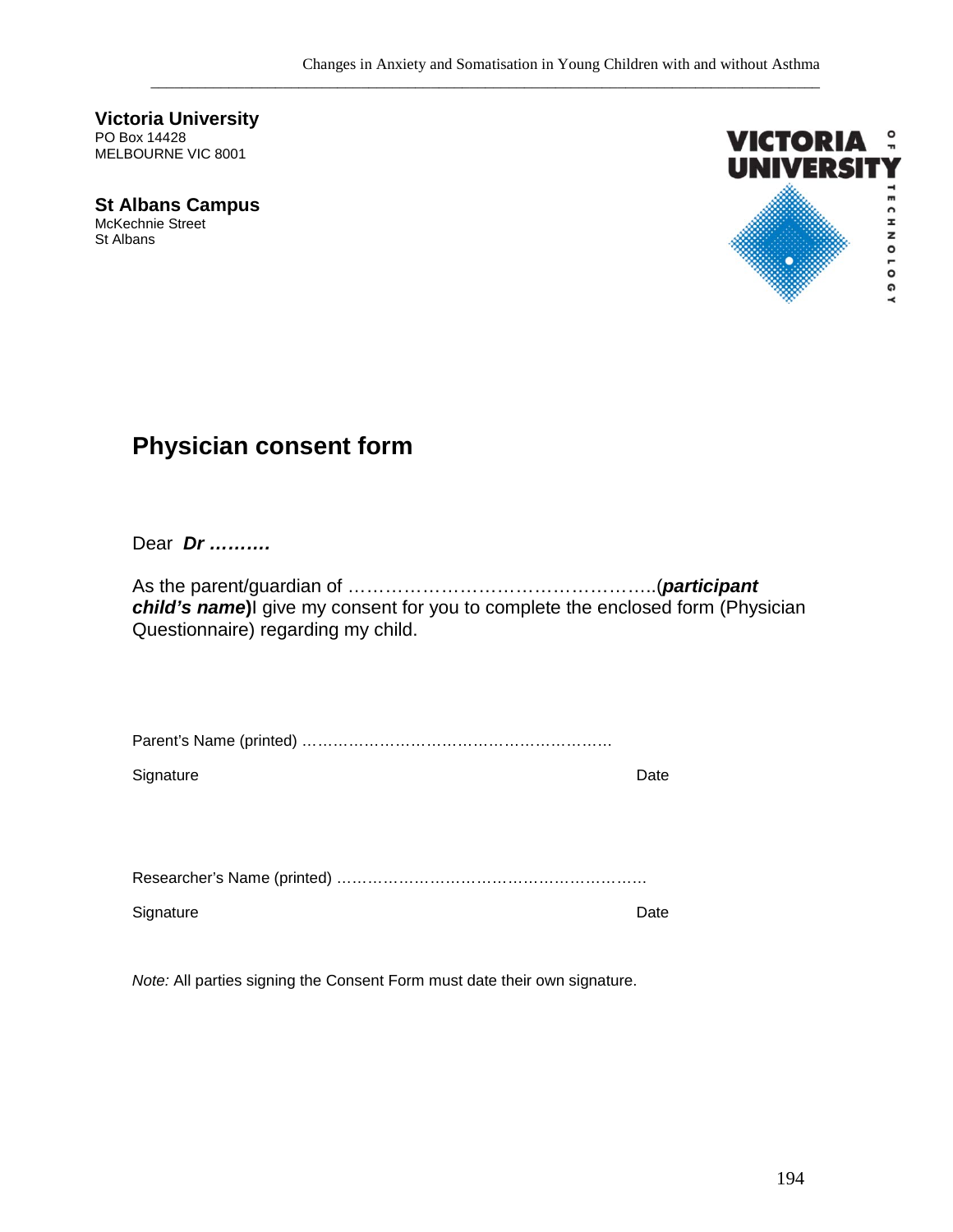### **Appendix K**

### **Participant Information and Consent Form**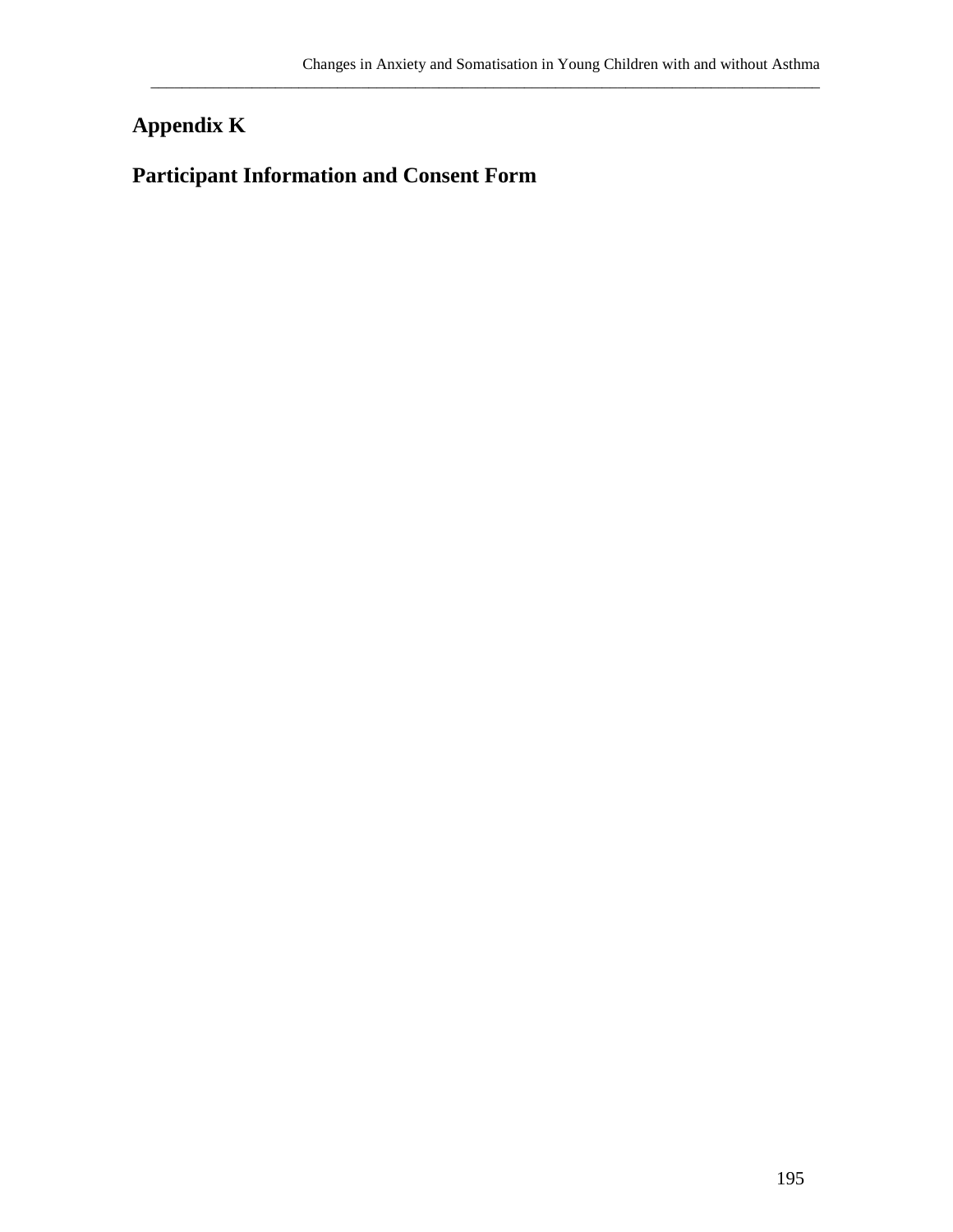### **Southern Health**

**Participant Information and Consent Form Version 1.4 Dated 07-09-2005 Site 1.0 Monash Medical Centre** Full Project Title: **Changes in anxiety and somatisation in young children with and without asthma.**  Principal Researcher: Professor Sandra Lancaster

\_\_\_\_\_\_\_\_\_\_\_\_\_\_\_\_\_\_\_\_\_\_\_\_\_\_\_\_\_\_\_\_\_\_\_\_\_\_\_\_\_\_\_\_\_\_\_\_\_\_\_\_\_\_\_\_\_\_\_\_\_\_\_\_\_\_\_\_\_\_\_\_\_\_\_\_\_\_\_\_\_\_\_\_\_\_

Associate Researcher(s): Ms Michelle Popovski

Associate Researcher: Associate Professor Nick Freezer

This Participant Information and Consent Form is 6 pages long. Please make sure you have all the pages.

#### **1. Your Consent**

You are invited to take part in this research project which is a follow-up of the study conducted by Dr Heather Siddons and Professor Sandra Lancaster in 2002. This Participant Information and Consent form contains detailed information about the research project. Its purpose is to explain to you as openly and clearly as possible all the procedures involved in this project before you decide whether or not to take part in it.

Please read this information carefully. Feel free to ask questions about any information in the document. You may also wish to discuss the project with a relative or friend or your local health worker. Feel free to do this.

Once you understand what the project is about and if you agree to take part in it, you will be asked to sign the Consent Form. By signing the Consent Form, you indicate that you understand the information and that you give your consent to participate in the research project.

You will be given a copy of the Participant Information and Consent Form to keep as a record.

### **2. Purpose and Background**

The purpose of this project is to follow up and extend the previous research which looked at factors associated with anxiety in young children with and without a diagnosis of asthma. Previous research has indicated that anxiety is often higher in children with a chronic illness. This follow-up study has been developed by Ms Michelle Popovski who is undertaking her Doctor of Psychology degree at Victoria University under the supervision of Professor Sandra Lancaster.

We would like to invite you to participate in this research project because we would like to build on the information provided by you and other parents (102) in the previous study and to see if there are changes as the children become older.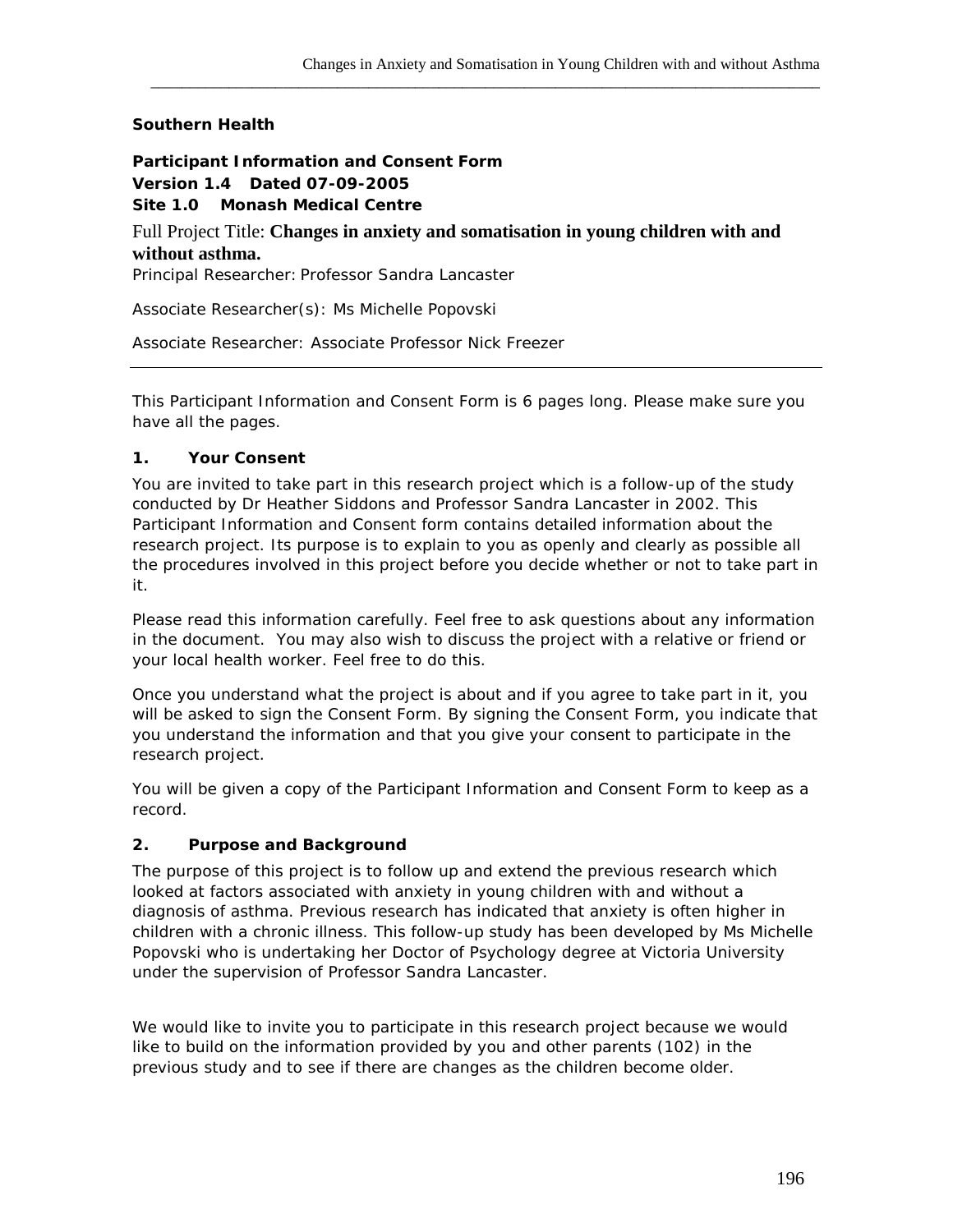### **3. Procedures**

The researchers of the previous study (Dr Heather Siddons & Professor Sandra Lancaster) have contacted everyone that participated in the previous research by mail, advising them of the follow-up study and requesting their participation. So that we can study changes over time we need to obtain current information from the parents who were involved in the previous study.

\_\_\_\_\_\_\_\_\_\_\_\_\_\_\_\_\_\_\_\_\_\_\_\_\_\_\_\_\_\_\_\_\_\_\_\_\_\_\_\_\_\_\_\_\_\_\_\_\_\_\_\_\_\_\_\_\_\_\_\_\_\_\_\_\_\_\_\_\_\_\_\_\_\_\_\_\_\_\_\_\_\_\_\_\_\_

Participation in this project will involve completion of 5 questionnaires, signing this consent form, and signing one, (or two if your child has asthma), other forms giving consent for the researcher to contact your child's teacher and doctor (if your child has asthma), requesting they complete a questionnaire. These consent forms will be included with a letter (copies included) to the teacher/ doctor. The teacher will not be advised of your child's asthma status; they will only be informed that your family is participating in a project looking at child behavioural adjustment.

The length of time it takes to complete the questionnaires and consent form will vary between individuals, however based on the experience from the previous study, it is estimated that most participants will require 30-45minutes to complete the questionnaires.

#### **4. Possible Benefits**

Possible benefits include;

• Contribution to existing knowledge in this area

Given that the parents in this study were also involved in the original study, the researchers will be able to identify and explore any changes in the children's anxiety over time (and through important events such as commencement of school / preschool). The information provided from teachers will assist in the understanding of the children's school experience.

• A better understanding of anxiety in young children

More recent parental reports will increase understanding about anxiety in children and how the way they express it may change over time. The teacher's perspective is also important as some children may behave differently in the school setting.

• A better understanding of families dealing with childhood asthma

The use of information provided by the teachers, and the analysis of changes in parental reports since the original study will help to highlight consistencies and inconsistencies in findings and will enhance understanding of the dynamics involved in families living with childhood asthma.

As with most research the expected benefits from this research project are more likely to benefit children and families in the future than those who are taking part in this project. We cannot guarantee or promise that you will receive any benefits from this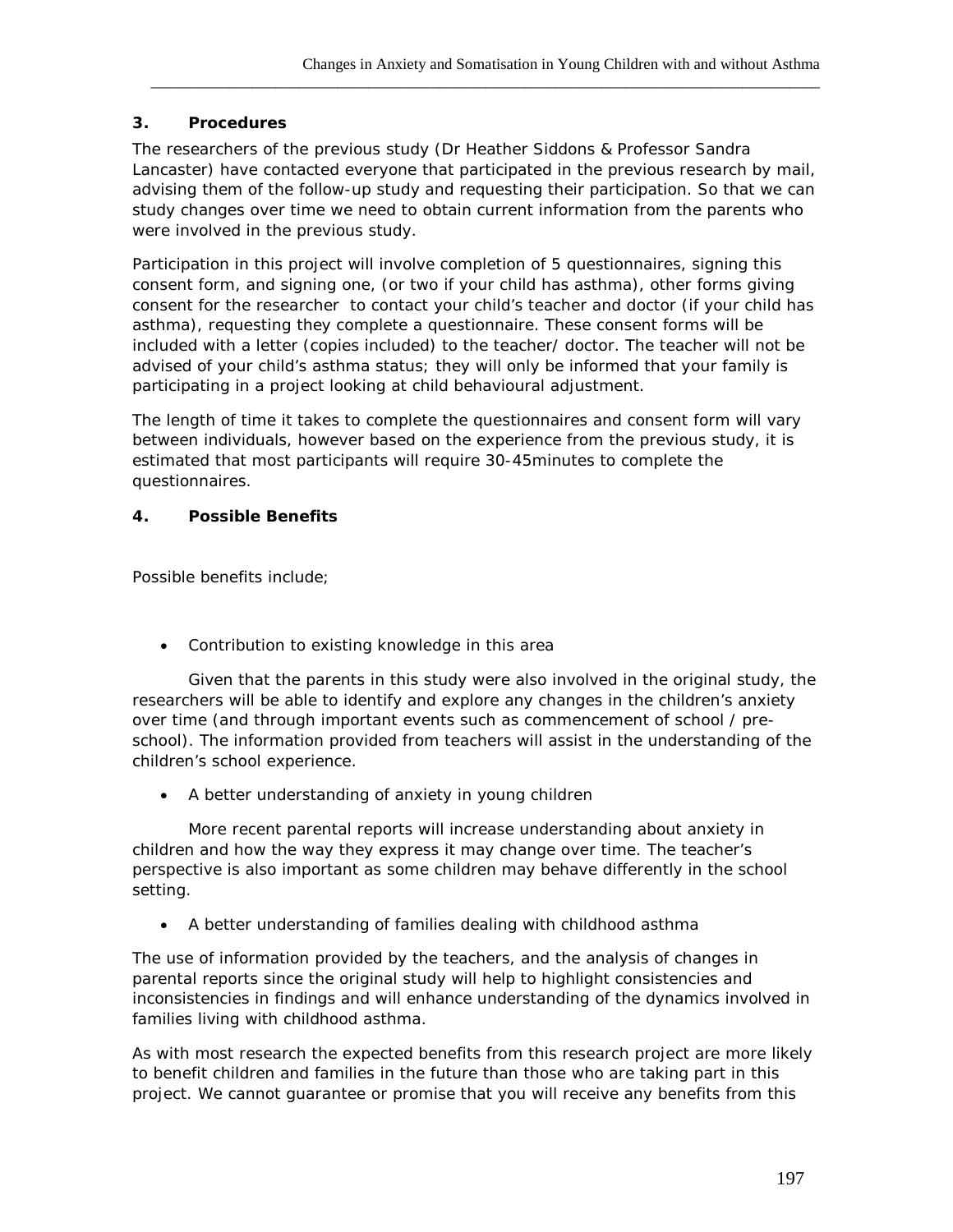project. Benefits of the study are indirect and will come by increasing professional knowledge and therefore will benefit future patients.

\_\_\_\_\_\_\_\_\_\_\_\_\_\_\_\_\_\_\_\_\_\_\_\_\_\_\_\_\_\_\_\_\_\_\_\_\_\_\_\_\_\_\_\_\_\_\_\_\_\_\_\_\_\_\_\_\_\_\_\_\_\_\_\_\_\_\_\_\_\_\_\_\_\_\_\_\_\_\_\_\_\_\_\_\_\_

### **5. Possible Risks**

There are no known risks associated with this study. As we wish to look at change over time the questionnaires are ones that you have already completed in the previous study. However, if for any reason you felt upset by any of the questions and/or wished to talk to a health professional we would provide you with some referral options.

### **6. Privacy, Confidentiality and Disclosure of Information**

Your name (and that of your child) will be removed from the questionnaires and replaced by a code. The information provided will then be entered into a computer and the questionnaires filed in a locked filing cabinet in Professor Sandra Lancaster's office. As specified in university regulations this data will be kept for a period of 7 years. Only Professor Sandra Lancaster and Michelle Popovski will have access to this data. Information will be disposed of after 7 years – questionnaires will be shredded and computer files deleted. Any information we collect about you or your child will remain confidential except as required by law, including situations where your child's safety may be at risk.

Participants will be asked if they would like to receive information on the results of the study during the telephone conversation with the researcher. Participants who would like this information will be added to a mailing list and sent a summary of findings and results on completion of the project. A submission for publication of the research findings and results of this study to a peer reviewed journal will be made.

In any publication, and in the summary of findings made available to participants, information will be provided in such a way that you and your child cannot be identified. Results will be reported to indicate group trends and no names or other identifying information will be used.

### **7. Further Information or Any Problems**

If you require further information or if you have any problems concerning this project you can contact one of the researchers. The researchers responsible for this project are**:**

Name: Professor Sandra Lancaster

Business Hours: 99192397

Email: Sandra.Lancaster@vu.edu.au

Fax: 9919 2218

Name: Michelle Popovski

Phone: 0418 518 828

Email: [michelle.popovski@research.vu.edu.au](mailto:michelle.popovski@research.vu.edu.au)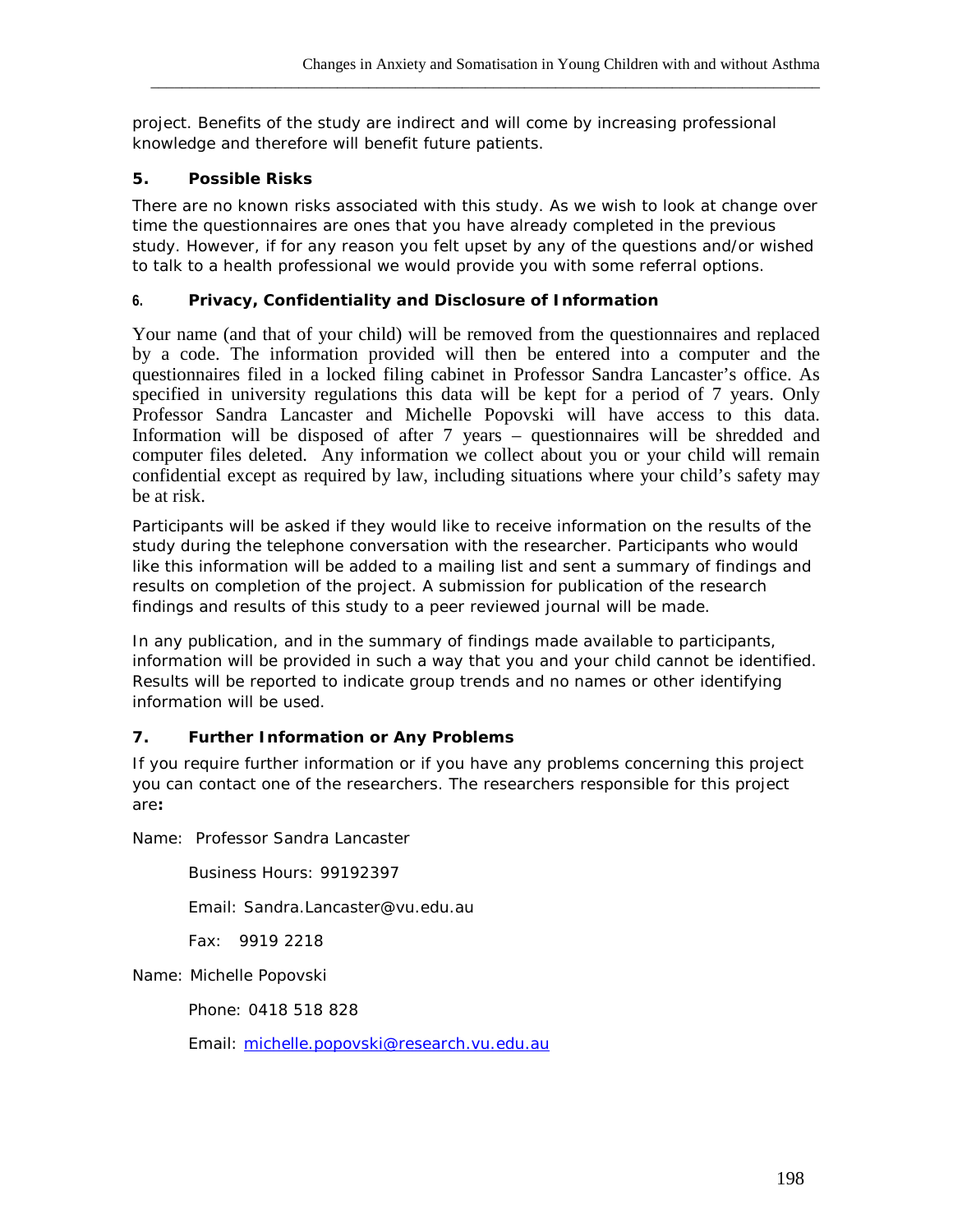#### **8. Other Issues**

### **Complaints**

If you have any complaints about any aspect of the project, the way it is being conducted or any questions about your rights as a research participant, then you may contact:

\_\_\_\_\_\_\_\_\_\_\_\_\_\_\_\_\_\_\_\_\_\_\_\_\_\_\_\_\_\_\_\_\_\_\_\_\_\_\_\_\_\_\_\_\_\_\_\_\_\_\_\_\_\_\_\_\_\_\_\_\_\_\_\_\_\_\_\_\_\_\_\_\_\_\_\_\_\_\_\_\_\_\_\_\_\_

Ms Malar Thiagarajan

Executive Officer,

Southern Health Human Research Ethics Committee,

Ph: 9594 3025

Or

Associate Professor Ross Williams

Chair Victorian University Human Research Ethics Committee

Telephone: 9688 4590

### **9. Participation is Voluntary**

Participation in any research project is voluntary. If you do not wish to take part you are not obliged to. If you decide to take part and later change your mind, you are free to withdraw from the project at any stage.

Your decision whether to take part or not to take part, or to take part and then withdraw, will not affect your routine treatment, your relationship with those treating you or your relationship with Monash Medical Centre.

Before you make your decision, a member of the research team will be available to answer any questions you have about the research project. You can ask for any information you want. Sign the Consent Form only after you have had a chance to ask your questions and have received satisfactory answers.

If you decide to withdraw from this project, please notify a member of the research team who will ask you to complete the Revocation of Consent Form before you withdraw.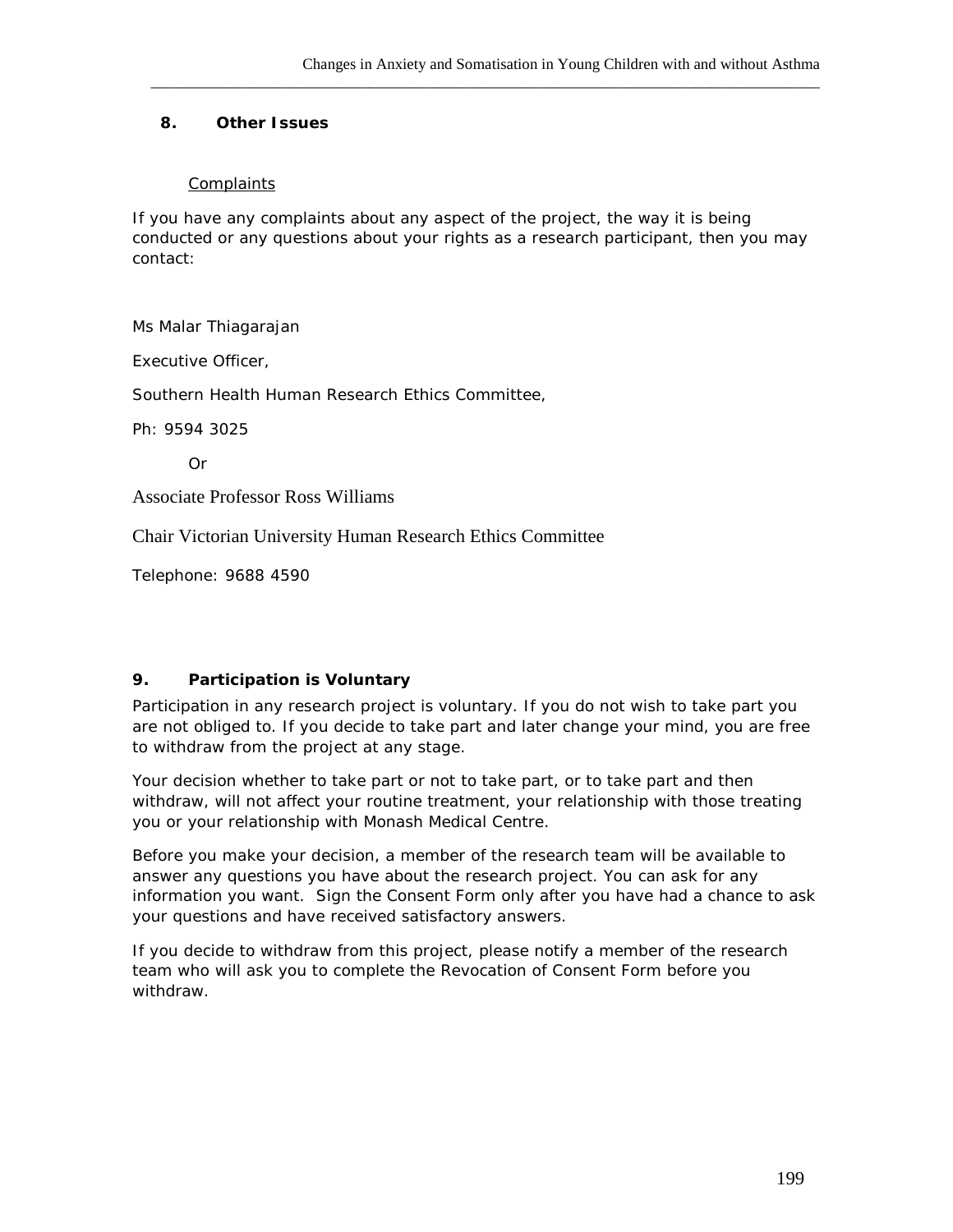#### **10. Ethical Guidelines**

This project will be carried out according to the *National Statement on Ethical Conduct in Research Involving Humans* (June 1999) produced by the National Health and Medical Research Council of Australia. This statement has been developed to protect the interests of people who agree to participate in human research studies.

\_\_\_\_\_\_\_\_\_\_\_\_\_\_\_\_\_\_\_\_\_\_\_\_\_\_\_\_\_\_\_\_\_\_\_\_\_\_\_\_\_\_\_\_\_\_\_\_\_\_\_\_\_\_\_\_\_\_\_\_\_\_\_\_\_\_\_\_\_\_\_\_\_\_\_\_\_\_\_\_\_\_\_\_\_\_

The ethical aspects of this research project have been approved by the Human Research Ethics Committee of Southern Health.

Victoria University Human Research Ethics Committee has also approved all ethical aspects of this research.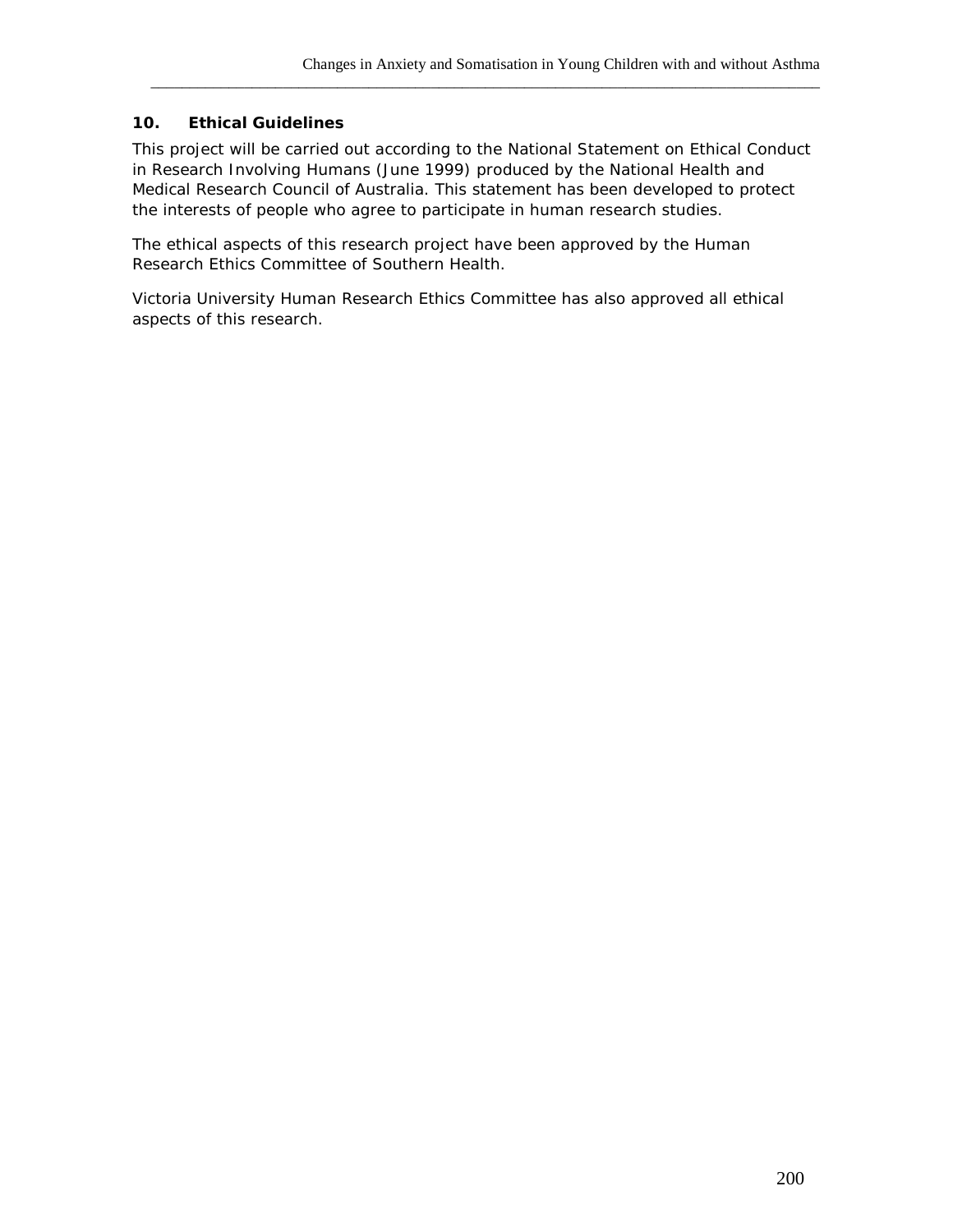0 **Victoria University** PO Box 14428 MELBOURNE VIC 8001 Australia

**St Albans Campus** McKechnie Street St Albans

### **Southern Health**



### **Consent Form Version 1.4 Dated 07-09-2005 Site 1.0 Monash Medical Centre** Full Project Title: **Changes in anxiety and somatisation in young children with and without asthma**

I have read and I understand the Participant Information version *1.4* dated *07-09- 2005.*

I freely agree to participate in this project according to the conditions in the Participant Information and Consent Form.

I will be given a copy of the Participant Information and Consent Form to keep.

The researcher has agreed not to reveal my identity and personal details if information about this project is published or presented in any public form.

| Signature                                                                 | Date |  |  |  |
|---------------------------------------------------------------------------|------|--|--|--|
|                                                                           |      |  |  |  |
|                                                                           |      |  |  |  |
| Signature                                                                 | Date |  |  |  |
|                                                                           |      |  |  |  |
|                                                                           |      |  |  |  |
| Signature                                                                 | Date |  |  |  |
| Note: All parties signing the Consent Form must date their own signature. |      |  |  |  |